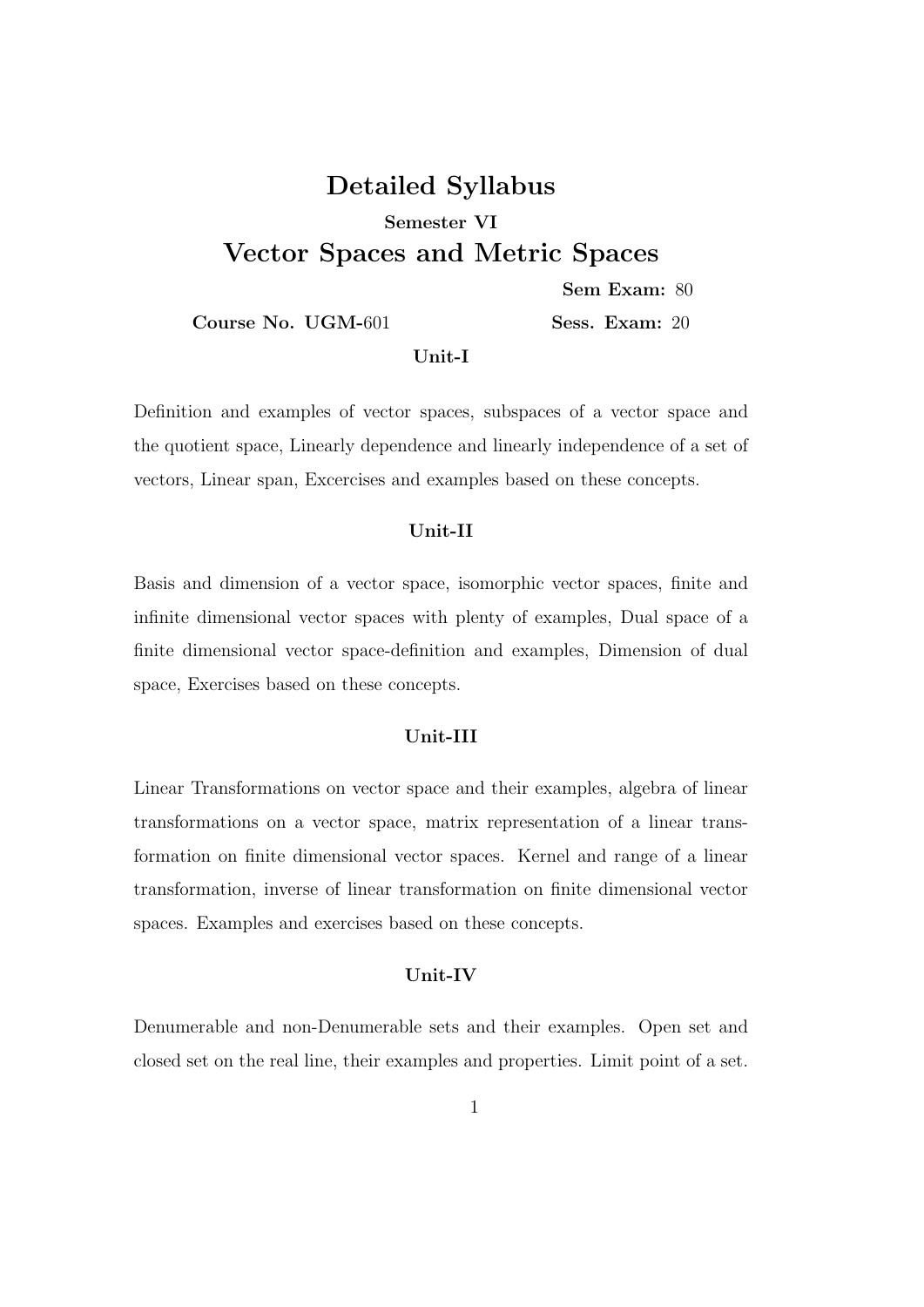Heine Borel Theorem for closed and bounded intervals. Bolzano Weirstrass Theorem. Examples and ecercises based on these concepts.

# Unit-V

Definition of metric space with examples. Open sets and closed sets in metric space. Interior, closure and boundary of a set in metric spaces. Equivalent conditions for open sets and closed sets. Convergence of sequences. Continuous maps and their characterisations. Examples and excercises based on these concepts.

Reference Text Books: (i) N.S. Gopalakrishnan, University Algebra, New Age International (P) Limited, Publishers.

(ii) Kenneth Hoffman, Ray Kunze, Linear Algebra,Prentice Hall India.

(iii) Singh, S. and Zameerudin, Q.,Modern Algebra, Vikas Publishing House Pvt.ltd.

(iv) Shanti Naryanan, M. D. Rai Singhania, Elements of Real Analysis, S. Chand Publishing House Pvt. Ltd.

Note (i) The question paper shall consist of ten questions, two from each unit. The students will require to do any five questions selecting one from each each unit.

(ii) Internal assessment will be of 20 marks for the two written assignments 10 marks each.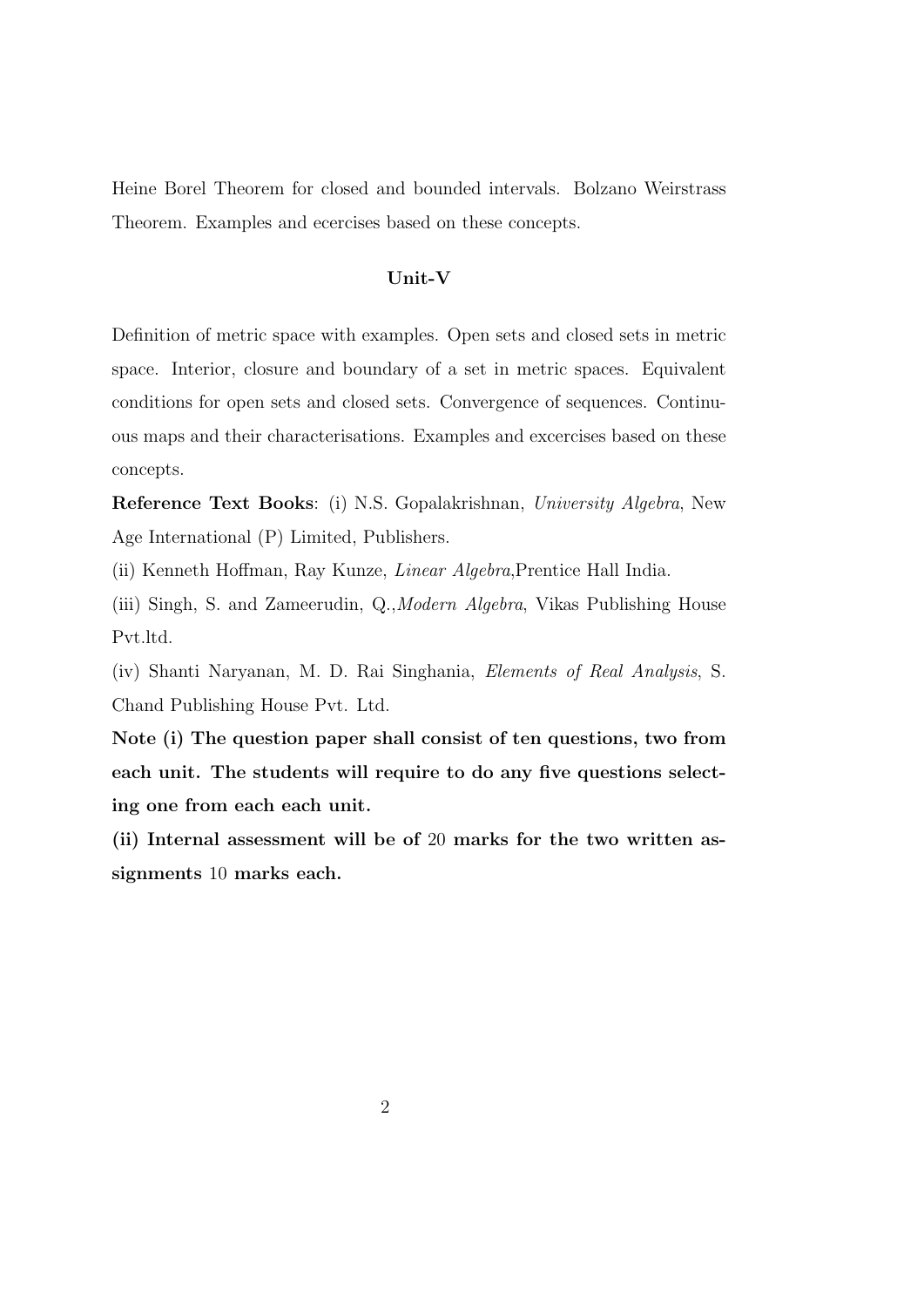Table 1: Contents

| Lesson       | <b>Title</b>                            | Author             | Page No.    |
|--------------|-----------------------------------------|--------------------|-------------|
| L            | Vector spaces and Examples              | Dr. Ashok Kumar    | $4 - 16$    |
| $\mathbf{I}$ | Subspaces and Quotient space            | Dr. Ashok Kumar    | $17 - 27$   |
| III          | L. I. and L. D. vectors                 | Dr. Ashok Kumar    | $28 - 36$   |
| IV           | Linear span                             | Dr. Ashok Kumar    | $37 - 47$   |
| $\rm V$      | Basis and Dimension                     | Dr. Ashok Kumar    | $48 - 59$   |
| VI           | Isomorphic vector spaces                | Dr. Ashok Kumar    | $60 - 72$   |
| <b>VII</b>   | Dual Space                              | Dr. Ashok Kumar    | $73 - 77$   |
| <b>VIII</b>  | Dimension of dual space                 | Dr. Ashok Kumar    | $78 - 86$   |
| IX           | Linear Transformations $(L.T.)$         | Dr. Ashok Kumar    | $87 - 108$  |
| X            | Matrix representation of L.T.           | Dr. Ashok Kumar    | $109 - 117$ |
| XI           | Kernel and Range of L.T                 | Dr. Ashok Kumar    | $118 - 126$ |
| XII          | Inverse of linear transformation        | Dr. Ashok Kumar    | $127 - 135$ |
| XIII         | Open and Closed Sets on R               | Ms. Shivani Sharma | $136 - 146$ |
| <b>XIV</b>   | Denumerable and non-denumerable Sets    | Ms. Shivani Sharma | $147-156\,$ |
| XV           | Limit Points of set                     | Ms. Shivani Sharma | $157 - 168$ |
| <b>XVI</b>   | Heine-Borel Theorem                     | Ms. Shivani Sharma | $169 - 179$ |
| <b>XVII</b>  | Bolzano-Weirstrauss Theorem             | Ms. Shivani Sharma | $180 - 189$ |
| <b>XVIII</b> | Metric Spaces                           | Dr. Ashok Kumar    | $190 - 198$ |
| XIX          | Open and Closed sets in metric space    | Dr. Ashok Kumar    | $199 - 209$ |
| XX           | Interior, Closure and Boundary of a set | Dr. Ashok Kumar    | $210 - 220$ |
| XXI          | Continuous functions on metric space    | Dr. Ashok Kumar    | $221 - 227$ |
| <b>XXII</b>  | Convergent Sequences in metric space    | Dr. Ashok Kumar    | $228 - 237$ |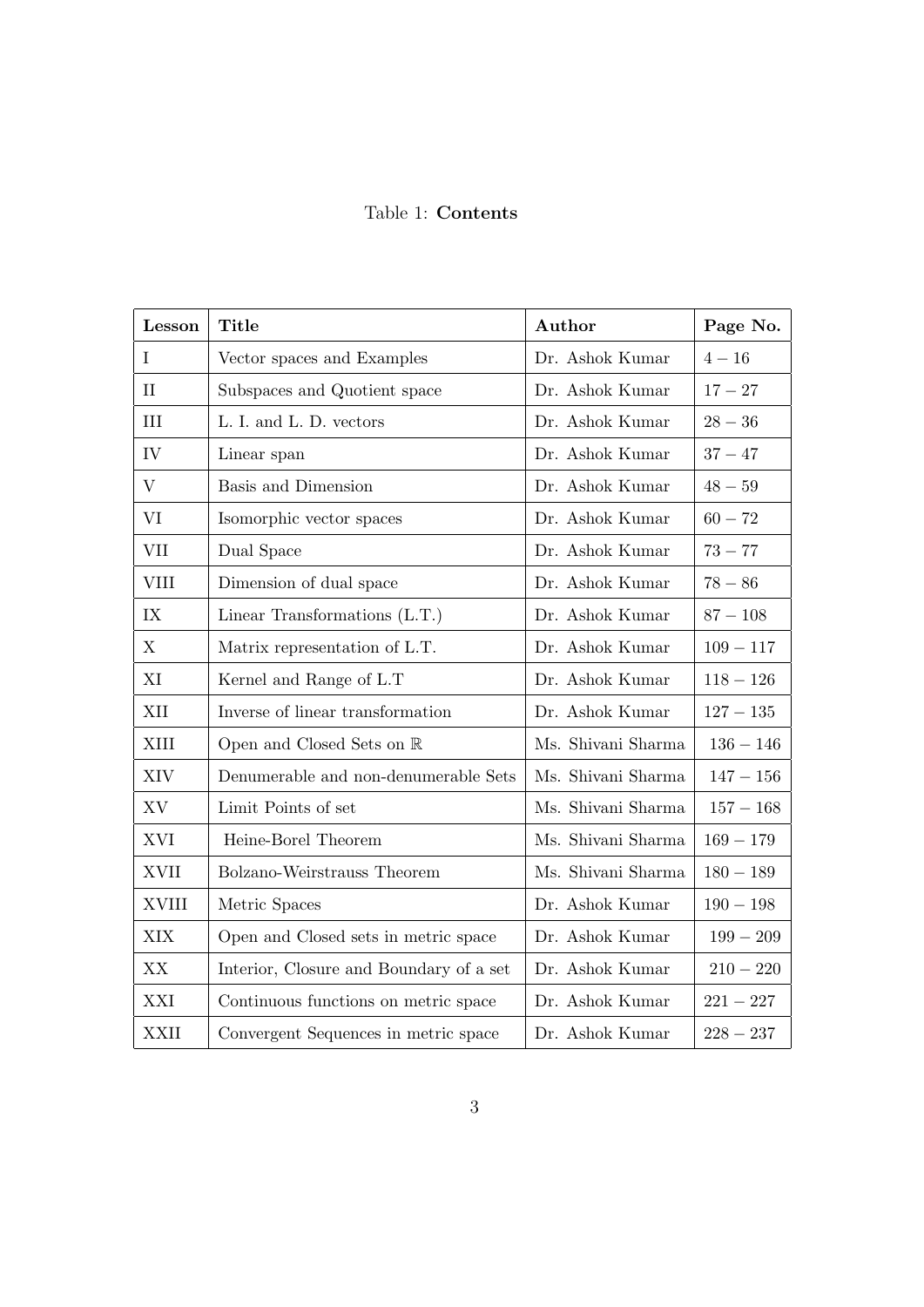Lesson-I Vector Spaces

| 1.0 Structure                    |
|----------------------------------|
| 1.1 Introduction                 |
| 1.2 Objectives                   |
| 1.3 Vector spaces                |
| 1.3.1 Definition of vector space |
| 1.3.2 Theorem                    |
| 1.4 Examples                     |
| 1.5 Let Us Sum Up                |
| 1.6 Lesson End Exercise          |
| 1.7 University Model Questions   |
| 1.8 Suggested Readings           |

(1.1) Introduction: As we are familiar with the notion of Rings and fields where a non empty set carries two binary operations namely addition  $(+)$  and multiplication (.). Similarly here in this lesson we are going to introduce a notion of vector space. A vector space is a non empty set of vectors with two operations (one is internal binary operation among the vectors and another is external operation on elements of set of vectors and elements of field known as scalar multiplication).

(1.2) Objectives: (i) students will get understanding of a set of vectors.

(ii) through this lesson students will understand the relation between algebra and geometry.

# (1.3) Vector Spaces

(1.3.1) Definition: A non empty set V is said to be a vector space over a field F under a binary operation + and scalar multiplication  $\lambda : F \times V \to V$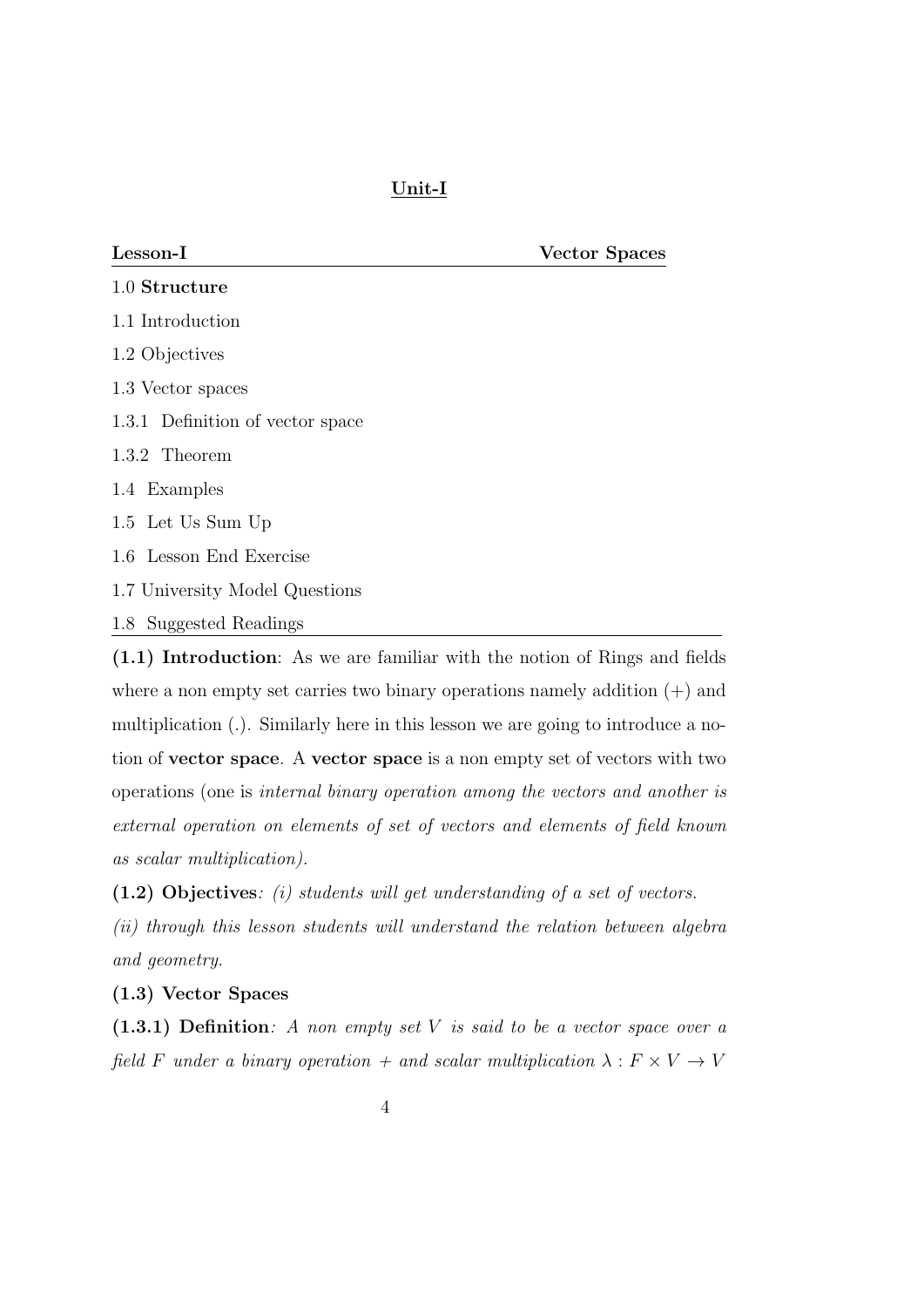defined by  $\lambda(\alpha, v) = \alpha v$  if the following properties are satisfied: I)  $(V,+)$  is an abelian group. II) properties under scalar multiplication (1)  $(\alpha + \beta)v = \alpha v + \beta v$ ,  $\forall \alpha, \beta \in F$  and  $\forall v \in V$ (2)  $\alpha(u + v) = \alpha u + \alpha v$ ,  $\forall u, v \in V$  and  $\forall \alpha \in F$ (3)  $\alpha(\beta v) = (\alpha \beta)v$ ,  $\forall \alpha, \beta \in F$  and  $\forall v \in V$ (4)  $1v = v$ ,  $\forall v \in V$ . It is generally denoted as  $V(F)$ .  $(1.3.2)$  Theorem: Let  $V(F)$  be a vector space over F. Then (i)  $0v = 0, \forall v \in V$  (ii)  $\alpha 0 = 0, \forall \alpha \in F$ . (iii)  $\alpha(-v) = -\alpha v = (-\alpha)v$  (iv)  $\alpha(u - v) = \alpha u - \alpha v, \forall \alpha \in F$  and  $\forall u, v \in V.$ (v)  $\alpha v = 0$  if and only if either  $\alpha = 0$  or  $v = 0$ . **Proof**:(i) Since  $0 + 0 = 0$  in F. Therefore,  $(0+0)v = 0v + 0v$ ,  $\forall v \in V \Rightarrow 0v = 0v + 0v$  $\Rightarrow 0 + 0v = 0v + 0v \Rightarrow 0 = 0v.$ (*ii*) Since  $0 + 0 = 0$  in V. Therefore,  $\alpha(0+0) = \alpha 0 + \alpha 0$ ,  $\forall \alpha \in F \Rightarrow \alpha 0 = \alpha 0 + \alpha 0$  $\Rightarrow \alpha 0 + 0 = \alpha 0 + \alpha 0 \Rightarrow 0 = \alpha 0.$ (iii) Since  $\alpha + (-\alpha) = 0 \Rightarrow (\alpha + (-\alpha))v = 0v = 0$  $\Rightarrow \alpha v + (-\alpha)v = 0 \Rightarrow (-\alpha)v = -(\alpha v).$ Similarly,  $\alpha(-v) = -\alpha v$ . (iv) By the property of vector space, we have  $\alpha[u + (-v)] = \alpha u + \alpha(-v)$  $\alpha u - \alpha v$  (by (iii)). (v) Suppose that  $\alpha v = 0$  and  $\alpha \neq 0$ . Then there exists  $\alpha^{-1} \in F$ . This implies that  $\alpha^{-1}(\alpha v) = \alpha^{-1}0 = 0$  (using property (i))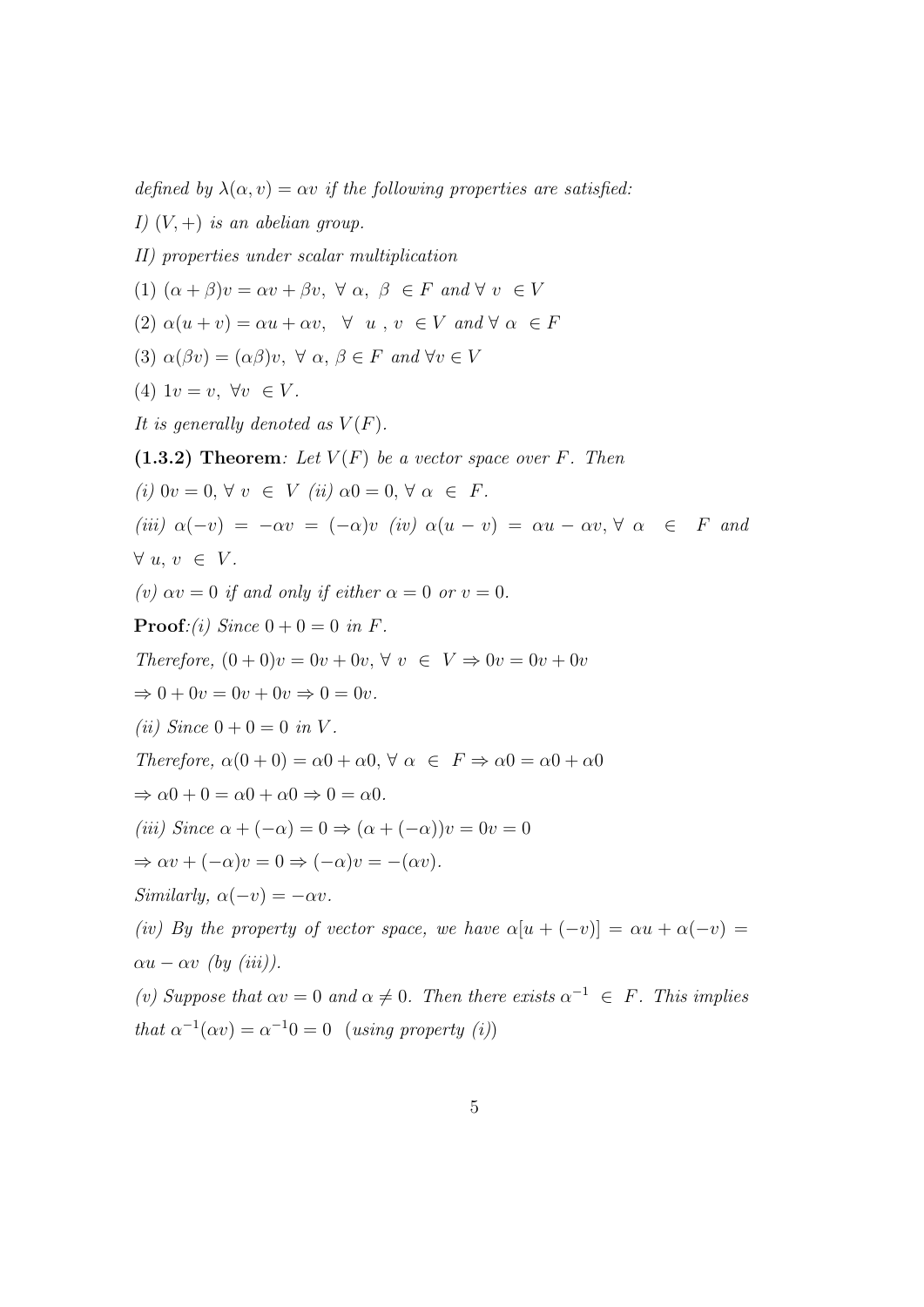$\Rightarrow (\alpha^{-1}\alpha)v = 0 \Rightarrow 1v = 0 \Rightarrow v = 0.$ 

Conversely if either  $\alpha = 0$  or  $v = 0$ . Then in any of cases  $\alpha v = 0$ .

### (1.4) Examples

1. Let  $V = \mathbb{R}^n$ . Define operation + and scalar multiplication on V as  $(x_1, x_2, \ldots, x_n)+(y_1, y_2, \ldots, y_n)=(x_1+y_1, \ldots, x_n+y_n)$  and  $\alpha(x_1, \ldots, x_n)=$  $(\alpha x_1, \ldots, \alpha x_n), \forall \alpha \in F$  and for all  $(x_1, \ldots, x_n), (y_1, \ldots, y_n) \in \mathbb{R}^n$  respectively. Then V is a vector space over  $\mathbb{R}$ .

For  $n = 1, V = \mathbb{R}$ , is a vector space over itself. For  $n = 2, V = \mathbb{R}^2$  $\{(x,y)|x, y \in \mathbb{R}\}\$ is a vector space over  $\mathbb R$  under the usual addition and scalar multiplication.

### Properties under +

 $(A_1)$  Let  $x = (x_1, \ldots, x_n)$  and  $y = (y_1, \ldots, y_n)$  be any two elements of  $\mathbb{R}^n$ . Then  $x+y=(x_1+y_1, \ldots, x_n+y_n) \in \mathbb{R}^n$  because  $x_i+y_i \in \mathbb{R}, \forall i$ . This implies that V is closed under  $+$ .

(A<sub>2</sub>) Let x, y and z be any elements of V. Then  $x + (y + z) = (x_1, \ldots, x_n) +$  $(y_1 + z_1, \ldots, y_n + z_n)$ 

$$
= (x_1 + (y_1 + z_1), \dots, x_n + (y_n + z_n))
$$
  
= ((x\_1 + y\_1) + z\_1, \dots, (x\_n + y\_n) + z\_n)  
= (x\_1 + y\_1, \dots, x\_n + y\_n) + (z\_1, z\_2, \dots, z\_n)  
= (x + y) + z

(A<sub>3</sub>) There exists  $\mathbf{0} = (0, \ldots, 0) \in V$  such that  $x + \mathbf{0} = (x_1, \ldots, x_n) +$  $(0, \ldots, 0)$ 

$$
= (x_1 + 0, \dots, x_n + 0)
$$
  
=  $(x_1, \dots, x_n) = x, \forall x \in V$ 

 $(A_4)$  For each

$$
x = (x_1, \ldots, x_n) \in V
$$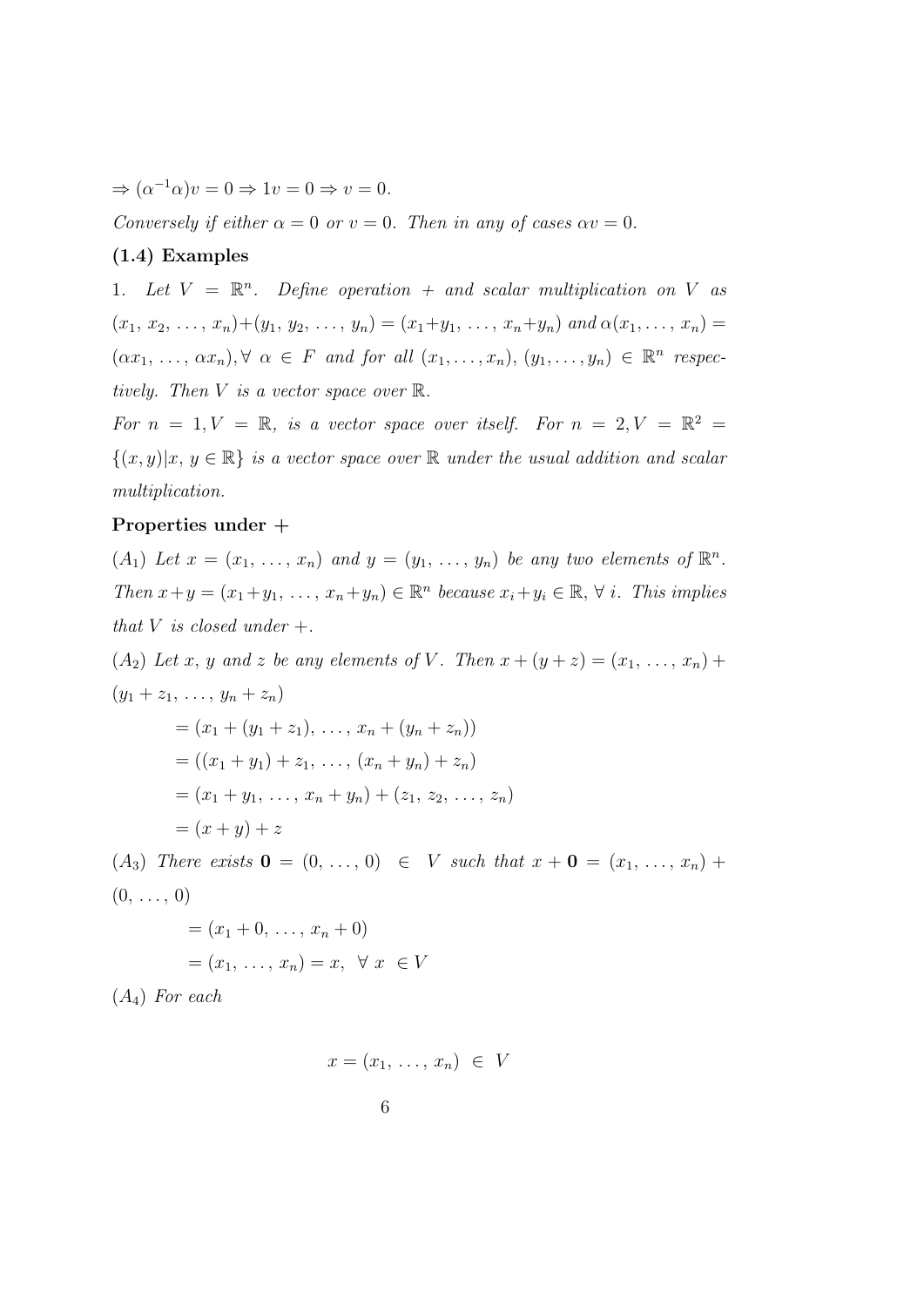there exists 
$$
-x = (-x_1, ..., -x_n) \in V
$$
  
such that  $x + (-x) = (x_1 - x_1, ..., x_n - x_n) = (0, ..., 0) = \mathbf{0}$   
 $(A_5) x + y = (x_1, ..., x_n) + (y_1, ..., y_n) = (x_1 + y_1, ..., x_n + y_n) = (y_1 + x_1, ..., y_n + x_n) = y + x.$ 

Properties under scalar multiplication: Let  $\alpha$ ,  $\beta$  be scalars and  $x =$  $(x_1, \ldots, x_n)$  and  $y = (y_1, \ldots, y_n)$  be any two elements of  $\mathbb{R}^n$ . Then (S<sub>1</sub>)  $\alpha(x + y) = \alpha(x_1 + y_1, \ldots, x_n + y_n)$  $=(\alpha(x_1+y_1), \ldots, \alpha(x_n+y_n))$  $=(\alpha x_1 + \alpha y_1, \ldots, \alpha x_n + \alpha y_n)$  $=(\alpha x_1 + , \ldots, \alpha x_n) + (\alpha y_1, \ldots, \alpha y_n)$  $=\alpha x + \alpha y$ 

$$
\Rightarrow \alpha(x + y) = \alpha x + \alpha y.
$$
  
(S<sub>2</sub>)  $(\alpha + \beta)x = (\alpha + \beta)(x_1, ..., x_n)$   

$$
= ((\alpha + \beta)x_1, ..., (\alpha + \beta)x_n)
$$
  

$$
= (\alpha x_1 + \beta x_1, ..., \alpha x_n + \beta x_n)
$$
  

$$
= (\alpha x_1, ..., \alpha x_n) + (\beta x_1, ..., \beta x_n)
$$
  

$$
= \alpha x + \beta x
$$

$$
\Rightarrow (\alpha + \beta)x = \alpha x + \beta x.
$$
  
\n(S<sub>3</sub>)  $(\alpha\beta)x = (\alpha\beta)(x_1, ..., x_n)$   
\n
$$
= ((\alpha\beta)x_1, ..., (\alpha\beta)x_n)
$$
  
\n
$$
= (\alpha(\beta x_1), ..., \alpha(\beta x_n))
$$
  
\n
$$
= \alpha(\beta x_1, ..., \beta x_n)
$$
  
\n
$$
= \alpha(\beta x)
$$
  
\n
$$
\Rightarrow (\alpha\beta)x = \alpha(\beta x)
$$
  
\n(S4)  $1x = 1(x_1, ..., x_n)$   
\n
$$
= (x_1, ..., x_n) = x.
$$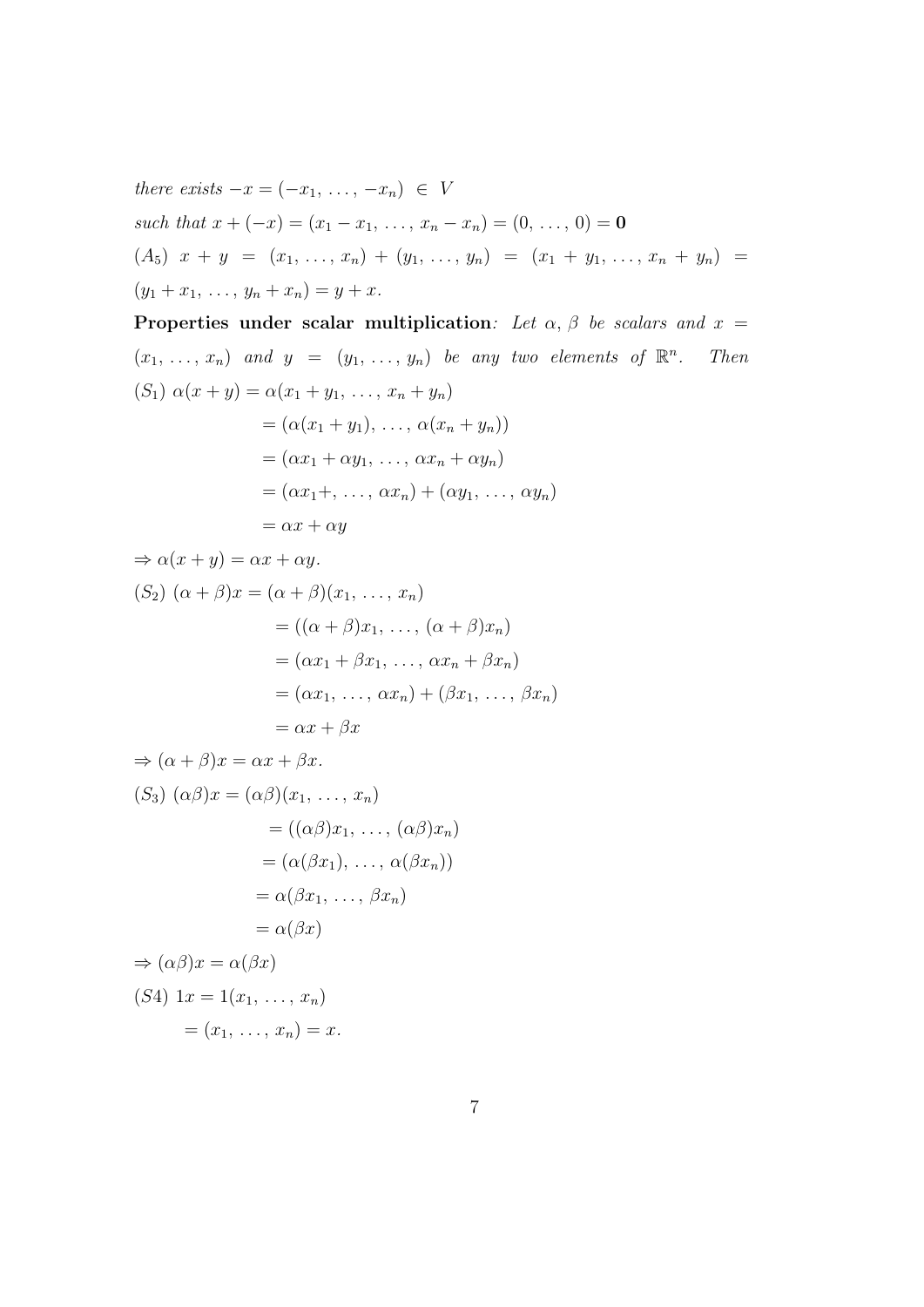2. Let  $V = \mathbb{R}^2 = \{(x, y) | x, y \in \mathbb{R} \}$ . Define addition and scalar multiplication on V as  $(x_1, y_1) + (x_2, y_2) = (x_1 + y_1, x_2 + y_2)$  for all  $x_1, x_2, y_1, y_2 \in \mathbb{R}$  and  $\alpha(x_1, x_2) = (\alpha x_1, 0) \ \ \forall \alpha \in \mathbb{R} \ and \ \forall (x_1, x_2) \in V \ is \ not \ a \ vector \ space.$ 

It is easy to see that  $(V,+)$  is an abelian group. The property  $1(x_1, x_2) =$  $(x_1, 0) \neq (x_1, x_2)$  which shows that V is not a vector space.

3. Let  $V = \{a_0 + a_2x + \ldots a_nx^n | a_0, a_1, \ldots a_n \in F\}$  be a set of polynomials over a field  $F$ . Then  $V$  is a vector space over  $F$  under the operation addition + and scalar multiplication defined as  $(a_0 + a_1x + ... a_nx^n) + (b_0 + b_1x + b_0x)$ ... $b_m x^m$  =  $(a_0 + b_0) + (a_1 + b_1)x + \dots + (a_m + b_m)x^m + \dots + a_n x^n$ , if  $m < n$  and  $\alpha(a_0 + a_1x + \ldots + a_nx^n) = \alpha a_0 + \alpha a_1x + \ldots + \alpha a_nx^n$  respectively.

4. Let  $V_n = \{a_0 + a_2x + \dots a_nx^n | a_0, a_1, \dots a_n \in F\}$  be a set of polynomials over a field F with deg  $f(x) \leq n$ , for all  $f(x) \in V_n$ . Then  $V_n$  is a vector space.

**Properties under** +: (A<sub>1</sub>). Let  $f(x)$ ,  $g(x)$  be any elements of  $V_n$ . Then  $deg(f(x)) \leq n$  and  $deg(g(x)) \leq n$ . Now, We know that  $deg(f(x) + g(x)) \leq$  $\max{\{\deg(f(x)), \deg(g(x))\}} \leq n$ . This implies that  $f(x) + g(x \in V_n)$ .

A<sub>2</sub>. Since deg  $0 = -\infty$ , so  $0 \in V$  such that  $f(x)+0 = 0+f(x) = f(x)$ ,  $\forall f(x) \in$  $V_n$ .

A<sub>3</sub>. Let  $f(x) = a_0 + a_1x + a_2x^2 + \ldots$ ,  $g(x) = b_0 + b_1x + b_2x^2 + \ldots$  and  $h(x) = c_0 + c_1x + c_2x^2 + \dots$  be any elements of  $V_n$ . Then it is easy to see that  $(f(x) + g(x)) + h(x) = f(x) + (g(x) + h(x))$  and  $f(x) + g(x) = g(x) + f(x)$ . Therefore,  $V_n$  is an abelian group.

### Properties under scalar multiplication:

$$
(S_1) Let \alpha \in F \ and \ f(x) = a_0 + a_1x + a_2x^2 + \dots, g(x) = b_0 + b_1x + b_2x^2 + \dots \ in
$$
  
\n
$$
V_n. \ Then \ \alpha(f(x) + g(x)) = \alpha((a_0 + a_1x + a_2x^2 + \dots) + (b_0 + b_1x + b_2x^2 + \dots))
$$
  
\n
$$
= \alpha(a_0 + b_0) + \alpha(a_1 + b_1)x + \dots
$$
  
\n
$$
= (\alpha a_0 + \alpha a_1x + \dots) + (\alpha b_0 + \alpha b_1x + \dots)
$$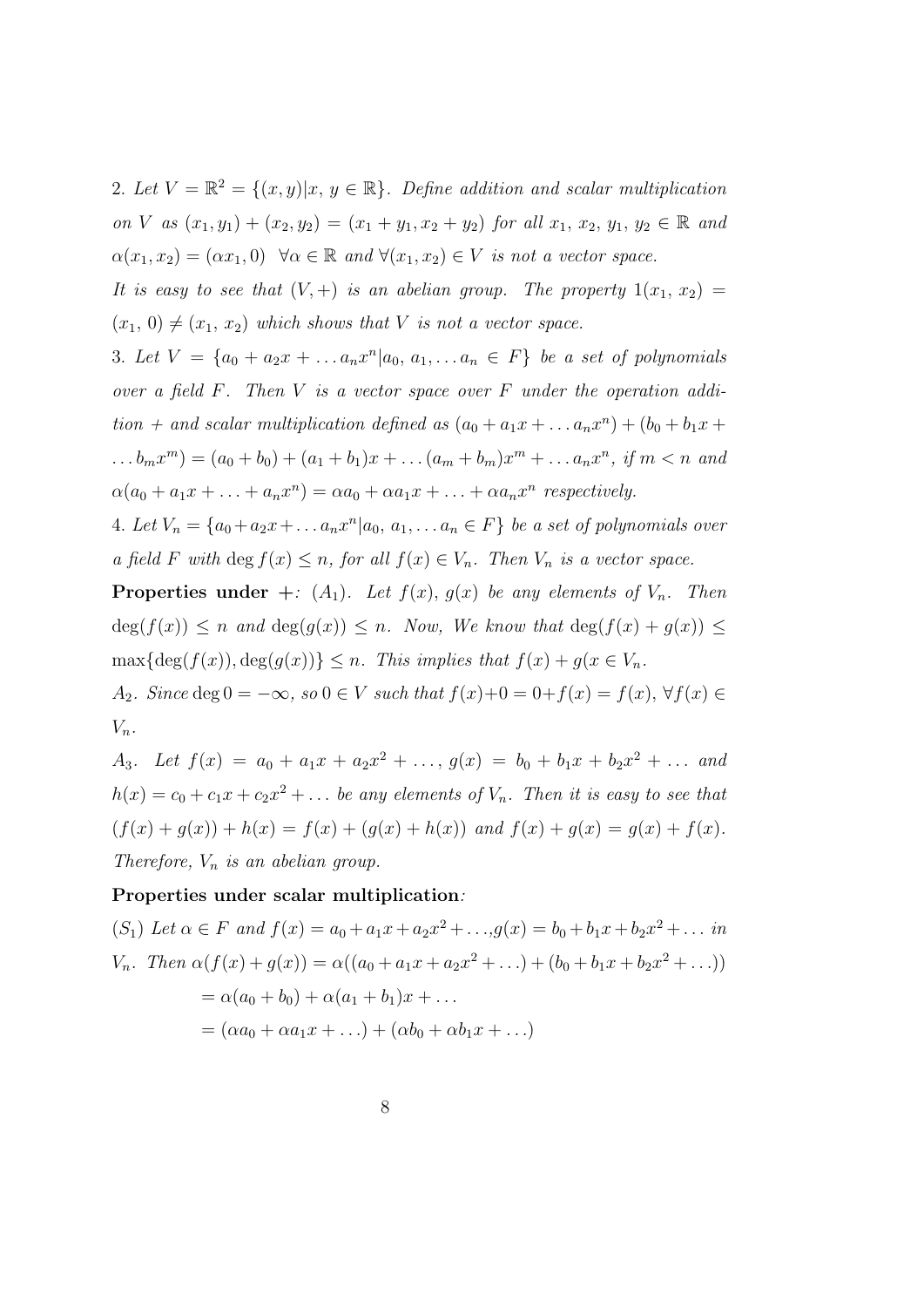$=\alpha f(x) + \alpha q(x)$ (S<sub>2</sub>) Let  $\alpha, \beta \in F$  and  $f(x) = a_0 + a_1x + a_2x^2 + ... \in V_n$ . Then  $(\alpha + \beta) f(x) = (\alpha + \beta) a_0 + (\alpha + \beta) a_1 x + \dots$  $= (\alpha a_0 + \beta a_0) + (\alpha a_1 x + \beta a_1 x) + \dots$  $= (\alpha a_0 + \alpha a_1 x + \ldots + \beta a_0 + \beta a_1 x + \ldots))$  $=\alpha f(x) + \beta f(x)$ (S<sub>3</sub>) Let  $\alpha, \beta \in F$  and  $f(x) = a_0 + a_1x + a_2x^2 + ... \in V_n$ . Then  $(\alpha\beta)f(x) = (\alpha\beta)a_0 + (\alpha\beta)a_1x + \dots$  $= \alpha(\beta a_0) + \alpha(\beta a_1)x + \ldots$  $= \alpha(\beta f(x))$ 

$$
(S_4) 1f(x) = f(x), \forall f(x) \in V_n.
$$

Therefore,  $V_n$  is a vector space over  $F$ .

5. Let V be the abelian group of positive real numbers for multiplication. Define scalar multiplication in V by  $ax = x^a$ ,  $a \in \mathbb{R}$  and  $x \in V$ . Then V is a vector space over R.

Solution It is enough to verify the properties under scalar multiplication:

\n- (1) Let 
$$
a, b \in \mathbb{R}
$$
 and  $x \in V$ , then  $(a + b)x = x^{a+b}$ \n $= x^ax^b$ \n $= (ax)(bx) = ax + bx$  (because here + in V means multiplication).
\n- (2) Let  $a \in \mathbb{R}$  and  $x, y \in V$ .
\n- Then  $a(xy) = (xy)^a$ \n $= x^ay^a$ \n $= (ax)(ay)$ \n
\n- (3) Let  $a, b \in \mathbb{R}$  and  $x \in V$ .
\n- Then  $(ab)x = x^{ab}$
\n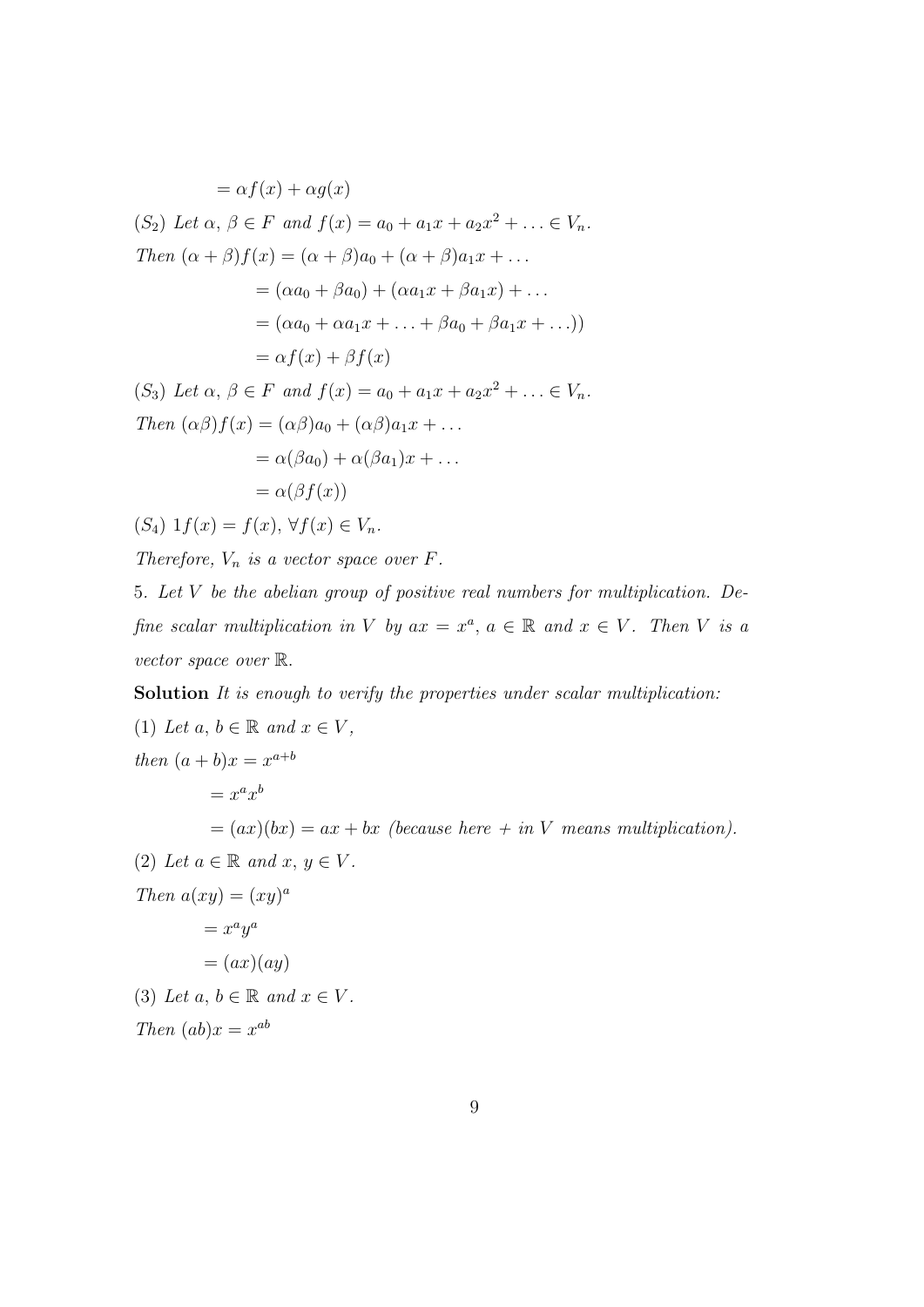$$
= (xb)a
$$

$$
= (bx)a
$$

$$
= a(bx)
$$

(4) Let  $1 \in \mathbb{R}$  and  $x \in V$ . Then  $1x = x^1 = x$ .

6. Let F be a field and  $M_{m \times n}(F)$  be the set of all  $m \times n$  matrices over F. Then  $M_{m \times n}(F)$  is a vector space over F under the addition of matrices and multiplication of matrix by a scalar as internal and external operations on  $M_{m \times n(F)}$ respectively.

Solution: Let  $V = M_{m \times n}(F)$ .

# Properties under +:

 $(A_1)$  Let  $A = [a_{ij}]$  and  $B = [b_{ij}]$  be two matrices of order  $m \times n$  over a field F. Then  $A + B = [a_{ij}] + [b_{ij}] = [a_{ij} + b_{ij}].$ This implies that  $A + B \in V$ .  $(A_2)$  Let  $A = [a_{ij}], B = [b_{ij}]$  and  $C = [c_{ij}]$  be any elements of V. Then  $(A + B) + C = [a_{ij} + b_{ij}] + [c_{ij}]$  $= [(a_{ij} + b_{ij}) + c_{ij}]$ 

$$
= [a_{ij} + (b_{ij} + c_{ij})]
$$
  
=  $[a_{ij}] + [b_{ij} + c_{ij}]$   
=  $A + (B + C)$ .

(A<sub>3</sub>) There exists  $O = [0]_{m \times n} \in V$ , where 0 is an identity element of F such that  $A + O = [a_{ij} + 0] = [a_{ij}] = A$ .

 $(A_4)$  For each  $A \in V$  there exists  $-A \in V$  such that  $A + (-A) = [a_{ij} - a_{ij}] =$  $[0]_{m \times n}$ .

 $(A_5)$  Let  $A = [a_{ij}]$  and  $B = [b_{ij}]$  be any two elements of V. Then  $A + B =$  $[a_{ij}] + [b_{ij}] = [a_{ij} + b_{ij}] = [b_{ij} + a_{ij}] = [b_{ij}] + [a_{ij}] = B + A.$ 

Properties under scalar multiplication: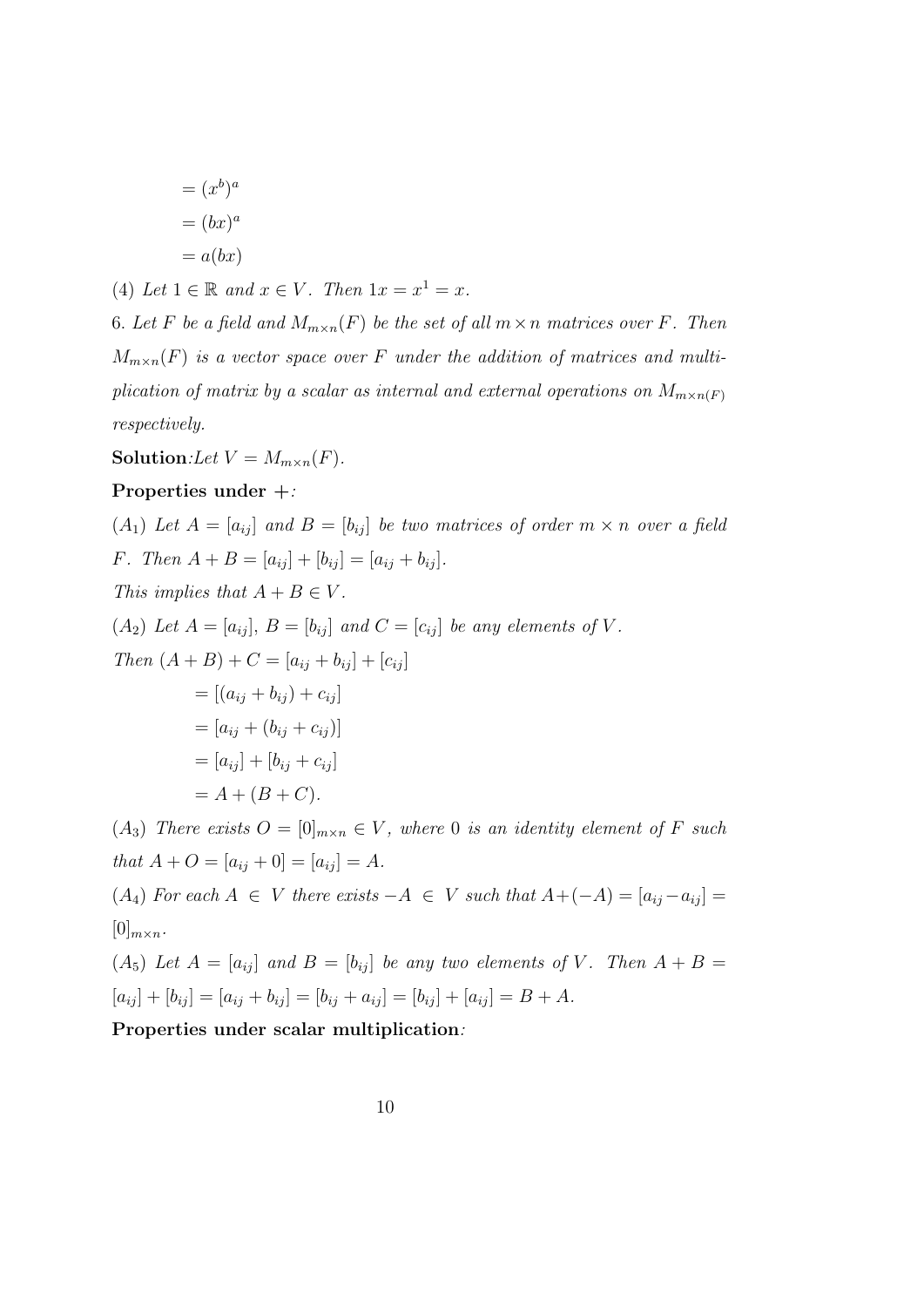\n- (S<sub>1</sub>) Let 
$$
\alpha \in F
$$
,  $\beta \in F$  and  $A \in V$ . Then  $(\alpha + \beta)A = [(\alpha + \beta)a_{ij}] = [\alpha a_{ij} + \beta a_{ij}] = [\alpha a_{ij}] + [\beta a_{ij}] = \alpha[a_{ij}] + \beta[a_{ij}] = \alpha A + \beta A$ .
\n- (S<sub>2</sub>) Let  $\alpha \in F$  and  $A, B \in V$ . Then  $\alpha(A + B) = \alpha([a_{ij}] + [b_{ij}]) = \alpha [a_{ij} + b_{ij}] = [\alpha(a_{ij} + b_{ij})] = [\alpha a_{ij} + \alpha b_{ij}] = [\alpha a_{ij}] + [\alpha b_{ij}] = \alpha A + \alpha B$ .
\n- (S<sub>3</sub>)  $(\alpha \beta)A = (\alpha \beta)[a_{ij}] = [(\alpha \beta)a_{ij}] = [\alpha(\beta a_{ij})] = \alpha[\beta a_{ij}] = \alpha(\beta[a_{ij}] = \alpha \beta A)$ .
\n- (S<sub>4</sub>)  $1A = 1[a_{ij}] = [1a_{ij}] = [a_{ij}] = A$ .
\n- 7. Let  $V = F^S$  be the set of all functions from a non-empty set  $S$  to field
\n

F. Then V is a vector space over F under operations  $+$  (sum of functions) and scalar multiplication defined by  $(f + g)(s) = f(s) + g(s), \forall s \in S$  and  $(cf)(s) = cf(s), \forall c \in F \text{ and } \forall s \in S \text{ respectively.}$ 

# Solution:

### Properties under +:

 $(A_1)$  Let  $f \in V$  and  $g \in V$ . Since  $f(s) + g(s) \in F$ , so  $(f+g)(s) = f(s) + g(s) \in F$  which implies that  $f + g \in V$ .  $(A_2)$  Let f, g, h be any elements of V. Then  $[(f+g)+h](s) = (f+g)(s) + h(s) = [f(s) + g(s)] + h(s)$  $= f(s) + [q(s) + h(s)]$  $= f(s) + (q+h)(s)$  $=[f+(q+h)](s)$  $\Rightarrow (f+g)+h=f+(g+h).$ (A<sub>3</sub>) Define a function  $O: S \to F$  by  $O(s) = 0, \forall s \in S$ . Then  $O \in V$  and  $(f + O)(s) = f(s) + O(s) = f(s) + 0 = f(s)$  which implies that  $f + O = f$ ,  $\forall f \in V$ . (A<sub>4</sub>) For each  $f \in V$ , define a function  $-f : S \rightarrow F$  define by  $(-f)(s) =$  $-f(s), \forall s \in V.$ Then  $(-f + f)(s) = -f(s) + f(s) = 0 = O(s)$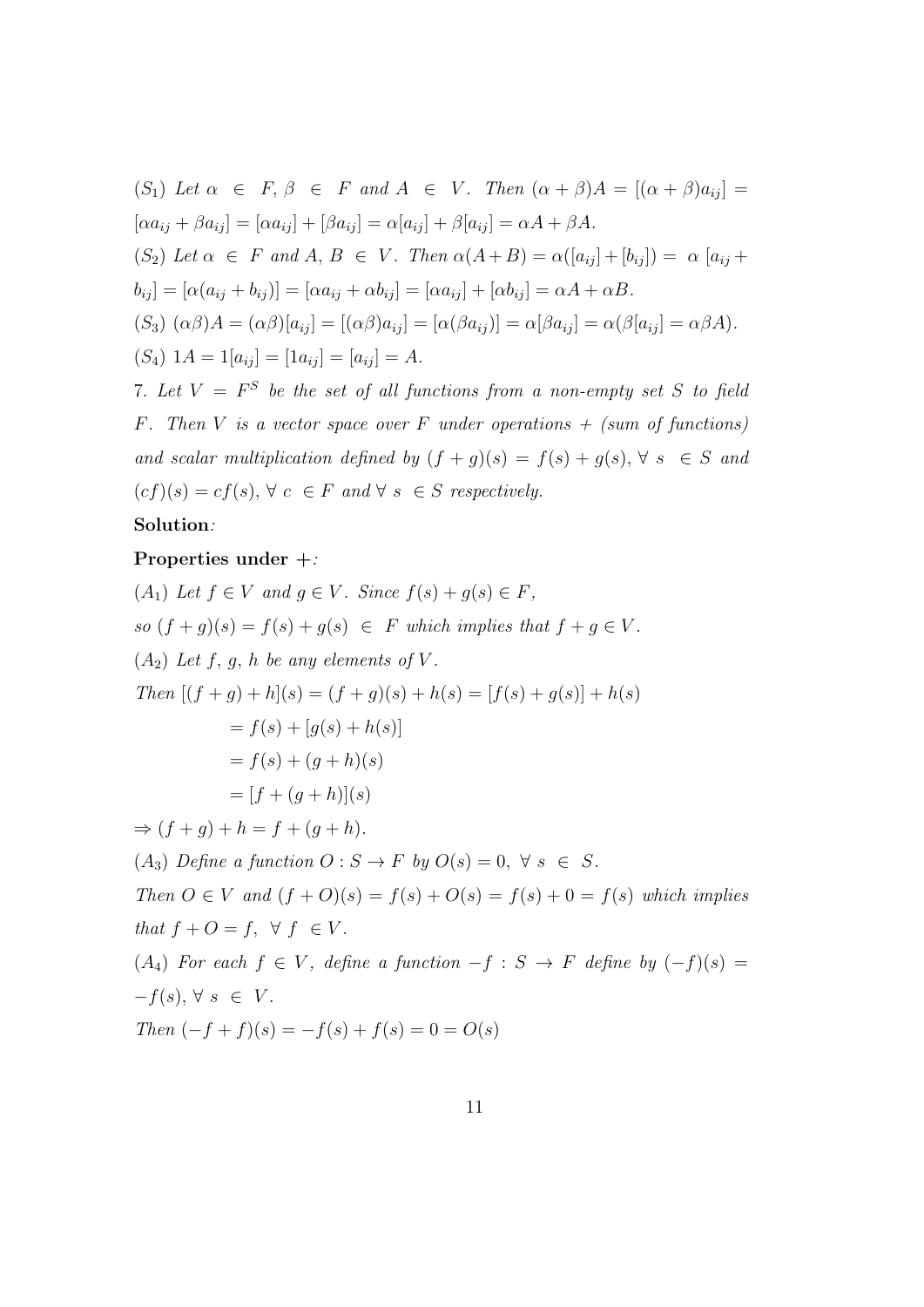⇒ 
$$
-f + f = O
$$
.  
\n(A<sub>5</sub>)  $(f + g)(s) = f(s) + g(s) = g(s) + f(s) = (g + f)(s)$   
\n⇒  $f + g = g + f$ .

# Properties under scalar multiplication:

$$
(S_1) \text{ Since } cf(s) \in F, \forall c \in F \text{ and } \forall f \in V.
$$
\n
$$
\text{Therefore } cf \in V \forall c \in F \text{ and } \forall f \in V.
$$
\n
$$
(S_2) \text{ Let } c_1, c_2 \in F \text{ and } f \in V. \text{ Then } [(c_1 + c_2)f](s) = (c_1 + c_2)f(s)
$$
\n
$$
= c_1f(s) + c_2f(s)
$$
\n
$$
= (c_1f + c_2f)(s)
$$
\n
$$
\Rightarrow (c_1 + c_2)f = (c_1f + c_2f).
$$
\n
$$
(S_3) \text{ Let } c \in F \text{ and } f_1, f_2 \in V.
$$
\n
$$
\text{Then } c(f_1 + f_2)(s) = c[f_1(s) + f_2(s)]
$$
\n
$$
= cf_1(s) + cf_2(s)
$$
\n
$$
= (cf_1)(s) + (cf_2)(s)
$$
\n
$$
= [cf_1 + cf_2].
$$
\n
$$
\Rightarrow c(f_1 + f_2) = cf_1 + cf_2.
$$
\n
$$
(S_4) [(c_1c_2)f](s) = (c_1c_2)f(s)
$$
\n
$$
= c_1(c_2f(s))
$$
\n
$$
= c_1(c_2f)(s)]
$$
\n
$$
= [c_1(c_2f)](s)
$$
\n
$$
\Rightarrow (c_1c_2)f = c_1(c_2f).
$$
\n
$$
(S_5) (1f)(s) = 1f(s) = f(s) \Rightarrow 1f = f.
$$

# (1.6) Lesson End Excercise

1. If F is a field, verify that  $F^n$  is a vector space over the field F under the operations addition (+) and scalar multiplication defined as  $(x_1, \ldots, x_n)$  +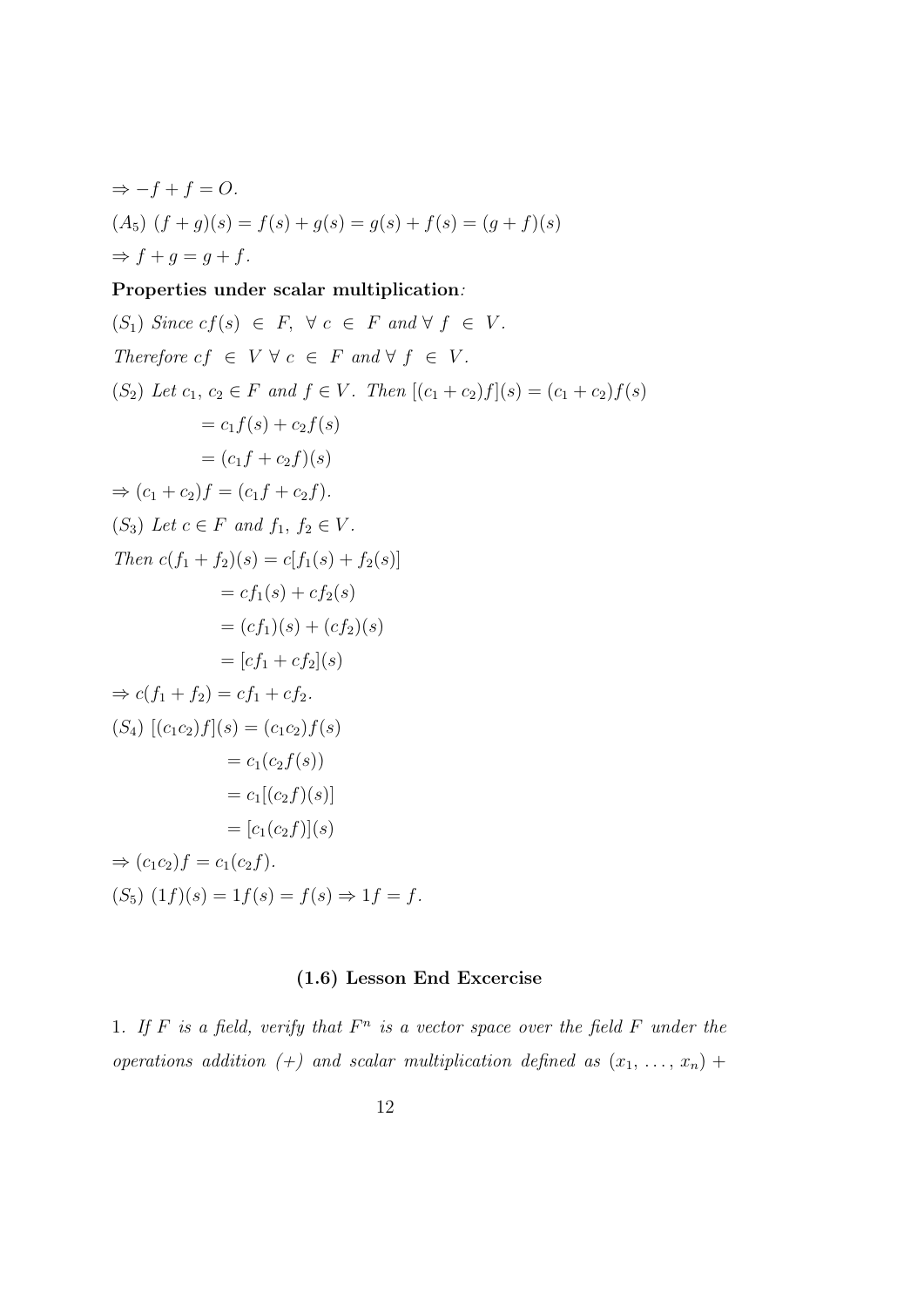$(y_1, \ldots, y_n) = (x_1 + y_1, \ldots, x_n + y_n)$  and  $\alpha(x_1, \ldots, x_n) = (\alpha x_1, \ldots, \alpha x_n)$ respectively.

2. Let V be set of all real valued continuous functions defined in closed interval  $[a, b]$ . Then show that V is a vector space over  $\mathbb R$  with addition and scalar multiplication defined by  $(f + g)(x) = f(x) + g(x), \forall f, g \in V$  and  $(\alpha f)(x) = \alpha f(x), \forall \alpha \in \mathbb{R}, f \in V.$ 

3. Let V set of all real valued continuous functions defined on [0, 1] such that  $f(\frac{2}{3})$  $\left(\frac{2}{3}\right) = 2$ . Show that V is not a vector space over R under addition and scalar multiplication defined as  $(f + g)(x) = f(x) + g(x), \forall f, g \in V$  and  $(\alpha f)(x) = \alpha f(x), \forall \alpha \in \mathbb{R}, f \in V.$ 

Hint: let  $f \in V$  and  $g \in V$ . Then  $f(\frac{2}{3})$  $\frac{2}{3}$ ) = 2 and  $g(\frac{2}{3})$  $(\frac{2}{3}) = 2.$  But  $(f+g)(\frac{2}{3}) = f(\frac{2}{3})$  $\frac{2}{3}$ ) +  $g(\frac{2}{3})$  $\frac{2}{3}$ ) = 2 + 2 = 4  $\neq$  2. So V is not closed under addition  $(+)$ .

4. Show that the set  $V = \{f : \mathbb{R} \to \mathbb{R} \mid \frac{d^2f}{dx^2} + 3\frac{df}{dx} = 0 \}$  is a vector space over R under the operations as defined in exercise 3.

5. Let V be a vector space over the field of numbers  $\mathbb R$  and  $W =$  $\{(u, v): u, v \in V\}$ . Define addition in W co-ordinate wise and scalar multiplication in W by  $(a + ib)(u, v) = (au - bv, av + bu), a, b \in \mathbb{R}, \iota = \sqrt{\frac{u}{u}}$  $\overline{-1}$ . Show that  $W$  is a vector space over  $\mathbb{C}$ .

### Solution: Properties under addition

 $(A_1)$  Let  $(v_1, v_2) \in V$  and  $(u_1, u_2) \in V$ . Then  $(v_1, v_2) + (u_1, u_2) =$  $(v_1 + u_1, v_2 + u_2) \in V$ . Therefore V is closed under addition.  $(A_2)$  Let  $v = (v_1, v_2) \in V$ ,  $w = (w_1, w_2) \in V$  and  $u = (u_1, u_2) \in V$ . Then  $(v + w) + u = (v_1 + w_1, v_2 + w_2) + (u_1, u_2)$  $= ((v_1 + w_1) + u_1, (v_2 + w_2) + u_2)$  $=(v_1 + (w_1 + u_1), v_2 + (w_2 + u_2))$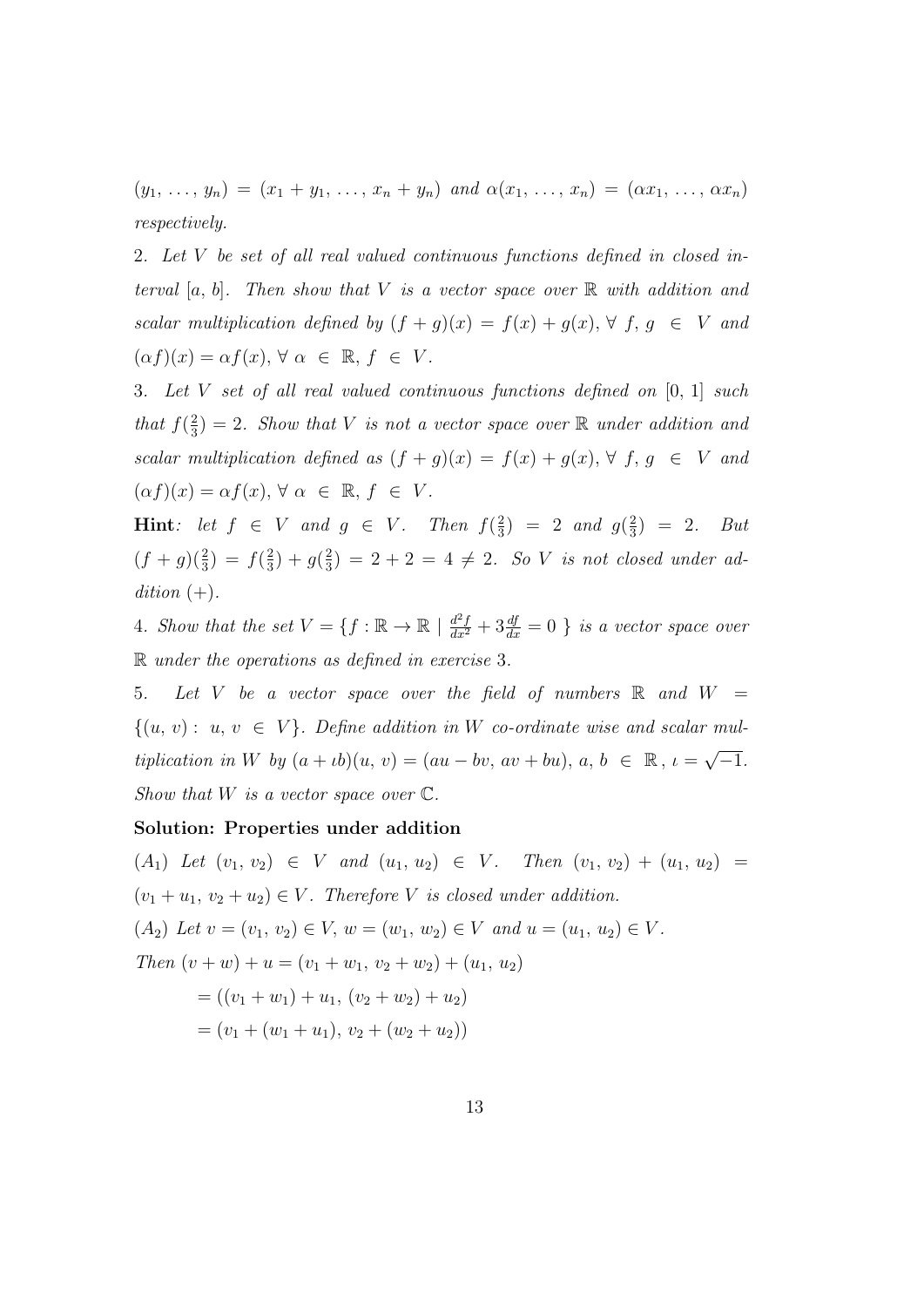$$
= (v_1, v_2) + ((w_1 + u_1), (w_2 + u_2))
$$
  
\n
$$
= v + (w + u)
$$
  
\n
$$
\Rightarrow (v + w) + u = v + (w + u).
$$
  
\n(A<sub>3</sub>) There exists (0, 0)  $\in V$  such that  $(v_1, v_2) + (0, 0) = (v_1 + 0, v_2 + 0) =$   
\n $(v_1, v_2), \forall (v_1, v_2) \in V.$   
\n(A<sub>4</sub>) For each  $v = (v_1, v_2)$ , there exists  $-v = (-v_1, -v_2)$  such that  $v + (-v) =$   
\n $(v_1 - v_1, v_2 - v_2) = (0, 0).$   
\n(A<sub>5</sub>) Let  $(v_1, v_2) \in V$  and  $(u_1, u_2) \in V$ . Then  $(v_1, v_2) + (u_1, u_2) =$   
\n $(v_1 + u_1, v_2 + u_2) = (u_1 + v_1, u_2 + v_2) = (u_1, u_2) + (v_1, v_2).$   
\nThis shows that  $(W, +)$  is an abelian group under addition.

Properties under Scalar multiplication: Let  $z_1$ ,  $z_2$  be any two elements of  $\mathbb C$  and  $v, u \in V$ . Then  $(S_1) (z_1 + z_2)v = (a_1 + \iota b_1 + a_2 + \iota b_2)(v_1, v_2)$  $= ((a_1 + a_2) + \iota(b_1 + b_2))(v_1, v_2)$  $= ((a_1 + a_2)v_1 - (b_1 + b_2)v_2, (a_1 + a_2)v_2 + (b_1 + b_2)v_1)$  $=(a_1v_1 - b_1v_2, a_1v_2 + b_1v_1) + (a_2v_1 - b_2v_2, a_2v_2 + b_2v_1)$  $=(a_1 + ib_1)(v_1, v_2) + (a_2 + ib_2)(v_1, v_2)$  $= z_1(v_1, v_2) + z_2(v_1, v_2)$  $= z_1v + z_2v$  $\Rightarrow (z_1 + z_2)v = z_1v + z_2v.$  $(S_2)$   $(a + \iota b)(v + u) = (a + \iota b)((v_1, v_2) + (u_1, u_2))$ 

$$
= (a + ib)(v_1 + u_1, v_2 + u_2)
$$
  
=  $(a(v_1 + u_1) - b(v_2 + u_2), a(v_2 + u_2) + b(v_1 + u_1))$   
=  $(av_1 - bv_2, av_2 + bv_1) + (au_1 - bu_2, au_2 + bu_1)$   
=  $(a + ib)(v_1, v_2) + (a + ib)(u_1, u_2)$   
=  $(a + ib)v + (a + ib)u$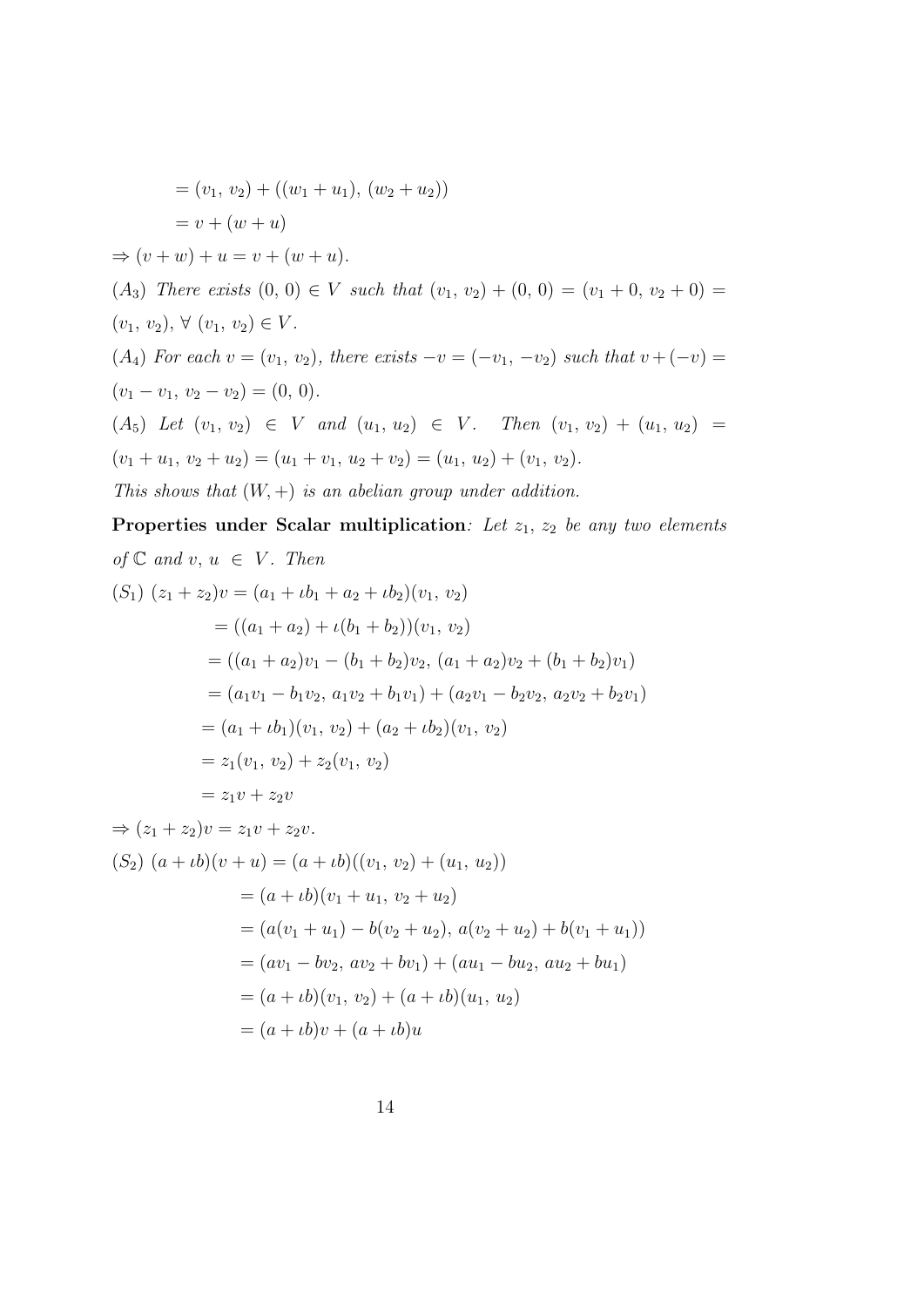$$
(S_3) (z_1 z_2)u = ((a_1 + ib_1)(a_2 + ib_2))(u_1, u_2)
$$
  
\n
$$
= ((a_1 a_2 - b_1 b_2) + \iota(b_1 a_2 + b_2 a_1))(u_1, u_2)
$$
  
\n
$$
= ((a_1 a_2 - b_1 b_2)u_1 - (b_1 a_2 + b_2 a_1)u_2, (a_1 a_2 - b_1 b_2)u_2 + (b_1 a_2 + b_2 a_1)u_1)
$$
  
\n
$$
= (a_1(a_2 u_1 - b_2 u_2) - b_1(b_2 u_1 + a_2 u_2), a_1(a_2 u_2 + b_2 u_1) + b_1(a_2 u_1 - b_2 u_2))
$$
  
\n
$$
= (a_1 + \iota b_1)(a_2 u_1 - b_2 u_2, b_2 u_1 + a_2 u_2)
$$
  
\n
$$
= z_1(z_2(u_1, u_2))
$$
  
\n
$$
= z_1(z_2 u).
$$
  
\n
$$
(S_4) 1u = (1 + \iota 0)(u_1, u_2) = (u_1, u_2) = u.
$$

6. Show that the set of all matrices of the form a b  $\begin{bmatrix} a & b \\ -b & a \end{bmatrix}$  where  $a, b \in \mathbb{C}$  is a vector space over  $\mathbb C$  under matrix addition and scalar multiplication.

7. Show that  $\mathbb C$  is a vector space over field  $\mathbb C$ .

8. Show that every field F is a vector space over itself.

**Hint**: Since every field  $F$  is an abelian group under addition and scalar multiplication is the multiplication of elements of F. Therefore all properties of vector space are satisfied in F.

9. Show that  $\mathbb R$  is not a vector space over  $\mathbb C$ .

**Hint**: Since  $\mathbb R$  is not closed under scalar multiplication because  $\iota$ 3 = 3*i* does not belong to R.

### (1.7 University Model Questions)

1. If  $(\mathbb{R}, +, \cdot)$  be the field of real numbers, then show that  $\mathbb{R}$  is a vector space over R.

2. Define a vector space over a field. Let  $V = \{x \in \mathbb{R} | x > 0\}$ . For  $x, y \in V$ , let  $x \oplus y = xy$  and for  $\alpha \in \mathbb{R}$  and  $x \in V$ , let  $\alpha \odot x = x^{\alpha}$ . Prove that V is a vector space over  $\mathbb R$  under the above operations.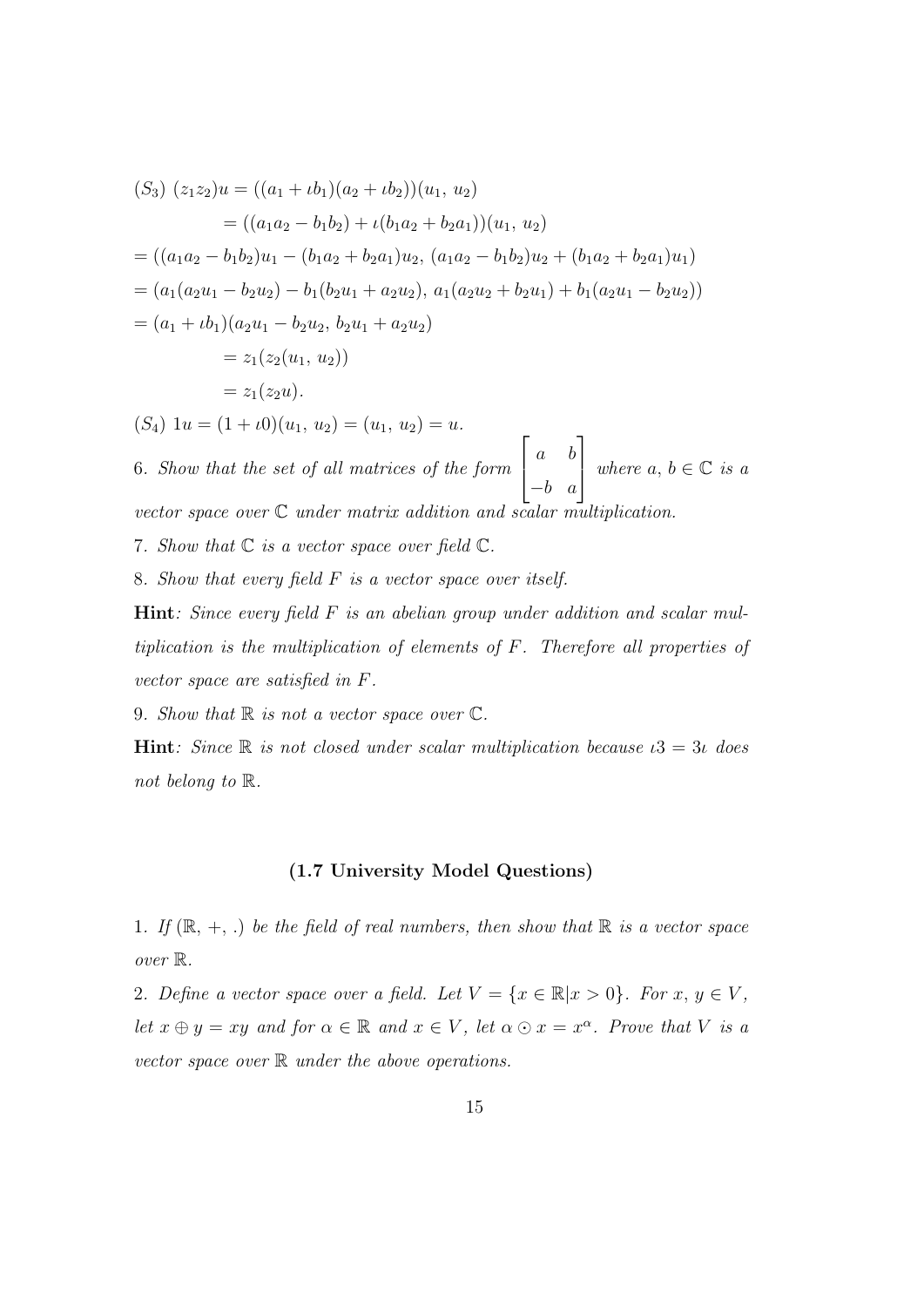3. Define vector space over a field F. For  $(x_1, x_2)$  and  $(y_1, y_2) \in \mathbb{R}^2$ , let  $(x_1, x_2) + (y_1, y_2) = (x_1 + y_1, x_2 + y_2)$  and  $\alpha(x_1, y_1) = (\alpha x_1, 0)$  for  $\alpha \in \mathbb{R}$ . Is  $\mathbb{R}^2$  is a vector space over  $\mathbb R$  under the above operation?

(1.8) Suggested Readings:(i) N.S. Gopalakrishnan, University Algebra, New Age International (P) Limited, Publishers.

(ii) Kenneth Hoffman, Ray Kunze, Linear Algebra,Prentice Hall India.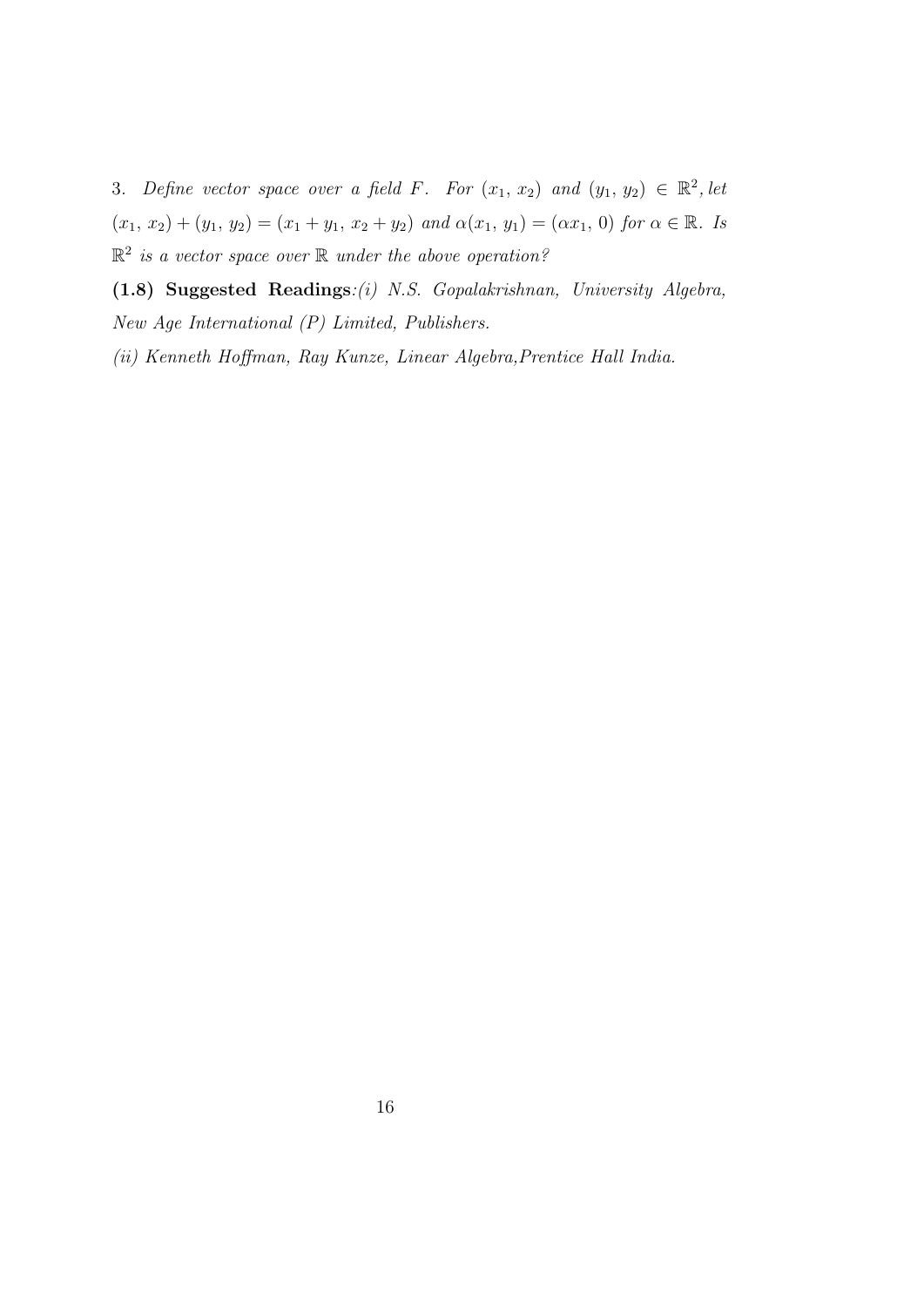# 2.0 Structure

- 2.1 Introduction
- 2.2 Objectives
- 2.3 Subspace of vector space
- 2.3.1 Definition of subspace
- 2.3.2 − 2.3.8 Theorems
- 2.4 Examples
- 2.5 Let Us Sum Up
- 2.6 Lesson End Exercise
- 2.7 Quotient Space
- 2.7.1 Definition of Quotient Space
- 2.8 University Model Questions
- 2.9 Suggested Readings

(2.1) Introduction: Given any algebraic structure such as group, ring or a field, we have studied sub-algebraic and quotient structures such a subgroup, a subring or a subfield and quotient group, qoutient ring. Similarly we shall now define subspace of a vector space and quotient vector space.

(2.2) Objective: The aim of this lesson is to find new vector spaces, knowing the given vector space.

(2.3) Subspace of vector space:

(2.3.1) Definition: A non-empty subset W of a vector space  $V(F)$  is said to be a subspace of  $V$  if  $W$  is itself a vector space under the operations of addition and scalar multiplication defined for V .

Note For any vector space V over a field F, the set  $\{0\}$  and the set V, both are subsets of  $V$ . Also, both of these are vector spaces under the operations of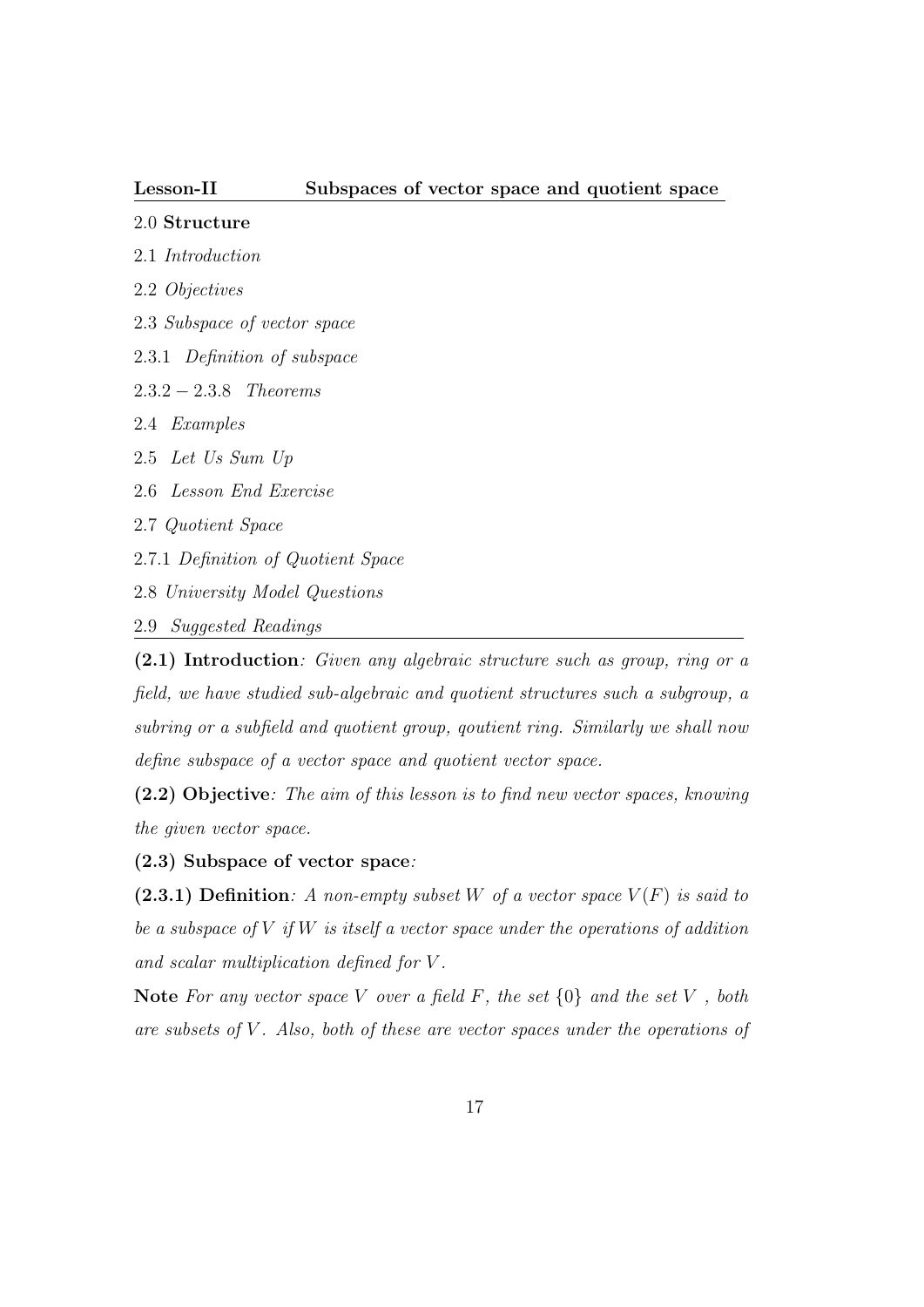addition and scalar multiplication of V. Hence, both  $\{0\}$  and V are subspaces of V, known as **trivial subspaces** and the subspaces other than  $\{0\}$  and V are called proper subspaces of V .

 $(2.3.2)$  Theorem: A non-empty subset W of a vector space V is a subspace of V if and only if (i)  $x + y \in W$ ,  $\forall x, y \in V$  and (ii)  $\alpha x \in$  $W, \forall \alpha \in F \text{ and } \forall x \in W.$ 

**proof:** Firstly, we suppose that W is a subspace of V. Then W is itself a vector space under the operations of V. This implies that (i)  $x + y \in W$ ,  $\forall x, y \in V$ and (ii)  $\alpha x \in W$ ,  $\forall \alpha \in F$  and  $\forall x \in W$ .

Conversely, suppose that (i)  $x + y \in W$ ,  $\forall x, y \in V$  and (ii)  $\alpha x \in$  $W, \forall \alpha \in F \text{ and } \forall x \in W$ . We shall prove that W is a subspace of  $V$ .

For this,  $-1 \in F$  and  $x \in W \Rightarrow (-1)x \in W$  (by (ii))  $\Rightarrow -x \in W$ . This implies that every element of W has additive inverse.

Now by (i) we have  $\forall x \in W, -x \in W \Rightarrow x + (-x) \in W \Rightarrow 0 \in W$ , so that additive identity exist in W.

Since  $W \subset V$ , therefore,  $x + y = y + x$ ,  $\forall x, y \in W$  $x + (y + z) = (x + y) + z, \forall x, y, z \in W$  $\alpha(x + y) = \alpha x + \alpha y, \forall \alpha \in F, x, y \in W$  $(\alpha + \beta)x = \alpha x + \beta x, \forall \alpha, \beta \in F, x \in W$  $\alpha(\beta x) = (\alpha \beta)x, \forall \alpha, \beta \in F, x \in W$  $1x = x, \forall x \in W, 1 \in F$  $\Rightarrow$  W is a subspace of V.  $(2.3.3)$  Theorem: A non-empty subset W of a vector space V is a subspace

of V if and only if (i)  $x - y \in W$ ,  $\forall x, y \in V$  i.e, W is a subgroup of  $(V,+)$ and (ii)  $\alpha x \in W$ ,  $\forall \alpha \in F$  and  $\forall x \in W$ .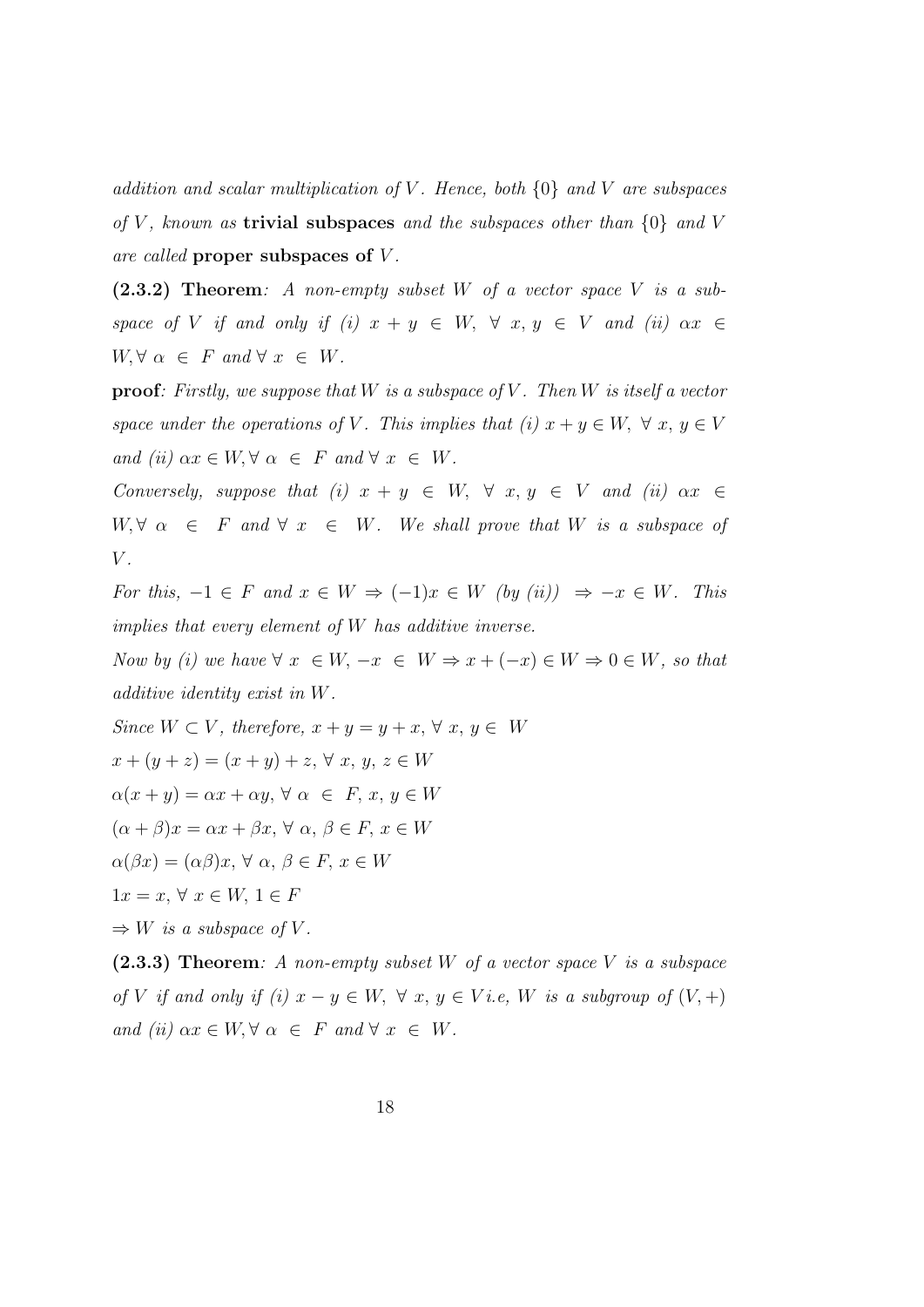**proof:** Firstly, we suppose that W is a subspace of V. Then W is itself a vector space under the operations of V. This implies that (i)  $x - y \in W$ ,  $\forall x, y \in V$ and (ii)  $\alpha x \in W$ ,  $\forall \alpha \in F$  and  $\forall x \in W$ .

Conversely, suppose that (i)  $x - y \in W$ ,  $\forall x, y \in V$  and (ii)  $\alpha x \in$  $W, \forall \alpha \in F \text{ and } \forall x \in W$ . We shall prove that W is a subspace of  $V$ .

For this,  $-1 \in F$  and  $x \in W \Rightarrow (-1)x \in W$  (by (ii))  $\Rightarrow -x \in W$ . This implies that every element of W has additive inverse.

For,  $x \in W$  and  $y \in W \Rightarrow x \in W$  and  $-y \in W \Rightarrow x - (-y) = x + y \in W$ . So, W is closed under  $+$ .

Now by (i) we have  $\forall x \in W, \Rightarrow x-x \in W \Rightarrow 0 \in W$ , so that additive identity exist in W.

Since 
$$
W \subset V
$$
, therefore,  $x + y = y + x$ ,  $\forall x, y \in W$   
\n $x + (y + z) = (x + y) + z$ ,  $\forall x, y, z \in W$   
\n $\alpha(x + y) = \alpha x + \alpha y$ ,  $\forall \alpha \in F$ ,  $x, y \in W$   
\n $( \alpha + \beta) x = \alpha x + \beta x$ ,  $\forall \alpha, \beta \in F$ ,  $x \in W$   
\n $\alpha(\beta x) = (\alpha \beta)x$ ,  $\forall \alpha, \beta \in F$ ,  $x \in W$   
\n $1x = x$ ,  $\forall x \in W$ ,  $1 \in F$   
\n $\Rightarrow W$  is a subspace of  $V$ .

 $(2.3.4)$  Theorem: A non empty subset W of V is a subspace of V if and only if  $\alpha x + \beta y \in W \ \forall \alpha, \beta \in F$  and  $x, y \in V$ .

**Proof:** First, we suppose that  $W$  is a subspace. Then  $W$  is itself a vector space. This implies that  $\alpha x + \beta y \in W \ \forall \alpha, \beta \in F$  and  $x, y \in V$ . Conversely, suppose that  $\alpha x + \beta y \in W \ \forall \alpha, \beta \in F \ and \ \forall \ x, y \in V$ ...........(1).

We shall show that W is a subspace of V. For this, (i) put  $\alpha = 1$  and  $\beta = -1$ in (1) we get  $x - y \in W$ ,  $\forall x, y \in W$ .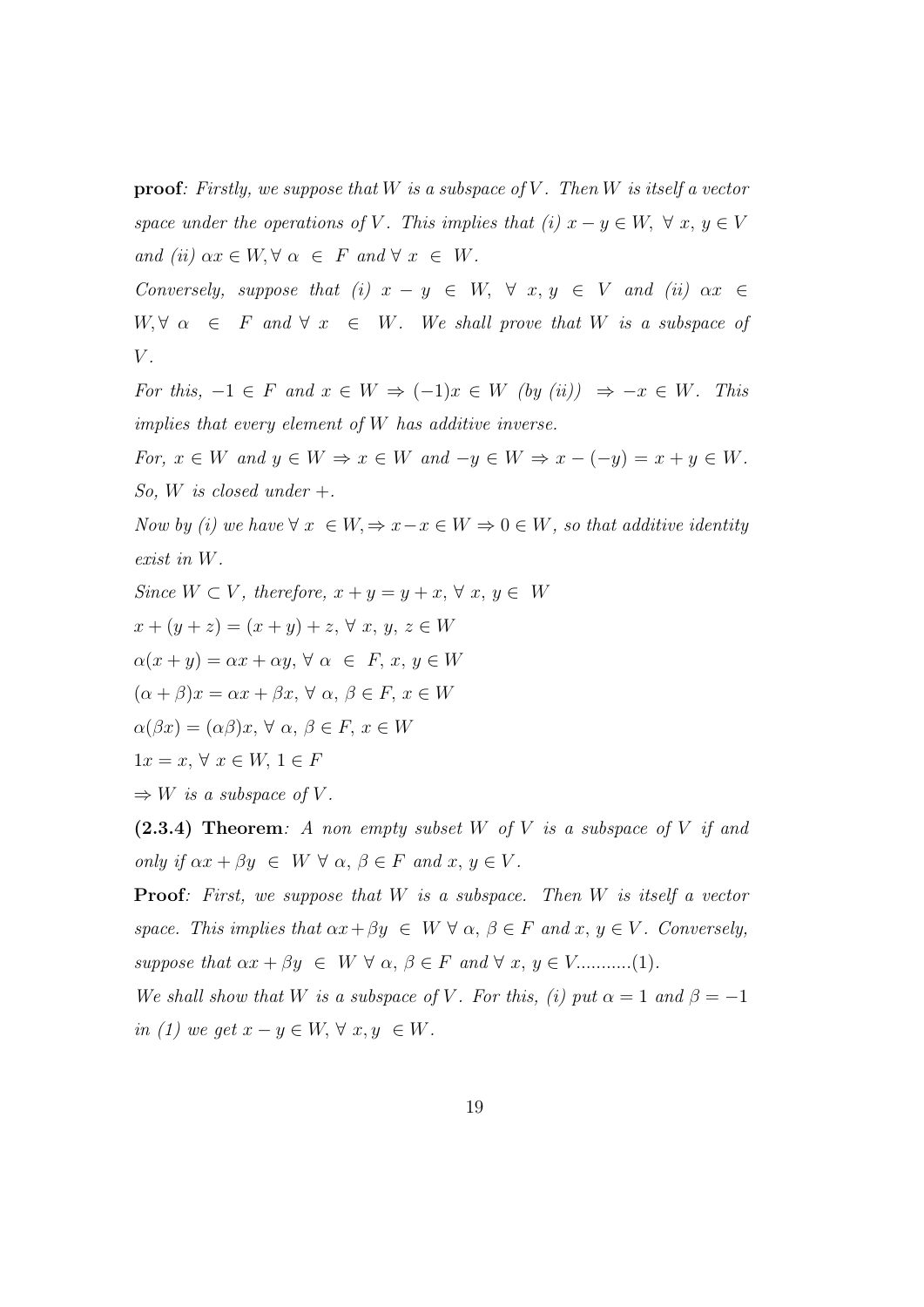Similarly, put  $\beta = 0$  in (1) we get  $\alpha x \in V$ , forall  $\alpha \in F$  and  $\forall x \in V$ . Therefore by the above theorem  $W$  is a subspace of  $V$ .

 $(2.3.5)$  Theorem: Let  $W_1$  and  $W_2$  be two subspaces of a vector space V. Then  $W_1 \cap W_2$  is also a subspace of V but the  $W_1 \cup W_2$  need not be a subspace of  $V$ .

**Proof.** Since  $0 \in W_1 \cap W_2$ , so  $W_1 \cap W_2 \neq \emptyset$ . Let  $x, y \in W_1 \cap W_2$  and  $\alpha, \beta \in F$ . Then  $x, y \in W_1$  and  $x, y \in W_2$  $\Rightarrow \alpha x + \beta y \in W_1$  and  $\alpha x + \beta y \in W_2$  (because  $W_1, W_2$  are subspaces).  $\Rightarrow \alpha x + \beta y \in W_1 \cap W_2$  $\Rightarrow$   $W_1 \cap W_2$  is a subspace of V. Cosider  $V = \mathbb{R}^2$  be a vector space over  $\mathbb{R}$ . Let  $W_1 = \{(x_1, 0)|x_1 \in \mathbb{R}\}$  and  $W_2 = \{(0, x_2)|x_2 \in \mathbb{R}\}\$ be two subsets of V. Then we shall prove that  $W_1$  and  $W_2$  are subspaces of V and  $W_1 \cup W_2$  is not a subspace of V. For this, let  $\alpha, \beta \in \mathbb{R}$  and  $x, y \in W_1$ . Then  $\alpha x + \beta y = \alpha(x_1, 0) + \beta(y_1, 0) =$  $(\alpha x_1, 0) + (\beta y_1, 0) = (\alpha x_1 + \beta y_1, 0) \in W_1$  $\Rightarrow \alpha x + \beta y.$ Similarly, let  $\alpha, \beta \in \mathbb{R}$  and  $x, y \in W_2$ . Then  $\alpha x + \beta y = \alpha(0, x_1) + \beta(0, y_1) = (0, \alpha x_1 + \beta y_1) \in W_2$  $\Rightarrow \alpha x + \beta y \in W_2.$ Now  $(1, 0)$  ∈  $W_1 \cup W_2$  and  $(0, 1)$  ∈  $W_1 \cup W_2$  but  $(1, 0) + (0, 1) = (1, 1) \notin$  $W_1 \cup W_2$ . This shows that  $W_1 \cup W_2$  is not a subspace of V.

(2.3.6) Theorem: Let  $W_1$  and  $W_2$  be two subspaces of a vector space  $V(F)$ . Then  $W_1 \cup W_2$  is a subspace of V if and only if either  $W_1 \subset W_2$  or  $W_2 \subset W_1$ . **Proof.** First, let us suppose that either  $W_1 \subset W_2$  or  $W_2 \subset W_1$ . When  $W_1 \subset W_2$ , then  $W_1 \cup W_2 = W_2$ , which is a subspace of V. Similarly if  $W_2 \subset W_1$ ,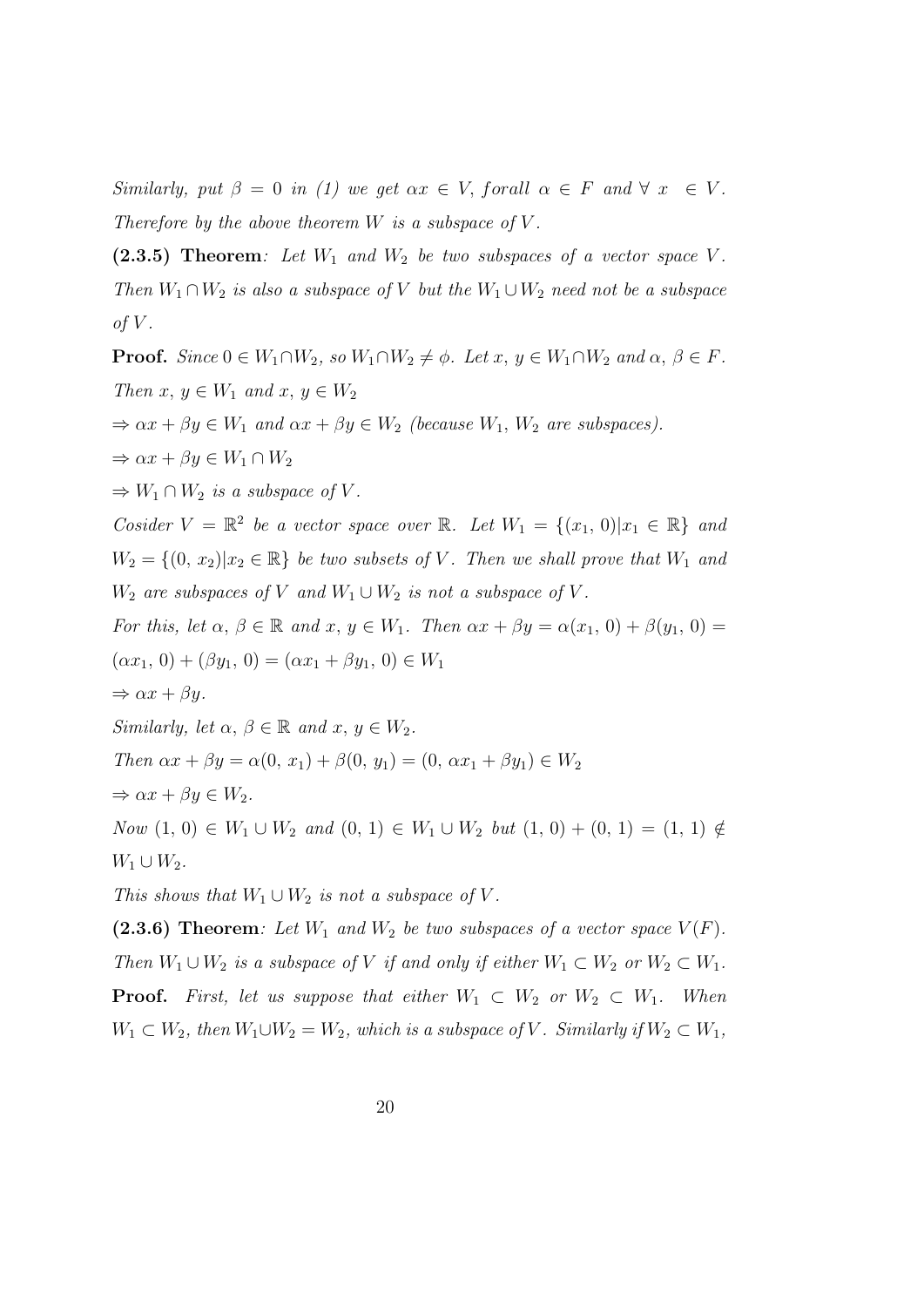then  $W_1 \cup W_2 = W_1$  which is a subspace of V. This implies that  $W_1 \cup W_2$  is a subspace of  $V$ .

Conversely, suppose that  $W_1 \cup W_2$  is a subspace of V. Then we shall show that either  $W_1 \subset W_2$  or  $W_2 \subset W_1$ .

For this, suppose that  $W_1 \not\subset W_2$  and  $W_2 \not\subset W_1$ . Then there exists  $x \in W_1$  but  $x \notin W_2$  and  $y \in W_2$  but  $y \notin W_1 \Rightarrow x, y \in W_1 \cup W_2$ .

Since  $W_1 \cup W_2$  is a subspace of V, therefore,  $x - y \in W_1 \cup W_2$ 

 $\Rightarrow$  either  $x - y \in W_1$  or  $x - y \in W_2$ .

When  $x - y \in W_1$ , then  $x - (x - y) \in W_1$  (because  $x \in W_1$ )

 $\Rightarrow y \in W_1$ , which is a contradiction to the fact that  $y \notin W_1$ . Similarly, when  $x - y \in W_2 \Rightarrow y + (x - y) \in W_2$  (because  $y \in W_2$ )

 $\Rightarrow x \in W_2$ , which is a contradiction to the fact that  $x \notin W_2$ . This implies that our supposition is wrong.

Hence, either  $W_1 \subset W_2$  or  $W_2 \subset W_1$ .

(2.3.7) Theorem: Let  $W_1$  and  $W_2$  be two subspaces of a vector space  $V(F)$ .

Then  $W_1 + W_2 = \{x_1 + y_1 | x_1 \in W_1, y_1 \in W_2\}$  is also a subspace of V.

**Proof.** Since  $0 + 0 = 0$  in V, so  $0 \in W_1 + W_2 \Rightarrow W_1 + W_2 \neq \emptyset$ .

Let  $u, v \in W_1 + W_2$  and  $\alpha, \beta \in F$ . Then  $u = x_1 + y_1$  and  $v = x_2 + y_2$ , where  $x_1, x_2 \in W_1$  and  $y_1, y_2 \in W_2$ .

Now,  $\alpha u + \beta v = \alpha(x_1 + y_1) + \beta(x_2 + y_2)$ 

$$
= (\alpha x_1 + \beta x_2) + (\alpha y_1 + \beta y_2) \in W_1 + W_2
$$

 $\Rightarrow \alpha u + \beta v \in W_1 + W_2$ . This shows that  $W_1 + W_2$  is a subspace of V.

(2.3.8) Theorem: Let V be a vector space over a field F and  $\bigcap_{\alpha \in \Delta} W_{\alpha}$  is also a subspace of V .

**Proof.** Since  $W_{\alpha} \neq \phi$ , for each  $\alpha \in \Delta$ . Therefore,  $W = \bigcap_{\alpha \in \Delta} W_{\alpha} \neq \phi$ . Now, let  $x \in W$  and  $y \in W$ .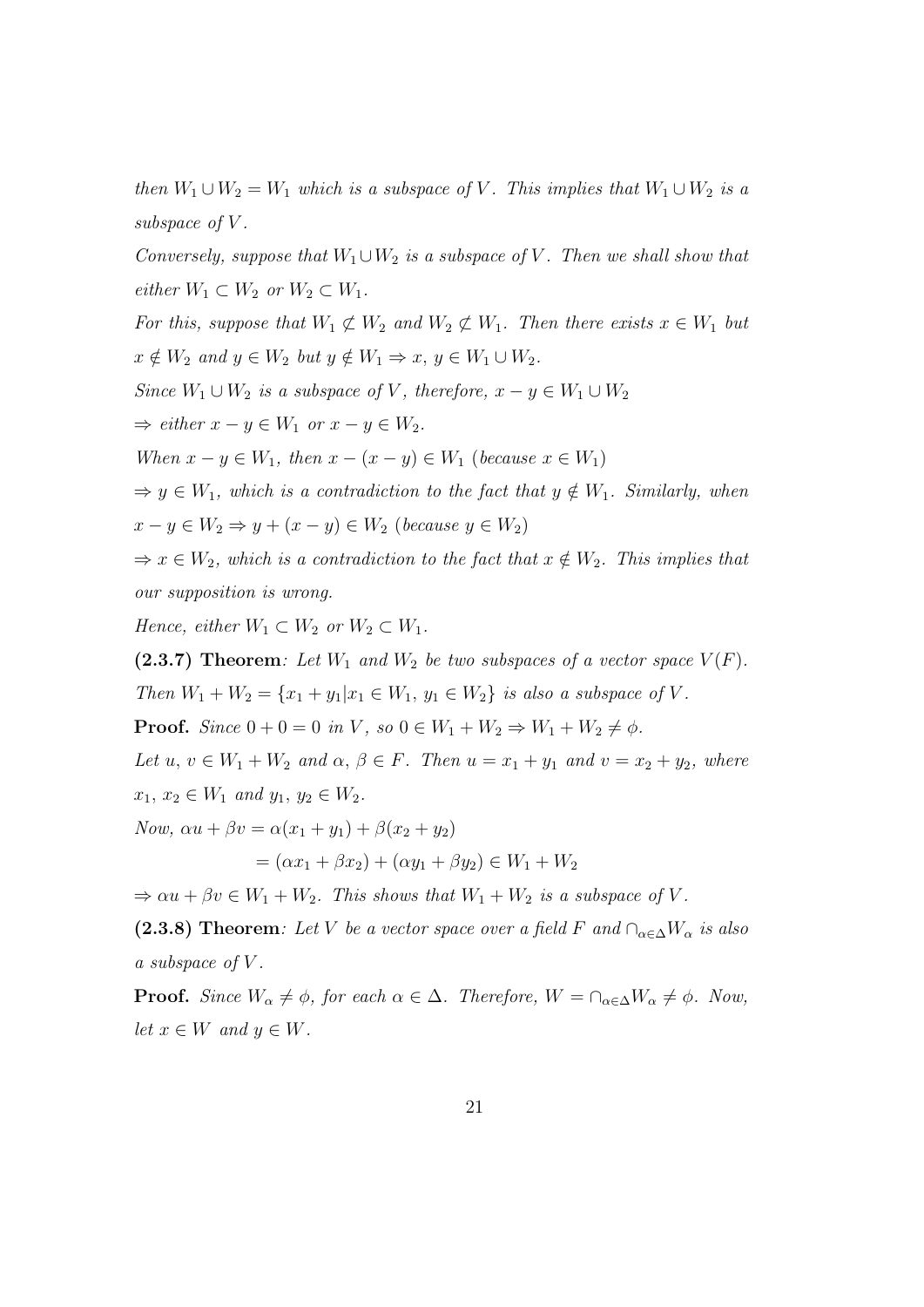Then  $x, y \in W_{\alpha}$  for each  $\alpha \in \Delta$ . Since  $W_{\alpha}$  is a subspace for each  $\alpha$ , we have  $x - y \in W_{\alpha}$  and  $ax \in W_{\alpha}$  for each  $\alpha \in \Delta$ .

This implies that  $x - y \in W$  and  $ax \in W$ . Hence W is a subspace of V.

**Corollary** Let S be any subset of a vector space V. Then the intersection of all subspaces of  $V$  containing  $S$  is a subspace of  $V$  containing  $S$ .

**Proof** Since  $S \subset W_\alpha$  for each  $\alpha \in \Delta$ . Therefore  $S \subset \bigcap_{\alpha \in \Delta} W_\alpha$  and by theorem  $\cap_{\alpha \in \Delta} W_{\alpha}$  is a subspace containing S.

# (2.4) Examples

1. The intersection of any number of subspaces of a vector space  $V(F)$  is a subspace of V.

**Solution** Let  $\mathcal{F} = \{W_{\alpha} | \alpha \in \Delta\}$  be any family of subspaces of V. Then

$$
0 \in \cap_{\alpha \in \Delta} W_{\alpha} \Rightarrow \cap_{\alpha \in \Delta} W_{\alpha} \neq \phi.
$$

Let  $a, b \in F$  and  $x, y \in \bigcap_{\alpha \in \Delta} W_{\alpha}$ . Then  $x, y \in W_{\alpha}$ ,  $\forall \alpha \in \Delta$  $\Rightarrow ax + by \in W_{\alpha}, \forall \alpha \in \Delta \Rightarrow ax + by \in \cap_{\alpha \in \Delta} W_{\alpha}.$ Hence  $\bigcap_{\alpha \in \Delta} W_{\alpha}$  is a subspace of V. 2. Let  $V = \mathbb{R}^n$  be a vector space over  $\mathbb{R}$ . If  $W = \{x = (x_1, ..., x_n) | x_1 = 0\},\$ W is a subspace of  $V$ . **Solution**:  $Since \mathbf{0} = (0, 0 \dots, 0) \in W$ . So,  $W \neq \emptyset$ . let  $x, y \in W$  and  $\alpha, \beta \in F$ . Then  $x = (x_1, \ldots, x_n)$  and  $y = (y_1, \ldots, y_n)$  such that x<sup>1</sup> = 0 = y1..........(1). Now  $\alpha x + \beta y = (\alpha x_1, \ldots, \alpha x_n) + (\beta y_1, \ldots, \beta y_n)$  $=(\alpha x_1 + \beta y_1, \ldots, \alpha x_n + \beta y_n),$  using (1) we get  $\alpha x + \beta y = (\alpha x_1 + \beta y_1, \ldots, \alpha x_n + \beta y_n)$  $=(0, \alpha x_2 + \beta y_2, \ldots, \alpha x_n + \beta y_n).$ This implies that  $\alpha x + \beta y \in W$ . Hence W is a subspace of V.

22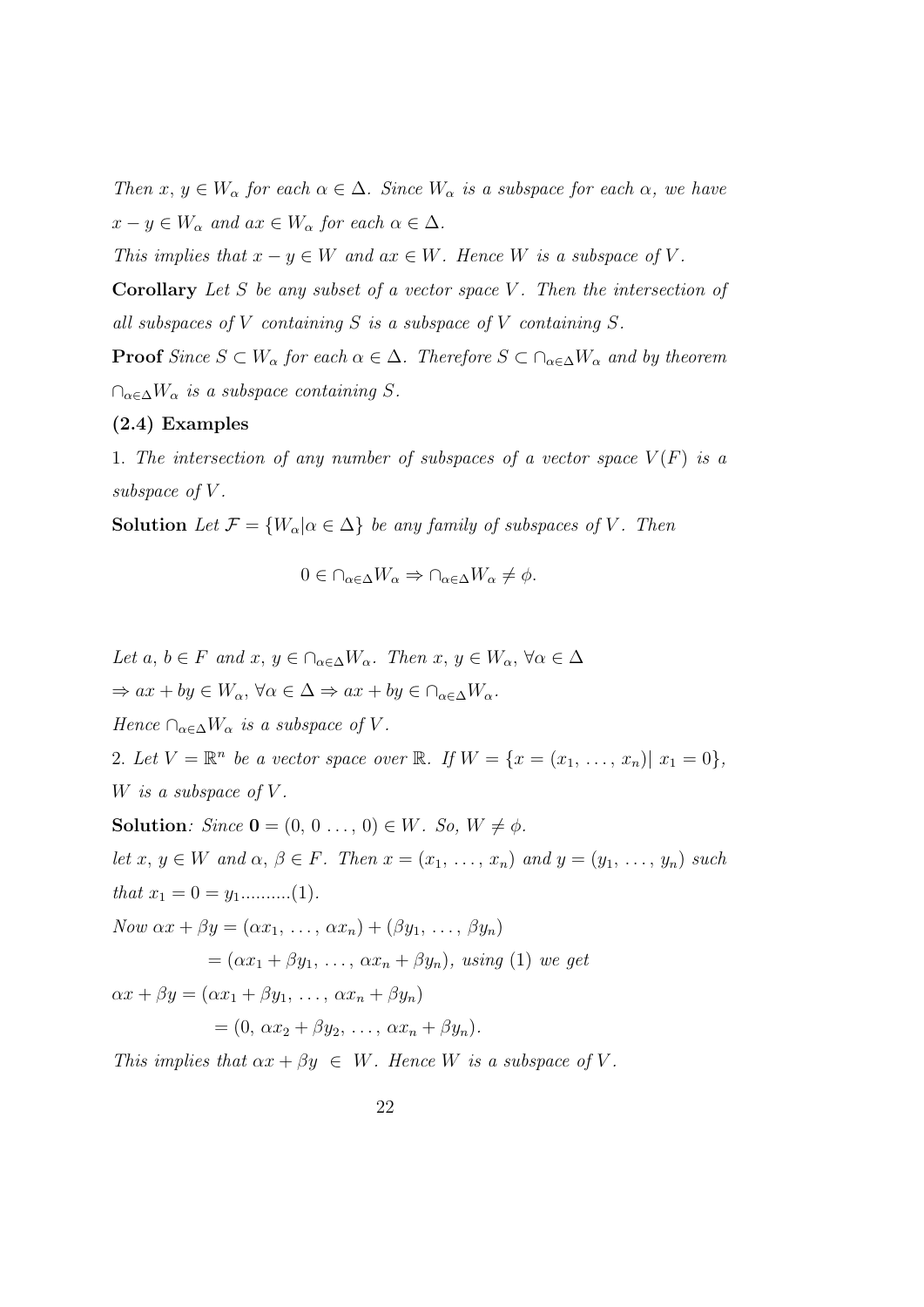3. Let  $V = F[x]$  be a vector space of polynomials in x over F and  $W = F_n[x]$ be the subset of all polynomials of degree less than or equal to n. Then W is a subspace of  $V$ .

**Solution**: Since  $0 \in W$  as the deg  $0 = -\infty$ . Therefore,  $W \neq \emptyset$ . Now, let  $\alpha, \beta \in F$  and  $f(x), g(x) \in V$ . Then  $\deg(f(x)) \leq n$  and  $\deg(g(x)) \leq$  $n \Rightarrow \deg(\alpha f(x) + \beta g(x)) \leq n$  $\Rightarrow \alpha f(x) + \beta g(x) \in W$ . Hence W is a subspace of V. 3. Let V be a vector space of real valued functions over  $\mathbb{R}$ . Show that  $W = \{f(x) \in V | \frac{d^2f}{dx^2} + a\frac{df}{dx} + bf = 0 \text{ where } a, b \text{ are fixed reals } \}.$ **Solution** Since  $O(x) = 0$ ,  $\forall x$  and  $\frac{d^2O}{dx^2} + a\frac{dO}{dx} + bO = 0$  $\Rightarrow$   $O \in W \Rightarrow W \neq \emptyset$ . Let  $\alpha, \beta \in \mathbb{R}$  and  $f(x), g(x) \in W$  $\Rightarrow \frac{d^2f}{dx^2} + a\frac{df}{dx} + bf = 0$  and  $\frac{d^2g}{dx^2} + a\frac{dg}{dx} + bg = 0$ . Now  $\frac{d^2(\alpha f+\beta g)}{dx^2}+a\frac{d(\alpha f+\beta g)}{dx}+b(\alpha f+\beta g)=\frac{d^2\alpha f}{dx^2}+a\frac{d\alpha f}{dx}+b\alpha f+\frac{d^2\beta g}{dx^2}+a\frac{d\beta g}{dx}+b\beta g$  $=\frac{\alpha d^2 f}{dx^2} + a\frac{\alpha df}{dx} + \alpha bf + \frac{\beta dg}{dx^2} + a\frac{\beta dg}{dx} + \beta g$  $= \alpha(\frac{d^2f}{dx^2} + a\frac{df}{dx} + bf) + \beta(\frac{d^2g}{dx^2} + a\frac{dg}{dx} + bg) = 0 + 0 = 0$  $\Rightarrow \alpha f(x) + \beta g(x) \in W$ . Hence W is a subspace of V. 4. Let  $V = \{A | A = [a_{ij}]_{n \times n}, a_{ij} \in \mathbb{R}\}$  be a vector space over  $\mathbb{R}$ . Show that  $W$ , the set consisting of all the symmetric matrices is a subspace of  $V$ . **Solution.** Since  $O = [0]_{n \times n} \in W \Rightarrow W \neq \emptyset$ . Let  $\alpha, \beta \in F$  and  $P, Q \in W$ . Then  $P = [p_{ij}]$  and  $Q = [q_{ij}]$  such that  $p_{ij} = p_{ji}$  and  $q_{ij} = q_{ji}$ .  $Now \alpha P + \beta Q = [\alpha p_{ij}] + [\beta q_{ij}] = [\alpha p_{ij} + \beta q_{ij}] = [\alpha p_{ji} + \beta q_{ji}] = [r_{ij}]$ , where  $r_{ij} =$  $\alpha p_{ji} + \beta q_{ji} = \alpha p_{ji} + \beta q_{ji} = r_{ji} \Rightarrow [r_{ij}]$  is a symmetric matrix. Therefore,  $\alpha P + \beta Q \in W$ . 5. Let a, b, c be fixed elements of a field F. Show that  $W = \{(x, y, z)|ax +$ 

by + cz = 0; x, y, z  $\in$  F} is a subspace of  $F^3$ .

Solution Since  $(0, 0, 0) \in W$  as  $a0 + b0 + c0 = 0, 0 \in F$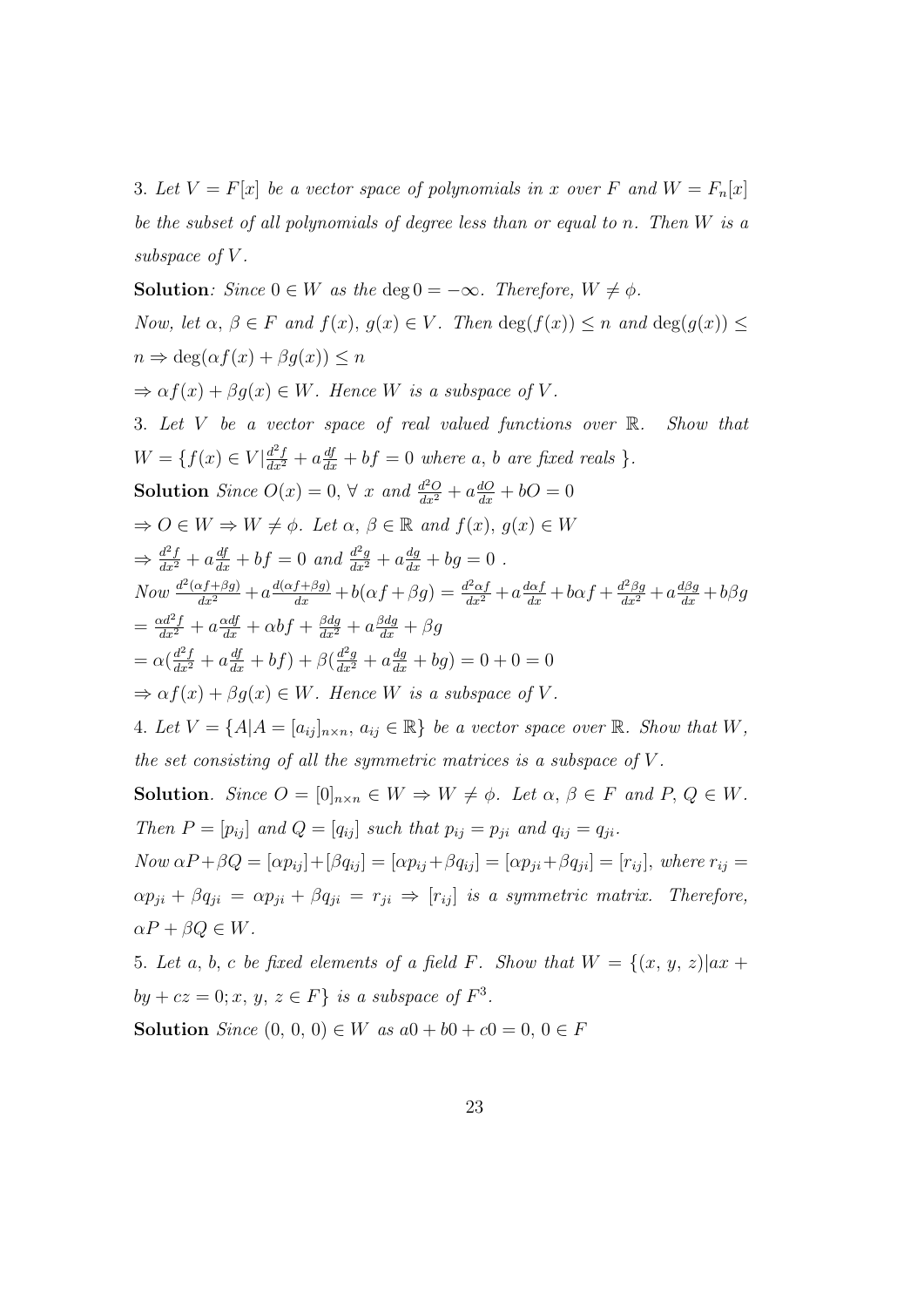$\Rightarrow$   $W \neq \phi$ . Let  $\alpha, \beta \in F$  and  $w_1, w_2 \in W$ . Then  $w_1 = (x_1, y_1, z_1)$  and  $w_2 = (x_2, y_2, z_2)$ such that  $ax_1 + by_1 + cz_1 = 0$  and  $ax_2 + by_2 + cz_2 = 0$ . Now  $\alpha w_1 + \beta w_2 = \alpha(x_1, y_1, z_1) + \beta(x_2, y_2, z_2)$  $=(\alpha x_1 + \beta x_2, \, \alpha y_1 + \beta y_2, \, \alpha z_1 + \beta z_2)$  and  $a(\alpha x_1 + \beta x_2) + b(\alpha y_1 + \beta y_2) + c(\alpha z_1 + \beta z_2) = \alpha(ax_1 + by_1 + cz_1) + \beta(ax_2 +$  $by_2 + cz_2 = \alpha 0 + \beta 0 = 0 + 0 = 0$  $\Rightarrow \alpha w_1 + \beta w_2 \in W$  $\Rightarrow$  W is a subspace of V. 6. Let  $V = \mathbb{R}^3$  be a vector space over  $\mathbb{R}$ . Which of the following subsets of V are subspaces?  $(i)W = \{(x_1, x_2, x_3)|x_1 \leq 0\}$  $(ii)W_1 = \{(x_1, x_2, x_3)|x_3 \text{ is an integer }\}$  $(iii)W_2 = \{(x_1, x_2, x_3)|x_1, x_2, x_3 \in \mathbb{Q}\}\$  $(iv)W_3 = \{(x_1, x_2, x_3)|x_1 \ge x_2 \ge x_3\}.$ Solution(i) Let  $(x_1, x_2, x_3) \in V$ . Then  $x_1 \leq 0$ . Take  $\alpha = -2$ . Then  $\alpha(x_1, x_2, x_3) = (\alpha x_1, \alpha x_2, \alpha x_3) = (-2x_1, -2x_2, -2x_3) \notin W$  because  $-2x_1 >$ 0. This shows that  $W$  is not a subspace of  $V$ . (ii) Let  $(x_1, x_2, x_3) \in W_1$ . Then  $x_3$  is an integer. Now for  $\sqrt{2} \in$  $\mathbb{R}, \sqrt{2}(x_1, x_2, x_3) = (\sqrt{2}x_1,$ √  $2x_2$  $\sqrt{2}x_3$ )  $\notin W$  as  $\sqrt{2}x_3$  is not an integer. Therefore  $W_1$  is not a subspace of V. (iii) Let  $(x_1, x_2, x_3) \in W_2$ . Then  $x_1, x_2, x_3 \in \mathbb{Q}$ . Now for  $\pi \in$  $\mathbb{R}, \pi(x_1, x_2, x_3) = (\pi x_1, \pi x_2, \pi x_3), \pi x_1, \pi x_2, \pi x_3$  need not be rational numbers. Therefore,  $W_2$  is not a subspace of V. (iv) Let  $(x_1, x_2, x_3) \in W_3$ . Then  $x_1 \ge x_2 \ge x_3$ . Now for  $\alpha = -1$ , we have  $-1(x_1, x_2, x_3) = (-x_1, -x_2, -x_3) \notin W_3$ . Therefore,  $W_3$  is not a subspace of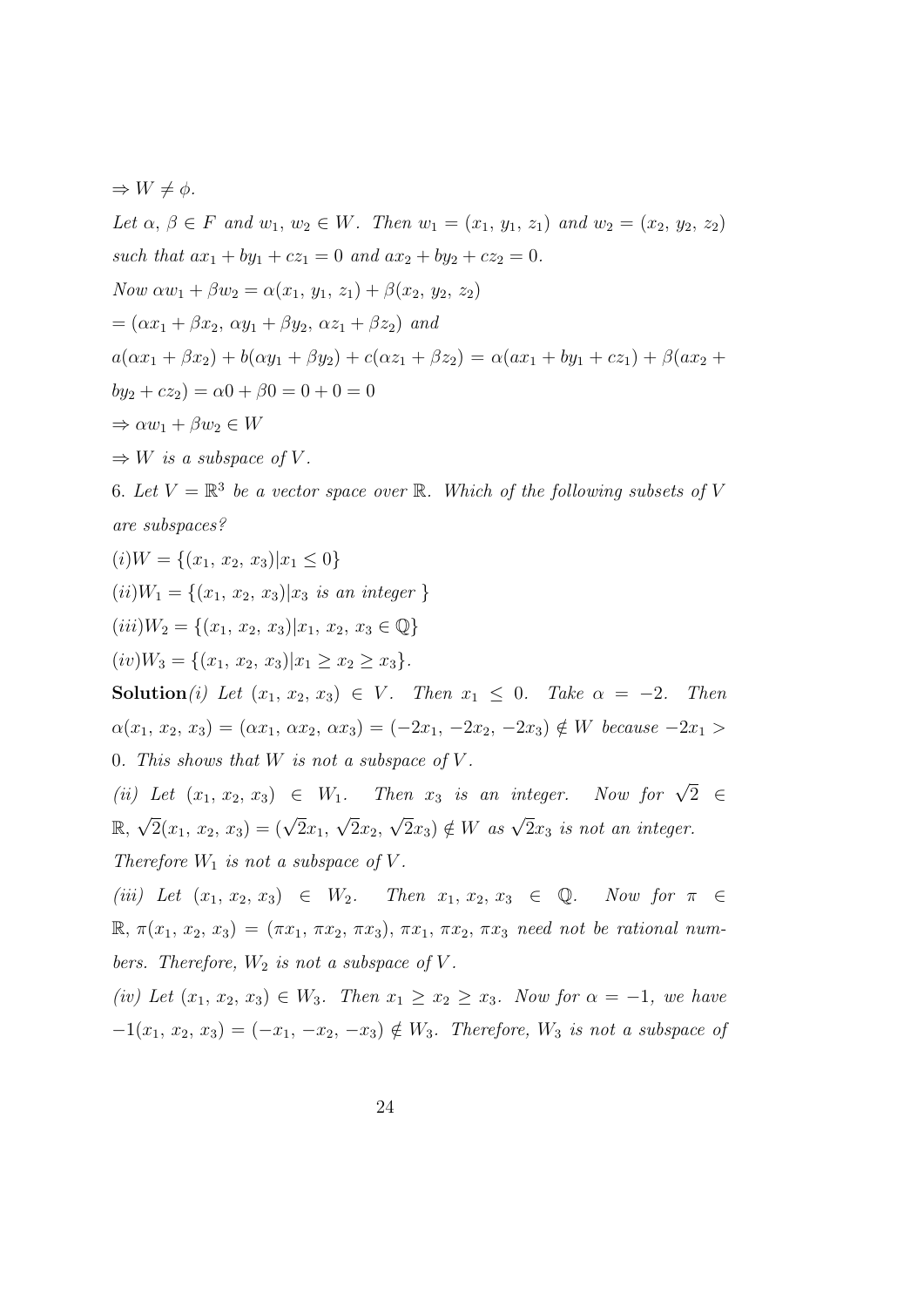$V$ .

(2.5) Let Us Sum Up: In this lesson we have defined subspace of a vector space and discussed the critera for a non-empty subset of vector space to be subspace. Then we have illustrated subspace with various examples.

# (2.6) Lesson End Exercise

1. If  $V_1$  is a subspace of  $V_2$  and  $V_2$  is a subspace of V, show that  $V_1$  is a subspace of V.

2. Which of the following spaces are subspaces of  $\mathbb{R}^n$ ? Why?

(i)  $W_1 = \{x = (x_1, x_2, \ldots, x_n)|x_1 > x_2\}.$ (ii)  $W_2 = \{x = (x_1, x_2, \ldots, x_n)|x_1 + x_2 + \ldots + x_n = 0\}.$ (iii)  $W_3 = \{x = (x_1, x_2, \ldots, x_n)|x_1 + x_2 + \ldots + x_n = 1\}.$ (iv)  $W_4 = \{x = (x_1, x_2, \ldots, x_n)|x_1 = 0 \text{ and } x_n = 0\}.$ (iv)  $W_5 = \{x = (x_1, x_2, \ldots, x_n)|x_1 = 2x_2 + 3x_3 + \ldots + nx_n\}.$ 

Answer (ii), (iv) and (v).

3. Let  $V = C[0, 1]$  be the space of continuous functions on  $[0, 1]$ . Which of the following are subspaces of  $V$ ? and why?.

(*i*) 
$$
W = \{x | x \in V, x(t) \ge 0\}.
$$

(*ii*) 
$$
W_1 = \{x | x \in V, x(t^2) = x(t)^2\}
$$

(iii)  $W_2 = \{x | x \in V, x(t) = x(-t)\}\$ 

(iv)  $W_3 = \{x | x \in V, x(t) \text{ is a polynomial of degree 3} \}.$ 

Answer *(iii)* and *(iv)*.

4. Show that  $\mathbb{R}^2$  is not a subspace of a vector space  $\mathbb{R}^3$ . Justify your answer. 5. Let  $W_1$  and  $W_2$  be two subspaces of V. Then show that  $W_1 + W_2$  is the smallest subspace of V containing  $W_1 \cup W_2$ .

# (2.7) Quotient Space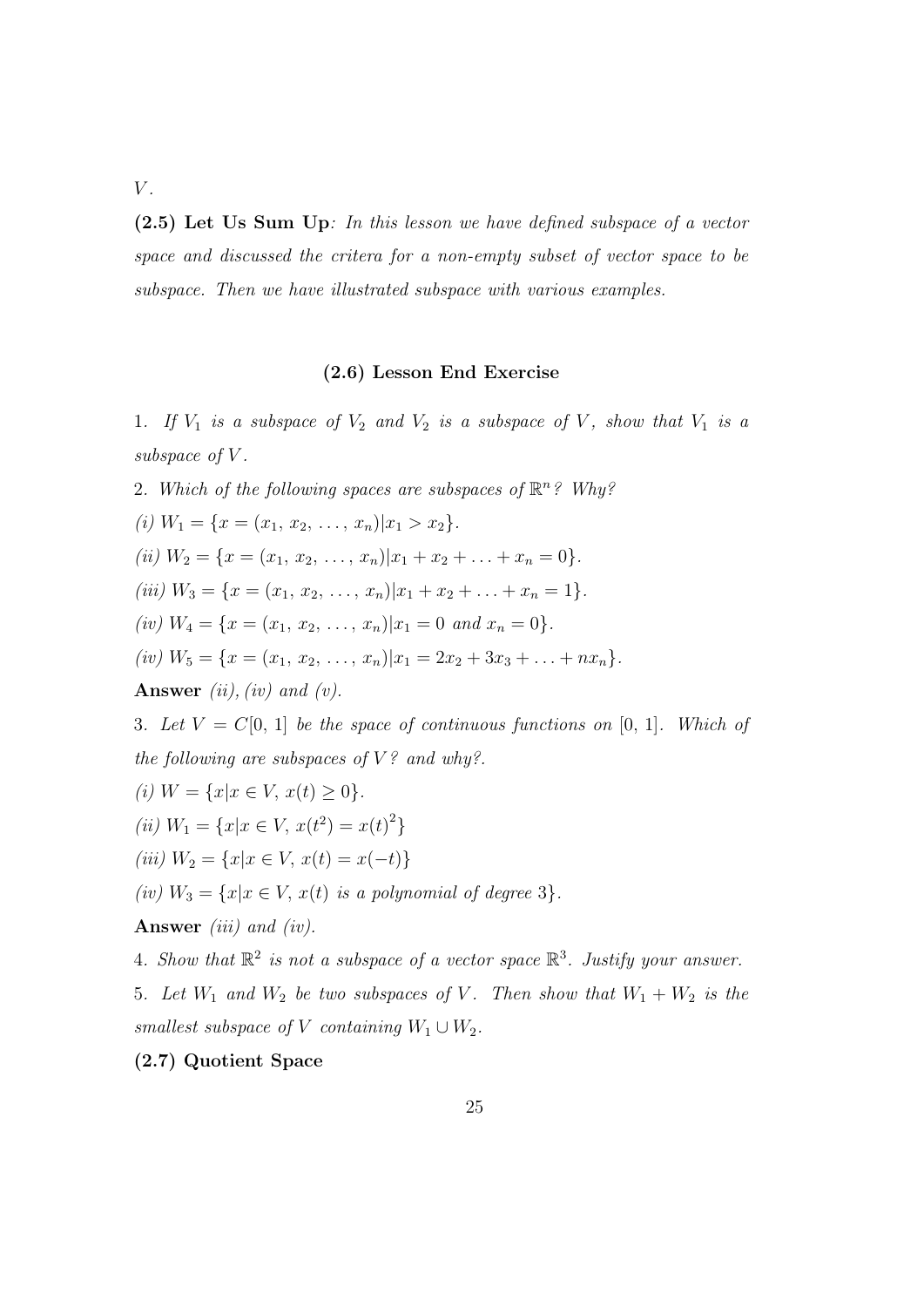**Exercise** Let V be a vector space over a field  $F$  and  $W$  be its subspace. Then show that the set of cosets of W in V,  $W' = \{x + W | x \in V\}$  is a vector space under the operation additions  $(+)$  and scalar multiplication defined as  $(x+W)+(y+W)=(x+y)+W, \forall x, y \in V$  and  $\alpha(x+W)=\alpha x+W, \forall \alpha \in V$  $F, x \in V$  respectively.

### Solution. Properties under addition  $+$ :

 $(i)$ + is binary operation: Let  $x + W = x' + W$  and  $y + W = y' + W$ . Then  $x-x' \in W$  and  $y-y' \in W \Rightarrow (x-x')+(y-y') \in W \Rightarrow (x+y)-(x'+y') \in W$  $\Rightarrow (x + y) + W = (x' + y') + W$  $\Rightarrow$   $(x+W)+(y+W) = (x'+W)+(y'+W)$ . This shows that + is a binar

operation on  $W'$ .

(*ii*) 
$$
(x+W+y+W) + z+W = ((x+y)+W) + (z+W) = ((x+y)+z) + W
$$
  
=  $(x+(y+z)) + W = x+W + (y+W+z+W), \forall x, y, z \in V.$ 

(iii) There exists  $0 + W \in W'$  such that  $(x + W) + (0 + W) = (x + 0) + W =$  $x + W$ ,  $\forall x + W \in W'$ .

(iv) For each  $x + W \in W'$  there exists  $-x + W \in W'$  such that  $(x + W)$  +  $(-x + W) = (x - x) + W = 0 + W$ .

(v)  $(x+W) + (y+W) = (x+y) + W$ 

 $=(y+x)+W=(y+W)+(x+W), \forall x, y \in V.$ 

# Properties under scalar multiplication:

Let  $\alpha, \beta \in F$  and  $x + W$ ,  $y + W \in W'$ . Then (i)  $(\alpha + \beta)(x + W) = (\alpha + \beta)x + W$ =  $(\alpha x + \beta x) + W = (\alpha x + W) + (\beta x + W) = \alpha(x + W) + \beta(x + W)$ . (ii)  $\alpha(x + W + y + W) = \alpha((x + y) + W) = \alpha(x + y) + W$ =  $(\alpha x + \alpha y) + W = (\alpha x + W) + (\alpha y + W) = \alpha (x + W) + \beta (y + W).$ (iii)  $(\alpha\beta)(x+W) = (\alpha\beta)x + W = \alpha(\beta x + W) = \alpha(\beta(x+W)).$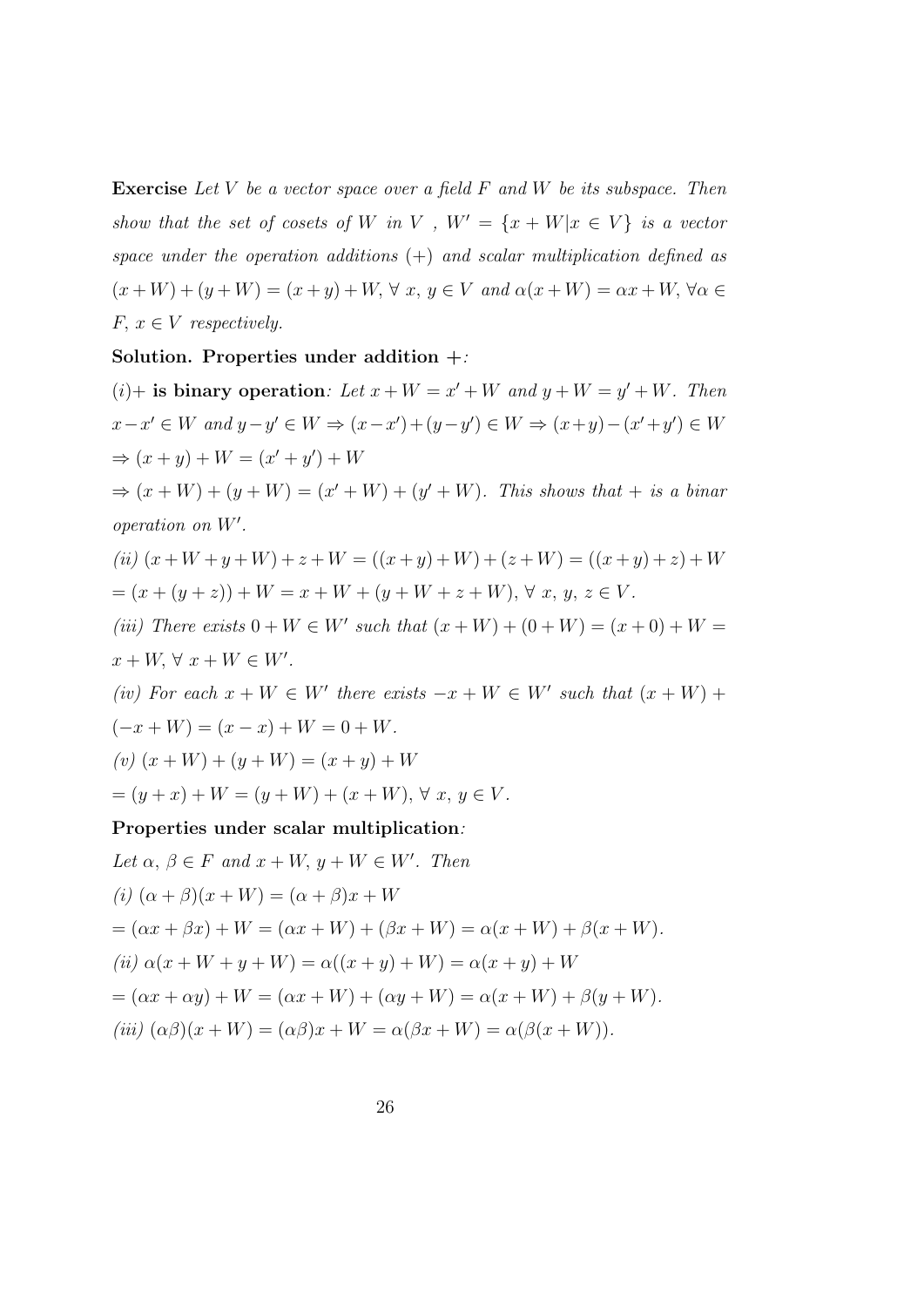(iv)  $1(x+W) = x+W$ .

Thus,  $W'$  is a vector space over  $F$ .

**Definition**  $(2.7.1)$  Let V be a vector space over a field F and W be its subspace. Then the space of cosets of W in V is called a quotient space under the addition and scalar multiplication defined as  $(x + W) + (y + W) =$  $(x + y) + W$ ,  $\forall x, y \in V$  and  $\alpha(x + W) = \alpha x + W$ ,  $\forall \alpha \in F$ ,  $x \in V$  respectively. It is denoted by V/W.

# (2.8) University Model Questions

1. Let U and W be subspaces of V such that  $W \subset U$ , then prove that  $U/W$  is subspace of V/W.

2. Given a subspace S of a vector space V over F, show how to make the additive subgroup  $V/S$  into a vector space over  $F$ .

3. Show that  $W = \{(x_1, x_2, \ldots, x_n)|x_1 = x_2 + x_3 + \ldots + x_n\}$  is a subspace of  $\mathbb{R}^n$ .

4. Show that  $W = \{(x_1, x_2, \ldots, x_n)|x_1 \geq 0\}$  is not a subspace of  $\mathbb{R}^n$ .

(2.9) Suggested Readings:(i) N.S. Gopalakrishnan, University Algebra, New Age International (P) Limited, Publishers.

(ii) Kenneth Hoffman, Ray Kunze, Linear Algebra,Prentice Hall India.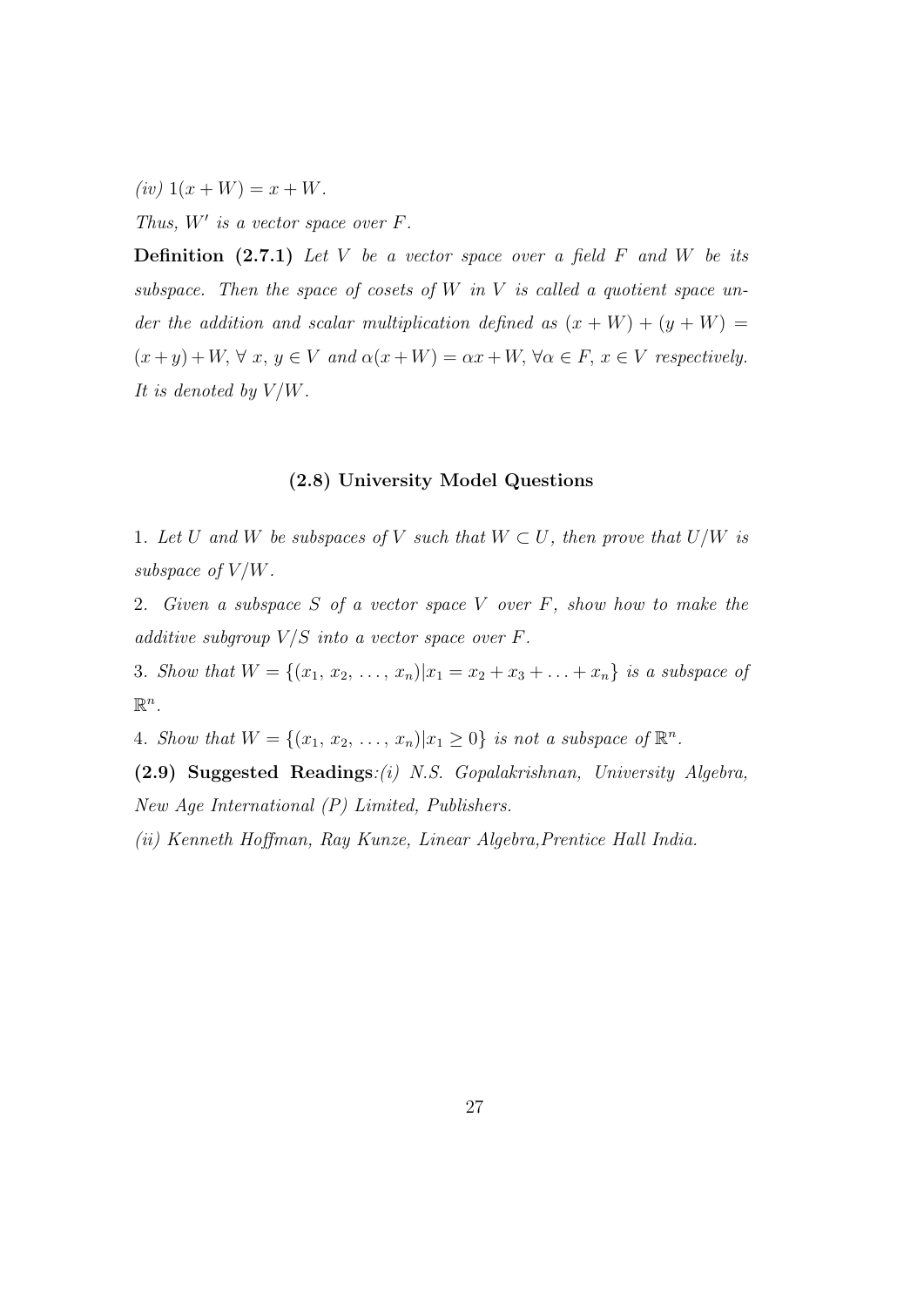### Lesson-III

### Linear dependence and linear independence of set of vectors

### 3.0 Structure

- 3.1 Introduction
- 3.2 Objectives

3.3 Linear dependence and linear independence of vectors

- 3.3.1 − 3.3.3 Definitions
- 3.3.4 − 3.3.6 Theorems
- 3.4 Examples
- 3.5 Let Us Sum Up
- 3.6 Lesson end exercise
- 3.7 University Model Questions
- 3.8 Suggested Readings

(3.1) Introduction: In this lesson we shall study the fundamental properties of vectors or set of vectors i.e whether a set of vectors is linearly independent or linearly dependent.

(3.2) Objective: The students will learn the geometric properties of vectors by going through this lesson.

# (3.3) Linear dependence and linear independence of vectors

(3.3.1) Definition: Let  $x_1, x_2, \ldots, x_n$  be elements of a vector space  $V(F)$ and  $a_1, a_2, \ldots, a_n \in F$ . Then  $a_1x_1 + a_2x_2 + \ldots + a_nx_n$  is called a linear combination of  $x_1, x_2, \ldots, x_n$ .

(3.3.2) Definition: A subset  $S = \{x_1, x_2, \ldots, x_n\}$  of a vector space  $V(F)$  is said to be linearly dependent if there exists scalars  $\alpha_1, \alpha_2, \ldots, \alpha_n$  not all zero such that  $\alpha_1x_1 + \alpha_2x_2 + \ldots + \alpha_nx_n = 0$ . The vectors  $x_1, x_2, \ldots, x_n$  are called linearly dependent vectors.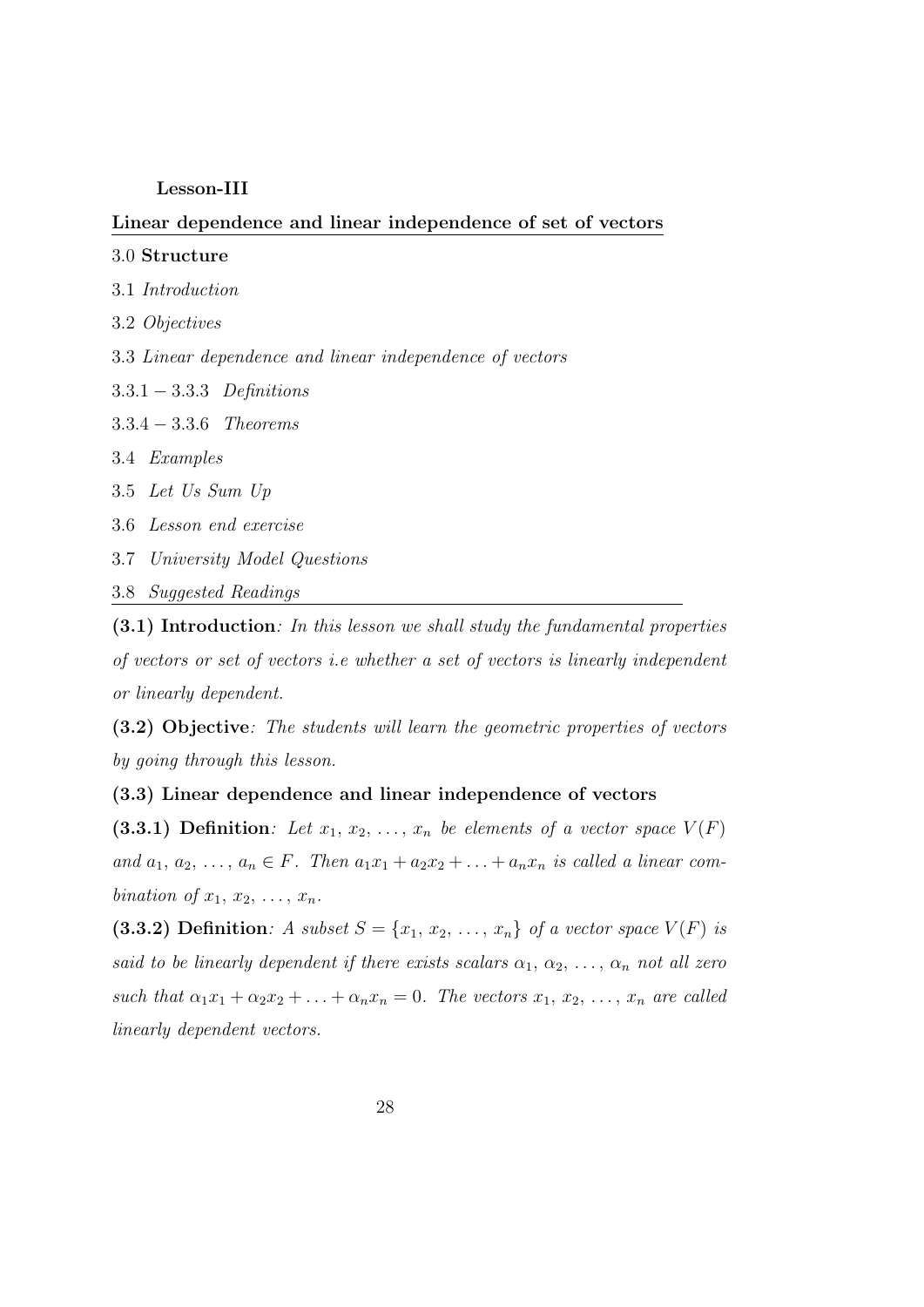(3.3.3) Definition: A subset  $S = \{x_1, x_2, \ldots, x_n\}$  of a vector space  $V(F)$ is said to be linearly independent if  $\alpha_1 x_1 + \alpha_2 x_2 + \ldots + \alpha_n x_n = 0$ , for  $\alpha_i \in$  $F, \forall i \Rightarrow \alpha_1 = \alpha_2 = \ldots = \alpha_n = 0$ . The vectors  $x_1, x_2, \ldots, x_n$  are called linearly independent vectors.

**Remarks:** (i) Any subset  $S \subset V$  which contains a linearly dependent set is linearly dependent.

For this, let  $S_1 = \{x_1, \ldots, x_k\}$  be linearly dependent subset of  $S =$  ${x_1, \ldots, x_k, x_{k+1}, \ldots, x_n}.$  Then there exists scalars  $\alpha_1, \alpha_2, \ldots, \alpha_k$  not all zero such that  $\alpha_1x_1 + \alpha_2x_2 + \ldots + \alpha_kx_k = 0$ 

 $\Rightarrow \alpha_1 x_1 + \alpha_2 x_2 + \ldots + \alpha_k x_k + 0 x_{k+1} + \ldots + 0 x_n = 0.$ 

This shows that S is linearly dependent.

(ii) Any subset  $S$  of  $V$  which contains  $0$  is linearly dependent.

In this case we have a linear combination  $1(0) + 0x_1 + 0x_2 + \ldots + 0x_n =$ 

 $0, \forall x_i \in S, i = 1, 2, \ldots, n \Rightarrow S$  is linearly dependent.

(iii) Let  $0 \neq v \in V$ . Then  $\{v\}$  is linearly independent.

For this, suppose that  $\alpha v = 0$ . Then either  $\alpha = 0$  or  $v = 0$ . Since  $v \neq 0$ , so  $\alpha = 0$ . Hence  $\{v\}$  is linearly independent.

(iv) Every subset of linearly independent set is linearly independent.

For this, Suppose contrary that any subset  $S_1$  of linearly independent set S is not linearly independent. Then  $S_1$  is L.D. subset of  $S \Rightarrow by$  remark (i) S is also linearly dependent, which is a contradiction. Hence every subset of a linearly independent set is linearly independent.

 $(3.3.4)$  Theorem: Let V be a vector space over F. Then

(i) the set  $\{x_1, x_2\}$  is linearly dependent if and only if one is a scalar multiple of other.

(ii) the set  $\{x_1, x_2, x_3\}$  is linearly dependent if and only if one is a linear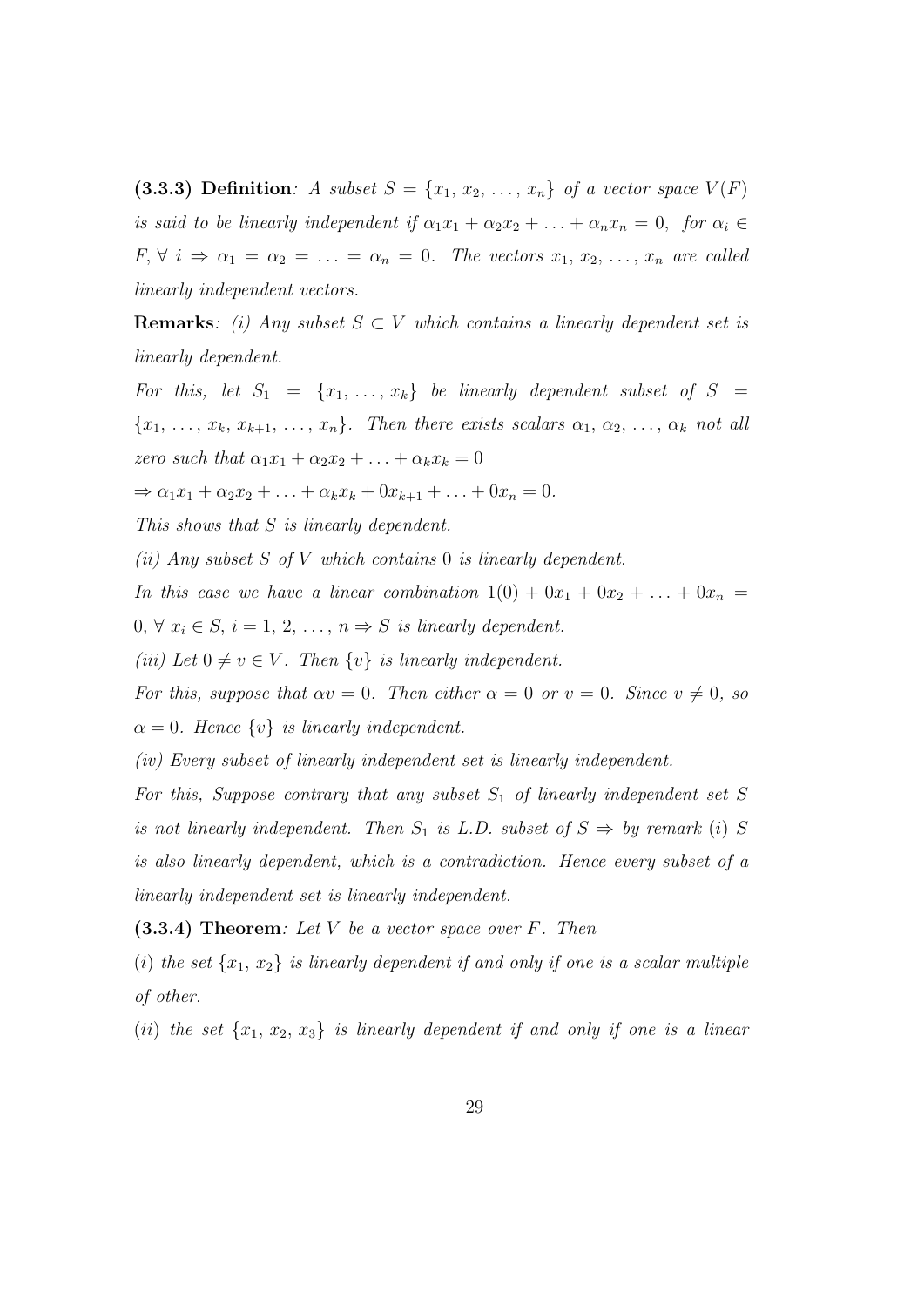combination of other two.

*Proof.* (i) First, let's suppose that  $\{x_1, x_2\}$  is linearly dependent. Then there exists scalars  $\alpha$ ,  $\beta$  (not both zero) such that  $\alpha x_1 + \beta x_2 = 0$ . Suppose that  $\alpha \neq 0$ , then there exists  $\alpha^{-1} \in F$  such that  $\alpha^{-1}(\alpha x_1 + \beta x_2) = 0$  $\Rightarrow \alpha^{-1} \alpha x_1 + \alpha^{-1} \beta x_2 = 0 \Rightarrow x_1 + \alpha^{-1} \beta x_2 = 0 \Rightarrow x_1 = -\alpha^{-1} \beta x_2$ . This proves the direct part. Conversely, suppose that  $x_1 = kx_2 \Rightarrow x_1 - kx_2 = 0$  $\Rightarrow$  1(x<sub>1</sub>) + (-k)x<sub>2</sub> = 0, which is a non-trivial linear relation. This shows that  $\{x_1, x_2\}$  is linear dependent. (ii) Suppose that the set  $\{x_1, x_2, x_3\}$  is linearly dependent. Then there exists scalars  $\alpha$ ,  $\beta$ ,  $\gamma$  (not all zero) such that  $\alpha x_1 + \beta x_2 + \gamma x_3 = 0$ . Without loss of generality, suppose that  $\alpha \neq 0$ . Then there exists  $\alpha^{-1} \in F$ such that  $\alpha^{-1}(\alpha x_1 + \beta x_2 + \gamma x_3) = 0$  $\Rightarrow \alpha^{-1}\alpha x_1 + \alpha^{-1}\beta x_2 + \alpha^{-1}\gamma x_3 = 0$  $\Rightarrow x_1 + \alpha^{-1}\beta x_2 + \alpha^{-1}\gamma x_3 = 0$  $\Rightarrow x_1 = -\alpha^{-1}\beta x_2 - \alpha^{-1}\gamma x_3.$ This proves the direct part. Conversely, suppose that one vector is a linear combination of other two, say

 $x_1 = \alpha x_2 + \beta x_3$ 

 $\Rightarrow x_1-\alpha x_2-\beta x_3=0$ , which is a non trivial linear relation among the vectors. This implies that the set  $\{x_1, x_2, x_3\}$  is linearly dependent.

(3.3.5) Theorem: Let V be a vector space over F. Then a subset  $S =$  ${x_1, x_2, \ldots, x_n}$  is linearly dependent if and only if some element of S is linear combination of others.

**Proof.** Suppose that the set  $S = \{x_1, x_2, \ldots, x_n\}$  is linearly dependent. Then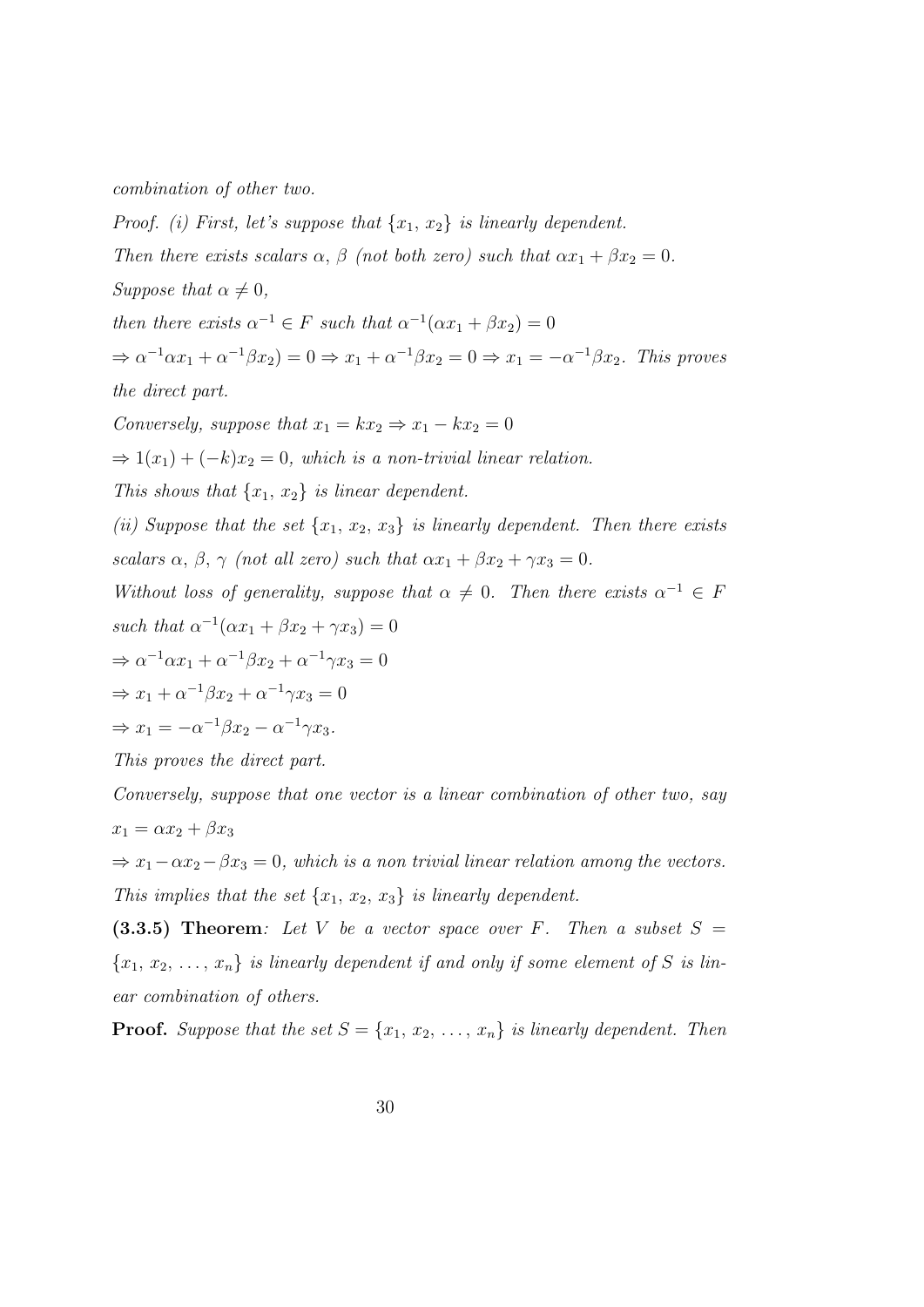there exists scalars  $a_1, a_2, \ldots, a_n \in F$  (not all zero) such that  $a_1x_1 + a_2x_2 +$  $\ldots + a_n x_n = 0.$ Without loss of generality, assume that  $a_n \neq 0$ . Then there exists  $a_n^{-1} \in F$  such that  $a_n^{-1}(a_1x_1 + a_2x_2 + \ldots + a_nx_n) = 0$  $\Rightarrow a_n^{-1}a_1x_1 + a_n^{-1}a_2x_2 + \ldots + a_n^{-1}a_nx_n = 0$  $\Rightarrow a_n^{-1}a_1x_1 + a_n^{-1}a_2x_2 + \ldots + x_n = 0$  $\Rightarrow x_n = -a_n^{-1}a_1x_1 - a_n^{-1}a_2x_2 - \cdots - a_n^{-1}a_{n-1}x_{n-1}$  $\Rightarrow x_n = (-a_n^{-1}a_1)x_1 + (-a_n^{-1}a_2)x_2 + \cdots + (-a_n^{-1}a_{n-1})x_{n-1}.$ This shows that one vector is a linear combination of others. Conversely, suppose that one vector is a linear combination of others say  $x_1 = a_2x_2 + a_3x_3 + \cdots + a_nx_n$  $\Rightarrow x_1 - a_2x_2 - a_3x_3 - \ldots - a_nx_n = 0$  $\Rightarrow x_1 + (-a_2)x_2 + (-a_3)x_3 + \ldots + (-a_n)x_n = 0$ , which is a non trivial linear

relation among the vectors. This implies that the set  $\{x_1, x_2, \ldots, x_n\}$  is linearly dependent.

(3.3.6) Theorem: Let V be a vector space over F. Then a subset  $S =$  ${x_1, x_2, \ldots, x_n}$  of non-zero vectors is linearly dependent if and only if some vector  $x_m$ ,  $2 \leq m \leq n$  can be expressed as a linear combination of its preceeding vectors.

**Proof.** Suppose that  $S = \{x_1, x_2, ..., x_n\}$  is linearly dependent. Then there scalars  $a_1, a_2, \ldots, a_n \in F$  (not all zero) such that  $a_1x_1 + a_2x_2 + \ldots + a_nx_n =$  $0... (1)$ 

Let m be the largest suffix of a for which  $a_m \neq 0$ .

Then equation (1) can be written as  $a_1x_1+a_2x_2+\ldots+a_mx_m+0x_{m+1}+\ldots$   $0x_n=$  $\theta$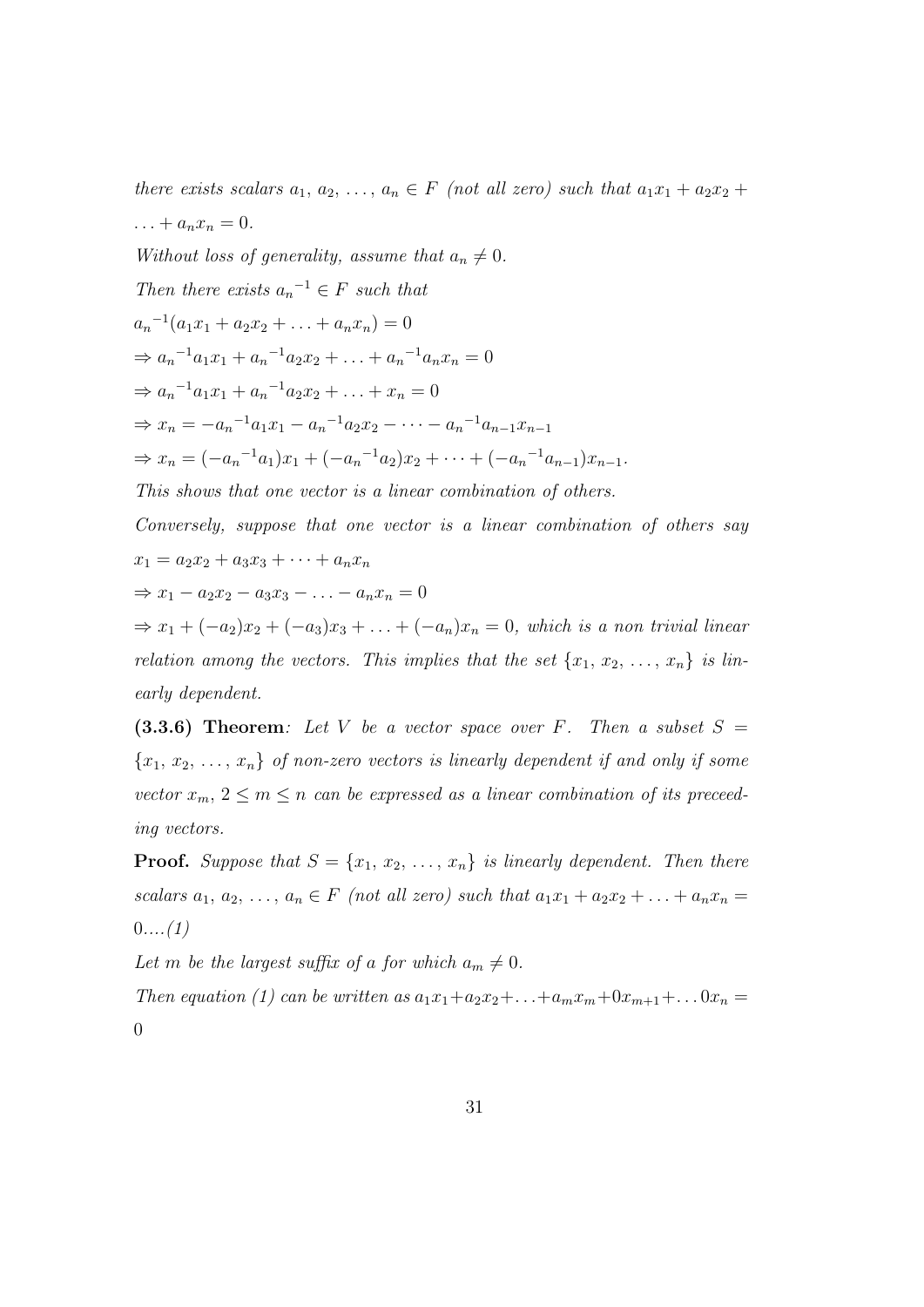$\Rightarrow a_1x_1 + a_2x_2 + \ldots + a_mx_m = 0$ 

. If  $m = 1$ , then  $a_1 x_m = 0 \Rightarrow x_m = 0$  which is contradiction to the fact that all vectors of S are non zero.

Therefore,  $m > 1$  or  $2 \le m \le n$ . Now, there exists  $a_m^{-1} \in F$  such that  $a_m^{-1}(a_1x_1 + a_2x_2 + \ldots + a_mx_m) = 0$  $\Rightarrow (a_m^{-1}a_1)x_1 + (a_m^{-1}a_2)x_2 + \ldots + (a_m^{-1}a_m)x_m = 0$  $\Rightarrow$   $(a_m^{-1}a_1)x_1 + (a_m^{-1}a_2)x_2 + \ldots + x_m = 0$  $\Rightarrow x_m = (-a_m^{-1}a_1)x_1 + (-a_m^{-1}a_2)x_2 + \ldots + (-a_m^{-1}a_{m-1})x_{m-1}.$ This shows that  $x_m$  is a linear combination of its preceeding vectors. Conversely, suppose that some vector  $x_m$  can be written as linear combination of its preceeding vectors. Then  $x_m = a_1x_1 + a_2x_2 + \ldots + a_{m-1}x_{m-1}$ , for  $a_1, a_2, \ldots, a_m \in F$ 

$$
\Rightarrow a_1x_1 + a_2x_2 + \dots + a_{m-1}x_{m-1} + (-1)x_m + 0x_{m+1} + \dots + 0x_m = 0
$$

 $\Rightarrow$  there exists scalars  $a_1, a_2, \ldots, a_m = -1 \neq 0, a_{m+1} = \ldots = a_n = 0$  not all zero such that  $a_1x_1 + a_2x_2 + \ldots + a_nx_n = 0$ . Hence S is linearly dependent.

# (3.4) Examples

1. If  $V = \mathbb{R}^3$ , then

$$
S = \{(1, 1, 0), (0, -1, 1), (-1, 0, -1)\}
$$

is linearly dependent because  $(1, 1, 0) + (0, -1, 1) + (-1, 0, -1) = (1 - 1, 1 1, 1 - 1) = (0, 0, 0).$ 2. If  $V = \mathbb{R}^3$ , then

$$
S = \{(1, 1, 0), (0, -1, -1), (-1, 0, -1)\}
$$

is linearly independent (L.I.).

Solution consider  $a(1, 1, 0) + b(0, -1, -1) + c(-1, 0, -1) = (0, 0, 0)$  $\Rightarrow$   $(a - c, a - b, -b - c) = (0, 0, 0)$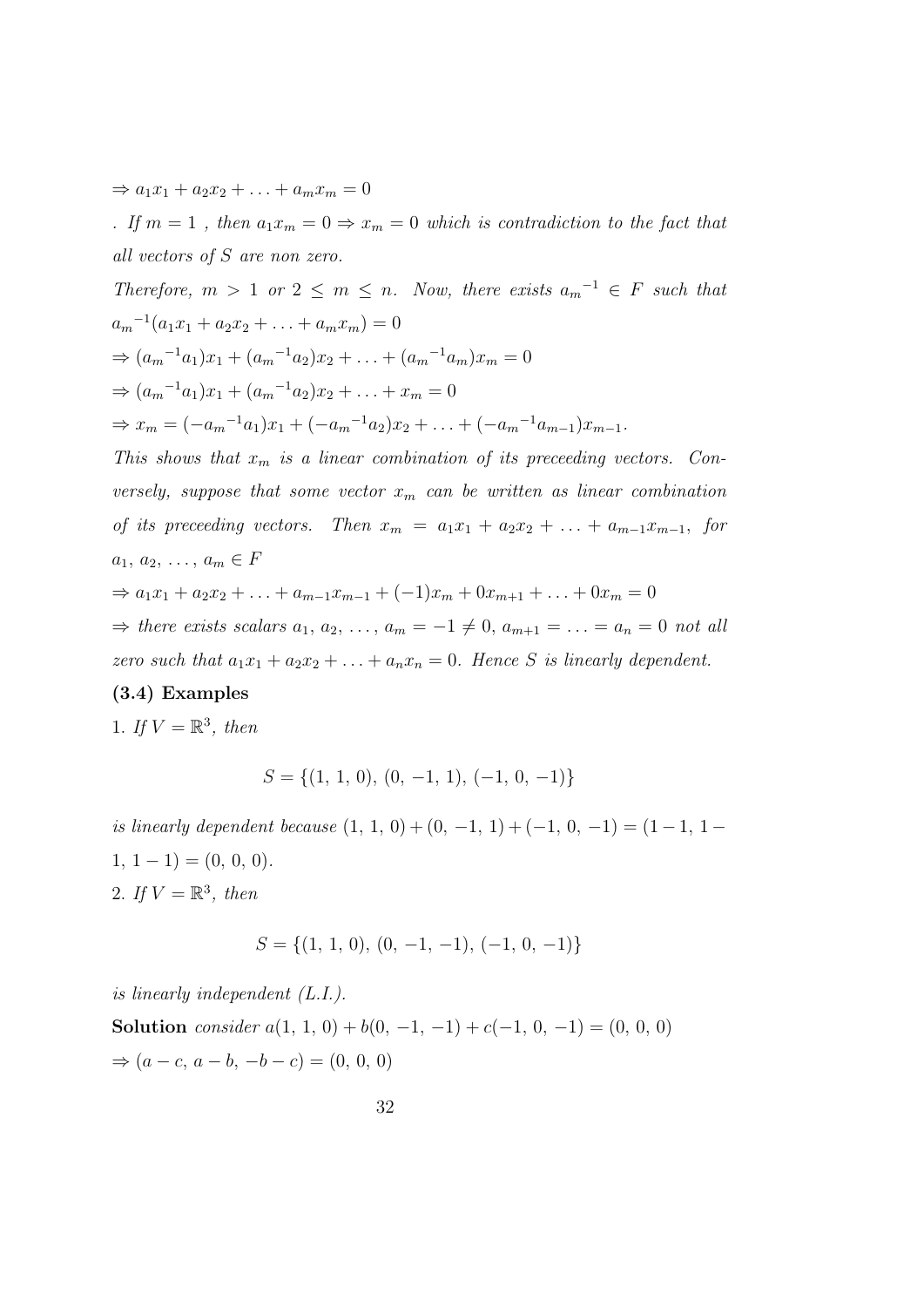$$
\Rightarrow a - c = 0, a - b = 0 \text{ and } -b - c = 0
$$
  
\n
$$
\Rightarrow \begin{bmatrix} 1 & 0 & -1 \\ 1 & -1 & 0 \\ 0 & -1 & -1 \end{bmatrix} \begin{bmatrix} a \\ b \\ c \end{bmatrix} = \begin{bmatrix} 0 \\ 0 \\ 0 \end{bmatrix}
$$
  
\nNow, 
$$
\begin{vmatrix} 1 & 0 & -1 \\ 1 & -1 & 0 \\ 0 & -1 & -1 \end{vmatrix} = 2 \neq 0
$$
  
\n
$$
\Rightarrow \text{therefore the equations have only trivial solution i.e } a = 0, b = 0, c = 0.
$$

This shows that S is L.I.

3. Prove that the set

$$
S = \{(1, 2, 3), (1, -3, 2), (2, -1, 5)\}
$$

is linearly dependent in  $V = \mathbb{R}^3$ .

Solution. Cosider  $a(1, 2, 3) + b(1, -3, 2) + c(2, -1, 5) = (0, 0, 0)$  for  $a, b, c \in \mathbb{R}$  $\Rightarrow (a+b+2c, 2a-3b-c, 3a+2b+5c) = (0, 0, 0)$  $\Rightarrow$  a + b + 2c = 0, 2a - 3b - c = 0 and 3a + 2b + 5c = 0 these equations can be written in the matrix form as  $\sqrt{ }$  1 1 2  $2 -3 -1$ 3 2 5 1  $\overline{\phantom{a}}$  $\sqrt{ }$  a b c 1 =  $\sqrt{ }$  0 0 0 1  $\overline{\phantom{a}}$ Now, 1 1 2  $2 -3 -1$ 3 2 5  $= 1(-15 + 2) - 1(10 + 3) + 2(4 + 9) = 0$ 

 $\Rightarrow$  this system of equations have non-trivial solutions.

 $\Rightarrow$  We get the scalars a, b,  $c \in \mathbb{R}$  not all zero such that  $a(1, 2, 3)+b(1, -3, 2)+b(1, -3, 3)$  $c(2, -1, 5) = (0, 0, 0).$ 

Therefore, S is linearly dependent.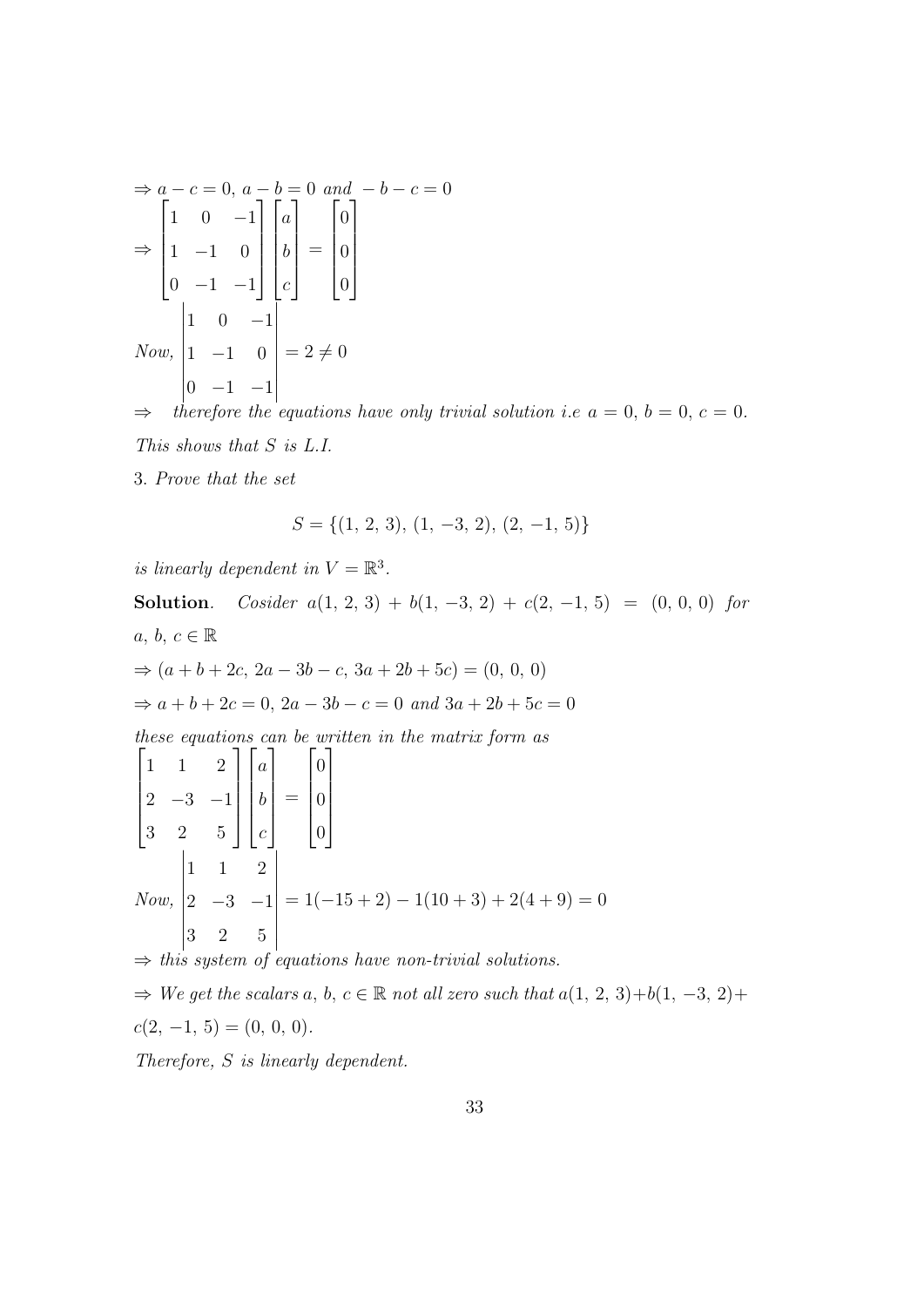4. If x is a linear combination of  $x_1, x_2, \ldots, x_n$  then show that  $x_1, x_2, \ldots, x_n, x$  are linearly dependent.

**Solution**. We have  $x = \alpha_1 x_1 + \alpha_2 x_2 + \ldots + \alpha_n x_n$ 

 $\Rightarrow \alpha_1 x_1 + \alpha_2 x_2 + \ldots + \alpha_n x_n - 1x = 0$  which is a non trivial linear relation.

This shows that  $x_1, x_2, \ldots, x_n$  are linearly dependent.

5. Let x, y, z be linearly independent vectors in a vector space  $V(F)$ . Then  $x + y$ ,  $y + z$ ,  $x + z$  are also linearly independent.

**Solution.** Consider  $\alpha(x + y) + \beta(y + z) + \gamma(x + z) = 0$ 

 $\Rightarrow (\alpha + \gamma)x + (\alpha + \beta)y + (\beta + \gamma)z = 0$ 

 $\Rightarrow \alpha + \gamma = 0, \ \beta + \gamma = 0 \ and \ \alpha + \beta = 0.$ 

Solving these equations, we get  $\alpha + \beta = 0$  and  $\alpha - \beta = 0$ 

 $\Rightarrow$  we get  $\alpha = 0$ ,  $\beta = 0$  and  $\gamma = 0$ . Hence  $x + y$ ,  $y + z$ ,  $x + z$  are linearly independent.

6. Find the condition under which the vectors  $(b, 1, 0), (1, b, 1), (0, 1, b)$  are linearly dependent in  $\mathbb{R}^3$ .

**Solution.** Let  $\alpha$ ,  $\beta$ ,  $\gamma \in \mathbb{R}$  such that  $\alpha(b, 1, 0) + \beta(1, b, 1) + \gamma(0, 1, b) = 0$  $\Rightarrow (\alpha b + \beta, \alpha + b\beta, \beta + b\gamma) = (0, 0, 0)$  $\Rightarrow \alpha b + \beta = 0, \ \alpha + b\beta = 0 \ \text{and} \ \beta + b\gamma = 0.$ ⇒  $\sqrt{ }$  $\begin{array}{c} \begin{array}{c} \begin{array}{c} \end{array} \\ \begin{array}{c} \end{array} \end{array} \end{array}$ b 1 0 1 b 1  $0 \quad 1 \quad b$ 1  $\begin{array}{c} \n\end{array}$  $\sqrt{ }$  $\begin{array}{c} \hline \end{array}$ α β  $\gamma$ 1  $\begin{array}{c} \n\vdots \\
\vdots \\
\vdots\n\end{array}$ =  $\sqrt{ }$  $\begin{array}{c} \begin{array}{c} \begin{array}{c} \end{array} \\ \begin{array}{c} \end{array} \end{array} \end{array}$ 0 0  $\overline{0}$ 1  $\begin{array}{c} \n\vdots \\
\vdots \\
\vdots\n\end{array}$ ....(∗) Now, b 1 0 1 b 1  $0 \quad 1 \quad b$   $= b(b<sup>2</sup> - 1) - b = b<sup>3</sup> - 2b$ 

The vectors  $(b, 1, 0), (1, b, 1), (0, 1, b)$  are linearly dependent in  $\mathbb{R}^3$  if the the above system of equations (∗) have non-trivial solutions.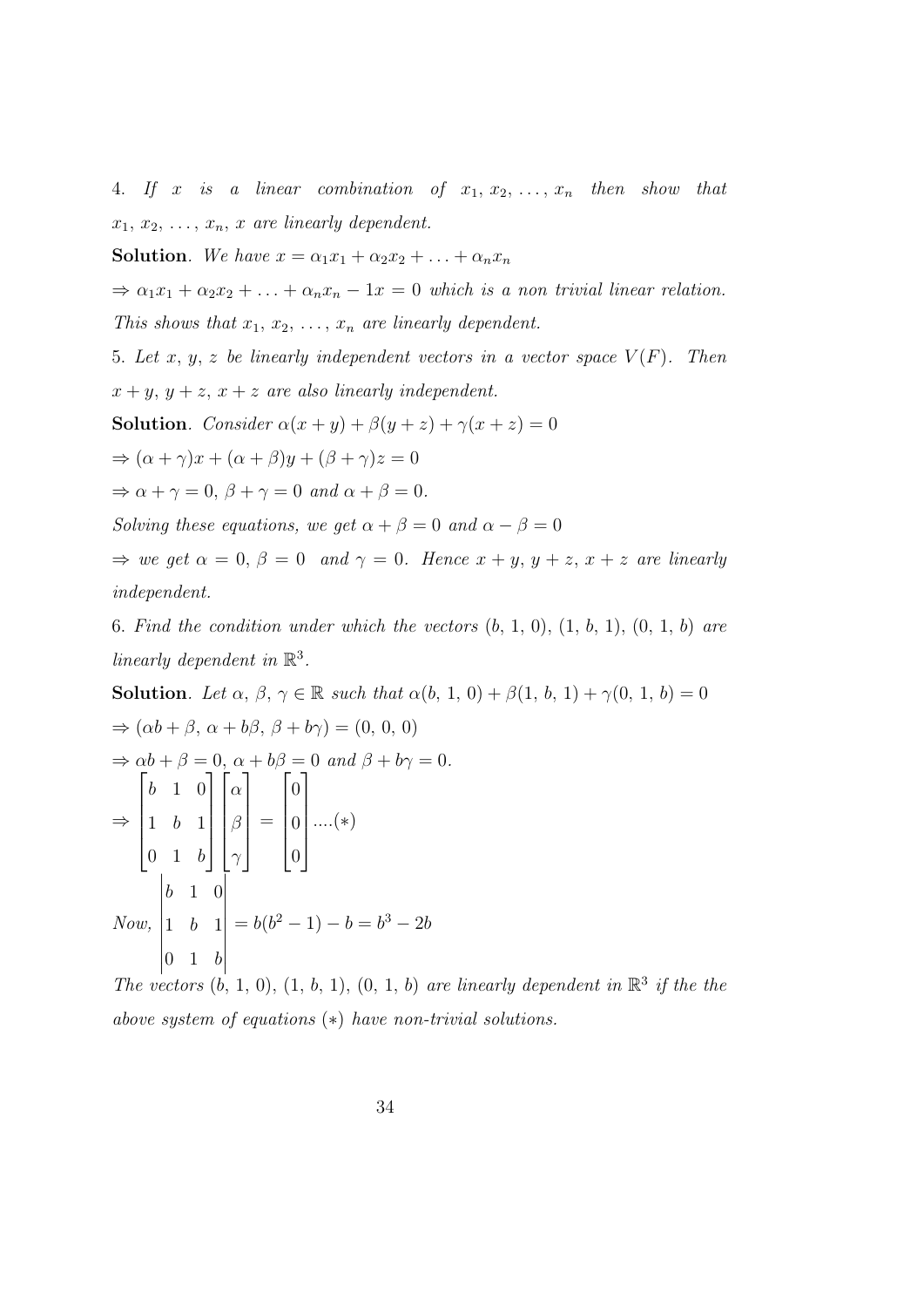That is the system of equations  $(*)$  have non trivial solutions if b 1 0 1 b 1  $0 \quad 1 \quad b$   $= 0$ 

 $\Rightarrow b^3 - 2b = 0$ , which is the required condition.

(3.5) Let Us Sum Up : The main property of elements of vector space is their linear dependence and linear independence which have been defined and illustrated with the help of examples in this lesson. With the help of theorems, more properties of vectors have been explored.

# (3.6) Lesson End Exercise

1. Determine whether the following subsets of vector space  $V = \mathbb{R}^3$  are linearly independent:

(i)  $S_1 = \{(1, 0, 1), (1, 1, 1), (0, 0, 1)\}.$ (ii)  $S_2 = \{(2, -1, 3), (4, 1, -1), (2, 3, -3)\}.$ (iii)  $S_3 = \{(1, 1, 2), (-3, 1, 0), (1, -1, 1), (1, 2, -3)\}.$ (iv)  $S_4 = \{(0, 1, -2), (1, -1, 1), (1, 2, 1)\}.$ 2. Find the condition under which  $z_1 = a + \iota b$ ,  $z_2 = c + \iota d$  are L.I. over  $\mathbb{C}$ . 3. Let  $S = \{(2, -1, 0), (1, 2, 1), (0, 2, -1)\}$ . Show that S is linearly independent. Express  $(3, 2, 1)$  as a linear combination of elements of S. 4. Find k if the vectors  $\sqrt{ }$  1 −1 3 1  $\begin{array}{c} \begin{array}{c} \begin{array}{c} \end{array} \\ \begin{array}{c} \end{array} \end{array} \end{array}$ ,  $\sqrt{ }$  $\begin{array}{c} \begin{array}{c} \begin{array}{c} \end{array} \\ \begin{array}{c} \end{array} \end{array} \end{array}$ 1 2 −2 1  $\begin{array}{c} \begin{array}{c} \begin{array}{c} \end{array} \\ \begin{array}{c} \end{array} \end{array} \end{array}$ ,  $\sqrt{ }$  k 0 1 1  $\begin{array}{c} \begin{array}{c} \begin{array}{c} \end{array} \\ \begin{array}{c} \end{array} \end{array} \end{array}$ are linearly dependent. 5. Let  $V = F_4[x]$  be a vector space of polynomials of degree less than or equal to 4. Then show that the set of polynomials  $\{1+x, x+x^2, x^2+x^3, x^3+x^4, x^4-1\}$ 

are L.D.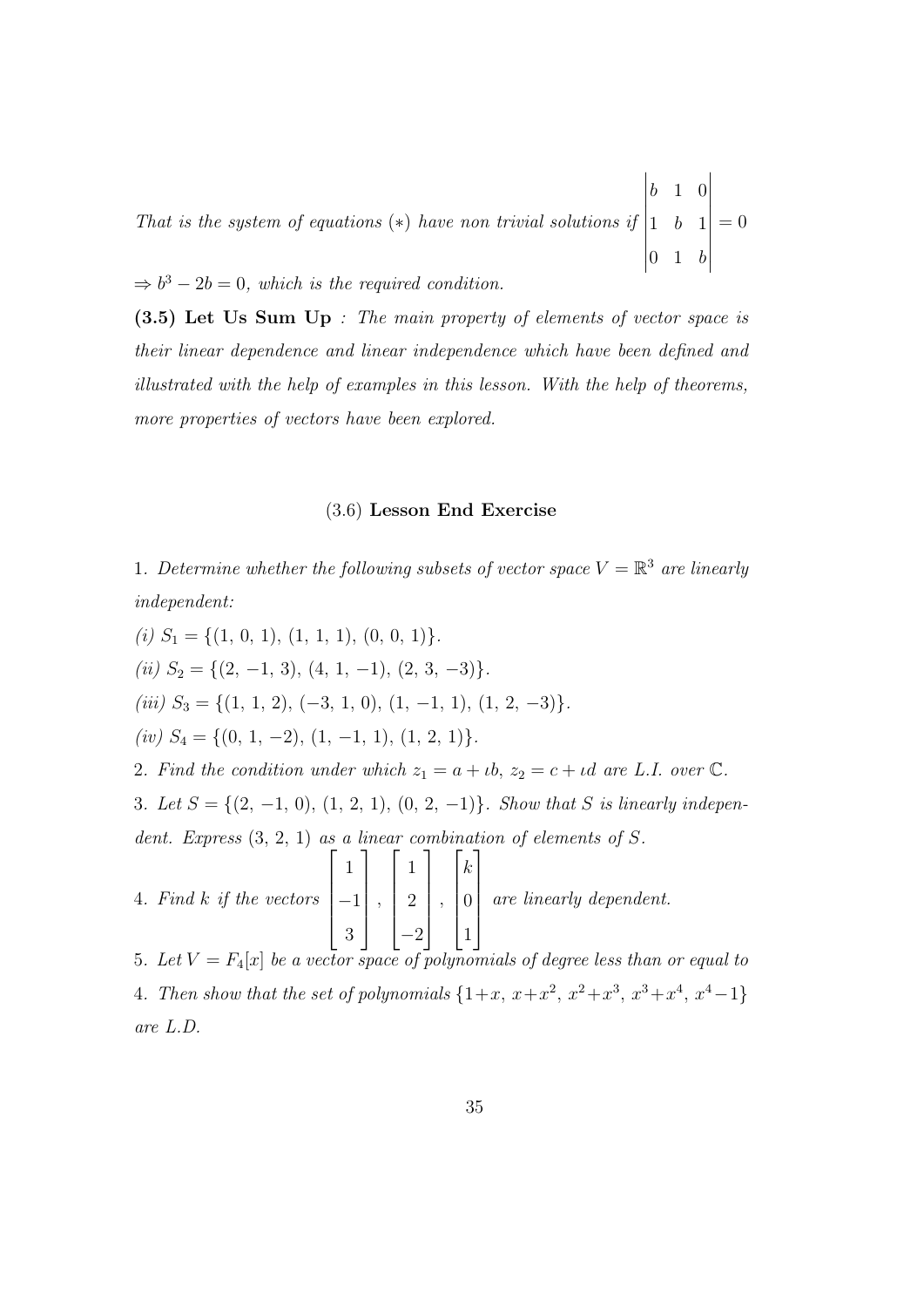# (3.7) University Model Questions

1. Let V be the vector space of all twice differentaiable functions on  $[0, 1]$ . Find all  $x \in V$ , such that  $x(t)$  and  $x'(t)$  are linearly dependent.

Hint Since  $x(t)$  and  $x'(t)$  are linearly dependent, so one can be written as linear combination of other. Suppose that  $x'(t) = \alpha x(t)$ .

Then 
$$
\frac{dx(t)}{dt} = \alpha x(t) \Rightarrow \frac{dx}{x} = \alpha dt
$$
.

Now, integrating on bothside, we get

 $\log x = \alpha t + c$ , c is constant of integration.

2. If x, y, z are linearly independent vectors of V, then show that  $x + y$ ,  $y +$  $z, x + z$  are also linearly independent.

(3.8) Suggested text books :(i) N.S. Gopalakrishnan, University Algebra, New Age International (P) Limited, Publishers.

(ii) Kenneth Hoffman, Ray Kunze, Linear Algebra,Prentice Hall India.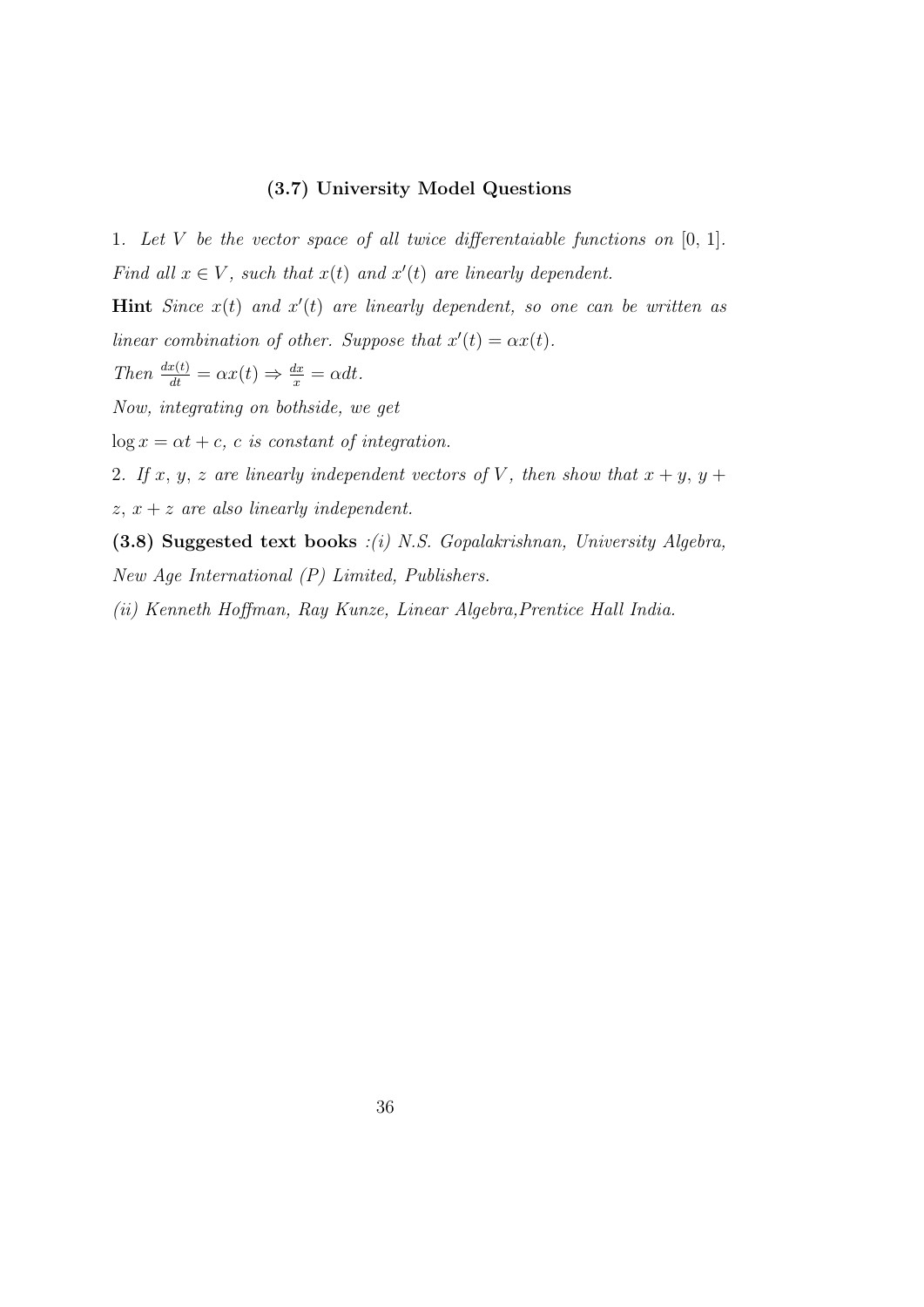- 4.0 Structure
- 4.1 Introduction
- 4.2 Objectives
- 4.3 Linear span
- 4.3.1 − 4.3.2 Definitions
- 4.3.3 − 4.3.4 Theorems
- 4.4 Examples
- 4.5 Let Us Sum Up
- 4.6 Lesson End Exercise
- 4.7 University Model Questions
- 4.8 Suggested Readings

(4.1) Introduction : In this lesson, we are introducing a notion of generating set for a vector space and its properties. Basically the idea is to compute the minimal generating set for a vector space and it turns out to be unique.

(4.2) Objective : The students will understand the nature of the smallest vector space containg a non-empty set which turns out to be the linear span of that non empty set.

# (4.3) Linear span of vectors

(4.3.1) Definition Let S be a non-empty subset of a vector space  $V(F)$ . Then the set of all linear combinations of any finite number of elements of S is called the **linear span of** S. It is denoted by  $L(S)$  or  $\lt S >$  so that

$$
L(S) = \left\{ \sum_{i=1}^{n} a_i x_i | a_i \in F \text{ and } x_i \in S, 1 \le i \le n \right\}.
$$

Note If  $S = \phi$ . Then  $L(S) = \{0\}$ .

(4.3.2) Definition A subset S of a vector space  $V(F)$  is said to be a generating set of the vector space V if  $L(S) = V$ .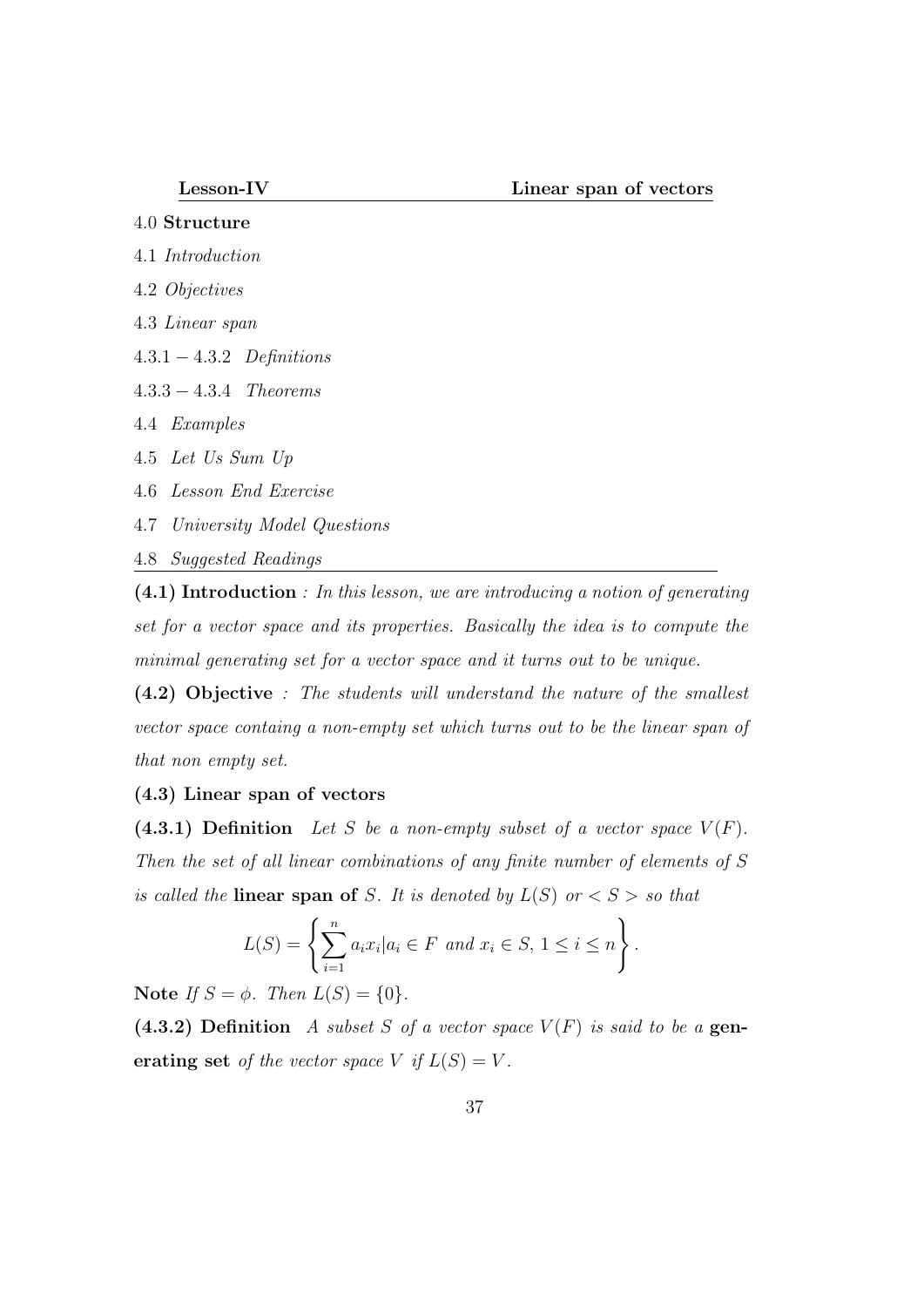(4.3.3) Theorem Let S be a subset of a vector space  $V(F)$ . Then  $L(S)$  is the smallest subspace of  $V$  containing  $S$ .

**Proof.** Since  $0 = a_1 0 + \ldots + a_n 0$  for each  $a_i \in F$ .

Therefore  $0 \in L(S) \Rightarrow L(S) \neq \phi$ .

Now let  $x, y \in L(S)$  and  $\alpha, \beta \in F$ .

Then

$$
x = \sum_{i=1}^{n} a_i x_i
$$

and

$$
y = \sum_{i=1}^{m} b_j y_j
$$

for all  $a_i, b_j \in F$  and  $x_i, y_j \in S$ . Now,  $\alpha x + \beta y = \alpha(\sum_{i=1}^n a_i x_i) + \beta(\sum_{j=1}^m b_j y_j)$  $=\sum_{i=1}^n \alpha a_i x_i + \sum_{j=1}^m \beta b_j y_j$  $=(\alpha a_1)x_1 + \ldots + (\alpha a_n)x_n + (\beta b_1)y_1 + \ldots + (\beta b_m)y_m$ which is a linear combination of finitely many elements of S. This implies that  $\alpha x + \beta y \in L(S)$ . Therefore  $L(S)$  is a subspace of V. Now, suppose that W is any subspace of V containing S. Then  $s \in W$ ,  $\forall s \in S$ . Since  $W$  is a subspace of  $V$ , so

$$
\sum_{i=1}^{n} a_i s_i \in W, \forall a_i \in F, s_i \in S.
$$

This implies that  $L(S) \subset W$ . Hence  $L(S)$  is the smallest subspace of V containing S.

**Corollary.** Let  $S = \{x_1, x_2, \ldots, x_n\}$  be a finite set. Then  $L(S) = \{x | \sum_{i=1}^{n} a_i x_i | a_i \in F \text{ and } x_i \in S \}.$ 

(4.3.4) Theorem Let S and T be any subsets of a vector space  $V(F)$ . Then prove that

(i)  $S \subset L(T) \Rightarrow L(S) \subset L(T)$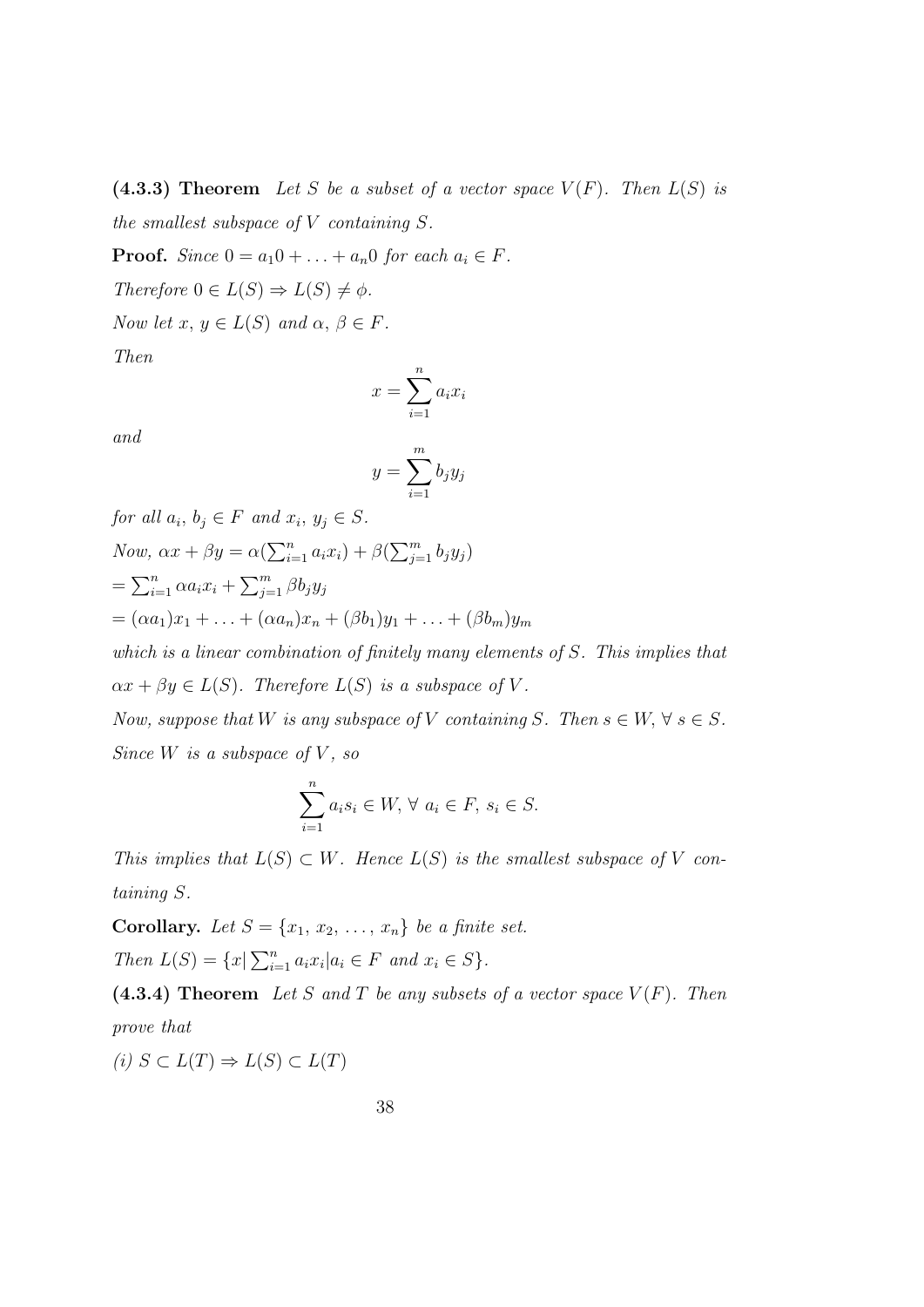(ii)  $S \subset T \Rightarrow L(S) \subset L(T)$ (iii) S is a subspace of  $V \Leftrightarrow L(S) = S$ (iv)  $L(L(S)) = L(S)$ . **Proof.** (i) Let  $x \in L(S)$ . Then  $x = \sum_{i=1}^{n} a_i x_i$ ,  $\forall a_i \in F$  and  $x_i \in S$  Since  $S \subset L(T) \Rightarrow x_i \in L(T), \forall x_i \in S$  $\Rightarrow \sum_{i=1}^{n} a_i x_i \in L(T)$  as  $L(T)$  is a subspace of V  $\Rightarrow$   $L(S) \subset L(T)$ . (ii) Let  $x \in L(S)$ . Then  $x = \sum_{i=1}^n a_i x_i, \forall a_i \in F$  and  $x_i \in S$ . Since  $S \subset T \Rightarrow x = \sum_{i=1}^n a_i x_i, \forall a_i \in F \text{ and } x_i \in T$  $\Rightarrow x \in L(T)$ . Hence  $L(S) \subset L(T)$ . (iii) Let S be a subspace of  $V(F)$ . Then we have to prove that  $L(S) = S$ . Since  $L(S)$  is the smallest subspace of V containing S. Therefore  $S \subset L(S)...(1)$ Now, let  $x \in L(S)$ . Then there exists  $x_1, x_2, \ldots, x_n \in S$  and  $a_1, a_2, \ldots, a_n \in S$ F such that

$$
x = \sum_{i=1}^{n} a_i x_i, \forall a_i \in F \text{ and } x_i \in S.
$$

Since S is a subspace of V, so  $x \in S$ .

$$
L(S) \subset S...(2)
$$

Therefore, from (1) and (2), we have  $L(S) = S$ .

(iv) Since  $L(S)$  is a subspace of V, so by (iii) we have

$$
L(L(S)) = L(S).
$$

## (4.4) Examples

1. Let S and T be any subsets of a vector space  $V(F)$ . Then

$$
L(S \cup T) = L(S) + L(T).
$$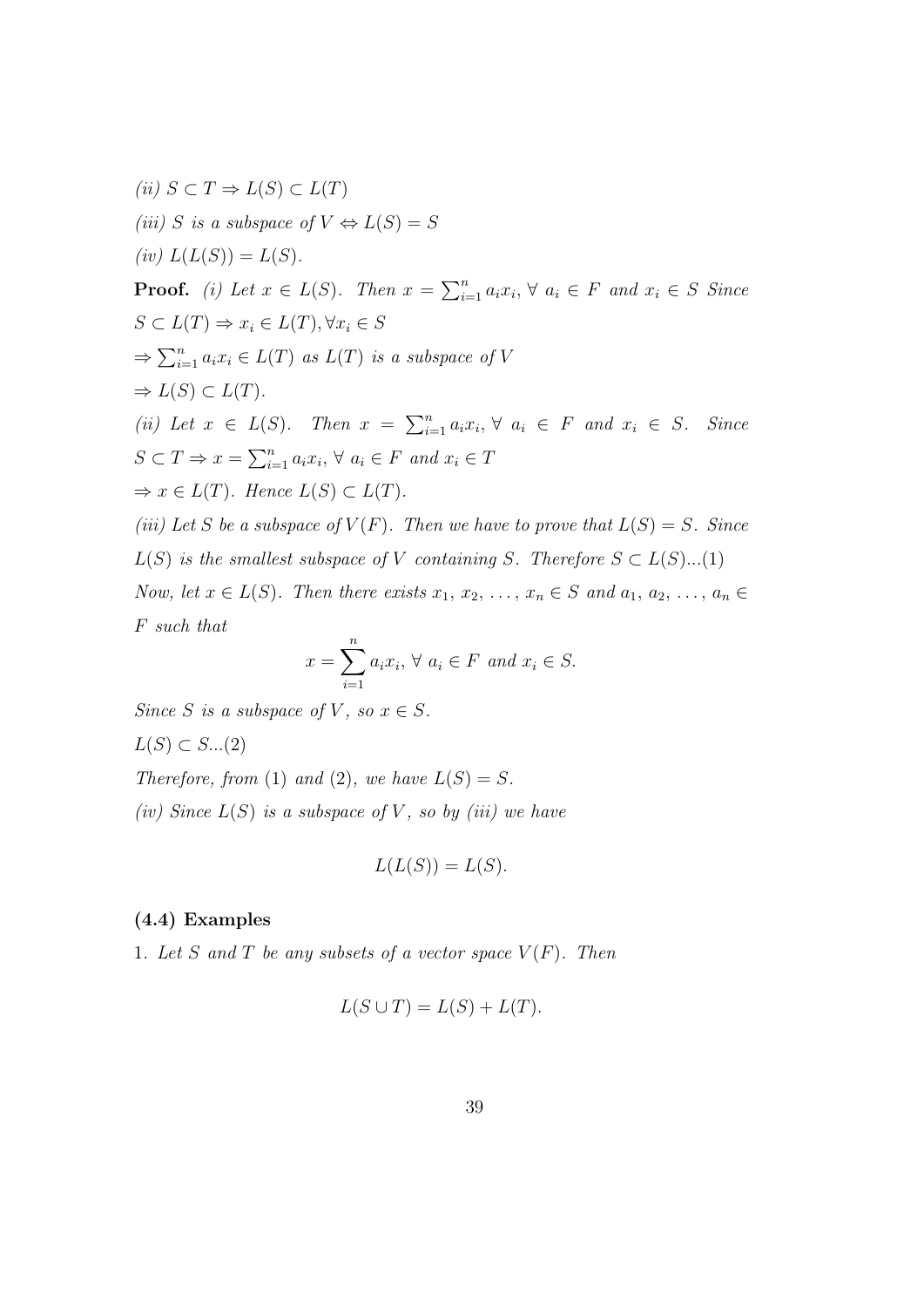**Solution.** Let  $x \in L(S \cup T)$ . Then

$$
x = \sum_{i=1}^{n} a_i x_i, \forall x_i \in S \cup T \text{ and } a_i \in F; i = 1, 2 ..., n
$$
  
= 
$$
\sum a_j x_j + \sum a_k x_k; x_j \in S \text{ and } x_k \in T
$$

 $\Rightarrow$   $x \in L(S) + L(T)$  $\Rightarrow L(S \cup T) \subset L(S) + L(T)$ .....(*i*).

Conversely, suppose that  $y \in L(S) + L(T)$ . Then

$$
y = \sum_{i=1}^{k} a_i y_i + \sum_{j=k+1}^{m} b_j y_j, \forall y_i \in S, y_j \in T
$$
  
= 
$$
\sum_{i=1}^{m} a_i y_i \forall y_i \in S \cup T
$$

 $\Rightarrow y \in L(S \cup T)$  $\Rightarrow$   $L(S) + L(T) \subset L(S \cup T)$ ....(ii). Hence, from (i) and (ii) we have  $L(S \cup T) = L(S) + L(T)$ . 2. Let  $V = \mathbb{R}^3$ . Show that

$$
(1, 7, -4) \in L((1, -3, 2), (2, -1, 1)).
$$

Solution. Let  $(1, 7, -4) = \alpha(1, -3, 2) + \beta(2, -1, 1)$ . Then

$$
(1, 7, -4) = (\alpha, -3\alpha, 2\alpha) + (2\beta, -\beta, \beta)
$$

$$
= (\alpha + 2\beta, -3\alpha - \beta, 2\alpha + \beta)
$$

$$
\Rightarrow 1 = \alpha + 2\beta
$$

$$
7 = -3\alpha - \beta
$$

$$
-4 = 2\alpha + \beta
$$

Solving these equations, we get  $\alpha = -3$  and  $\beta = 2$ . Therefore  $(1, 7, -4)$  $-3(1, -3, 2) + 2(2, -1, 1)$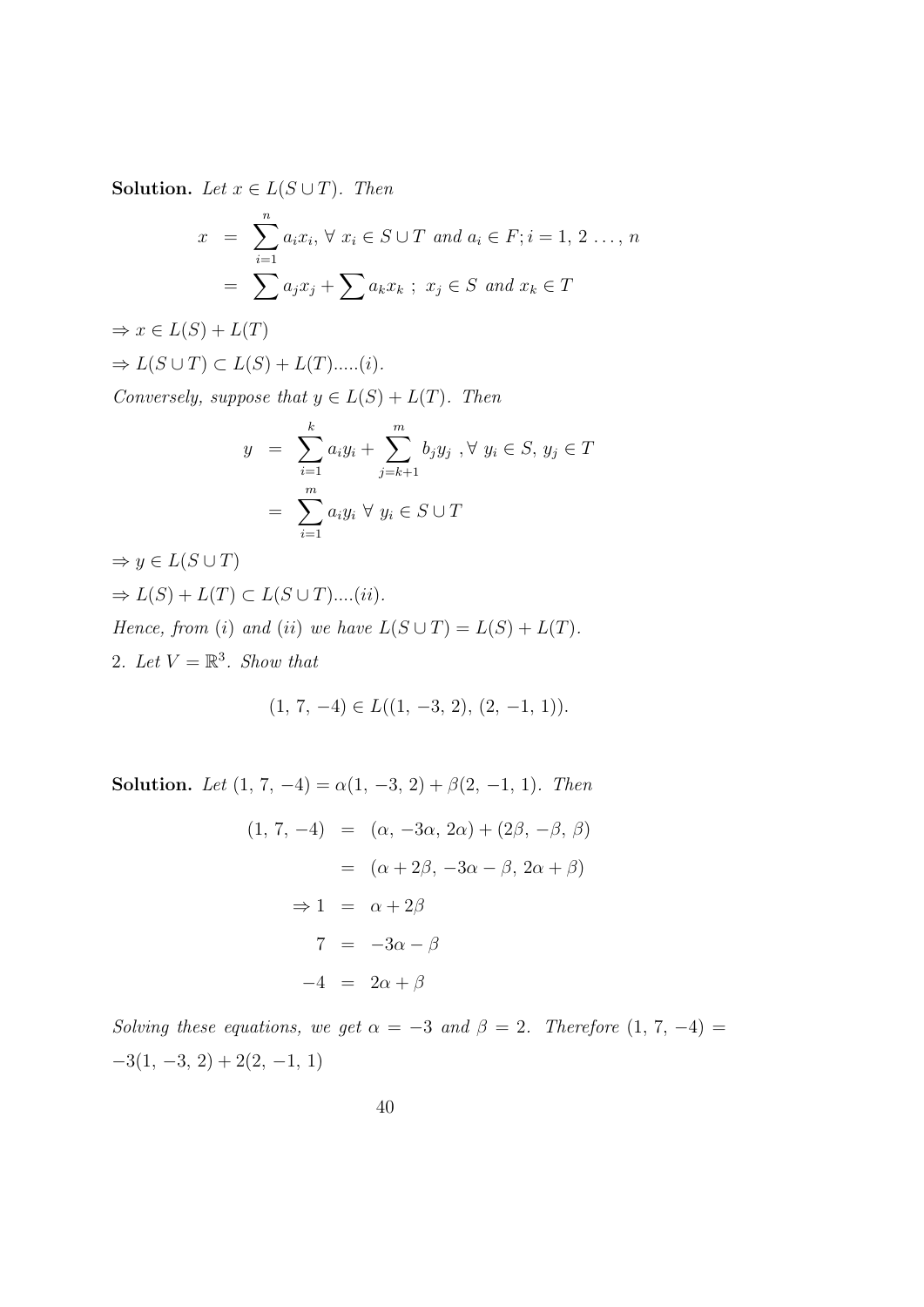$$
\Rightarrow (1, 7, -4) \in L((1, -3, 2), (2, -1, 1)).
$$
  
3. Find the conditions on a, b, c such that  $\begin{bmatrix} a & b \\ -b & c \end{bmatrix}$  is a linear combination of  
the matrices  $A = \begin{bmatrix} 1 & 1 \\ 0 & -1 \end{bmatrix}$ ,  $B = \begin{bmatrix} 1 & 1 \\ -1 & 0 \end{bmatrix}$  and  $C = \begin{bmatrix} 1 & -1 \\ 0 & 0 \end{bmatrix}$ .  
**Solution.** Let  $\begin{bmatrix} a & b \\ -b & c \end{bmatrix} = \alpha A + \beta B + \gamma C$ .  
*Then*

 $\sqrt{ }$  $\vert$ a b  $-b$  c 1  $\alpha = \alpha$  $\sqrt{ }$  $\overline{\phantom{a}}$ 1 1  $0 -1$ 1  $+ \beta$  $\sqrt{ }$  $\overline{\phantom{a}}$ 1 1 −1 0 1  $+ \gamma$  $\sqrt{ }$  $\overline{\phantom{a}}$ 1 −1 0 0 1  $\overline{1}$  $\sqrt{ }$  $\vert$ a b  $-b$  c 1  $\Big\} =$  $\sqrt{ }$  $\overline{\phantom{a}}$  $\alpha$   $\alpha$  $0 -\alpha$ 1  $+$  $\sqrt{ }$  $\overline{\phantom{a}}$ β β  $-\beta$  0 1  $| +$  $\sqrt{ }$  $\overline{\phantom{a}}$  $\gamma$  -γ 0 0 1  $\overline{1}$  $\sqrt{ }$  $\overline{1}$ a b  $-b$  c 1  $\Big\} =$  $\sqrt{ }$  $\overline{\phantom{a}}$  $\alpha + \beta + \gamma$   $\alpha + \beta - \gamma$  $-\beta$   $-\alpha$ ן.  $\overline{ }$  $\Rightarrow a = \alpha + \beta + \gamma$  $b = \alpha + \beta - \gamma$  $-b = -\beta$  $c = -\alpha$ 

Solving these equations, we get  $\alpha = -c, \beta = b, \gamma = -c \Rightarrow -c + b - c = a \Rightarrow$  $a - b + 2c = 0$ , which is the required condition.

4. Find the value of k so that  $(1, -2, k)$  becomes a linear combination of vectors  $(3, 0, -2)$  and  $(2, -1, -5)$ .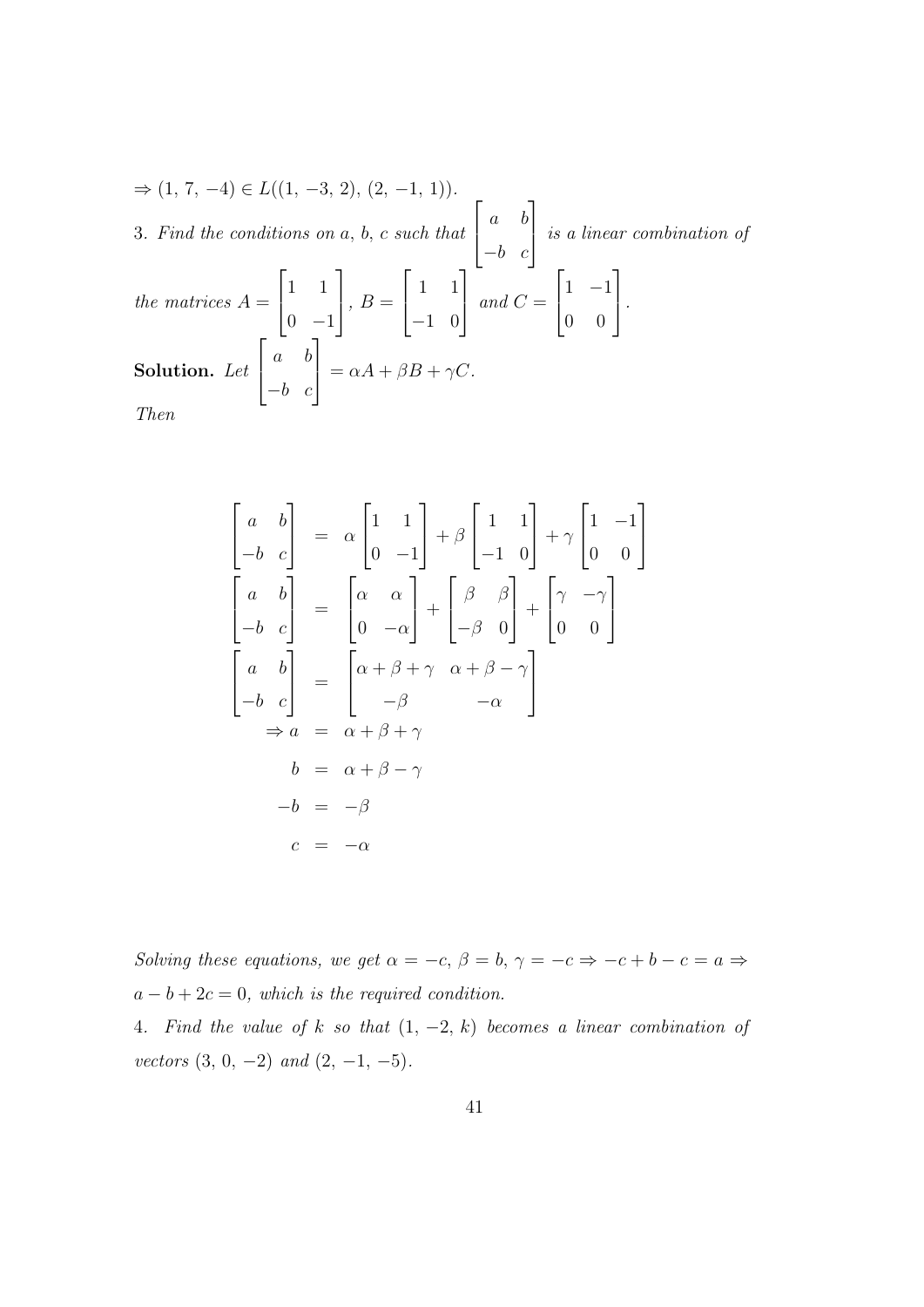Solution. Let  $(1, -2, k) = \alpha(3, 0, -2) + \beta(2, -1, -5)$ . Then

$$
(1, -2, k) = \alpha(3, 0, -2) + \beta(2, -1, -5)
$$
  
\n
$$
(1, -2, k) = (3\alpha, 0, -2\alpha) + (2\beta, -\beta, -5\beta)
$$
  
\n
$$
(1, -2, k) = (3\alpha + 2\beta, -\beta, -2\alpha - 5\beta)
$$
  
\n
$$
\Rightarrow 3\alpha + 2\beta = 1
$$
  
\n
$$
-\beta = -2
$$
  
\n
$$
-2\alpha - 5\beta = k
$$

Solving these equations we get  $\beta = 2$ ,  $\alpha = -1 \Rightarrow 2 + (-5)2 = k \Rightarrow k = -8$ . 5. Does  $(1, -3, 5)$  belong to the linear span of  $S = \{(1, 2, 1), (1, 1, 1, -1), (4, 5, -2)\}$ ? Solution. Suppose that  $(1, -3, 5) \in L(S)$ . Then  $(1, -3, 5) = a(1, 2, 1) + a(1, -3, 5) = a(1, 2, 1)$  $b(1, 1, -1) + c(4, 5, -2)$ ⇒

$$
(1, -3, 5) = (a, 2a, a) + (b, b, -b) + (4c, 5c, -2c)
$$
  

$$
(1, -3, 5) = (a + b + 4c, 2a + b + 5c, a - b - 2c)
$$
  

$$
\Rightarrow a + b + 4c = 1....(i)
$$
  

$$
2a + b + 5c = -3....(ii)
$$
  

$$
a - b - 2c = 5.....(iii)
$$

Solving these equations (i), (ii) and (iii), we get  $a + c = 3$ .....(iv) and  $a + c =$ 2  $\frac{2}{3}$ ....(v). From equations (iv) and (v) it is clear that we could not find a, b, c such that  $(1, -3, 5) = a(1, 2, 1) + b(1, 1, -1) + c(4, 5, -2)$ . 6. Let  $V = \mathbb{R}[x]$  be vector space of polynomials over  $\mathbb{R}$  and  $S = \{x^2 - 2x +$ 5,  $x + 3$ ,  $2x^2 - 3x$ . Show that  $f(x) = x^2 + 4x - 3$  is an element of  $L(S)$ .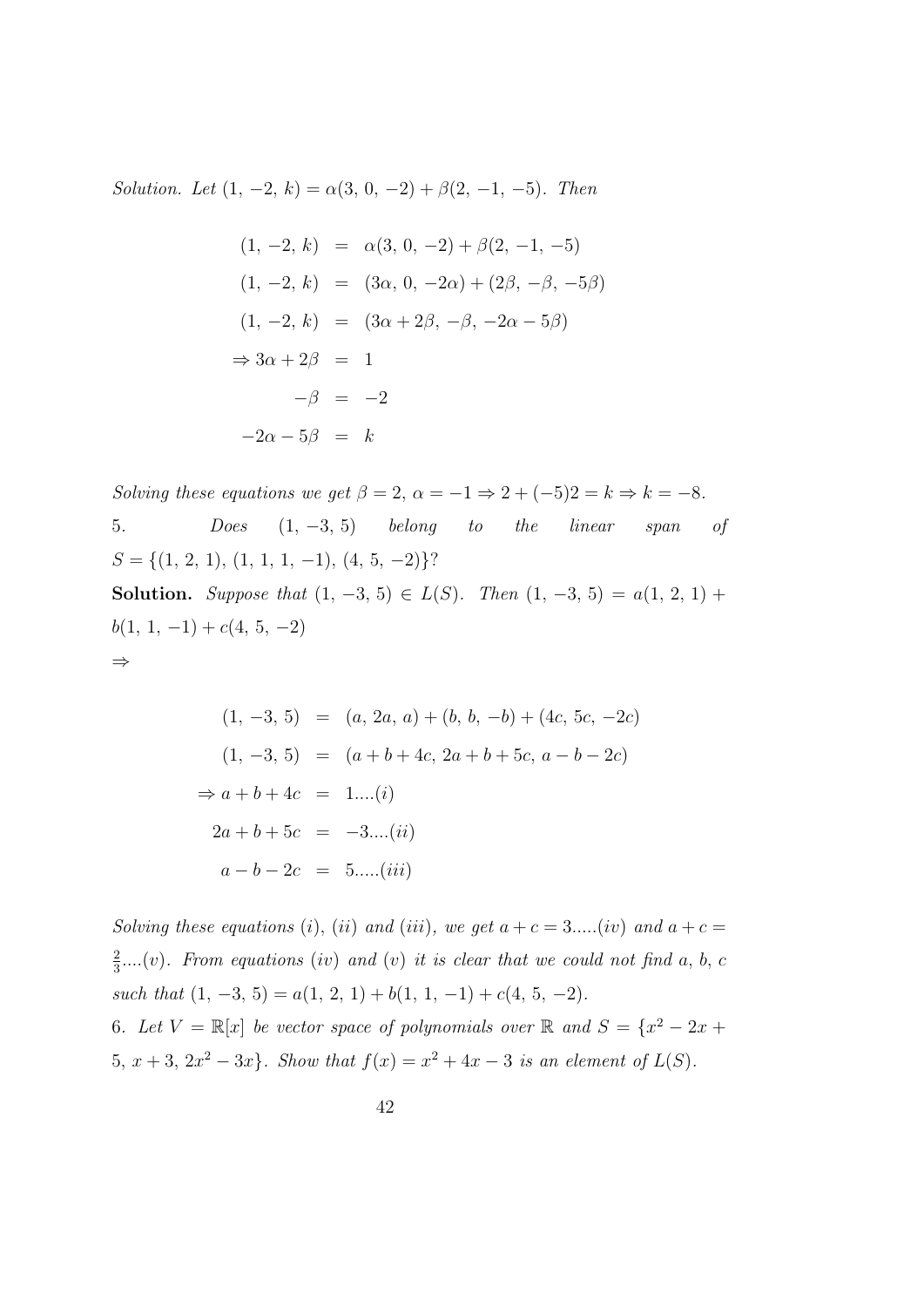Solution Let  $f(x) = a(x^2 - 2x + 5) + b(x + 3) + c(2x^2 - 3x)$ . Then

$$
x^{2} + 4x - 3 = a(x^{2} - 2x + 5) + b(x + 3) + c(2x^{2} - 3x)
$$
  
=  $(a + 2c)x^{2} + (-2a + b - 3c)x + (5a + 3b)$   
 $\Rightarrow a + 2c = 1...(1)$   
 $-2a + b - 3c = 4...(2)$   
 $5a + 3b = -3...(3)$ 

Solving equations (1) and (2), we get  $-a+2b = 11...(4)$ . From equations (3) and (4), we get  $b = 4 \Rightarrow a = -3$  and  $c = 2$ . Therefore  $f(x) = -3(x^2 - 2x + 5) + 4(x + 3) + 2(2x^2 - 3x)$ . 7. Let  $V = \mathbb{C}$  be a vector space over R. Then show that  $S = \{1, \iota\}$  is a generating set for V .

proof. Since  $L(S) \subset V$ .........(1). Now let  $z \in V$ . Then  $z = a + \iota b$ , for ,  $a, b \in \mathbb{R}$  $\Rightarrow z = a.1 + bi \Rightarrow z \in L(S)$ ....(2). Therefore, from  $(1)$  and  $(2)$ , we get

$$
V = L(S).
$$

This implies that  $S$  is a generating set for  $V$ .

8. Let  $S = \{(1, 1, 0), (0, 2, 0)\}\$ . Show that  $W = \{(x_1, x_2, 0)|x_1, x_2 \in \mathbb{R}\}\$ is the subspace of  $\mathbb{R}^3$  generated by S.

Solution. Let  $x, y \in W$  and  $a, b \in F$ . Then  $ax + by = a(x_1, x_2, 0) +$  $b(y_1, y_2, 0) = (ax_1 + by_1, ax_2 + by_2, 0) \in W$  as  $ax_1 + by_1, ax_2 + by_2 \in \mathbb{R}$ . Therefore,  $W$  is a subspace of  $V$ . Now we shall show that  $W = L(S)$ . For this, note that  $S \subset W$  $\Rightarrow$   $L(S) \subset W$ .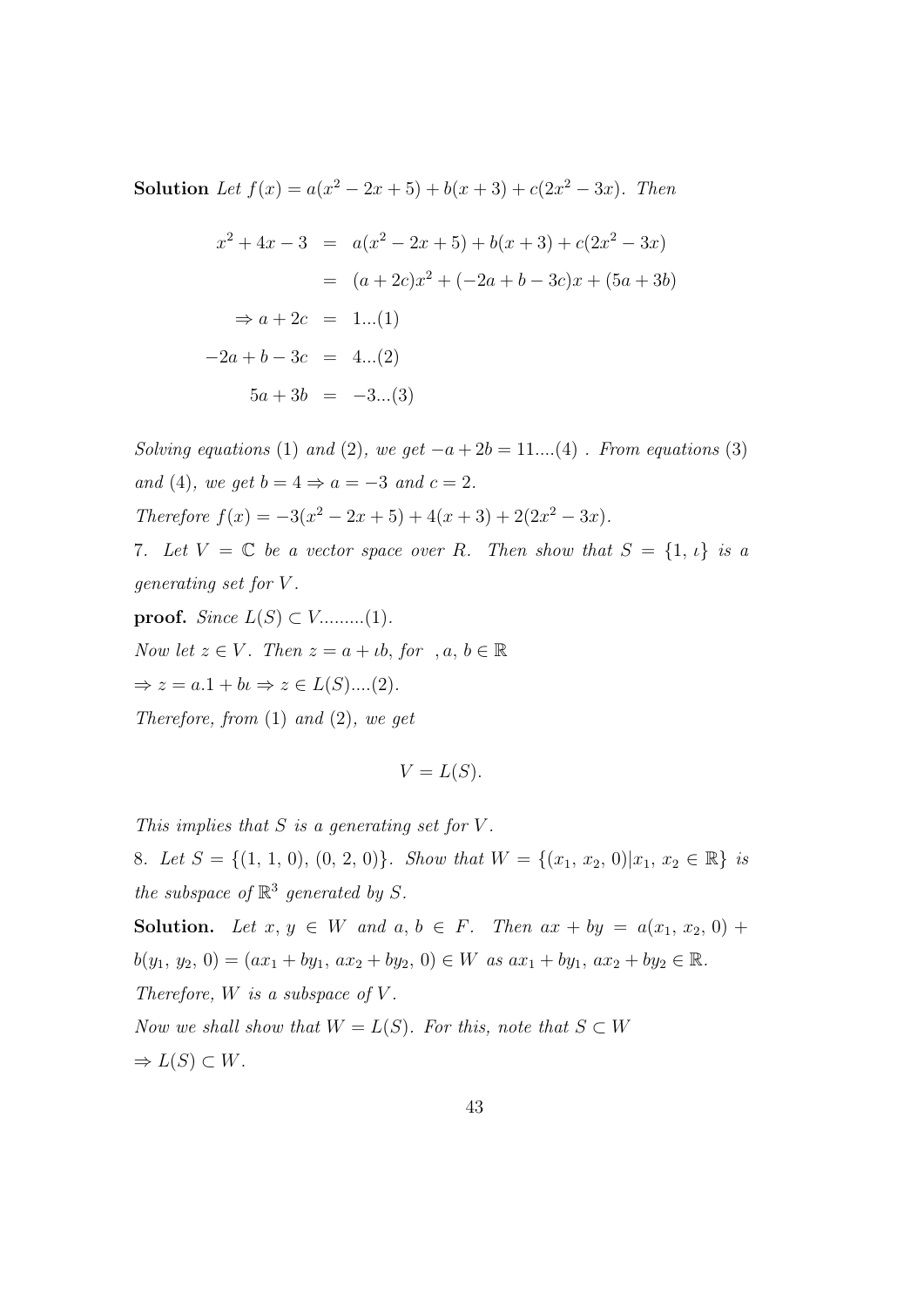Let  $x \in W$ . Then  $x = (x_1, x_2, 0)$ . Let  $x = \alpha(1, 1, 0) + \beta(0, 2, 0)$ , for  $\alpha, \beta \in F$ . Then

$$
(x_1, x_2, 0) = (\alpha, \alpha + 2\beta, 0)
$$
  
\n
$$
\Rightarrow x_1 = \alpha
$$
  
\n
$$
x_2 = \alpha + 2\beta
$$
  
\n
$$
\Rightarrow \beta = \frac{x_2 - x_1}{2}
$$

This implies  $x = x_1(1, 1, 0) + \frac{x_2 - x_1}{2}(0, 2, 0)$  $\Rightarrow x \in L(S)$ . Hence  $W = L(S)$ .

9. What is the subspace generated by  $(1, 0, 0)$  and  $(0, 2, 0)$  in  $\mathbb{R}^3$ ? **Solution.** Let  $S = \{(1, 0, 0), (0, 2, 0)\}$ . Then  $L(S)$  is the subspace generated by  $(1, 0, 0)$  and  $(0, 2, 0)$ .

Therefore the required subspace is

$$
L(S) = \{(x, y, z) | (x, y, z) = \alpha(1, 0, 0) + \beta(0, 2, 0) = (\alpha, 2\beta, 0)\}.
$$

This implies that  $x = \alpha$ ,  $\beta = \frac{y}{2}$  $\frac{y}{2}$  and  $z=0$ . Thus the subspace generated by  $(1, 0, 0)$  and  $(0, 2, 0)$  is given by

$$
\{(x, y, z)|x(1, 0, 0) + \frac{y}{2}(0, 2, 0)\}.
$$

10. Let  $V$  be a vector space over a field  $F$  and  $S$  is a subset of a vector space  $V(F)$  such that  $0 \in S$ . Show that  $L(S) = L(S - \{0\}).$ **Solution.Case-I** If  $S = \{0\}$ , then  $L(S) = \{0\}$  and  $S - \{0\} = \phi$  $\Rightarrow L(S - \{0\}) = L(\phi) = \{0\}.$ Hence  $L(S) = L(S - \{0\}).$ **Case-II** When  $S \neq \{0\}$ . Since  $S - \{0\} \subset S$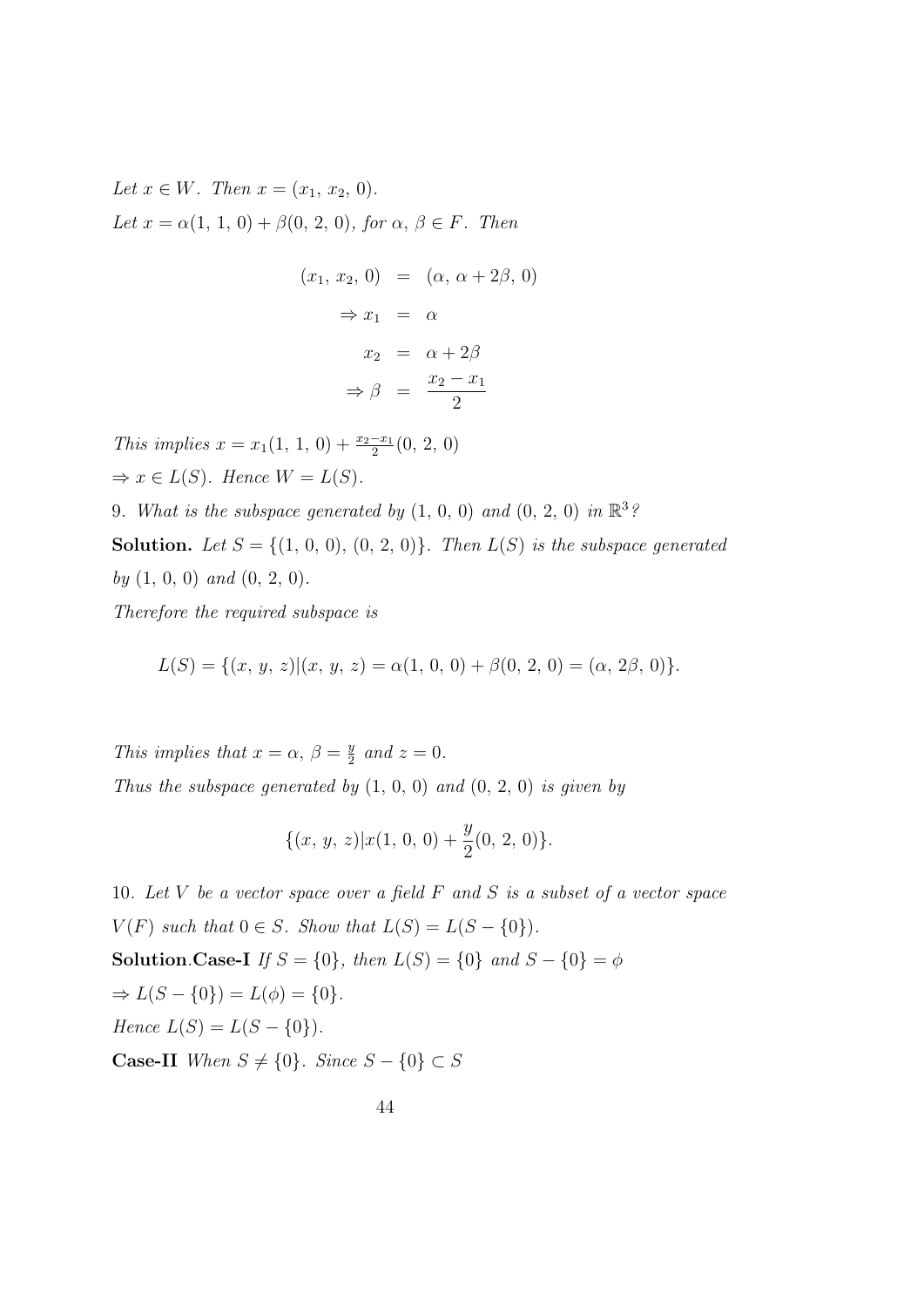$$
\Rightarrow L(S - \{0\}) \subset L(S) \quad (1).
$$
\nNow, let  $x \in L(S)$ . If  $x = 0$ , then  $x \in L(S - \{0\})$  and  $L(S) \subset L(S - \{0\})$  and we are done.

If  $x \neq 0$ , then

$$
x = \sum_{i=1}^{k} a_i x_i, \text{ where } a_i \in F, x_i \in S
$$

for  $1 \leq i \leq n \Rightarrow$ .

$$
x = \sum_{i=1}^{k} a_i x_i + \sum_{i=k+1}^{n} a_i 0,
$$

for  $x_i \in S$ ,  $1 \leq i \leq k$ 

$$
\Rightarrow x = \sum_{i=1}^{k} a_i x_i \Rightarrow x \in L(S - \{0\}) \dots (2).
$$

Therefore from  $(1)$  and  $(2)$ , we have

$$
L(S) = L(S - \{0\}).
$$

11. Let V be a vector space over field  $\mathbb R$  and  $x_1, x_2 \in V$ . Then

$$
L(\lbrace x_1, x_2 \rbrace) = L(\lbrace x_1 - x_2, x_1 + x_2 \rbrace).
$$

Proof. We have

$$
L(\{x_1 - x_2, x_1 + x_2\}) = \{a(x_1 - x_2) + b(x_1 + x_2)|a, b \in \mathbb{R}\}
$$
  
=  $\{(a+b)x_1 + (b-a)x_2\}$   
=  $\{\alpha x_1 + \beta x_2 | \alpha = a + b \text{ and } \beta = b - a\}$   
=  $\{\alpha x_1 + \beta x_2 | \alpha, \beta \in \mathbb{R}\}$   
=  $L(\{x_1, x_2\}).$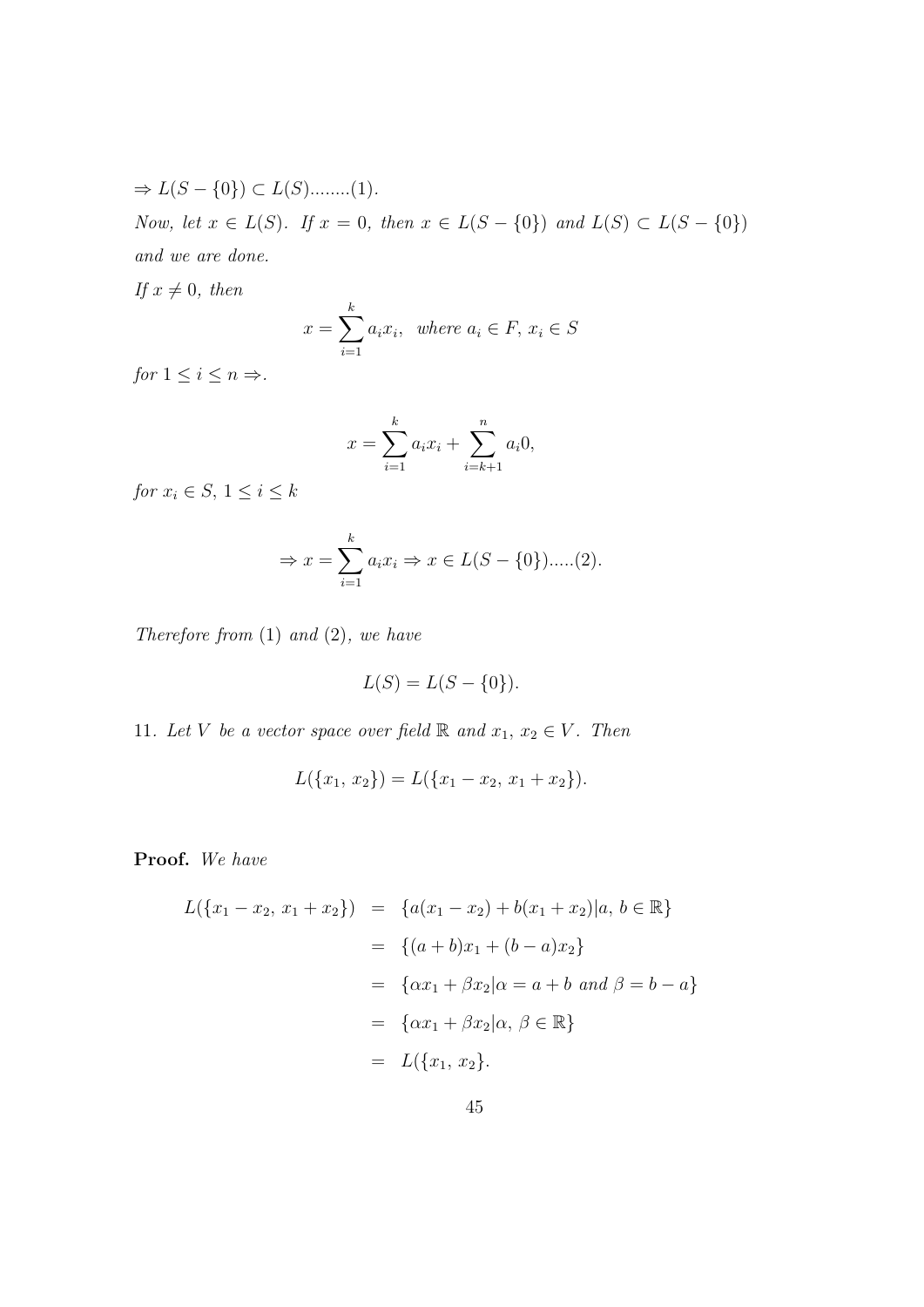(4.5) Let Us Sum Up: In this lesson, we have defined span of subset of a vector space  $V(F)$  which turns out to be the smallest subspace of V and illustrated with various examples. The linear span of a subset of a vector space is also called as generating set for that subspace.

#### (4.6) Lesson End Exercise

- 1. Show that  $S = \{(1, 2, 3), (0, 1, 2), (0, 0, 1)\}$  spans  $V = \mathbb{R}^3$ .
- 2. Find the condition on a, b, c such that

$$
(a, b, c) \in L(\{(1, 2, 3), (-1, 2, 4)\}).
$$

3. Express the polynomial  $f(x) = x^3 - 3x^2 + x - 7$  over  $\mathbb R$  as a linear combination of the polynomials  $x^3 - 3x^2 + 1$ ,  $2x^3 - 2x + 5$ ,  $x - 8$ .  $\sqrt{ }$ 1

4. Write the vector  $x =$  $\overline{\phantom{a}}$ 3 −1  $1 -2$  as a linear combination of the vectors  $\begin{bmatrix} 1 & 1 \end{bmatrix}$   $\begin{bmatrix} 1 & 1 \end{bmatrix}$   $\begin{bmatrix} 1 & -1 \end{bmatrix}$ 

$$
x_1 = \begin{bmatrix} 1 & 1 \\ 0 & -1 \end{bmatrix}, x_2 = \begin{bmatrix} 1 & 1 \\ -1 & 0 \end{bmatrix} \text{ and } x_3 = \begin{bmatrix} 1 & -1 \\ 0 & 0 \end{bmatrix}.
$$
  
5 Which of the following polynomials are in  $\langle x^3 \rangle$ 

5. Which of the following polynomials are in  $\langle x^3, x^2 + 2x, x^2 + 2, -x + 1 \rangle$ (i)  $3x^2 + x + 5$  (ii)  $x^3 + 3x^2 + 3x + 7$ . Hint Let  $3x^2 + x + 5 = a(x^3) + b(x^2 + 2x) + c(x^2 + 2) + d(-x + 1)$ . Then

$$
3x^{2} + x + 5 = a(x^{3}) + (b + c)x^{2} + (2b - d)x + (2c + d)
$$

- $\Rightarrow$  a = 0
- $b + c = 3$
- $2b d = 1$
- $2c + d = 5$

Solving these equations, we get  $b + c = 3$  and  $b + c = 3$ .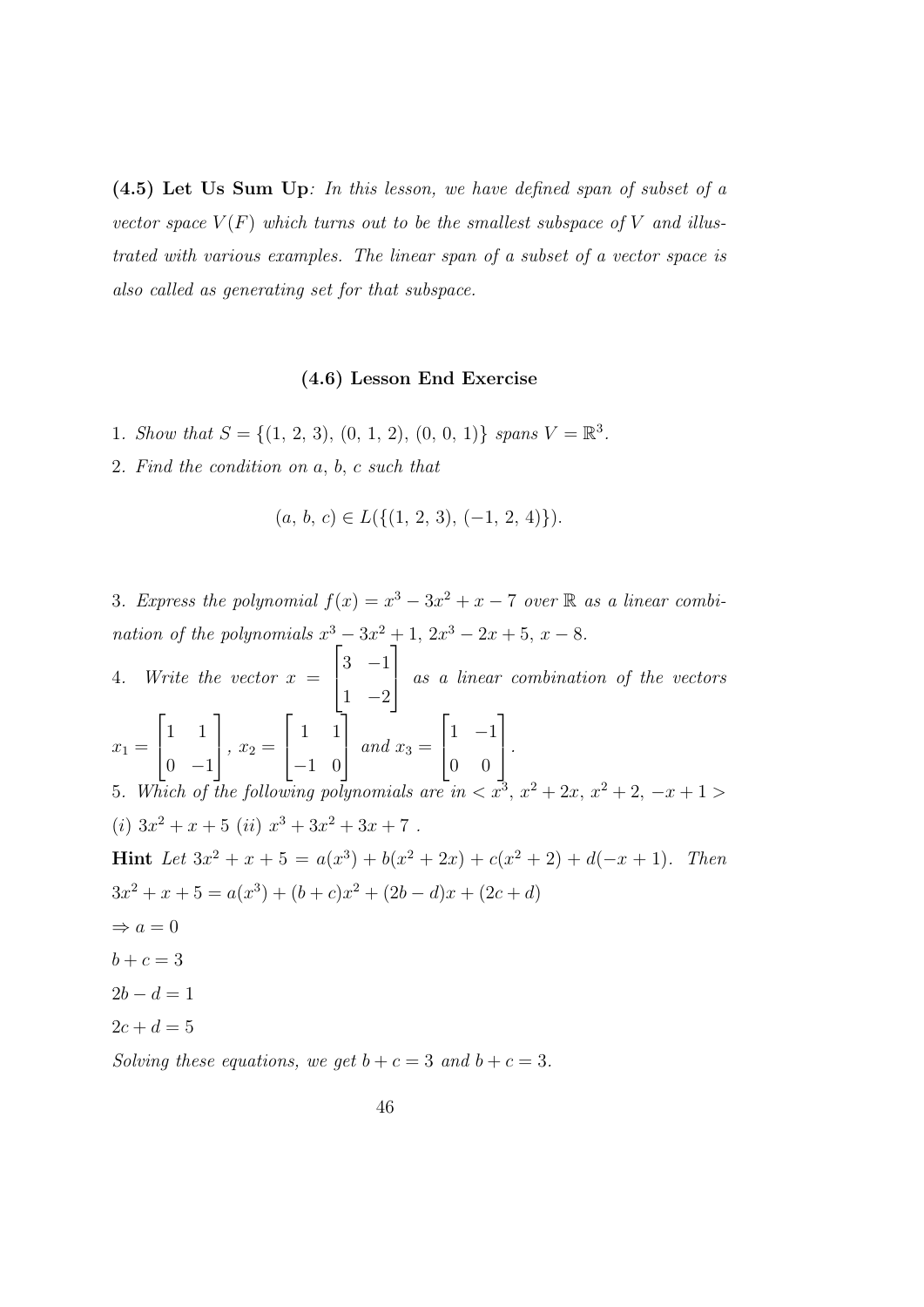Take  $a = 0, b = 1, c = 2, d = 1$ . We get  $3x^2 + x + 5 = 0(x^3) + 1(x^2 + 2x) + 2(x^2 + 2) + 1(-x + 1)$  $\Rightarrow 3x^2 + x + 5 \le x^3, x^2 + 2x, x^2 + 2, -x + 1 >$ .

# (4.7) University Model Questions

1. Let  $S$  and  $S'$  be subsets of vector space  $V$ . Then show that  $(i)S \subset S' \Rightarrow L(S) \subset L(S')(ii)L(S \cup S') = L(S) + L(S').$ 

2. Let  $V_1$  and  $V_2$  be subspaces of V. Then show that  $V_1 + V_2$  is the subspace generated by  $V_1 \cup V_2$ .

(4.8) Suggested text books :(i) N.S. Gopalakrishnan, University Algebra, New Age International (P) Limited, Publishers.

(ii) Kenneth Hoffman, Ray Kunze, Linear Algebra,Prentice Hall India.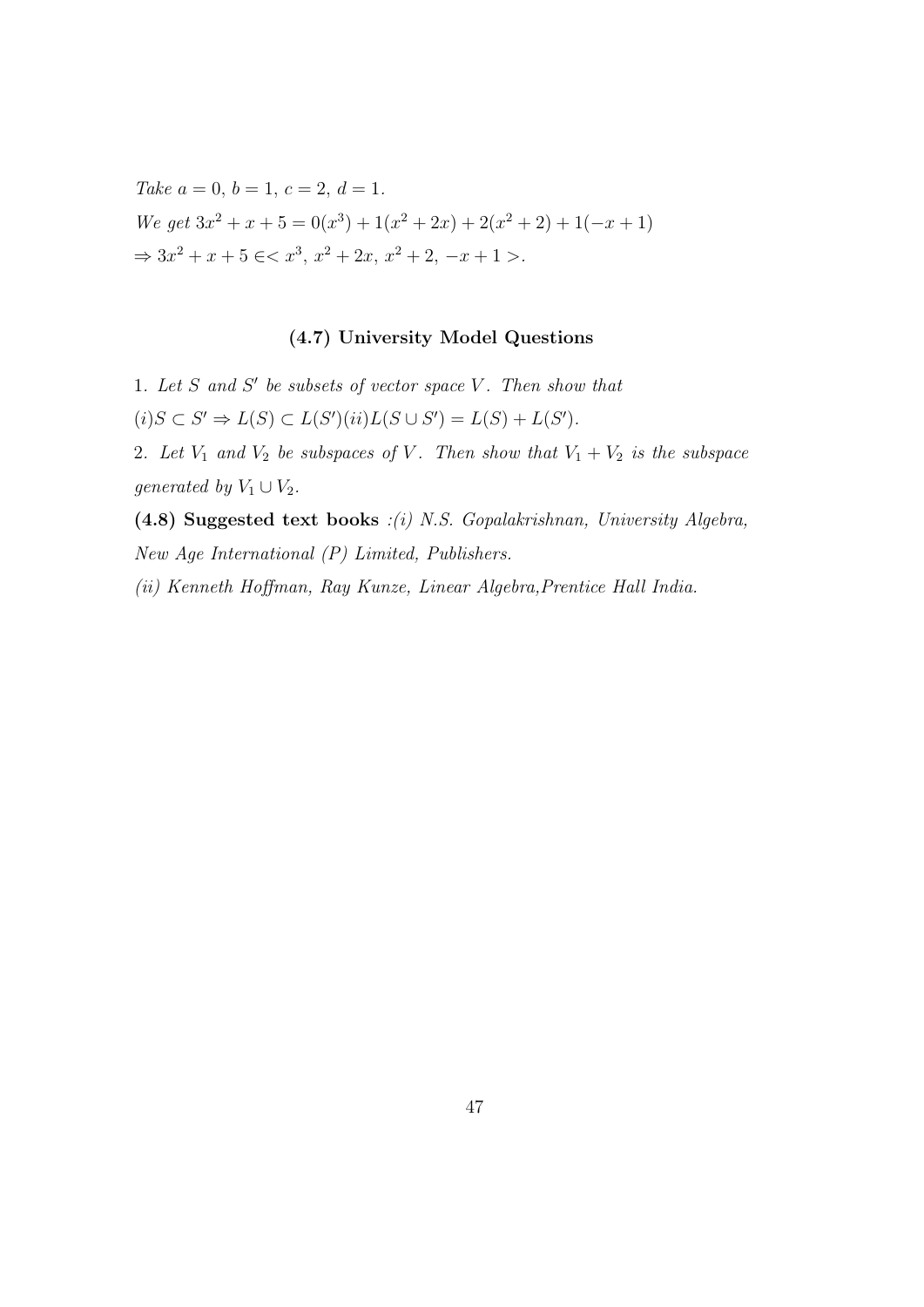# Unit-II

Lesson-V Basis and Dimension

| $5.0$ Structure                |
|--------------------------------|
| 5.1 <i>Introduction</i>        |
| 5.2 Objectives                 |
| 5.3 Basis and Dimension        |
| 5.3.1 Definition of basis      |
| 5.3.2 Definition of dimension  |
| $5.3.3 - 5.3.10$ Theorems      |
| 5.4 <i>Examples</i>            |
| 5.5 Let Us Sum Up              |
| 5.6 Lesson End Exercise        |
| 5.7 University Model Questions |
| 5.8 Suggested Readings         |
|                                |

(5.1) Introduction: In this lesson, we study the computation of invariant of vector space  $V(F)$  such as number of elements in the minimal generating set for  $V$ . Here the minimal means the smallest set under taking subsets.

 $(5.2)$  Objectives: $(i)$  the students shall come to know the fundamental unit of a vector space.

(ii) knowing this unit of vector space students will know the full vector space, this unit is known as a basis.

# (5.3) Basis and Dimension

(5.3.1) Definition: A subset B of a vector space  $V(F)$  is said to be a basis of V if (i)  $L(B) = V$  and (ii) B is linearly independent.

 $(5.3.2)$  Definition: The dimension of a vector space over a field F is defined by the number of elements in a basis of V. It is denoted by  $\dim_F(V)$  or  $\dim V$ .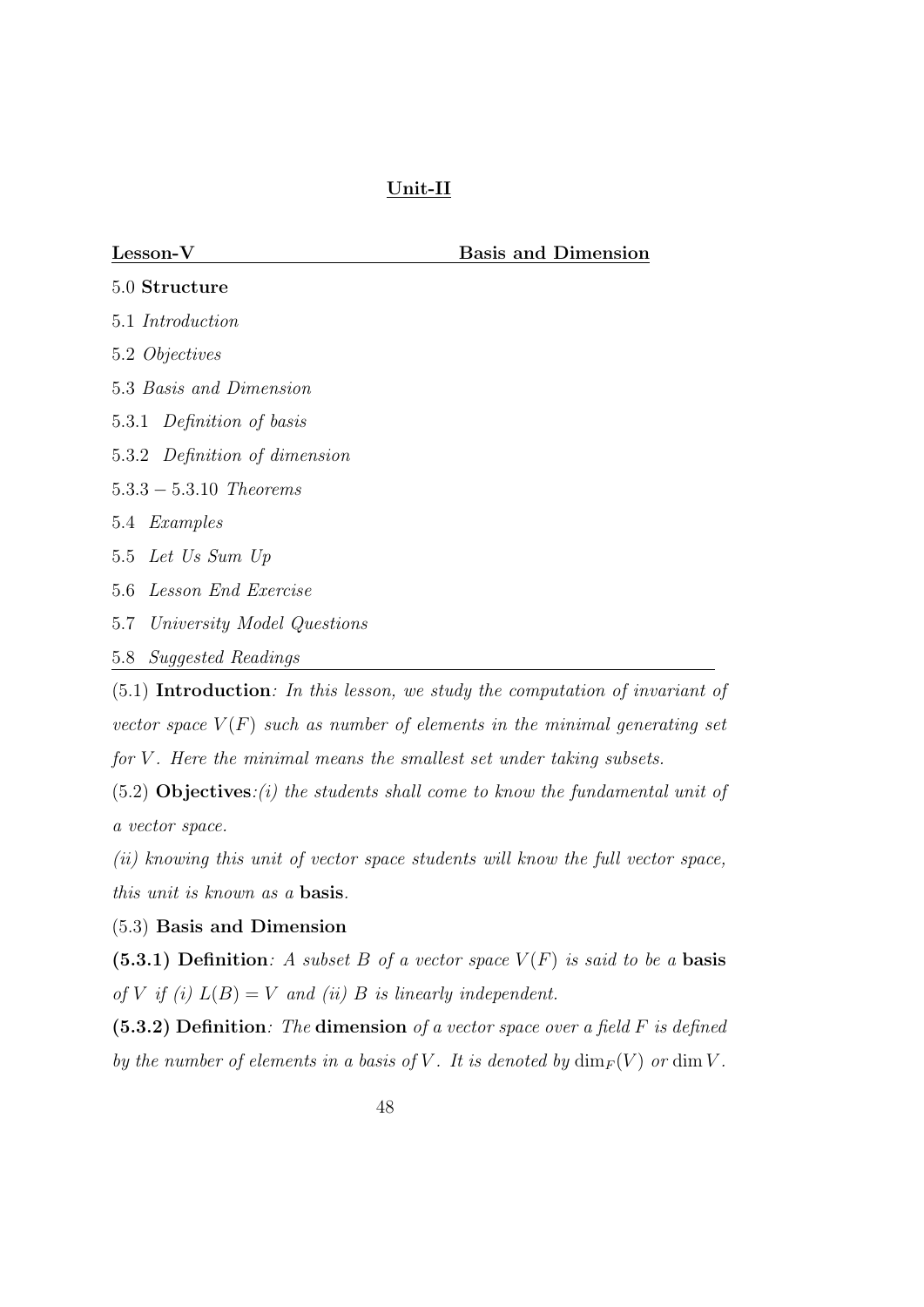(5.3.3) Theorem: A subset  $B = \{x_1, x_2, \ldots, x_n\}$  of a vector space  $V(F)$  is a basis if and only if every  $x \in V$  can be uniquely expressed as  $x = a_1x_1 +$  $a_2x_2 + \ldots + a_nx_n, a_i \in F, 1 \leq i \leq n.$ 

**Proof** Suppose that  $B = \{x_1, x_2, \ldots, x_n\}$  is a basis of V. Let  $x \in V$  has two representations as  $x = a_1x_1 + a_2x_2 + \ldots + a_nx_n = b_1x_1 + b_2x_2 + \ldots + b_nx_n$ . Then

$$
(a_1 - b_1)x_1 + (a_2 - b_2)x_2 + \dots + (a_n - b_n)x_n = 0
$$
  
\n
$$
\Rightarrow a_1 - b_1 = a_2 - b_2 = \dots = a_n - b_n = 0
$$
  
\n(*because B is linearly independent*)  
\n
$$
\Rightarrow a_1 = b_1, a_2 = b_2, \dots, a_n = b_n.
$$

Hence, every  $x \in V$  has the unique linear combination of elements of B. Conversely, suppose that every  $x \in V$  can be uniquely expressed as  $x = a_1x_1 +$  $a_2x_2 + \ldots + a_nx_n, a_i \in F, 1 \leq i \leq n$ . Then it follows that

$$
V=L(B).
$$

Now, we shall prove that B is linearly independent. For this, consider  $a_1x_1 + a_2x_2 + \cdots + a_nx_n = 0 \dots (1)$ . Then  $0 = 0x_1 + 0x_2 + \dots + 0x_n \dots (2)$ . Since  $0 \in V$  has the unique linear combination of elements of B.

Therefore, from (1) and (2), we have  $a_1 = 0 = \ldots = a_n$ . This implies that B is linearly independent and hence a basis for V .

**Theorem (5.3.4)**: Let V be a vector space of dimension n. Then any  $n + 1$ vectors of V are linearly dependent.

**Proof** We shall prove this theorem by induction on n. When  $n = 1$ , then  $\dim V = 1$ . Suppose that  $B_1 = \{e_1\}$  is a basis of V and  $x_1, x_2$  be any two elements of V. Then  $x_1 = \alpha e_1$  and  $x_2 = \beta e_1$ .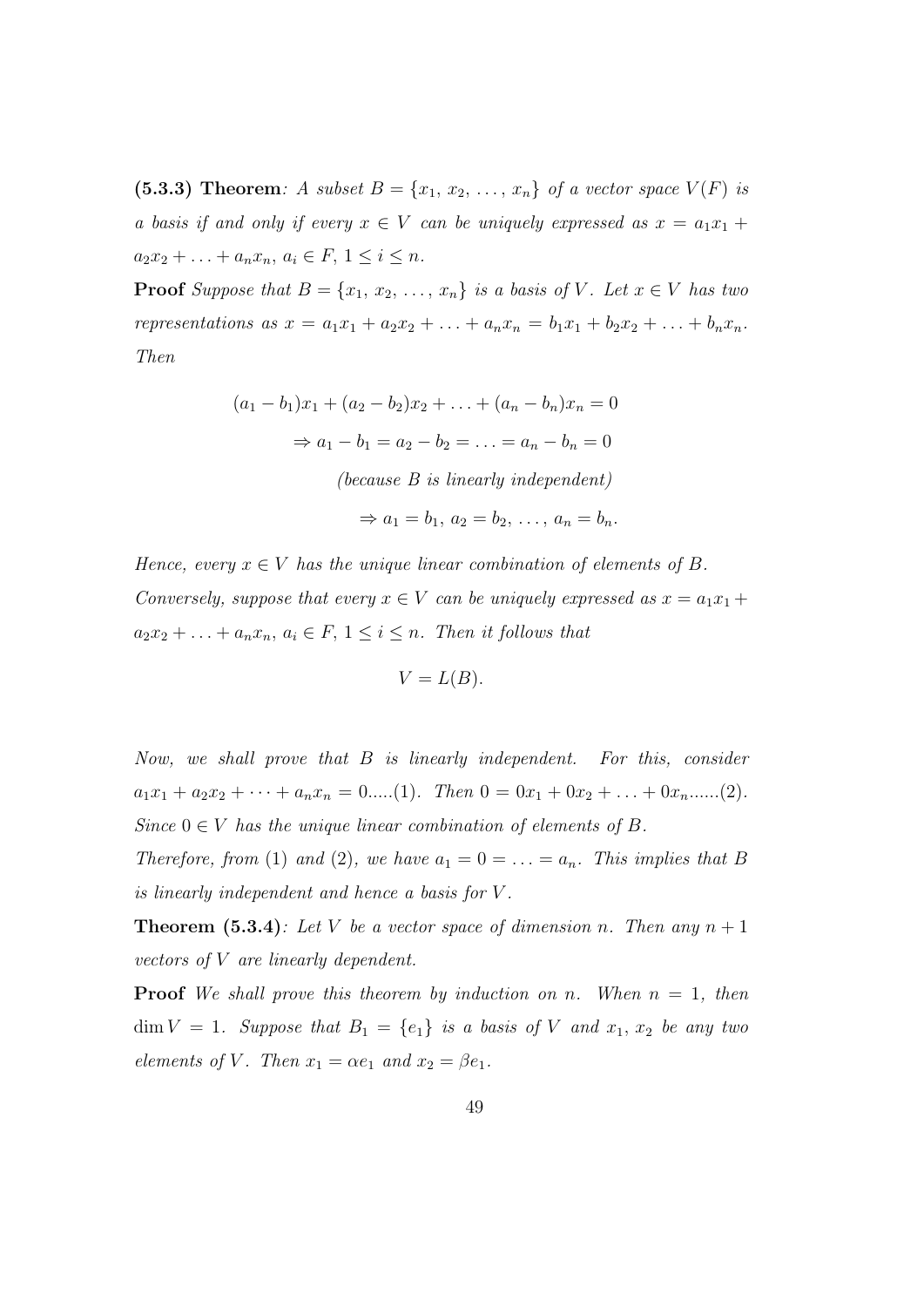**Case I** If  $x_1 = 0$  or  $x_2 = 0$ , then  $1x_1+0x_2 = 0$  or  $0x_1+1x_2 = 0$  is a non-trivial relation between  $x_1$  and  $x_2$ . This implies that  $x_1, x_2$  are linearly dependent. Hence the theorem is true for  $n = 1$ .

**Case II** If  $x_1 \neq 0$  and  $x_2 \neq 0$ . Then  $x_1 = \alpha e_1$  and  $x_2 = \beta e_2$  such that  $\alpha \neq 0, \beta \neq 0$  in F. Now  $\alpha^{-1}\beta x_1 - x_2 = 0$  is a non-trivial relation between  $x_1$ and  $x_2$ . This shows that  $x_1, x_2$  are linearly dependent. Hence the theorem is true for  $n=1$ .

Now, we assume the theorem for all vector spaces of dimension  $\leq (n-1)$ . We shall prove it for a vector space of dimension n. For this, let  $B =$  $\{e_1, e_2, \ldots, e_n\}$  be a basis for V. Let  $x_1, x_2, \ldots, x_n, x_{n+1}$  be any  $(n + 1)$ vectors of V. Then  $x_1 = a_{11}e_1 + a_{12}e_2 + \ldots + a_{1n}e_n$ 

$$
x_2 = a_{21}e_1 + a_{22}e_2 + \ldots + a_{2n}e_n
$$
  
...

$$
x_n = a_{n1}e_1 + a_{n2}e_2 + \ldots + a_{nn}e_n
$$
  
\n
$$
x_{n+1} = a_{(n+1)1}e_1 + a_{(n+1)2} + \ldots + a_{(n+1)n}e_n
$$
  
\nNow consider  $x'_2 = x_2 - a_{11}^{-1}a_{21}x_1$   
\n
$$
= (a_{22} - a_{11}^{-1}a_{21}a_{12})e_2 + \ldots + (a_{2n} - a_{11}^{-1}a_{21}a_{1n})e_n
$$
  
\n
$$
x'_3 = x_3 - a_{11}^{-1}a_{31}x_1
$$
  
\n
$$
= (a_{32} - a_{11}^{-1}a_{31}a_{12})e_2 + \ldots + (a_{3n} - a_{11}^{-1}a_{31}a_{1n})e_n
$$
  
\n
$$
\vdots
$$
  
\n
$$
x'_n = x_n - a_{11}^{-1}a_{n1}x_1
$$
  
\n
$$
= (a_{n2} - a_{11}^{-1}a_{n1}a_{12})e_2 + \ldots + (a_{nn} - a_{11}^{-1}a_{n1}a_{1n})e_n
$$
  
\n
$$
x'_{n+1} = x_{n+1} - a_{11}^{-1}a_{(n+1)1}x_1
$$
  
\n
$$
= (a_{(n+1)2} - a_{11}^{-1}a_{(n+1)1}a_{12})e_2 + \ldots + (a_{(n+1)n} - a_{11}^{-1}a_{(n+1)1}a_{1(n+1)})e_n
$$
  
\nLet  $W = \langle e_2, e_2, \ldots, e_n \rangle$  be a subspace generated by  $\{e_2, e_3, \ldots, e_n\}$ . Since  
\nevery subset of a linearly independent set is linearly independent, so W is a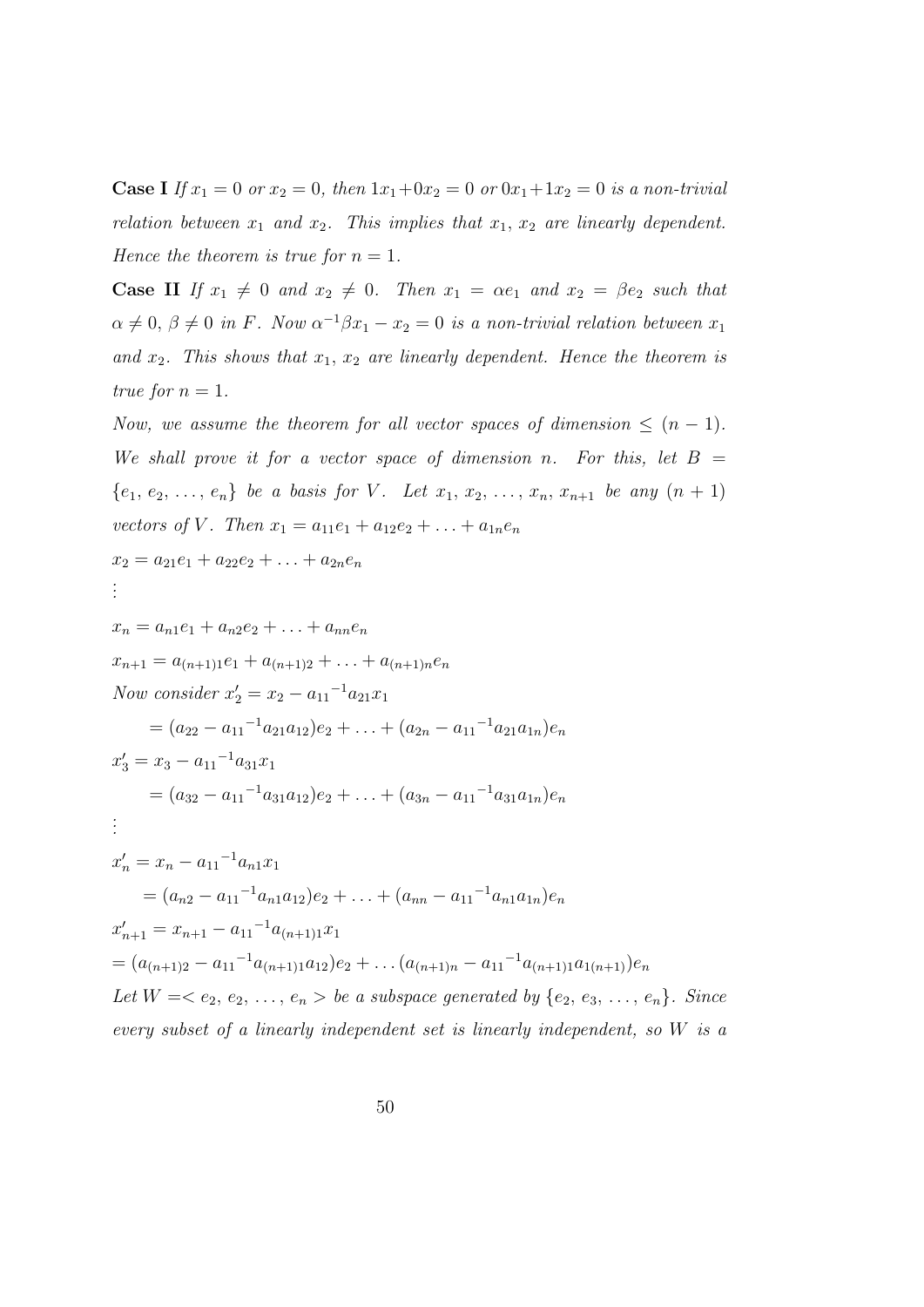subspace of V with dimension  $n-1$ .

Therefore, by induction hypothesis the vectors  $x'_2, x'_3, \ldots, x'_{(n+1)}$  are linearly dependent. This implies that there exists scalars  $a_2, a_3, \ldots, a_{(n+1)}$  not all zero such that  $a_2x'_2 + a_3x'_3 + \ldots + a_{(n+1)}x'_{(n+1)} = 0.$ 

Substutute the values of  $x'_2, x'_3, \ldots, x'_{(n+1)}$ , we get  $a_2(x_2-a_{11}-a_{21}x_1)+a_3(x_3-a_{11}x_2)$  $a_{11}^{-1}a_{31}x_1)+\ldots+a_{(n+1)}(x_{n+1}-a_{11}^{-1}a_{(n+1)1}x_1)=0$ 

 $\Rightarrow -(a_2a_{11}^{-1}a_{21}+a_3a_{11}^{-1}a_{31}+\ldots a_{n+1}a_{11}^{-1}a_{(n+1)1})x_1+a_2x_2+\ldots+a_{n+1}x_{n+1}=0$ which is a non-trivial relation among  $x_1, x_2, \ldots, x_{n+1}$ .

This shows that  $x_1, x_2, \ldots, x_{n+1}$  are linearly dependent. Hence the theorem is true for all  $n \in \mathbb{N}$ .

(5.3.5) Theorem: Let V be a vector space over F with  $\dim(V) = n$ . Then  $B = \{x_1, x_2, \ldots, x_n\}$  is a basis of V if and only if B is linearly independent. **Proof.** First, suppose that  $B$  is a basis of  $V$ . Then by definition it is linearly independent. conversly, suppose that B is linearly independent and  $x \in V$  be any element. Then  $x, x_1, x_2, \ldots, x_n$  are linearly dependent.

 $\Rightarrow$  there exists scalars  $\alpha, \alpha_1, \ldots, \alpha_n$  not all zero such that  $\alpha x + \alpha_1 x_1 + \ldots$  $\alpha_n x_n = 0$ . Here  $\alpha \neq 0$ , otherwise  $x, x_1, x_2, \ldots, x_n$  will become linearly independent, which is not true.

Now, 
$$
\alpha^{-1}
$$
 exists in  $F \Rightarrow \alpha^{-1}(\alpha x + \alpha_1 x_1 + ... + \alpha_n x_n) = 0$   
\n $\Rightarrow x + \alpha^{-1} \alpha_1 x_1 + \alpha^{-1} \alpha_2 x_2 + ... + \alpha^{-1} \alpha_n x_n = 0$   
\n $\Rightarrow x = -\alpha^{-1} \alpha_1 x_1 - \alpha^{-1} \alpha_2 x_2 - ... - \alpha^{-1} \alpha_n x_n$   
\n $\Rightarrow x \in L(B)$ .

This shows that  $V \subset L(B)$  and hence  $V = L(B)$ . Thus B is a basis of V.

(5.3.6) Theorem (Existence Theorem): Let V be a finite dimentional vector space over a field  $F$ . Then there exists a basis for  $V$ .

OR There exists a basis for every vector space.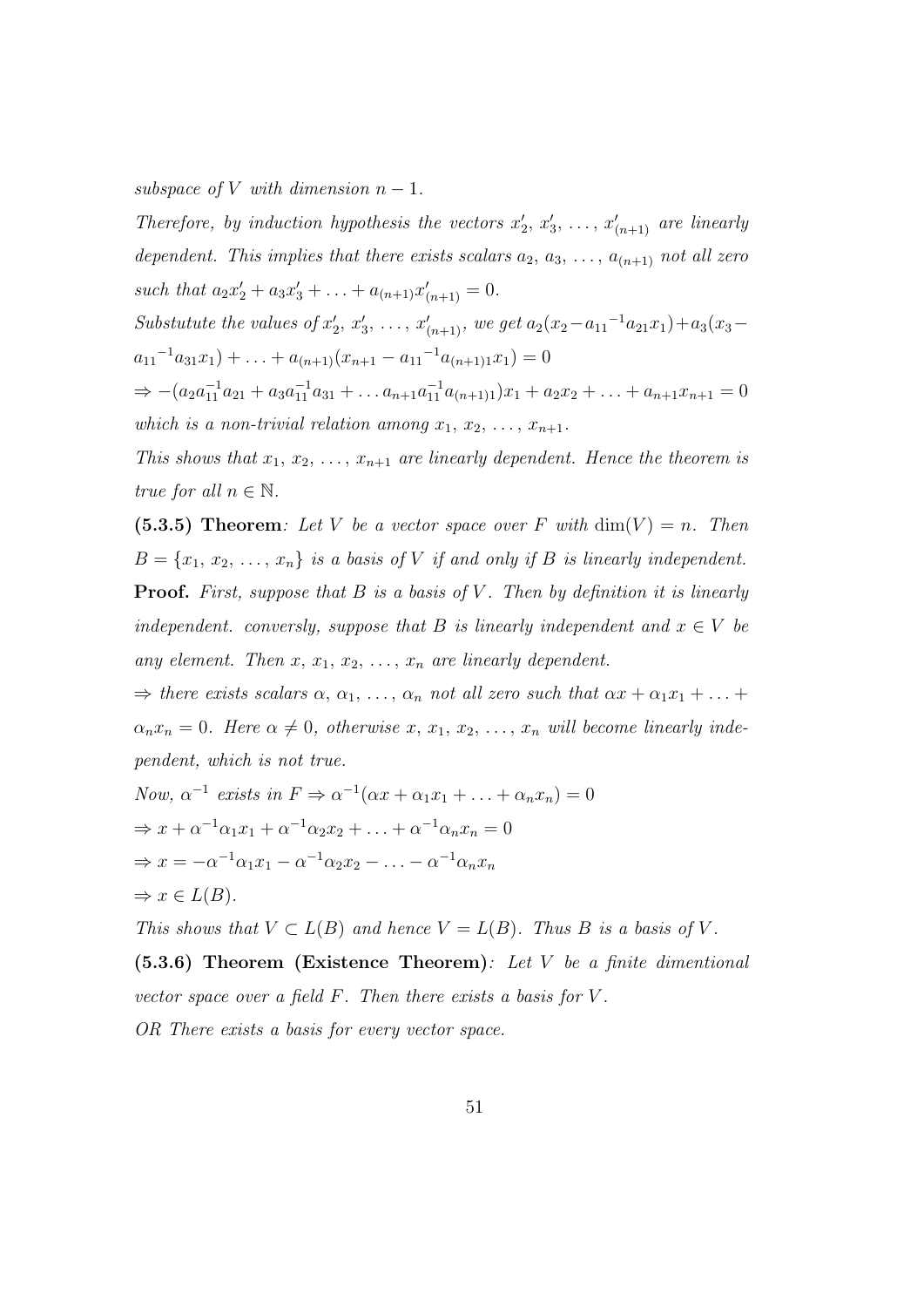**Proof Case I** If  $V = \{0\}$ , then  $B = \phi$  is a basis of V.

**Case II** If  $V \neq \{0\}$ , then there exists  $0 \neq x_1 \in V$ . Consider  $B_1 = \{x_1\}$ . Then  $B_1$  is a linearly independent subset of V.

If  $V = L(B_1)$ , then  $B_1$  is a basis of V. If  $V \neq L(B_1)$ , then there exists  $x_2 \in V$  such that  $x_2 \notin L(B_1)$ . Consider  $B_2 = \{x_1, x_2\}$ . Then  $B_2$  is linearly independent subset of  $V$ . For this, suppose that  $B_2$  is linearly dependent. Then there exists scalars  $\alpha$ ,  $\beta$  not both zero such that  $\alpha x_1 + \beta x_2 = 0$ . Here  $\beta \neq 0$ , otherwise  $B_2$  is linearly independent. Now  $\beta^{-1}$  exists in F such that  $\beta^{-1}(\alpha x_1 + \beta x_2) = 0$ 

$$
\Rightarrow x_2 = -(\beta^{-1}\alpha)x_1
$$

 $\Rightarrow x_2 \in L(B_1)$ , a contradiction. Therefore  $B_2$  is linearly independent.

If  $V = L(B_2)$ , then  $B_2$  is a basis of V. If  $V \neq L(B_2)$ , then there exists  $x_3 \in V$ such that  $x_3 \notin L(B_2)$ . Consider  $B_3 = \{x_1, x_2, x_3\}$ . Then  $B_2$  is linearly independent subset of  $V$ . For this, suppose that  $B_3$  is linearly dependent. Then there exists scalars  $\alpha$ ,  $\beta$ ,  $\gamma$  not all zero such that  $\alpha x_1 + \beta x_2 + \gamma x_3 = 0$ . Here  $\gamma \neq 0$ , otherwise  $B_3$  is linearly independent. Now  $\gamma^{-1}$  exists in F such that  $\gamma^{-1}(\alpha x_1 + \beta x_2 + \gamma x_3) = 0$ 

$$
\Rightarrow x_3 = -(\gamma^{-1}\alpha)x_1 - (\gamma^{-1}\beta)x_2
$$

 $\Rightarrow x_3 \in L(B_2)$ , a contradiction. Therefore  $B_3$  is linearly independent.

If  $V = L(B_3)$ , then  $B_3$  is a basis of V. If  $V \neq L(B_3)$ , then continuing the above process. Since V is finite dimensional vector space, so this process terminates after finite number of steps. That is untill we get a linearly independent subset B with dim V number of elements. Then  $L(B) = V$ .

(5.3.7) Theorem (Extension Theorem): Let V be a vector space of dimension n and  $S = \{x_1, x_2, \ldots, x_m\}$  be a linearly independent subset of V. Then  $S$  can be extended to form a basis of  $V$ .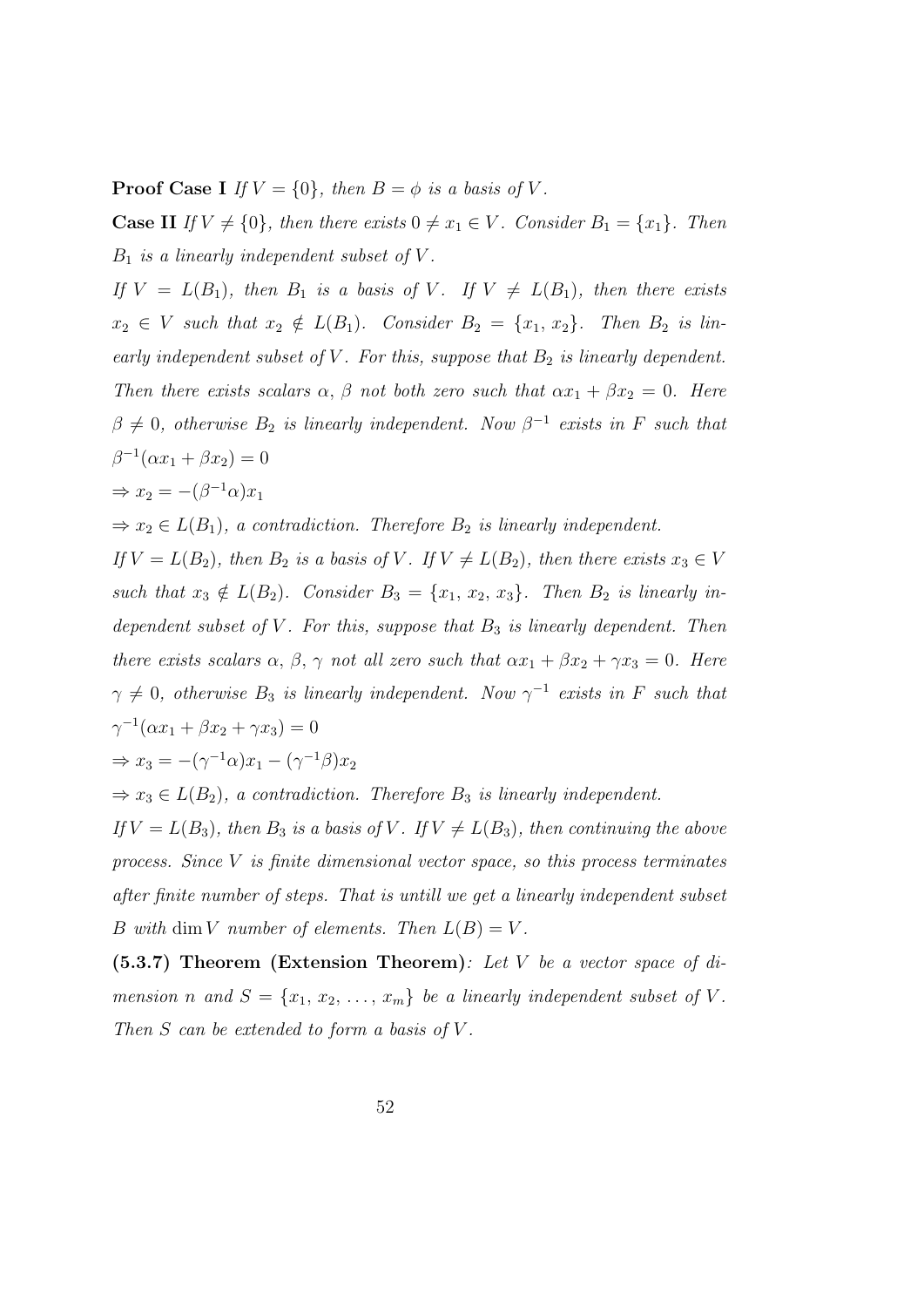**Proof.** If  $m = n$ , then there is nothing to prove. If  $m < n$ , then  $L(S) \neq V$ . This implies that there exists  $x_{m+1} \in V$  such that  $x_{m+1} \notin L(S)$ . Cosider  $S_1 = \{x_1, x_2, \ldots, x_m, x_{m+1}\}.$  Then  $S_1$  is linearly independent in V. For this, suppose  $S_1$  is linearly dependent, then there exists scalars  $a_1, a_2, \ldots, a_m, a_{m+1}$ not all zero such that  $a_1x_1+a_2x_2+\ldots+a_mx_m+a_{m+1}x_{m+1}=0$ . Here,  $a_{m+1}\neq 0$ otherwise  $S_1$  is linearly independent which is contradiction to our assumption. Then there exists  $a_{m+1}^{-1} \in F$  such that

$$
a_{m+1}^{-1}(a_1x_1 + a_2x_2 + \dots + a_mx_m + a_{m+1}x_{m+1}) = 0
$$
  
\n
$$
\Rightarrow a_{m+1}^{-1}a_1x_1 + a_{m+1}^{-1}a_2x_2 + \dots + a_{m+1}^{-1}a_mx_m + x_{m+1} = 0
$$
  
\n
$$
\Rightarrow -a_{m+1}^{-1}a_1x_1 - a_{m+1}^{-1}a_2x_2 - \dots - a_{m+1}^{-1}a_mx_m = x_{m+1}
$$

This implies that  $x_{m+1} \in L(S)$ , a contradiction. Hence  $S_1$  is linearly independent.

If  $L(S_1) = V$ , then  $S_1$  is a basis of V. If  $L(S_1) \neq V$ , then there exists  $x_{m+2} \in V$ such that  $x_{m+2} \neq L(S_1)$ . Cosider  $S_2 = \{x_1, x_2, \ldots, x_m, x_{m+1}, x_{m+2}\}$ . Then as above,  $S_2$  is linearly independent. Again, if  $L(S_2) = V$ , then  $S_2$  is a basis of  $V$ , otherwise, repeat the above process. But this process terminates after  $(n - m)$  steps as the dimension of V is n. That is, we get a linearly independent set  $B = \{x_1, x_2, \ldots, x_m, x_{m+1}, x_{m+2}, \ldots, x_n\}$  such that  $L(B) = V$ . Hence there exists a basis for every finite dimensional vector spaces.

 $(5.3.8)$  Theorem: Let V be a finite dimensional vector space over F. Then any two bases of V have the same number of elements.

**Proof.** Let  $B_1 = \{x_1, x_2, ..., x_m\}$  and  $B_2 = \{y_1, y_2, ..., y_n\}$  be any two bases of V.

**Case I** When  $B_1$  is linearly independent and  $B_2$  is a basis: In this case number of elements of  $B_1$  can not excceed number of elements of  $B_2$  because any  $n+1$ elements of V are L.D. This implies that  $m \leq n$ .....(1)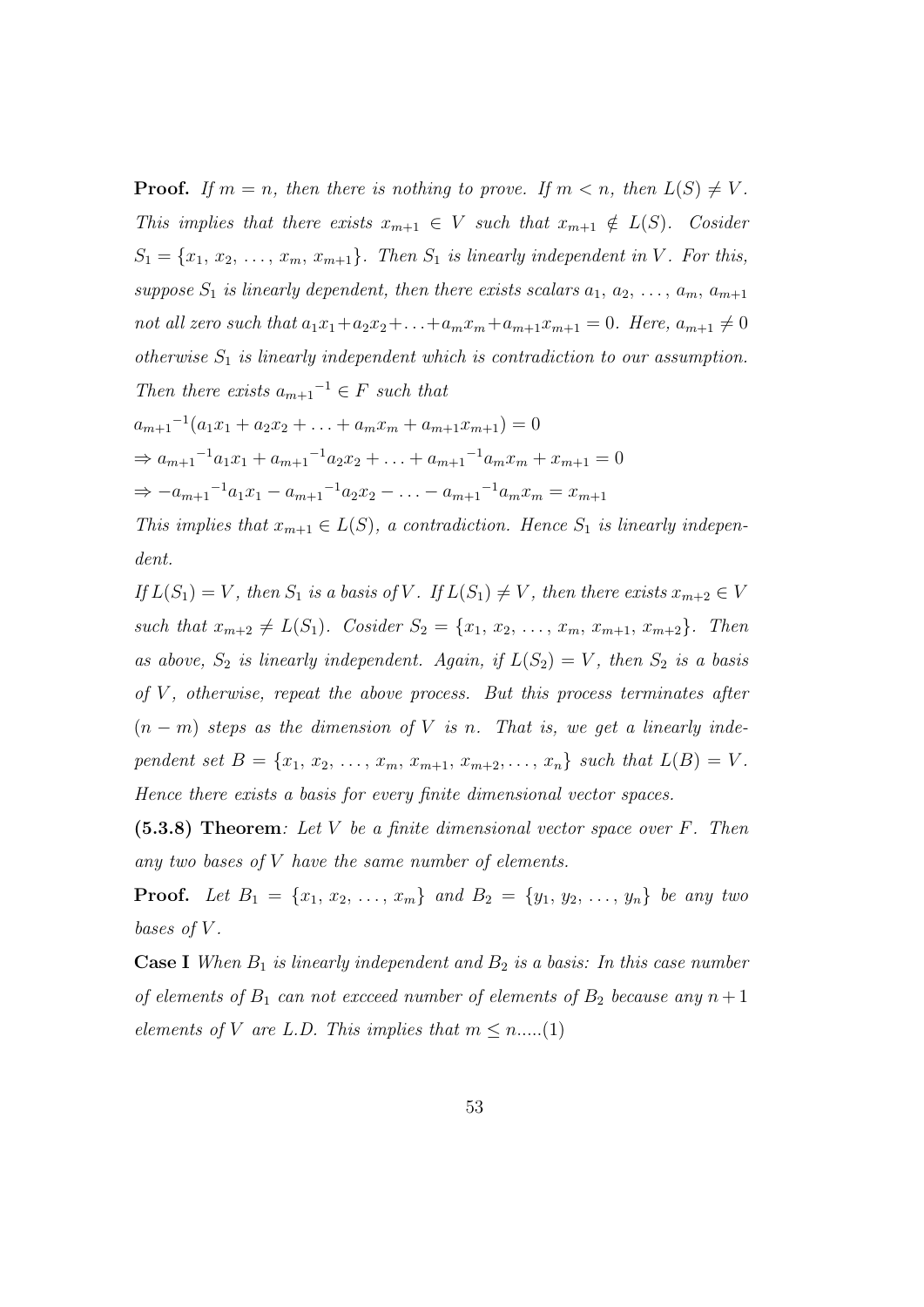**Case II** When  $B_2$  is linearly independent and  $B_1$  is basis: In this case number of elements of  $B_2$  can not excceed number of elements of  $B_1$  because any  $m+1$ elements of V are L.D. This implies that  $n \leq m$ .....(2)

From (1) and (2), we have  $m = n$ . Hence any two bases of a vector space have same number of elements.

 $(5.3.9)$  Theorem: Let  $V_1$  amd  $V_2$  be two subspaces of a finite dimensional vector space  $V(F)$ . Then

$$
\dim(V_1 + V_2) = \dim(V_1) + \dim(V_2) - \dim(V_1 \cap V_2).
$$

**Proof.** Let  $B_0 = \{x_1, x_2, ..., x_k\}$  be a basis of  $V_1 \cap V_2$ . Then  $B_0$  is a linearly independent subset of  $V_1$  and  $V_2$ . Therefore, by basis extension theorem,  $B_0$  can be extended to form bases of  $V_1$  and  $V_2$ . Let  $B_1$  =  ${x_1, x_2, \ldots, x_k, x_{k+1}, \ldots, x_m}$  and  $B_2 = {x_1, x_2, \ldots, x_k, x'_{k+1}, \ldots, x'_n}$  be bases of  $V_1$  and  $V_2$  respectively. That is,  $\dim V_1 = m$ ,  $\dim V_2 = n$  and  $\dim(V_1 \cap V_2) = k.$ 

*Claim:*  $B = \{x_1, x_2, \ldots, x_k, x_{k+1}, \ldots, x_m, x'_{k+1}, \ldots, x'_n\}$  is a basis of  $V_1 + V_2$ . We first check that  $B$  is linearly independent,

for this, consider  $a_1x_1 + a_2x_2 + ... + a_kx_k + a_{k+1}x_{k+1} + ... + a_mx_m + a'_{k+1}x'_{k+1} + ...$  $\dots + a'_n x'_n = 0 \dots (1)$  $\Rightarrow a_1x_1+a_2x_2+\ldots+a_kx_k+a_{k+1}x_{k+1}+\ldots+a_mx_m=-a'_{k+1}x'_{k+1}-\ldots-a'_nx'_n \in V_2$  $\Rightarrow a_1x_1 + a_2x_2 + \ldots + a_kx_k + a_{k+1}x_{k+1} + \ldots + a_mx_m \in V_1 \cap V_2$  $\Rightarrow a_1x_1 + a_2x_2 + \ldots + a_kx_k + a_{k+1}x_{k+1} + \ldots + a_mx_m = b_1x_1 + \ldots + b_kx_k$  $\Rightarrow (a_1 - b_1)x_1 + (a_2 - b_2)x_2 + \ldots + (a_k - b_k)x_k + a_{k+1}x_{k+1} + \ldots + a_mx_m = 0$  $\Rightarrow a_{k+1} = \ldots = a_m = 0$  as  $B_1$  is linearly independent. Put these values in (1), we get  $a_1x_1+a_2x_2+\ldots+a_kx_k+a'_{k+1}x_{k+1}+\ldots+a_nx'_n=0$  $\Rightarrow a_1 = a_2 = \ldots = a_k = a'_{k+1} = \ldots = a'_n = 0$  as  $B_2$  is linearly independent. Hence B is linearly independent.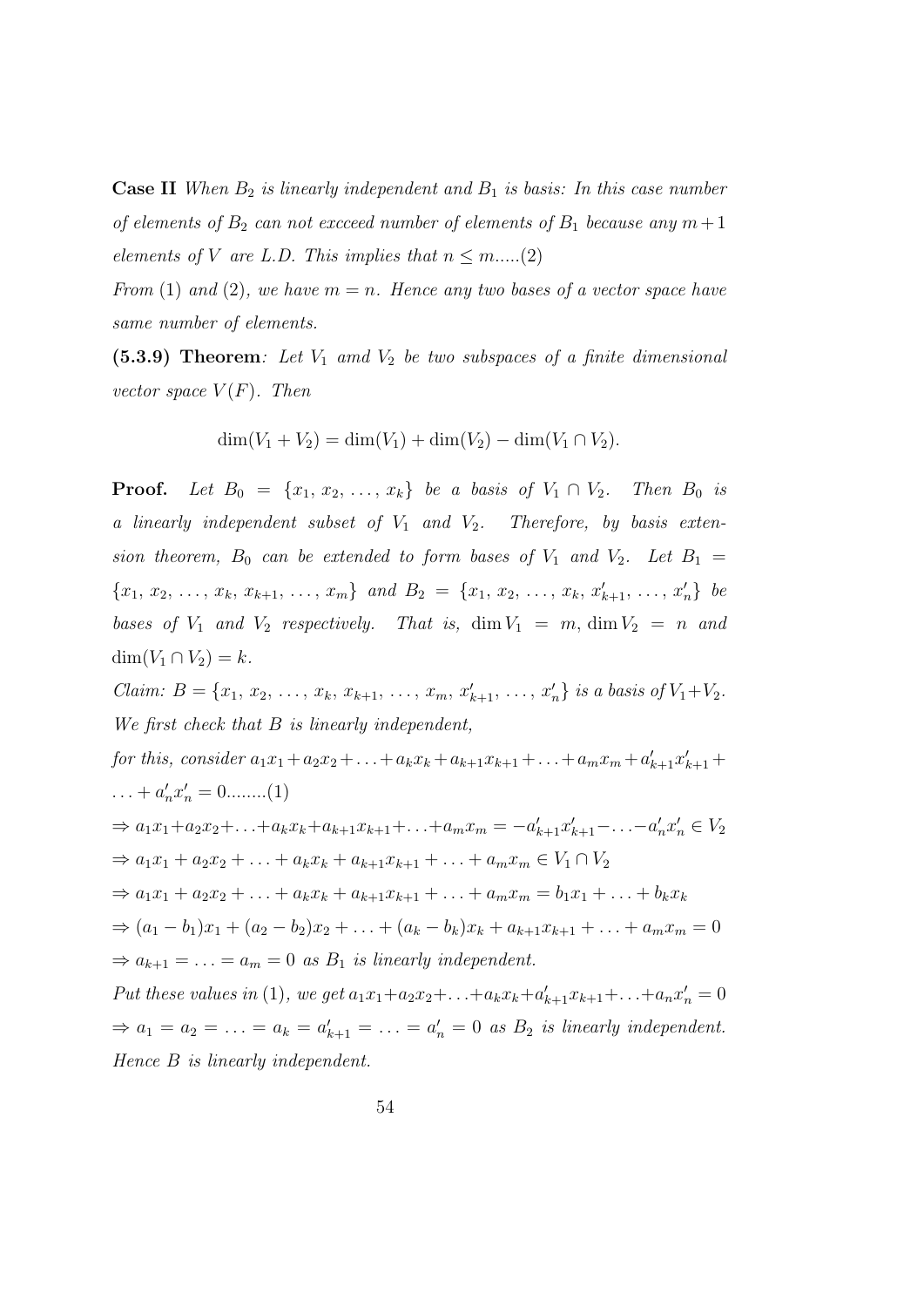Now, let  $x \in V_1 + V_2$ . Then  $x = y + z$ , where  $y \in V_1$  and  $z \in V_2$ . Therefore,  $y = a_1x_1 + a_2x_2 + \ldots + a_kx_k + a_{k+1}x_{k+1} + \ldots + a_mx_m$  and  $z = b_1x_1 + b_2x_2 + \ldots + b_kx_k + a'_{k+1}x'_{k+1} + a'_nx'_n.$ Now  $x = a_1x_1 + a_2x_2 + \ldots + a_kx_k + a_{k+1}x_{k+1} + a_mx_m + b_1x_1 + b_2x_2 + \ldots + b_kx_k$  $b_k x_k + a'_{k+1} x'_{k+1} + a'_n x'_n$  $\Rightarrow x = (a_1 + b_1)x_1 + (a_2 + b_2)x_2 + \ldots + (a_k + b_k)x_k + a_{k+1}x_{k+1} + a_mx_m +$  $a'_{k+1}x'_{k+1} + a'_{n}x'_{n}$  $\Rightarrow x \in L(B)$ . This implies that

$$
V=L(B).
$$

Hence B is a basis of  $V_1 + V_2$ and dim(V<sub>1</sub> + V<sub>2</sub>) = k + (m – k) + (n – k) = n + m – k  $\Rightarrow$  dim( $V_1 + V_2$ ) = dim  $V_1 +$  dim  $V_2 -$  dim( $V_1 \cap V_2$ ).

 $(5.3.10)$  Theorem: Let V be a finite dimensional vector space over a field F and W be its subspace. Then

$$
\dim(V/W) = \dim V - \dim W.
$$

**Proof.** Let  $B_1 = \{x_1, x_2, \ldots, x_k\}$  be a basis of W. Then  $B_1$  is a linearly independent subset of V. Now, by extension theorem  $B_1$  can be extended to form a basis of V. Let  $B_2 = \{x_1, x_2, \ldots, x_k, x_{k+1,\ldots,x_n}\}$  be a basis of V. *Claim:*  $B = \{x_{k+1} + W, x_{k+2} + W, \ldots, x_n + W\}$  is a basis of  $V/W$ . First, we shall prove that B is linearly independent. For this, consider  $a_{k+1}(x_{k+1} + W) + \ldots + a_n(x_n + W) = 0 + W$  $\Rightarrow$   $(a_{k+1}x_{k+1}) + W + \ldots + (a_nx_n) + W = W$  $\Rightarrow$   $(a_{k+1}x_{k+1} + ... + a_nx_n) + W = W$  $\Rightarrow (a_{k+1}x_{k+1} + \ldots + a_nx_n) \in W$  $\Rightarrow a_{k+1}x_{k+1} + \ldots + a_nx_n = a_1x_1 + a_2x_2 + \ldots + a_kx_k$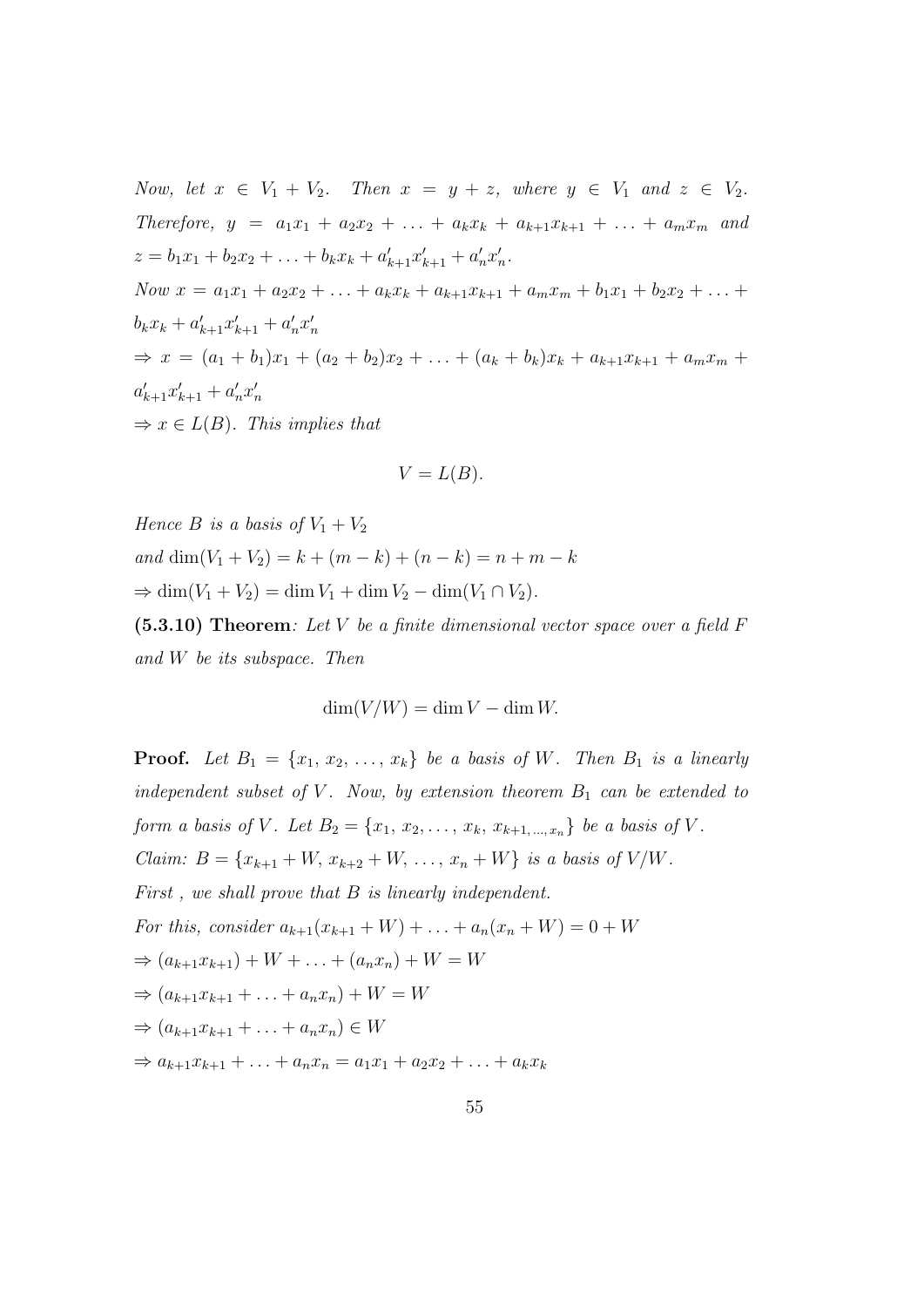$$
\Rightarrow a_1x_1 + a_2x_2 + \dots + a_kx_k - a_{k+1}x_{k+1} - \dots - a_nx_n = 0
$$
  
\n
$$
\Rightarrow a_1 = a_2 = \dots = a_n = 0.
$$
  
\nHence B is linearly independent.  
\nNow, let  $x + W \in V/W$  be any element. Then  $x \in V \Rightarrow x = a_1x_1 + a_2x_2 + \dots + a_kx_k + a_{k+1}x_{k+1} + \dots + a_nx_n$   
\n
$$
\Rightarrow x + W = (a_1x_1 + a_2x_2 + \dots + a_kx_k + a_{k+1}x_{k+1} + \dots + a_nx_n) + W
$$
  
\n
$$
\Rightarrow x + W = (a_1x_1 + a_2x_2 + \dots + a_kx_k + a_{k+1}x_{k+1} + \dots + a_nx_n) + W
$$
  
\n
$$
\Rightarrow x + W = (a_1x_1 + a_2x_2 + \dots + a_kx_k) + W + (a_{k+1}x_{k+1} + \dots + a_nx_n) + W
$$
  
\n
$$
= W + (a_{k+1}x_{k+1} + \dots + a_nx_n) + W
$$
  
\n
$$
= (a_{k+1}x_{k+1} + \dots + a_nx_n) + W
$$
  
\n
$$
= (a_{k+1}x_{k+1}) + W + \dots + (a_nx_n) + W
$$
  
\n
$$
= a_{k+1}(x_{k+1} + W) + \dots + a_n(x_n + W) \in L(B)
$$
  
\n
$$
\Rightarrow x + W \in L(B)
$$

$$
\Rightarrow V/W = L(B).
$$

Hence  $B$  is a basis of  $V$  and

$$
\dim(V/W) = n - k = \dim V - \dim W.
$$

### (5.4) Examples

1. Let  $V = \mathbb{R}^n$  be a vector space over  $\mathbb{R}$ . Then  $B = \{e_1 = (1, \ldots, 0), e_2 = 1\}$  $(0, 1, 0, \ldots, 0), \ldots, e_n = (0, \ldots, 1)$  is a basis of V. Let's first show that B is linearly independent. For, suppose that  $a_1(1, \ldots, 0)$ +  $\ldots + a_n(0, \ldots, 1) = (0, 0, \ldots, 0)$  $\Rightarrow$   $(a_1, \ldots, a_n) = (0, 0, \ldots, 0) \Rightarrow a_1 = a_2 = \ldots = a_n = 0$ . Therefore  ${e_1, \ldots, e_n}$  are linearly independent. Now, we know that  $L(B) \subset V$ . Let  $x \in V \Rightarrow x = (x_1, x_2, \ldots, x_n)$ , for  $x_i \in \mathbb{R}, \forall i$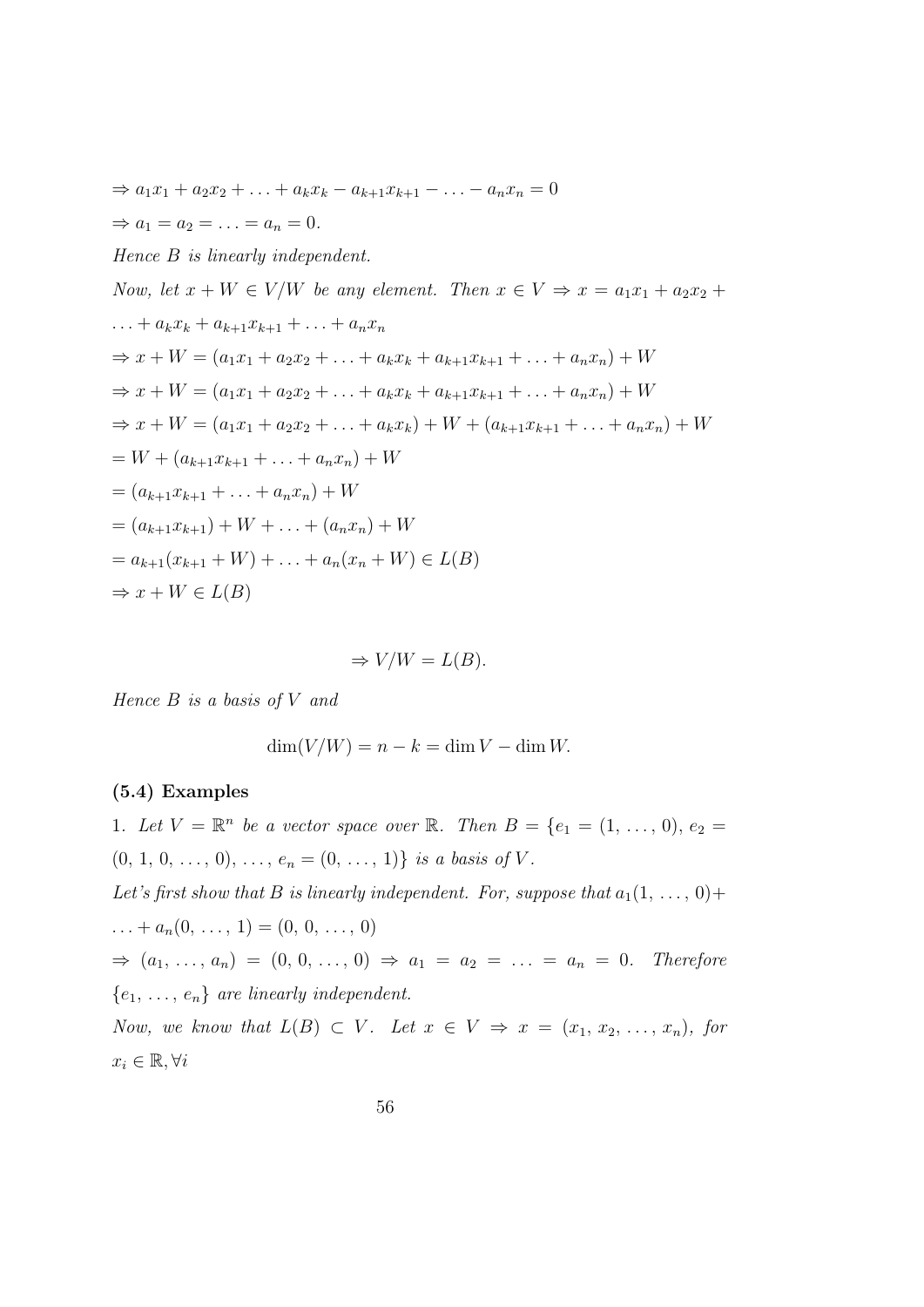$$
\Rightarrow x = x_1(1, 0, ..., 0) + ... + x_n(0, 0, ..., 1)
$$
  
\n
$$
\Rightarrow x \in L(B)
$$
  
\n
$$
\Rightarrow V \subset L(B).
$$
  
\nThus,  $V = L(B)$  and B is a basis of V. Also, dim $(V) = n$ .  
\n2. Let  $V = F[x]$  be a vector space of polynomials. Then  $B = \{f_k(x) = x^k | k = 0, 1, 2, ... \}$  forms a basis for V.  
\nSolution First, B is L.I.  
\nFor this we shall show that every finite subset of B is linearly independent i.e  
\n $\{f_0, f_1, ..., f_n\}$  is linearly independent  
\n $a_0f_0 + ... + a_nf_n = 0$   
\n $\Rightarrow a_0 + a_1x + ... + a_nx^n = 0$   
\n $\Rightarrow a_0 = a_1 = ... a_n = 0$ .  
\nEvery  $f(x) \in F[x]$  can be written as  $f(x) = a_0 + a_1x + a_2x^2 + ...$   
\n $\Rightarrow f(x) \in L(B)$ . Hence B is a basis of V and dim $(V) = \infty$ .  
\n3. Let  $V = F_n[x]$  be a vector space of polynomials of degree  $\leq n$ . Then  
\n $B = \{f_k(x) = x^k | k = 0, 1, 2, ..., n\}$  forms a basis for V.

Solution. First, we see that B is linearly independent.

For this, we consider  $a_1(1) + a_2(x) + \ldots + a_n x^n = 0 = 0(1) + 0x + \ldots + 0x^n$  $\Rightarrow a_1 = 0 = \ldots = a_n.$ 

This shows that B is linearly independent.

Now,  $L(S) \subset V$ . Let  $f(x) \in V$ . Then  $f(x) = a_0 + a_1x + \ldots + a_mx^m$  and  $m \leq n$  $\Rightarrow$   $f(x) = a_0 + a_1x + \ldots + a_mx^m + 0x^{m+1} + \cdots + 0x^n$  $\Rightarrow$   $f(x) \in L(S)$  $\Rightarrow V \subset L(S)$ . Hence  $V = L(S)$ . The dim(V) = n + 1.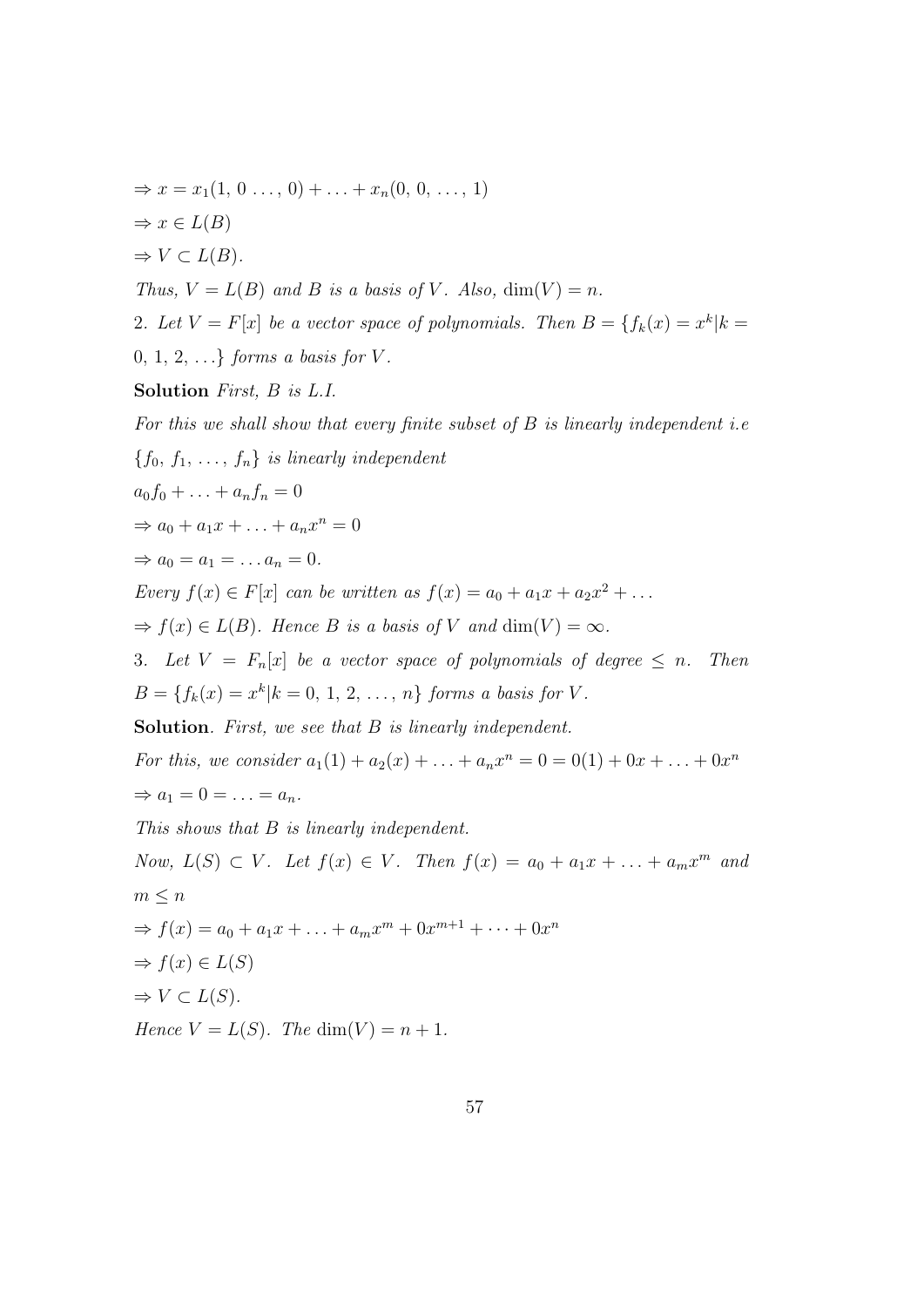4. Show that the vectors  $(1, 1, 1), (1, 0, 1)$  and  $(1, -1, -1)$  of  $\mathbb{R}^3$  form a basis of  $\mathbb{R}^3$ .

Solution To show that  $B = (1, 1, 1), (1, 0, 1), (1, -1, -1)$  form a basis of  $V$ , it is enough to check that  $B$  is linearly independent. For this, consider  $a(1, 1, 1) + b(1, 0, 1) + c(1, -1, -1) = (0, 0, 0)$  $\Rightarrow$   $(a + b + c, a - c, a + b - c) = (0, 0, 0)$  $a + b + c = 0$  $a - c = 0$  $a + b - c = 0$ ⇒  $\sqrt{ }$  $\begin{array}{c} \begin{array}{c} \begin{array}{c} \end{array} \\ \begin{array}{c} \end{array} \end{array} \end{array}$ 1 1 1 1 0 −1 1 1 −1 1  $\begin{array}{c} \n\downarrow \\
\downarrow\n\end{array}$  $\sqrt{ }$  $\begin{array}{c} \begin{array}{c} \begin{array}{c} \end{array} \\ \begin{array}{c} \end{array} \end{array} \end{array}$ a b c 1  $\begin{array}{c} \n \downarrow \\ \n \downarrow \n \end{array}$  $= \begin{bmatrix} 0 & 0 & 0 \end{bmatrix}$ then  $\begin{vmatrix} 1 & 1 & -1 \\ \Rightarrow a = b = c = 0. \text{ Hence, } B \text{ is a basis of } V. \end{vmatrix}$ 1 1 1 1 0 −1  $= 2 \neq 0$ 

(5.5) Let Us Sum Up: In order to understand the vector space structure, it is enough to understand its basis. So basis of vector space is the integral unit of vector space. In this lesson we have defined basis and dimension of a vector space and illustrated these notions with examples. With the existence theorem, extension theorem, we have observed that every vector space has a basis and every linearly independent subset of it can be extended to form a basis.

#### (5.6) Lesson End Excercise

1. Examine whether the following set of vectors in  $\mathbb{R}^3$  form a basis or not:  $(i)$   $(1, 0, -1), (1, 2, 1), (0, -3, 2)$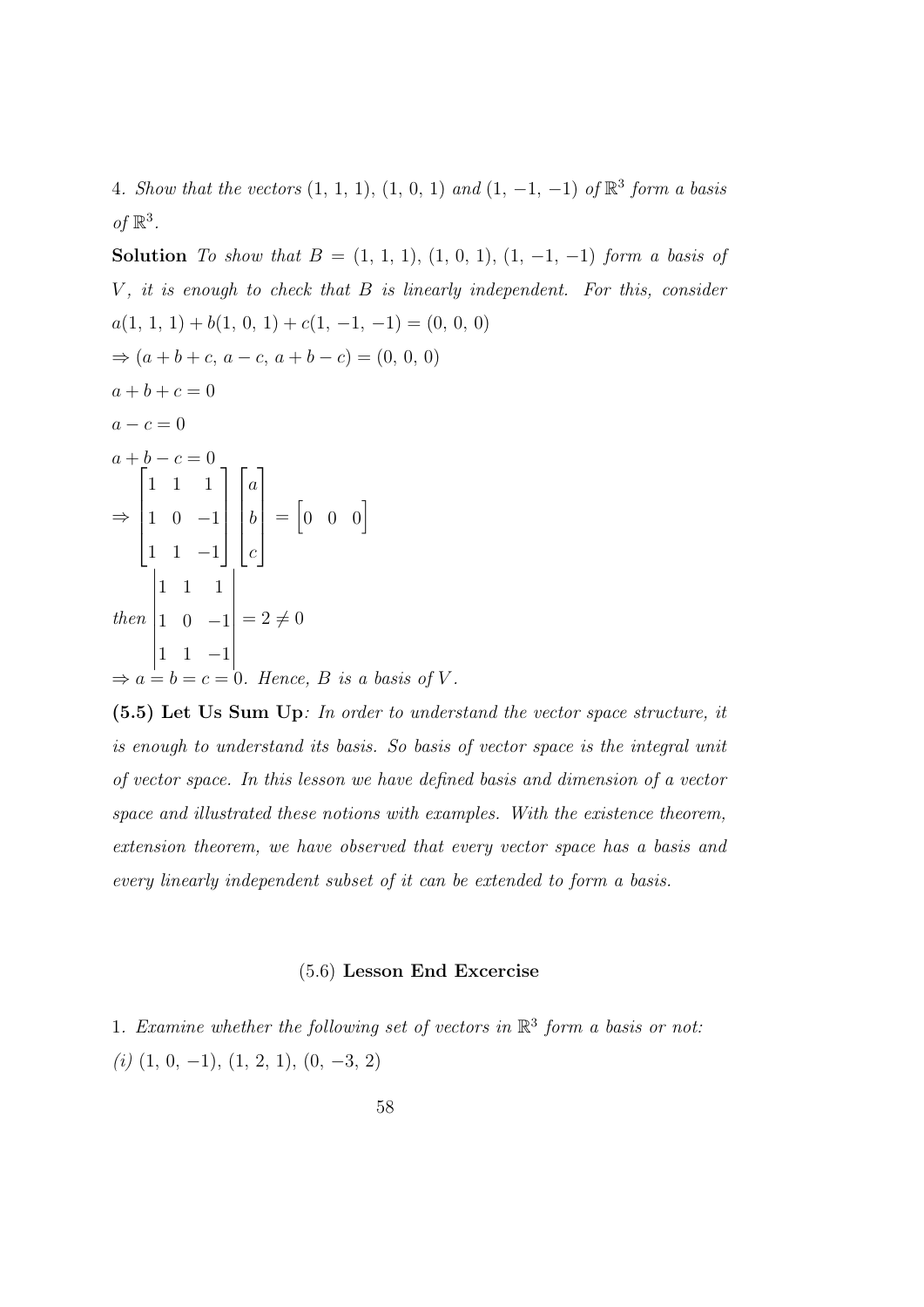(ii) 
$$
(1, 1, 1), (1, 2, 3), (-1, 0, 1)
$$
  
\n(iii)  $(1, \frac{2}{5}, -1), (0, 1, 2), (\frac{3}{4}, -1, 1)$   
\n(iv)  $(1, 0, 0), (0, 1, 0), (1, 1, 0), (1, 1, 1)$ .  
\n2. Let  $V = \{[a_{ij}] : a_{ij} \in \mathbb{R}, 1 \le i, j \le 2\}$ . Then show that the set  
\n $\begin{cases}\n1 & 0 \\
0 & 0\n\end{cases}$ ,  $\begin{bmatrix}\n1 & 0 \\
0 & 0\n\end{bmatrix}$ ,  $\begin{bmatrix}\n0 & 0 \\
0 & 0\n\end{bmatrix}$ ,  $\begin{bmatrix}\n0 & 0 \\
0 & 1\n\end{bmatrix}$  form a basis of V.  
\n3. Show that the dimension of the vector space  $\mathbb{Q}(\sqrt{3})$  over  $\mathbb{Q}$  is 2.  
\n4. Extend  $B = \{(1, 2, 5)\}$  to form a basis of  $\mathbb{R}^3$ .  
\nHint: Since  $(1, 0, 0) \notin L(B)$  as  $L(B) = \{(\alpha, 2\alpha, 5\alpha) : \alpha \in F\}$ .  $\Rightarrow B_1 = \{(1, 2, 5), (1, 0, 0)\}$  is linearly independent. Also,  $(0, 1, 0) \notin L(B_1)$ . There-  
\nfore  $B_2 = \{(1, 2, 5), (1, 0, 0), (0, 1, 0)\}$  is linearly independent. Hence  $B_2$  is  
\nan extended basis of  $\mathbb{R}^3$ .  
\n5. Let  $V = \{f(x) \in \mathbb{R}[x] | \deg(f(x)) \le 3\}$  be a vector space of polynomials over

R. Show that  $\dim(V) = 4$ .

#### (5.7) University Model Questions

1. Define a basis of a vecor space  $V(F)$ . Show that  $B =$  $\{(1, 0, 0), (0, 1, 0), (0, 0, 1)\}\$ is a basis of  $\mathbb{R}^3$ . Find a basis of  $\mathbb{R}^3$  different from B.

2. Let V be a finite dimensional vector space over F and W be its subspace. Prove that  $\dim(V/W) = \dim V - \dim W$ .

3. Let  $V_1$  and  $V_2$  be two subspaces of a finite dimensional vector space V. Show that  $\dim(V_1 + V_2) = \dim V_1 + \dim V_2 - \dim(V_1 \cap V_2)$ .

(5.8) Suggested Readings :(i) N.S. Gopalakrishnan, University Algebra, New Age International (P) Limited, Publishers.

(ii) Kenneth Hoffman, Ray Kunze, Linear Algebra,Prentice Hall India.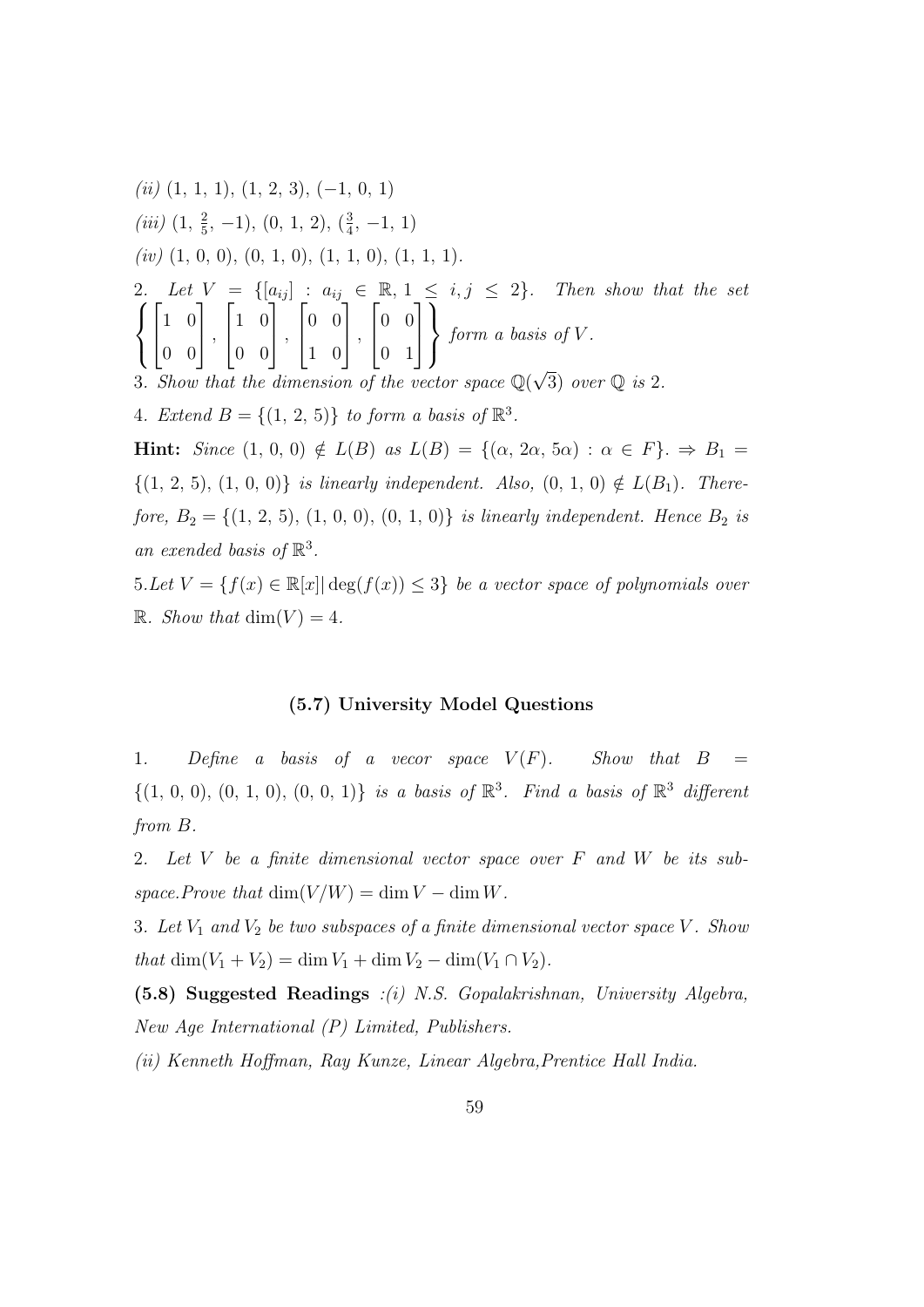| 6.0 Structure                                     |
|---------------------------------------------------|
| 6.1 <i>Introduction</i>                           |
| 6.2 <i>Objectives</i>                             |
| 6.3 <i>Isomorphic vector spaces</i>               |
| 5.3.1 Definition of Isomorphic vector spaces      |
| $6.3.2 - 6.3.5$ Theorems                          |
| 6.4 <i>Examples</i>                               |
| 6.5 Finite and infinite dimensional vector spaces |
| 6.5.1 Definition                                  |
| $6.5.2$ Example                                   |
| 6.6 Let Us Sum Up                                 |
| 6.7 Lesson End Exercise                           |
| 6.8 University Model Questions                    |
| 6.9 Suggested Readings                            |

(6.1) Introduction : As we are familiar with the notion of isomorphism of groups and isomorphism of rings, we can also define isomorphism between two vector spaces. In the definition of isomorphism between two vector spaces, we assume the both the vector spaces over the same field. A vector space homomorphism is also called as a linear transformation .

 $(6.2)$  Objectives: (i) In this lesson, students will learn the algebraically same vector spaces upto isomorphism

(ii) they will learn how two vector spaces can be differentiated.

(6.3) Isomorphic vector spaces

(6.3.1) Definition: Vector Space Homomorphism or Linear Trans**formation:** Let V and W be vector spaces over the field  $F$ . Then a mapping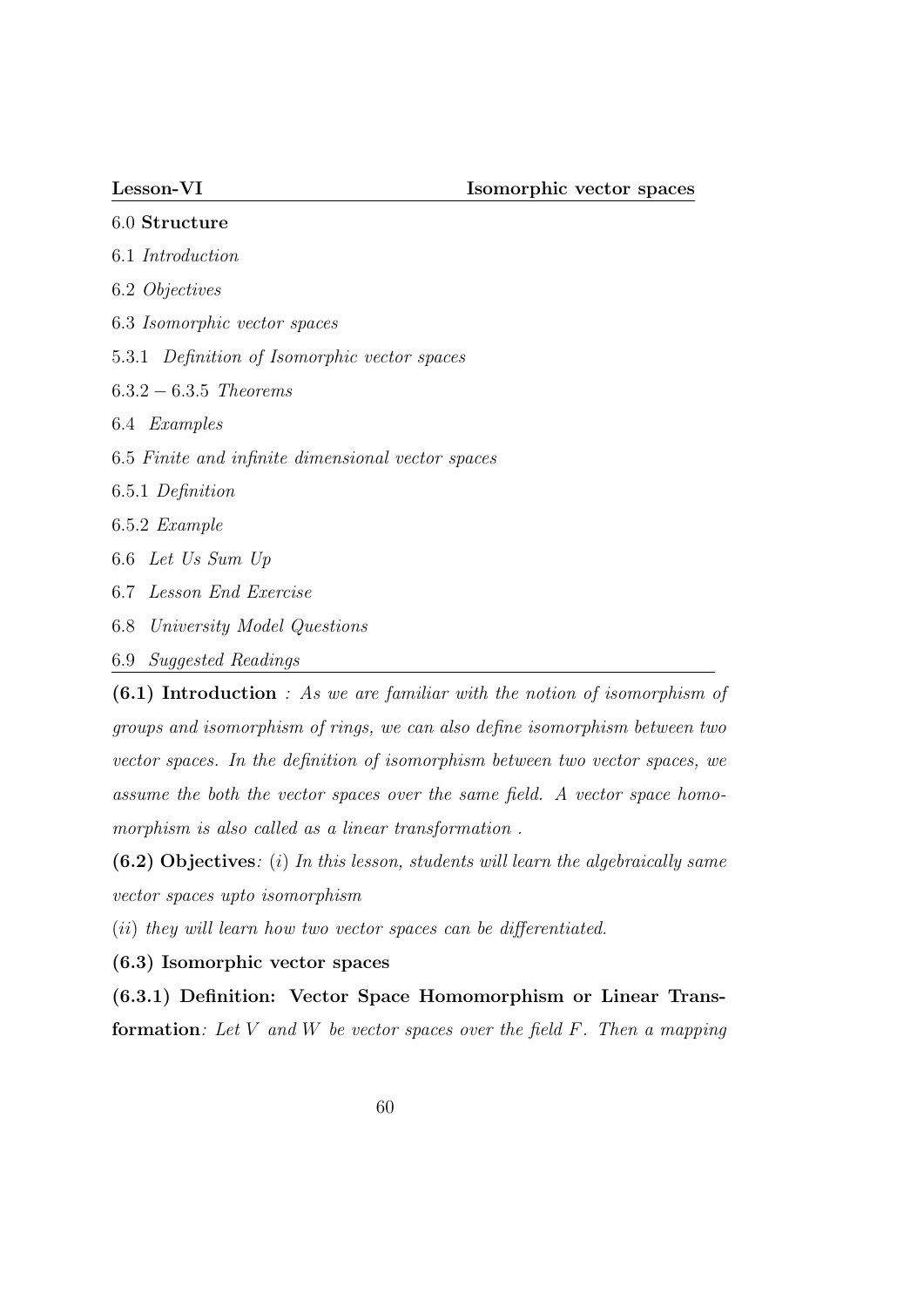$T: V \to W$  is said to be a linear transformation or vector space homomorphism if

(i)  $T(x + y) = T(x) + T(y), \forall x, y \in V$ and (ii)  $T(\alpha x) = \alpha T(x), \forall x \in V, \alpha \in F$ .

A linear transformation  $T: V(F) \to W(F)$  is said to be an isomorphism if  $T$  is one-one and onto. The vector spaces  $V$  and  $W$  are said to be isomorphic if there exists an isomorphism between them and can be written as  $V \cong W$ . (6.3.2) Theorem Let  $T: V(F) \to W(F)$  be a linear transformation. Then (i)  $T(0) = 0'(ii) T(-x) = -T(x)(iii) T(x - y) = T(x) - T(y), \forall x, y \in V.$ **Proof** (i) We have  $0 + 0 = 0 \Rightarrow T(0 + 0) = T(0)$  $\Rightarrow T(0) + T(0) = T(0) + 0'$  $\Rightarrow$   $T(0) = 0'.$ (*ii*) We have  $x + (-x) = 0$  $\Rightarrow T(x + (-x)) = T(0) \Rightarrow T(x) + T(-x) = 0'$  $\Rightarrow$   $T(x) = -T(x)$ . (iii)  $T(x - y) = T(x + (-y)) = T(x) + T(-y) = T(x) - T(y)$  (by (ii)) (6.3.3) Theorem Let V be a vector space over a field F with dim  $V = n$ . Then  $V \cong F^n$ .

**proof.** Let  $B = \{x_1, x_2, \ldots, x_n\}$  be a basis of V. Then every element x of V can be uniquely written as

$$
x = \sum_{i=1}^{n} a_i x_i.
$$

Now define a rule  $T: V \to F^n$  by

$$
T(\sum_{i=1}^n a_i x_i) = (a_1, a_2, \ldots, a_n).
$$

(I) T is well-defined function: Let  $x = \sum_{i=1}^{n} a_i x_i$  and  $x = \sum_{i=1}^{n} b_i x_i$ . Then  $\sum_{i=1}^{n} a_i x_i = \sum_{i=1}^{n} b_i x_i$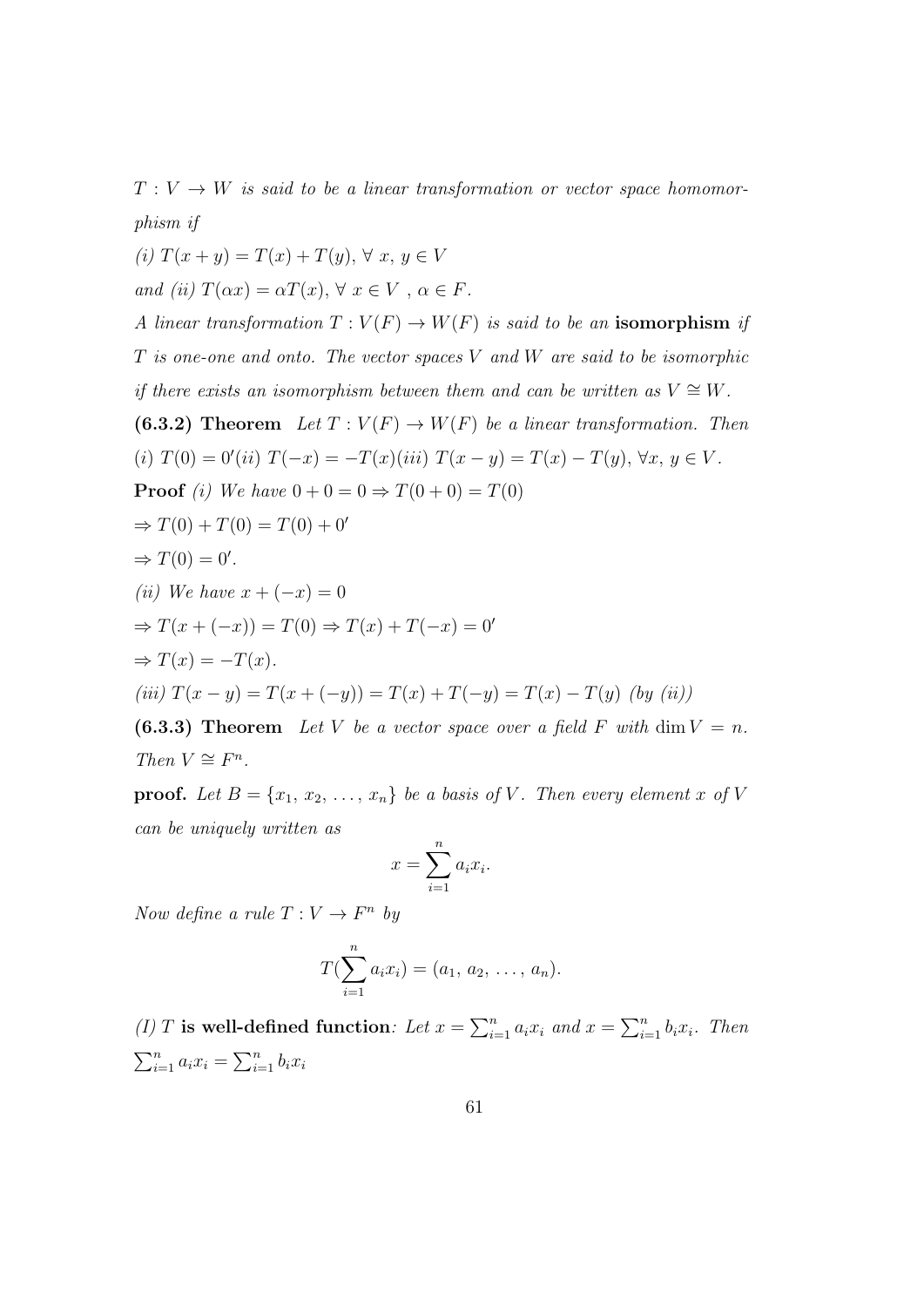$$
\Rightarrow \sum_{i=1}^{n} (a_i - b_i)x_i = 0
$$
  
\n
$$
\Rightarrow a_i - b_i = 0, \forall i
$$
  
\n
$$
\Rightarrow a_i = b_i, \forall i
$$
  
\n
$$
\Rightarrow (a_1, a_2, \dots, a_n) = (b_1, b_2, \dots, b_n)
$$
  
\n
$$
\Rightarrow T(\sum_{i=1}^{n} a_i x_i) = T(\sum_{i=1}^{n} b_i x_i).
$$
  
\nThis implies that T is a well-defined function.

 $\left( II\right)$   $T$  is linear transformation:

$$
T(x + y) = T(\sum_{i=1}^{n} a_i x_i + \sum_{i=1}^{n} b_i x_i)
$$
  
=  $T(\sum_{i=1}^{n} (a_i + b_i) x_i)$   
=  $(a_1 + b_1, a_2 + b_2, ..., a_n + b_n)$   
=  $(a_1, a_2, ..., a_n) + (b_1, b_2, ..., b_n)$   
=  $T(\sum_{i=1}^{n} a_i x_i) + T(\sum_{i=1}^{n} b_i x_i)$   
=  $T(x) + T(y)$ 

Also,

$$
T(\alpha x) = T(\alpha \sum_{i=1}^{n} a_i x_i)
$$
  
= 
$$
T(\sum_{i=1}^{n} \alpha a_i x_i)
$$
  
= 
$$
(\alpha a_1, \alpha a_2, ..., \alpha a_n)
$$
  
= 
$$
\alpha(a_1, a_2, ..., a_n)
$$
  
= 
$$
\alpha T(\sum_{i=1}^{n} a_i x_i)
$$
  
= 
$$
\alpha T(x)
$$

Therefore, T is a linear transformation.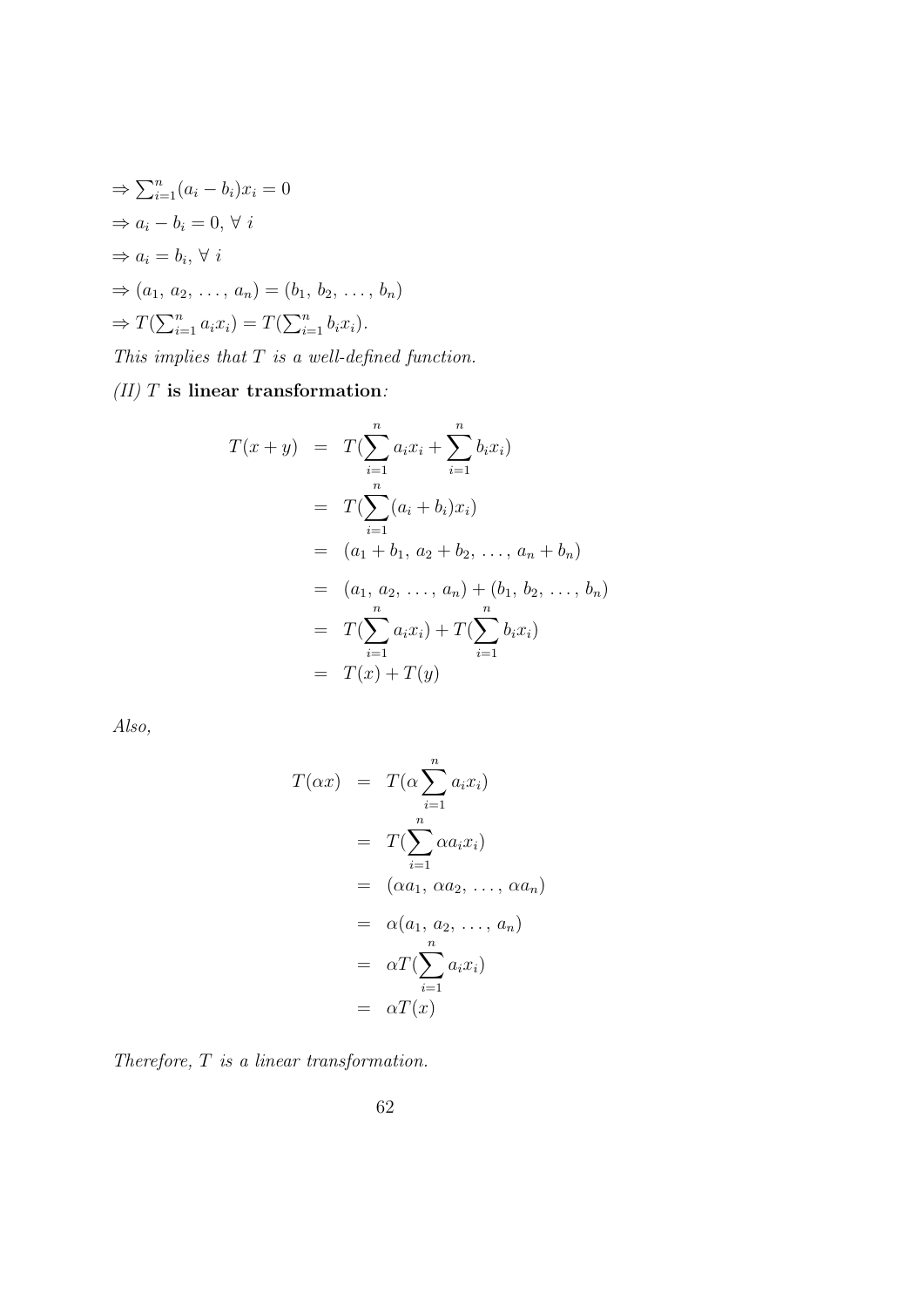(III) T is one-one: Let

$$
T(\sum_{i=1}^{n} a_i x_i) = T(\sum_{i=1}^{n} b_i x_i)
$$
  
\n
$$
(a_1, a_2, \dots, a_n) = (b_1, b_2, \dots, b_n)
$$
  
\n
$$
\Rightarrow a_i = b_i, \forall i \Rightarrow \sum_{i=1}^{n} a_i x_i = \sum_{i=1}^{n} b_i x_i.
$$

Hence T is one-one.

(IV) T is onto: For each  $(a_1, a_2, \ldots, a_n) \in F^n$ , there exists  $x = \sum_{i=1}^n a_i x_i \in$ *V* such that  $T(\sum_{i=1}^{n} a_i x_i) = (a_1, a_2, ..., a_n)$ . Hence, T is an isomorphism and  $V \cong F^n$ .

 $(6.3.4)$  Theorem Let V and W be finite dimensional vector spaces over F. Then dim(V) = dim(W) if and only if  $V \cong W$ .

**Proof** Let us first suppose that  $\dim(V) = \dim(W) = n(say)$ . Let  $B_1 =$  ${x_1, x_2, \ldots, x_n}$  and  $B_2 = {y_1, y_2, \ldots, y_n}$  be bases of V and W respectively. Define a rule  $T: V \to W$  by

$$
T(\sum_{i=1}^{n} a_i x_i) = \sum_{i=1}^{n} a_i y_i.
$$

Then  $T$  is a well-defined function as every element in  $V$  as well as in  $W$  has the unique representation.

Now, T is linear transformation:

$$
T(\sum_{i=1}^{n} a_i x_i + \sum_{i=1}^{n} b_i x_i) = T(\sum_{i=1}^{n} (a_i + b_i) x_i)
$$
  
= 
$$
\sum_{i=1}^{n} (a_i + b_i) y_i
$$
  
= 
$$
\sum_{i=1}^{n} a_i y_i + \sum_{i=1}^{n} b_i y_i
$$
  
= 
$$
T(\sum_{i=1}^{n} a_i x_i) + T(\sum_{i=1}^{n} b_i x_i)
$$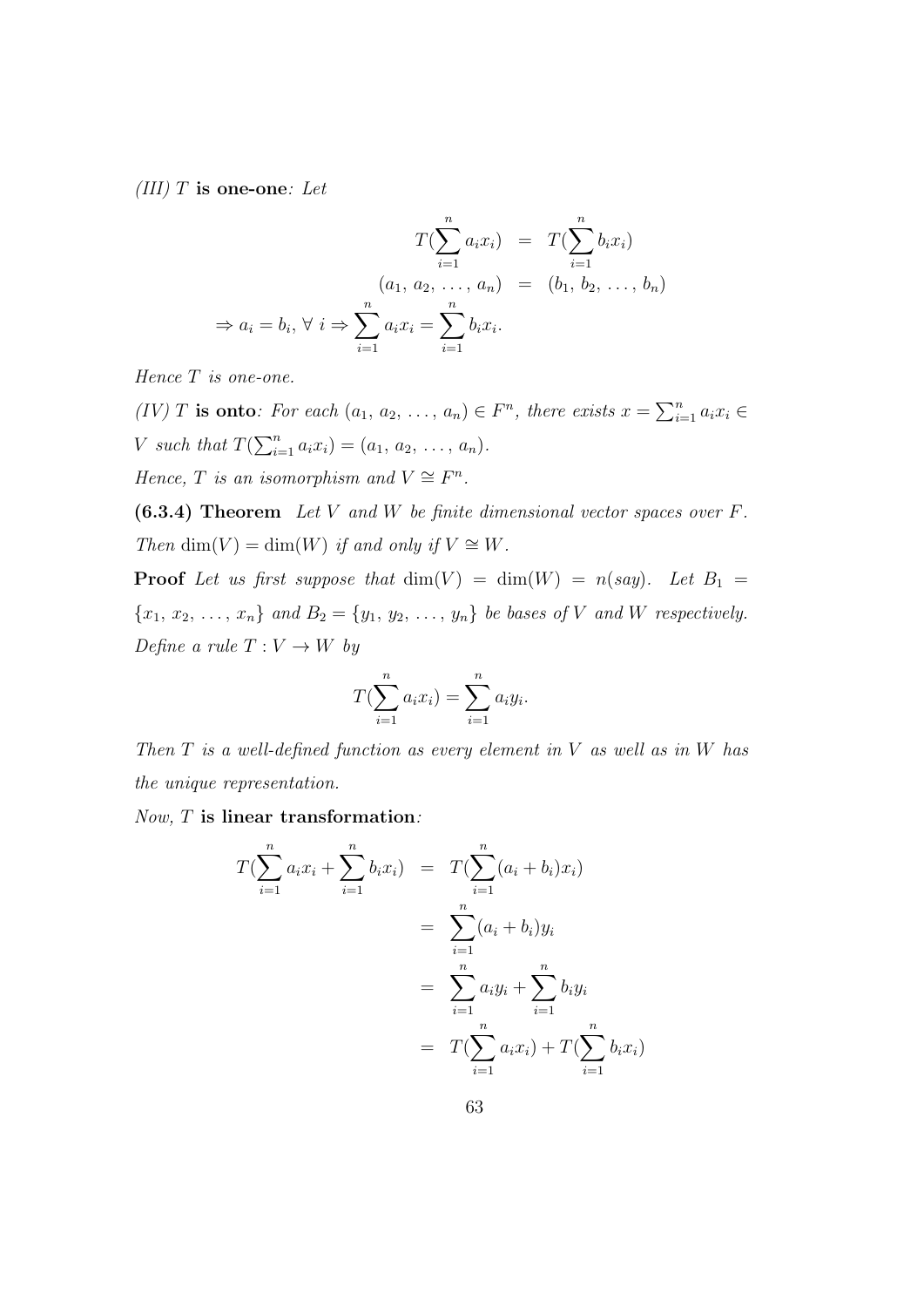Also,

$$
T(\alpha \sum_{i=1}^{n} a_i x_i) = T(\sum_{i=1}^{n} \alpha a_i x_i)
$$
  
= 
$$
\sum_{i=1}^{n} \alpha a_i y_i
$$
  
= 
$$
\alpha \sum_{i=1}^{n} a_i y_i
$$
  
= 
$$
\alpha T(\sum_{i=1}^{n} a_i x_i)
$$

T is one-one: Let

$$
T(\sum_{i=1}^{n} a_i x_i) = T(\sum_{i=1}^{n} b_i x_i)
$$

$$
\sum_{i=1}^{n} a_i y_i = \sum_{i=1}^{n} b_i y_i
$$

$$
\sum_{i=1}^{n} (a_i - b_i) y_i = 0
$$

$$
a_i - b_i = 0
$$

$$
a_i = b_i, \forall i
$$

$$
\sum_{i=1}^{n} a_i x_i = \sum_{i=1}^{n} b_i x_i
$$

T is onto: For each  $y = \sum_{i=1}^n a_i y_i \in W$ , there exists  $x = \sum_{i=1}^n a_i x_i \in V$ such that  $T(x) = T(\sum_{i=1}^{n} a_i x_i) = \sum_{i=1}^{n} a_i y_i$ . Hence T is an isomorphism and  $V \cong W$ .

Conversely, suppose that  $V \cong W$  and  $T : V \to W$  is an isomorphism. To show that dim  $V = \dim W$ , we need to show that the bases of V and W have the same number of elements. For this, let  $B = \{x_1, x_2, \ldots, x_n\}$  be a basis of  $V$ .

*Claim:*  $B' = {T(x_1), T(x_2), ..., T(x_n)}$  is a basis of W.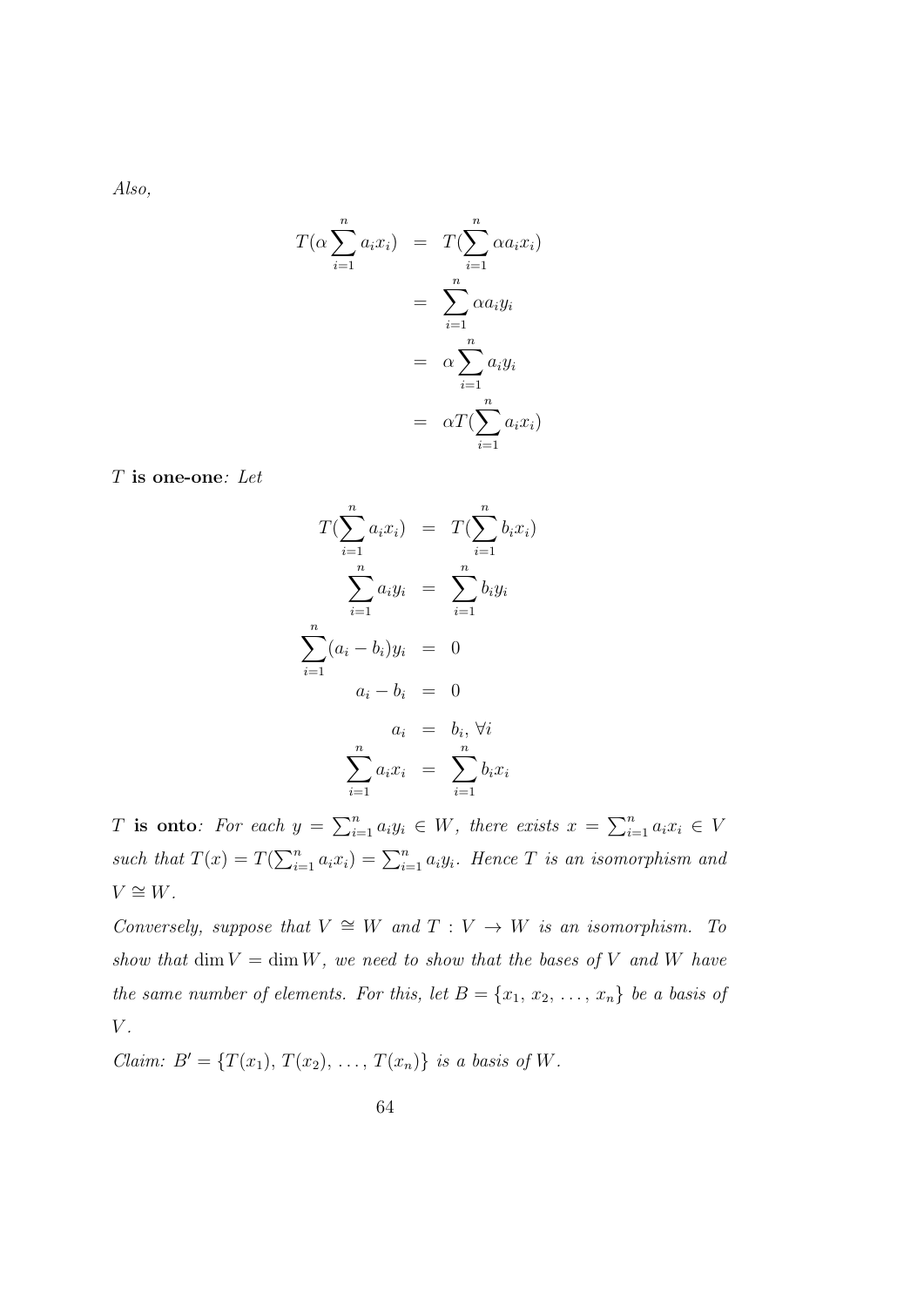For, consider 
$$
a_1T(x_1) + a_2T(x_2) + \ldots + a_nT(x_n) = 0'
$$
  
\n $\Rightarrow T(a_1x_1) + T(a_2x_2) + \ldots + T(a_nx_n) = 0'$   
\n $\Rightarrow T(a_1x_1 + a_2x_2 + \ldots + a_nx_n) = T(0)$   
\n $\Rightarrow a_1x_1 + a_2x_2 + \ldots + a_nx_n = 0$   
\n $\Rightarrow a_1 = a_2 = \ldots = a_n = 0$  as *B* is linearly independent.  
\nNow, let  $y \in W$  be any element. Then there exist  $x \in V$  such that  $T(x) = y$ .  
\nThis implies that  $x = \sum_{i=1}^n a_i x_i$  and  $y = T(x) = T(\sum_{i=1}^n a_i x_i)$   
\n $= \sum_{i=1}^n a_i T(x_i)$   
\n $\Rightarrow y \in L(B') \Rightarrow V = L(B').$   
\nHence *B'* is a basis of *W* and dim  $W = n = \dim V$ .

 $(6.3.5)$  Theorem Let V and W be vector spaces over a field F. Then a mapping  $T: V \to W$  is a linear transformation if and only if  $T(\alpha x + \beta y) =$  $\alpha T(x) + \beta T(y), \forall \alpha, \beta \in F \text{ and } x, y \in V.$ 

**Proof.** Suppose that 
$$
T : V \to W
$$
 is a linear transformation. Then  $T(\alpha x + \beta y) = T(\alpha x) + T(\beta y)$   
\n $= \alpha T(x) + \beta T(y)$   
\n $\Rightarrow T(\alpha x + \beta y) = \alpha T(x) + \beta T(y).$   
\nConversely, suppose that  $T(\alpha x + \beta y) = \alpha T(x) + \beta T(y)$   
\nPut  $\alpha = 1 = \beta$ , the we get  $T(x + y) = x + y$ .  
\nNow put  $\beta = 0$ , we get  $T(\alpha x) = T(\alpha x + 0y) = \alpha T(x) + 0T(y)$   
\n $= \alpha T(x).$ 

Therefore  $T$  is a linear transformation.

# (6.4) Examples

1. The mappings  $O: V \to W$  and  $I: V \to V$  defined by

$$
O(x) = 0, \forall x \in V
$$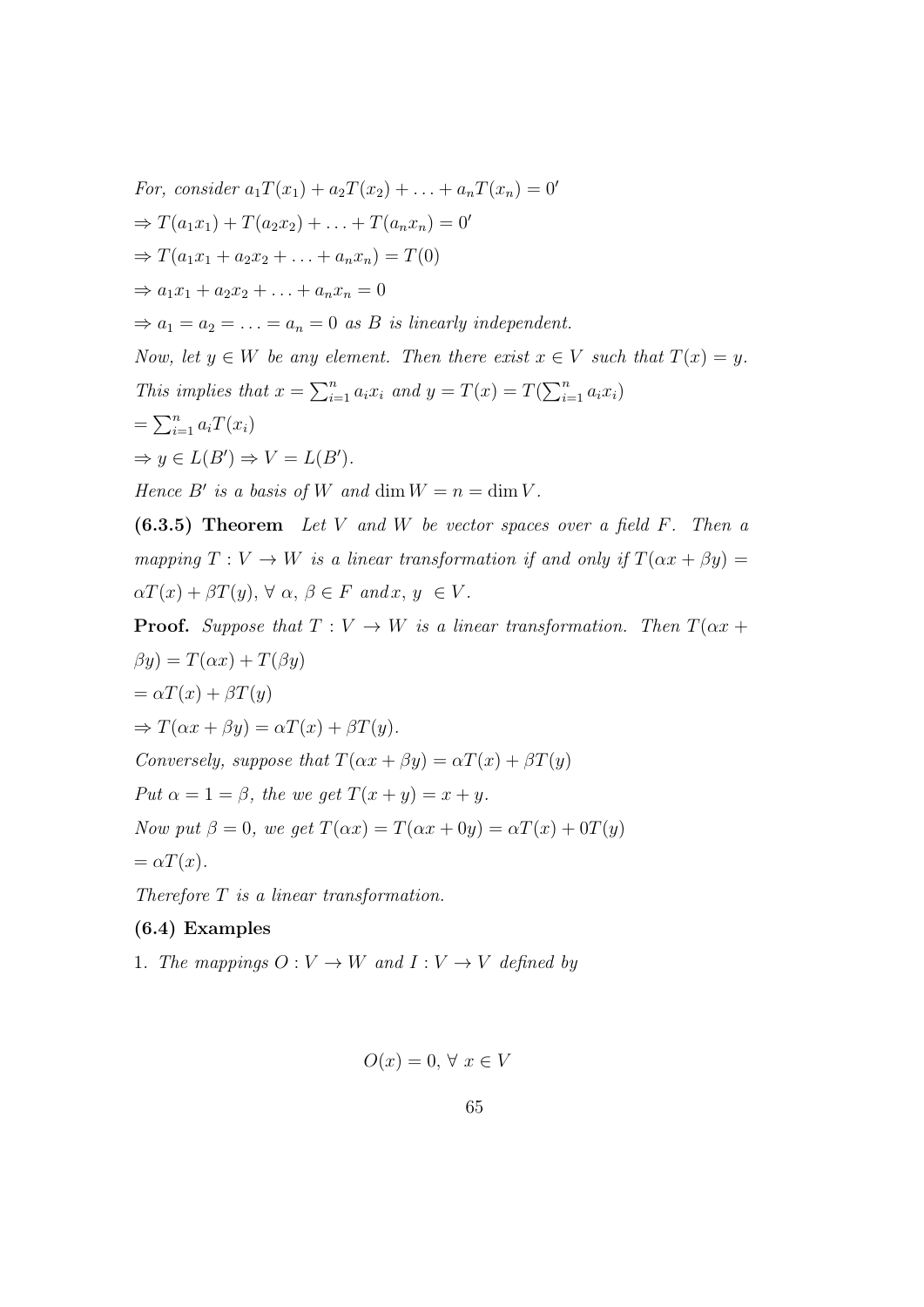and

$$
I(x) = x, \forall x \in V
$$

respectively are linear transformations.

For these, we have  $O(x + y) = 0 = 0 + 0 = O(x) + O(y)$  and  $O(\alpha x) = 0 = 0$  $\alpha 0 = \alpha O(x)$ . Similarly,  $I(x + y) = x + y = I(x) + I(y)$ ,  $\forall x, y \in V$  and  $I(\alpha x) = \alpha x =$  $\alpha I(x), \,\forall \alpha \in F.$ 2. Let  $V = F^n$  be a vector space over the field F. Then the mapping defined by  $T((a_1, a_2, \ldots, a_n)) = a_1, \forall a_i \in F, i = 1, 2, \ldots, n$  is a linear transformation. For this,  $T((a_1, a_2, \ldots, a_n) + (b_1, b_2, \ldots, b_n))$  $= T(a_1 + b_1, \ldots, a_n + b_n) = T((a_1 + b_1, \ldots, a_n + b_n)) = a_1 + b_1$  $=T(a_1, a_2, \ldots, a_n) + T(b_1, b_2, \ldots, b_n)$ and  $T(\alpha(a_1, a_2, \ldots, a_n)) = T(\alpha a_1, \alpha a_2, \ldots, \alpha a_n)$  $= \alpha a_1$  $= \alpha T(a_1, a_2, \ldots, a_n).$ 3. Let  $V = F[x]$  be the vector space of polynomials over a field F and  $V' = F$ . Then the mapping  $T: V \to V'$  defined by  $T(a_0 + a_1x + a_2x^2 + ... + a_nx^n) = a_0$ 

is a linear transformation. For this,

$$
T((a_0 + a_1x + a_2x^2 + \dots + a_nx^n) + (b_0 + b_1x + b_2x^2 + \dots + b_nx^n)) = T((a_0 + b_0) + (a_1 + b_1)x + (a_2 + b_2)x^2 + \dots + (a_n + b_n)x^n)
$$
  
=  $a_0 + b_0$   
=  $T(a_0 + a_1x + a_2x^2 + \dots + a_nx^n) + T(b_0 + b_1x + b_2x^2 + \dots + b_nx^n).$   
Now,  $T(\alpha(a_0 + a_1x + \dots + a_nx^n)) = T(\alpha a_0 + \alpha a_1x + \dots + \alpha a_nx^n)$   
=  $\alpha a_0$   
=  $\alpha T(a_0 + a_1x + \dots + a_nx^n).$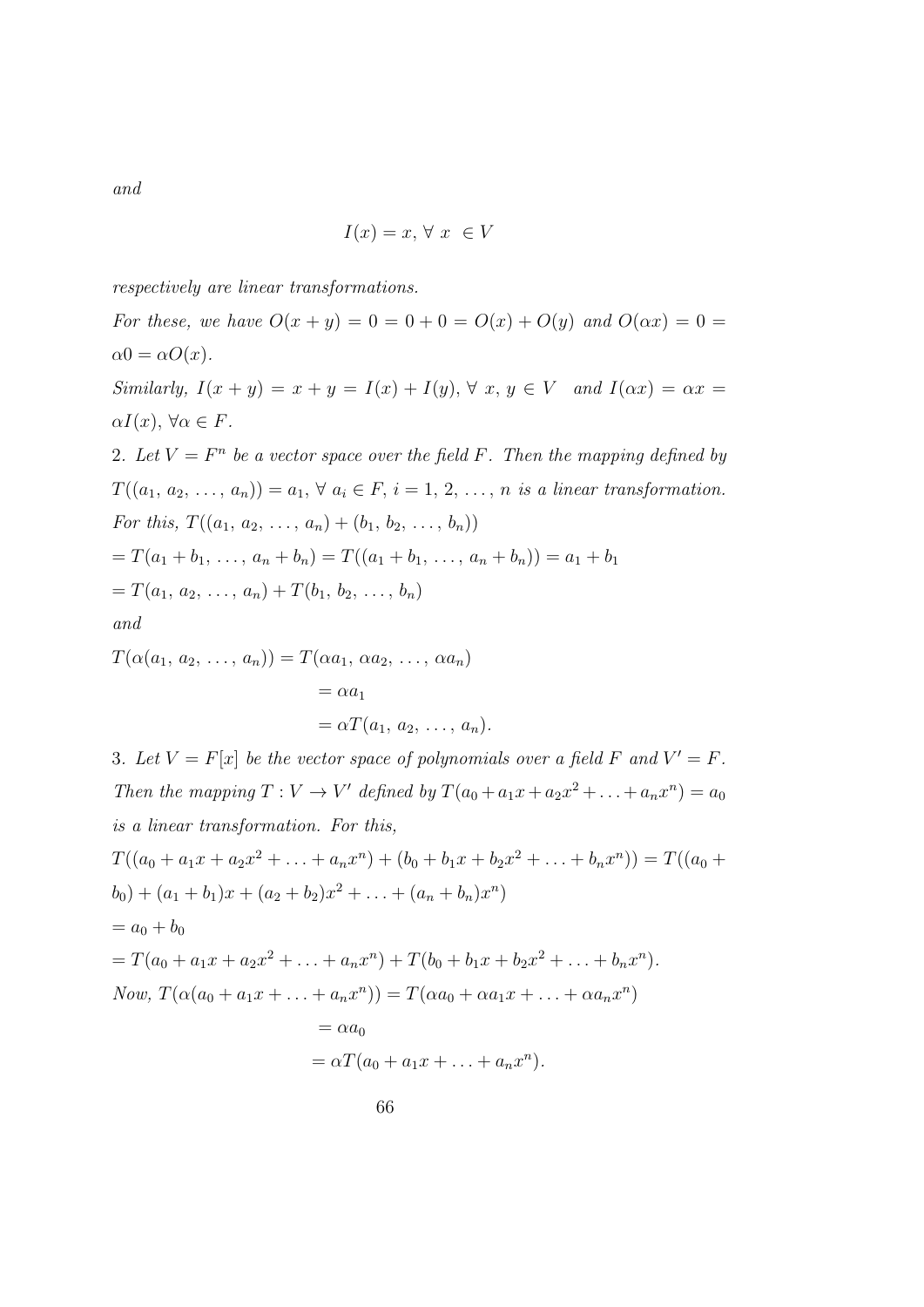4. Let  $V = C[0, 1]$  be the space of real valued continuous functions on [0, 1] and  $V' = \mathbb{R}$ . Then mapping  $T: V \to V'$  defined by  $T(x(t)) = x(\frac{1}{2})$  $(\frac{1}{2}), \forall x \in V$ is a linear transformation.

For this, we have 
$$
T(x(t) + y(t)) = T((x + y)(t)) = (x + y)(\frac{1}{2})
$$
  
=  $x(\frac{1}{2}) + y(\frac{1}{2})$   
=  $T(x(t)) + T(y(t))$ .

Similarly,  $T(\alpha(x(t))) = T(\alpha x(t))$  $=\alpha x(\frac{1}{2})$  $\frac{1}{2})$ 

$$
= \alpha T(x(t)), \forall x \in V \text{ and } \forall \alpha \in F.
$$

5. Let  $V = \mathbb{C}$  and  $V' = \mathbb{R}^2$  be vector spaces over  $\mathbb{R}$ . Then the mapping  $T: V \to V'$  defined by  $T(a + \iota b) = (a, b)$  is an isomorphism.

Solution First we shall show that  $T$  is a linear transformation. For this,  $T((a + \iota b) + (c + \iota d)) = T((a + c) + \iota (b + d))$ 

$$
((a + ib) + (c + ta)) = T((a + c) + l(b + a))
$$

$$
= (a + c, b + d)
$$

$$
= (a, b) + (c, d)
$$

$$
= T(a + tb) + T(c + td).
$$
  
Now, 
$$
T(\alpha(a + tb)) = T(\alpha a + t \alpha b)
$$

Now,  $T(\alpha(a + \iota b)) = T(\alpha a + \iota \alpha b)$  $= (\alpha a, \alpha b)$  $= \alpha(a, b)$ 

$$
= \alpha T(a + \iota b).
$$

Now, T is one-one

For this, let  $T(a + \iota b) = T(c + \iota d)$  $\Rightarrow$   $(a, b) = (c, d)$  $\Rightarrow a = c$  and  $b = d$  $\Rightarrow$   $a + \iota b = c + \iota d$ .

Also, T is onto. For this, for each  $(x, y) \in \mathbb{R}^2$  there exists  $x + iy \in \mathbb{C}$  such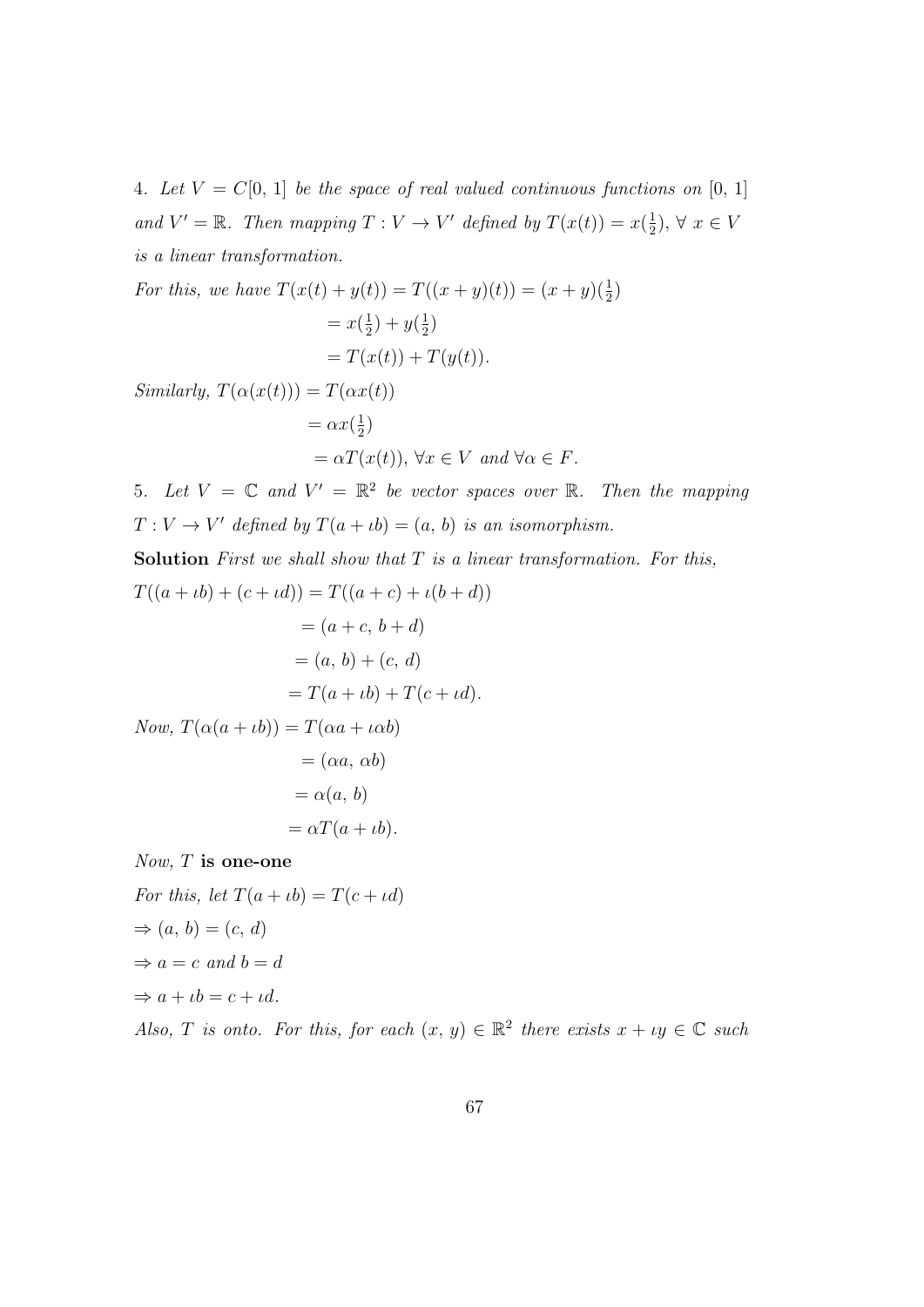that  $T(x + \iota y) = (x, y)$ . Hence T is an isomorphism and  $\mathbb{C} \cong \mathbb{R}^2$ .

6. Let  $T_1: V \to W$  and  $T_2: V \to W$  be two linear transformations. Then (i) the mapping  $T_1+T_2: V \to W$  defined by  $(T_1+T_2)(x) = T_1(x)+T_2(x), \forall x \in V$ is a linear transformation and (ii)  $(\alpha T)(x) = \alpha T(x)$  is also a linear transformation. **Proof** First,  $(T_1 + T_2)(x + y) = T_1(x + y) + T_2(x + y)$  $=T_1(x) + T_1(y) + T_2(x) + T_2(y)$  $=(T_1(x) + T_2(x)) + (T_1(y) + T_2(y))$  $=(T_1+T_2)(x)+(T_1+T_2)(y).$ Now, let  $\alpha \in F$  and  $x \in V$ . then  $(T_1 + T_2)(\alpha x) = T_1(\alpha x) + T_2(\alpha x)$  $=\alpha T_1(x)+\alpha T_2(x)$  $=\alpha(T_1(x) + T_2(x)) = \alpha(T_1 + T_2)(x).$ This shows that  $T_1 + T_2$  is a linear transformation.  $(ii)(\alpha T)(x + y) = \alpha T(x + y) = \alpha (T(x) + T(y))$  $=\alpha T(x) + \alpha T(y) = (\alpha T)(x) + (\alpha T)(y)$  $= (\alpha T)(x + y).$ Similarly  $(\alpha T)(ax) = \alpha T(ax) = \alpha aT(x) = a\alpha T(x) = a(\alpha T)(x)$  $\Rightarrow \alpha T$  is a linear transformation.

(6.5) Finite dimensional and infinite dimensional vector spaces  $(6.5.1)$  Definition A vector space V over a field F is said to be a finite dimensional if  $\dim(V) < \infty$  and V is said to be an infinite dimensional if  $\dim(V)$  is not finite.

**(6.5.2)** Example The vector space  $\mathbb{R}$  over  $\mathbb{Q}$  is not finite dimensional.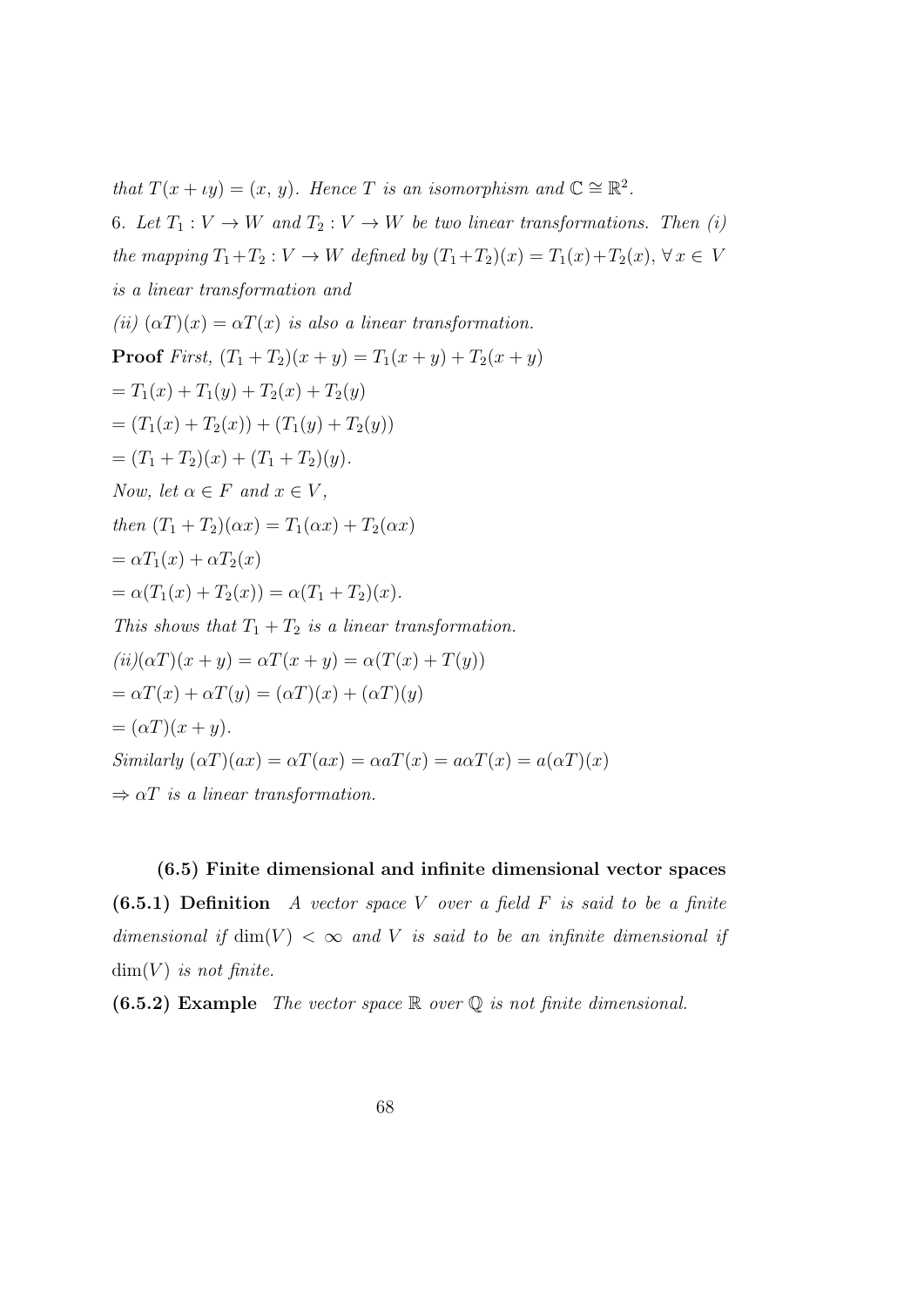**Solution** Suppose that  $\mathbb{R}$  is a finite dimensional vector space over  $\mathbb{Q}$ . Then

$$
\mathbb{R} \cong Q^n
$$

which in not true because  $\mathbb{Q}^n$  is countable set whereas  $\mathbb R$  is uncountable. Therefore,  $\mathbb R$  is an infinite dimensional vector space over  $\mathbb Q$ .

(6.6) Let Us Sum Up In this lesson, we defined vector space homomorphism and vector space isomorphism, then explored various properties of homomorphism. Then illustrated this notion with the help of examples. In the end, the finite and infinite dimensional vector spaces have also been discussed.

#### (6.7) Lesson End Exercise

1. Let  $V = F^{n+1}$  and  $W = F_n[x]$ , the space of all polynomials of degree atmost n. Define the mapping  $T: V \to W$  by  $T(a_0, a_1, \ldots, a_n) = a_0 + a_1x + a_2x^2 +$  $\dots + a_n x^n$ . Show that T is an isomorphism.

2. Let  $V =$  $\sqrt{ }$  $\int$  $\mathcal{L}$  $\sqrt{ }$  $\overline{\phantom{a}}$  $a - b$ b a ן.  $\Big| \ \mid a, b \in \mathbb{R}$  $\mathcal{L}$  $\mathcal{L}$  $\int$ and  $V' = \{a + ib \mid a, b \in \mathbb{R}\}\$ be vector spaces over  $\mathbb{R}$ . Then show that  $V \cong V'$ .

3. Let  $V = \{(x_1, x_2, 0)|x_1, x_2 \in \mathbb{R}\}$  be a subspace of  $\mathbb{R}^3$ . Then show that  $V \cong \mathbb{R}^2$ .

4. Let V and W be two vector spaces over a field F. Then the set  $L(V, W)$  of all linear transformations of  $V$  in  $W$  forms a vector space over  $F$  under the  $operations + and scalar multiplication defined as$ 

$$
(T_1 + T_2)(x) = T_1(x) + T_2(x) \text{ and } (\alpha T)(x) = \alpha T(x)
$$

respectively.

**Solution**. Properties under  $+$ :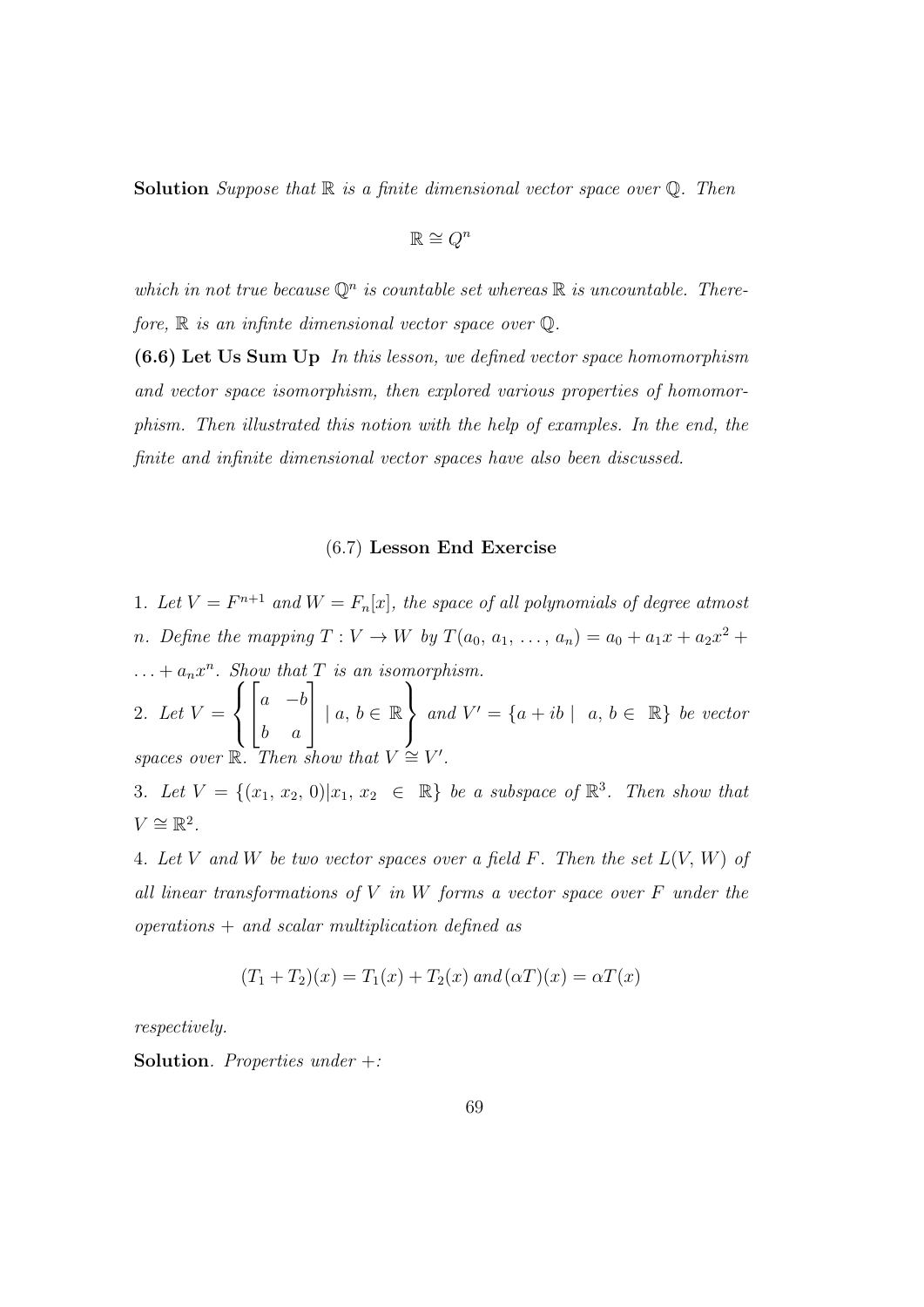(i) Let T<sub>1</sub>, T<sub>2</sub> ∈ L(V, W). Then T<sub>1</sub>(
$$
\alpha x + \beta y
$$
) =  $\alpha$ T<sub>1</sub>(x) +  $\beta$ T<sub>1</sub>(y)  
and T<sub>2</sub>( $\alpha x + \beta y$ ) =  $\alpha$ T<sub>2</sub>(x) +  $\beta$ T<sub>2</sub>(y) ∀ x, y ∈ V and ∀α, β ∈ F Now, (T<sub>1</sub> +  
T<sub>2</sub>)( $\alpha x + \beta y$ ) = T<sub>1</sub>( $\alpha x + \beta y$ ) + T<sub>2</sub>( $\alpha x + \beta y$ )  
=  $\alpha$ T<sub>1</sub>(x) +  $\beta$ T<sub>1</sub>(y) +  $\alpha$ T<sub>2</sub>(x) +  $\beta$ T<sub>2</sub>(y)  
=  $\alpha$ (T<sub>1</sub> + T<sub>2</sub>)(x) +  $\beta$ (T<sub>1</sub> + T<sub>2</sub>)(y)  
=  $\alpha$ (T<sub>1</sub> + T<sub>2</sub>)(x) +  $\beta$ (T<sub>1</sub> + T<sub>2</sub>)(y)  
=  $\alpha$ (T<sub>1</sub> + T<sub>2</sub>)(x) +  $\beta$ (T<sub>1</sub> + T<sub>2</sub>)(y).  
(ii) Let T<sub>1</sub>, T<sub>2</sub>, T<sub>3</sub> ∈ L(V, W).  
Then ((T<sub>1</sub> + T<sub>2</sub>) + T<sub>3</sub>)(x) = (T<sub>1</sub> + T<sub>2</sub>)(x) + T<sub>3</sub>(x)  
= (T<sub>1</sub>(x) + T<sub>2</sub>(x)) + T<sub>3</sub>(x)  
= T<sub>1</sub>(x) + (T<sub>2</sub>(x) + T<sub>3</sub>(x))  
= T<sub>1</sub>(x) + (T<sub>2</sub> + T<sub>3</sub>)(x)  
= (T<sub>1</sub> + (T<sub>2</sub> + T<sub>3</sub>)(x)  
= (T<sub>1</sub> + (T<sub>2</sub> + T<sub>3</sub>))(x)  
= (T<sub>1</sub> + (T<sub>2</sub> +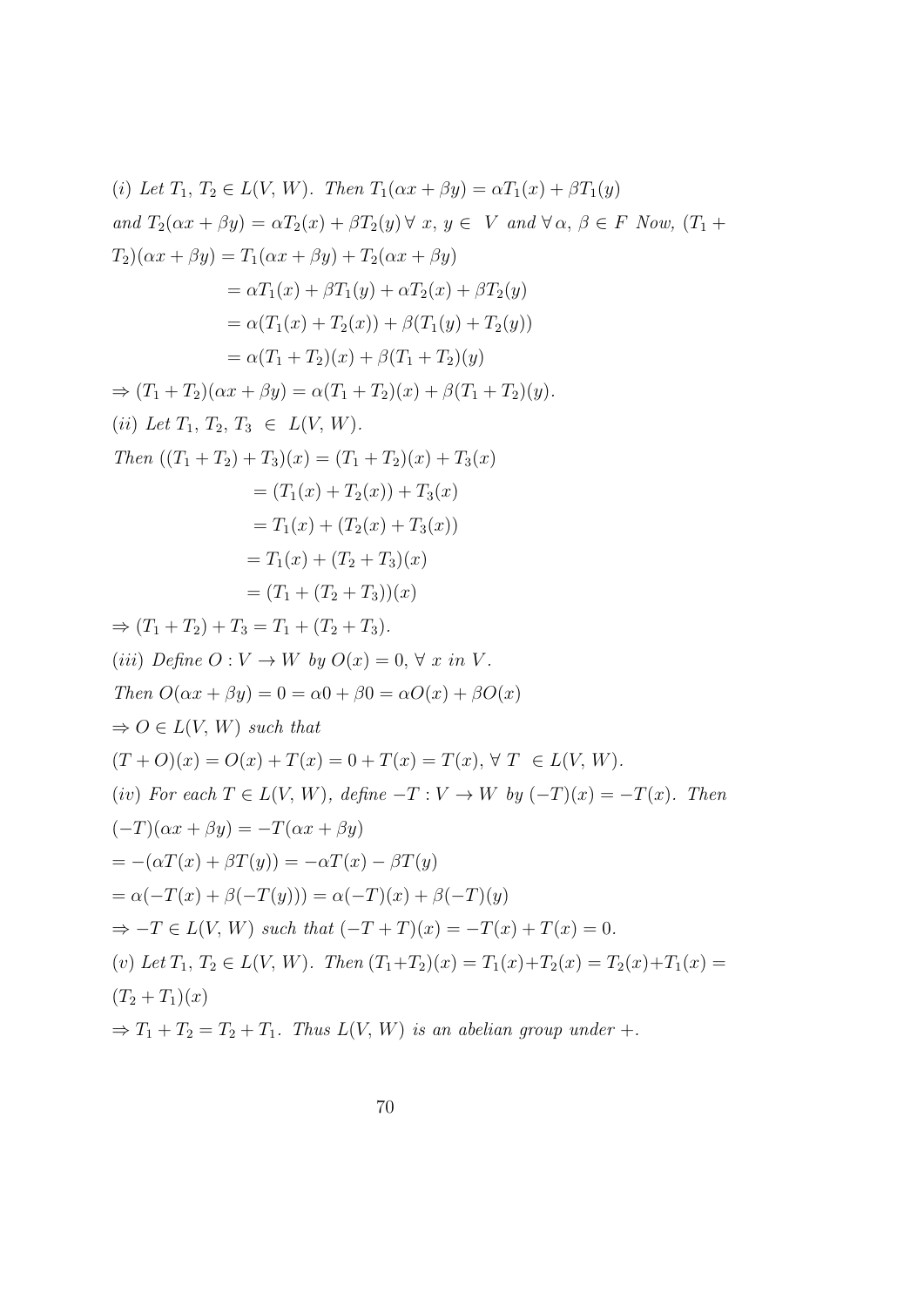Properties under scalar multiplication: Let  $\alpha, \beta \in F$  and  $T, T_1, T_2 \in$  $L(V, W)$ . Then

$$
(i) [( \alpha + \beta)T](x) = (\alpha + \beta)T(x)
$$
  
\n
$$
= \alpha T(x) + \beta T(x)
$$
  
\n
$$
= (\alpha T)(x) + (\beta T)(x)
$$
  
\n
$$
= (\alpha T + \beta T)(x)
$$
  
\n
$$
\Rightarrow (\alpha + \beta)T = \alpha T + \beta T.
$$
  
\n
$$
(ii) [\alpha (T_1 + T_2)](x) = \alpha (T_1(x) + T_2(x))
$$
  
\n
$$
= \alpha T_1(x) + \alpha T_2(x)
$$
  
\n
$$
= (\alpha T_1) (x) + (\alpha T_2) (x)
$$
  
\n
$$
\Rightarrow \alpha (T_1 + T_2) = \alpha T_1 + \alpha T_2.
$$
  
\n
$$
(iii) [(\alpha \beta)T](x) = (\alpha \beta)T(x)
$$
  
\n
$$
= \alpha (\beta T)(x)
$$
  
\n
$$
\Rightarrow (\alpha \beta)T = \alpha (\beta T).
$$

 $(iv)$   $(1T)(x) = 1T(x) = T(x) \Rightarrow 1T = T$ . This shows that  $L(V, W)$  is a vector space.

# (6.8) University Model Questions

1. Prove that the subset of matrices  $\sqrt{ }$  $\overline{\phantom{a}}$ a 0 0 0 1  $\left| \text{in } M_2(F) \text{ for all } a \in F \text{ field is a} \right|$ vector space over  $F$ , which is isomorphic to the field  $F$ .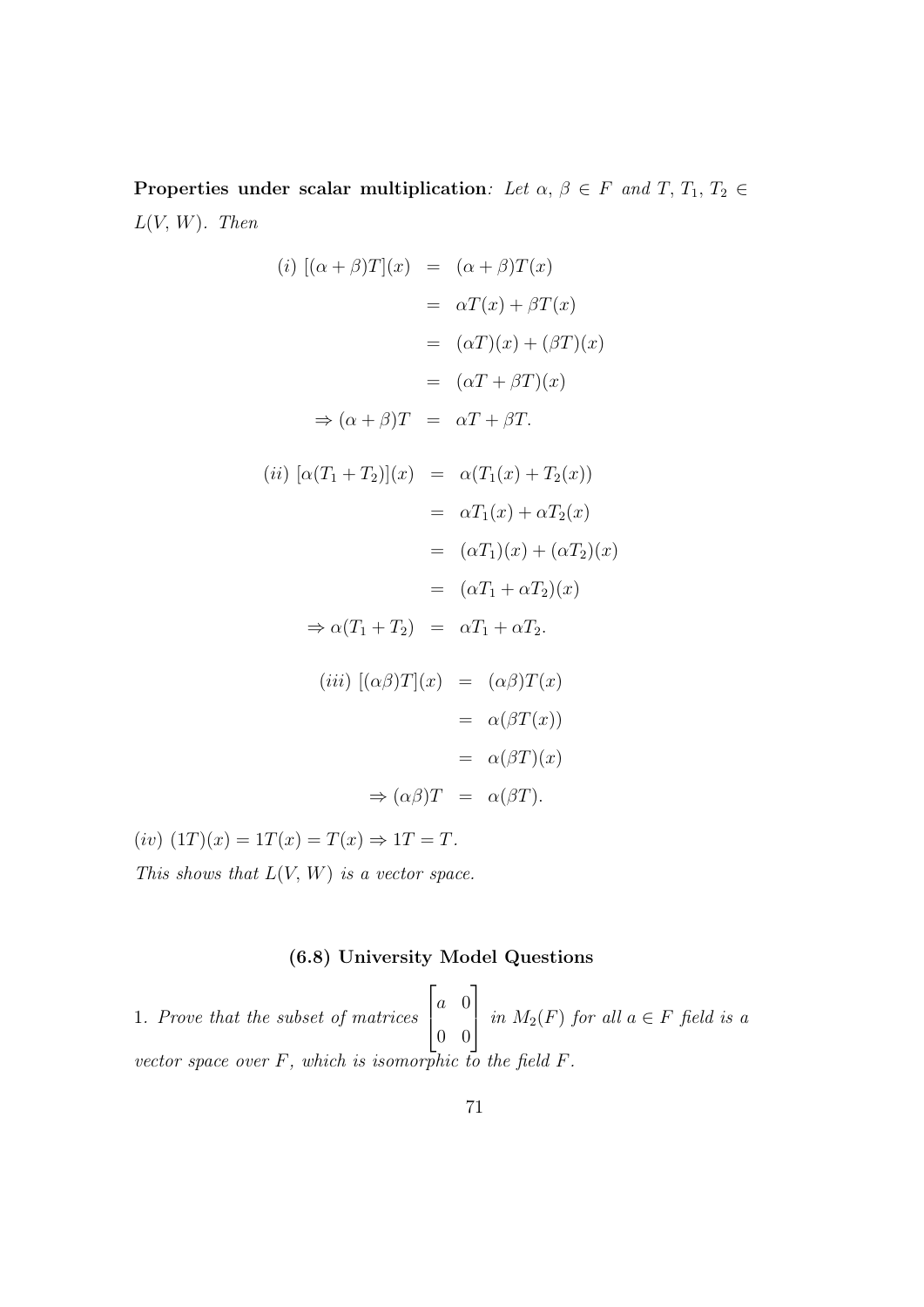2. Show that the linear transformation  $T : \mathbb{R}^2 \to \mathbb{R}$  defined by  $T(x, y) = x$  is onto but not one-one.

3. Show that the linear transformation  $T : \mathbb{R}^2 \to \mathbb{R}^3$  defined by  $T(x, y) =$  $(x, x - y, x + y)$  is one-one but not onto.

(6.9) Suggested Readings :(i) N.S. Gopalakrishnan, University Algebra, New Age International (P) Limited, Publishers.

(ii) Kenneth Hoffman, Ray Kunze, Linear Algebra,Prentice Hall India.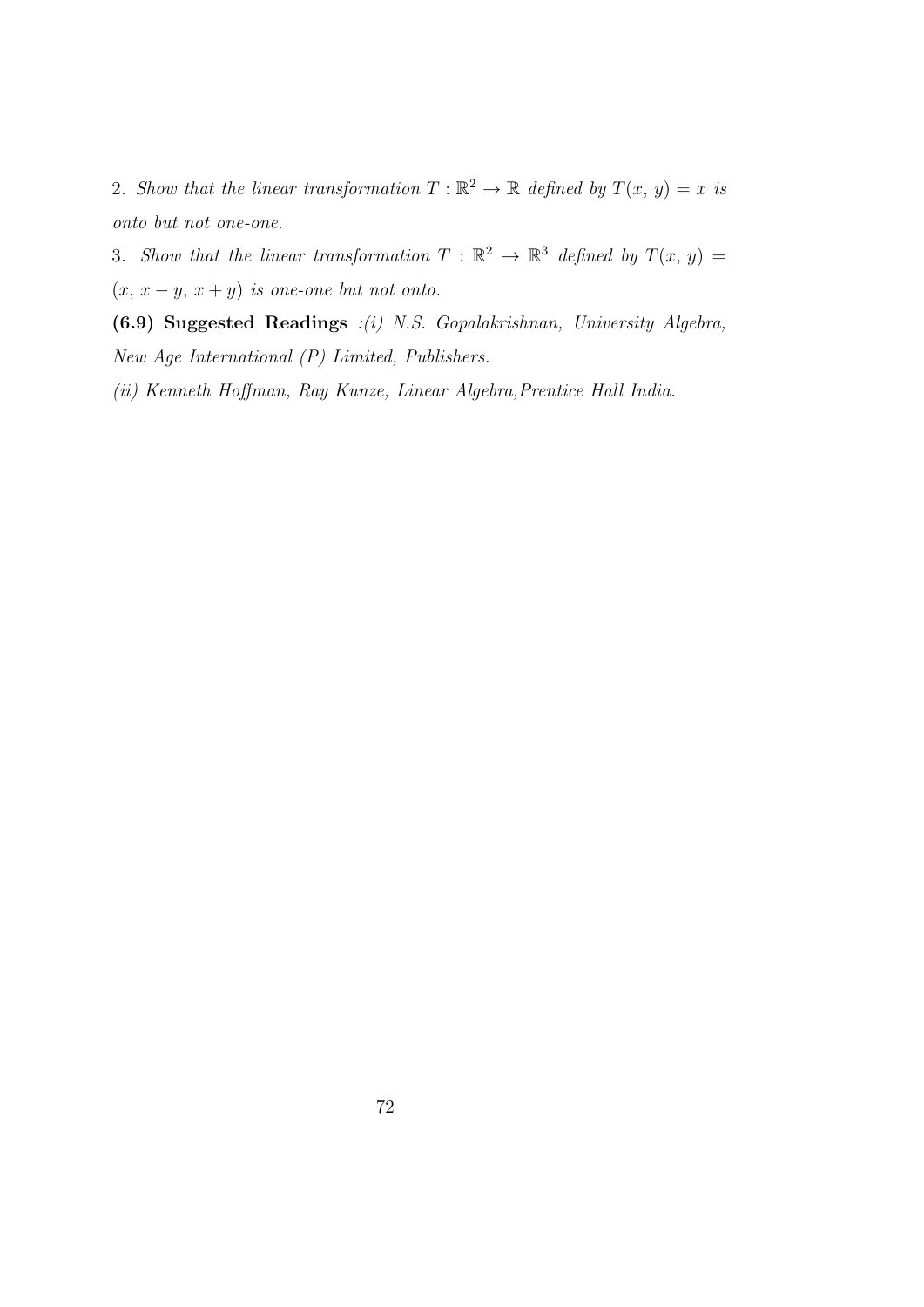# 7.0 Structure

- 7.1 Introduction
- 7.2 Objectives
- 7.3 Linear functionals
- 7.3.1 Definition of linear functional
- 7.4 Dual Spaces
- 7.4.1 Definition of dual space
- 7.4.2 − 7.4.3 Examples
- 7.5 Let Us Sum Up
- 7.6 Lesson End Exercise
- 7.7 Suggested Readings

(7.1) Introduction: As we have proved in the exercises of previous lesson that  $L(V, W)$  the set of all linear transformations from a vecor space  $V(F)$  to  $W(F)$  is a vecor space over the field F. Here in this lesson we will study its particular part *i.e.*  $L(V, F)$  the set of all linear functionals on V which turns out to be a vector space over F.

(7.2) Objectives In this lesson, we define the dual space of a vector space and illustrate with Examples.

# (7.3) Linear functional

(7.3.1) Definition: A linear transformation  $f: V \to F$  from a vecor space  $V(F)$  to the field F is called linear functional on V.

(7.3.2) Example: Let  $V = \mathbb{R}^2$  be vector space over a field  $\mathbb{R}$ . Then a mapping  $f: V \to \mathbb{R}$  defined by  $f(x, y) = x - y$ , is a linear functional on V because f is a linear transformation.

(7.4) Dual spaces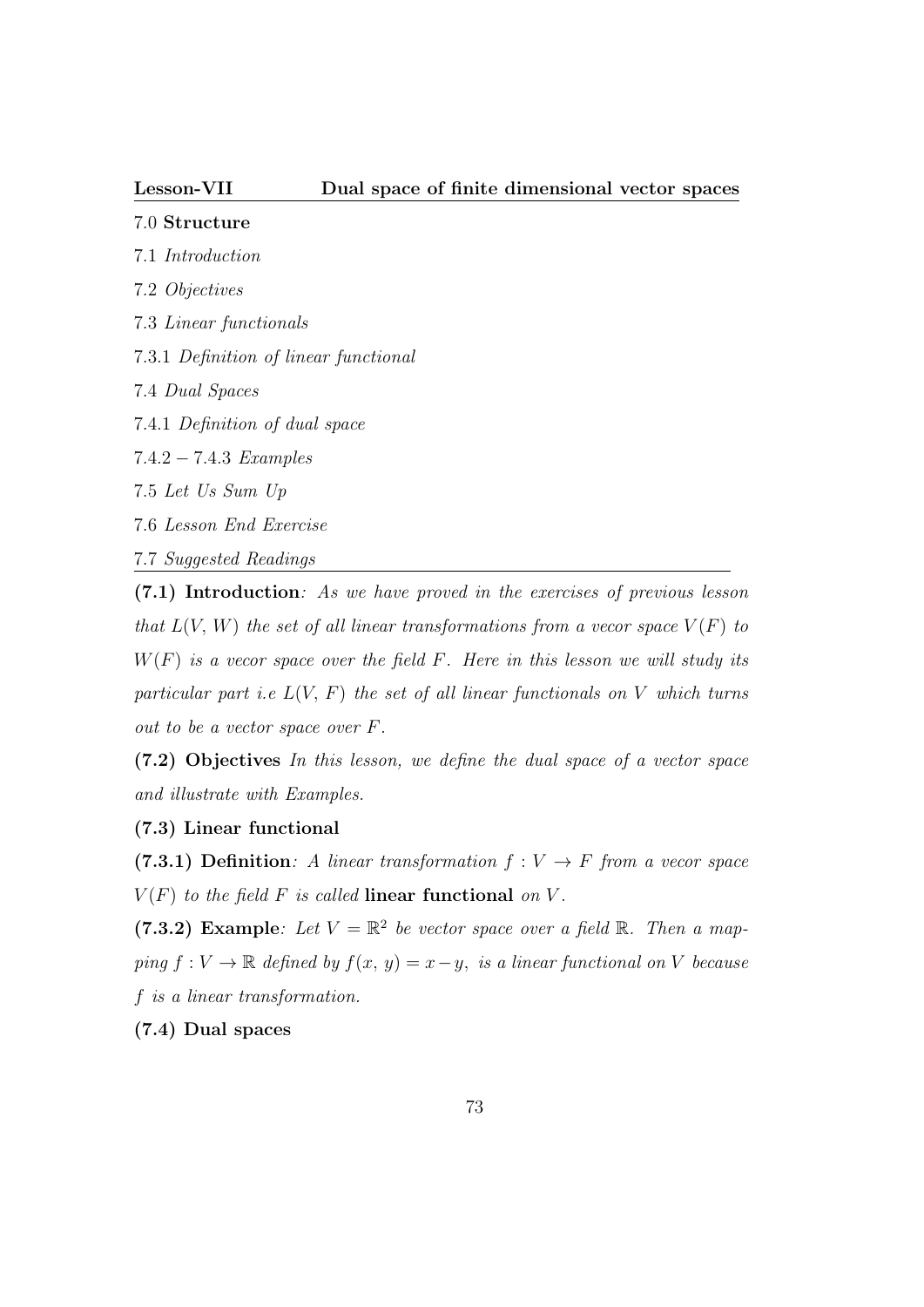$(7.4.1)$  Definition: Let V be a vector space over a field F. Then the vecor space  $L(V, F)$  of all linear functionals on V is called **dual space of V** and is denoted by  $V^*$  i.e.

$$
V^* = \{f | f : V \to F \text{ is linear functional } \}.
$$

(7.4.2) Example : Let  $V = \mathbb{R}^2$  be a vector space over  $\mathbb{R}$ . Then show that its dual space is given by  $V^* = \langle (f_1, f_2) | f_1(x, y) = x \text{ and } f_2(x, y) = y \rangle$ . **Solution** Let  $B = \{(1, 0), (0, 1)\}$  be a basis of V. Define the rules  $f_1 : V \to \mathbb{R}$ and  $f_2 : V \to \mathbb{R}$  defined by  $f_1(x, y) = a_1x + b_1y$  and  $f_2(x, y) = a_2x + b_2y$  respectively,

where  $f_i(e_j) =$  $\sqrt{ }$  $\int$  $\overline{\mathcal{L}}$ 1 if  $i = j$ 0 if  $i \neq j$ .

Now, we shall show that for each  $i = 1, 2, f_i$  is linear functional on V. For this,  $f_1(a(x, y) + b(x', y')) = f_1(ax + bx', ay + by')$ 

$$
= a_1(ax + bx') + b_1(ay + by')
$$
  
=  $a(a_1x + b_1y) + b(a_1x' + b_1y')$   
=  $af_1(x, y) + bf_1(x, y)$ .

Similayly we can see that  $f_2(a(x, y)+b(x', y')) = af_2(x, y)+bf_2(x, y)$ . Therefore,  $f_1$ ,  $f_2$  are linear functionals on V.

We claim that  $B^* = \{f_1, f_2\}$  is a basis of  $V^*$ . First we check that  $B^*$  is linearly independent, for this cosider  $\alpha_1 f_1 + \alpha_2 f_2 = O, \alpha_i \in F, i = 1, 2$ 

$$
\Rightarrow (\alpha_1 f_1 + \alpha_2 f_2)(e_i) = O(e_i)
$$
  
\n
$$
\Rightarrow \alpha_1 f_1(e_1) + \alpha_2 f_2(e_1) = O(e_1)
$$
  
\n
$$
\Rightarrow \alpha_1 (1) + \alpha_2 (0) = 0
$$
  
\n
$$
\Rightarrow \alpha_1 = 0
$$
  
\nSimilarly  $\alpha_1 f_1(e_2) + \alpha_2 f_2(e_2) = O(e_2)$   
\n
$$
\Rightarrow \alpha_1 (0) + \alpha_2 (1) = 0
$$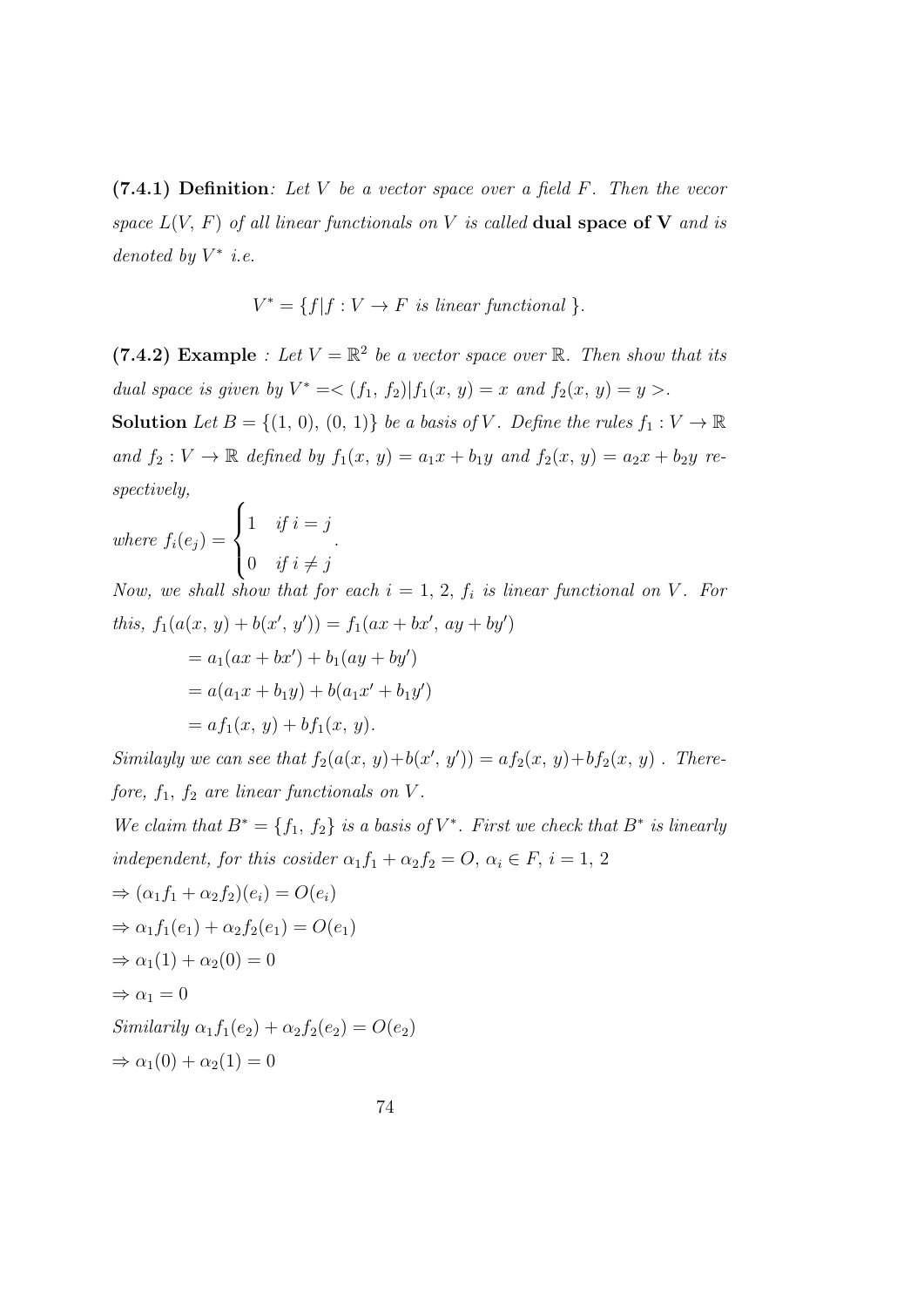$\Rightarrow \alpha_2 = 0$  Therefore,  $\{f_1, f_2\}$  is linearly independent. This implies that  $B^*$  is linearly independent.

Now we shall show that  $B^*$  spans  $V^*$ . For this, let  $f \in V^*$  be any element and  $f(x_i) = a_i$  for  $1 \leq i \leq 2$ .

Then

$$
f(x) = f(\sum_{i=1}^{2} \alpha_i e_i) = \sum_{i=1}^{2} \alpha_i f(e_i) = \sum_{i=1}^{2} \alpha_i a_i.
$$

Now

$$
f_i(x) = f_i(\sum_{i=1}^2 \alpha_i e_i) = \sum_{i=1}^2 \alpha_i f_i(e_i) = \alpha_i.
$$

Therefore

$$
f(x) = \sum_{i=1}^{2} a_i f_i(x).
$$

This implies that

$$
f = \sum_{i=1}^{2} a_i f_i
$$

Thus  $V^* = L(B^*)$ .

(7.4.3) Example Let  $V = \{a + bx + cx^2 | a, b, c \in \mathbb{R}\}$  be a vector space of polynomials of degree  $\leq 2$ . Let  $f_1(p(t)) = \int_0^1 p(t) dt$ ;  $f_2(p(t)) = p'(1)$  and  $f_3(p(t)) = p(0)$  for all  $p(t) \in V$ . Find the basis  $\{p_1, p_2, p_3\}$  which is dual to  ${f_1, f_2, f_3}.$ 

Solution Let  $p_1(t) = a_1 + b_1t + c_1t^2$ ,  $p_2(t) = a_2 + b_2t + c_2t^2$ ,  $p_3(t) = a_3 + b_3t + c_3t^2$ be any element of V, where  $a_i$ ,  $b_i$ ,  $c_i$  are real numbers for  $i = 1, 2, 3$ . Now,  $f_1(p_1(t)) = \int_0^1 (a_1 + b_1t + c_1t^2) dt = a_1 + \frac{b_1}{2} + \frac{c_1}{3}$ 3  $f_2(p_1(t)) = \frac{d}{dt}(a_1 + b_1t + c_1t^2)|_{t=1} = b_1 + 2c_1$  $f_3(p_1(t)) = p_1(0) = a_1.$ 

Now by the definition of basis of  $V^*$  as done in above example, we have  $f_1(p_1) = 1, f_2(p_1) = 0, f_3(p_1) = 0$  $\Rightarrow 1 = a_1 + \frac{b_1}{2} + \frac{c_1}{3}$  $\frac{c_1}{3}$ ,  $b_1 + 2c_1 = 0$ ,  $a_1 = 0$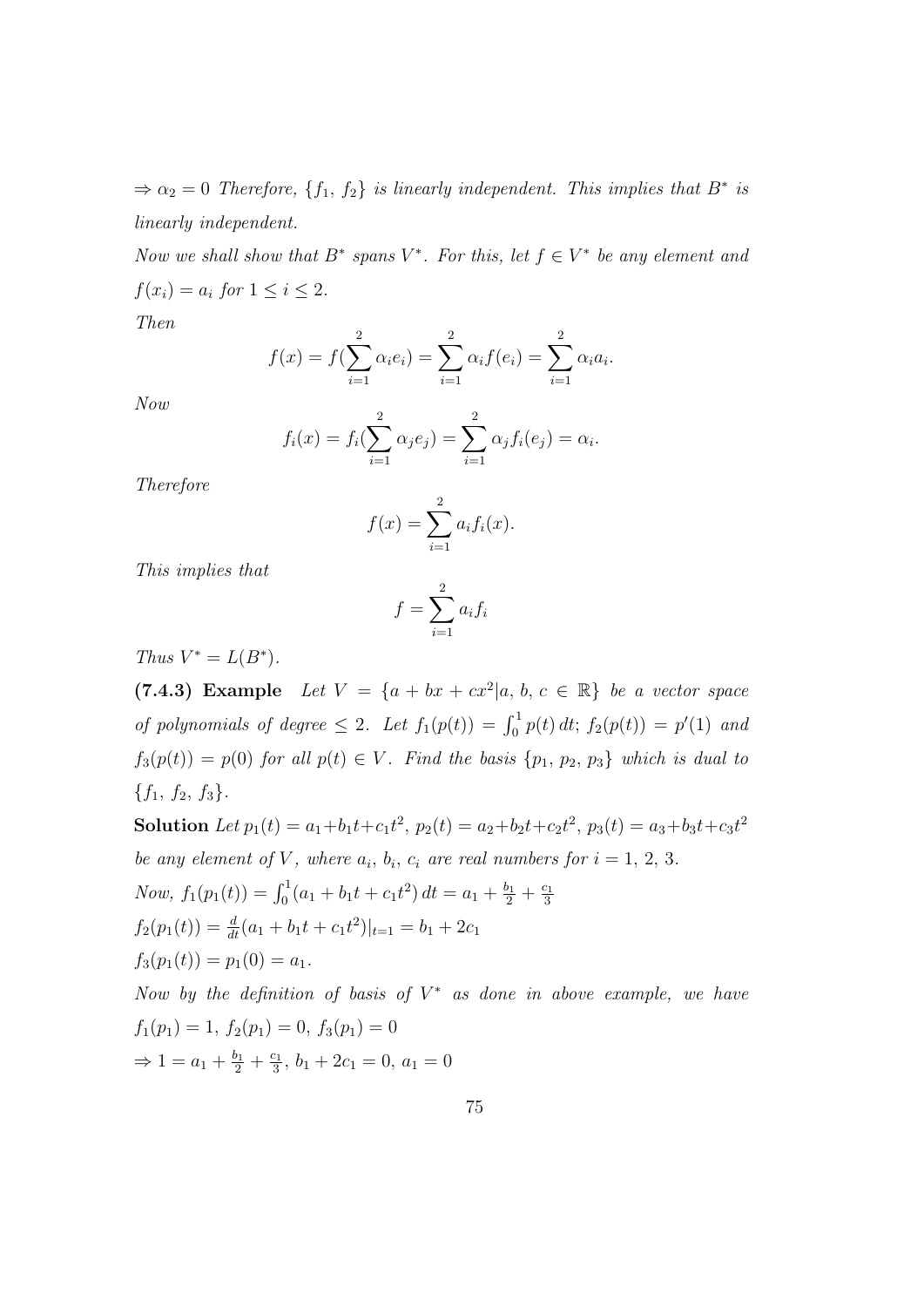$$
\Rightarrow a_1 = 0, b_1 = 3, c_1 = \frac{-3}{2}
$$
  
\n
$$
\Rightarrow p_1(t) = 3t - \frac{3}{2}t^2 = 3t - \frac{3t^2}{2}.
$$
  
\nSimilarly  $f_1(p_2(t)) = \int_0^1 (a_2 + b_2t + c_2t^2) dt = a_2 + \frac{b_2}{2} + \frac{c_2}{3}$   
\n $f_2(p_2(t)) = \frac{d}{dt}(a_2 + b_2t + c_2t^2)|_{t=1} = b_2 + 2c_2$   
\n $f_3(p_2(t)) = p_2(0) = a_2$ 

Now by the definition of basis of  $V^*$ , we have  $f_1(p_2) = 0$ ,  $f_2(p_2) = 1$ ,  $f_3(p_2) =$ 

$$
\theta
$$

$$
\Rightarrow a_2 + \frac{b_2}{2} + \frac{c_2}{3} = 0, \ b_2 + 2c_2 = 1, \ a_2 = 0
$$
  

$$
\Rightarrow a_2 = 0, \ b_2 = \frac{-1}{2}, \ c_2 = \frac{3}{4}
$$
  

$$
\Rightarrow p_2(t) = \frac{-1}{2}t + \frac{3}{4}t^2 = \frac{-t}{2} + \frac{3t^2}{4}.
$$
  
Also,  $f_1(p_3(t)) = \int_0^1 (a_3 + b_3t + c_3t^2) dt = a_3 + \frac{b_3}{2} + \frac{c_3}{3}$   
 $f_2(p_3(t)) = \frac{d}{dt}(a_3 + b_3t + c_3t^2)|_{t=1} = b_3 + 2c_3$   
 $f_3(p_3(t)) = p_3(0) = a_3$ 

Now by the definition of basis of  $V^*$ , we have  $f_1(p_3) = 0$ ,  $f_2(p_3) = 1$ ,  $f_3(p_3) =$ 

$$
0 \\
$$

$$
\Rightarrow a_3 + \frac{b_3}{2} + \frac{c_3}{3} = 0
$$
  
\n
$$
b_3 + 2c_3 = 0
$$
  
\n
$$
a_3 = 1
$$
  
\n
$$
\Rightarrow a_3 = 1, b_3 = -3, c_3 = \frac{3}{2}
$$
  
\n
$$
\Rightarrow p_3(t) = 1 - 3t + \frac{3}{2}t^2.
$$

Thus the required basis for  $V^*$  is  $\{3t - \frac{3t^2}{2}\}$  $\frac{it^2}{2}, \frac{-t}{2} + \frac{3t^2}{4}$  $\frac{3t^2}{4}$ , 1 – 3t +  $\frac{3t^2}{2}$  $\frac{3t^2}{2}\}$ .

2

Let Us Sum Up (7.5) In this lesson we have defined linear functional and dual space of a finite dimensional vector space, then illustrated these concepts with examples. As we have learnt that knowing the basis of vector space is enough to know the vector space. Therefore in order to compute the dual space of given vector space it is enough to compute the basis of it which we have done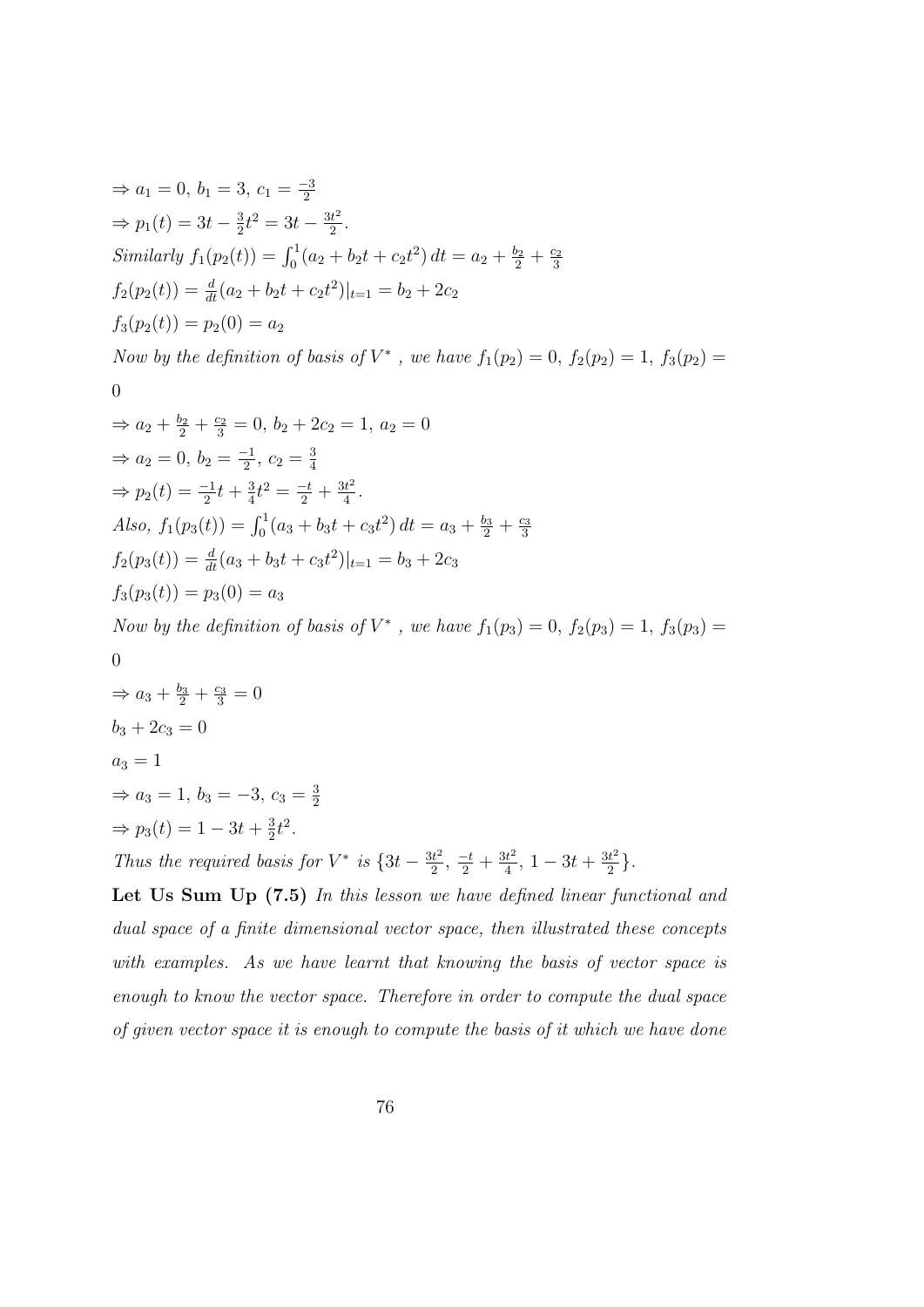in few examples.

# (7.6) Lesson End Excercise

- 1. Find the dual space of the vector space  $\mathbb{R}^3$  with respect to the standrad basis.
- 2. Let  $V = \mathbb{R}^3$  be a vector space with basis

$$
\{(1, -1, 3), (0, 1, -1), (0, 3, -2)\}.
$$

Find basis of dual space  $V^*$ .

3. Let  $B = \{(-1, 1, 1), (1, -1, -1), (1, 1, -1)\}$  be a basis of  $\mathbb{R}^3$ . Find basis of dual space  $V^*$ .

(7.7) Suggested Readings :(i) N.S. Gopalakrishnan, University Algebra, New Age International (P) Limited, Publishers.

(ii) Kenneth Hoffman, Ray Kunze, Linear Algebra,Prentice Hall India.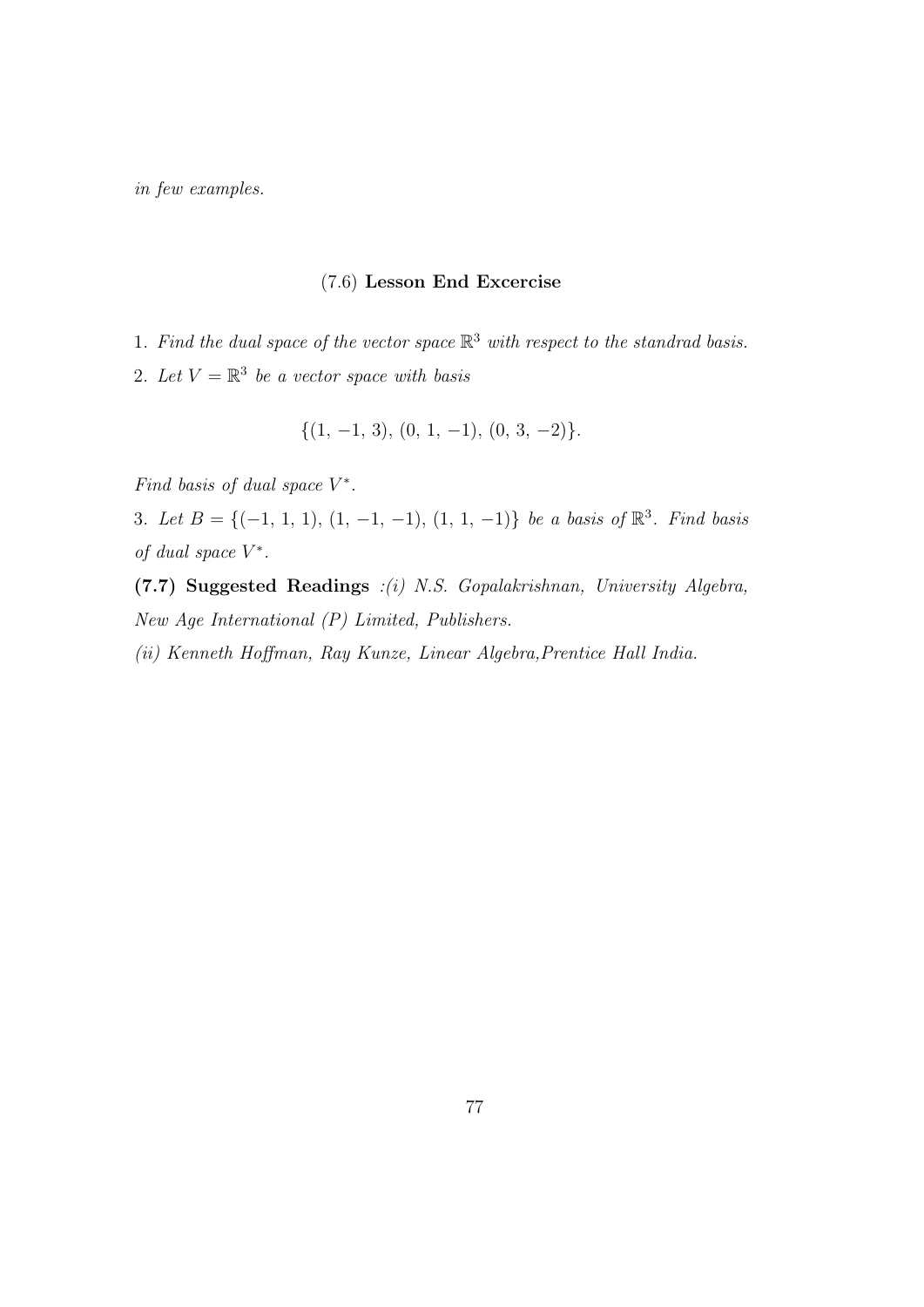## Lesson-VIII

# Dimension of Dual space of finite dimensional vector space

# 8.0 Structure 8.1 Introduction 8.2 Objectives 8.3 Dimension of dual space 8.3.1 Theorem 8.4 Dual Basis 8.4.1 Definition of dual space 8.4.2 Theorem 8.4.3 − 8.3.4 Corollaries 8.5 Examples 8.6 Let Us Sum Up 8.7 Lesson end exercise 8.8 University Model Questions 8.9 Suggested Readings

(8.1) Introduction: With the given vector space we can construct its dual space. It is interesting to know the dimension of dual space that turns out to be same as that of vector space in case of finite dimensional vector spaces.

(8.2) Objectives: In this lesson, the students will learn to compute explicitly a basis for dual vector space knowing the basis of given vector space.

(8.3) Dimension of dual space

 $(8.3.1)$  Theorem: Let V be a finite dimensional vector space over F. Then

$$
\dim V = \dim V^*.
$$

**Proof** Let  $B = \{x_1, x_2, \ldots, x_n\}$  be a basis of V. Now, for each i,  $1 \leq i \leq n$ ,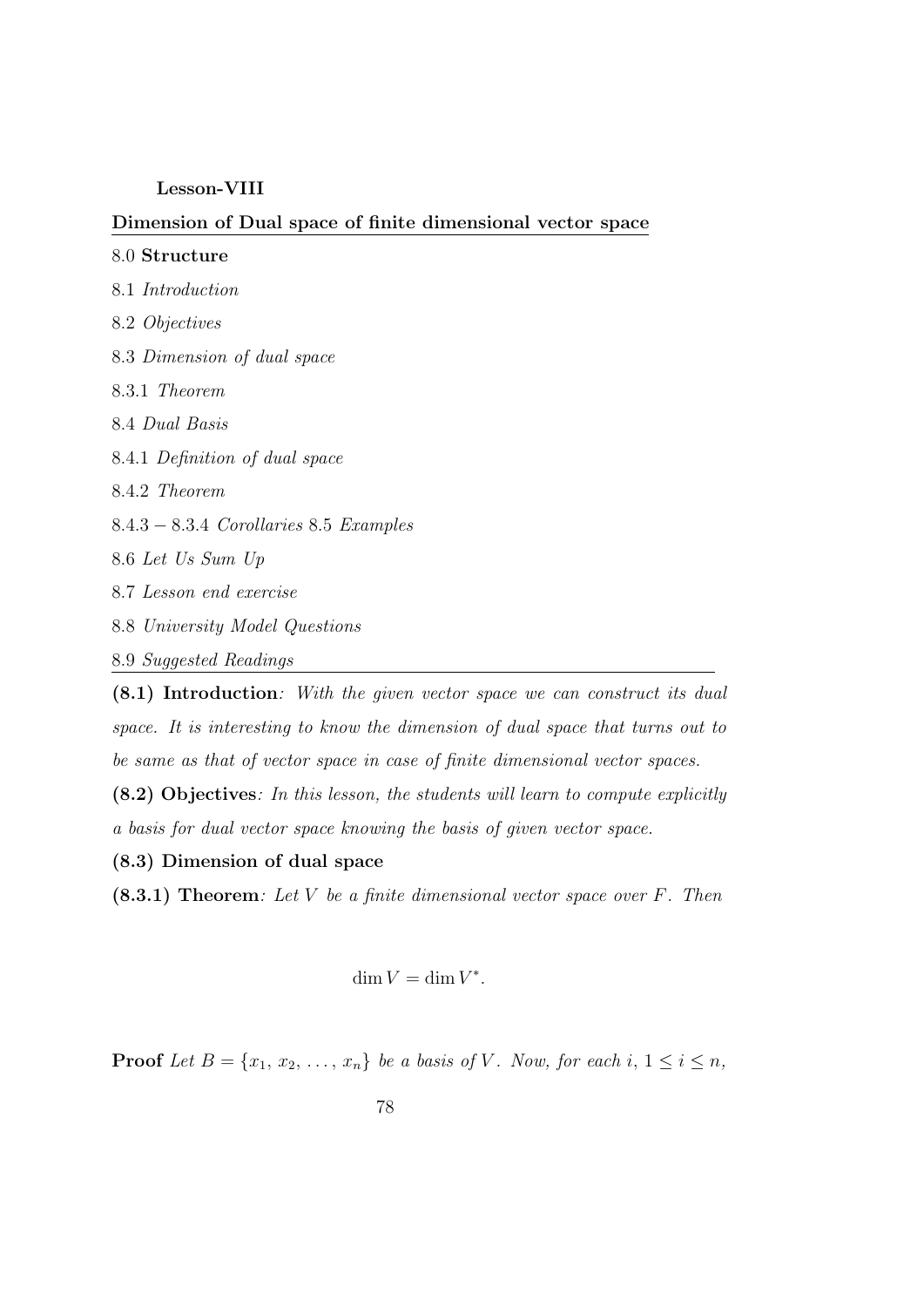define mapping  $f_i: V \to F$  by

$$
f_i(\sum_{i=1}^n \alpha_i x_i) = \alpha_i.
$$

Then  $f_i$  is a linear functional on V, for each i and  $B^* = \{f_1, f_2, \ldots, f_n\}$  is a basis of  $V^*$ .

For this, let 
$$
x, y \in V
$$
 and  $\alpha, \beta \in F$ , then for each  $i$ ,  $f_i(\alpha x + \beta y) =$   
\n
$$
f_i(\alpha \sum_{j=1}^n \alpha_j x_j + \beta \sum_{j=1}^n \beta_j x_j)
$$
\n
$$
= f_i(\sum_{j=1}^n (\alpha \alpha_j + \beta \beta_j) x_j)
$$
\n
$$
= \alpha \alpha_i + \beta \beta_i
$$
\n
$$
= \alpha f_i(\sum_{j=1}^n \alpha_j x_j) + \beta f_i(\sum_{j=1}^n \beta_j x_j)
$$
\n
$$
= \alpha f_i(x) + \beta f_i(y).
$$

Therefore, for each  $i, f_i$  is a linear functional.

Further, for each i, j such that  $1 \leq i, j \leq n$  we have

$$
f_i(x_j) = \begin{cases} 1 & \text{if } i = j \\ 0 & \text{if } i \neq j \end{cases}.
$$

We claim that  $B^*$  is a basis of  $V^*$ . First we check that  $B^*$  is linearly independent, for this cosider

$$
\alpha_1 f_1 + \alpha_2 f_2 + \ldots + \alpha_n f_n = O, \, \alpha_i \in F
$$

$$
\Rightarrow (\alpha_1 f_1 + \alpha_2 f_2 + \ldots + \alpha_n f_n)(x_i) = O(x_i)
$$

$$
\Rightarrow \alpha_1 f_1(x_i) + \alpha_2 f_2(x_i) + \ldots + \alpha_n f_n(x_i) = O
$$

$$
\Rightarrow \alpha_1(0) + \alpha_2(0) + \ldots + \alpha_i(1) + \ldots + \alpha_n(0) = 0
$$

$$
\Rightarrow \alpha_i = 0 \,\forall 1 \leq i \leq n.
$$

Therefore,  $\{f_1, f_2, \ldots, f_n\}$  is linearly independent. This implies that  $B^*$  is linearly independent.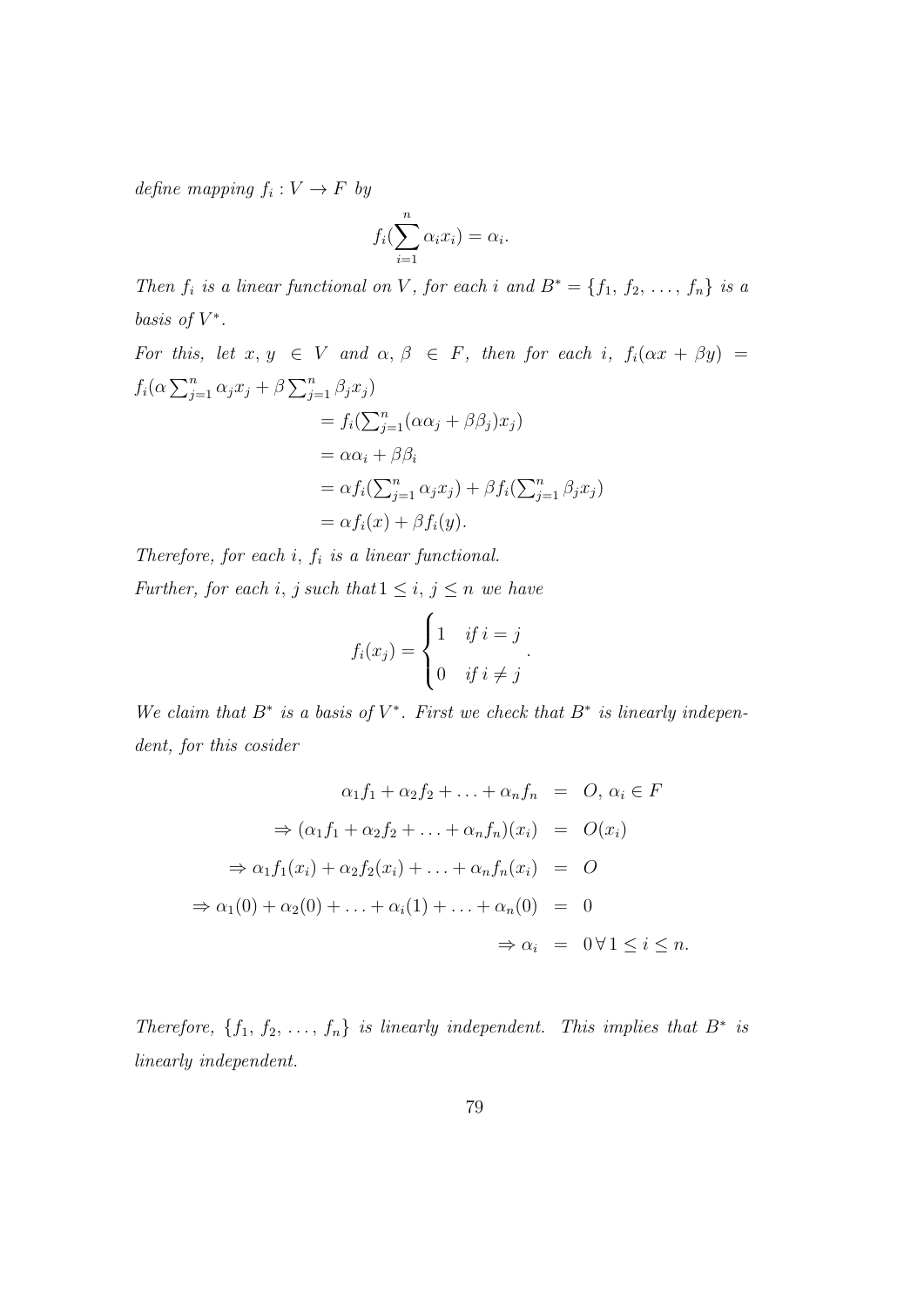Now we shall show that  $B^*$  spans  $V^*$ . For this, let  $f \in V^*$  be any element and  $f(x_i) = a_i$  for  $1 \leq i \leq n$ . Then

$$
f(x) = f(\sum_{i=1}^{n} \alpha_i x_i)
$$
  
\n
$$
= \sum_{i=1}^{n} \alpha_i f(x_i)
$$
  
\n
$$
= \sum_{i=1}^{n} \alpha_i a_i
$$
  
\nNow  $f_i(x) = f_i(\sum_{i=1}^{n} \alpha_j x_j)$   
\n
$$
= \sum_{i=1}^{n} \alpha_j f_i(x_j)
$$
  
\n
$$
= \alpha_i
$$
  
\n
$$
\Rightarrow f(x) = \sum_{i=1}^{n} a_i f_i(x)
$$
  
\n
$$
\Rightarrow f = \sum_{i=1}^{n} a_i f_i
$$

Hence  $f \in L(B^*)$ . This shows that  $L(B^*) = V^*$  and  $B^*$  is a basis of  $V^*$ . Therefore

$$
\dim V = \dim V^*.
$$

# (8.4) Dual Basis

(8.4.1) Definition Let  $B = \{x_1, x_2, \ldots, x_n\}$  be a basis of a finite dimensional vector space V. Then for each  $1 \leq i \leq n$  the set of linear functionals on V defined as

$$
f_i(x_j) = \begin{cases} 1 & \text{if } i = j \\ 0 & \text{if } i \neq j \end{cases}
$$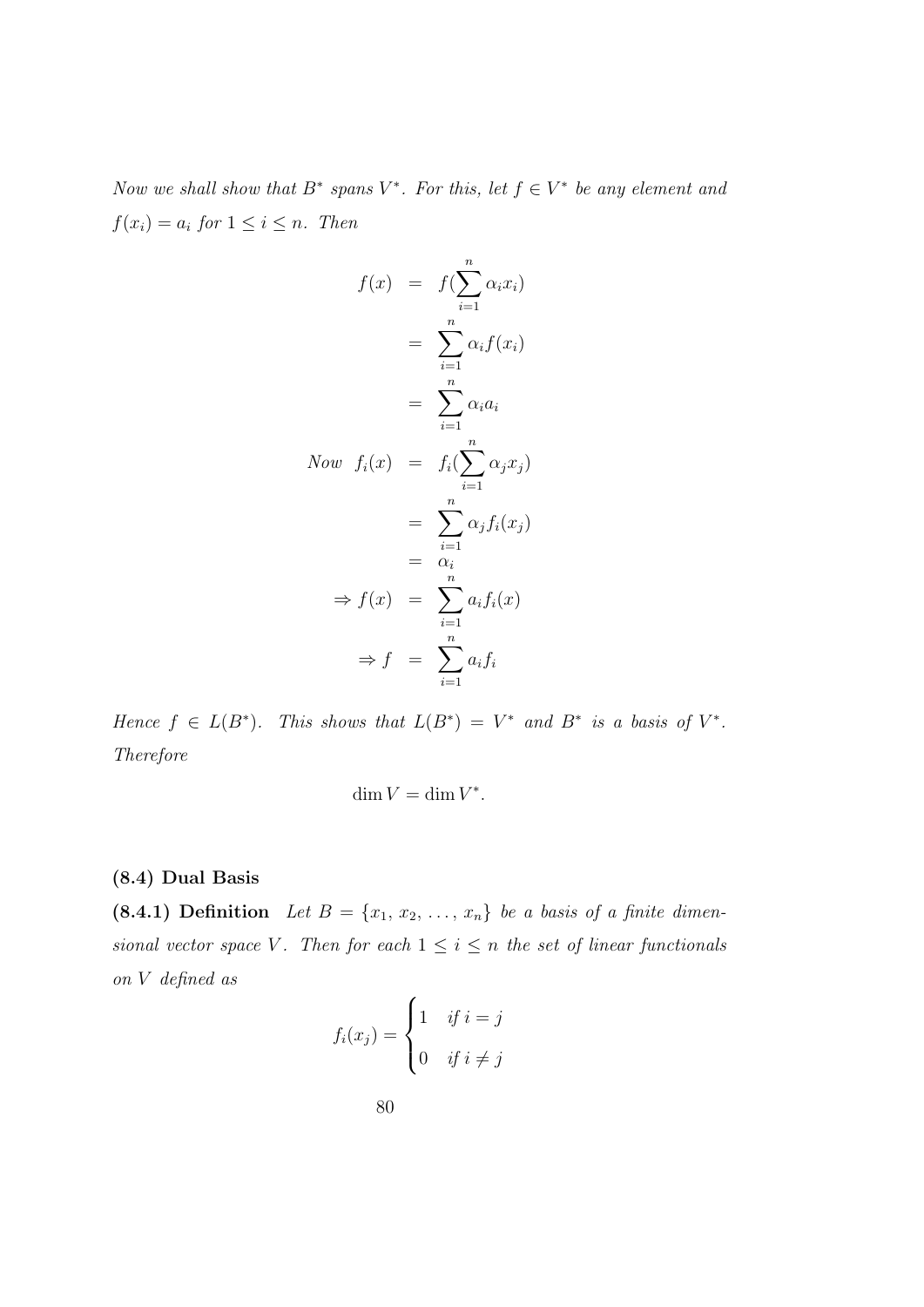forms a basis of  $V^*$  and is known as **dual basis of**  $B$ . It is denoted by  $B^* = \{f_1, f_2, \ldots, f_n\}.$ 

(8.4.2) Theorem Let V be a finite dimensional vecor space over the field F and  $0 \neq x \in V$ . Then there exists a linear functional f on V such that  $f(x) \neq 0.$ 

**Proof** Since  $x \neq 0$  in V. Therefore,  $\{x\}$  is a linearly independent suset of V ans so it can be extended to form a basis of V. Thus, there exists a basis  $B =$  ${x_1, x_2, ..., x_n}$  of V such that  $x = x_1$ . If  $B' = {f_1, f_2, ..., f_n}$  is the dual basis, then  $f_1(x) = 1$  and  $f_1(x_i) = 0$ . This implies that  $f_1(x) = f_1(x_1) = 1 \neq 0$ . Thus there exists  $f \in V^*$  such that  $f(x) \neq 0$ .

(8.4.3) Corollary Let V be a finite dimensional vector space over the field F and  $f(x) = 0, \forall f \in V^*$ . Then  $x = 0$ .

**Proof** Suppose that  $x \neq 0$ . Then by the theorem, there exists a linear functional f on V such that  $f(x) \neq 0$  which is a contradiction to the fact that  $f(x) = 0, \forall f \in V^*$ .

 $(8.4.4)$  Corollary Let V be a finite dimensional vector space over the field F and x, y be two different vectors in V. Then there exists a linear functional f on V such that  $f(x) \neq f(y)$ .

**Proof** Here we have  $x \neq y \Rightarrow x - y \neq 0$ . Then by the theorem (8.2.4), there exists a linear functional f on V such that

$$
f(x - y) \neq 0 \Rightarrow f(x) - f(y) \neq 0
$$

$$
\Rightarrow f(x) \neq f(y).
$$

(8.5) Examples 1. Find dual basis for the basis  $\{(1, 0), (0, 1)\}\;$  of  $\mathbb{R}^2$ .

**Solution** Let  $B = \{(1, 0), (0, 1)\} = \{e_1, e_2\}$  be a basis of of  $\mathbb{R}^2$  and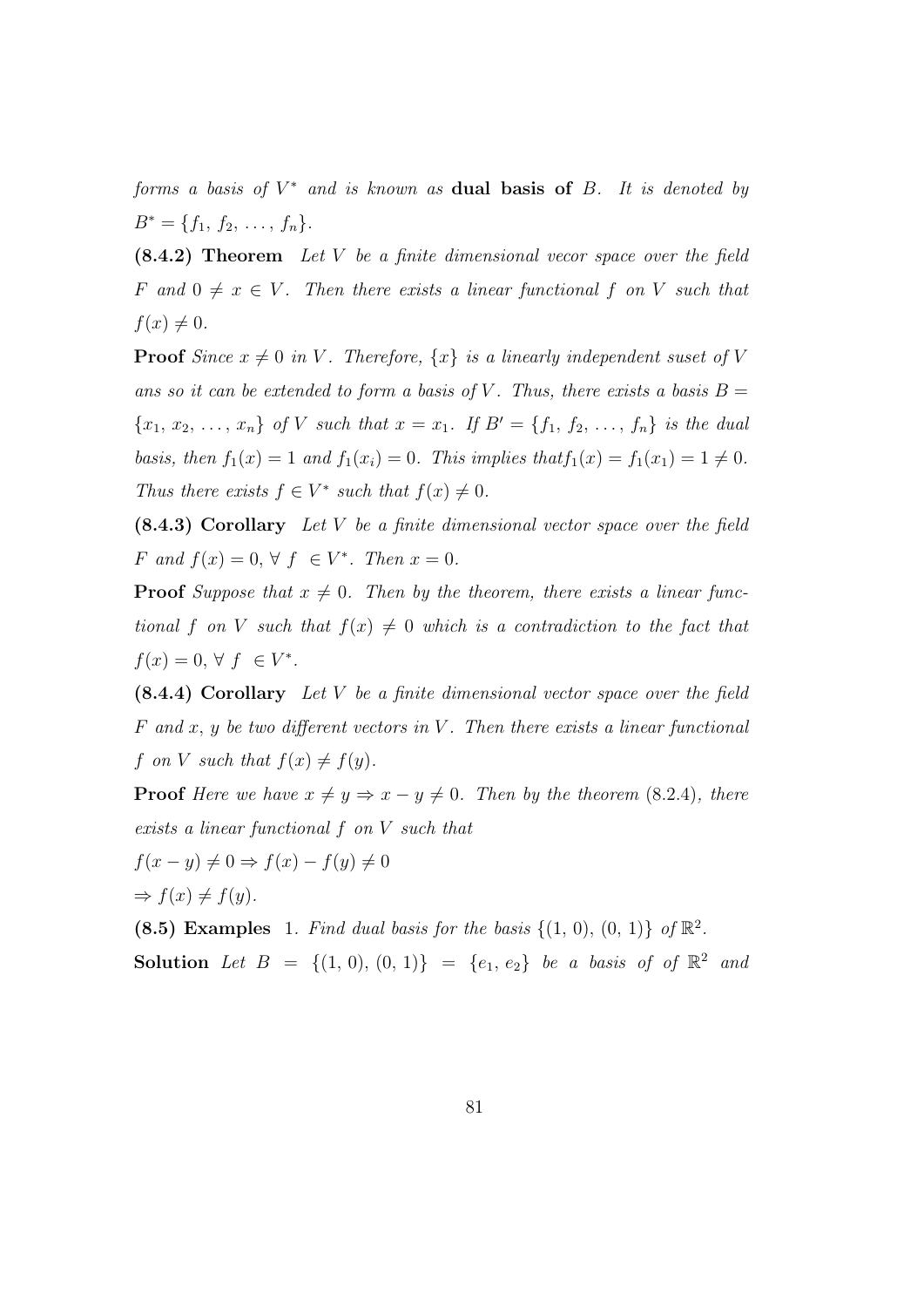$B^* = \{f_1, f_2\}$  be its dual basis such that

$$
f_1(x, y) = a_1x + b_1y
$$
  
\n
$$
f_2(x, y) = a_2x + b_2y \text{ where } f_i(e_j) = \begin{cases} 1 & \text{if } i = j \\ 0 & \text{if } i \neq j \end{cases}
$$
  
\nNow  $f_1(1, 0) = a_1 \Rightarrow a_1 = 1$   
\n
$$
f_1(0, 1) = b_1 \Rightarrow b_1 = 0
$$
  
\n
$$
f_2(1, 0) = a_2 \Rightarrow a_2 = 0
$$
  
\n
$$
f_2(0, 1) = b_2 \Rightarrow b_2 = 1
$$

Therefore  $f_1(x, y) = x$  and  $f_2(x, y) = y$  so that  $B^* = \{x, y\}$  is the required dual basis.

2. Let  $B = \{(1, -1, 3), (0, 1, -1), (0, 3, -2)\}\$ be a basis of  $\mathbb{R}^3$ . Find its dual basis.

Solution Let  $B = \{e_1, e_2, e_3\} = \{(1, -1, 3), (0, 1, -1), (0, 3, -2)\}$  be the given basis of  $\mathbb{R}^3$ . Since the dimension of the vector space is same as the dimension of its dual space. Therefore the dual basis of B contains 3 elements. Let  $B^* = \{f_1, f_2, f_3\}$  be the dual basis of B such that

$$
f_1(x) = a_1x + a_2y + a_3z
$$
  
\n
$$
f_2(x) = b_1x + b_2y + b_3z
$$
  
\n
$$
f_3(x) = c_1x + c_2y + c_3z \text{ where } f_i(e_j) = \begin{cases} 1 & \text{if } i = j \\ 0 & \text{if } i \neq j \end{cases}
$$

$$
\Rightarrow f_1(e_1) = 1, f_1(e_2) = 0, f_1(e_3) = 0
$$
  

$$
\Rightarrow f_2(e_1) = 0, f_2(e_2) = 1, f_2(e_3) = 0
$$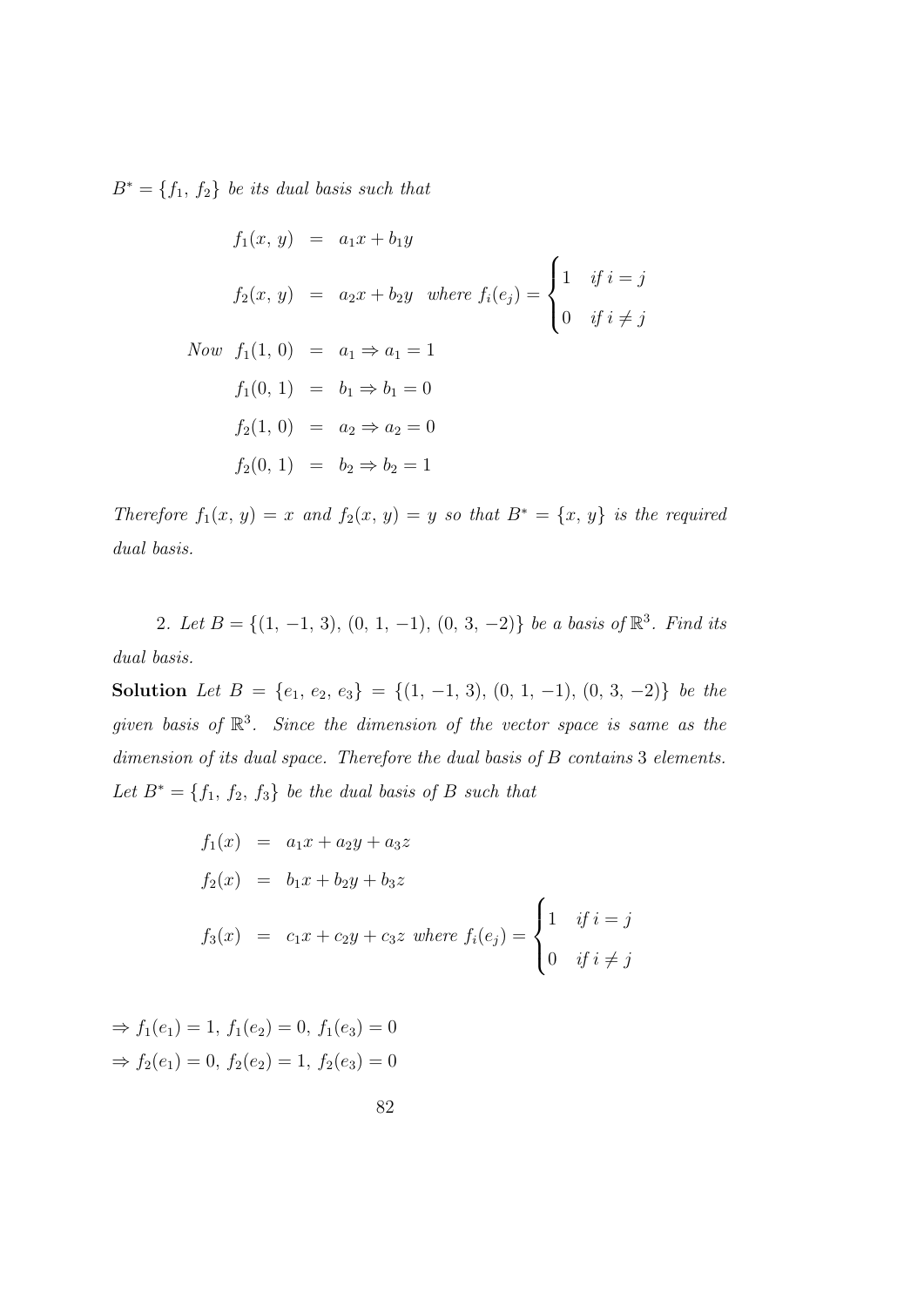$$
\Rightarrow f_3(e_1) = 0, f_3(e_2) = 0, f_3(e_3) = 1
$$
  

$$
f_1(e_1) = a_1 - a_2 + 3a_3 \Rightarrow 1 = a_1 - a_2 + 3a_3
$$
  

$$
f_1(e_2) = a_2 - a_3 \Rightarrow 0 = a_2 - a_3
$$
  

$$
f_1(e_3) = 3a_2 - 2a_3 \Rightarrow 0 = 3a_2 - 2a_3
$$

Solving these equations, we get  $a_1 = 1$ ,  $a_2 = 0$ ,  $a_3 = 0$ . Therefore  $f(x, y, z) =$ x.

Similarily,

$$
f_2(e_1) = b_1 - b_2 + 3b_3 \Rightarrow 0 = b_1 - b_2 + 3b_3
$$
  

$$
f_2(e_2) = b_2 - b_3 \Rightarrow 1 = b_2 - b_3
$$
  

$$
f_2(e_3) = 3b_2 - 2b_3 \Rightarrow 0 = 3b_2 - 2b_3
$$

Solving these equations, we get  $b_1 = 7, b_2 = -2, b_3 = -3$ . Therefore  $f_2(x, y, z) = 7x - 2y - 3z$ . Also,

$$
f_3(e_1) = c_1 - c_2 + 3c_3 \Rightarrow 0 = c_1 - c_2 + 3c_3
$$
  

$$
f_3(e_2) = c_2 - c_3 \Rightarrow 0 = c_2 - c_3
$$
  

$$
f_3(e_3) = 3c_2 - 2c_3 \Rightarrow 0 = 3c_2 - 2c_3
$$

Solving these equations, we get  $c_1 = -2$ ,  $c_2 = 1$ ,  $c_3 = 1$ . Therefore  $f_3(x, y, z) = -2x + y + z$  and the required dual basis is  $B^* =$  ${x, 7x - 2y - 3z, -2x + y + z}.$ 

3. Let V be the vector space of all polynomials in t over  $\mathbb R$  of degree  $\leq 2$ . Let  $t_1, t_2, t_3$  be distinct real numbers and  $T_i: V \to F$  be linear functions defined as  $T_i(f(x)) = f(t_i)$  for  $i = 1, 2, 3$ .

Prove that (i)  $\{T_1, T_2, T_3\}$  is a basis of  $V^*$ .

(ii) Find a basis of V such that  $\{T_1, T_2, T_3\}$  is its dual basis.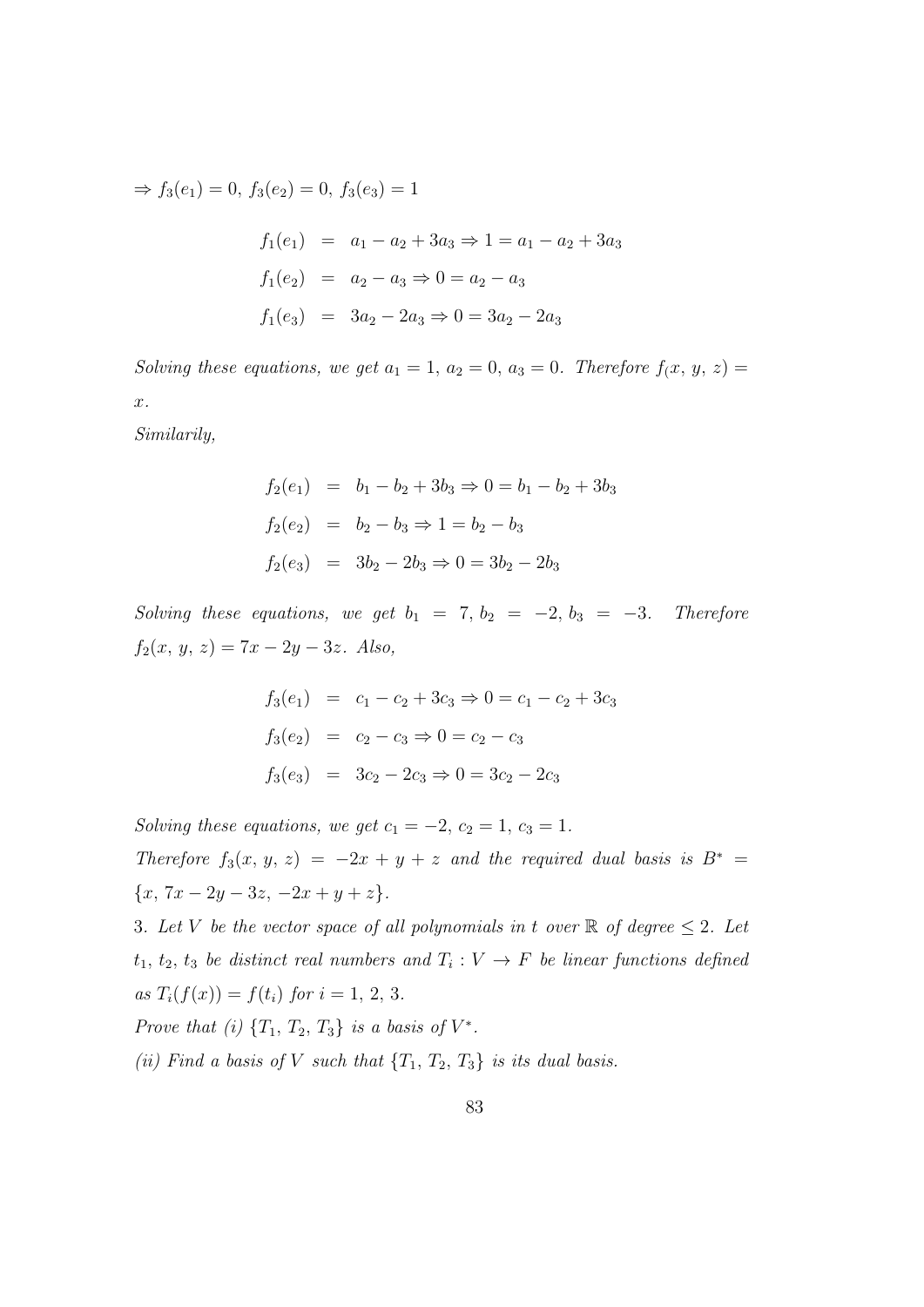**Solution**(i) Consider a linear combination  $\alpha T_1 + \beta T_2 + \gamma T_3 = O$ 

$$
(\alpha T_1 + \beta T_2 + \gamma T_3)(i) = O(e_i), \forall i = 1, 2, 3.
$$
  
\n
$$
\alpha T_1(1) + \beta T_2(1) + \gamma T_3(1) = 0
$$
  
\n
$$
\Rightarrow \alpha + \beta + \gamma = 0 \dots \dots \dots (1)
$$
  
\n
$$
\alpha T_1(t) + \beta T_2(t) + \gamma T_3(t) = 0
$$
  
\n
$$
\Rightarrow \alpha t_1 + \beta t_2 + \gamma t_3 = 0 \dots \dots \dots (2)
$$
  
\n
$$
\alpha T_1(t^2) + \beta T_2(t^2) + \gamma T_3(t^2) = 0
$$
  
\n
$$
\Rightarrow \alpha t_1^2 + \beta t_2^2 + \gamma t_3^2 = 0 \dots \dots \dots (3)
$$
  
\nFrom (1), (2), and (3), we get 
$$
\begin{bmatrix} 1 & 1 & 1 \\ t_1 & t_2 & t_3 \\ t_1^2 & t_2^2 & t_3^2 \end{bmatrix} \begin{bmatrix} \alpha \\ \beta \\ \gamma \end{bmatrix} = \begin{bmatrix} 0 \\ 0 \\ 0 \end{bmatrix}.
$$
  
\n
$$
\begin{vmatrix} 1 & 1 & 1 \\ t_1 & t_2 & t_3 \\ t_1^2 & t_2^2 & t_3^2 \end{vmatrix} = (t_2 - t_1)(t_3 - t_2)(t_3 - t_1) \neq 0
$$
  
\n
$$
\begin{vmatrix} 1 & 1 & 1 \\ t_1^2 & t_2^2 & t_3^2 \end{vmatrix} = (t_2 - t_1)(t_3 - t_2)(t_3 - t_1) \neq 0
$$
  
\n
$$
\Rightarrow \alpha = \beta = \gamma = 0. \text{ Hence } \{T_1, T_2, T_3\} \text{ is linearly independent. Since}
$$
  
\n
$$
\dim V^* = 3 \text{ so } \{T_1, T_2, T_3\} \text{ is a basis of } V^*.
$$
  
\n
$$
(ii) Let B = \{p(x), p_2(x), p_3(x)\} \text{ be a basis of } V \text{ for which } B^* = \{T_1, T_2, T_3\}
$$
  
\nis its dual basis.  
\nThen  $T_1(p_1(x)) =$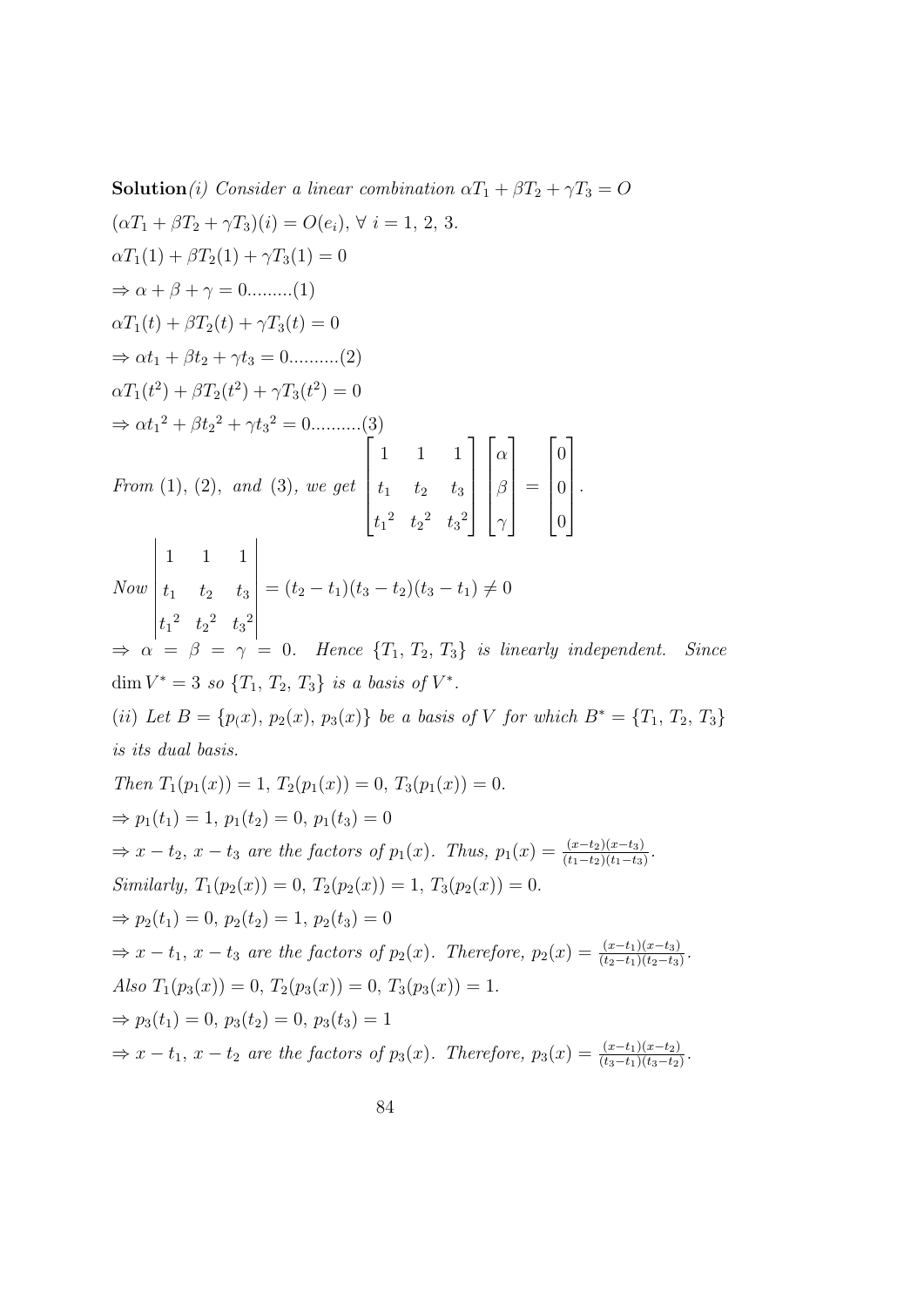(8.6) Let Us Sum Up: We have observed that the dimension of dual space of a finite dimensional vector space is the same. In this lesson we have defined dual basis for the given basis of a finite dimensional vector space and explicitly computed the dual basis for the given basis of a vector space.

# (8.7) Lesson End Exercise

1. Find the dual basis of  $\{(1, 0, 0, 0), (0, 1, 0), (0, 0, 1)\}\;$  of  $\mathbb{R}^3$ .

2. Let  $B = \{(-1, 1, 1), (1, -1, 1), (1, 1, -1)\}$  be a basis of  $\mathbb{R}^3$ . Find dual basis for B.

3. Find the dual basis of  $\{(1, 1, 2), (0, 2, 1), (0, 0, 5)\}.$ 

4. Let V be the vector space of all polynomials over the field  $\mathbb R$  of degree  $\leq 1$ i.e.  $V = \{a + bx | a, b \in \mathbb{R}\}$ . Let  $F_1, F_2$  be linear functionals on V, defined as

$$
f_1(p(x)) = \int_0^1 p(x) dx
$$

and

$$
f_2(p(x)) = \int_0^2 p(x) dx.
$$

Find the basis of V of which dual basis is  $\{f_1, f_2\}$ .

Solution Let  $\{v_1, v_2\} = \{a_1 + a_2x, b_1 + b_2x\}$  be the required basis and  $B^* =$  ${f_1, f_2}$  be its dual basis. Then  $f_1(v_1) = 1$ ,  $f_1(v_2) = 0$ ,  $f_2(v_1) = 0$  and  $f_2(v_2) = 0$ 1.

Now

$$
f_1(a_1 + a_2x) = \int_0^1 (a_1 + a_2x) dx \Rightarrow 1 = a_1 + \frac{a_2}{2} \Rightarrow 2 = 2a_1 + a_2
$$
  

$$
f_2(a_1 + a_2x) = \int_0^2 (a_1 + a_2x) dx \Rightarrow 0 = 2a_1 + 2a_2
$$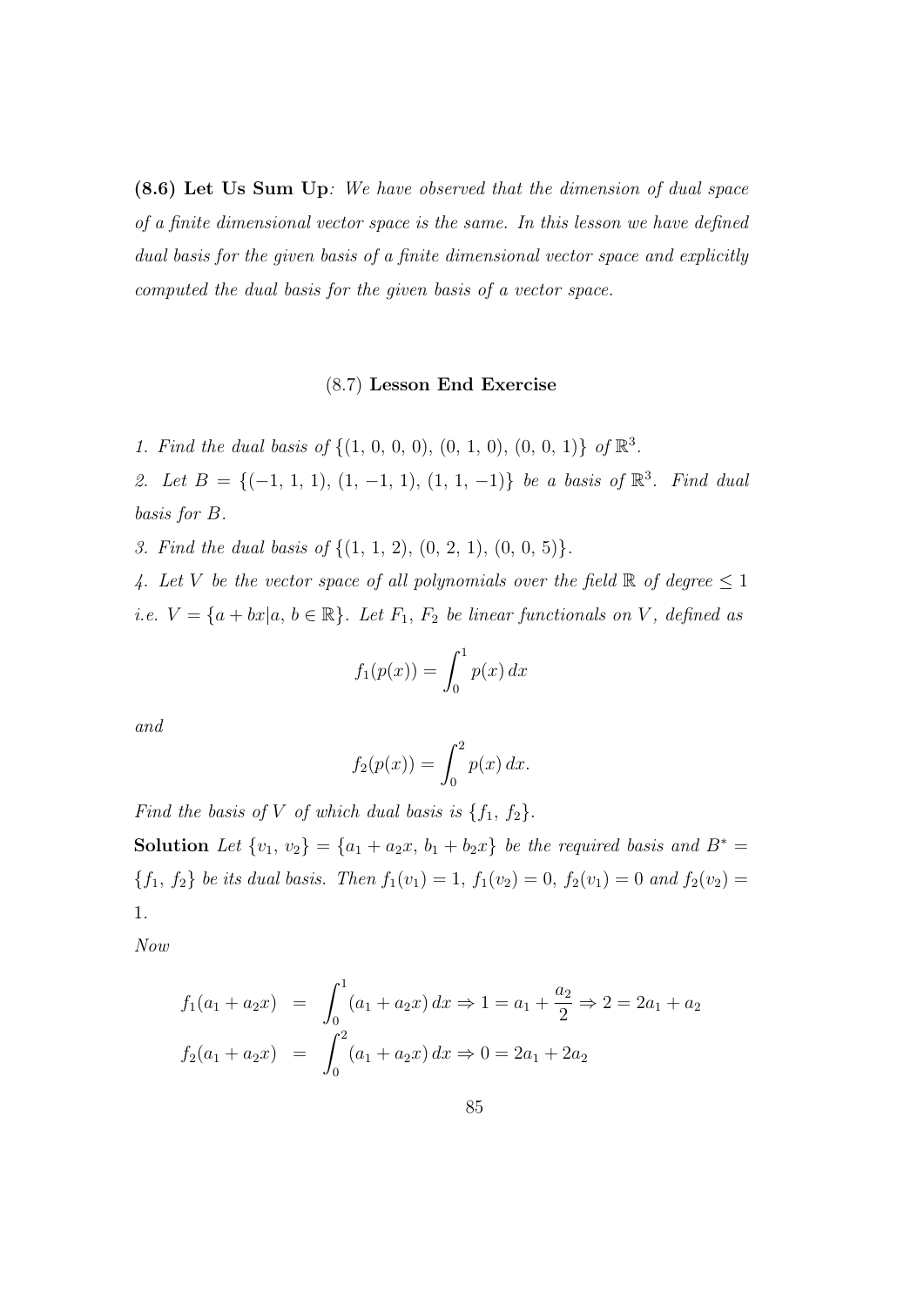Solving these equations, we get  $a_1 = 2$  and  $a_2 = -2$ . Similarily

$$
f_1(b_1 + b_2x) = \int_0^1 (b_1 + b_2x) dx \Rightarrow 0 = b_1 + \frac{b_2}{2} \Rightarrow 0 = 2b_1 + b_2
$$
  

$$
f_2(b_1 + b_2x) = \int_0^2 (b_1 + b_2x) dx \Rightarrow 1 = 2b_1 + 2b_2
$$

Solving these equations, we get  $b_1 = \frac{-1}{2}$  $\frac{1}{2}$  and  $b_2 = 1$ . Therefore, the required basis of V is  $B = \{2 - 2x, \frac{-1}{2} + x\}.$ 

# (8.8) University Model Questions

1. Let  $V = \{a + bx + cx^2 | a, b, c \in \mathbb{R}\}\$ be a vector space of polynomials over  $\mathbb{R}$ of degree  $\leq 2$ . Let  $f_1, f_2, f_3$  be linear functionals on V, defined as

$$
f_1(p(x)) = \int_0^1 p(x) dx, \ f_2(p(x)) = \int_0^2 p(x) dx, \ f_3(p(x)) = \int_0^{-1} p(x) dx.
$$

Prove that  $\{f_1, f_2, f_3\}$  is a basis of  $V^*$ .

2. Let  $V(F)$  be a vector space of dimension n and  $v_1, v_2$  be two different vectors in V, then show that there exists  $f \in V^*$  such that  $f(v_1) \neq f(v_2)$ .

(8.9) Suggested Readings :(i) N.S. Gopalakrishnan, University Algebra, New Age International (P) Limited, Publishers.

(ii) Kenneth Hoffman, Ray Kunze, Linear Algebra,Prentice Hall India.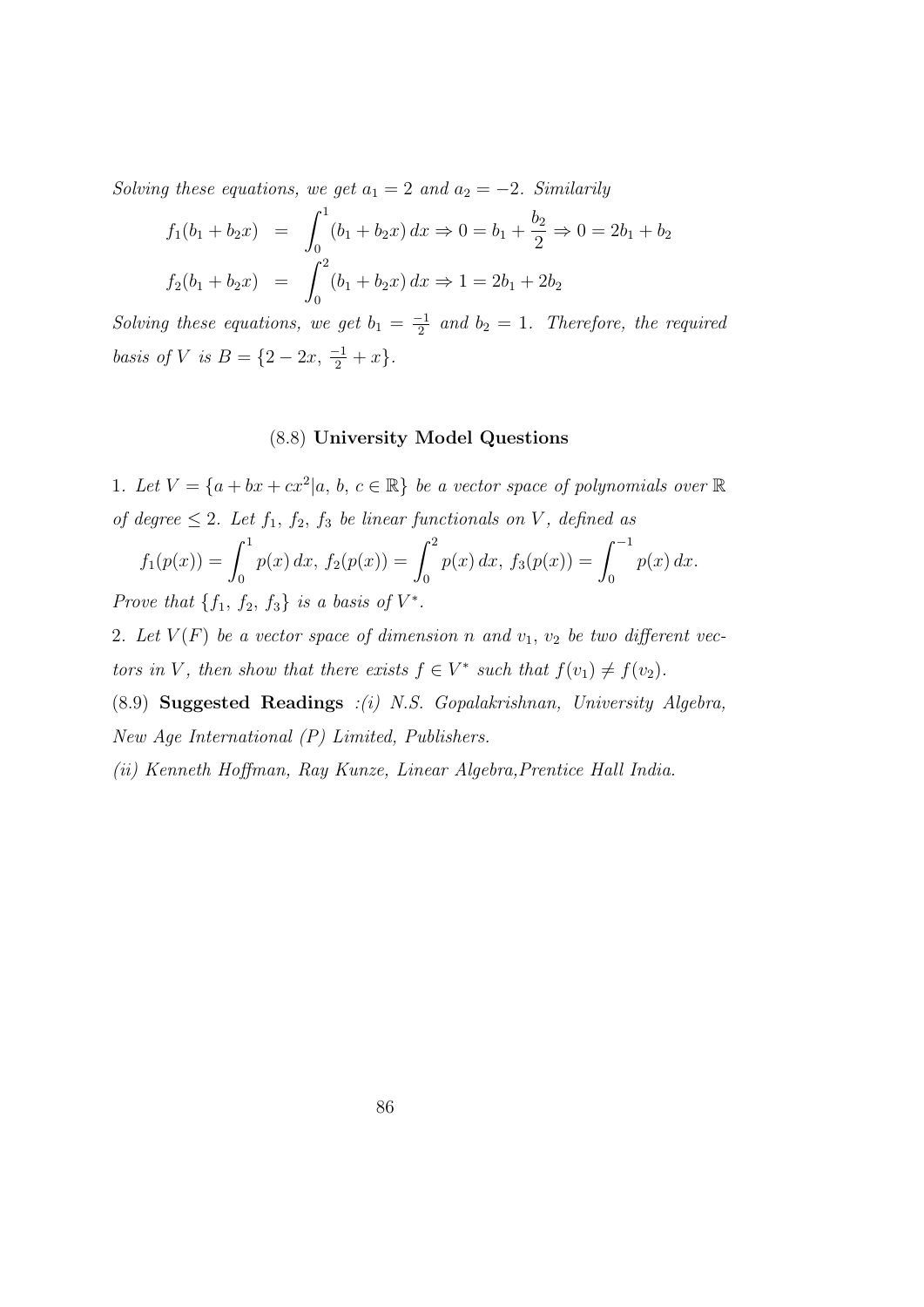# Unit-III

| Lesson-IX                                                             | Linear Transformations on a vector space |
|-----------------------------------------------------------------------|------------------------------------------|
| 9.0 Structure                                                         |                                          |
| 9.1 Introduction                                                      |                                          |
| 9.2 Objectives                                                        |                                          |
| 9.3 Linear Transformations                                            |                                          |
| $9.3.1 - 9.3.2$ Definitions                                           |                                          |
| $9.3.3 - 9.3.12$ Theorems                                             |                                          |
| 9.4 Examples                                                          |                                          |
| 9.5 Composition of linear Transformations                             |                                          |
| 9.5.1 Definition                                                      |                                          |
| $9.5.2$ Example                                                       |                                          |
| $9.5.3 - 9.5.5$ Theorems                                              |                                          |
| 9.6 Linear Algebra                                                    |                                          |
| 9.6.1 Definition                                                      |                                          |
| 9.6.2 Theorem                                                         |                                          |
| 9.7 Examples                                                          |                                          |
| 9.8 Let Us Sum Up                                                     |                                          |
| Lesson end exercise<br>9.9                                            |                                          |
| University Model Questions<br>9.10                                    |                                          |
| Suggested Readings<br>9.11                                            |                                          |
| (9.1) Introduction: Analogous to homomorphism in groups and rings, we |                                          |

can formulate the notion of homomorphism in vector spaces also. These are usually called linear transformations. In order to define a linear transformation between two vector spaces, it is necessary to assume both the vector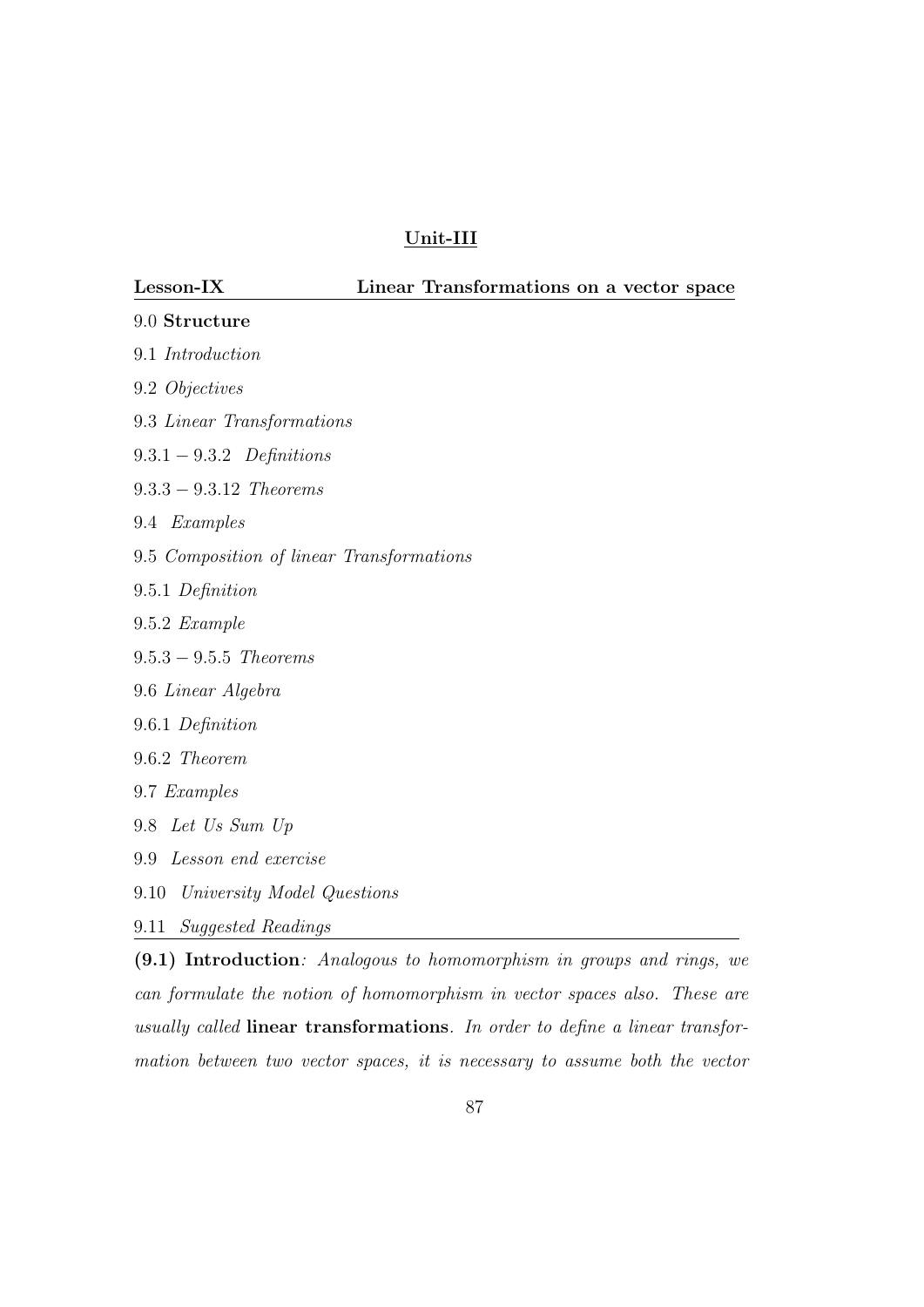spaces over the same field F.

 $(9.2)$  Objectives: *(i)* students will understand the concept of linear transformation with lot of examples.

(ii) In this lesson the students will understand the algebra of linear transformations on a vector space.

# (9.3) Linear transformations

 $(9.3.1)$  Definition: Let V and V' be vector spaces over the field F. Then a mapping  $T: V \to V'$  is said to be a linear transformation if

(i)  $T(x + y) = T(x) + T(y), x, y \in V$ 

 $(ii) T(\alpha x) = \alpha T(x), \ \alpha \in F \ and \ x \in V.$ 

 $(9.3.2)$  Definition : Let V be a vector space over the field F. Then the linear transformation  $T: V \to V$  is called linear operator on V.

 $(9.3.3)$  Theorem : Let V and V' be two vector spaces over the field F. Then the mapping  $T: V \rightarrow V'$  is a linear transformation if and only if  $T(\alpha x + \beta y) = \alpha T(x) + \beta T(y), \forall \alpha, \beta \in F \text{ and } x, y \in V.$ 

Proof Already proved in Lesson 6 Theorem  $(6.1.1)$ .

 $(9.3.4)$  Theorem: Let V and V' be vector spaces over a field F. Then a mapping  $O: V \to V'$  defined as  $O(x) = 0, \forall x \in V$  is a linear transformation. **Proof** Let  $x, y \in V$  and  $\alpha \in F$ . Then  $\alpha x + \beta y \in V$  and

 $O(\alpha x + \beta y) = 0 = \alpha 0 + \beta 0 = \alpha O(x) + \beta O(y)$ . Hence O is a linear transformation and it is called as zero transformation.

 $(9.3.5)$  Theorem: Let V be a vector space over a field F. Then the mapping  $I: V \to V$  defined by  $I(x) = x, \forall x \in V$  is a linear transformation (or Linear operator) on V .

Solution Let  $x, y \in V$  and  $\alpha, \beta \in F$ . Then  $\alpha x + \beta y \in V$ . Now  $T(\alpha x + \beta y) = \alpha x + \beta y = \alpha T(x) + \beta T(y).$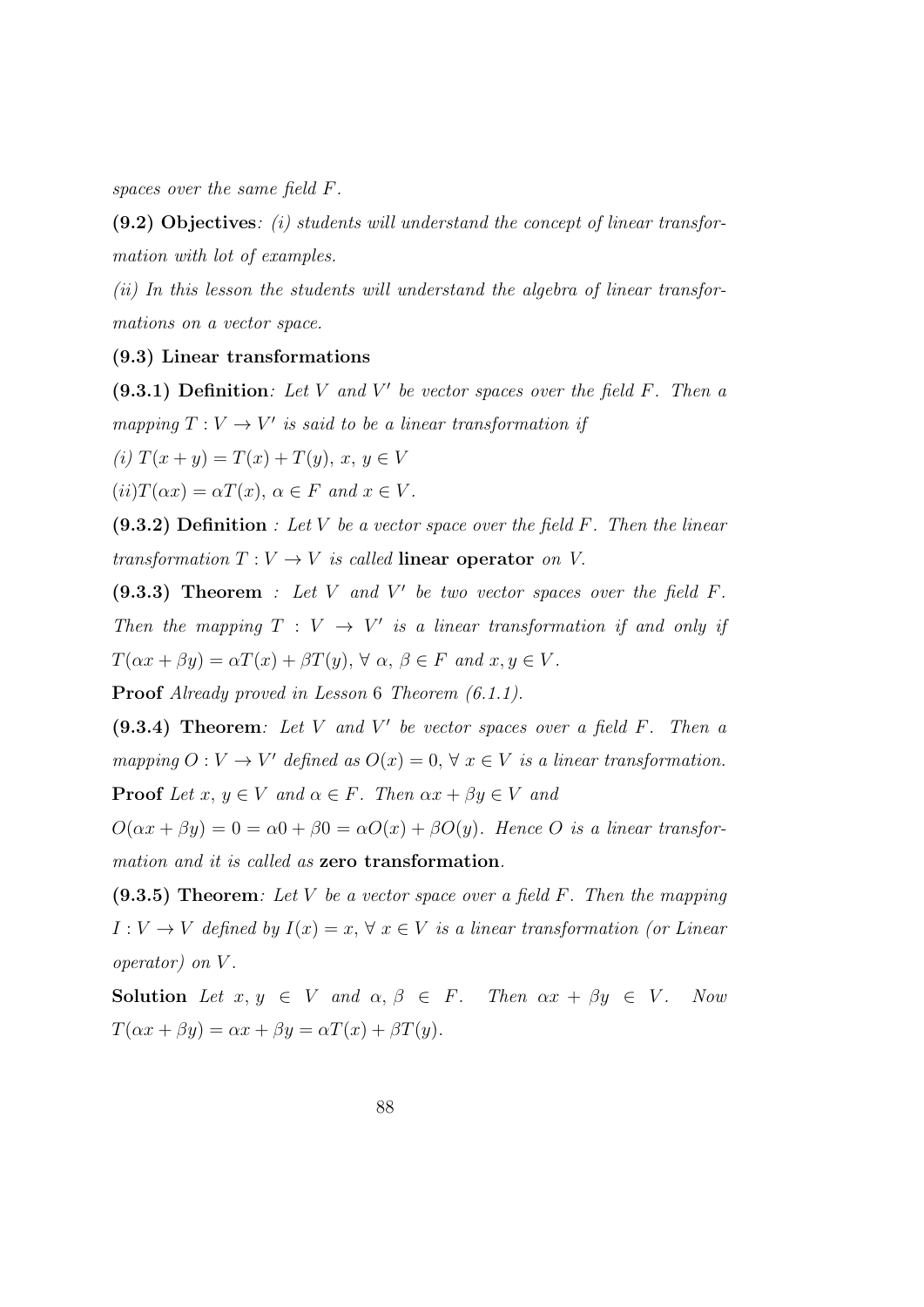Therefore  $I$  is a linear operator called **identity operator** on  $V$ .

(9.3.6) Theorem : Let V, V' be vector spaces over a field F and  $T: V \to V'$ be a linear transformation. Then the mapping  $-T : V \rightarrow V'$  defined by  $(-T)(x) = -[T(x)] \forall x \in V$  is a linear transformation.

**Proof** We have  $T: V \to V'$  is a linear transformation, so  $T(x) \in V'$  for  $x \in V \Rightarrow -T(x) \in V'.$ Let  $x, y \in V$  and  $\alpha, \beta \in F$ . Then  $(-T)(\alpha x + \beta y) = -[T(\alpha x + \beta y)]$  $=-[\alpha T(x) + \beta T(x)]$  $=-\alpha T(x) - \beta T(y)$  $=\alpha(-T(x))+\beta(-T(y))$  $= \alpha[(-T)(x)] + \beta[(-T)(y)]$  $\Rightarrow$  -T is a linear transformation. (9.3.7) Theorem: Let  $T: V(F) \to V'(F)$  be a linear transformation. Then

(i)  $T(0) = 0'$  (ii)  $T(-x) = -T(x)$ (iii)  $T(x - y) = T(x) - T(y)$ ,  $\forall x, y \in V$  (iv)  $T(mx) = m(x), \forall m \in \mathbb{Z}$ .

**Proof** (i), (ii), (iii) already proved in Theorem  $6.2.1$ .

(iv) We shall prove this by induction on m.

**Case I** When  $m > 0$ , For this, let  $m = 1$ , then  $T(1x) = T(x) = 1T(x)$ . So the result is true for  $m = 1$ .

Now assume the result for  $m = p$ , p is a positive integer.

i.e. 
$$
T(px) = pT(x)
$$
  
\nNow 
$$
T((p + 1)x) = T(px + x)
$$

$$
= T(px) + T(x)
$$

$$
= pT(x) + T(x)
$$

$$
= (p + 1)T(x).
$$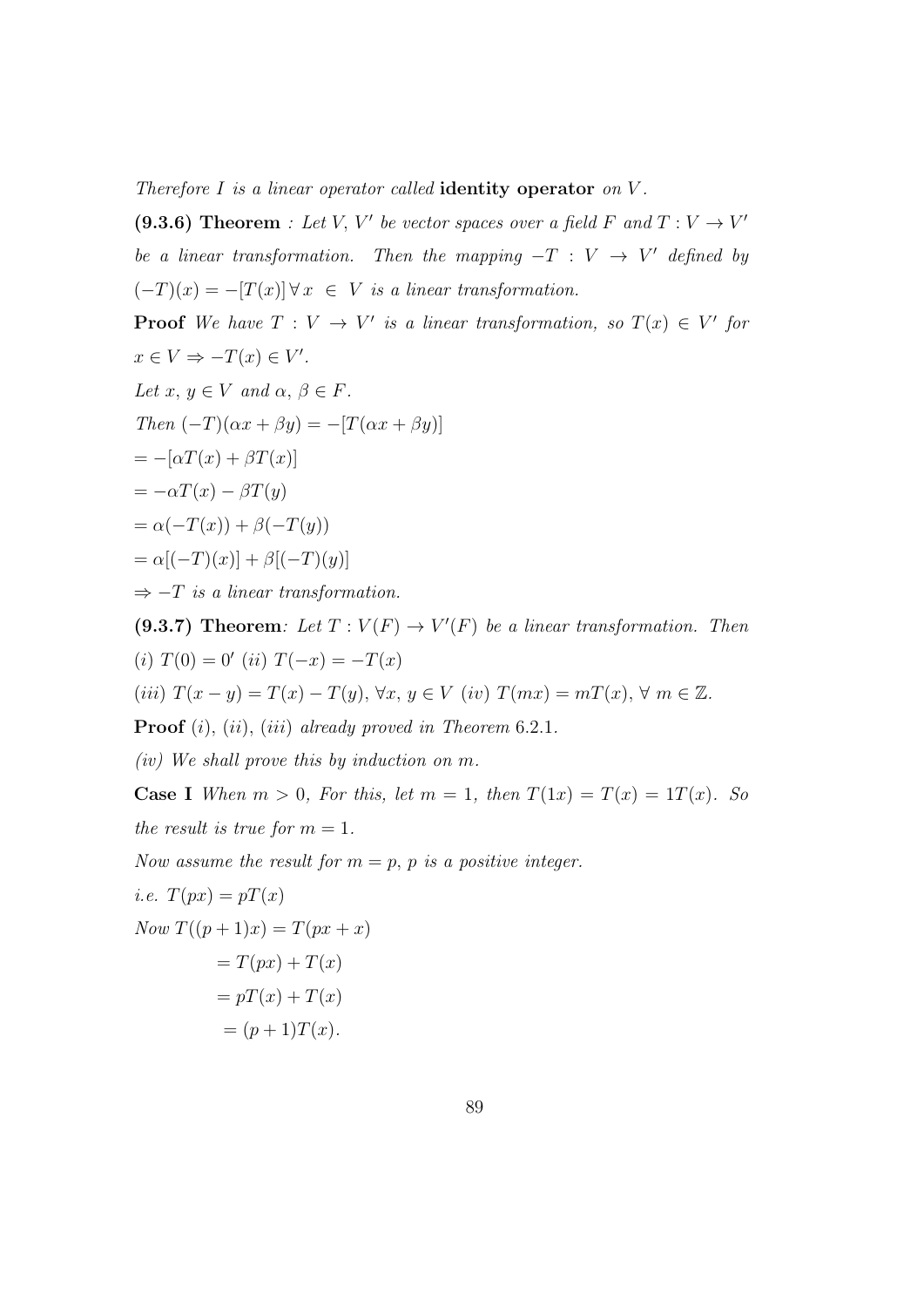Therefore, the result is true for  $m = (p + 1)$ . Hence by induction,  $T(mx) =$  $m(x), \forall m \in \mathbb{N}.$ 

**Case II** When  $m = 0$ , then  $T(0x) = T(0) = 0' = 0'T(x)$ .

Therefore the result is true for  $m = 0$ .

**Case III** When  $m < 0$ , let  $m = -p$ , where p is a positive integer.

Therefore 
$$
T(mx) = T(-px)
$$
  
 $T(x(-x))$ 

$$
= T(p(-x))
$$

$$
= pT(-x)
$$

$$
= p(-T(x))
$$

$$
= (-p)T(x)
$$

$$
= mT(x)
$$

 $\Rightarrow$   $T(mx) = mT(x)$ .

Hence the result is true for all  $m \in \mathbb{Z}$ .

 $(9.3.8)$  Theorem : Let V and W be vector spaces over the same field F. Let  $B = \{x_1, x_2, \ldots, x_n\}$  be a basis of V and  $y_1, y_2, \ldots, y_n$  be any elements of W. Then there exists a unique linear transformation  $T: V \to W$  such that  $T(x_i) = y_i, \ 1 \leq i \leq n.$ 

**Proof** Let  $x \in V$  be any element. Then

$$
x = \sum_{i=1}^{n} a_i x_i
$$

is the unique linear combination of elements of basis B. Define a rule  $T: V \rightarrow$ W such that  $T(a_1x_1 + a_2x_2 + \ldots + a_nx_n) = a_1y_1 + a_2y_2 + \ldots + a_ny_n$ . Since  $a_1, a_2, \ldots, a_n$  are unique, so the rule T is a well defined mapping. Now, each  $x_i \in V$  can be expressed as a linear combination of vectors of basis B i.e  $x_i = 0x_1 + \ldots + 1x_i + 0x_{i+1} + \ldots + 0x_n$ . Therefore  $T(x_i) = 0y_1 + ... 1y_i + ... + 0y_n$  $\Rightarrow$   $T(x_i) = y_i$ , for  $i = 1, 2, ..., n$ .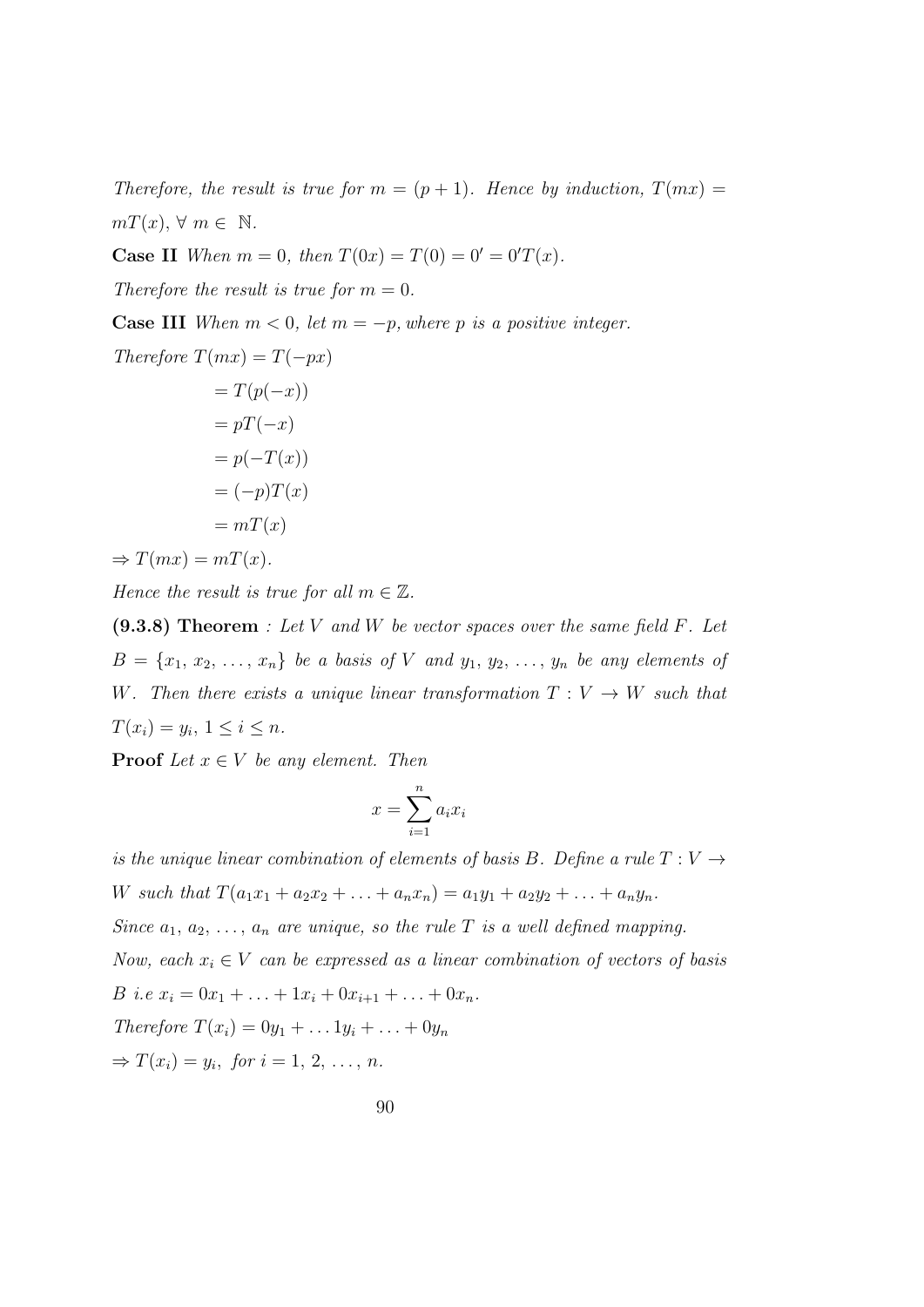T is linear transformation: Let x,  $x' \in V$  and  $\alpha, \beta \in F$ .

Then

$$
x = \sum_{i=1}^{n} a_i x_i
$$
 and  $x' = \sum_{i=1}^{n} a'_i x_i$  for  $a_i, a'_i \in F \forall i$ .

Now,

$$
T(\alpha x + \beta x') = T\left(\alpha \sum_{i=1}^{n} a_i x_i + \beta \sum_{i=1}^{n} a_i' x_i\right)
$$
  
\n
$$
= T\left(\sum_{i=1}^{n} (\alpha a_i) x_i + \sum_{i=1}^{n} (\beta a_i') x_i\right)
$$
  
\n
$$
= T\left(\sum_{i=1}^{n} (\alpha a_i + \beta a_i') x_i\right)
$$
  
\n
$$
= \sum_{i=1}^{n} (\alpha a_i + \beta a_i') y_i
$$
  
\n
$$
= \sum_{i=1}^{n} (\alpha a_i) y_i + \sum_{i=1}^{n} (\beta a_i') y_i
$$
  
\n
$$
= \alpha \sum_{i=1}^{n} a_i y_i + \beta \sum_{i=1}^{n} a_i' y_i
$$
  
\n
$$
= \alpha T(\sum_{i=1}^{n} a_i x_i) + \beta T(\sum_{i=1}^{n} a_i' x_i)
$$
  
\n
$$
= \alpha T(x) + \beta T(x')
$$
  
\n
$$
\Rightarrow T(\alpha x + \beta x') = \alpha T(x) + \beta T(x').
$$

Hence T is a linear transformation.

**T** is unique: Let  $S: V \to W$  be another linear transformation such that  $S(x_i) = y_i, i = 1, 2, ..., n.$ Let  $x = a_1x_1 + a_2x_2 + ... + a_nx_n$  be an element of V.  $S(x) = S(a_1x_1 + a_2x_2 + \ldots + a_nx_n)$  $= a_1S(x_1) + a_2S(x_2) + \ldots + a_nS(x_n)$  $= a_1y_1 + a_2y_2 + \ldots + a_ny_n$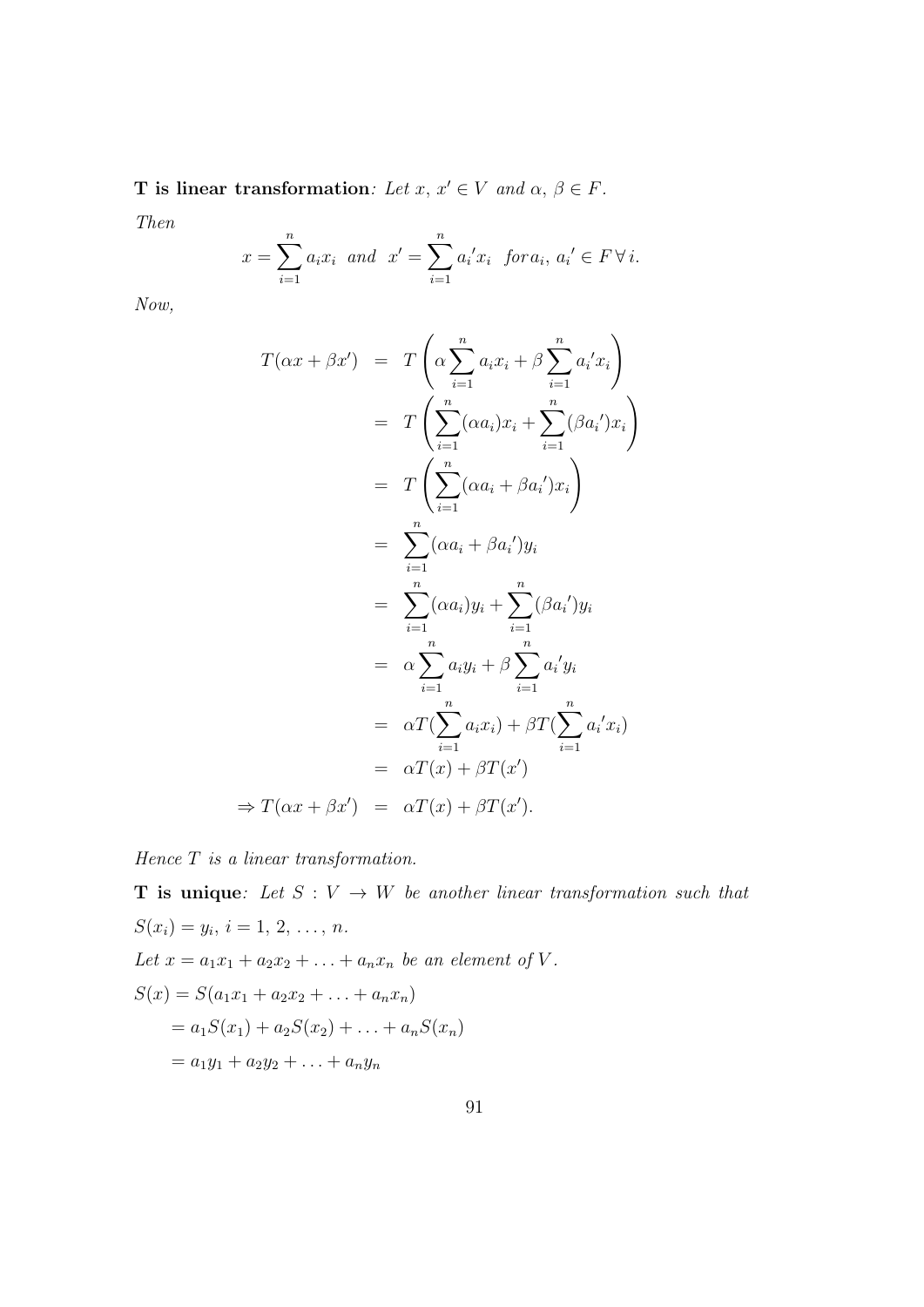$$
=T(x)
$$

 $\Rightarrow S(x) = T(x), \forall x \in V$ 

Thus T is a unique linear transformation.

 $(9.3.9)$  Theorem: Let V and W be vector spaces over the same field F and  $T: V \to W$  be a linear transformation. Prove that (i) if  $x_1, x_2, \ldots, x_n$  are linearly dependent over F then  $T(x_1), T(x_2), \ldots, T(x_n)$  are also linearly dependent.

(ii) if  $x_1, x_2, \ldots, x_n$  are such that  $T(x_1), T(x_2), \ldots, T(x_n)$  are linearly independent, then  $x_1, x_2, \ldots, x_n$  are also linearly independent.

**Proof** (i) Since  $x_1, x_2, \ldots, x_n$  are linearly dependent. Therefore, there exists scalars  $\alpha_1, \alpha_2, \ldots, \alpha_n$  not all zero, such that  $\alpha_1 x_1 + \alpha_2 x_2 + \ldots + \alpha_n x_n = 0$  $\Rightarrow T(\alpha_1x_1+\alpha_2x_2+\ldots+\alpha_nx_n)=T(0)$  $\Rightarrow \alpha_1 T(x_1) + \alpha_2 T(x_2) + \ldots + \alpha_n T(x_n) = T(0)$  $\Rightarrow \alpha_1 T(x_1) + \alpha_2 T(x_2) + \ldots + \alpha_n T(x_n) = 0'$ Hence  $T(x_1), T(x_2), \ldots, T(x_n)$  are linearly dependent in W. (ii) Cosider  $\alpha_1 x_1 + \alpha_2 x_2 + \ldots + \alpha_n x_n = 0$ , for  $\alpha_1, \ldots, \alpha_n \in F$ . Then  $T(\alpha_1x_1 + \alpha_2x_2 + \ldots + \alpha_nx_n) = T(0)$  $\Rightarrow T(\alpha_1x_1+\alpha_2x_2+\ldots+\alpha_nx_n)=T(0)$  $\Rightarrow \alpha_1 T(x_1) + \alpha_2 T(x_2) + \ldots + \alpha_n T(x_n) = 0'$  $\Rightarrow \alpha_1 T(x_1) + \alpha_2 T(x_2) + \ldots + \alpha_n T(x_n) = 0'$  $\Rightarrow \alpha_1 = \alpha_2 = \ldots = \alpha_n = 0$  (because  $T(x_1), T(x_2), \ldots, T(x_n)$  are L.I). Hence  $x_1, x_2, \ldots, x_n$  are linearly independent.

 $(9.3.10)$  Theorem : Let V and W be two vector spaces over a field F. Then the set  $L(V, W)$  of all linear transformations of V in W forms a vector space over F under the operations  $+$  and scalar multiplication defined as  $(T_1 + T_2)(x) = T_1(x) + T_2(x), \forall x \in V, T_1, T_2 \in L(V, W)$  and  $(\alpha T)(x) =$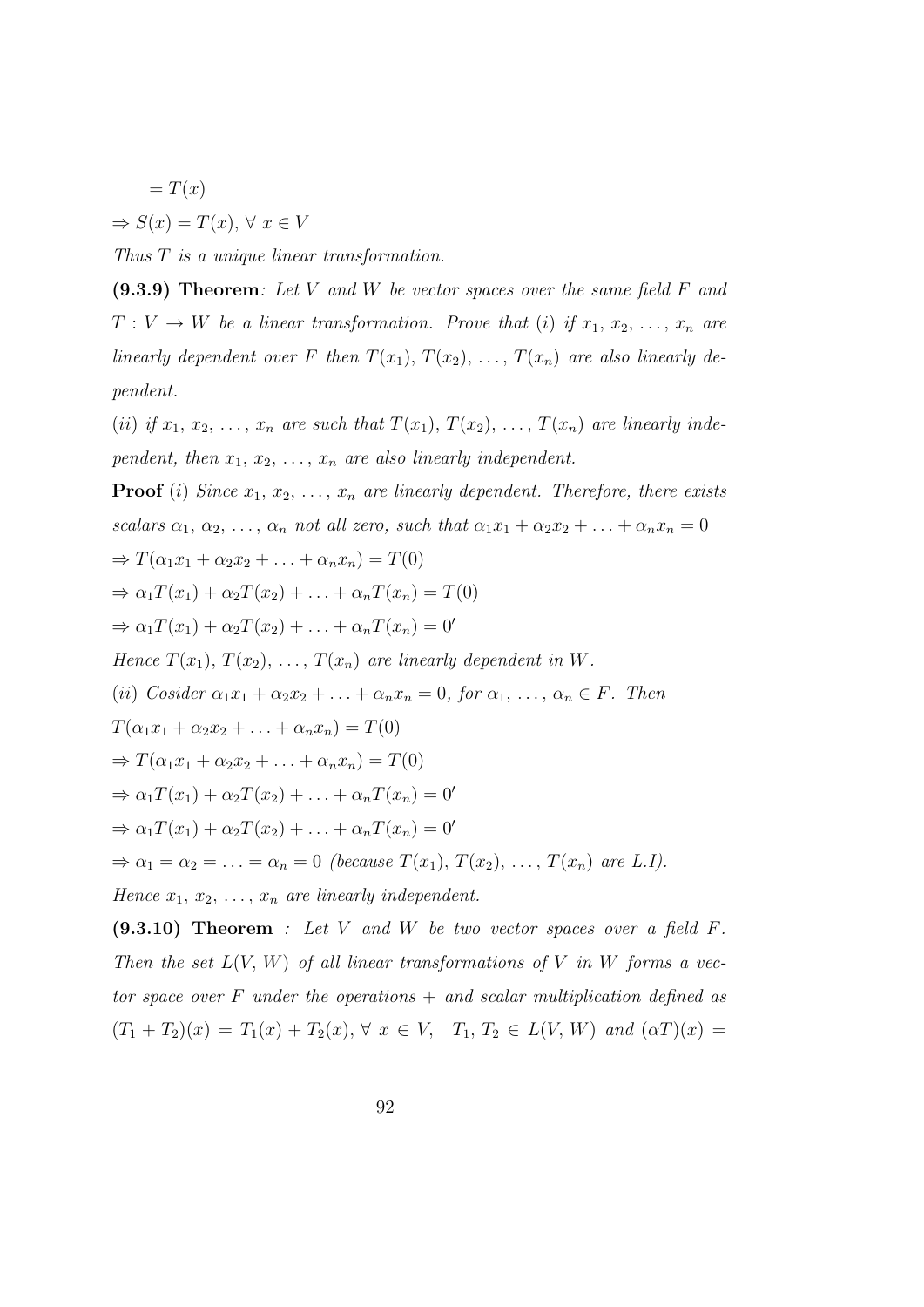$\alpha T(x), \forall x \in V$  and  $\alpha \in F, T \in L(V, W)$  respectively.

proof Already done in the exercise (6.7) problem number 4 of Lesson-VI.

 $(9.3.11)$  Lemma: Let V and V' be finite dimensional vector spaces over a field F and  $B = \{x_1, x_2, \ldots, x_n\}$  be a basis of V. Then for any mapping  $f: B \to V'$  there exists a unique linear transformation  $T: V \to V'$  such that  $T(x_i) = f(x_i), \forall x_i \in B, i = 1, 2, ..., n.$ 

**Proof** Let  $x \in V$  be any element. Then

$$
x = \sum_{i=1}^{n} a_i x_i.
$$

Define a rule  $T: V \to V'$  by  $T(a_1x_1 + a_2x_2 + \ldots + a_nx_n) = a_1f(x_1) + a_2f(x_2) + \cdots + a_nf(x_n).$ Then clearly,  $T$  is a well defined mapping because of the uniqueness of  $a_i$ 's in the representation of  $x$ .

Now we shall show that  $T$  is a linear transformation. For this, let

$$
x = \sum_{i=1}^{n} a_i x_i, \ y = \sum_{i=1}^{n} b_i x_i
$$

and  $\alpha, \beta \in F$ . Then

$$
T(\alpha x + \beta y) = T\left(\alpha \sum_{i=1}^{n} a_i x_i + \beta \sum_{i=1}^{n} b_i x_i\right)
$$
  
= 
$$
T\left(\sum_{i=1}^{n} (\alpha a_i) x_i + \sum_{i=1}^{n} (\beta b_i) x_i\right)
$$
  
= 
$$
T\left(\sum_{i=1}^{n} (\alpha a_i + \beta b_i) x_i\right)
$$
  
= 
$$
\sum_{i=1}^{n} (\alpha a_i + \beta b_i) f(x_i)
$$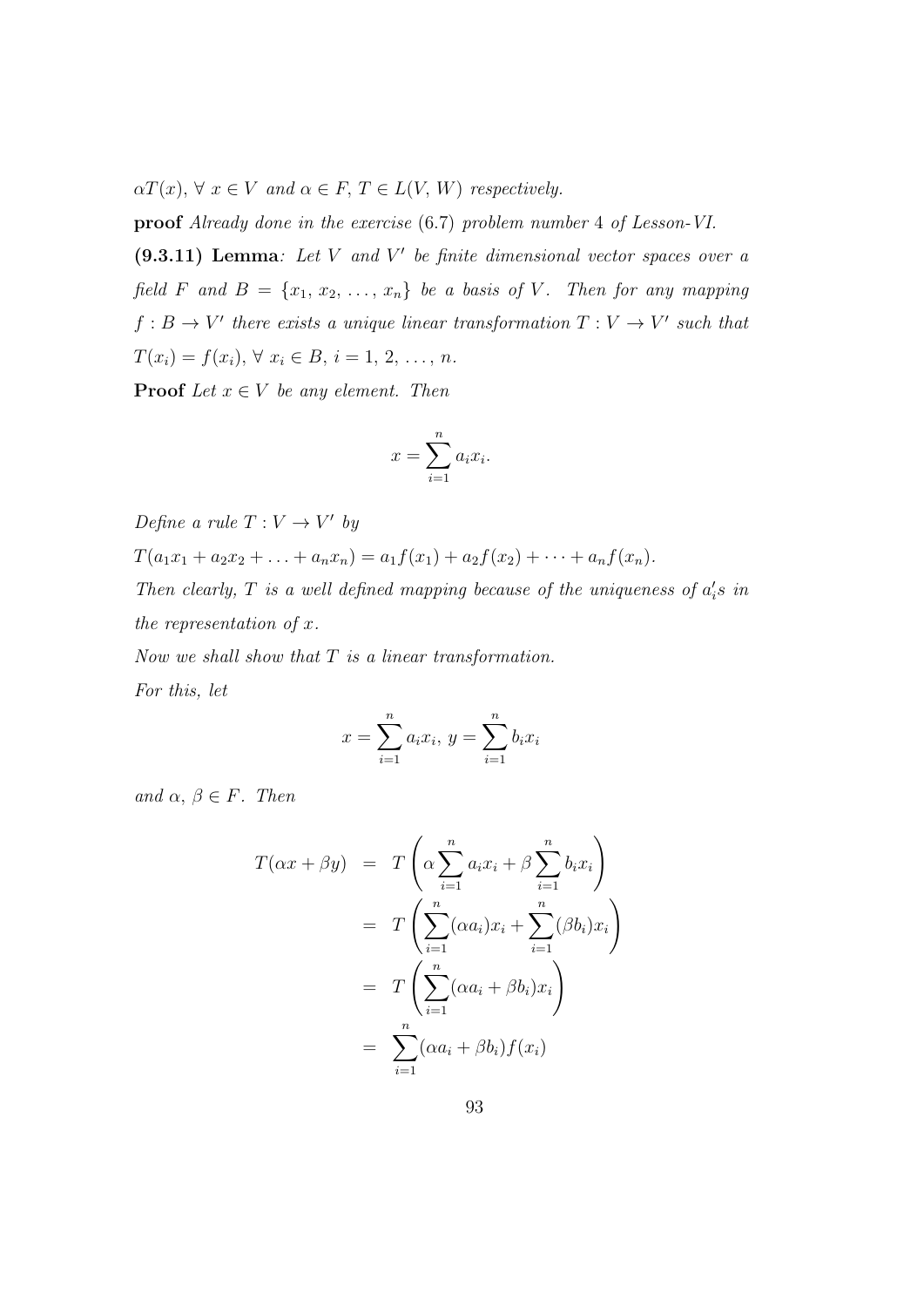$$
\Rightarrow T(\alpha x + \beta y) = \sum_{i=1}^{n} \alpha a_i f(x_i) + \sum_{i=1}^{n} \beta b_i f(x_i)
$$
  

$$
= \alpha \sum_{i=1}^{n} a_i f(x_i) + \beta \sum_{i=1}^{n} b_i f(x_i)
$$
  

$$
= \alpha T \left( \sum_{i=1}^{n} a_i x_i \right) + \beta T \left( \sum_{i=1}^{n} b_i x_i \right)
$$
  

$$
= \alpha T(x) + \beta T(y)
$$
  

$$
\Rightarrow T(\alpha x + \beta y) = \alpha T(x) + \beta T(y).
$$

Therefore, T is a linear transformation.

Also, 
$$
T(x_i) = T(0x_1 + \ldots + 1x_i + \ldots 0x_n) = 0f(x_1) + \ldots 1f(x_i) + \ldots + 0f(x_i) =
$$
  
\n $f(x_i)$   
\n $\Rightarrow T(x_i) = f(x_i), \forall i.$   
\nFor the uniqueness

For the uniqueness,

let S be another linear transformation such that  $S(x_i) = f(x_i)$ ,  $\forall i$ . Then  $S(x) = S(a_1x_1 + a_2x_2 + \ldots + a_nx_n)$  $= a_1S(x_1) + a_2S(x_2) + \ldots + a_nS(x_n)$  $= a_1 f(x_1) + a_2 f(x_2) + \ldots + a_n f(x_n)$  $= T(a_1x_1 + a_2x_2 + \ldots + a_nx_n)$  $=T(x) \Rightarrow S(x) = T(x), \forall x$ . Thus  $T = S$ .

Hence  $T$  is the unique linear transformation.

 $(9.3.12)$  Theorem Let V and W be finite dimensional vector spaces over a field F. Then the vector space  $L(V, W)$  of all linear transformations of V in W is also finite dimensional and

$$
\dim(L(V, W)) = (\dim V)(\dim W).
$$

**Proof** Let  $B_1 = \{x_1, x_2, ..., x_n\}$  and  $B_2 = \{y_1, y_2, ..., y_m\}$  be bases of V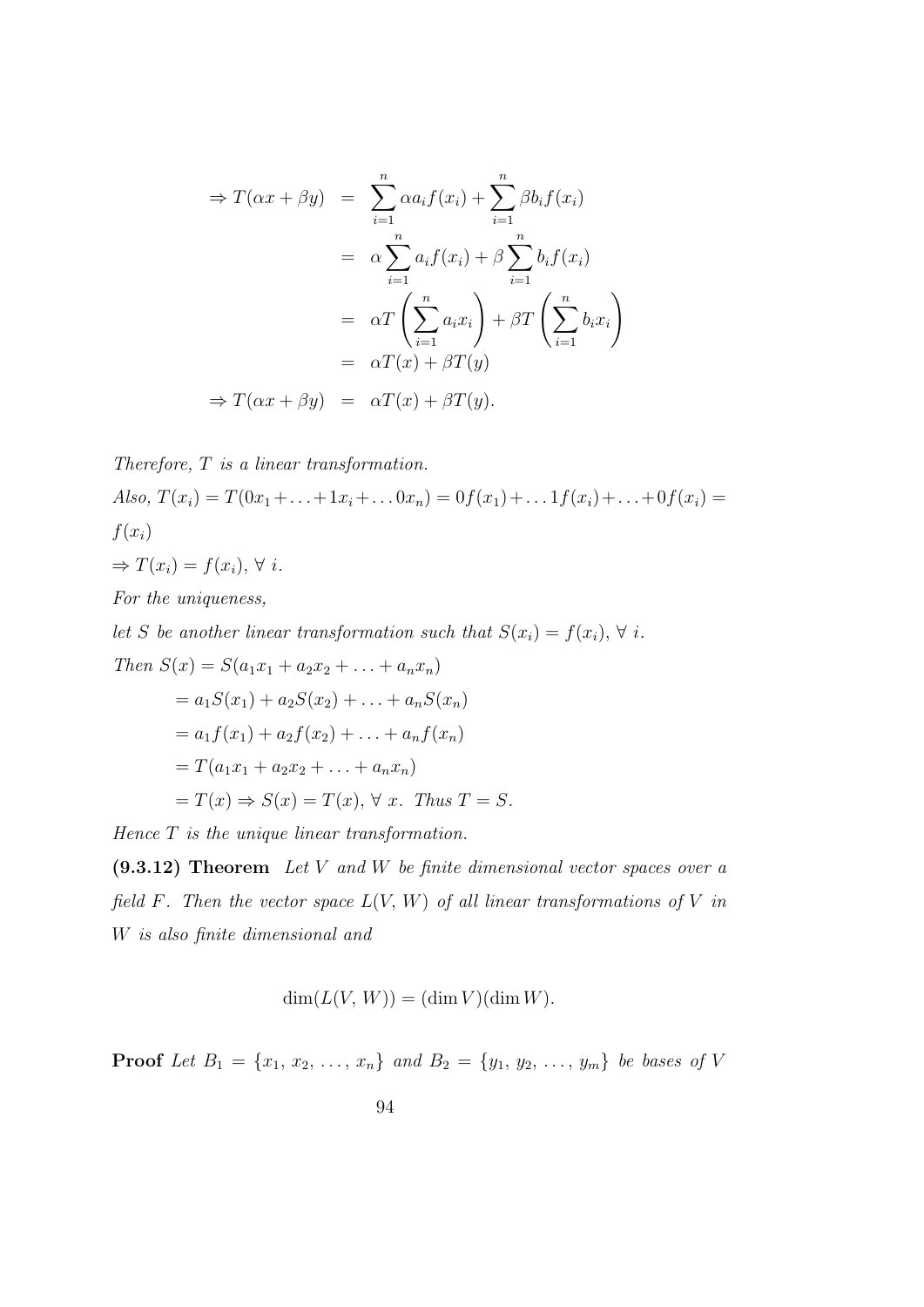and W respectively. Then for  $1 \leq i \leq n, 1 \leq j \leq m$ , define a mapping

$$
T_{ij}(x_p) = \begin{cases} y_j & \text{if } i = p \\ 0 & \text{if } i \neq p \end{cases}
$$

by the Lemma  $(9.2.11)$ ,  $T_{ij}$  is a linear transformation for each i, j. *Claim:*  $B = \{T_{ij} : 1 \le i \le n, 1 \le j \le m\}$  is a basis of  $L(V, W)$ . For this, we first show that B is linearly independent. Let  $\alpha_{ij}$  be set of  $m \times n$  scalars, where  $1 \leq i \leq n$  and  $1 \leq j \leq m$  such that

$$
\sum_{i=1}^{n} \sum_{j=1}^{m} \alpha_{ij} T_{ij} = O
$$

Now  $x_p \in V$  for each  $p = 1, 2, ..., n$  and  $O(x_p) = 0$ . Therefore,

$$
\left(\sum_{i=1}^{n} \sum_{j=1}^{m} \alpha_{ij} T_{ij}\right)(x_p) = O(x_p)
$$

$$
\sum_{i=1}^{n} \sum_{j=1}^{m} \alpha_{ij} T_{ij}(x_p) = 0 \in W
$$

$$
\sum_{j=1}^{m} \sum_{i=1}^{n} \alpha_{ij} T_{ij}(x_p) = 0
$$

$$
\sum_{j=1}^{m} \alpha_{pj} y_j = 0
$$

$$
\alpha_{p1} y_1 + \alpha_{p2} y_2 + \ldots + \alpha_{pm} y_m = 0
$$

$$
\Rightarrow \alpha_{p1} = \alpha_{p2} = \ldots = \alpha_{pm} = 0, \text{ where } 1 \leq p \leq n
$$

$$
\alpha_{ij} = 0, \forall i, j
$$

Hence B is linearly independent.

Now we shall show that B is spanning set for  $L(V, W)$ . For this, let  $T \in$  $L(V, W)$  be any element so that  $T(x_p) \in W$ . Then

$$
T(x_p) = \sum_{j=1}^m \beta_{pj} y_j.
$$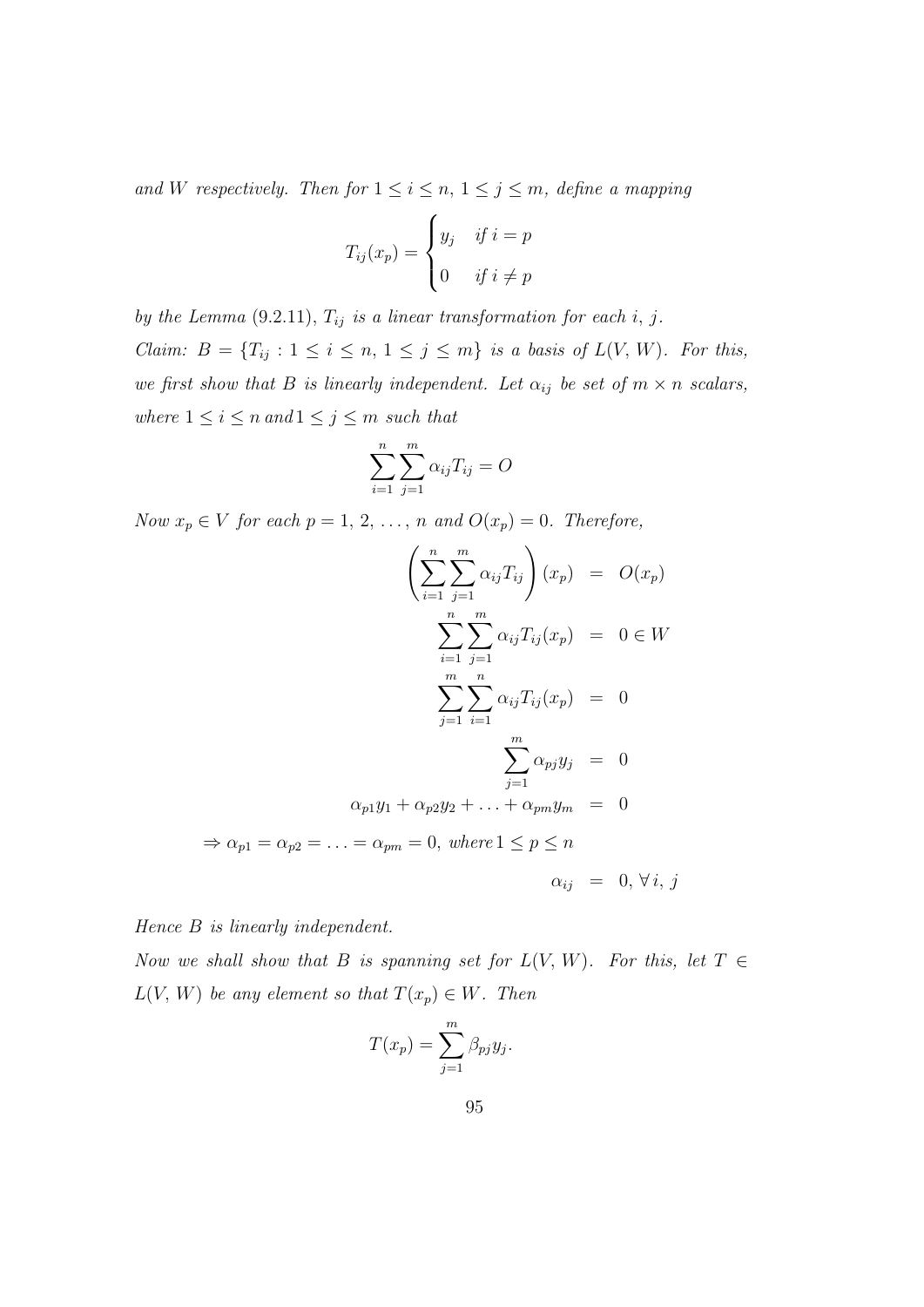Now cosider

$$
\left(\sum_{i=1}^{n} \sum_{j=1}^{m} \beta_{ij} T_{ij}\right) (x_p) = \sum_{i=1}^{n} \sum_{j=1}^{m} \beta_{ij} T_{ij} (x_p)
$$

$$
= \sum_{j=1}^{m} \beta_{pj} y_j
$$

$$
= T(x_p)
$$

$$
\Rightarrow \sum_{i=1}^{n} \sum_{j=1}^{m} \beta_{ij} T_{ij} (x_p) = T(x_p)
$$

$$
\Rightarrow \sum_{i=1}^{n} \sum_{j=1}^{m} \beta_{ij} T_{ij} = T
$$

Hence  $B$  is a basis of  $L(V, W)$  and

$$
\dim(L(V, W)) = mn = (\dim V)(\dim W).
$$

# (9.4) Examples

1. Show that the following mappings are linear transformations: (i)  $T: V_3(R) \to V_2(R)$  defined by  $T(x, y, z) = (x - y + z, 2x)$ (ii)  $T: V(R) \to V(R)$  defined by  $T(x + \iota y) = x - \iota y$ where  $V(R) = \{x + \iota y | x, y \in \mathbb{R} \text{ and } \iota = \sqrt{\iota}$  $\overline{-1}\}$ . Solution (i) Let  $u = (x_1, y_1, z_1), v = (x_2, y_2, z_2)$  be any elements of  $V_3(R)$ and  $\alpha$ ,  $\beta$  be any real numbers.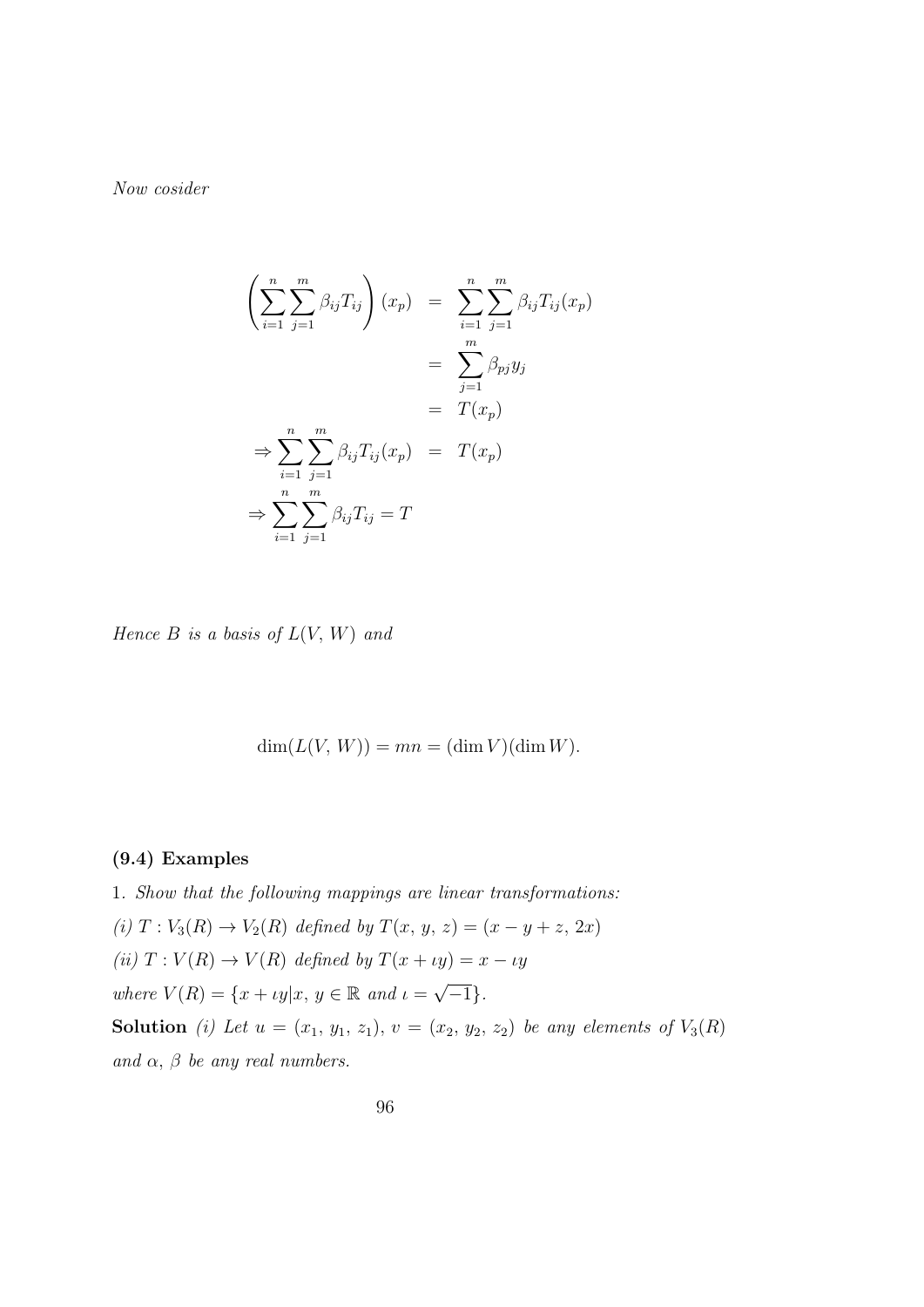Then  $\alpha u + \beta v = (\alpha x_1 + \beta x_2, \, \alpha y_1 + \beta y_2, \, \alpha z_1 + \beta z_2) \in V_3(R)$ . Now,

$$
T(\alpha u + \beta v) = T(\alpha x_1 + \beta x_2, \alpha y_1 + \beta y_2, \alpha z_1 + \beta z_2)
$$
  
\n
$$
= (\alpha x_1 + \beta x_2 - \alpha y_1 - \beta y_2 + \alpha z_1 + \beta z_2, 2\alpha x_1 + 2\beta x_2)
$$
  
\n
$$
= ((\alpha x_1 - \alpha y_1 + \alpha z_1) + (\beta x_2 - \beta y_2 + \beta z_2), 2\alpha x_1 + 2\beta x_2)
$$
  
\n
$$
= (\alpha x_1 - \alpha y_1 + \alpha z_1, 2\alpha x_1) + (\beta x_2 - \beta y_2 + \beta z_2, 2\beta x_2)
$$
  
\n
$$
= \alpha (x_1 - y_1 + z_1, 2x_1) + \beta (x_2 - y_2 + z_2, 2x_2)
$$
  
\n
$$
= \alpha T(x_1, y_1, z_1) + \beta T(x_2, y_2, z_2)
$$
  
\n
$$
\Rightarrow T(\alpha u + \beta v) = \alpha T(u) + \beta T(v)
$$

# Hence T is a linear transformation.

(ii) Let  $u = x_1 + \iota y_1$  and  $v = x_2 + \iota y_2$  be any elements of  $V(R)$  and  $\alpha$ ,  $\beta$  be any real numbers. Then

$$
T(\alpha u + \beta v) = T(\alpha(x_1 + \iota y_1) + \beta(x_2 + \iota y_2))
$$
  

$$
= T((\alpha x_1 + \beta x_2) + \iota(\alpha y_1 + \beta y_2))
$$
  

$$
= (\alpha x_1 + \beta x_2) - \iota(\alpha y_1 + \beta y_2)
$$
  

$$
= \alpha(x_1 - \iota y_1) + \beta(x_2 - \iota y_2)
$$
  

$$
= \alpha T(x_1 + \iota y_1) + \beta T(x_2 + \iota y_2)
$$
  

$$
\Rightarrow T(\alpha u + \beta v) = \alpha T(u) + \beta T(v)
$$

Hence T is a linear transformation.

2. Show that the following mappings are not linear transformations: (i)  $T : \mathbb{R}^3 \to \mathbb{R}^2$ , defined by  $T(x, y, z) = (|y|, 0)$  $(ii) T : \mathbb{R}^2 \to \mathbb{R}^3$  defined by  $T(x, y) = (x + 1, 2y, x + y)$ (iii)  $T : \mathbb{R}^2 \to \mathbb{R}$  defined by  $T(x, y) = xy$ .

**Solution** (i) Let  $u = (x_1, y_1, z_1)$  and  $v = (x_2, y_2, z_2)$  be any elements of  $\mathbb{R}^3$ .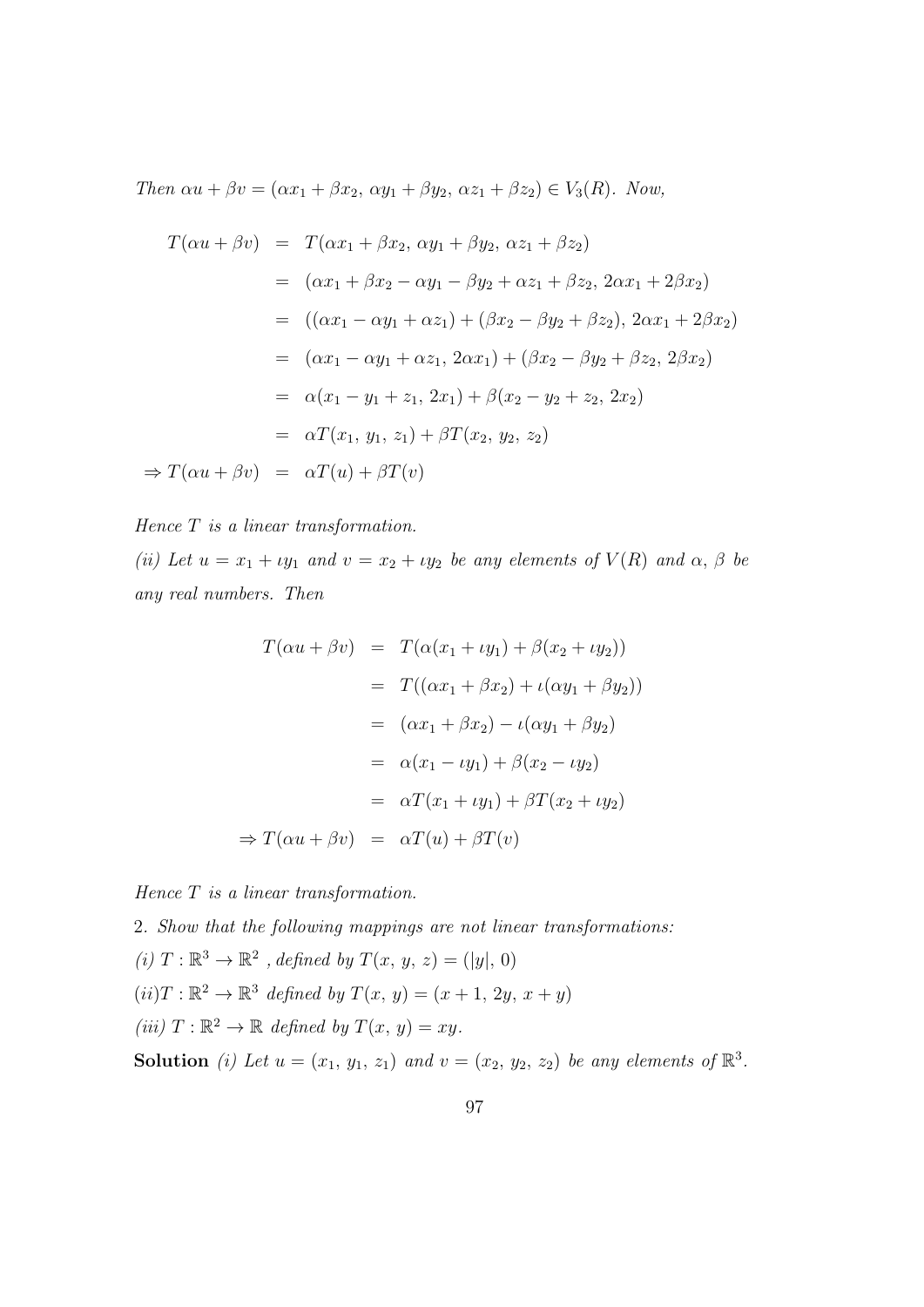Then  $u + v = (x_1 + x_2, y_1 + y_2z_1 + z_2) \in \mathbb{R}^3$ . Now  $T(u + v) = T(x_1 + x_2, y_1 + y_2, z_1 + z_2) = (|y_1 + y_2|, 0)$  and  $T(u) + T(v) = T(x_1, y_1, z_1) + T(x_2, y_2, z_2)$  $= (|y_1|, 0) + (|y_2|, 0) = (|y_1| + |y_2|, 0)$  Therefore, we have  $T(u + v) \neq T(u) +$  $T(v).$ (ii) Let  $u = (x_1, y_1)$  and  $v = (x_2, y_2)$  be any elements of  $\mathbb{R}^2$ . Then  $T(u + v) = T(x_1 + x_2, y_1 + y_2) = (x_1 + x_2 + 1, 2(y_1 + y_2), x_1 + x_2 + y_1 + y_2)$  $y_2)$ ......(*i*) and  $T(u) + T(v) = T(x_1, y_1) + T(x_2, y_2)$  $=(x_1+1, 2y_1, x_1+y_1)+(x_2+1, 2y_2, x_2+y_2)$  $=(x_1+x_2+1+2, 2(y_1+y_2), x_1+x_2+y_1+y_2)$ .........(*ii*). Now from (i) and (ii) we have  $T(u + v) \neq T(u) + T(v)$ . Hence T is not a linear transformation. (iii) Let  $u = (x_1, y_1)$  and  $v = (x_2, y_2)$  be any elements of  $\mathbb{R}^2$ . Then  $T(u + v) = T(x_1 + x_2, y_1 + y_2)$  $=(x_1+x_2)(y_1+y_2)$  $= x_1y_1 + x_1y_2 + x_2y_1 + x_2y_2$ ......(*i*) Similarily  $T(u) + T(v) = T(x_1, y_1) + T(x_2, y_2)$  $= x_1y_1 + x_2y_2 \ldots (ii)$ Then from (i) and (ii) we get  $T(u + v) \neq T(u) + T(v)$ . Hence T is not a linear transformation. 3. Let  $V$  and  $V'$  be vector spaces over the field  $F$ . Show that the mapping  $T: V \to V'$  is a linear transformation if and only if  $T(\alpha x + y) = \alpha T(x) + T(y)$ .

**Solution** First, suppose that  $T: V \to V'$  is a linear transformation. Then it is obvious that  $T(\alpha x + y) = T(\alpha x) + T(y) = \alpha T(x) + T(y)$ , forall  $x, y \in V$ and  $\alpha \in F$ .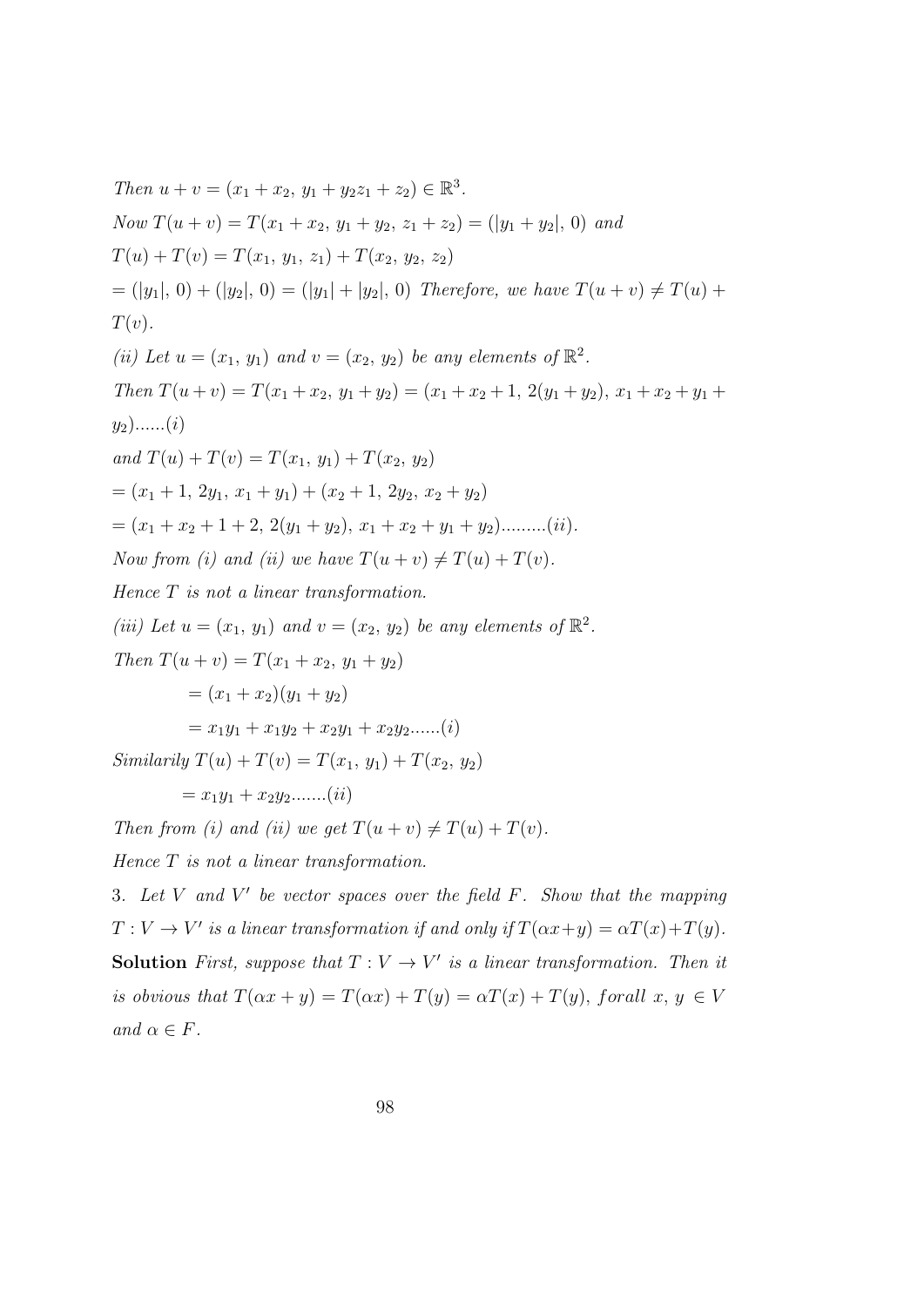Conversely, suppose that  $T(\alpha x + y) = \alpha T(x) + T(y)$ . Now take  $\alpha = 1$ , then we get  $T(1x + y) = 1T(x) + T(y) = T(x) + T(y)$  $\Rightarrow T(x + y) = T(x) + T(y)$ .......(1). Also take  $y = 0 \in V$ . Then  $T(\alpha x + 0) = T(\alpha x) = \alpha T(x)$  $\Rightarrow$   $T(\alpha x) = \alpha T(x)$ .........(2).

Therefore from  $(1)$  and  $(2)$  we see that  $T$  is a linear transformation.

# (9.5) Composition of linear transformations

(9.5.1) Definition: Let  $U, V, W$  be vector spaces over the field  $F$  and  $T$ :  $U \rightarrow V, S: V \rightarrow W$  be linear transformations. Then the composite mapping  $ST: U \rightarrow W$  is defined as

$$
SoT(x) = (ST)(x) = S(T(x)), \forall x \in U.
$$

 $(9.5.2)$  Example: Let V be vector space of polynomials over reals. Define linear operators D and T as

$$
D(f(t)) = \frac{df(t)}{dt} \text{ and } T(f(t)) = \int_0^t f(t) dt.
$$

Show that  $DT = I$  and  $TD \neq I$ , where I is the identity operator.

**Solution** Let  $f(t) = a_0 + a_1t + a_2t^2 + \ldots$ , where  $a_i$ 's are real numbers. Then

$$
(DT)(f(t)) = D[T(f(t))]
$$
  
=  $D\left[\int_0^1 f(t) dt\right]$   
=  $D\left[\int_0^1 (a_0 + a_1 t + a_2 t^2 + ...) dt\right]$   
=  $D\left[\left(a_0 t + a_1 \frac{t^2}{2} + a_2 \frac{t^3}{3} + ...\right)_0^t\right]$   
=  $a_0 + a_1 t + a_2 t^2 + a_3 t^3 + ...$   
=  $f(t)$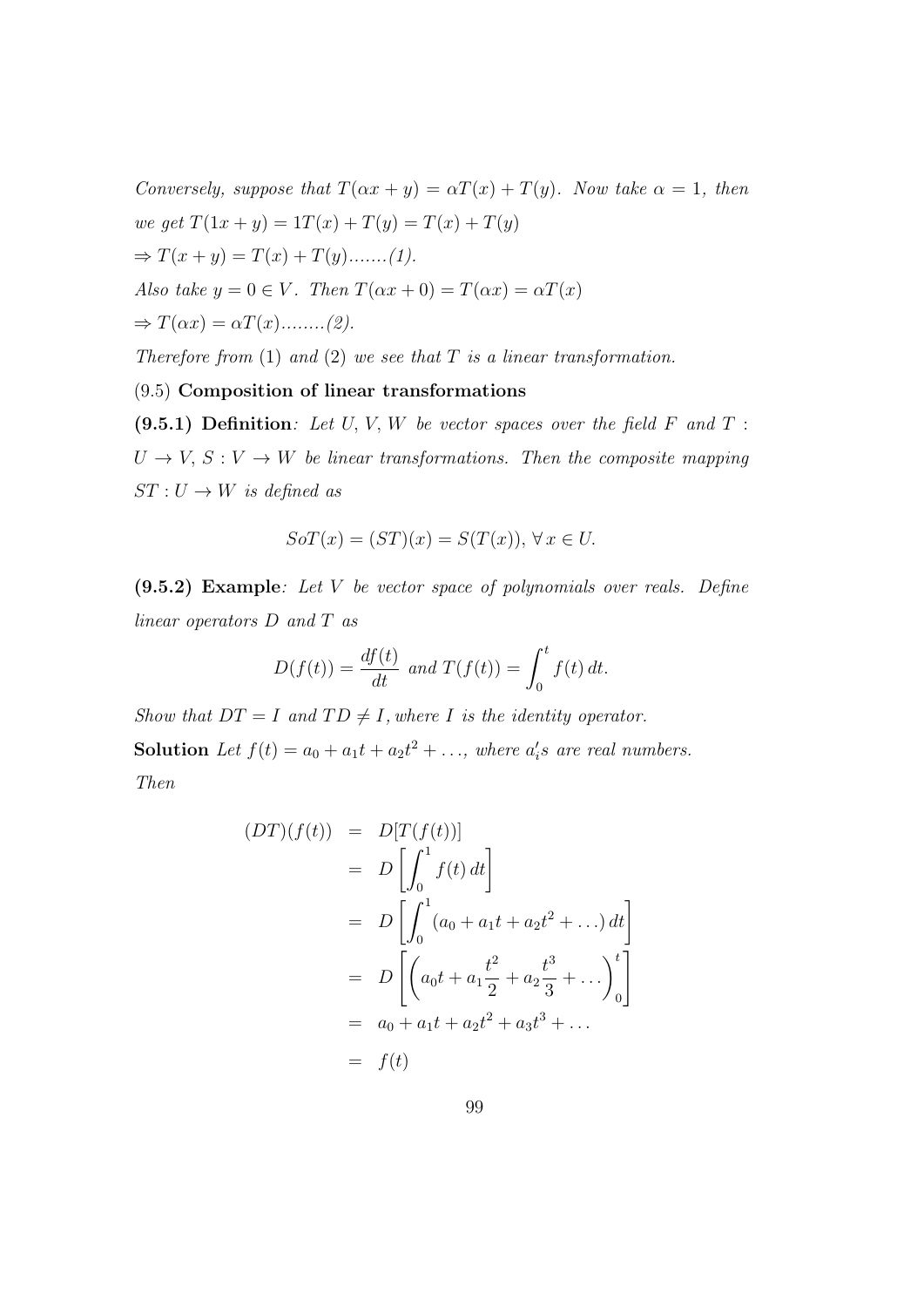Therefore  $DT(f(t)) = I(f(t))$  $\Rightarrow DT=I.$ 

Now

$$
(TD)(f(t)) = T[D(f(t))]
$$
  
=  $T[a_1 + 2a_2t + 3a_3t^2 + ...]$   
=  $\int_0^t (a_1 + 2a_2t + 3a_3t^2 + ...) dt$   
=  $[a_1t + a_2t^2 + a_3t^3 + ...]$ <sup>t</sup><sub>0</sub>  
=  $a_1t + a_2t^2 + a_3t^3 + ... \neq f(t)$ 

Therefore  $(TD)(f(t)) \neq f(t)$  $\Rightarrow TD \neq I$ . Hence  $DT \neq TD$ .

 $(9.5.3)$  Theorem Let U, V, W be vector spaces over the same field F and  $T_1: U \to V$  and  $T_2: V \to W$  be linear transformations. Then  $T_2T_1: U \to W$ is a linear transformation.

**Proof** Since  $T_1: U \to V$  and  $T_2: V \to W$  are linear transformations so the composite mapping  $T_2T_1: U \to W$  is defined by  $(T_2T_1)(x) = T_2(T_1(x)), \forall x \in$ U.

Let  $x, y \in U$  and  $\alpha, \beta \in F$ . Then

$$
(T_2T_1)(\alpha x + \beta y) = T_2[T_1(\alpha x + \beta y)]
$$
  
=  $T_2[\alpha T_1(x) + \beta T_1(y)]$   
=  $T_2(\alpha T_1(x)) + T_2(\beta T_1(y))$   
=  $\alpha T_2(T_1(x)) + \beta T_2(T_1(y))$   
=  $\alpha (T_2T_1)(x) + \beta (T_2T_1)(y).$ 

Hence  $T_2T_1: U \to W$  is a linear transformation.

 $(9.5.4)$  Theorem Let U, V, W be vector spaces over the same field F and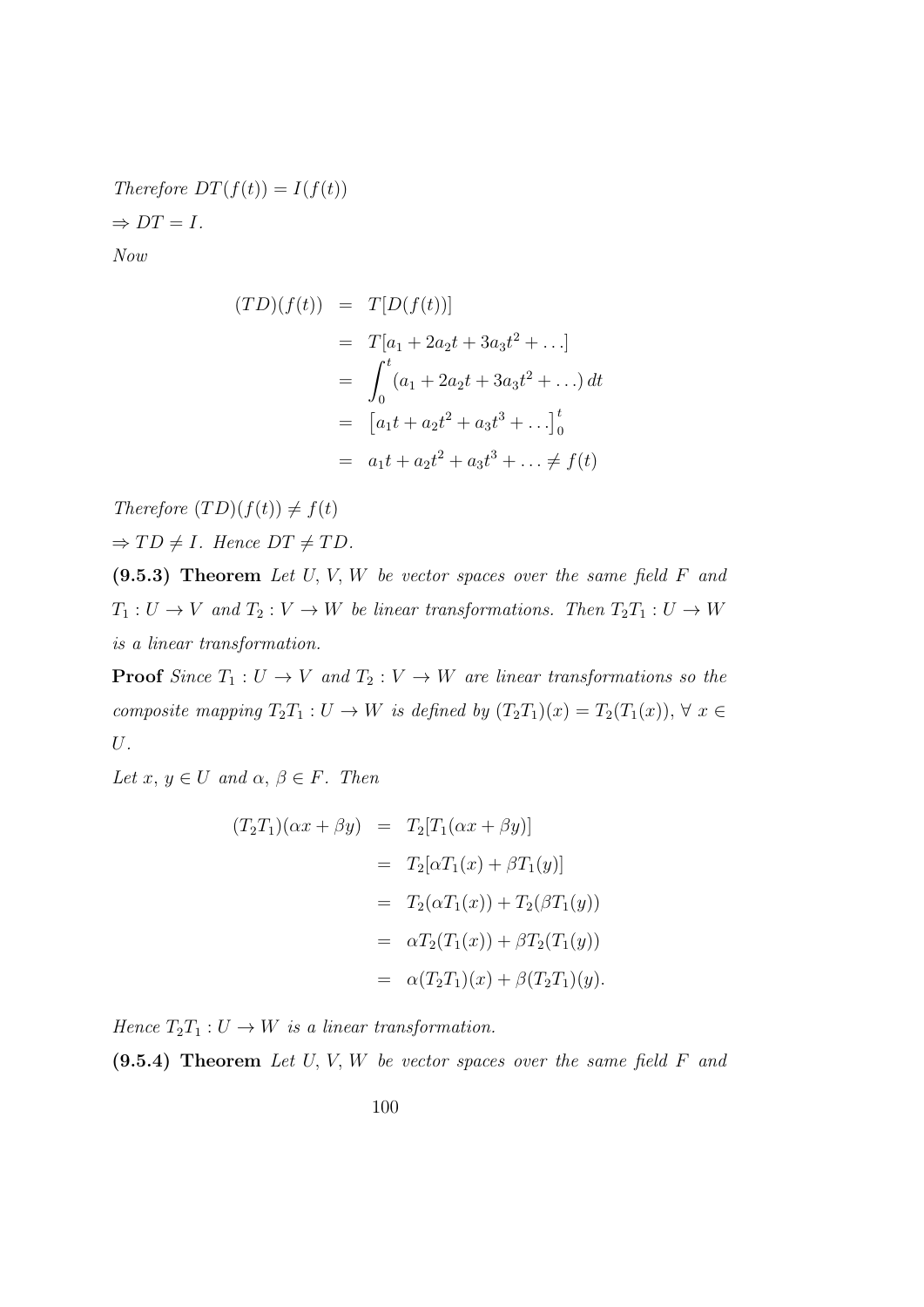$T_1: U \to V$  and  $T_2: U \to V$  be linear transformations. Also let  $S_1: V \to W$ and  $S_2 : V \to be$  linear transformations. Then  $(i)S_1(T_1+T_2)=S_1T_1+S_1T_2$  $(ii)(S_1 + S_2)T_1 = S_1T_1 + S_2T_1$  $(iii)\alpha(S_1T_1) = (\alpha S_1)T_1 = S_1(\alpha T_1)$  for  $\alpha \in F$ .

**Proof**(i) For each  $x \in U$ , we have

$$
[S_1(T_1 + T_2)](x) = S_1[(T_1 + T_2)(x)]
$$
  
=  $S_1[T_1(x) + T_2(x)]$   
=  $S_1(T_1(x)) + S_1(T_2(x))$   
=  $(S_1T_1)(x) + (S_1T_2)(x)$   
=  $[S_1T_1 + S_1T_2](x)$ 

Hence  $S_1(T_1 + T_2) = S_1T_1 + S_1T_2$ . (ii) For each  $x \in U$ , we have

$$
[(S_1 + S_2)T_1](x) = (S_1 + S_2)(T_1(x)) = S_1(T_1(x)) + S_2(T_1(x))
$$
  
= (S\_1T\_1)(x) + (S\_2T\_1)(x) = (S\_1T\_1 + S\_2T\_1)(x)

Hence  $(S_1 + S_2)T_1 = S_1T_1 + S_2T_1$ . (iii) For all  $x \in U$ , we have

$$
[\alpha(S_1T_1)](x) = \alpha(S_1T_1)(x) = \alpha S_1(T_1(x))
$$
  
= 
$$
[(\alpha S_1)T_1](x) \dots \dots \dots (1)
$$
  
Also 
$$
[S_1(\alpha T_1)](x) = S_1[\alpha T_1(x)]
$$
  
= 
$$
\alpha S_1(T_1(x))
$$
  
= 
$$
[(\alpha S_1)T_1](x) \dots \dots (2)
$$

From (1) and (2), we get  $\alpha(S_1T_1) = (\alpha S_1)T_1 = S_1(\alpha T_1)$ .

 $(9.5.5)$  Theorem: Let R, S, T be three linear operators on a vector space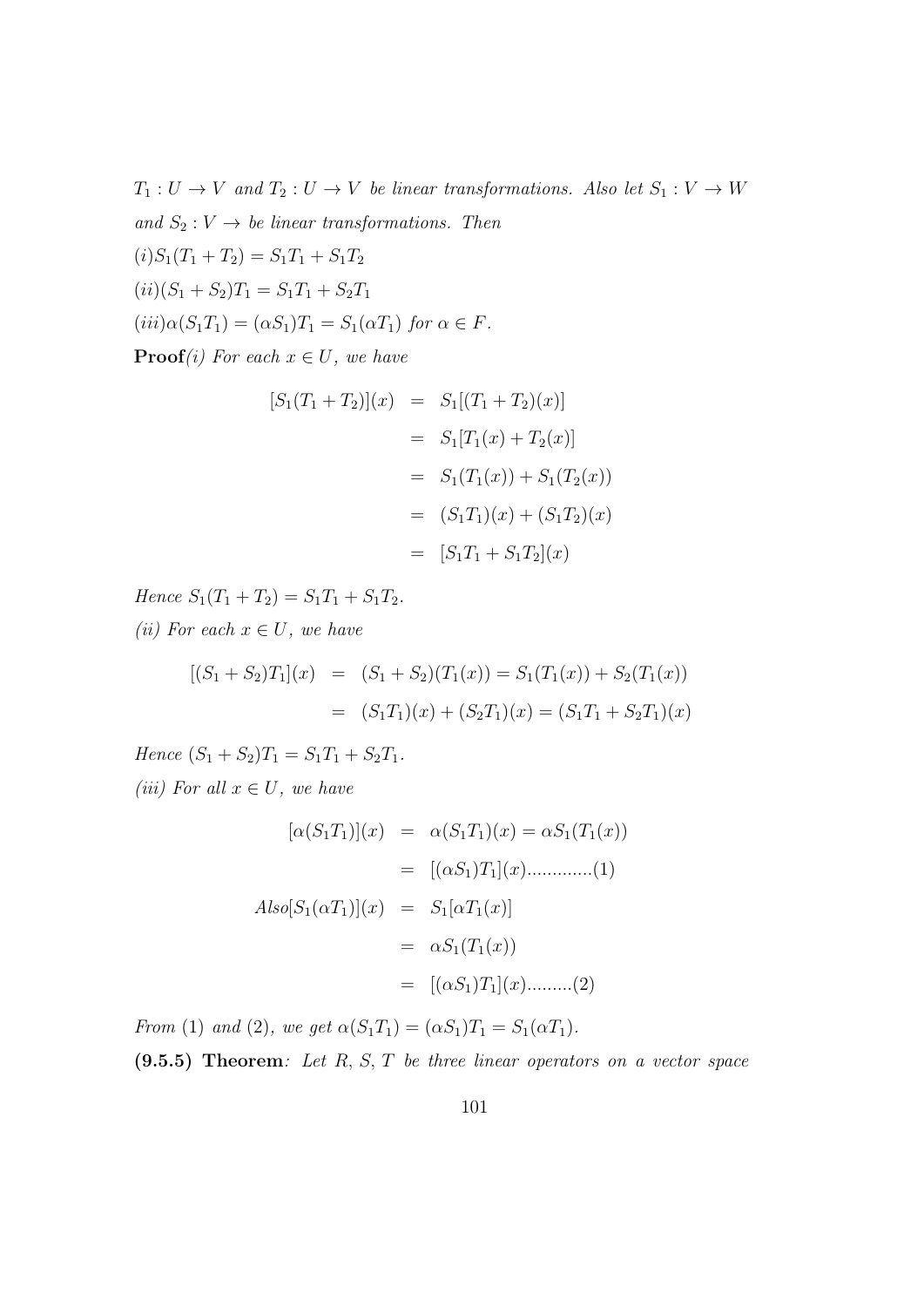$V(F)$  and O and I be the zero and identity operators on V. Then  $(i)RO =$  $OR = O$   $(ii)RI = IR = R$   $(iii)R(S+T) = RS + ST$  $(iv)(R + S)T = RT + ST$   $(v)R(ST) = (RS)T$   $(vi)k(RS) = (kR)S = R(kS)$ . **Proof** Let  $x \in V$ . Then  $(RO)(x) = R[O(x)] = R(0) = 0 = O(x)$  $\Rightarrow RO = O.$ Similarly  $(OR)(x) = O(R(x)) = O(y) = 0 = O(x)$  $\Rightarrow$  OR = O, where R(x) = y.  $(ii)(RI)(x) = R(I(x)) = R(x)$  $\Rightarrow RI = R$  and  $(IR)(x) = I(R(x)) = I(y) = y = R(x)$  $\Rightarrow IR = R$ .  $(iii)[R(S+T)](x) = R[(S+T)(x)] = R[S(x) + T(x)]$  $= R(S(x)) + R(T(x))$  $=(RS)(x) + (RT)(x)$  $=(RS + RT)(x)$  $\Rightarrow R(S+T) = RS + RT.$  $(iv)[R(ST)](x) = R[(ST)(x)] = R[S(T(x))]$  $=$   $[RS][T(x)]$  $= [(RS)T](x)$  $\Rightarrow R(ST) = (RS)T.$  $(v)[k(RS)](x) = k(RS)(x) = kR(S(x))$  $=(kR)(S(x)) = [(kR)S](x)$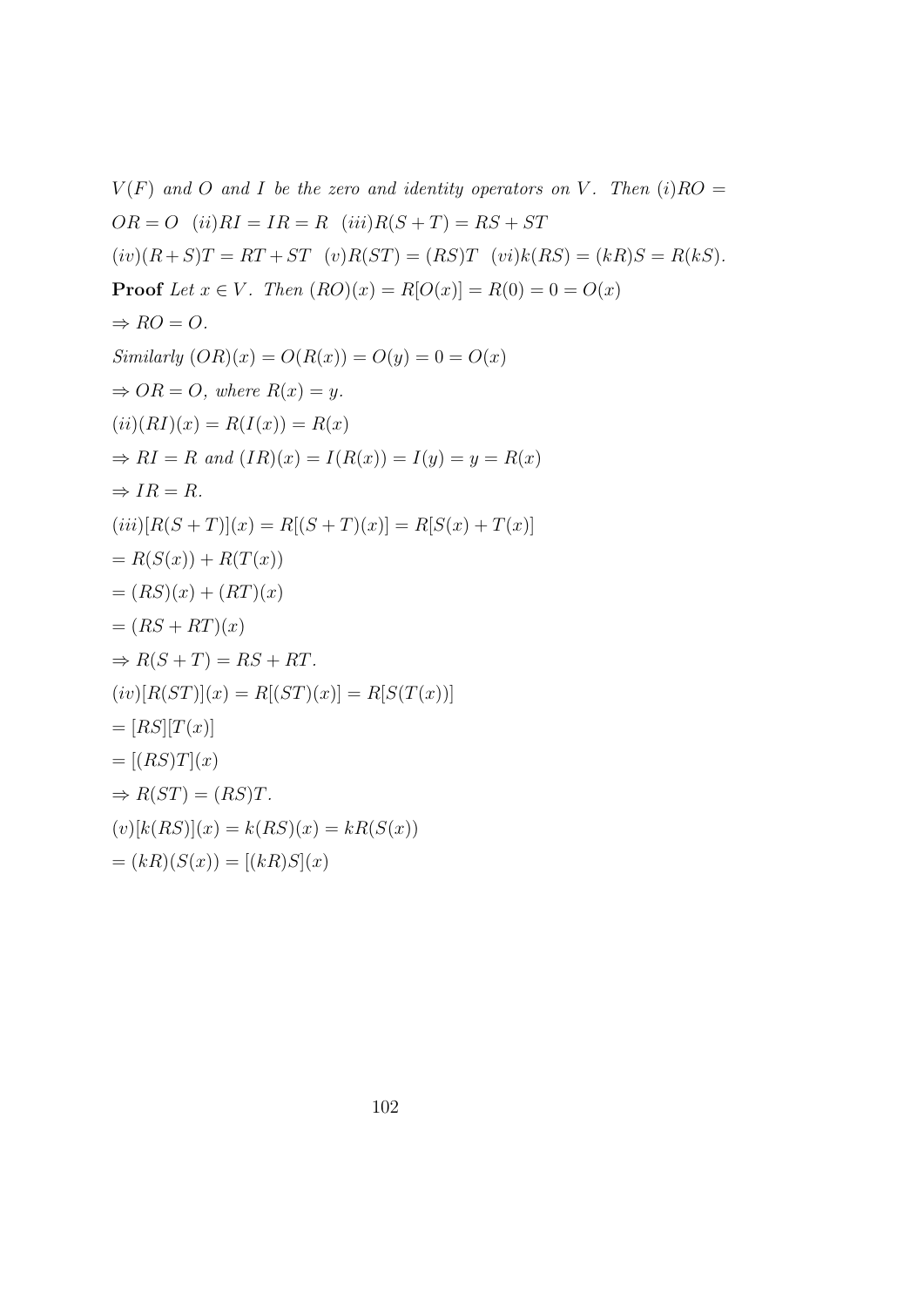$\Rightarrow k(RS) = (kR)S$  and

$$
[R(kS)](x) = R((kS)(x))
$$

$$
= R(kS(x))
$$

$$
= kR(S(x))
$$

$$
= k[R(S(x))]
$$

$$
= [k(RS)](x)
$$

Hence  $k(RS) = (kR)S = R(kS)$ .

# (9.6) Linear Algebra

(9.6.1) Definition: Let V be a vector space over the field F. Then  $V(F)$ is said to be an algebra over  $F$  if the following properties under the binary operation mutiplication are satisfied:

(i) For all x, y,  $z \in V$ ,  $(xy)z = x(yz)$ 

(ii) For all x, y,  $z \in V$ ,  $x(y + z) = xy + xz$  and  $(x + y)z = xz + yz$ 

(iii) For all  $x, y \in V$ ,  $\alpha \in F$ ,  $\alpha(xy) = (\alpha x)y = x(\alpha y)$ .

Note:(1) If  $xy = yx, \forall x, y \in V$ , then V is a commutative algebra.(2) If there exists  $1 \in V$  such that  $1x = x1 = x$  for  $x \in V$ , then  $V(F)$  is called linear algebra with unity.

(9.6.2) Theorem Let V be a vector space over a field F. Then  $L(V, V)$ , the set of linear operators on V is an algebra with unity.

Proof We have already proved in Lesson-VI problem 4 of exercise (6.7) that  $L(V, V)$  is a vector space and the rest properties of algebra follow from the theorems  $(9.5.4 - 9.5.5)$ .

# (9.7) Examples

1. Let  $T_1 : \mathbb{R}^3 \to \mathbb{R}^2$  and  $T_2 : \mathbb{R}^3 \to \mathbb{R}^2$  be two linear transformations defined as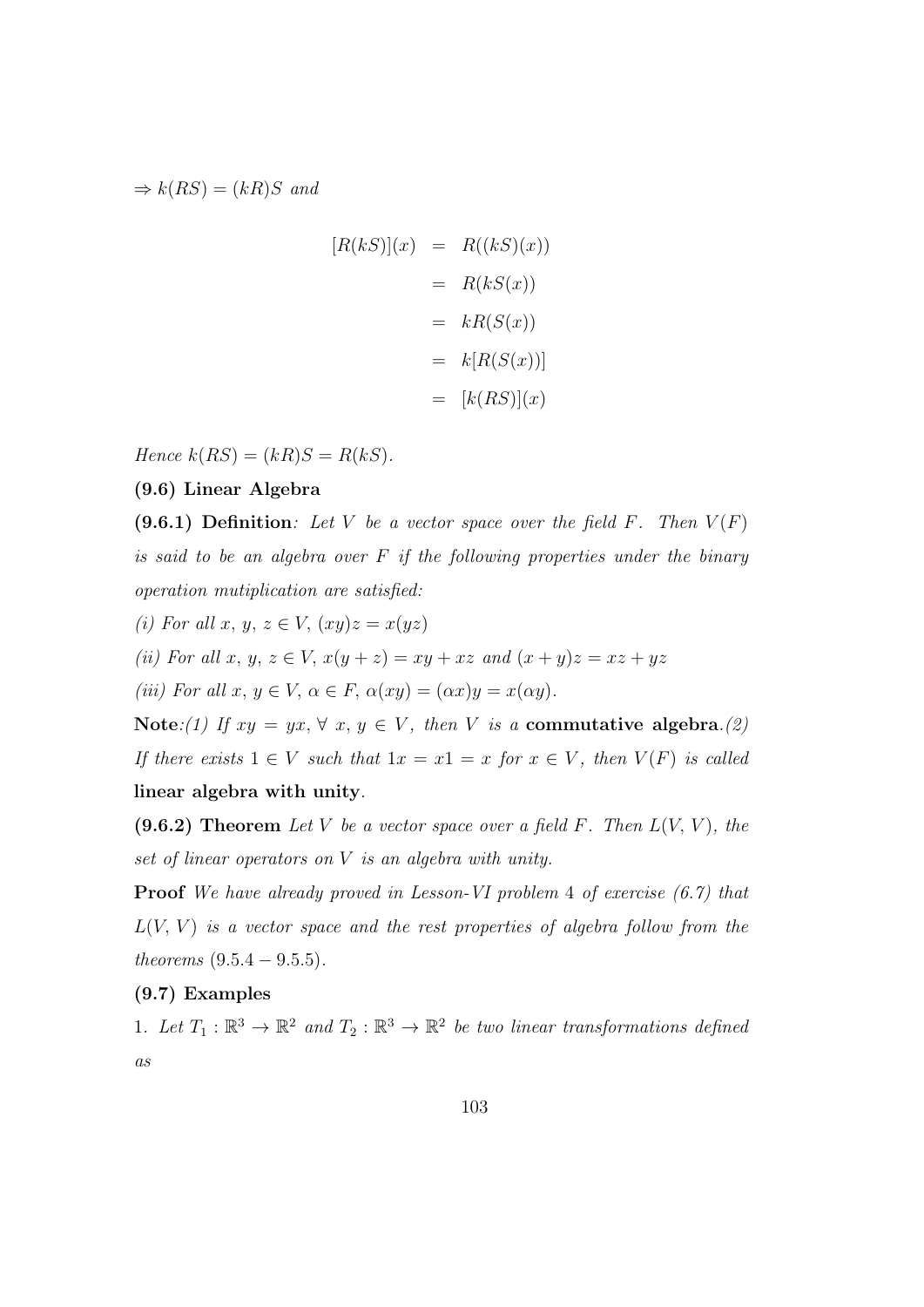$$
T_1(x, y, z) = (3x, y + z); T_2(x, y, z) = (2x - 3z, y). Compute T_1 + T_2, 4T_1 - 5T_2, T_1T_2, T_2T_1 if exist.\nSolution  $(T_1 + T_2)(x, y, z) = T_1(x, y, z) + T_2(x, y, z)$   
\n $= (3x, y + z) + (2x - 3z, y)$   
\n $= (5x - 3z, 2y + z)$   
\n $\Rightarrow (T_1 + T_2)(x, y, z) = (5x - 3z, 2y + z).$   
\nNow,  $(4T_1 - 5T_2)(x, y, z) = 4T_1(x, y, z) - 5T_2(x, y, z)$   
\n $= 4(3x, y + z) - 5(2x - 3z, y)$   
\n $= (12x - 10x + 15z, 4y + 4z - 5y)$   
\n $= (2x + 15z, 4z - y)$   
\n $\Rightarrow (4T_1 - 5T_2)(x, y, z) = (2x + 15z, 4z - y).$   
\nHere  $T_1T_2, T_2T_1$  can not be defined.  
\n2. Let  $T_1$  and  $T_2$  be linear operators on  $\mathbb{R}^2$  defined by  $T_1(x, y) = (y, x)$  and  
\n $T_2(x, y) = (x, 0).$   
\nCompute  $T_1 + T_2, T_2T_1, T_1T_2, T_1^2, T_2^2.$   
\nSolution  $(T_1 + T_2)(x, y) = T_1(x, y) + T_2(x, y)$   
\n $= (y, x) + (x, 0) = (y + x, x)$   
\n $\Rightarrow (T_1 + T_2)(x, y) = (y + x, x).$   
\n $\Rightarrow (T_1 + T_2)(x, y) = (y + x, x).$   
\nSimilarly,  $(T_2T_1)(x, y) = T_1(x, 0) = (x, x)$   
\nSimilarly,  $(T_2T_1)(x, y) = T_2(T_1(x, y)) = T_2(y, x) = (y, 0)$   
\n $\Rightarrow (T_2T$
$$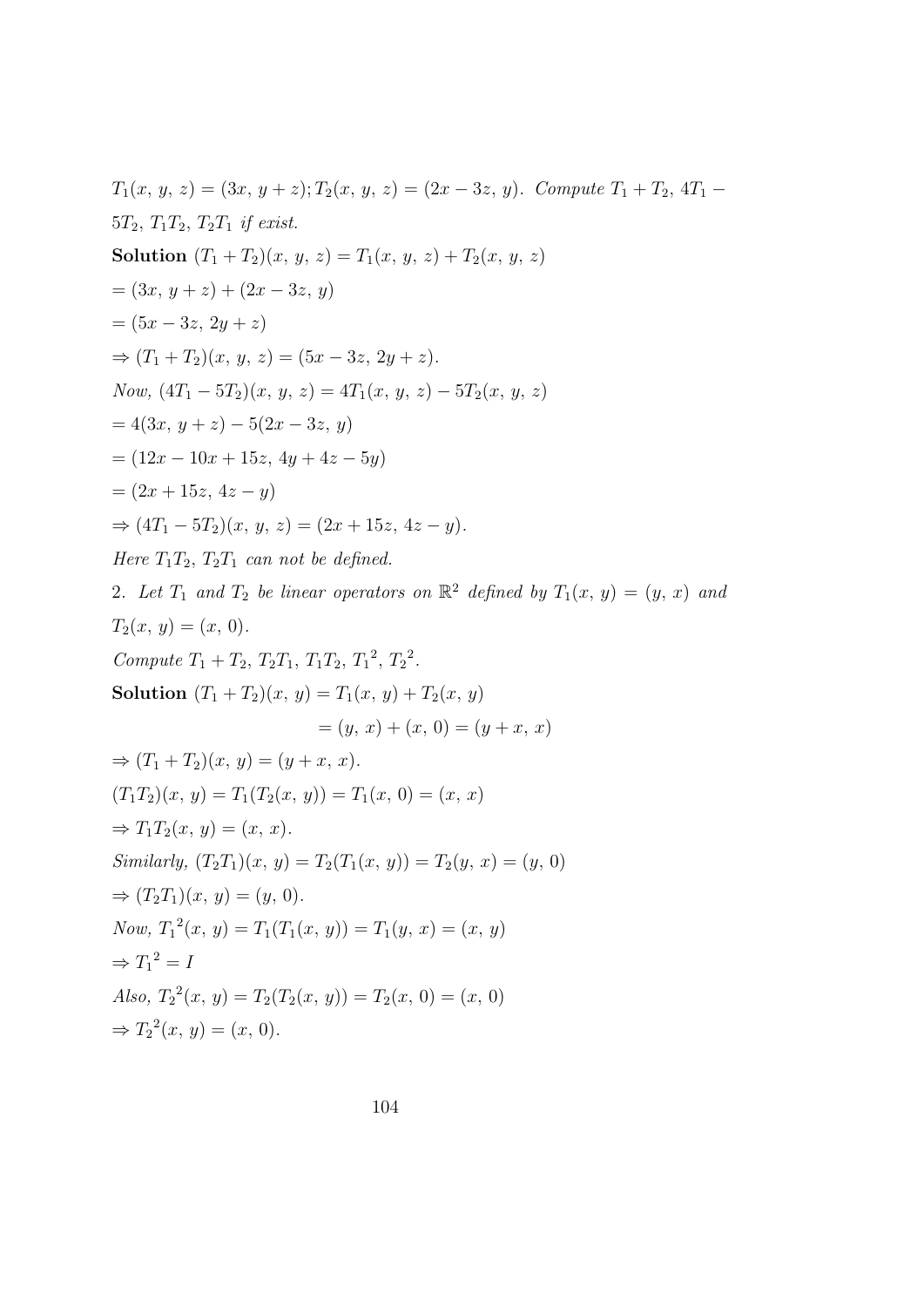#### 3. Find a linear transformation which transforms

$$
(3, -1, -2), (1, 1, 0), (-2, 0, 2) \in \mathbb{R}^3
$$

to twice the elementary vectors i.e.  $2e_1$ ,  $2e_2$ ,  $2e_3$  in  $\mathbb{R}^3$ , where  $e_1$ ,  $e_2$ ,  $e_3$  are elementary vectors.

**Solution** Let  $T : \mathbb{R}^3 \rightarrow \mathbb{R}^3$  be a linear transformation such that  $T(3, -1, -2) = 2e_1, T(1, 1, 0) = 2e_2, T(-2, 0, 2) = 2e_3.$ First, we show that  $B = \{(3, -1, -2), (1, 1, 0), (-2, 0, 2)\}\$ is a basis of V. For this, it is enough to show that B is linearly independent. Consider  $a(3, -1, -2) + b(1, 1, 0) + c(-2, 0, 2) = (0, 0, 0)$  $\Rightarrow (3a + b - 2c, -a + b, -2a + 2c) = (0, 0, 0)$  $\Rightarrow 3a + b - 2c = 0$  $- a + b = 0$  $\begin{bmatrix} -2a + 2c = 0 \\ 3 & 1 \end{bmatrix}$  $\begin{array}{c} \begin{array}{c} \begin{array}{c} \end{array} \\ \begin{array}{c} \end{array} \end{array} \end{array}$ 3 1 −2 −1 1 0 −2 0 2 1  $\begin{array}{c} \n\vdots \\
\vdots \\
\vdots\n\end{array}$  $\sqrt{ }$  $\begin{array}{c} \hline \end{array}$ a b c 1  $\begin{array}{c} \n\vdots \\
\vdots \\
\vdots\n\end{array}$ =  $\sqrt{ }$  $\begin{array}{c} \begin{array}{c} \begin{array}{c} \end{array} \\ \begin{array}{c} \end{array} \end{array} \end{array}$ 0 0 0 1  $\begin{array}{c} \n\end{array}$ ⇒  $\overline{\phantom{a}}$  $\begin{vmatrix} 3 & 1 & -1 \\ -1 & 1 & 0 \end{vmatrix}$  $\begin{vmatrix} -2 & 0 & 2 \end{vmatrix}$  $3 \quad 1 \quad -2$   $= 4 \neq 0$ . Hence  $a = b = c = 0 \Rightarrow B$  is linearly independent and thus a basis of  $\mathbb{R}^3$ . Now, let  $(x, y, z)$  be any element of  $\mathbb{R}^3$ . Then  $(x, y, z) = \alpha(3, -1, -2)$  +  $\beta(1, 1, 0) + \gamma(-2, 0, 2)$ 

$$
\Rightarrow 3\alpha + \beta - 2\gamma = x
$$
  
\n
$$
-\alpha + \beta = y
$$
  
\n
$$
-2\alpha + 2\gamma = z.
$$
 Solving these equations we get  $\alpha = \frac{1}{2}(x - y + z), \beta = y + \alpha$   
\n
$$
\Rightarrow \beta = \frac{1}{2}(x + y + z) \text{ and } \gamma = \frac{1}{2}(x - y + 2z)
$$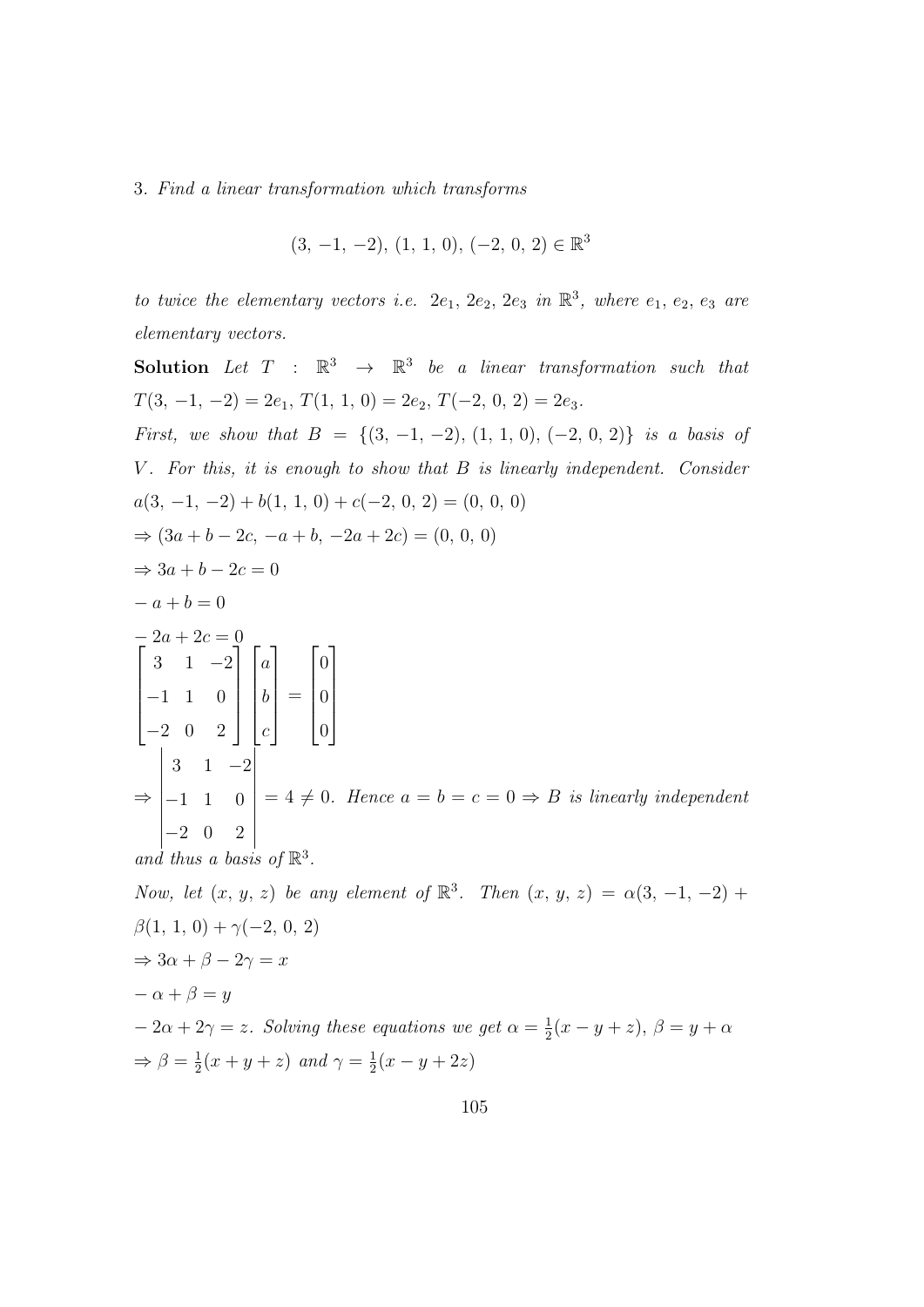The required linear transformation is given by  $T(x, y, z)$  $T\left(\frac{1}{2}\right)$  $\frac{1}{2}(x-y+z)(3, -1, -2) + \frac{1}{2}(x+y+z)(1, 1, 0) + \frac{1}{2}(x-y+2z)(-2, 0, 2)$  $=\frac{1}{2}$  $\frac{1}{2}(x-y+z)2e_1+\frac{1}{2}$  $\frac{1}{2}(x+y+z)2e_2+\frac{1}{2}$  $\frac{1}{2}(x-y+2z)2e_3$  $=(x - y + z, x + y + z, x - y + 2z)$  $\Rightarrow$  T(x, y, z) = (x - y + z, x + y + z, x - y + 2z). 4. Show that the following mappings are linear transformations:  $(i) T : \mathbb{R}^3 \to \mathbb{R}$  defined by  $T(x, y, z) = x + 3y - 4z$  $(ii) T : \mathbb{R}^2 \to \mathbb{R}^2$  defined by  $T(x, y) = (0, -x)$ . **Solution** (i) Let  $(x_1, y_1, z_1), (x_2, y_2, z_2) \in \mathbb{R}^3$  and  $\alpha, \beta \in F$ . Then  $\alpha(x_1, y_1, z_1) + \beta(x_2, y_2, z_2) = (\alpha x_1 + \beta x_2, \, \alpha y_1 + \beta y_2, \, \alpha z_1 + \beta z_2) \in \mathbb{R}^3.$ Now  $T(\alpha(x_1, y_1, z_1) + \beta(x_2, y_2, z_2)) = T(\alpha x_1 + \beta x_2, \alpha y_1 + \beta y_2, \alpha z_1 + \beta z_2)$  $= \alpha x_1 + \beta x_2 + 3(\alpha y_1 + \beta y_2) - 4(\alpha z_1 + \beta z_2)$  $= \alpha(x_1 + 3y_1 - 4z_1) + \beta(x_2 + 3y_2 - 4z_2)$  $=\alpha T(x_1, y_1, z_1) + \beta T(x_2, y_2, z_2).$ Hence T is a linear transformation.

(9.8) Let Us Sum Up: Basically linear algebra began with the study of linear equations. In order to define linear algebra we have defined linear transformations and linear operators on vector space, their composition. Then we have illustrated them with various examples. At the end with the help of theorems we could able to define linear algebra i.e. algebra of linear operators. The set which is having both the structures vector space and ring.

# (9.9) Lesson End Exercise

1. Let  $T : \mathbb{R} \to \mathbb{R}^2$  defined by  $T(x) = (2x, 3x)$ . Show that T is a linear transformation.

2. Let  $V(\mathbb{R})$  be a vector space of integrable functions on  $\mathbb{R}$ . Prove that  $T$ :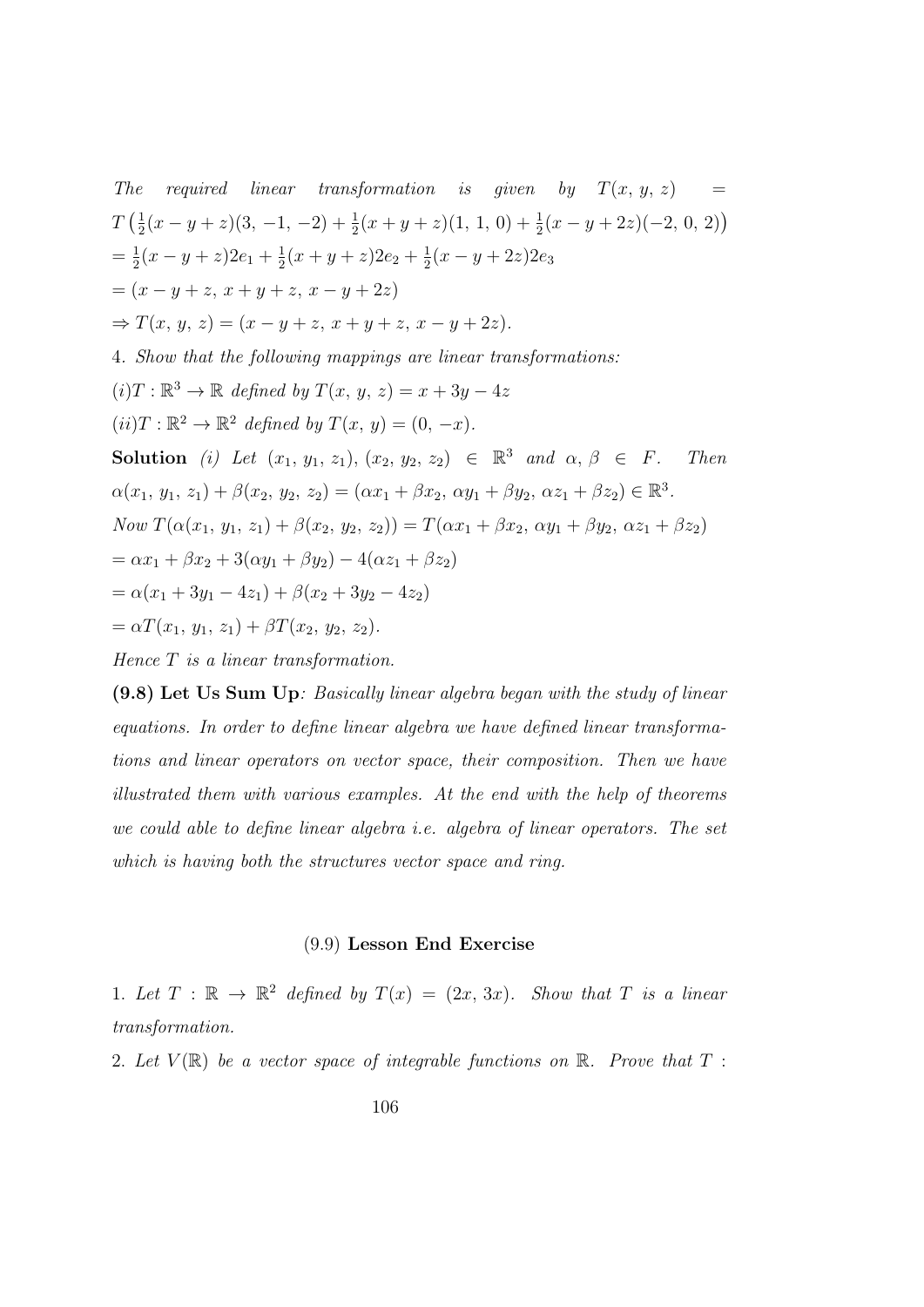$V \to \mathbb{R}$  defined by

$$
T(f) = \int_{c}^{d} f(x) dx; c, d \in \mathbb{R}
$$

is a linear functional.

3. Show that the following mappings are not linear transformations:

 $(i) T : \mathbb{R}^2 \to \mathbb{R}$  defined by  $T(x, y) = |2x - 3y|$ 

 $(ii) T: V(\mathbb{C}) \rightarrow V(R)$  defined by  $T(x + \iota y) = (x^3 + y^3)^{\frac{1}{3}}$ .

 $(iii)T : \mathbb{C} \to \mathbb{C}$  defined by  $T(x + \iota y) = x, \forall x, y \in \mathbb{R}$ , where  $\iota = \sqrt{\iota}$  $^{\prime}-1.$ 

4. Find a linear transformation  $T : \mathbb{R}^2 \to \mathbb{R}^2$  such that  $T(1, 2) = (3, 4)$  and  $T(0, 1) = (0, 0).$ 

**Hint** (First, check that  $\{(1, 2), (0, 1)\}$  forms a basis for  $\mathbb{R}^2$  and find the mapping).

5. Find a linear transformation  $T : \mathbb{R}^2 \to \mathbb{R}^3$  such that  $T(1, 2) = (3, -1, 5)$ and  $T(0, 1) = (2, 1, -1)$ .

6. Find a linear transformation  $T : \mathbb{R}^2 \to \mathbb{R}^2$  such that  $T(2, 3) = (1, 2)$  and  $T(3, 2) = (2, 3).$ 

7. Let  $T: \mathbb{R}^3 \to \mathbb{R}^2$  be a linear transformation. Prove that  $(T^2-I)(T-3I) = O$ . 8. Let  $T : \mathbb{R}^3 \to \mathbb{R}^2$  and  $S : \mathbb{R}^2 \to \mathbb{R}^3$  be two linear transformations defined by  $T(x, y, z) = (x - 3y - 2z, y - 4z)$  and  $S(x, y) = (2x, 4x - y, 2x + 3y)$ . Find TS, ST. Is product commutative?

9. Let  $T_1$  :  $\mathbb{R}^3 \to \mathbb{R}^2$  and  $T_2$  :  $\mathbb{R}^2 \to \mathbb{R}^3$  be two linear transformations defined by  $T_1(x, y, z) = (3x, y + z), T_2(x, y, z) = (2x - 3z, y)$ . Compute  $T_1 + T_2$ ,  $5T_1$ ,  $4T_1 - 5T_2$ ,  $T_1T_2$  and  $T_2T_1$ .

10. Let  $T : \mathbb{R}^2 \to \mathbb{R}^2$  be LT defined by  $T(x, y) = (x + y, 2x)$ . Let  $f(t) = t^2 - 2t + 3$ . Find  $f(T)(x, y)$ . **Hint.**  $f(T)(x, y) = (T^2 - 2T + 3I)(x, y)$  $=T^2(x, y) - 2T(x, y) + 3I(x, y)$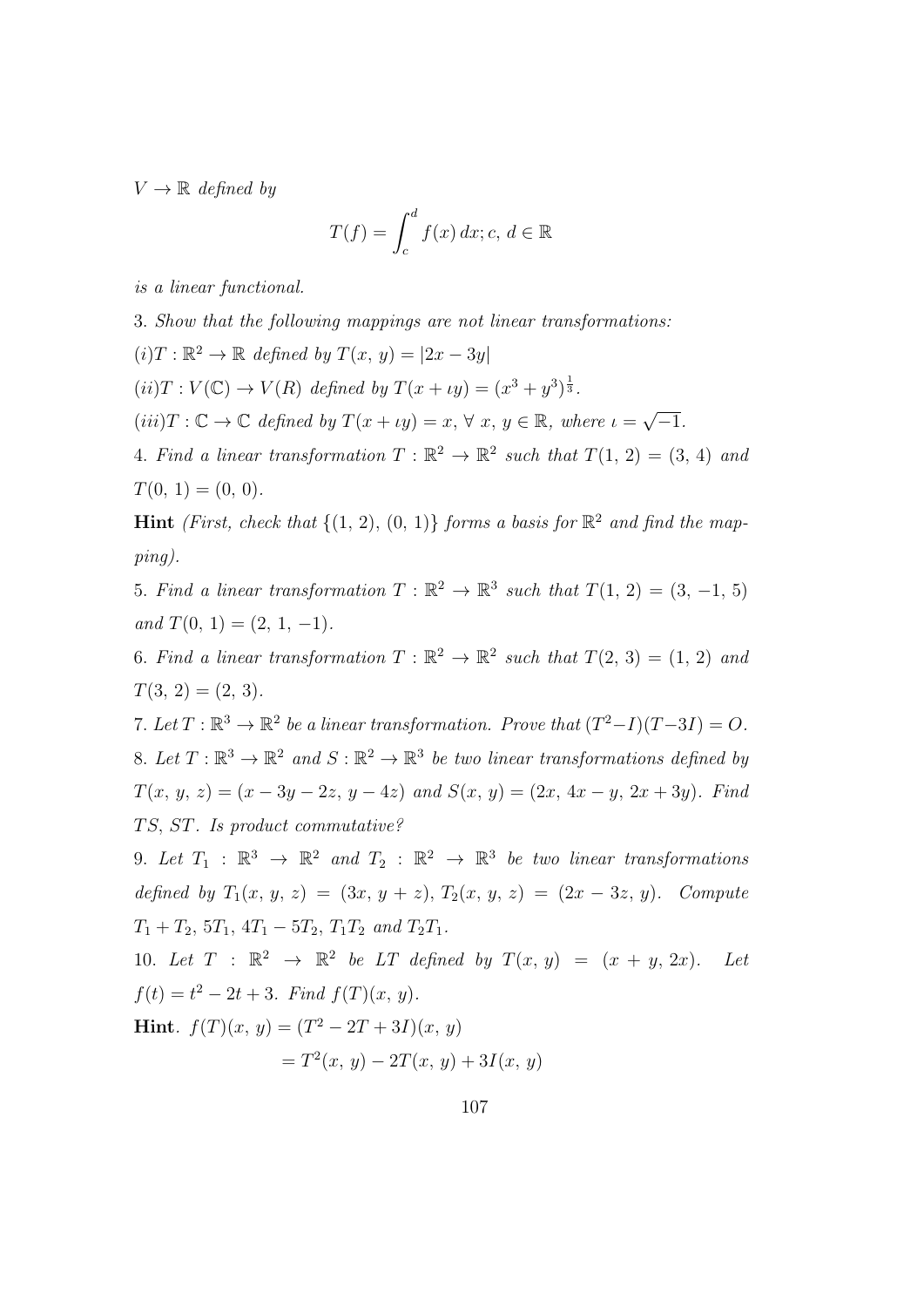$$
= T(T(x, y)) - 2(x + y, 2x) + 3(x, y))
$$
  
=  $T(x + y, 2x) + (-2x - y, -2x) + (3x, 3y)$   
=  $(3x + y, 2x + 2y) + (-2x - y, -2x) + (3x, 3y)$   
=  $(4x, 5y) \Rightarrow f(T)(x, y) = (4x, 5y).$ 

# (9.10) University Model Questions

1. Define linear transformation. Show that the mapping  $T : \mathbb{R}^3 \to \mathbb{R}^3$  defined by  $T(x, y, z) = (y, -x, -z)$  is a linear transformation.

2. Define linear transformation. For a linear transformation T show that (i)  $T(0) = 0$  and  $(ii)T(x - y) = T(x) - T(y)$ .

3. Let  $V(F)$  be a vector space of all  $m \times n$  matrices over a field F and let P and Q be two square matrices of orders  $m \times m$  and  $n \times n$  respectively. Show that the mapping  $T: V \to V$  defined as  $T(A) = PAQ$ ,  $\forall A \in V$  is a linear transformation.

4. Define linear transformation. Show that the mapping  $T : \mathbb{R}^3 \to \mathbb{R}^3$  defined by  $T(x, y, z) = (y, -x + 1, -z)$  is not a linear transformation.

(9.11) Suggested Readings:(i) N.S. Gopalakrishnan, University Algebra, New Age International (P) Limited, Publishers.

(ii) Kenneth Hoffman, Ray Kunze, Linear Algebra,Prentice Hall India.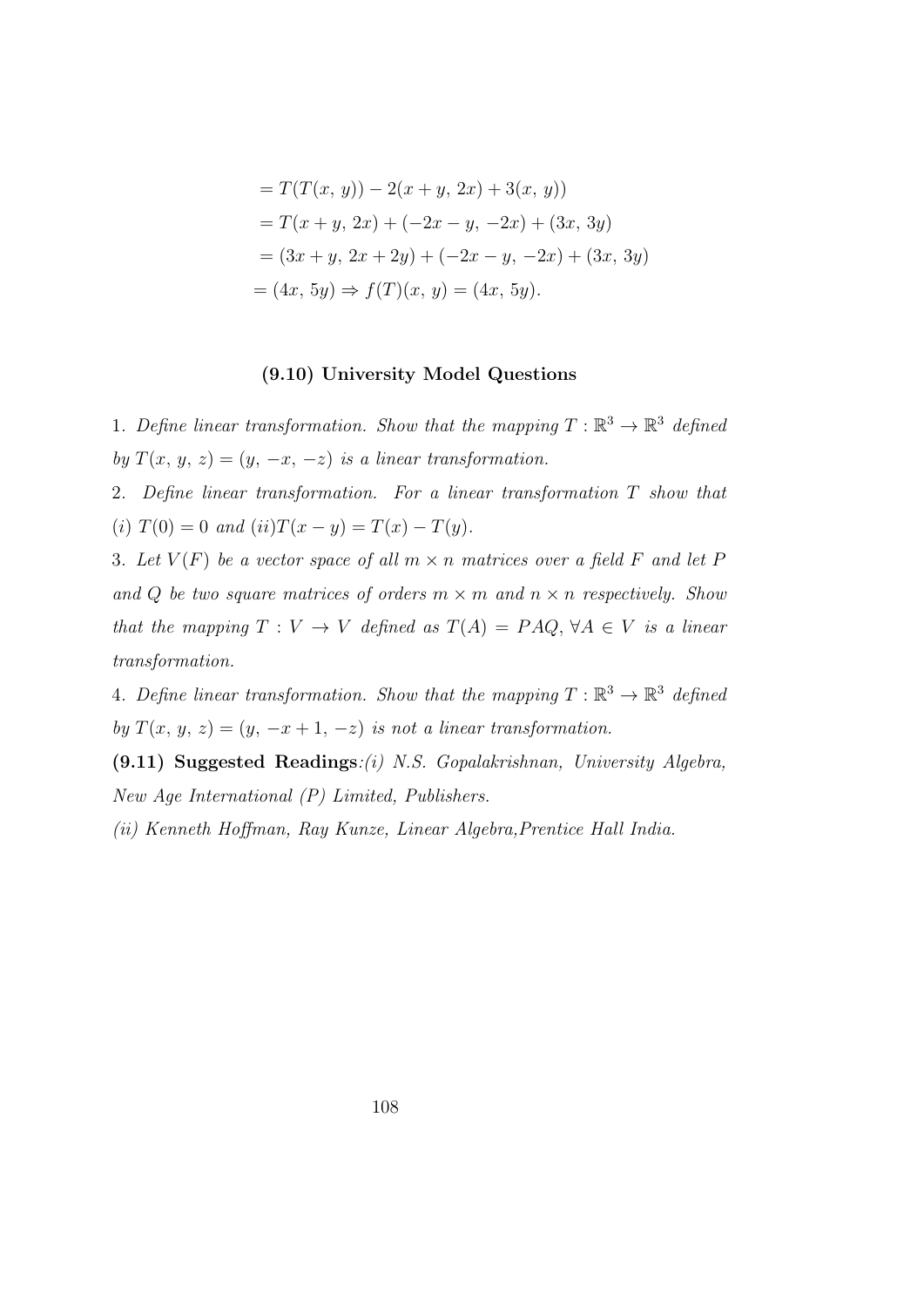### Lesson-X Matrix representation of Linear Transformation

## 10.0 Structure

- 10.1 Introduction
- 10.2 Objectives
- 10.3 Matrix representation of a linear transformation
- 10.3.1 Definition
- 10.3.2 Theorem
- 10.4 Examples
- 10.5 Let Us Sum Up
- 10.6 Lesson end exercise
- 10.7 University Model Questions
- 10.8 Suggested Readings

(10.1) Introduction: In this lesson we establish relationship between linear transformations and matrices. Then we translate the properties of linear transformations to the corresponding properties of the matrices and vice-versa.

(10.2) Objective: Students will get the feeling about the operations on matrices with the help of the correspondence between linear transformations and matrices.

## (10.3) Matrix representation of a linear transformation

(10.3.1) Definition: An  $m \times n$  matrix over a field F is an array of an mn elements of F of the form

```
\sqrt{ }\begin{array}{c} \begin{array}{c} \begin{array}{c} \end{array} \\ \begin{array}{c} \end{array} \end{array} \end{array}a_{11} a_{12} ... a_{1n}a_{21} \quad a_{22} \quad \ldots \quad a_{2n}.
.
.
     a_{m1} a_{m2} ... a_{mn}1
```
(10.3.2) Theorem: Let V be an n-dimensional vector space over the field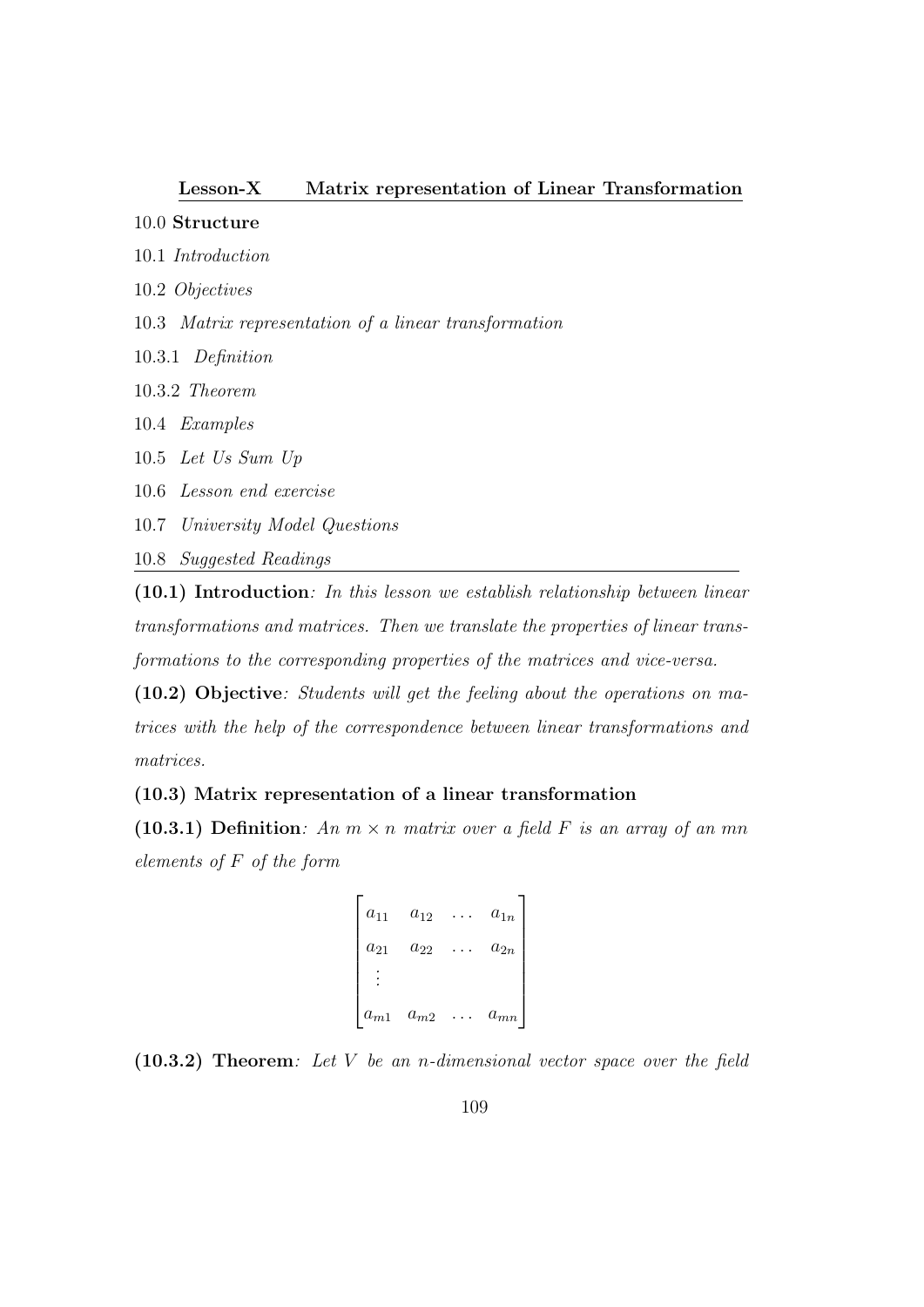$F$  and  $W$  an m-dimensional vector space over the field  $F$ . Let  $B_1$  =  ${x_1, x_2, ..., x_n}$  and  $B_2 = {y_1, y_2, ..., y_m}$  be bases for V and W respectively. Then for each linear transformation  $T: V \to W$ , there is an  $m \times n$ matrix with entries in F and vice-a-versa.

**Proof** First, we suppose that  $T: V \to W$  is a linear transformation. Then

$$
T(x_1) = a_{11}y_1 + a_{21}y_2 + \dots a_{m1}y_m
$$
  
\n
$$
T(x_2) = a_{12}y_1 + a_{22}y_2 + \dots a_{m2}y_m
$$
  
\n
$$
T(x_3) = a_{13}y_1 + a_{23}y_2 + \dots a_{m3}y_m
$$
  
\n:  
\n:  
\n
$$
T(x_n) = a_{1n}y_1 + a_{2n}y_2 + \dots a_{mn}y_m
$$

Therefore, the matrix corresponding to  $T$  is given by

$$
m(T) = \begin{bmatrix} a_{11} & a_{12} & \dots & a_{1n} \\ a_{21} & a_{22} & \dots & a_{2n} \\ \vdots & \vdots & \ddots & \vdots \\ a_{m1} & a_{m2} & \dots & a_{mn} \end{bmatrix}.
$$

Conversely, suppose that  $A = [a_{ij}]_{m \times n}$  be the given matrix and T be the linear transformation determined by the mn scalars  $a_{ij}$ .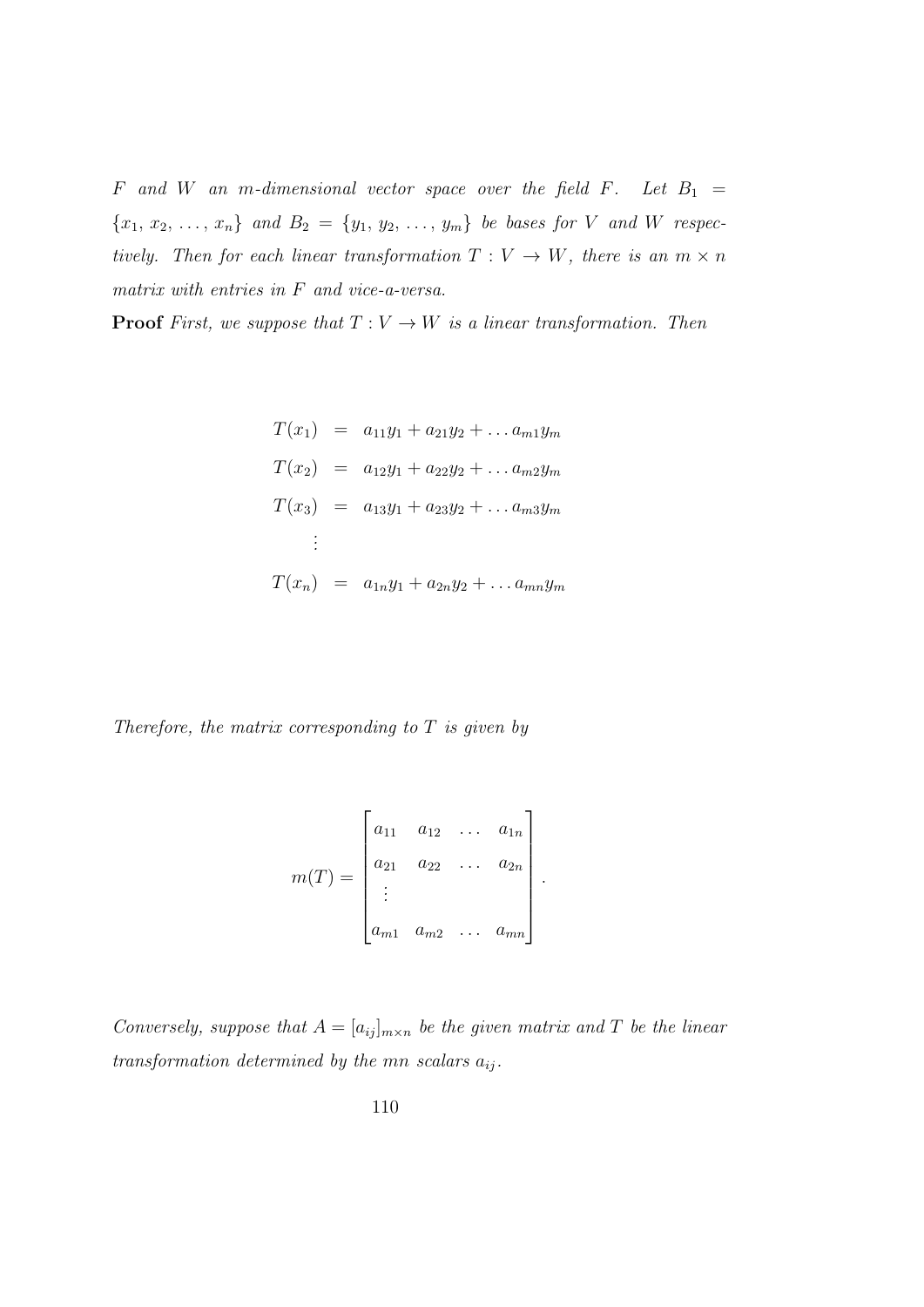Now, let  $x \in V$ . Then  $x = \alpha_1 x_1 + \alpha_2 x_2 + \ldots + \alpha_n x_n, \, \alpha_i \in F \forall i$ . Therefore

$$
T(x) = T\left(\sum_{i=1}^{n} \alpha_i x_i\right)
$$
  

$$
= \sum_{i=1}^{n} \alpha_i T(x_i)
$$
  

$$
= \sum_{i=1}^{n} \alpha_i \sum_{j=1}^{m} a_{ji} y_j
$$
  

$$
= \sum_{j=1}^{m} \left(\sum_{i=1}^{n} a_{ji} \alpha_i\right) y_j
$$
  

$$
\Rightarrow T\left(\sum_{i=1}^{n} \alpha_i x_i\right) = \sum_{j=1}^{m} \left(\sum_{i=1}^{n} a_{ji} \alpha_i\right) y_j
$$

# (10.4) Examples

1. Let T be a linear operator on  $\mathbb{R}^2$  defined by

$$
T(x, y) = (4x - 2y, 2x + y).
$$

(i) Find the matrix of T relative to the basis  $B = \{(1, 1), (-1, 0)\}.$ 

(ii) Also, verify the linear transformation corresponding to the matrix  $m(T)$ .

**Solution** (i) We have a linear operator  $T$  on  $V$  given by

$$
T(x, y) = (4x - 2y, 2x + y).
$$

So, 
$$
T((1, 1)) = (4 - 2, 2 + 1)
$$
  
\n $= (2, 3)$   
\n $= 3(1, 1) + 1(-1, 0)$   
\n $\Rightarrow T(1, 1) = 3(1, 1) + 1(-1, 0)$   
\nSimilarly  $T(-1, 0) = (-4, -2)$   
\n $= -2(1, 1) + 2(-1, 0)$  Therefore the matrix corresponding to the operator  
\nT is given by  $m(T) = \begin{bmatrix} 3 & -2 \\ 1 & 2 \end{bmatrix}$ .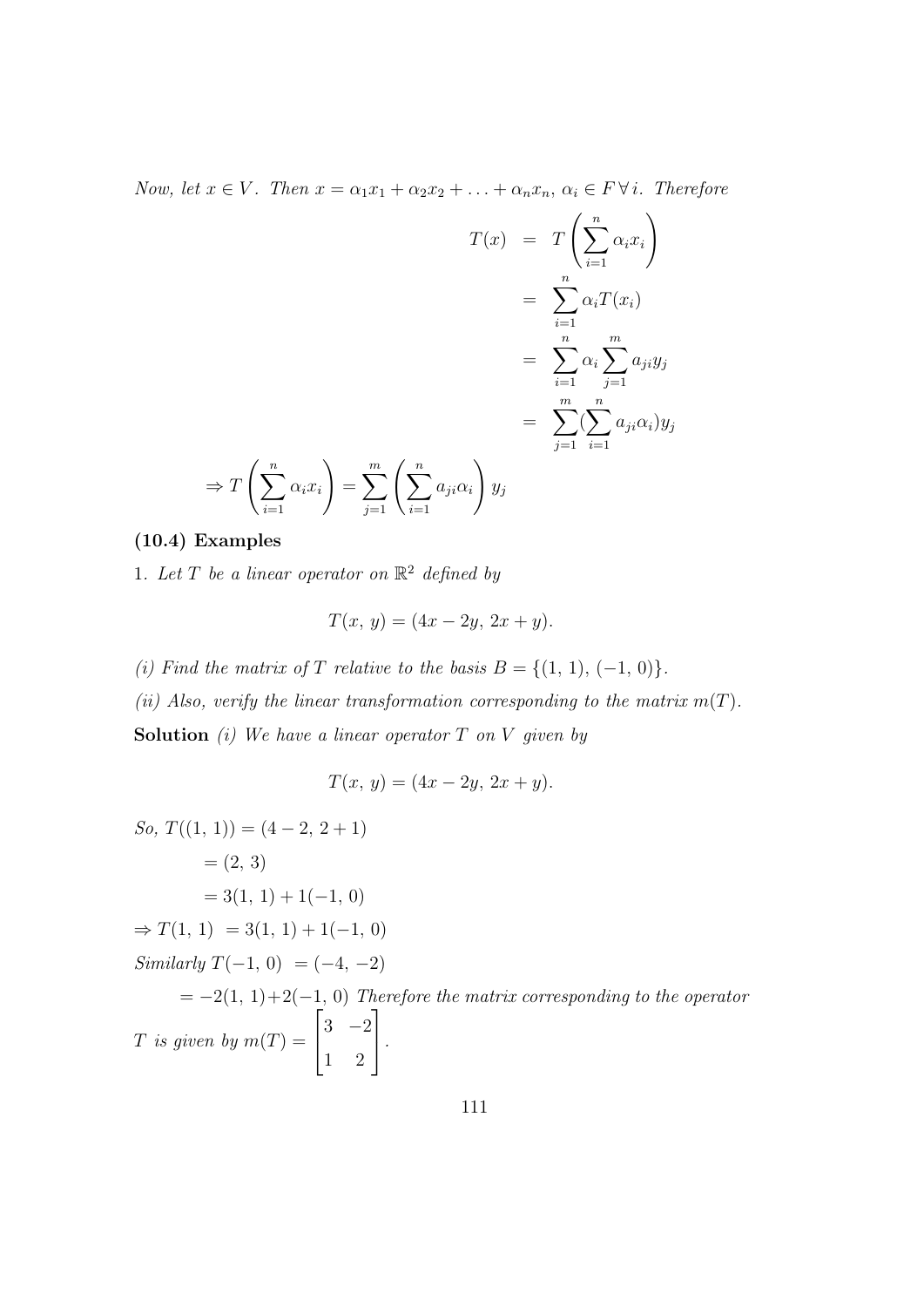(ii) Let  $T$  be the operator corresponding to the matrix  $\sqrt{ }$  $\overline{\phantom{a}}$ 3 −2 1 2 1 | and  $(x, y) \in$  $\mathbb{R}^2$ . Then  $(x, y) = \alpha_1(1, 1) + \alpha_2(-1, 0)$  $=(\alpha_1 - \alpha_2, \alpha_1)$  $\Rightarrow \alpha_1 = y, \, \alpha_2 = y - x$  $⇒ (x, y) = y(1, 1) + (y - x)(-1, 0)$ Now 2 2

$$
T(x, y) = T\left(\sum_{i=1}^{2} \alpha_i e_i\right) = \sum_{i=1}^{2} \alpha_i T(e_i)
$$

$$
T(x, y) = \sum_{i=1}^{2} \alpha_i \sum_{j=1}^{2} a_{ji} e_j = \sum_{j=1}^{2} \sum_{i=1}^{2} a_{ji} \alpha_i e_j
$$

$$
T\left(\sum_{i=1}^{2} \alpha_i e_i\right) = \sum_{j=1}^{2} \left(\sum_{i=1}^{2} a_{ji} \alpha_i\right) e_j \text{ here } \alpha_1 = y, \ \alpha_2 = y - x
$$

So,

$$
T(x, y) = \sum_{j=1}^{2} (a_{j1}\alpha_1 + a_{j2}\alpha_2)e_j
$$
  
=  $(a_{11}\alpha_1 + a_{12}\alpha_2)e_1 + (a_{21}\alpha_1 + a_{22}\alpha_2)e_2$   
=  $(3y - 2(y - x))(1, 1) + (y + 2(y - x))(-1, 0)$   
=  $(y + 2x)(1, 1) + (3y - 2x)(-1, 0)$   
=  $(y + 2x - 3y + 2x, y + 2x)$   
=  $(4x - 2y, y + 2x)$   
 $\Rightarrow T(x, y) = (4x - 2y, y + 2x)$ 

Hence verified.

2. Find the matrix representation of  $T : \mathbb{R}^2 \to \mathbb{R}^2$  defined as  $T(x, y) =$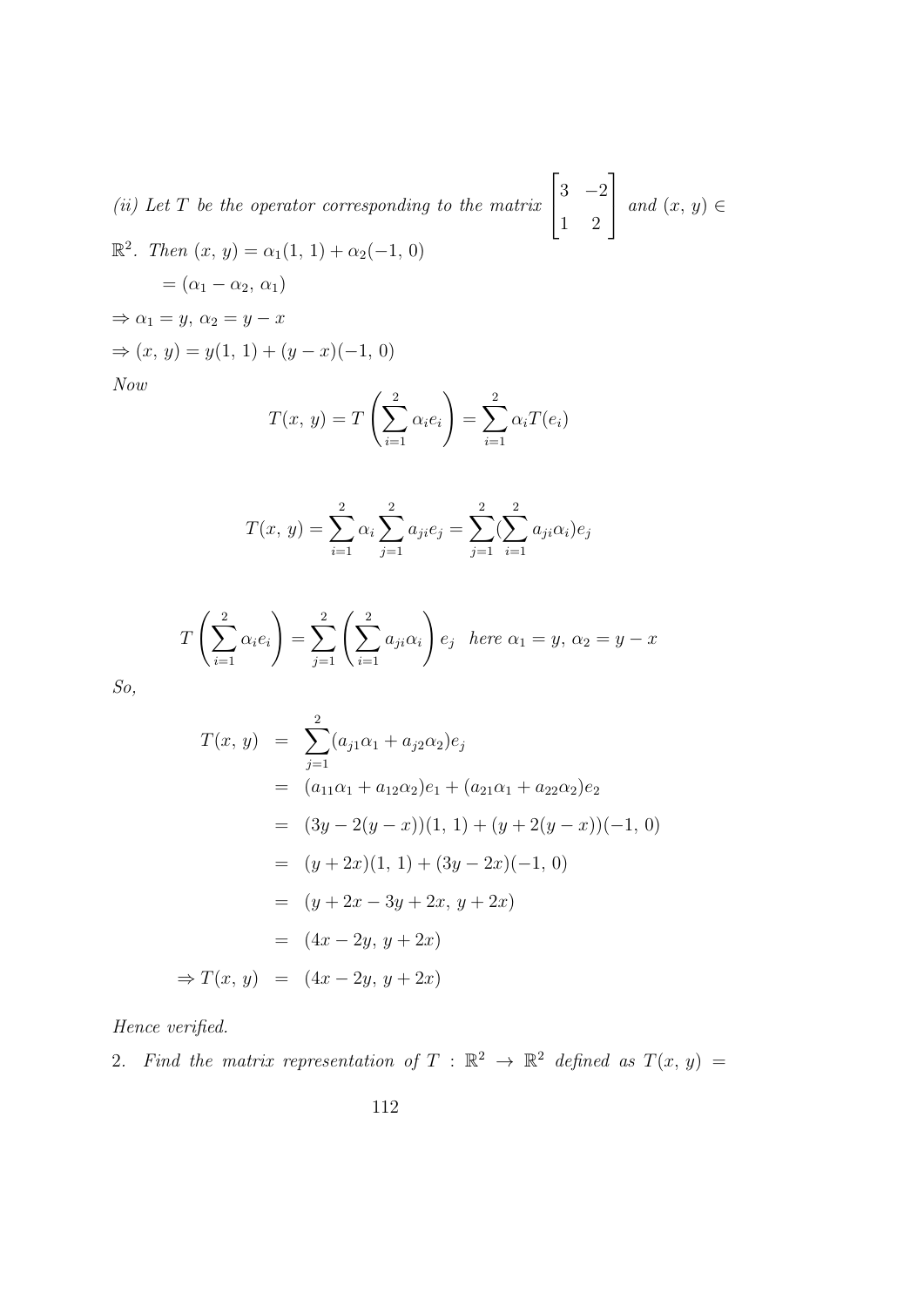$(3x - 4y, x + 5y)$  with respect to the basis  $B = \{(1, 0), (0, 1)\}.$ 

Solution We have a linear operator T on V given by  $T(x, y) = (3x - 4y, x +$ 5y). So,  $T(1, 0) = (3, 1)$  $= \alpha(1, 0) + \beta(0, 1)$  $= (\alpha, \beta)$  $\Rightarrow$  (3, 1) = ( $\alpha$ ,  $\beta$ )  $\Rightarrow \alpha = 3, \beta = 1$  $T(1, 0) = 3(1, 0) + 1(0, 1).$ Similarly  $T(0, 1) = (-4, 5)$  $= -4(1, 0) + 5(0, 1).$ Therefore the matrix corresponding to the linear operator T is given by  $m(T) =$  $\sqrt{ }$  $\overline{\phantom{a}}$ 3 −4 1 5 1  $\vert \cdot$ 

3. Let  $\overline{V} = W = F_n[x]$  be the vector space of all polynomials of degree  $\leq n$ . Define a linear transformation  $T: V \to W$  by  $T(f) = f'$ . Choose the basis  ${x_1, x_2, x_3, ...}$  is a basis of V (and W). Then  $T(1) = 0, T(x) = 1, T(x^2) =$  $2x, \ldots, T(x^n) = nx^{n-1}.$  $T(1) = 0 = 01 + 0x + \ldots + 0x^{n}$  $T(x) = 1 = 1 + 0x + 0x^2 + \ldots + 0x^n$ 

$$
T(x^2) = 2x = 01 + 2x + 0x^2 + \dots + 0x^n
$$
  
...

 $T(x^n) = nx^{n-1} = 01 + 0x + ... + nx^{n-1} + 0x^n.$ 

Therefore, the matrix corresponding to  $T$  is given by

$$
m(T) = \begin{bmatrix} 0 & 1 & 0 & \dots & 0 & 0 \\ 0 & 0 & 2 & \dots & 0 & 0 \\ \vdots & & & & \\ 0 & 0 & 0 & \dots & n & 0 \end{bmatrix}
$$

.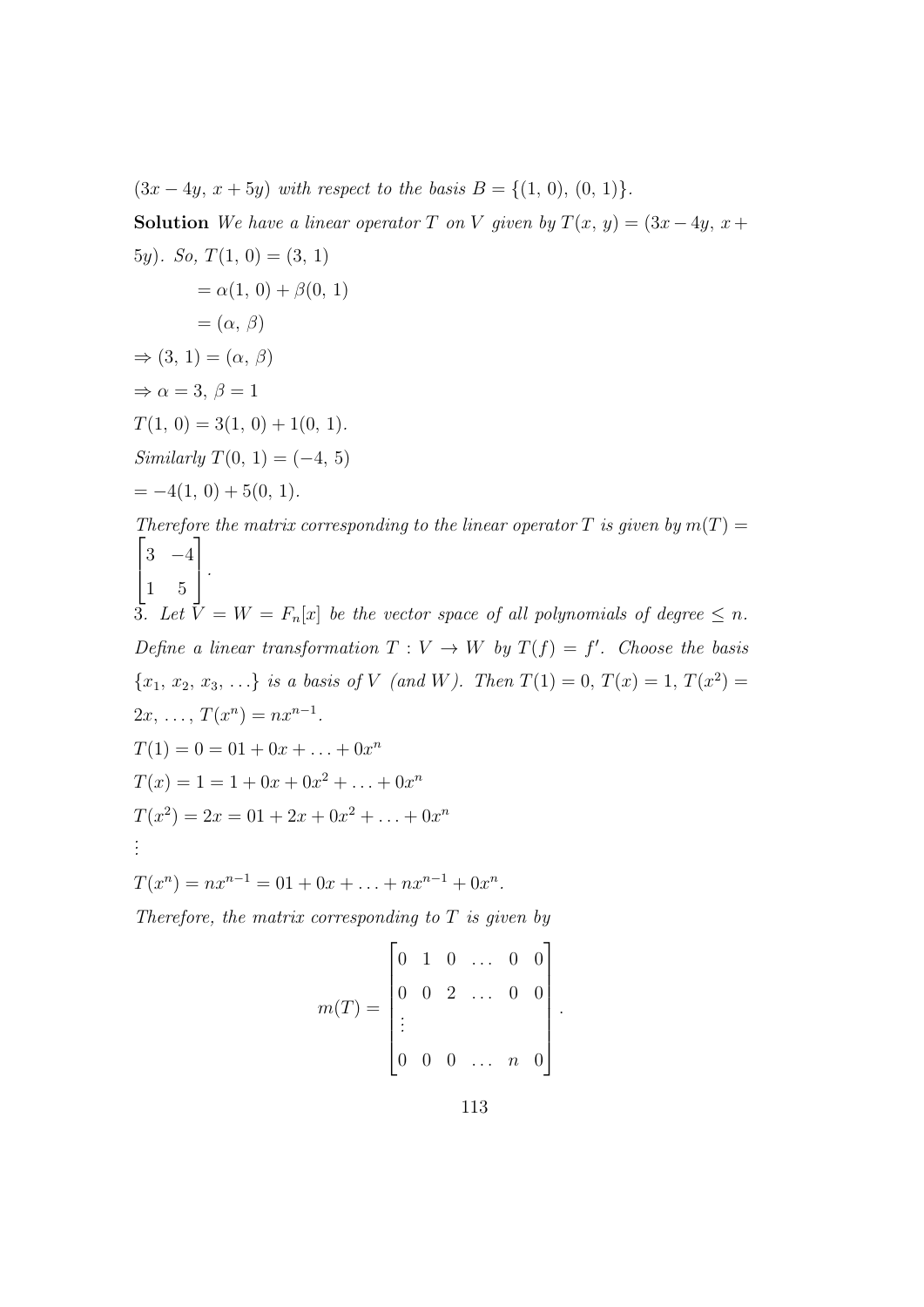4. Let  $V = \mathbb{R}^3$  and let  $T : V \to V$  be the linear transformation defined by  $T(x, y, z) = (2x, 4y, 5z)$ . Find the matrix of T with respect to the basis  $\{\left(\frac{2}{3}\right)$  $\frac{2}{3}$ , 0, 0),  $(0, \frac{1}{2})$  $\frac{1}{2}$ , 0), (0, 0,  $\frac{1}{4}$  $\frac{1}{4}$ } of V.

**Solution** We have the given linear transformation  $T(x, y, z) = (2x, 4y, 5z)$ . So,

$$
T\left(\frac{2}{3}, 0, 0\right) = \left(\frac{4}{3}, 0, 0\right) = 2\left(\frac{2}{3}, 0, 0\right) + 0\left(0, \frac{1}{2}, 0\right) + 0\left(0, 0, \frac{1}{4}\right)
$$
  

$$
T\left(0, \frac{1}{2}, 0\right) = (0, 2, 0) = 0\left(\frac{2}{3}, 0, 0\right) + 4\left(0, \frac{1}{2}, 0\right) + 0\left(0, 0, \frac{1}{4}\right)
$$
  

$$
T\left(0, 0, \frac{1}{4}\right) = \left(0, 0, \frac{5}{4}\right) = 0\left(\frac{2}{3}, 0, 0\right) + 0\left(0, \frac{1}{2}, 0\right) + 5\left(0, 0, \frac{1}{4}\right).
$$

Therefore the matrix corresponding to  $T$  is given by

$$
m(T) = \begin{bmatrix} 2 & 0 & 0 \\ 0 & 4 & 0 \\ 0 & 0 & 5 \end{bmatrix}.
$$

5. Let  $V = \mathbb{R}^3$  and let  $A =$  $\sqrt{ }$  $\begin{array}{c} \begin{array}{c} \begin{array}{c} \end{array} \\ \begin{array}{c} \end{array} \end{array} \end{array}$ 1 2 3 3 1 −5 0 0 1 1  $\begin{array}{c} \n\downarrow \\
\downarrow\n\end{array}$ be the matrix of  $T \in L(V, V)$  with

respect to the basis  $\{(1, 0, 0), (0, 1, 0), (0, 0, 1)\}$ . Find the matrix of T with respect to the basis  $\{(1, 1, 0), (0, 1, 0), (0, 1, 1)\}.$ 

Solution Let  $(x, y, z) \in V$  be any element and  $T \in L(V, V)$ . Then  $(x, y, z) =$  $\alpha_1e_1 + \alpha_2e_2 + \alpha_3e_3$ , where  $\alpha_1 = x$ ,  $\alpha_2 = y$ ,  $\alpha_3 = z$ ,

 $e_1 = (1, 0, 0), e_2 = (0, 1, 0, e_3 = (0, 0, 1).$ 

Now the linear transformation corresponding to A w.r.t. the basis  $\{e_1, e_2, e_3\}$ 

is given by 
$$
T(x, y, z) = \begin{bmatrix} 1 & 2 & 3 \\ 3 & 1 & -5 \\ 0 & 0 & 1 \end{bmatrix} \begin{bmatrix} x \\ y \\ z \end{bmatrix} = \begin{bmatrix} x + 2y + 3z \\ 3x + y - 5z \\ z \end{bmatrix}
$$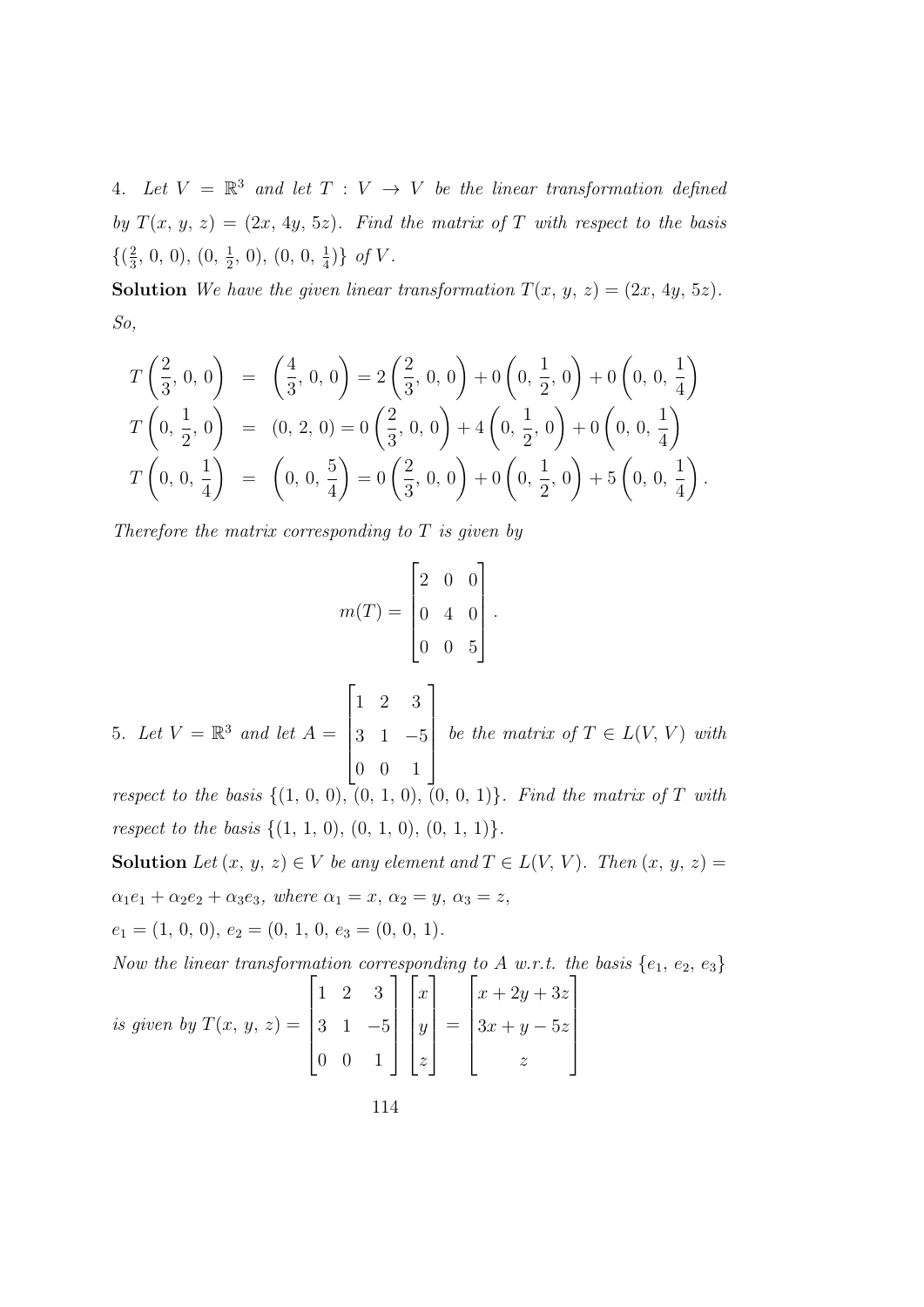$\Rightarrow$  T(x, y, z) = (x + 2y + 3z, 3x + y - 5z, z). To find the matrix of  $T$  w.r.t. the basis  $\{(1, 1, 0), (0, 1, 0), (0, 1, 1)\}$ , we have  $T(1, 1, 0) = (3, 4, 0) = \alpha(1, 1, 0) + \beta(0, 1, 0) + \gamma(0, 1, 1)$ 

$$
(\alpha, \alpha + \beta + \gamma, \gamma) = (3, 4, 0)
$$
  
\n
$$
\Rightarrow \alpha = 3, \gamma = 0, \beta = 1
$$
  
\n
$$
\Rightarrow T(1, 1, 0) = 3(1, 1, 0) + 1(0, 1, 0) + 0(0, 1, 1)......(i)
$$
  
\n
$$
T(0, 1, 0) = \alpha(1, 1, 0) + \beta(0, 1, 0) + \gamma(0, 1, 1)
$$
  
\n
$$
(2, 1, 0) = (\alpha, \alpha + \beta + \gamma, \gamma)
$$
  
\n
$$
\alpha = 2, \gamma = 0, \beta = -1
$$
  
\n
$$
T(0, 1, 0) = 2(1, 1, 0) - 1(0, 1, 0) + 0(0, 1, 1)......(ii)
$$
  
\nAlso  $T(0, 1, 1) = \alpha(1, 1, 0) + \beta(0, 1, 0) + \gamma(0, 1, 1)$   
\n
$$
(5, -4, 1) = (\alpha, \alpha + \beta + \gamma, \gamma)
$$
  
\n
$$
\alpha = 5, \gamma = 1, \beta = -5
$$
  
\n
$$
\Rightarrow T(0, 1, 1) = 5(1, 1, 0) - 5(0, 1, 0) + 1(0, 1, 1)......(iii)
$$

From equations (i), (ii), and (iii) we get the matrix corresponding to T as

$$
m(T) = \begin{bmatrix} 3 & 2 & 5 \\ 1 & -1 & -5 \\ 0 & 0 & 1 \end{bmatrix}
$$

(10.5) Let Us Sum Up: Matrix is a vector and linear transformation is a mapping. In this lesson we got the result there is one to one correspondence between set of linear transformations on finite dimensional vector spaces and the set of matrices. One can easily understand this correspondence through various examples done in this lesson and operations on matrices with the help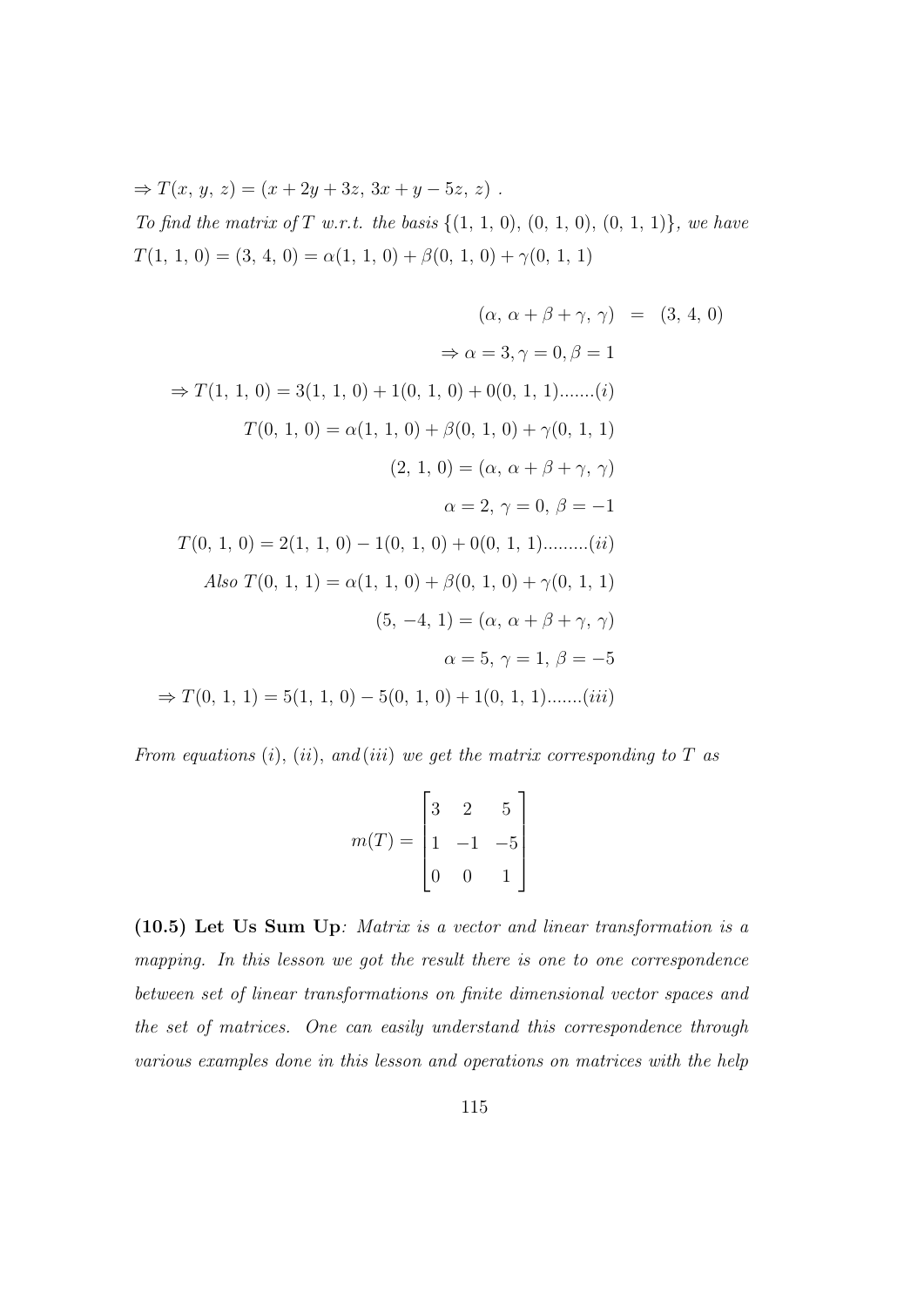of operations on linear transformation.

#### (10.6) Lesson End Exercise

1. Let T be a linear operator on  $\mathbb{R}^3$  defined by  $T(x, y, z) = (2y + z, x - 4y, 3x)$ . Find the matrix of T with respect to basis  $\{(1, 1, 1), (1, 1, 0), (1, 0, 0)\}$  and verify it with the linear transformation.

2. Find the matrix representation of  $T : \mathbb{R}^2 \to \mathbb{R}^2$  defined as  $T(x, y) =$  $(3x - 4y, x + 5y)$  with respect to the basis  $B = \{(1, 0), (0, 1)\}.$  $\sqrt{ }$ 1 1

3. Given the matrix  $\overline{\phantom{a}}$  $rac{1}{2}$  1 2  $rac{2}{3}$  4 . Find the linear operator  $T$  on  $\mathbb{R}^2$  with respect to basis  $\{(1, 0), (1, 1)\}$  corresponding to the given matrix.

4. Let T be a linear operator on  $\mathbb{R}^3$  defined by  $T(x, y, z) = (2x - 3y + 1)$  $4z, 5x - y + 2z, 4x + 7y$ . Find the matrix of T with respect to basis  $\{(1, 0, 0), (0, 1, 0), (0, 0, 1)\}.$  $\Gamma$ 1

Answers (i) 
$$
T(x, y, z) = (y + z, x - y, -x - y)
$$
 (ii)  $\begin{bmatrix} 3 & 3 & 3 \\ -6 & -6 & -2 \\ 6 & 5 & -1 \end{bmatrix}$   
(iii)  $\begin{bmatrix} 3 & -4 \\ 1 & 5 \end{bmatrix}$  (iv)  $T(x, y) = (\frac{7x + 23y}{6}, \frac{2x + 10y}{3})(v)$   $\begin{bmatrix} 2 & -3 & 4 \\ 5 & -1 & 2 \\ 4 & 7 & 0 \end{bmatrix}$ .

#### (10.7) Model University Questions

1. If matrix of linear operator T on 
$$
\mathbb{R}^3
$$
 with respect to basis  
\n $\{(1, 0, 0), (0, 1, 0), (0, 0, 1)\}$  is  $\begin{bmatrix} 0 & 1 & 1 \\ 1 & 0 & -1 \\ -1 & -1 & 0 \end{bmatrix}$ . Then what is the matrix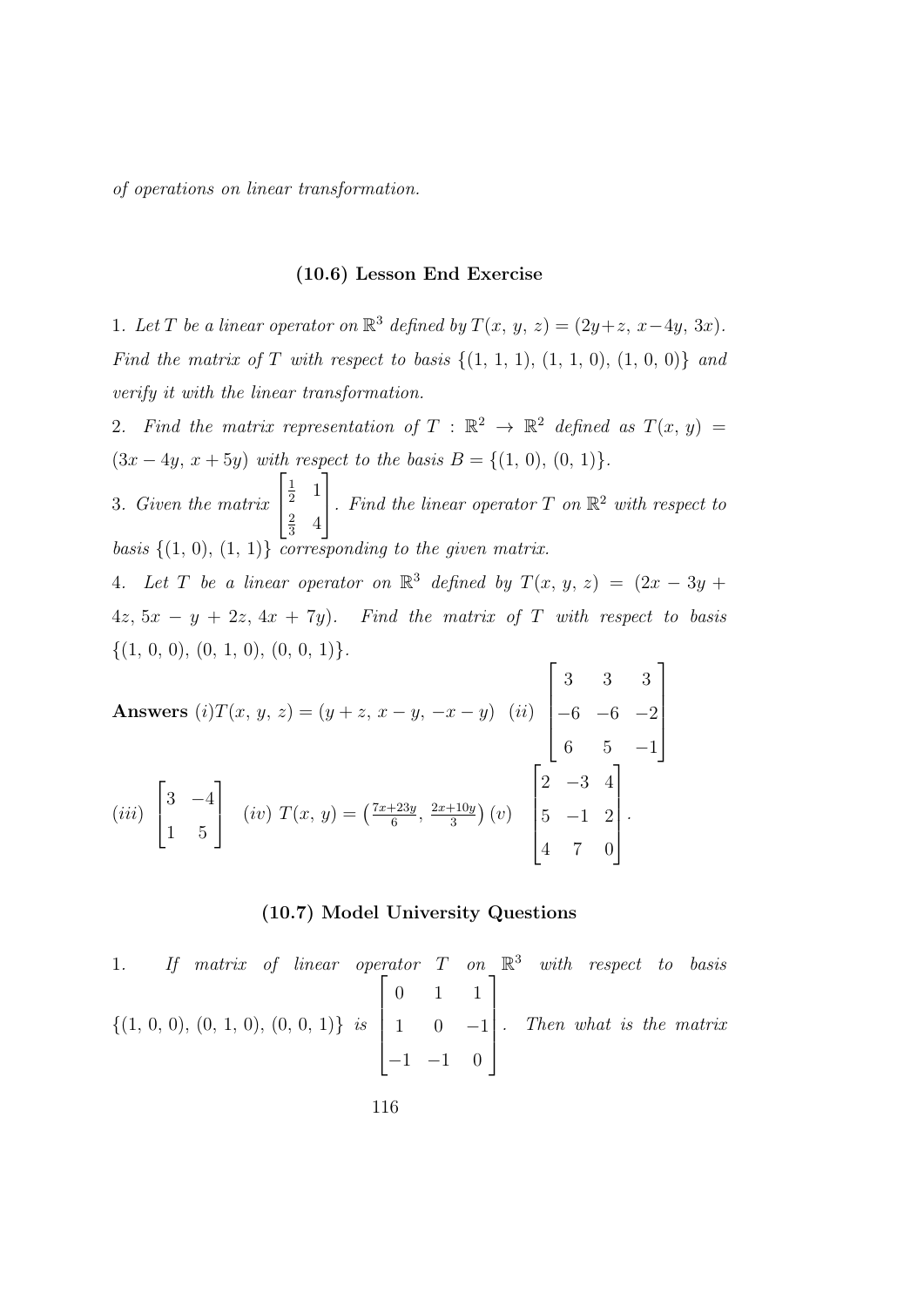of T with respect to basis  $\{(0, 1, -1), (1, -1, 1), (-1, 1, 0)\}.$ 

2. If the matrix of linear operator T on  $\mathbb{R}^3$  with respect to the standrad basis is  $\sqrt{ }$  $\begin{array}{c} \begin{array}{c} \begin{array}{c} \end{array} \\ \begin{array}{c} \end{array} \end{array} \end{array}$ 1 1 −1 −1 1 1 1 −1 1 1  $\begin{array}{c} \n\end{array}$ . Find the matrix corresponding to the basis  $\{(1, 2, 2), (1, 1, 2), (1, 2, 1)\}.$ 

(10.8) Suggested Readings:(i) N.S. Gopalakrishnan, University Algebra, New Age International (P) Limited, Publishers.

(ii) Kenneth Hoffman, Ray Kunze, Linear Algebra,Prentice Hall India.

(iii) Singh, S. and Zameerudin, Q.,Modern Algebra, Vikas Publishing House Pvt.Ltd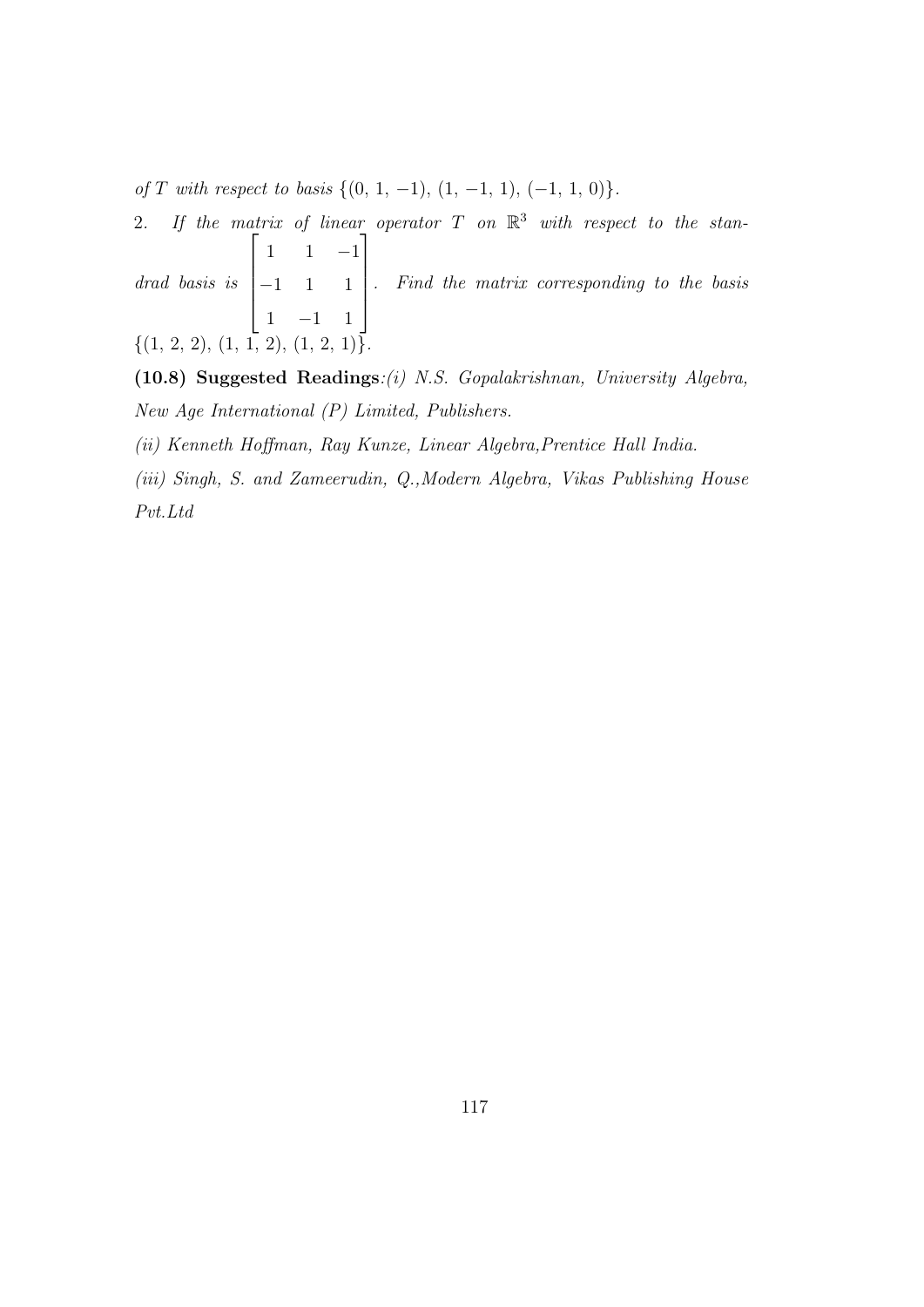## Lesson-XI Kernel and Range of Linear Transformation

## 11.0 Structure

- 11.1 Introduction
- 11.2 Objectives
- 11.3 Kernel and Range a linear transformation
- 11.3.1 − 11.3.2 Definitions
- 11.3.3 Theorem
- 11.4 Rank and Nullity of linear transformation
- 11.4.1 Definition
- 11.4.2 − 11.4.4 Theorems
- 11.5 Examples
- 11.6 Let Us Sum Up
- 11.7 Lesson end exercise
- 11.8 Model Questions
- 11.9 Suggested Readings

(11.1) Introduction: If V and W are vector spaces over the same field  $F$ and  $T: V \to W$  is a linear transformation. Then we look into the subspaces in  $V$  and  $V'$  and they turn out be in the form of kernel and image of  $T$  which we explain in detail in this lesson. These two concepts are analogus to the kernel and image of group homomorphism or ring homomorphism

(11.2) Objective : The properties of linear transformation become easy to understand through kernel and image of linear transformation.

#### (11.3) Kernel and Range of linear transformation

(11.3.1) Definition : Let V, W be vector spaces over a field F and  $T: V \rightarrow$ W be a linear transformation. Then the subset  $\{x \in V | T(x) = 0'\}$  of V is said to be a kernel of T. It is denoted by  $Ker(T)$  and  $Ker(T) = \{x \in V | T(x) =$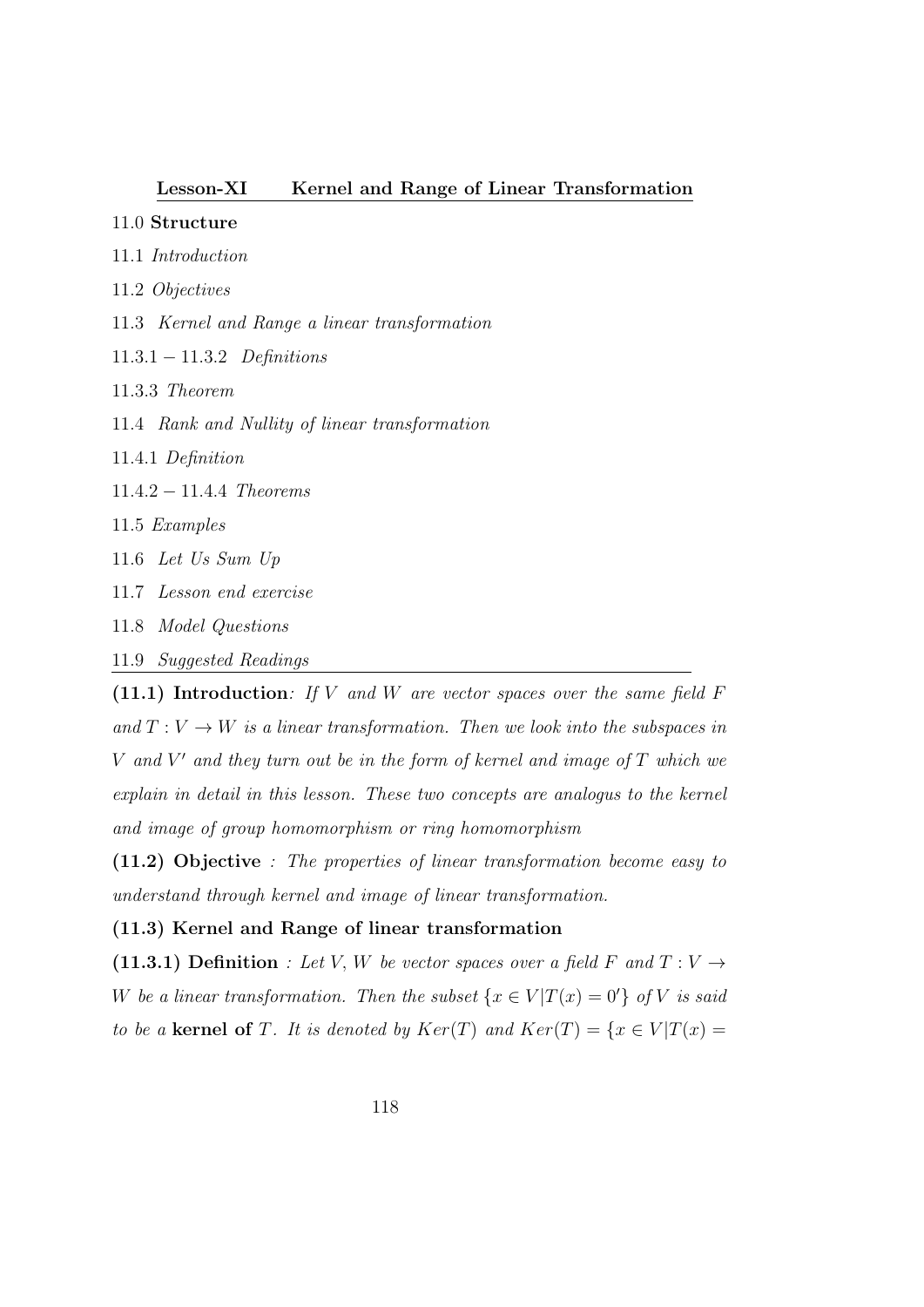$0'$ . It is also called as **Null space** of T.

(11.3.2) Definition: (Range of linear transformation): Let V, W be vector spaces over a field F and  $T: V \to W$  be a linear transformation. Then the image of set V under  $T$  is called **Range** of Ti.e.

$$
Range(T) = \{w \in W | w = T(v) \text{ for some } v \in V\}.
$$

(11.3.3) Theorem : Let V, W be vector spaces over a field F and  $T: V \to W$ be a linear transformation. Then  $Ker(T)$  and  $Range(T)$  are subspaces of V and W respectively.

**Proof** Since  $T(0) = 0'$ . So  $0 \in Ker(T) \Rightarrow Ker(T) \neq \phi$ . Now, let  $x, y \in Ker(T)$  and  $\alpha, \beta \in F$ . Then  $T(\alpha x + \beta y) = \alpha T(x) + \beta T(y) = \alpha 0' + \beta 0' = 0'$  $\Rightarrow \alpha x + \beta y \in Ker(T).$ Therefore,  $Ker(T)$  is a subspace of V. Similarly  $Range(T) \neq \phi$  because  $(T(0) = 0')$ .

Let  $x', y' \in W$  and  $\alpha, \beta \in F$ . Then there exists  $x, y \in V$  such that  $x' = T(x)$ and  $y' = T(y)$ .

Now  $\alpha x' + \beta y' = \alpha T(x) + \beta T(y) = T(\alpha x + \beta y)$ 

 $\Rightarrow \alpha x' + \beta y' \in Range(T)$ . Hence Range(T) is a subspace of W.

## (11.4) Rank and Nullity of linear transformation

(11.4.1) Definition: Let V, W be vector spaces over a field F and  $T: V \to W$ be a linear transformation. Then the dimension of the  $Range(T)$  is called the rank of T and the dimension of  $Ker(T)$  is called the Nullity of T.

 $(11.4.2)$  Theorem (Rank-Nullity Theorem): Let V, W be vector spaces over a field F and  $T: V \to W$  be a linear transformation. Suppose the dimension of  $V$  is n, then

$$
\dim V = Rank(T) + Nullity(T).
$$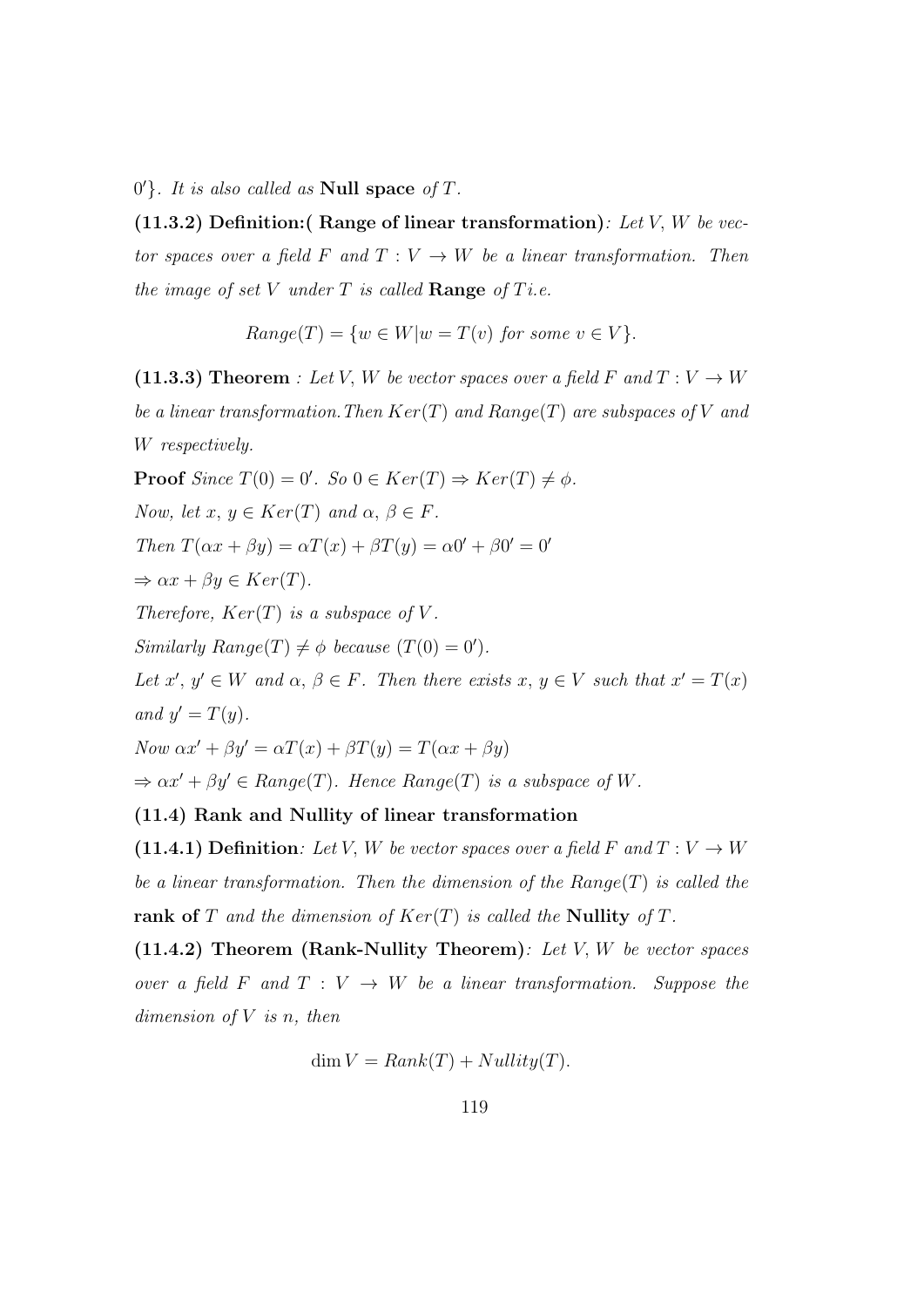**Proof** Let Nullity(T) = m. Then  $m \leq n$  because  $Ker(T)$  is a subspace of V. Now, suppuse that  $B = \{x_1, x_2, \ldots, x_m\}$  is a basis of  $Ker(T)$ . Then B is a linearly independent subset of  $V$ . Therefore, by Basis-Extension theorem B can be extended to a basis of V. Let  $B_1 = \{x_1, x_2, \ldots, x_m, x_{m+1}, x_n\}$  be a basis of V. Cosider the set  $B_2 = \{T(x_{m+1}), T(x_{m+2}), \ldots, T(x_n)\}.$ Claim that  $B_2$  is a basis of  $Im(T)$ . For this, Consider  $a_{m+1}T(x_{m+1}) + a_{m+2}T(x_{m+2}) + \cdots + a_nT(x_n) = 0'$  $T(a_{m+1}x_{m+1} + a_{m+2}x_{m+2} + \ldots + a_nx_n) = 0'$  $a_{m+1}x_{m+1} + a_{m+2}x_{m+2} + \ldots + a_nx_n \in Ker(T)$  $\Rightarrow a_{m+1}x_{m+1} + a_{m+2}x_{m+2} + \ldots + a_nx_n = a_1x_1 + a_2x_2 + \ldots + a_mx_m$  $\Rightarrow a_1x_1 + a_2x_2 + \ldots + a_mx_m - a_{m+1}x_{m+1} - a_{m+2}x_{m+2} - \ldots + a_nx_n = 0$  $\Rightarrow a_1 = a_2 = \ldots = a_m = a_{m+1} = \ldots = a_n = 0$  $\Rightarrow a_{m+1} = \ldots = a_n = 0.$ Hence  $B_2$  is linearly independent. Now, let  $y \in Im(T)$ . Then there exists  $x \in V$  such that  $T(x) = y$  $\Rightarrow T(a_1x_1 + a_2x_2 + \ldots + a_mx_m + \ldots + a_nx_n) = y$  $\Rightarrow a_1T(x_1)+a_2T(x_2)+\ldots+a_mT(x_m)+a_{m+1}T(x_{m+1})+\ldots a_nT(x_n)=y$  $\Rightarrow 0' + a_{m+1}T(x_{m+1}) + \dots a_nT(x_n) = y$  $\Rightarrow y = a_{m+1}T(x_{m+1}) + \dots a_nT(x_n).$ Therefore  $y \in L(B_2) \Rightarrow V = L(B_2)$ . Hence  $B_2$  is a basis of  $Im(T)$ . This shows that  $Rank(T) = \dim(Im(T)) = n - m = \dim V - \dim(Ker(T))$  $\Rightarrow$  dim  $V = Nullity(T) + Rank(T)$ . (11.4.3) Theorem : Let V, W be vector spaces over a field F and  $T: V \to W$ be a linear transformation. Then T is one-one if and only if  $Ker(T) = 0$ .

**Proof** First, we suppose that  $T$  is one-one mapping.

Now, let  $x \in Ker(T)$ . Then  $T(x) = 0'$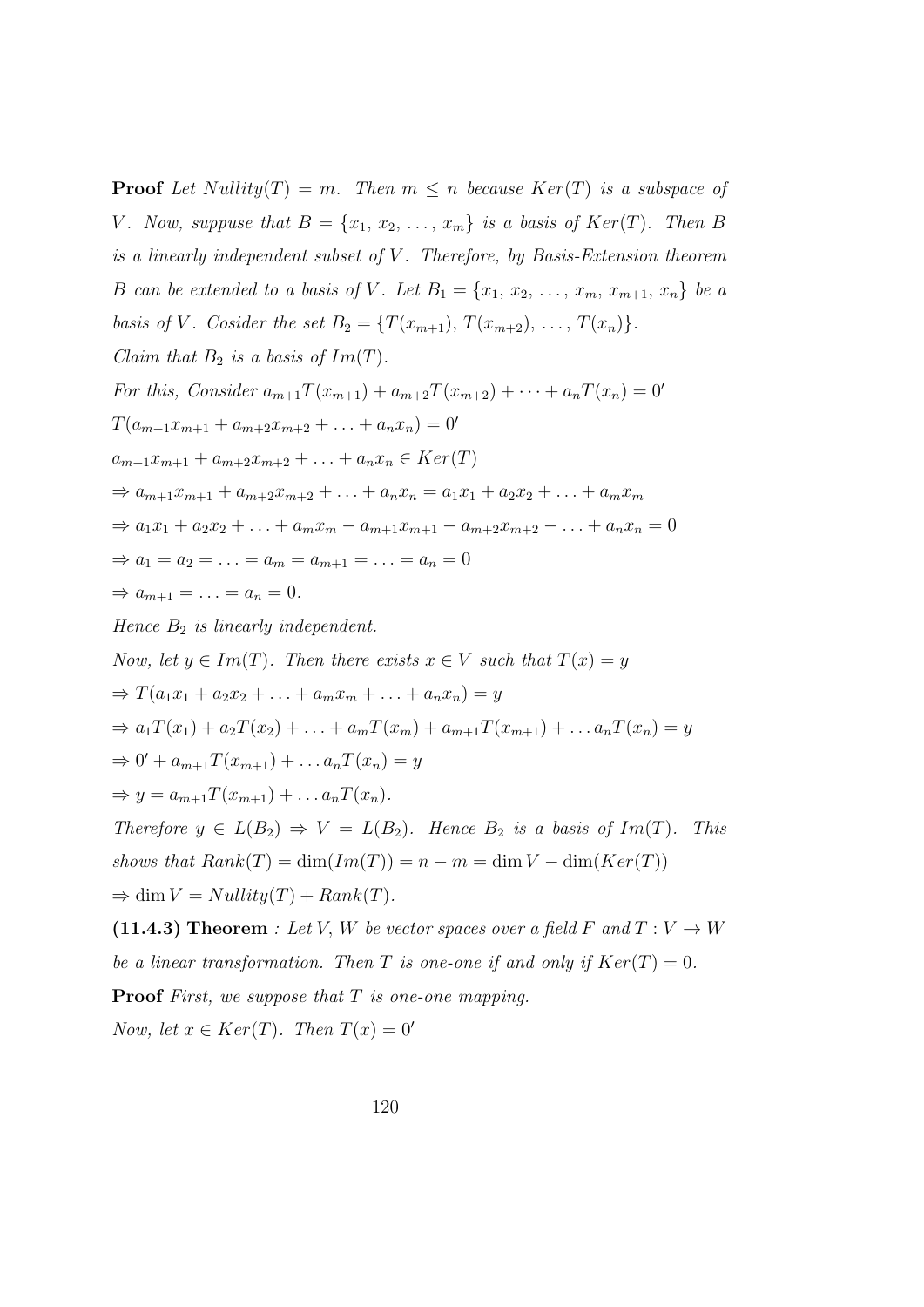$\Rightarrow$   $T(x) = T(0)$  $\Rightarrow x = 0$ . Hence  $Ker(T) = \{0\}.$ Conversely, Suppose that  $Ker(T) = \{0\}$ . To show that T is one-one, cosider  $T(x_1) = T(x_2)$  $\Rightarrow T(x_1) - T(x_2) = 0'$  $\Rightarrow T(x_1 - x_2) = 0'$  $\Rightarrow x_1 - x_2 \in Ker(T)$ . But  $Ker(T) = \{0\}$  $\Rightarrow$   $x_1 - x_2 = 0$  $\Rightarrow x_1 = x_2$ . Hence T is one-one.

(11.4.4) Theorem (First fundamental theorem of isomorphism): Let V, W be vector spaces over a field F and  $T: V \to W$  be an onto linear transformation. Then  $V/Ker(T) \cong W$ .

**Proof** Define a rule  $T: V/K \to W$  by  $\overline{T(x+K)=T(x), \forall x \in V}$ , where  $K=Ker(T)$ . I  $\overline{T}$  is well defined mapping: Let  $x_1 + K = x_2 + K$ 

$$
\Rightarrow x_1 - x_2 \in K
$$
  
\n
$$
\Rightarrow T(x_1 - x_2) = 0'
$$
  
\n
$$
\Rightarrow T(x_1) = T(x_2)
$$
  
\n
$$
\Rightarrow \overline{T}(x_1 + K) = \overline{T}(x_2 + K)
$$
  
\n
$$
\Rightarrow \overline{T} \text{ is a well-defined map.}
$$
  
\nII  $\overline{T}$  is one-one:  
\n
$$
Ker(\overline{T}) = \{x + K | \overline{T}(x + k) = 0'\}
$$
  
\n
$$
= \{x + K | T(x) = 0'\}
$$
  
\n
$$
= \{x + K | x \in K\}
$$
  
\n
$$
= \{K\}
$$
  
\n
$$
Ker(\overline{T}) = \{K\} \Rightarrow \overline{T} \text{ is one-one.}
$$
  
\nIII  $\overline{T}$  is linear transformation: Let  $x + K$ ,  $y + K \in V/W$  and  $\alpha$ ,  $\beta \in F$ .

121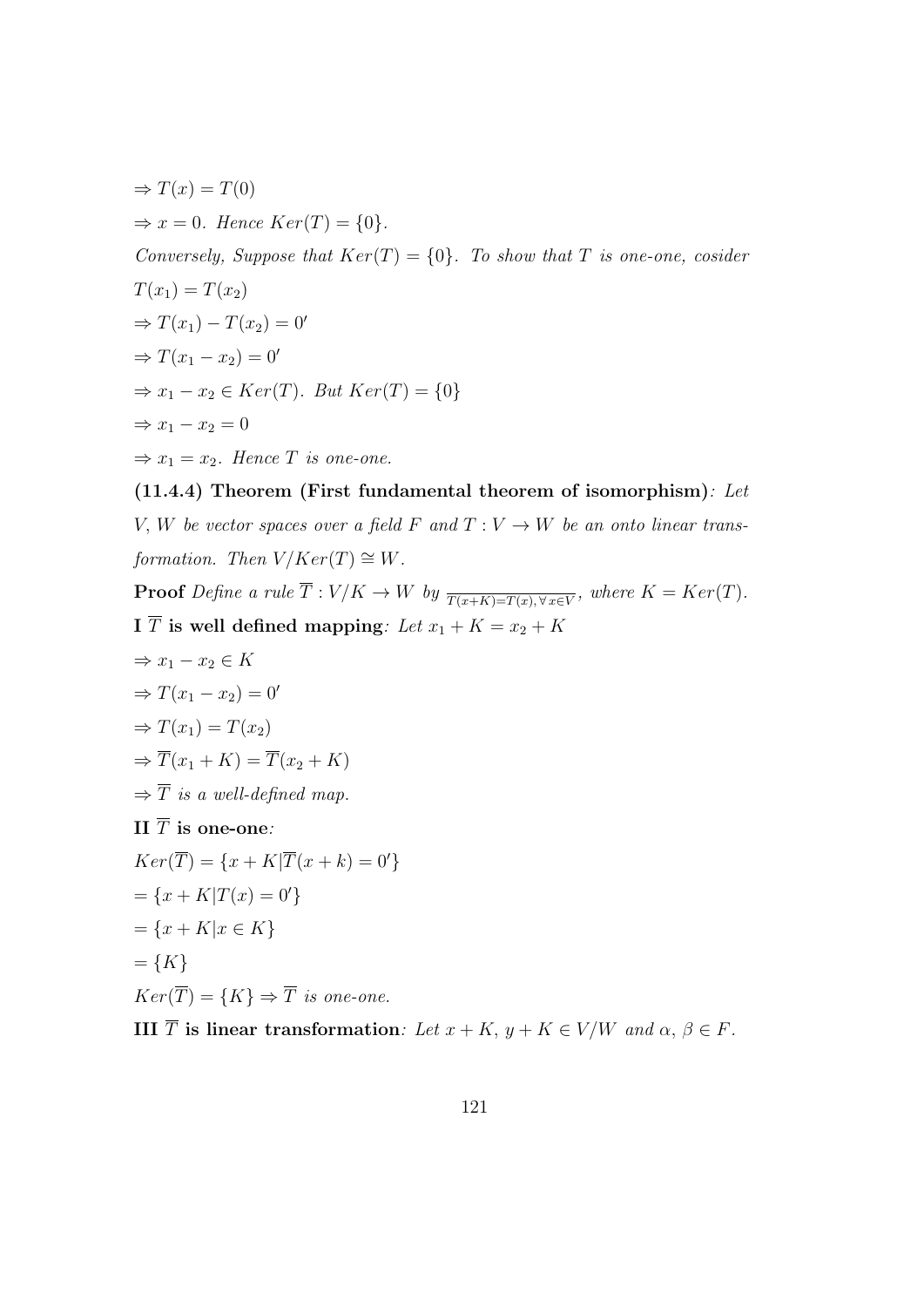Then 
$$
\overline{T}(\alpha(x+K) + \beta(y+K)) = \overline{T}((\alpha x + \beta y) + K))
$$
  
\n $= T(\alpha x + \beta y)$   
\n $= \alpha T(x) + \beta T(y)$   
\n $= \alpha \overline{T}(x+K) + \beta \overline{T}(y+K)$   
\n $\Rightarrow \overline{T}(\alpha(x+K) + \beta(y+K)) = \alpha \overline{T}(x+K) + \beta \overline{T}(y+K).$ 

IV  $\overline{T}$  is Onto Since T is onto, so T is clearly onto.Hence  $V/K \cong W$ .

## (11.5) Examples

1. Show that  $T: \mathbb{R}^3 \to \mathbb{R}^3$  defined by  $T(x, y, z) = (x - y, x + 2y, y)$  is a linear transformation. Determine (i) $T(e_1)$ ,  $T(e_2)$  and (ii) $Ker(T)$ . Solution Here  $T(0, 0, 0) = (0 - 0, 0 + 2.0, 0) = (0, 0, 0)$ . Now, let  $(x_1, y_1, z_1), (x_2, y_2, z_2) \in \mathbb{R}^3$  and  $\alpha, \beta \in F$ . Then  $T(\alpha(x_1, y_1, z_1) + \beta(x_2, y_2, z_2)) = T(\alpha x_1 + \beta x_2, \alpha y_1 + \beta y_2, \alpha z_1 + \beta z_2)$  $= (\alpha x_1 + \beta x_2 - \alpha y_1 - \beta y_2, \, \alpha x_1 + \beta x_2 + 2(\alpha y_1 + \beta y_2), \, \alpha y_1 + \beta y_2)$  $=(\alpha(x_1-y_1)+\beta(x_2-y_2), \alpha(x_1+2y_1)+\beta(x_2+2y_2), \alpha y_1+\beta y_2)$  $=(\alpha(x_1-y_1), \alpha(x_1+2y_1), \alpha y_1)+(\beta(x_2-y_2), \beta(x_2+2y_2), \beta y_2)$  $=\alpha ((x_1 - y_1), (x_1 + 2y_1), y_1) + \beta ((x_2 - y_2), (x_2 + 2y_2), y_2)$  $=\alpha T(x_1, y_1, z_1) + \beta T(x_2, y_2, z_2)$  $\Rightarrow$  T is a linear transformation. Now,  $T(e_1) = T(1, 0, 0) = (1, 1, 0)$  and  $T(0, 1, 0) = (-1, 2, 1)$ . Kernel of  $T$  is given by  $Ker(T) = \{(x, y, z)|T(x, y, z) = (0, 0, 0)\}\$  $=\{(x, y, z)|(x - y, x + 2y, y) = (0, 0, 0)\}\$  $=\{(x, y, z)|x - y = 0, x + 2y = 0, y = 0\}$  $=\{(x, y, z)|x=y=0\}$  $=\{(0, 0, z)|z \in F\}$  $\Rightarrow Ker(T) = \{(0, 0, z) | z \in F\}.$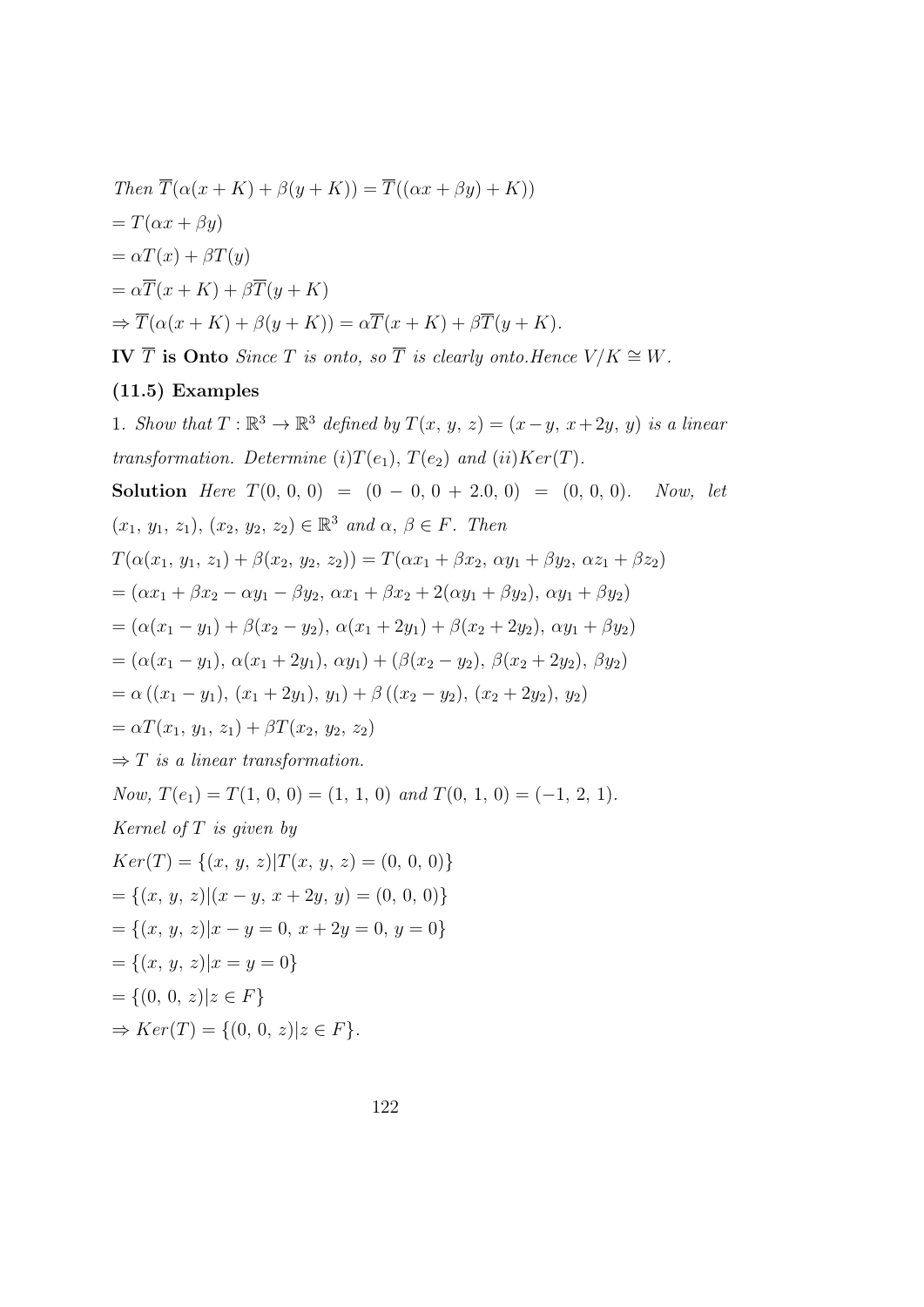2. Let V be a finite dimensional vector space over a field  $F$  and  $T$  be linear operator on V. Then  $T$  is one-one if and only if  $T$  is onto.

Solution Suppose that  $T$  is one-one.

Then  $Ker(T) = \{0\} \Rightarrow Nullity(T) = 0$ . Therefore, by Rank-Nullity theorem, we have dim  $V = Nullity(T) + Rank(T) = 0 + Rank(T)$  $\Rightarrow V \cong Range(T)$ 

 $\Rightarrow V = Range(T) \Rightarrow T$  is onto.

Conversely, suppose that T is onto. Then  $V \cong Range(T) \Rightarrow \dim V =$  $\dim Range(T) = Rank(T)$ . Now by Rank-Nullity theorem, we have  $\dim V =$  $Nullity(T) + Rank(T)$ 

$$
\Rightarrow \dim V = Nullity(T) + \dim V
$$

 $\Rightarrow Nullity(T) = 0$ 

 $\Rightarrow Ker(T) = \{0\} \Rightarrow T \text{ is one-one}.$ 

3. For each of the following transformations  $T: V \to W$ . Find a basis and dimension of its  $(i)$  Range space  $(ii)$  Null space. Also verify the Rank-Nullity Theorem

\n- (a) 
$$
T : \mathbb{R}^3 \to \mathbb{R}^3
$$
 defined by  $T(x, y, z) = (x + 2y - z, y + z, x + y - 2z)$
\n- (b)  $T : \mathbb{R}^2 \to \mathbb{R}^3$  be defined by  $T(x, y) = (x - y, y - x, x)$
\n- (c)  $T : \mathbb{R}^2 \to \mathbb{R}^2$  be defined by  $T(x, y) = (x + y, x - y)$
\n
\nSolution (a) Since  $\{(1, 0, 0), (0, 1, 0), (0, 0, 1)\}$  is a basis of  $\mathbb{R}^3$  so

$$
\{T(1,\, 0,\, 0),\, T(0,\, 1,\, 0),\, T(0,\, 0,\, 1)\}=\{(1,\, 0,\, 1),\, (2,\, 1,\, 1),\, (-1,\, 1,\, -2)\}
$$

generates Range(T). Consider  $\alpha(1, 0, 1) + \beta(2, 1, 1) + \gamma(-1, 1, -2) =$ (0, 0, 0)  $(\alpha + 2\beta - \gamma, \beta + \gamma, \alpha + \beta - 2\gamma) = (0, 0, 0)$  $\Rightarrow \alpha + 2\beta - \gamma = 0$  $\beta + \gamma = 0$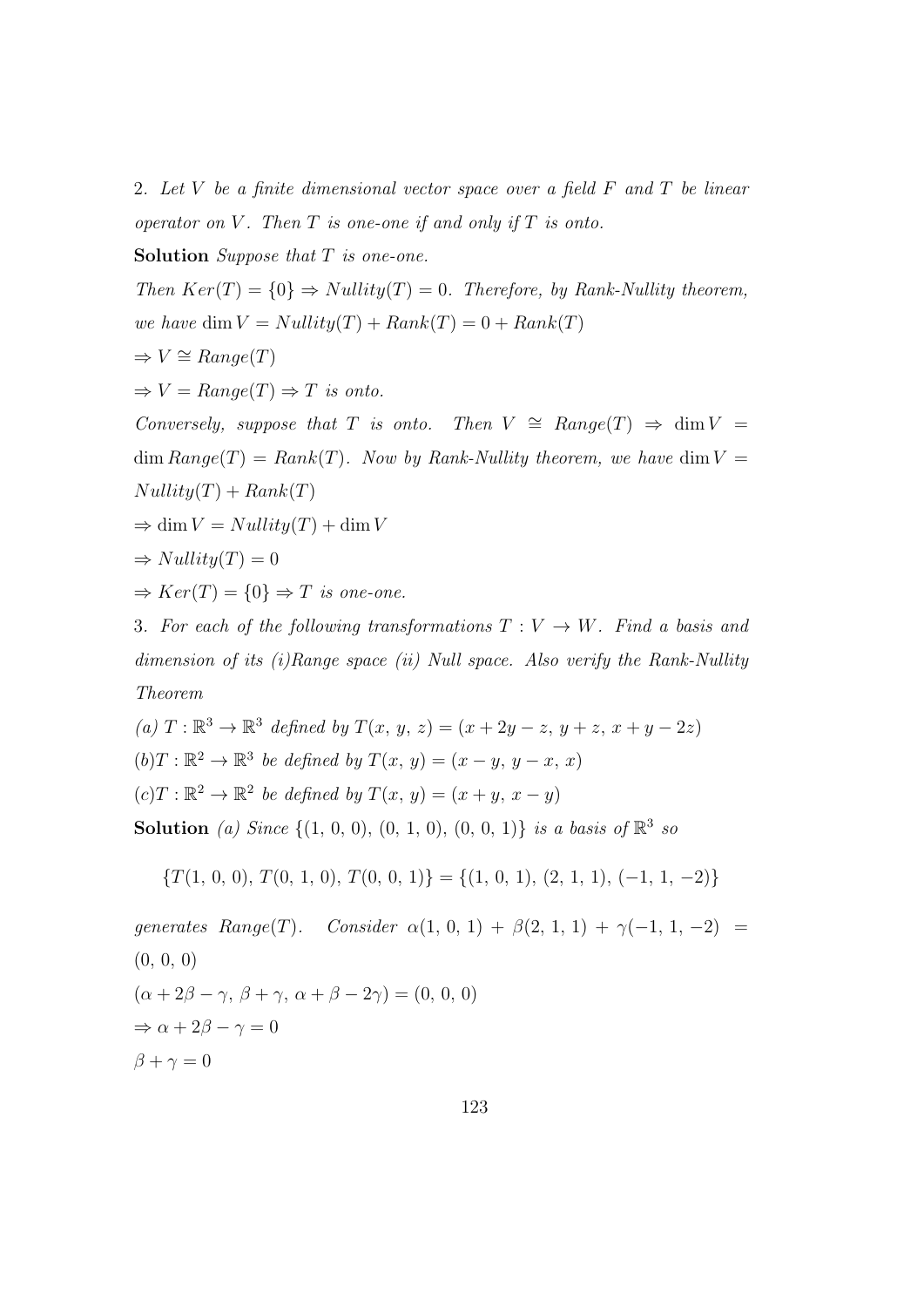$\alpha + \beta - 2\gamma = 0$  $\sqrt{ }$  1 2 −1 0 1 1 1 1 −2 1  $\sqrt{ }$  $\begin{array}{|c|c|} \hline \quad \quad & \quad \quad & \quad \quad \\ \hline \quad \quad & \quad \quad & \quad \quad \\ \hline \quad \quad & \quad \quad & \quad \quad \\ \hline \end{array}$  $\alpha$ β  $\gamma$ 1 =  $\sqrt{ }$  0 0 0 1 Now 1 2 −1 0 1 1 1 1 −2  $= 0$  $\Rightarrow \{(1, 0, 1), (2, 1, 1), (-1, 1, -2)\}\$ is L.D. Let  $A =$  $\sqrt{ }$  $\begin{array}{c} \begin{array}{c} \begin{array}{c} \end{array} \\ \begin{array}{c} \end{array} \end{array} \end{array}$ 1 2 −1 0 1 1 1 1 −2 1  $\begin{array}{c} \n\end{array}$  $operatorname{p}$   $R_3 - R_1$ ∼  $\sqrt{ }$  $\begin{array}{c} \hline \end{array}$ 1 2 −1 0 1 1  $0 -1 -1$ 1  $\begin{array}{c} \n\end{array}$ operate  $R_3 + R_1$ ∼  $\sqrt{ }$  $\begin{array}{c} \begin{array}{c} \begin{array}{c} \end{array} \end{array} \end{array}$ 1 2 −1 0 1 1 0 0 0 1  $\begin{array}{c} \n\downarrow \\
\downarrow\n\end{array}$ This shows that  $\{ (1, 2, -1), (0, 1, 1) \}$  is a basis of Range(T)  $\Rightarrow Rank(T) = 2.$ Now, let  $(x, y, z) \in Ker(T) \Rightarrow T(x, y, z) = (0, 0, 0)$  $\Rightarrow$   $(x+2y-z, y+z, x+y-2z) = (0, 0, 0)$  $\Rightarrow$   $x + 2y - z = 0$  $y + z = 0$  $x + y - 2z = 0$  $\Rightarrow$   $x = 3$ ,  $y = -1$ ,  $z = 1$ Therefore  $Ker(T)$  is generated by  $\{(3, -1, 1)\}\Rightarrow \{(3, -1, 1)\}\$ is a basis of  $Ker(T)$ . Hence  $Nullity(T) = 1$  and  $dim(\mathbb{R}^3) = 1 + 2 = Nullity(T) + Rank(T)$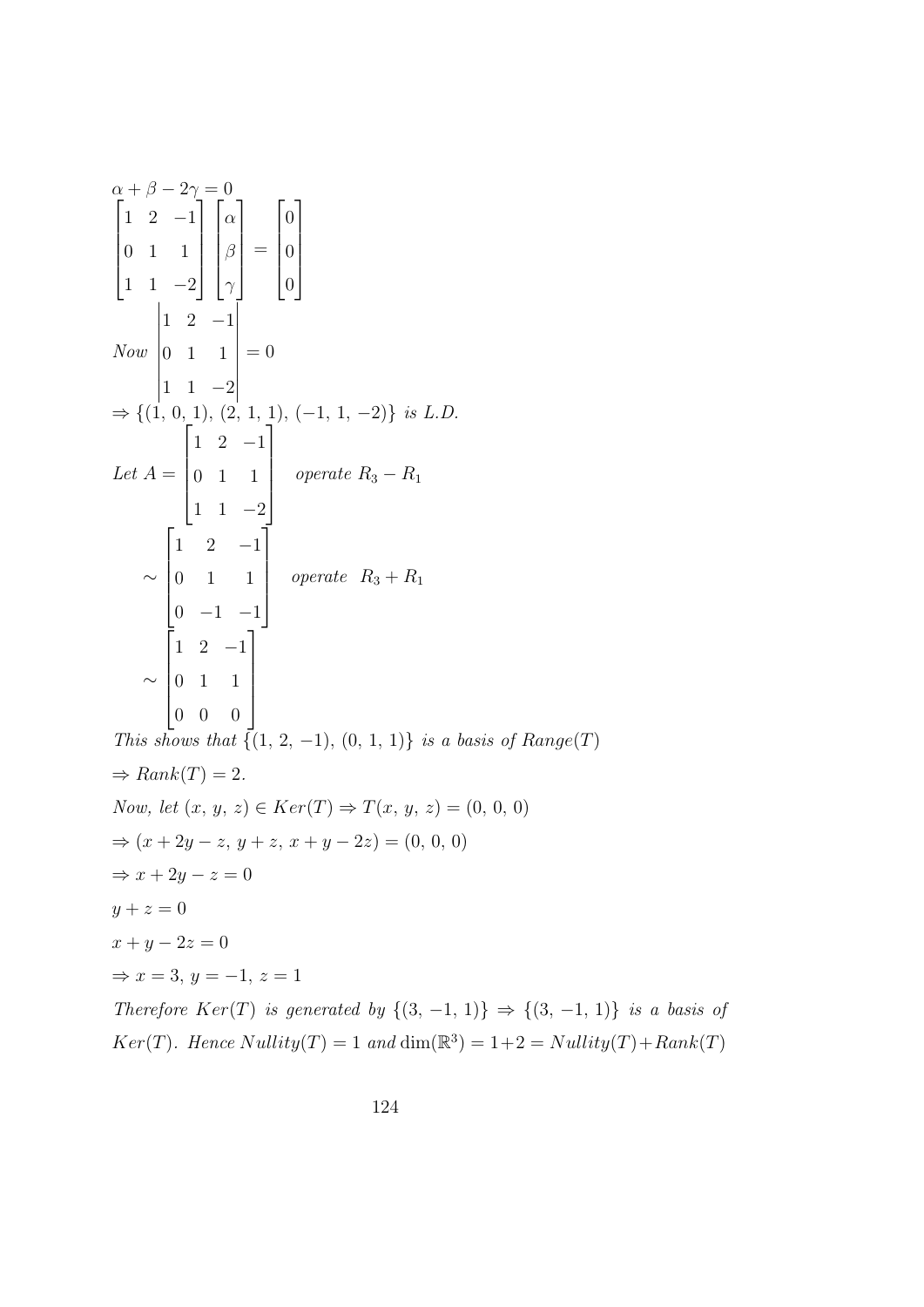which shows that Rank-Nullity theorem is verified.

 $(b)$  (Do yourself)

 $(c)$  (Do yourself)

(11.6) Let Us Sum Up :This lesson deals with the most important theorem of Sylvester Rank-Nullity theorem. We have defined the kernel and range of linear transformation, then illustrated these concepts with examples. Some important properties of linear transformation have also been observed through kernel and range of linear transformation.

## (11.7)Lesson End Exercise

1. Show that mapping  $T : \mathbb{R}^3 \to \mathbb{R}^3$  defined by  $T(x, y, z) = (y + z, x + y - 2z, x + 2y - 2z)$  is a linear transformation. Find  $Range(T), Ker(T), Rank(T), Nullity(T).$ Ans  $Range(T) = L((1, 1, 2), (0, 1, 1)), Ker(T) = L((3, -1, 1))$ 2. Find a linear transformation  $T : \mathbb{R}^2 \to \mathbb{R}^3$ such that  $T(1, 2) = (3, -1, 5)$  and  $T(0, 1) = (2, 1, -1)$ . Also find  $Range(T), Ker(T), Rank(T), Nullity.$ Ans  $Range(T) = L((2, 1, -1), (-1, -3, 7)), Ker(T) = \{(0, 0, 0)\}\$ 3. Find a linear transformation  $T : \mathbb{R}^3 \to \mathbb{R}^2$  whose image is generated by  $\{(1, 2, 3), (4, 5, 6)\}.$ **Hint** Since  $B = \{(1, 0, 0), (0, 1, 1), (0, 0, 1)\}$  is a usual basis of  $\mathbb{R}^3$ . So, the range of T is generated by  $T(e_1)$ ,  $T(e_2)$ ,  $T(e_3)$ . Put  $T(e_1) = (1, 2, 3)$ ,  $T(e_2) =$  $(4, 5, 6)$  and  $T(e_3) = (0, 0, 0)$ . Now let  $(x, y, z) \in \mathbb{R}^3$ . Then  $(x, y, z) = xe_1 + ye_2 + ze_3$  $\Rightarrow T(x, y, z) = xT(e_1) + yT(e_2) + zT(e_3)$  $= x(1, 2, 3) + y(4, 5, 6)$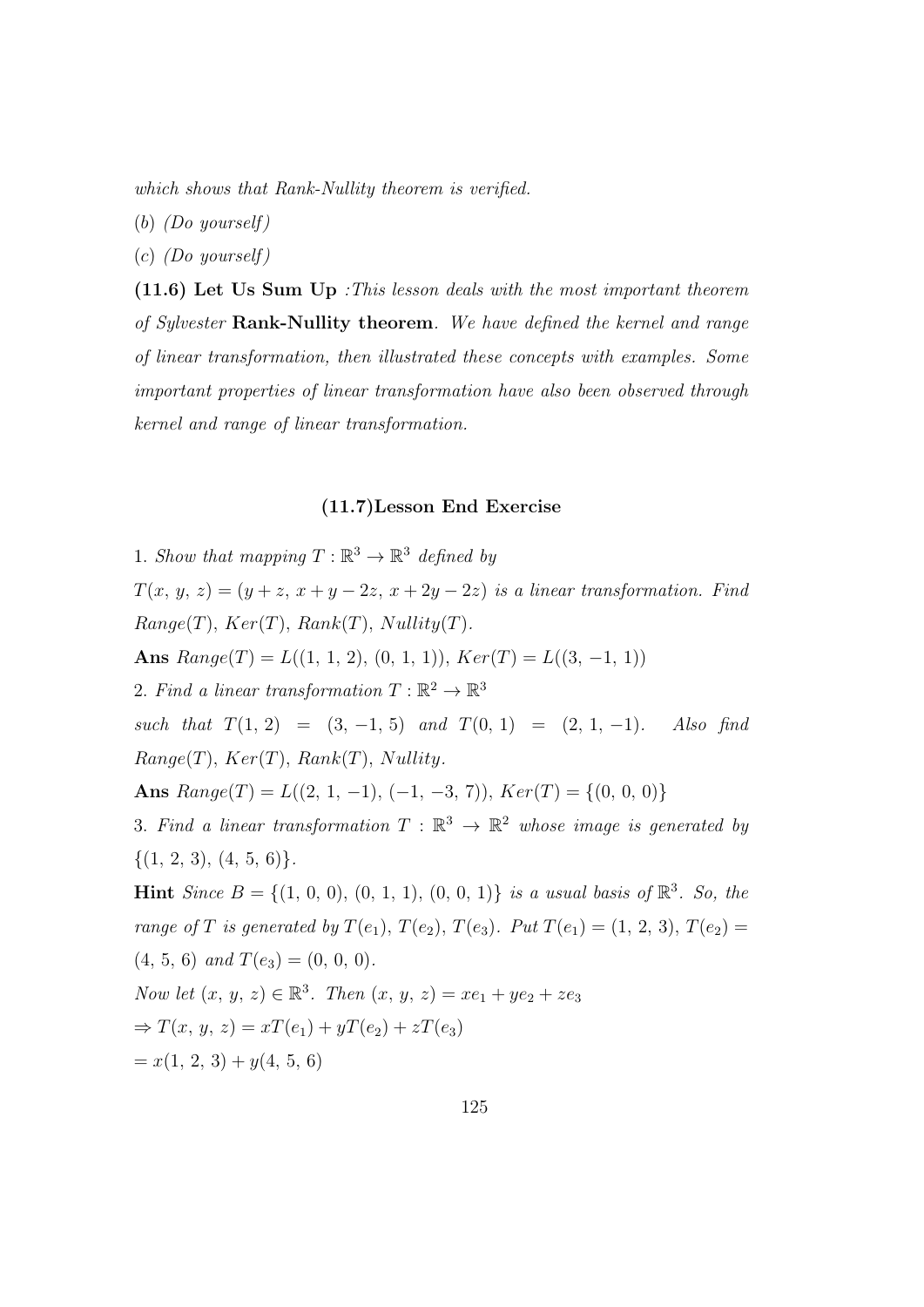$=(x+4y, 2x+5y, 3x+6y).$ 

#### (11.8) University Model Questions

1. Let V and W be two vector spaces over the same field F and  $T: V \to W$ be a linear transformation with kernel K. Prove that

- $(i)$ K is a subspace of V.
- $(ii) T(V)$  is a subspace of W.
- 2. Find a linear transformation  $T : \mathbb{R}^3 \to \mathbb{R}^3$  whose image is generated by  $(1, 0, -1), (1, 2, 2).$
- 3. Let  $T: \mathbb{R}^3 \to \mathbb{R}^2$  be a mapping defined as

 $T(x, y, z) = (x, y), \forall (x, y, z) \in \mathbb{R}^3$ . Show that T is a linear transformation and find  $Ker(T)$ .

(11.9) Suggested Readings :(i) N.S. Gopalakrishnan, University Algebra, New Age International (P) Limited, Publishers.

(ii) Kenneth Hoffman, Ray Kunze, Linear Algebra,Prentice Hall India.

(iii) Singh, S. and Zameerudin, Q., Modern Algebra, Vikas Publishing House Pvt. ltd.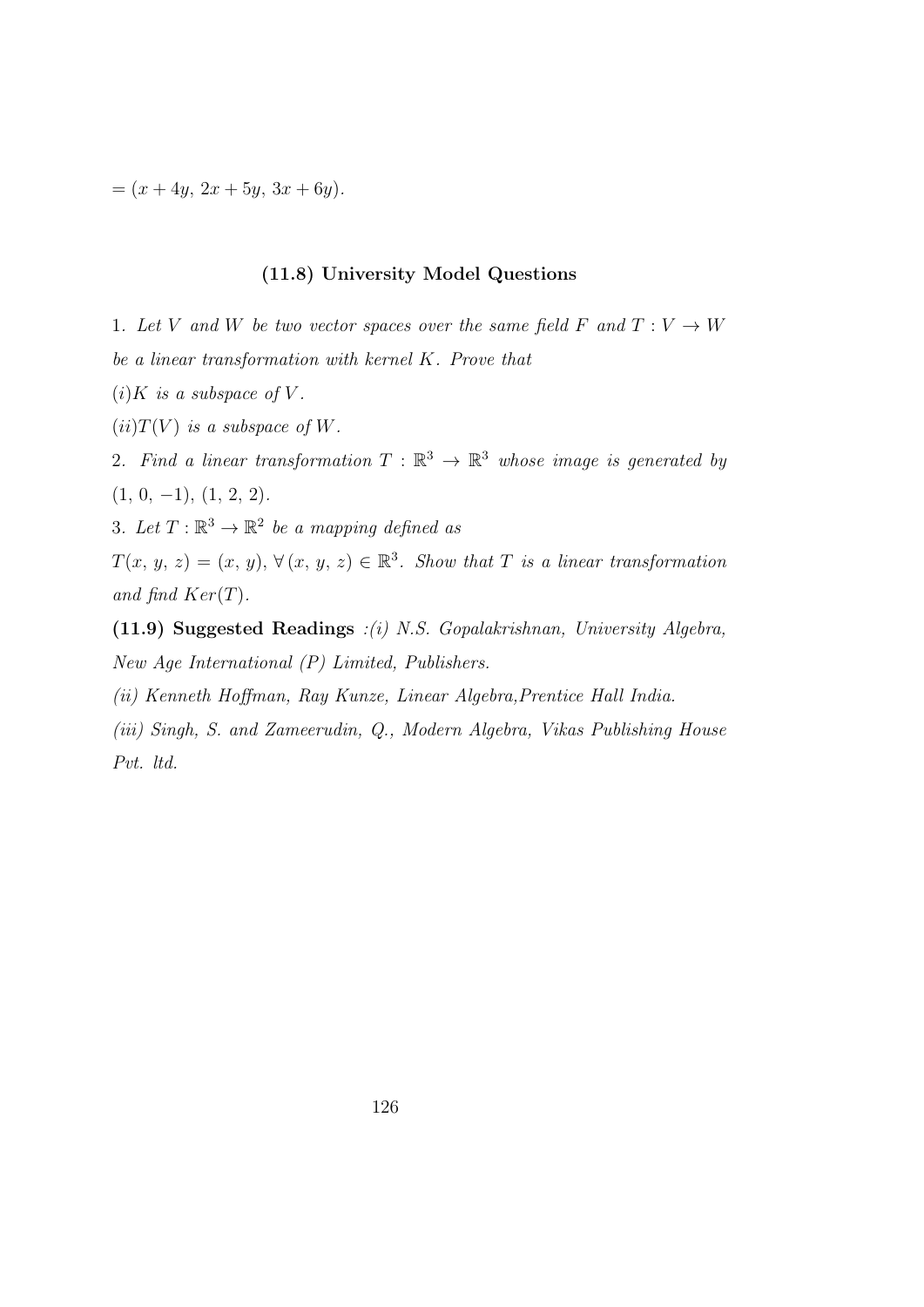### Lesson-XII Inverse of Linear Transformation

## 12.0 Structure

- 12.1 Introduction
- 12.2 Objectives
- 12.3 Bijective linear transformation
- 12.3.1 − 11.3.5 Definitions
- 12.3.6 Theorem
- 12.4 Invertible Operator
- 12.4.1 Definition
- 12.4.2 − 12.4.5 Theorems
- 12.4.6 Example
- 12.5 Let Us Sum Up
- 12.6 Lesson end exercise
- 12.7 University Model Questions
- 12.8 Suggested Readings

(12.1) Introduction : In this lesson we assume linear transformations on finite dimensional vector spaces. Analogous to the inverse of functions, we can find inverse of bijective linear transformations. Moreover the inverse of a linear transformation also turns out to be a bijective linear transformation.

(12.2) Objective : The students will understand the techniques of explicit computation of the inverse of a bijective linear transformation.

#### (12.3) Bijective linear transformation

(12.3.1) Definition (One-One Transformation): Let  $T: V \rightarrow W$  be a linear transformation. Then T is said to be one-one if  $T(x) = T(y) \Rightarrow x =$  $y, \forall x, y \in V$ .

(12.3.2) Definition (Onto Transformation): Let  $T: V \to W$  be a linear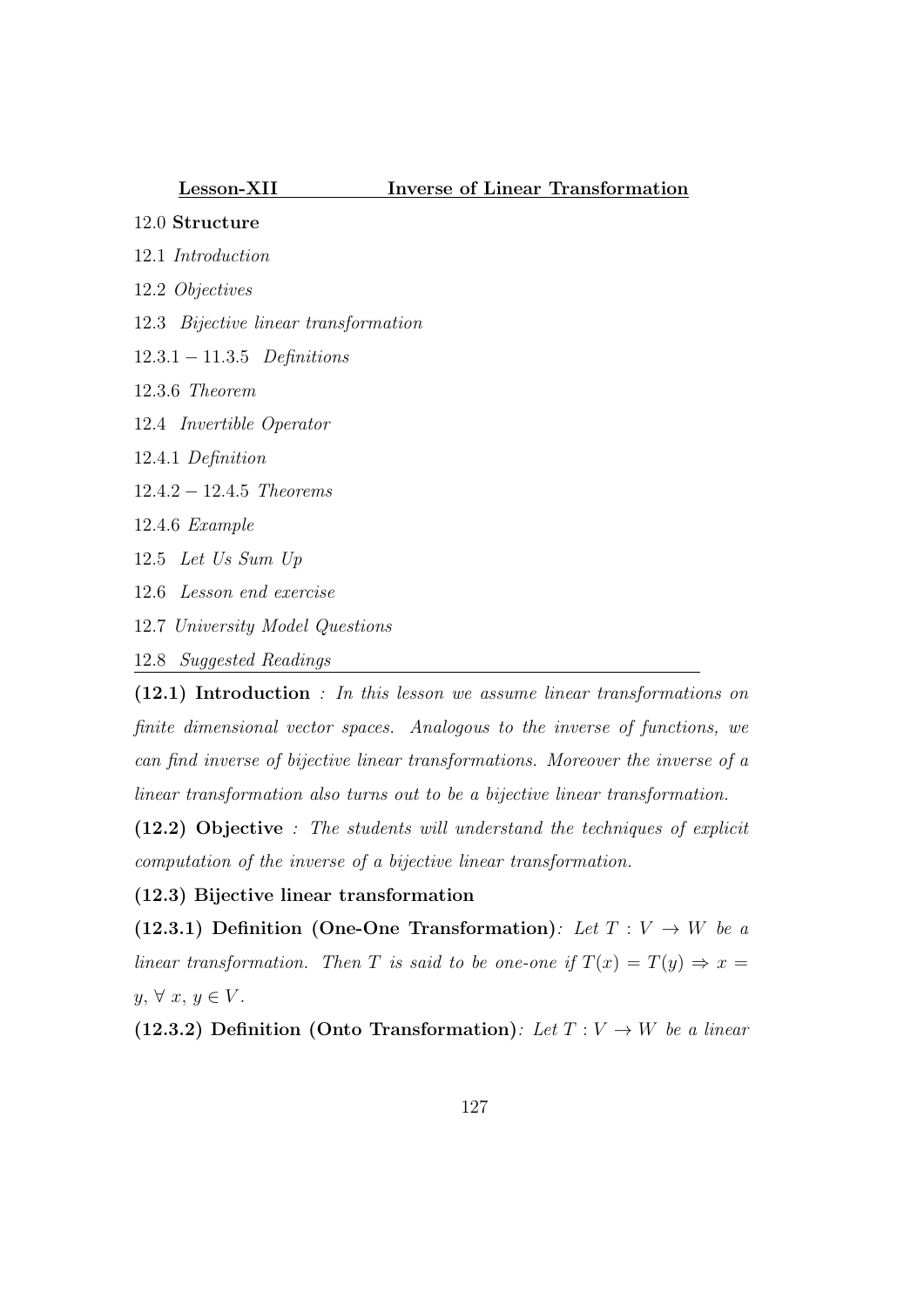transformation. Then T is said to be onto if  $W = Range(T)$ .

(12.3.3) Definition (Bijective Transformation): Let  $T: V \to W$  be a linear transformation. Then T is bijective if it is both one-one and onto.

 $(12.3.4)$  Definition (Non Singular Transformation): A linear transformation  $T: V(F) \to W(F)$  is said to be non-singular if  $Ker(T) = \{0\}.$ 

(12.3.5) Definition (Singular Transformation): A linear transformation  $T: V(F) \to W(F)$  is said to be singular if  $Ker(T) \neq \{0\}.$ 

(12.3.6) Theorem: A linear transformation  $T: V \rightarrow W$  is non singular if and only if the images of a linearly independent set is linearly independent.

**Proof** Suppose that  $T : V \rightarrow W$  is non singular. Let  $\{x_1, x_2, \ldots, x_n\}$ be a linearly independent subset of  $V$ . We have to show that  ${T(x_1), T(x_2), \ldots, T(x_n)}$  is linearly independent.

For this, consider  $\alpha_1 T(x_1) + \alpha_2 T(x_2) + \ldots + \alpha_n T(x_n) = 0$ 

$$
\Rightarrow T(\alpha_1x_1 + \alpha_2x_2 + \ldots + \alpha_nx_n) = 0
$$

$$
\Rightarrow \alpha_1 x_1 + \alpha_2 x_2 + \ldots + \alpha_n x_n = 0
$$

$$
\Rightarrow \alpha_1 = \alpha_2 = \ldots = \alpha_n = 0.
$$

Therefore  $\{T(x_1), T(x_2), \ldots, T(x_n)\}\$ is linearly independent.

Conversely, suppose that T takes linearly independent subset to a linearly independent. Let  $x \in Ker(T)$ . Then  $T(x) = 0$ . To prove that T is non-singular we have to show that  $x = 0$ . For this, suppose that  $x \neq 0$ . Then  $\{x\}$  is linearly independent which implies that  $\{T(x)\}\$ is linearly independent. Therefore  $T(x) \neq 0$  which is a contradiction.  $\Rightarrow x = 0$ .

Hence  $T$  is non singular.

#### (12.4) Invertible Operator

(12.4.1) Definition : A linear operator  $T: V \rightarrow V$  is said to be invertible operator if there exists an operator  $S: V \to V$  such that  $ST = TS = I$ , where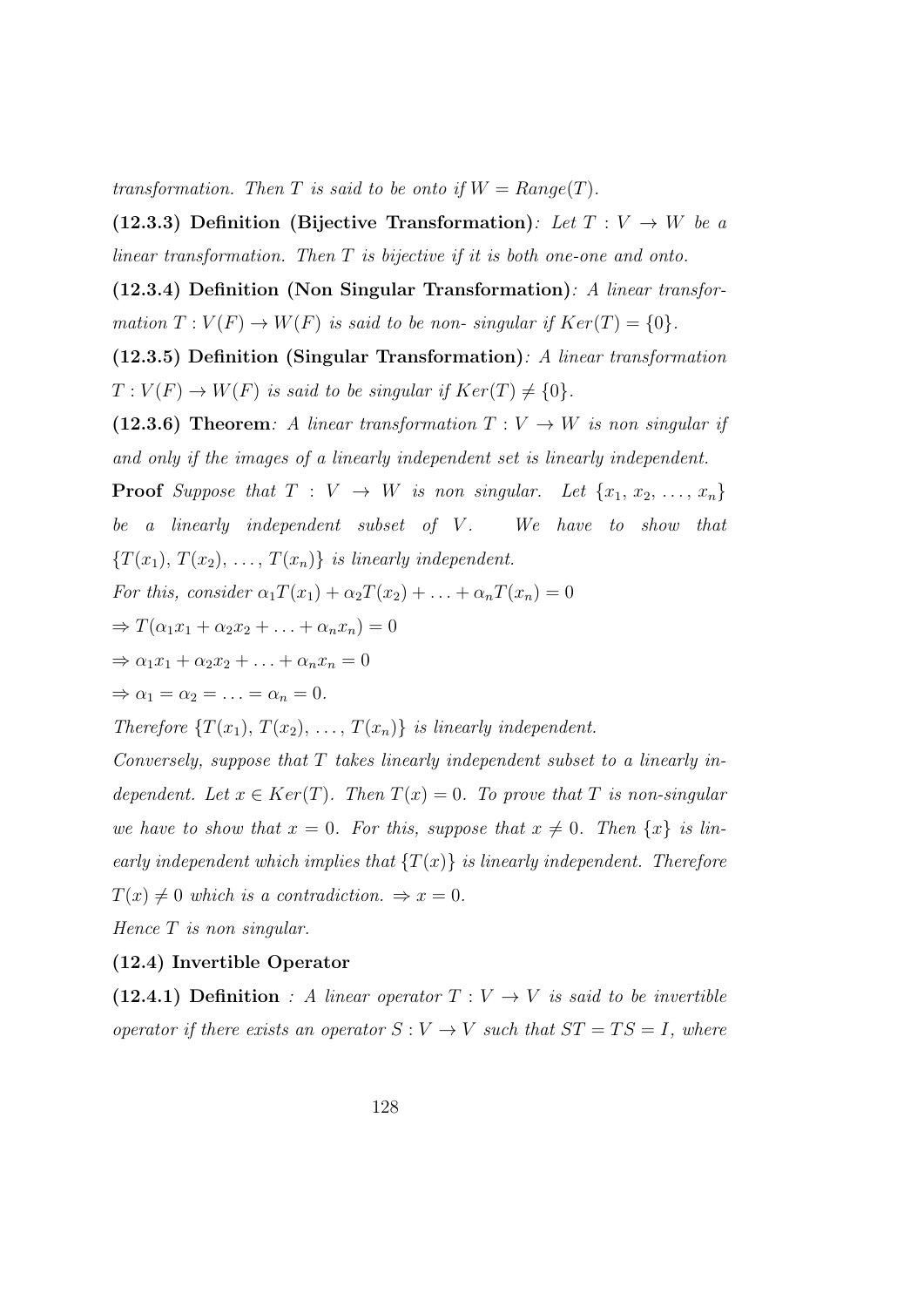I is an identity operator. Here S is called the inverse of  $T$  and is denoted by  $T^{-1}$ .

(12.4.2) Theorem: The inverse of linear operator is unique.

**Proof** Let  $T: V \to V$  be an invertible operator. If possible, suppose that there exist two inverse of T say  $S_1$ ,  $S_2$ . Then  $S_1T = I = TS_1$ ......(1)  $S_2T = I = TS_2$ .......(2). Now  $S_1 = S_1 I$  $= S_1(T S_2)$  $=(S_1T)S_2$  $= IS<sub>2</sub>$  $= S_2$ .

Therefore, the inverse of an invertible operator must be unique.

(12.4.3) Theorem: Let V be a vector space over a field F and  $T: V \to V$ be a linear operator. Then  $T$  is invertible if and only if  $T$  is bijective.

**Proof** First, we suppose that  $T$  is bijective. To prove that  $T$  is invertible, we define  $S: V \to V$  by  $S(y) = x$  if  $y = T(x)$ .

I S is well defined function: Since T is one-one, onto. So for each  $y \in V$ there exixts a unique  $x \in V$  such that  $y = T(x) \Rightarrow$  there exists a unique  $x \in V$ such that  $S(y) = x$ .

Therefore S is a well defined map.

II S is linear operator: Let  $y_1, y_2 \in V$  and  $S(y_1) = x_1$  so that  $y_1 = T(x_1)$  $S(y_2) = x_2$  so that  $y_2 = T(x_2)$ . Let  $\alpha, \beta \in F$ . Then  $T(\alpha x_1 + \beta x_2) = \alpha T(x_1) + \beta T(x_2) = \alpha y_1 + \beta y_2$  $\Rightarrow \alpha x_1 + \beta x_2 = S(\alpha y_1 + \beta y_2)$  $\Rightarrow \alpha S(y_1) + \beta S(y_2) = S(\alpha y_1 + \beta y_2).$ Therefore, S is a linear operator.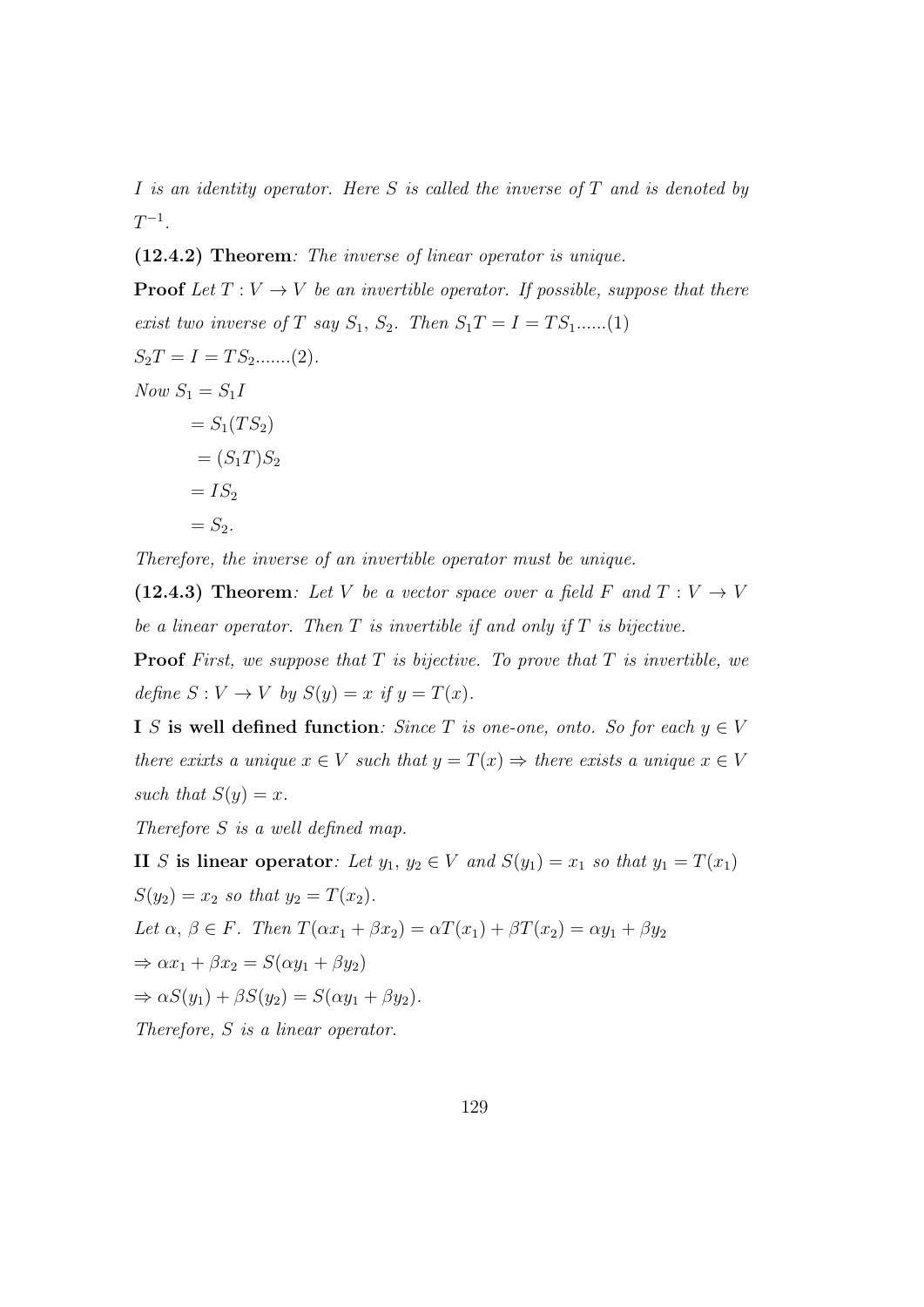Now, let  $x \in V$  and  $y = T(x)$ . Then  $S(y) = x$ .  $(ST)(x) = S(T(x)) = S(y) = x$  $\Rightarrow ST = I$ .  $Similarly, TS(y) = T(S(y)) = T(x) = y$  $\Rightarrow TS = I.$ Hence T is invertible and  $T^{-1} = S$ . Conversly, suppose that  $T$  is invertible. Then there exists a linear operator  $S: V \to V$  such that  $ST = TS = I$ . Now, let  $x, y \in V$  such that  $T(x) = T(y)$  $\Rightarrow S(T(x)) = S(T(y))$  $\Rightarrow (SoT)(x) = (SoT)(y)$  $\Rightarrow I(x) = I(y)$  $\Rightarrow x = y$ . Therefore, T is one-one. Similarily, let  $y \in V$  Then  $S(y) = x \Rightarrow T(x) = y$ . So there exists  $x \in V$  such that  $T(x) = y \Rightarrow T$  is onto. Hence T is one-one and onto. (12.4.4) Theorem: If T, S, U be linear operators on V such that  $ST =$  $TU = I$ . Then T is invertible and  $S = U = T^{-1}$ . **Proof** Given that  $T$ ,  $S$ ,  $U$  are linear operators on  $V$  such that  $ST = TU = I.$ To show that  $T$  is invertible, it is enough to show that  $T$  is one-one and onto. For this, let  $x, y \in V$  such that  $T(x) = T(y)$  $\Rightarrow S(T(x)) = S(T(y))$  $\Rightarrow ST(x) = ST(y)$  $\Rightarrow I(x) = I(y)$  $\Rightarrow x = y$ . Thus T is one-one. Now, let  $y \in V$  be any element, then there exists  $x \in V$  such that  $U(y) = x$ because S is a mapping.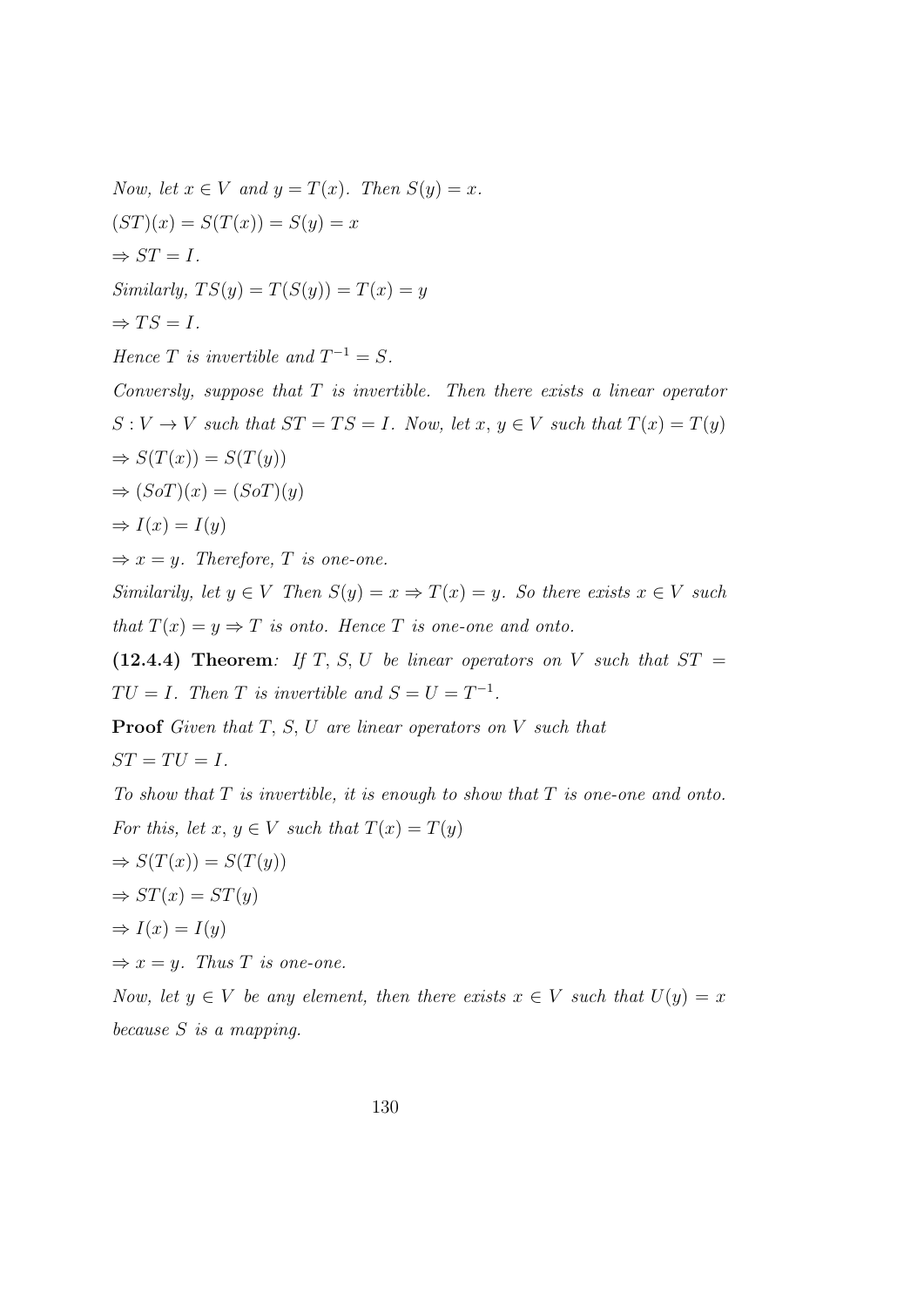$\Rightarrow T(x) = T(U(y)) = TU(y) = I(y) = y$  $\Rightarrow$  T is onto. Hence T is invertible. Now we show that  $S = U = T^{-1}$ , for that we have  $ST = I$  $\Rightarrow (ST)T^{-1} = IT^{-1}$  $\Rightarrow S(TT^{-1}) = T^{-1}$  $\Rightarrow SI = T^{-1}$  $\Rightarrow S = T^{-1}$  Also we have  $TU = I$  $\Rightarrow T^{-1}(TU) = T^{-1}I$  $\Rightarrow (T^{-1}T)U = T^{-1}$  $\Rightarrow IU = T^{-1}$  $\Rightarrow U = T^{-1}$ . Hence the result.

(12.4.5) Theorem: Let V be a vector space over a field  $F$  and  $T$ ,  $S$  be linear operators on V. Then

(i) if S and T are invertible, then TS is also invertible and  $(TS)^{-1} = S^{-1}T^{-1}$ .

(ii) if T is invertible and  $0 \neq \alpha \in F$ , then  $\alpha T$  is invertible and  $(\alpha T)^{-1} = \frac{1}{\alpha}$  $\frac{1}{\alpha}T^{-1}$ 

(iii) if T is invertible, then  $T^{-1}$  is also invertible and  $(T^{-1})^{-1} = T$ .

**Proof** (i) Given that S, T are invertible  $\Rightarrow$  There exists  $S^{-1}$ ,  $T^{-1}$  such that  $SS^{-1} = S^{-1}S = I$  and  $TT^{-1} = T^{-1}T = I$ .

To show that ST is invertible, first we show that ST is one-one: Cosider  $ST(x) = ST(y)$ 

$$
\Rightarrow S(T(x)) = S(T(y))
$$

 $\Rightarrow$  T(x) = T(y) because S is one-one

 $\Rightarrow x = y$  because T is one-one.

Therefore ST is one-one.

Now, let  $y \in V$  be any element. Since S is onto, so there extists  $x \in V$  such that  $S(x) = y$ . Similarly T is onto so for each  $x \in V$  there exists  $z \in V$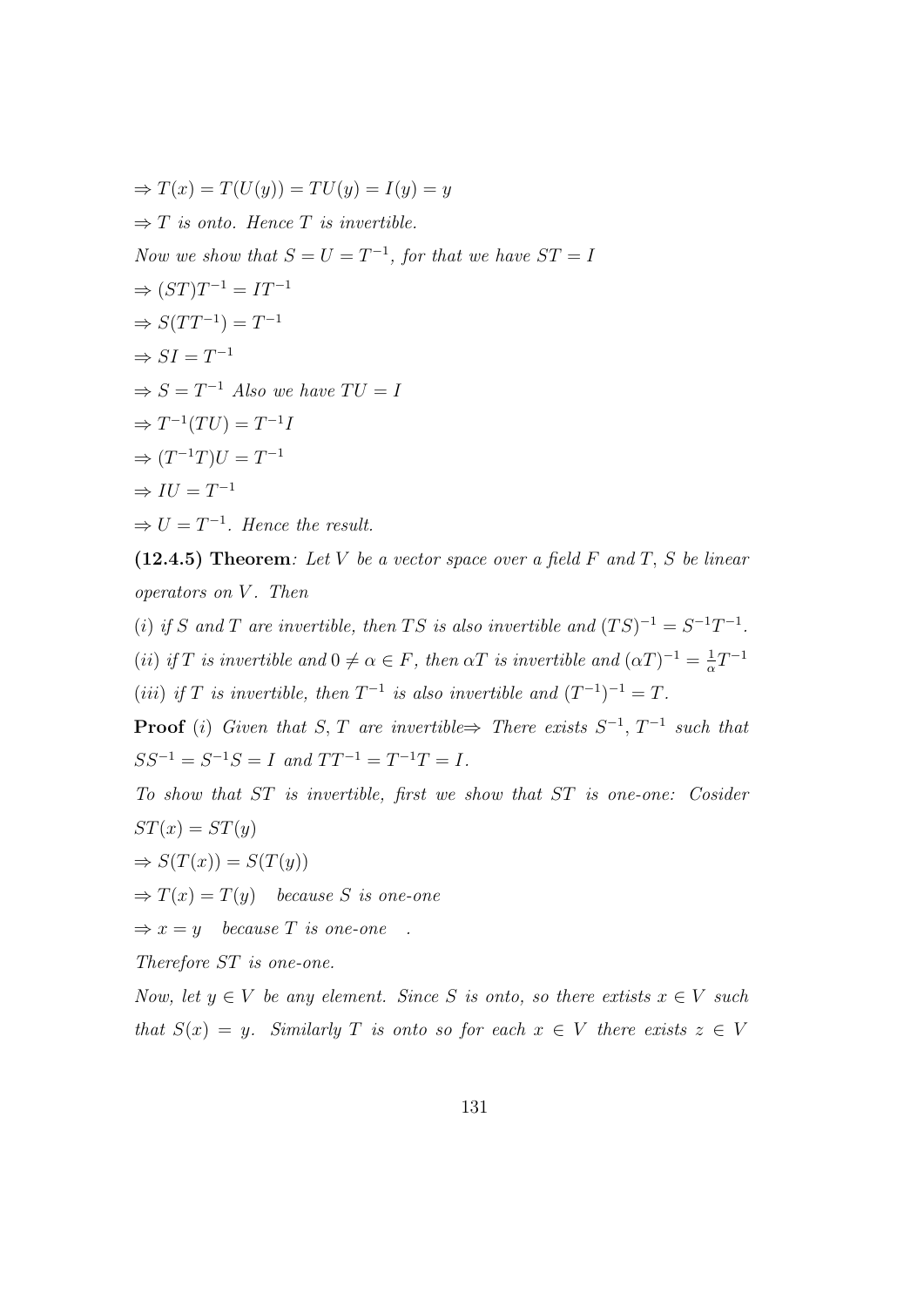such that  $x = T(z)$ . Therefore for each  $y \in V$  there exists  $z \in V$  such that  $ST(z) = S(T(z)) = S(x) = y.$ Hence ST is invertible. Now,  $(ST)(T^{-1}S^{-1}) = S(TT^{-1})S^{-1} = SIS^{-1} =$  $SS^{-1} = I$ Similarly  $(T^{-1}S^{-1})(ST) = T^{-1}(S^{-1}S)T = T^{-1}IT = T^{-1}T = I$  $\Rightarrow (ST)^{-1} = T^{-1}S^{-1}.$ (ii) To show that  $\alpha T$  is invertible: For let  $(\alpha T)(x) = (\alpha T)(y)$  $\Rightarrow \alpha T(x) = \alpha T(y)$  $\Rightarrow$  T(x) = T(y) because  $\alpha \neq 0$  in F  $\Rightarrow x = y$ . Therefore  $\alpha T$  is one-one. Let  $y \in V$ . Then there exists  $x \in V$  such that  $T(x) = y$  as T is onto. This implies that for each  $y \in V$  there exists  $\frac{1}{\alpha}x$  such that  $(\alpha T)(\frac{1}{\alpha}x) = \alpha \frac{1}{\alpha}$  $\frac{1}{\alpha}T(x) =$  $T(x) = y \Rightarrow \alpha T$  is onto. Hence  $\alpha T$  is invertible.  $Now \left(\alpha T\right)\left(\frac{1}{\alpha}T^{-1}\right) = \alpha\left(\frac{1}{\alpha}\right)$  $\frac{1}{\alpha}$ ) $T(T^{-1}) = 1I = I$  $\Rightarrow (\alpha T)^{-1} = \frac{1}{\alpha}$  $\frac{1}{\alpha}T^{-1}$ . (iii) Let  $y_1, y_2 \in V$ . Then there exists  $x_1, x_2 \in V$  such that  $y_1 = T(x_1)$  and  $y_2 = T(x_2)$ .  $\Rightarrow T^{-1}(y_1) = x_1, T^{-1}(y_2) = x_2.$ Now Suppose that  $T^{-1}(y_1) = T^{-1}(y_2)$  $\Rightarrow$   $x_1 = x_2$  $\Rightarrow$   $T(x_1) = T(x_2)$  $\Rightarrow$   $y_1 = y_2$ . This shows that  $T^{-1}$  is one-one. Now, since T is onto, so for each  $y \in V$  there exists  $x \in V$  such that  $T(x) = y$ .

 $\Rightarrow$  for each  $x \in V$  there exists  $y \in V$  such that  $x = T^{-1}(y)$  [because T is invertible and  $T^{-1}$  is a function]. Therefore  $T^{-1}$  is also onto. Hence  $T^{-1}$  is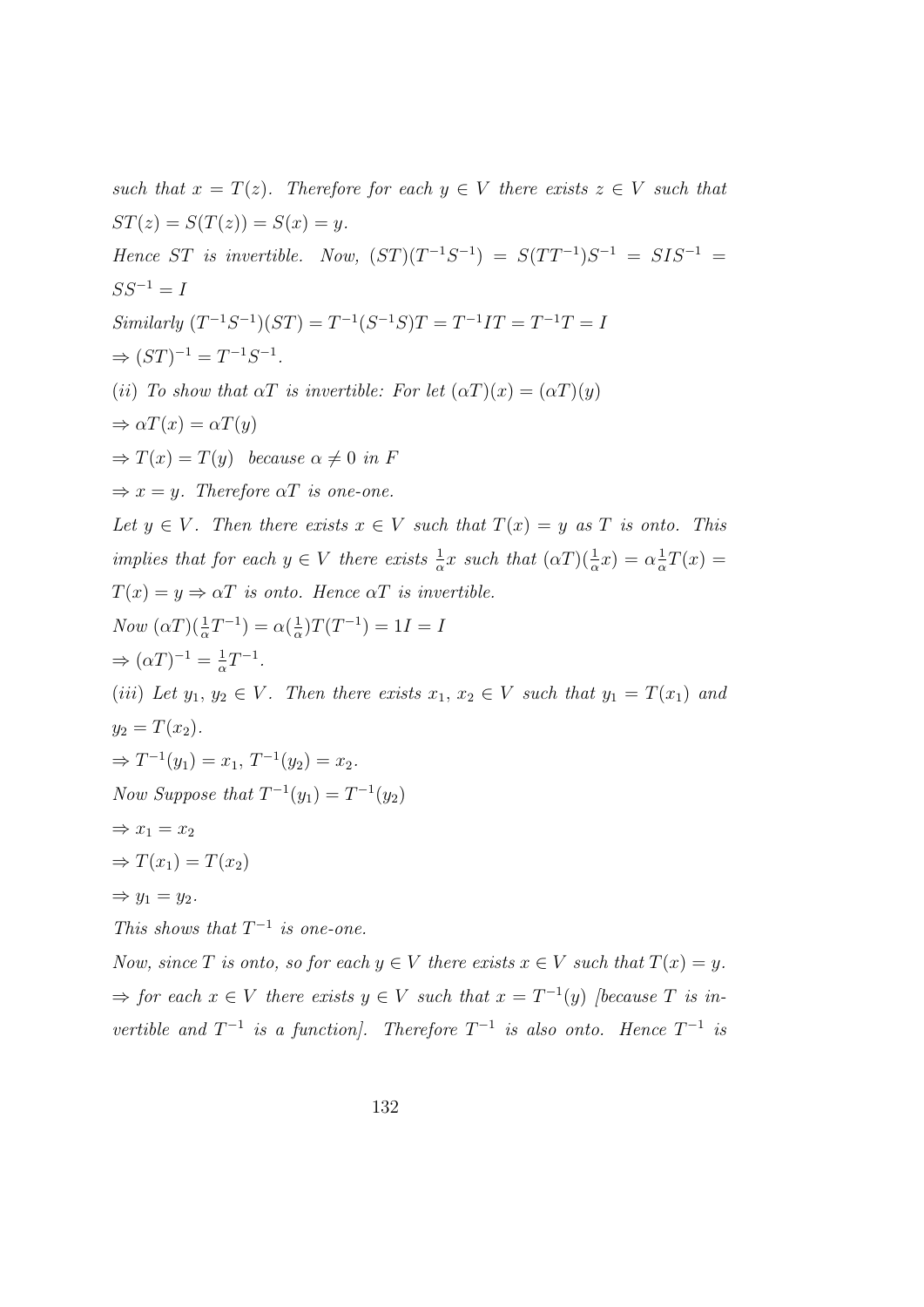one-one and onto  $\Rightarrow T^{-1}$  is invertible operator on V.

Also, we have  $T^{-1}T = TT^{-1} = I$ 

 $\Rightarrow (T^{-1})^{-1} = T.$ 

(12.4.6) Example: Let  $T : \mathbb{R}^3 \to \mathbb{R}^3$  be a linear transformation defined by

$$
T(x, y, z) = (3x, x - y, 2x + y + z).
$$

Prove that T is invertible and find  $T^{-1}$ .

**Solution** We know that  $T$  is invertible if and only if  $T$  is one-one and onto.  $(i)$  T is one-one:  $Ker(T) = \{(x, y, z)|T(x, y, z) = (0, 0, 0)\}\$  $=\{(x, y, z)|(3x, x - y, 2x + y + z) = (0, 0, 0)\}\$  $=\{(x, y, z)|3x = 0, x - y = 0, 2x + y + z = 0\}$  $=\{(x, y, z)|x = 0, y = 0, z = 0\}$  $= \{(0, 0, 0)\}\$  $\Rightarrow Ker(T) = \{(0, 0, 0)\}.$  Therefore, T is one-one. (ii) T is onto: Let  $(a, b, c) \in \mathbb{R}^3$  be any element and suppose there exists  $(x, y, z) \in \mathbb{R}^3$  such that  $T(x, y, z) = (a, b, c)$  $⇒ (3x, x - y, 2x + y + z) = (a, b, c)$  $\Rightarrow 3x = a, x - y = b, 2x + y + z = c$  $\Rightarrow x = \frac{a}{3}$  $\frac{a}{3}$ ,  $y = x - b$ ,  $z = c - 2x - y$  $\Rightarrow x = \frac{a}{3}$  $\frac{a}{3}$ ,  $y = \frac{a}{3} - b$ ,  $z = c - 2(\frac{a}{3}) - (\frac{a}{3} - b)$  $\Rightarrow x = \frac{a}{3}$  $\frac{a}{3}$ ,  $y = \frac{a}{3} - b$ ,  $z = c - a + b$ . Therefore, there exists  $(\frac{a}{3})$  $\frac{a}{3}, \frac{a}{3} - b, -a + b + c$ )  $\in \mathbb{R}^3$  such that  $T(\frac{a}{3})$  $\frac{a}{3}, \frac{a}{3} - b, -a + b + c) = (a, b, c).$  Thus T is onto. Hence T is one-one and onto  $\Rightarrow$  T is invertible. We have  $T(x, y, z) = (a, b, c)$  $\Rightarrow T^{-1}(a, b, c) = (x, y, z) = (\frac{a}{3}, \frac{a}{3} - b, -a + b + c)$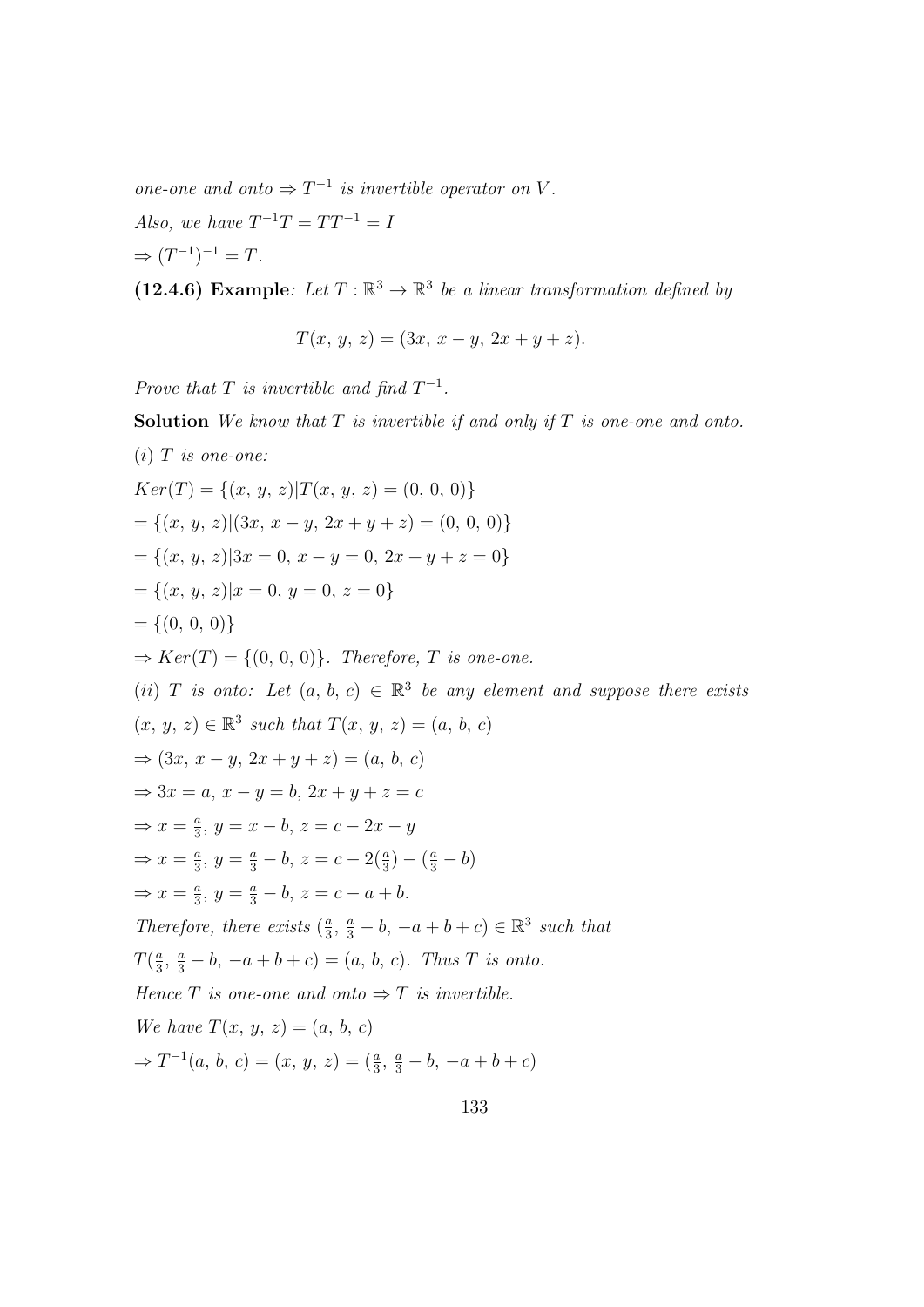$\Rightarrow T^{-1}(x, y, z) = (\frac{x}{3}, \frac{x}{3} - y, -x + y + z)$  is the required inverse of T.

(12.5) Let Us Sum Up: As we have seen in set theory, every bijective map is invertible and inverse is also bijective. With the same curiuosity, we have seen in this lesson that bijective linear transformation is invertible. Moreover, the injective linear transformation on finite dimensional vector spaces is also invertible and vice-a-versa. We have explicitly computed the inverse of invertible linear transformation on finite dimensional vector space.

## (12.6) Lesson End Exercise

1. Let T be a linear operator on  $\mathbb{R}^3$  defined by  $T(x, y, z) = (2x, 4x - y, 2x + 3y - z)$ . Show that T is invertible and find  $T^{-1}$ . 2. Let T be a linear operator on  $\mathbb{R}^3$  defined by  $T(x, y, z) = (x - 2y - z, y - z, z)$ . Show that T is invertible and find  $T^{-1}$ . 3. Show that each of the following linear operators T is invertible and find the  $formula\ for\ T^{-1}$ (i)  $T(x, y, z) = (x - 3y - 2z, y - 4z, x)$ (ii)  $T(x, y, z) = (x + z, x - z, y).$ 4. Let T be a linear operator on  $\mathbb{R}^3$  defined by  $T(x, y, z) = (x - 3y - 2z, x - 4z, z)$ . Show that T is invertible and find  $T^{-1}$ . 5. If T is a linear transformation on  $T(x, y) = (\alpha x + \beta y, ax + by)$  for  $(x, y) \in \mathbb{C}^2$  and  $\alpha, \beta, a, b \in \mathbb{C}$ . Prove that T is invertible if and only if  $b\alpha - a\beta \neq 0.$ **Hint**  $T$  is invertible if and only if  $T$  is one-one and onto.

T is invertible if and only if  $Ker(T) = \{(0, 0)\}\$ i.e.  $Ker(T) = \{(0, 0)\}\$  $\{(x, y)|T(x, y) = (0, 0)\} = \{(0, 0)\}$  $\{(x, y) | (\alpha x + \beta y, \alpha x + b y) = (0, 0)\} = \{(0, 0)\}$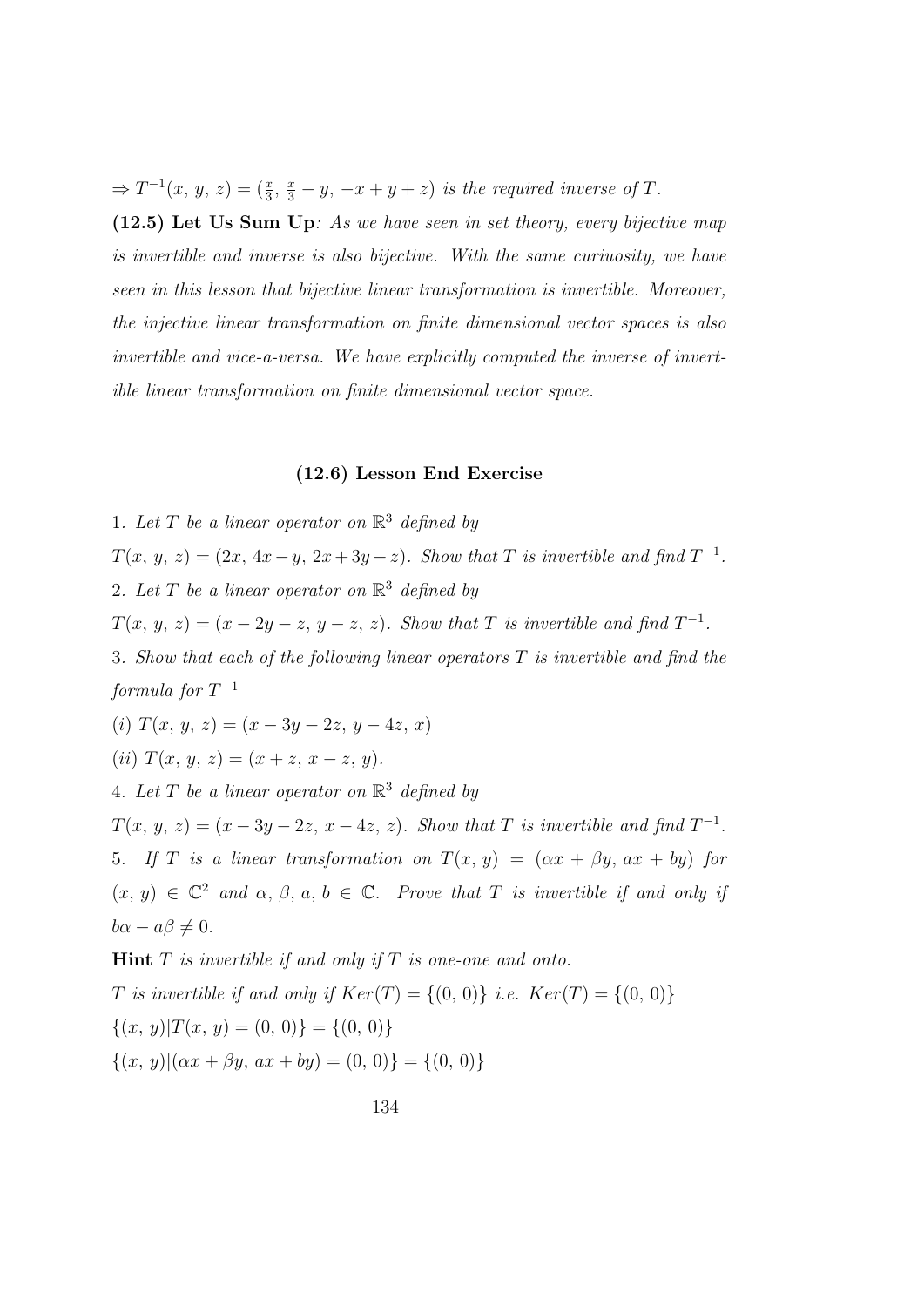$$
\{(x, y)|\alpha x + \beta y = 0, \ a x + b y = 0\} = \{(0, 0)\}\
$$

$$
\Leftrightarrow \begin{vmatrix} \alpha & \beta \\ a & b \end{vmatrix} \neq 0 \Leftrightarrow b\alpha - a\beta \neq 0
$$

## (12.7) University Model Questions

1. Let S, T be linear operators on a vector space  $V(F)$ . Show that T and S are invertible if and only if  $TS$  and  $ST$  are invertible.

2. Let V and W be vector spaces over the same field F such that  $\dim(V) =$  $\dim(W)$  and  $T: V \to W$  is linear transformation. Then prove that T is invertible if and only if  $T$  is non-singular.

(12.8) Suggested Readings :(i) N.S. Gopalakrishnan, University Algebra, New Age International (P) Limited, Publishers.

(ii) Kenneth Hoffman, Ray Kunze, Linear Algebra,Prentice Hall India.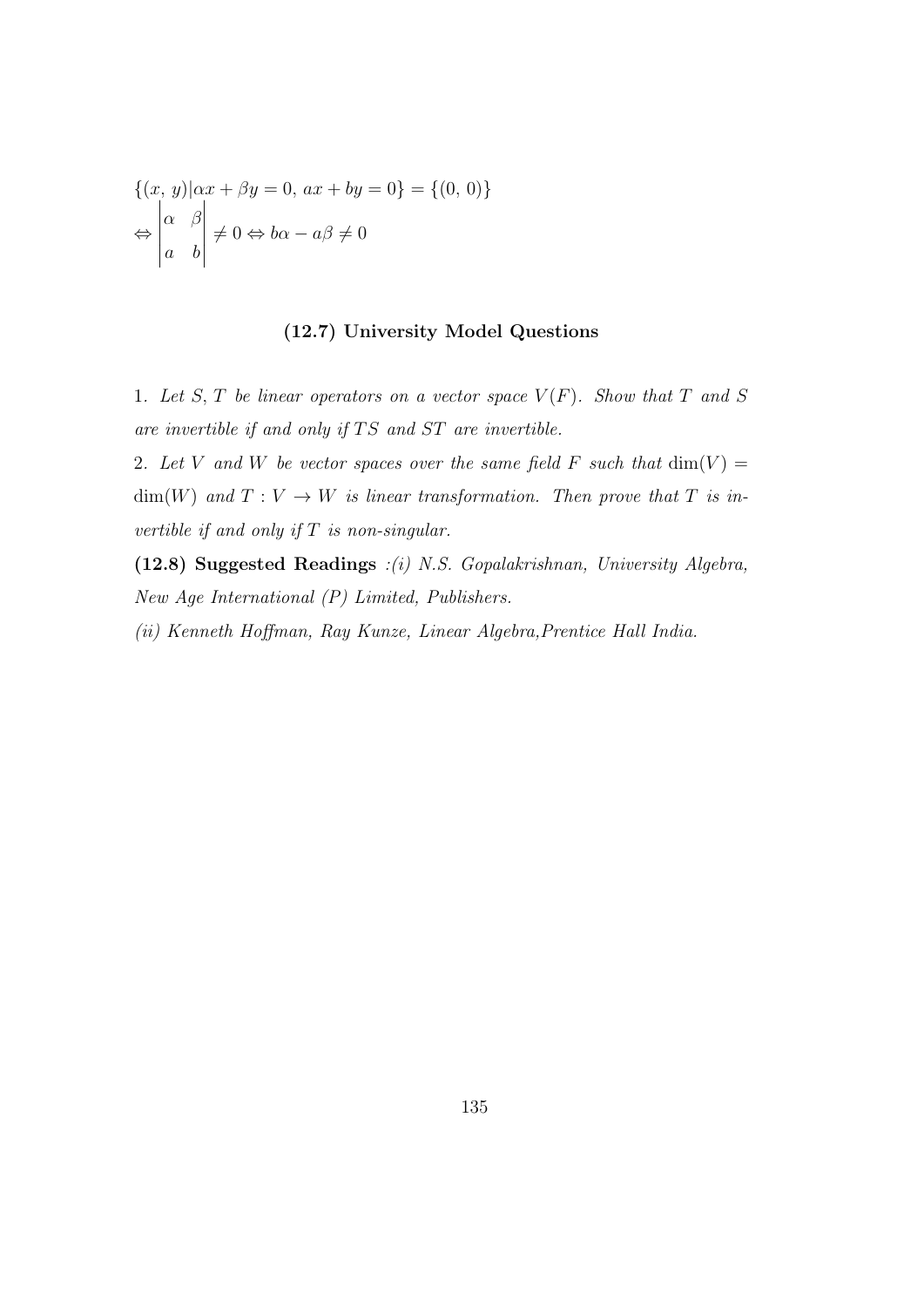Unit-IV

Lesson-XIII Open and Closed set of R

.0 Structure .1 Introduction .2 Objectives .3 Open Sets .4 Properties Of Open Sets .5 Closed Sets .6 Let Us Sum Up .7 Lesson End Exercise .8 University Model Questions .9 Suggested Readings

## (13.1) Introduction

In the previous lesson, we have seen that the denumerable sets are "small" whereas the non-denumberable sets are big. In this lesson, we will see that some sets are "thick" that is they contain an entire neighbourhood of each of its points. We shall be dealing only with real numbers and sets of real numbers unless otherwise stated.

## (13.2) Objective

In this lesson, we shall study the concept of neighbourhood of a point, open sets and closed sets on the real line , their examples and properties.

## (13.3) Open Sets

(13.3.1) Definition A set  $N \subseteq \mathbb{R}$  is called the neighbourhood of a point a, if there exists an open interval I containing a and contained in  $N$ , *i.e.*,

$$
a \in I \subseteq N
$$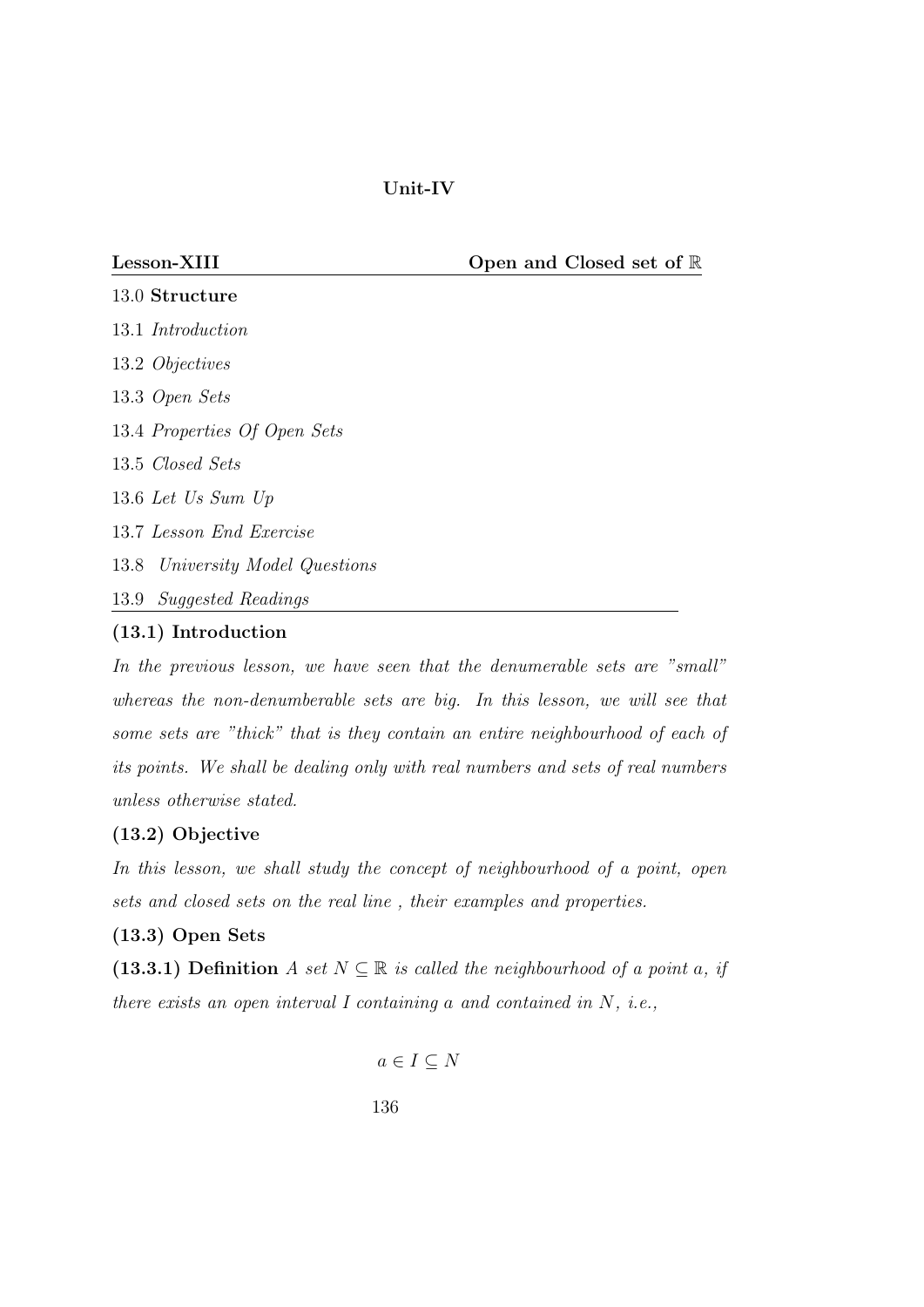### Remark:

- 1. Every open interval is a neighbourhood of each of its points.
- 2. The set  $\mathbb R$  is the neighbourhood of each of its points.
- 3. The closed interval [a,b] is the neighbourhood of each point of  $(a,b)$  but it is not the nbd. of the end points a and b.
- 4. The empty set is nbd. of each of its points in the sense that there is no point in empty set of which it is not a nbd.
- 5. A non-empty finite set is not a nbd. of any of its points.For, a set can be a nbd. of a point if it contains an interval containing that point. Since an interval necessarily contains an infinite number of points, therefore in order that a set be a nbd. of a point it must necessarily contain an infinty of points.
- 6. The set  $\mathbb Q$  of rationals, the set  $\mathbb Z$  of integers, the set  $\mathbb N$  of natural numbers are not the nbd of any of their points.

(13.3.2) Definition Let  $A \subseteq \mathbb{R}$ . Then A is said to be open if it is a nbd. of each of its points. Equivalently, A is open if for each  $x \in A$ ,  $\exists \epsilon > 0$  such that  $(x - \epsilon, x + \epsilon) \subset A$ .

In the light of the above remark and the definition of the open set, it is clear that:

- 1. Every open interval is an open set.
- 2. The set  $\mathbb R$  is open.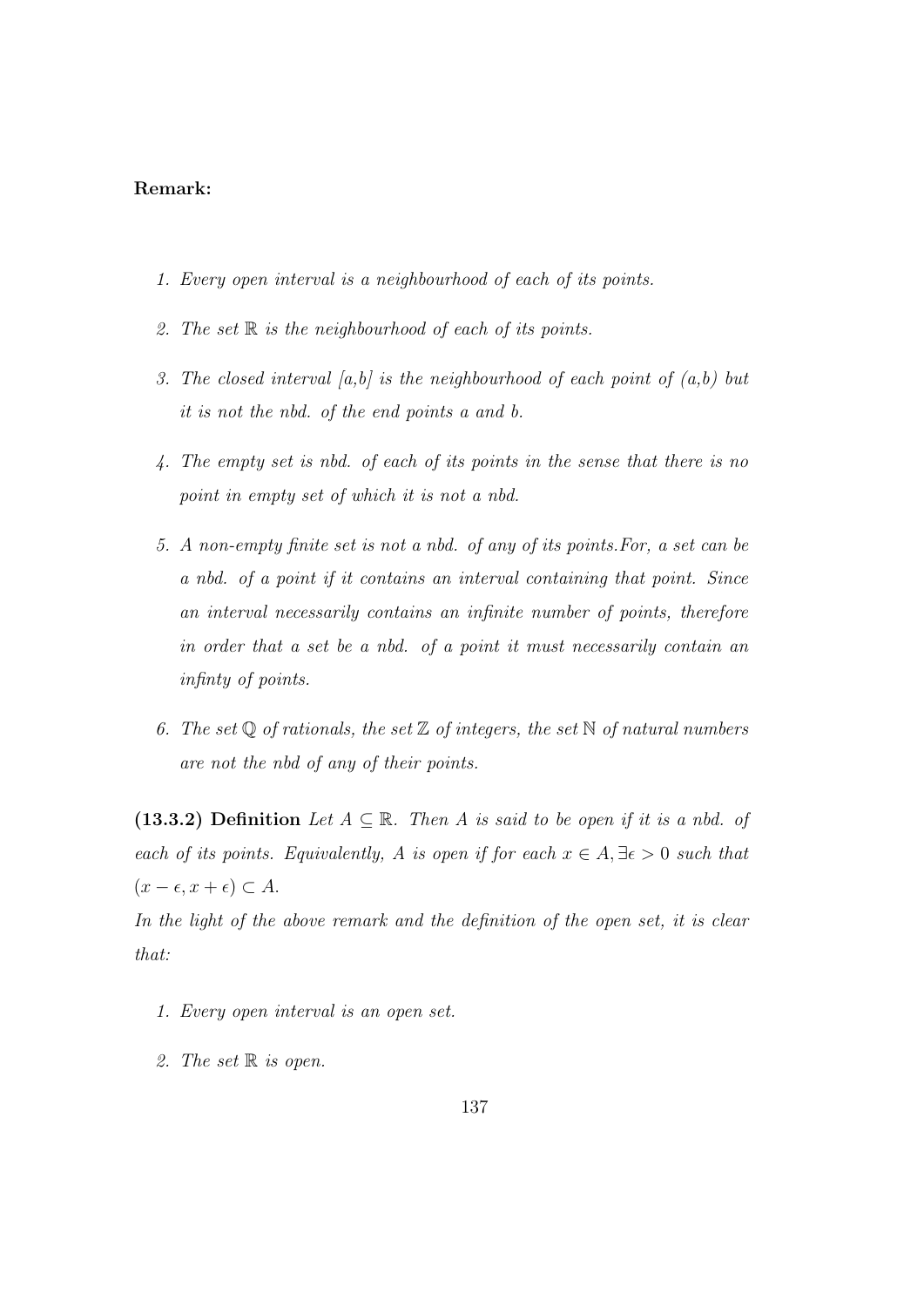- 3. The closed interval  $[a,b]$  is not an open set as it is not the nbd. of the end points a and b.
- 4. The empty set is an open set .
- 5. A non-empty finite set is not an open set.
- 6. The set  $\mathbb Q$  of rationals, the set  $\mathbb Z$  of integers, the set  $\mathbb N$  of natural numbers are not open sets.
- 7. The set  $\left\{\frac{1}{n} : n \in \mathbb{N}\right\}$  is not open.

#### (13.4) Properties of Open sets

(13.4.1) Theorem Any union of open sets is open.

**Proof.** Let  $\{A_\lambda : \lambda \in \Delta\}$  be the family of open sets. We shall show that  $\bigcup_{\lambda \in \Delta} A_{\lambda}$  is open. For this, let  $x \in \bigcup_{\lambda \in \Delta} A_{\lambda}$ . Then  $x \in A_{\lambda}$ , for some  $\lambda \in \Delta$ . Since each  $A_{\lambda}$  is open, there exists some  $\epsilon > 0$  such that  $x \in (x - \epsilon, x + \epsilon) \subseteq$  $A_{\lambda}$ . Thus,  $x \in (x - \epsilon, x + \epsilon) \subseteq \bigcup_{\lambda \in \Delta} A_{\lambda}$ . This proves that  $\bigcup_{\lambda \in \Delta} A_{\lambda}$  is open. Hence the proof.

(13.4.2) Theorem Finite intersection of open sets is open.

**Proof.** Let A and B be any two open sets. We shall show that  $A \cap B$  is an open set. For this, let  $x \in A \cap B$ . Then  $x \in A$  and  $x \in B$ . Since A and B are open sets, there exist  $\epsilon_1 > 0$ and $\epsilon_2 > 0$  such that  $x \in (x - \epsilon_1, x + \epsilon_2) \subseteq A$  and  $x \in (x - \epsilon_2, x + \epsilon_2) \subseteq B$ . Let  $\epsilon = \min \{\epsilon_1, \epsilon_2\}$ . Clearly,  $x \in (x - \epsilon, x + \epsilon) \subseteq$  $A \cap B$ . This proves that  $A \cap B$  is open. Hence the proof.

(13.4.3) Theorem Prove that every open set is a union of open intervals. **Proof.** Let A be an open set and  $x_{\lambda} \in A$ . Since A is open, there is an open

$$
x_{\lambda} \in I_{x_{\lambda}} \subseteq A, \quad \forall x_{\lambda} \in A.
$$

interval  $I_{x_{\lambda}}$  for each of its points  $x_{\lambda}$  such that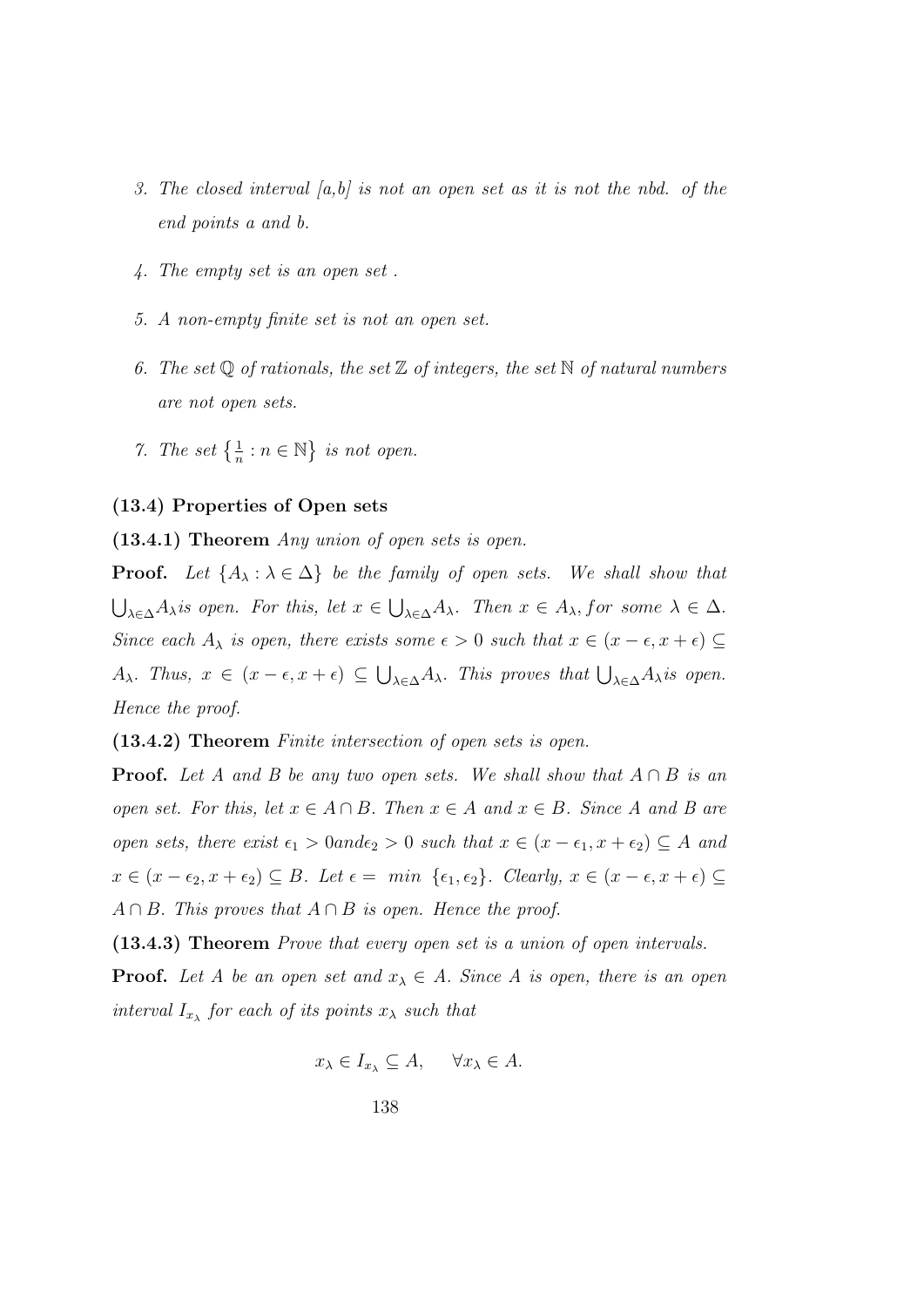Again the set A can be thought as the union of singleton sets like  $\{x_{\lambda}\}\$ . Therefore,

$$
A = \bigcup \{x_{\lambda}\} \subseteq \bigcup I_{x_{\lambda}} \subseteq A
$$

implies,

$$
A=\bigcup I_{x_{\lambda}}
$$

. Hence the proof.

(13.4.5) Definition A point x is said to be an interior point of a set  $S$ if S is a nbd. of x. The collection of all interior points of a set is called the **interior** of the set. The interior of a set S is generally denoted by  $S^o$ .

(13.4.6)Theorem Interior of a set is an open set.

**Proof.** Let S be a given set and  $S<sup>o</sup>$  be its interior.

If  $S^{\circ} = \phi$ , then  $S^{\circ}$  is open. Let  $S^{\circ} \neq \phi$  and let  $x \in S^{\circ}$ . Then x is an interior point of S, there exist an open interval  $I_x$  such that  $x \in I_x \subseteq S$ . But  $I_x$  being an open interval, is a nbd. of each of its points. This implies, every point of  $I_x$  is an interior point of  $I_x$  and  $I_x \subseteq S$ . Therefore, every point of  $I_x$  is an interior point of S. This implies,  $I_x \subseteq S^o$ . That is,  $x \in I_x \subseteq S^o$ . This implies that every point of  $S^o$  is an interior point of  $S^o$ . Hence  $S^o$  is an open set.

(13.4.7)Theorem The interior of a set S is the largest open subset of S.

Proof We already know that interior of a set S is an open subset of S. We shall now show that any open subset  $A$  of  $S$  is contained in  $S<sup>o</sup>$ . For this, let x be any point of A. Since an open set is nbd. of each of its points, therefore A is a nbd of x. But S is a superset of A, it follows that S is also a nbd. of x. This implies, x is an interior point of S and therefore  $x \in S^o$ .

That is,  $x \in A$  implies  $x \in S^o$ .

Therefore,  $A \subseteq S^o$ .

Hence, every open subset of S is contained in  $S<sup>o</sup>$ . Thus, the interior of S is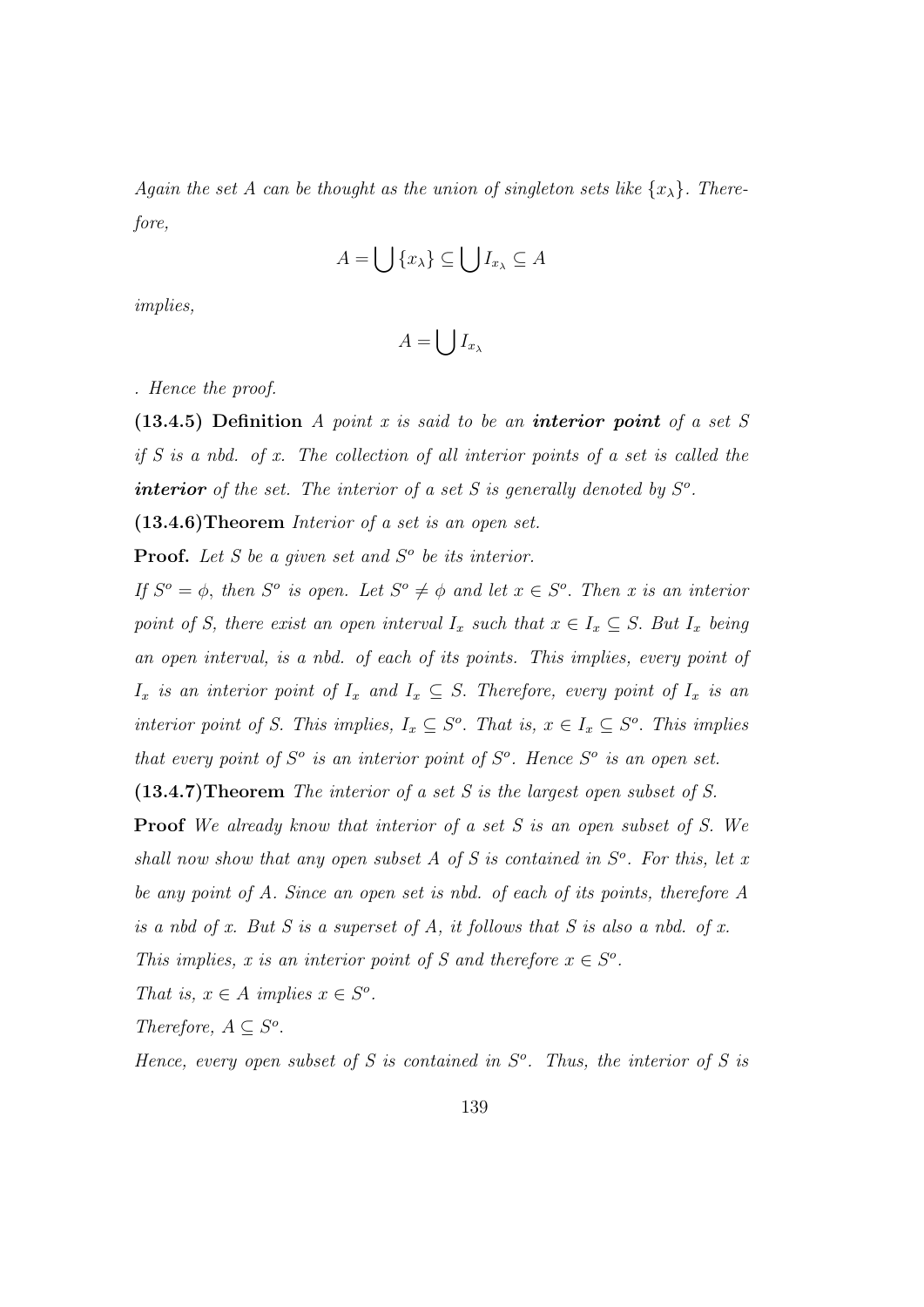the largest open subset of S.

#### Observation:

- 1. Any intersection of open sets need not be open. Let  $I_n = \left(-\frac{1}{n}\right)$  $\frac{1}{n}, \frac{1}{n}$  $\frac{1}{n}$ ,  $n \in \mathbb{N}$ . Then  ${I_n}_{n \in \mathbb{N}}$  is an infinite family of open sets and  $\bigcap I_n = \{0\}$ , which being a non-empty finite set is not an open set.
- 2. Every open interval is an open set. But every open set need not be an open interval, for  $A = (0, 1) \cup (3, 4)$  is an open set being the union of two open sets but A is not an interval.
- 3. Every open set is a union of open intervals. Lets S be an open set and  $x_{\lambda} \in S$ . Then there exist an open interval say,  $I_{x_{\lambda}}$  for each  $x_{\lambda} \in S$  such that

$$
x_{\lambda} \in I_{x_{\lambda}} \subseteq S, \forall x_{\lambda} \in S.
$$

Clearly,  $S = \bigcup I_{x_{\lambda}}$ .

## (13.5) Closed Sets

(13.5.1) Definition Let A be a subset of  $\mathbb R$ . Then a is said to be closed if its compliment  $\mathbb{R} \setminus A$  is an open set.

## Remark:

- 1. Every closed interval [a,b] is a closed set as  $\mathbb{R} \setminus [a, b] = (-\infty, a) \cup (b, \infty)$ is an open set.
- 2. The set  $\mathbb R$  is closed as  $\mathbb R \setminus \mathbb R = \phi$ , is an open set.
- 3. The empty set is closed as  $\mathbb{R} \setminus \phi = \mathbb{R}$ , is an open set.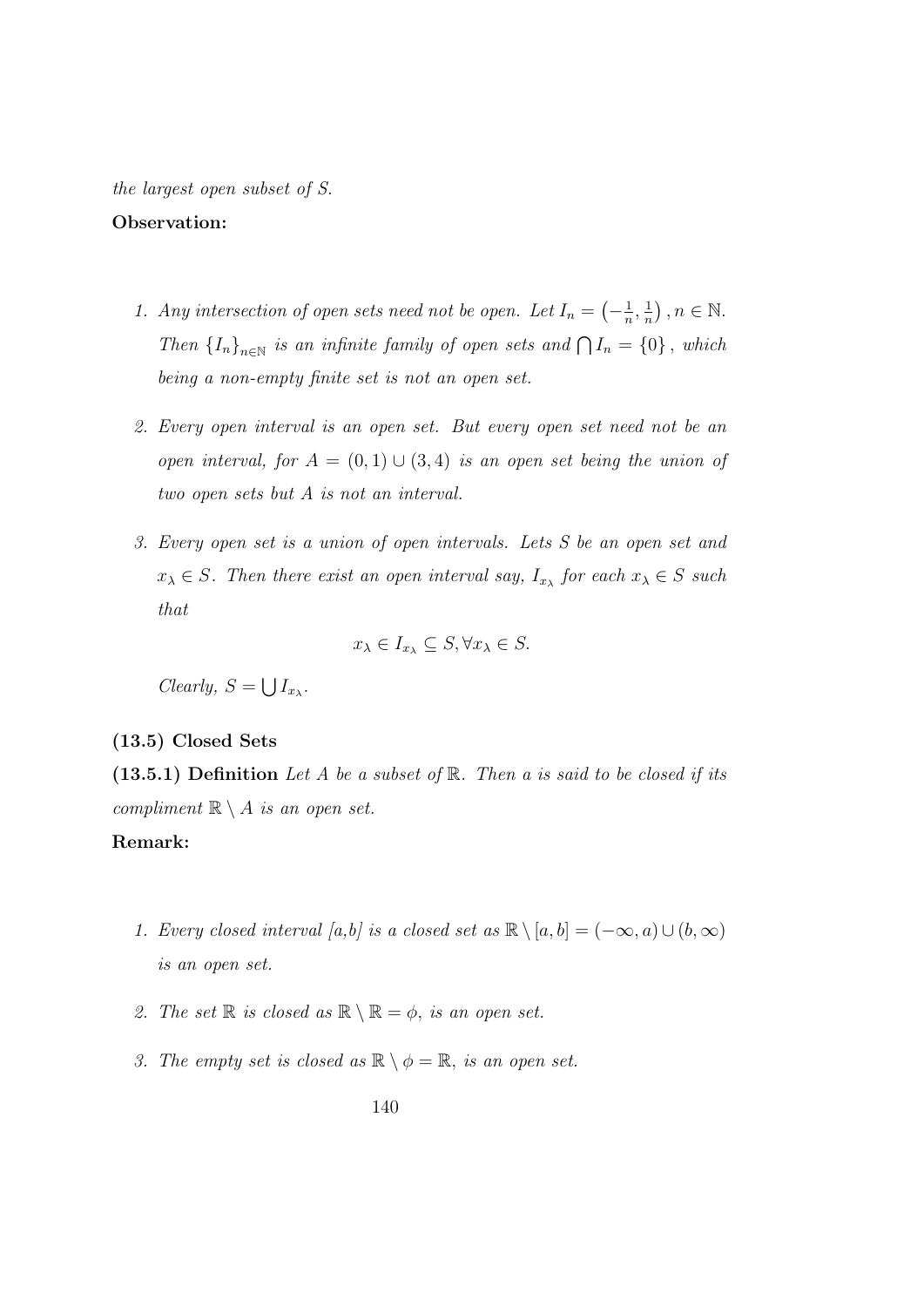4. The sets  $(a,b)$  and  $(a,b)$  are neither open nor closed sets.

(13.5.2) Theorem Arbitrary intersection of closed sets is closed.

**Proof.** Let  $\{A_{\lambda} : \lambda \in \Delta\}$  be the family of closed sets. We shall show that  $\bigcap_{\lambda \in \Delta} A_{\lambda}$  is closed. For this, we shall show that  $\mathbb{R} \setminus \bigcap_{\lambda \in \Delta} A_{\lambda}$  is an open set. Cleraly,

$$
\mathbb{R}\setminus\bigcap_{\lambda\in\Delta}A_{\lambda}=\bigcup\left(\mathbb{R}\setminus A_{\lambda}\right)
$$

Since each  $A_{\lambda}$  is a closed set, it follows that  $\mathbb{R} \setminus A_{\lambda}$  is open for all  $\lambda$ . Also, arbitrary union of open sets is open, so  $\bigcup (\mathbb{R} \setminus A_\lambda)$  is open. Thus,  $\mathbb{R} \setminus \bigcap_{\lambda \in \Delta} A_\lambda$ is an open set. Hence the proof.

(13.5.3) Theorem Finite union of closed sets is closed.

**Proof.**: Let A and B be any two closed sets. To show that  $A \cup B$  is closed, we shall show that  $\mathbb{R} \setminus (A \cup B) = \mathbb{R} \setminus A \cap \mathbb{R} \setminus B$  is open. Now, A and B are closed implies  $\mathbb{R} \setminus A$  and  $\mathbb{R} \setminus B$  are open. Since finite intersection of open sets is open, we have  $\mathbb{R} \setminus A \cap \mathbb{R} \setminus B$  is open. Hence the proof. Observation:

- 1. Any union of closed sets need not be closed. Let  $A_n = \begin{bmatrix} \frac{1}{n} \end{bmatrix}$  $\frac{1}{n}, 1], n \in \mathbb{N}.$ Then  ${A_n}_{n\in\mathbb{N}}$  is an infinite family of closed sets and  $\bigcup A_n = (0,1]$ , which is not a closed set.
- 2. The set of real numbers is a closed set as its complement is empty set, which is open.
- 3. The set of integers is not a closed set.
- 4. The set of rational numbers is not a closed set.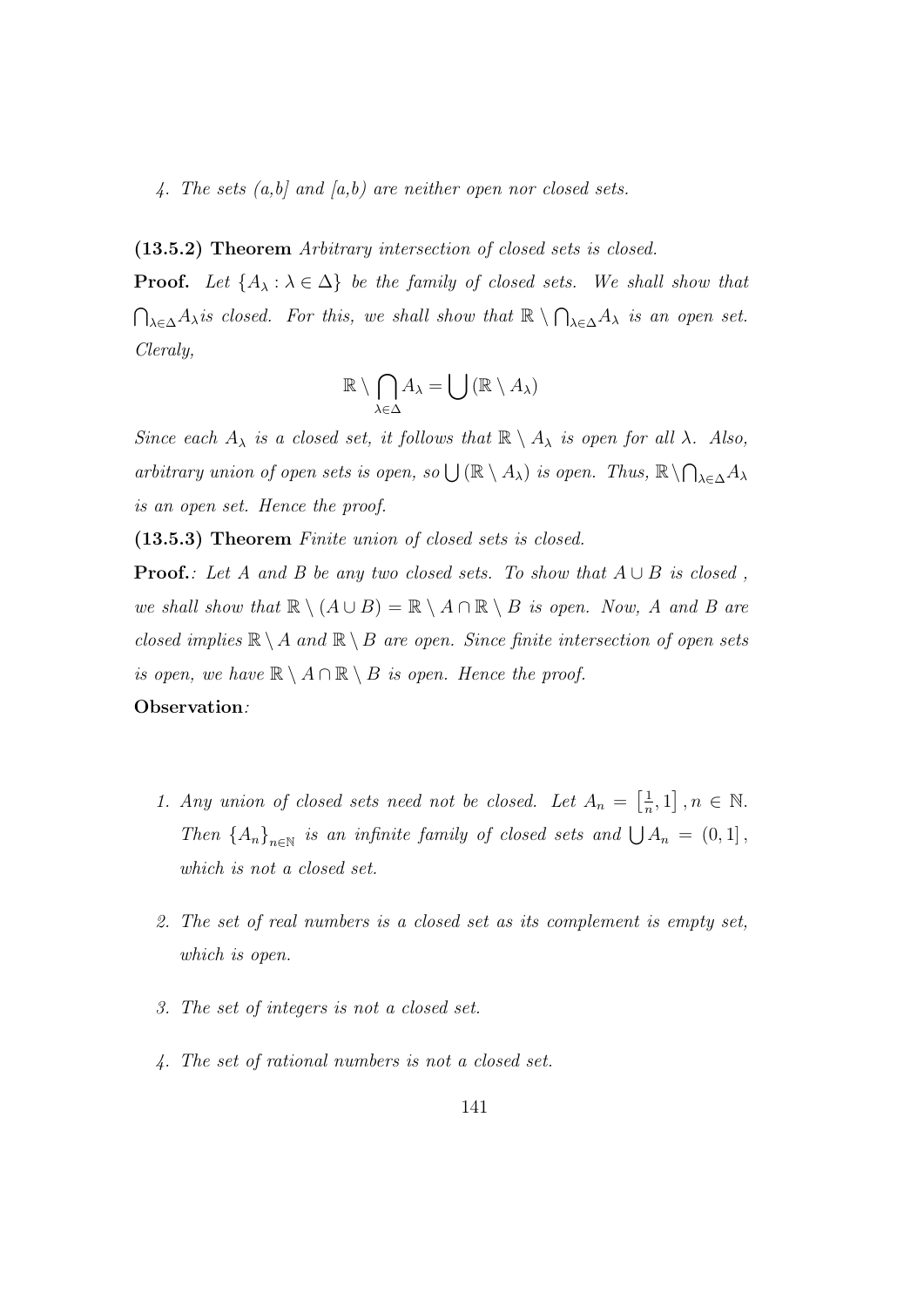(13.6) Let us sum up: In this lesson, we have defined open sets and closed sets on real line. Open intervals are the open sets on real line. We also studied that arbitrary union of open sets is open. The set of real numbers and the empty set are both open and closed.Also, there are sets which are neither open nor closed.

#### (13.7) Lesson End Exercise

- a. Give an example of each of the following:
	- 1 a set which is a nbd. of each of its points. **Sol.** The open interval  $(1, 2)$ .
	- 2 a set which is not nbd. of any of its points. **Sol.** The finite set  $\{1, 2, 3, 4, 5\}$ .
	- 3 a set which is a nbd. of each of its points with the exception of one point.

**Sol.** The set  $(1, 4)$  is nbd. of each of points except 4.

4 a set which is a nbd. of each of its points with the exception of two points.

**Sol.** The closed interval  $[5, 7]$  is nbd. of each of its points except the end points 5 and 7.

5 a set which is a nbd. of each of its points with the exception of n points,  $n \geq 1$ .

**Sol.** The set  $S = (0, 1) \bigcup \{1, 2, 3, 4, 5, \ldots, n\}$ , is a nbd. of each of its points except n points  $1, 2, 3, 4, 5, \ldots, n$ .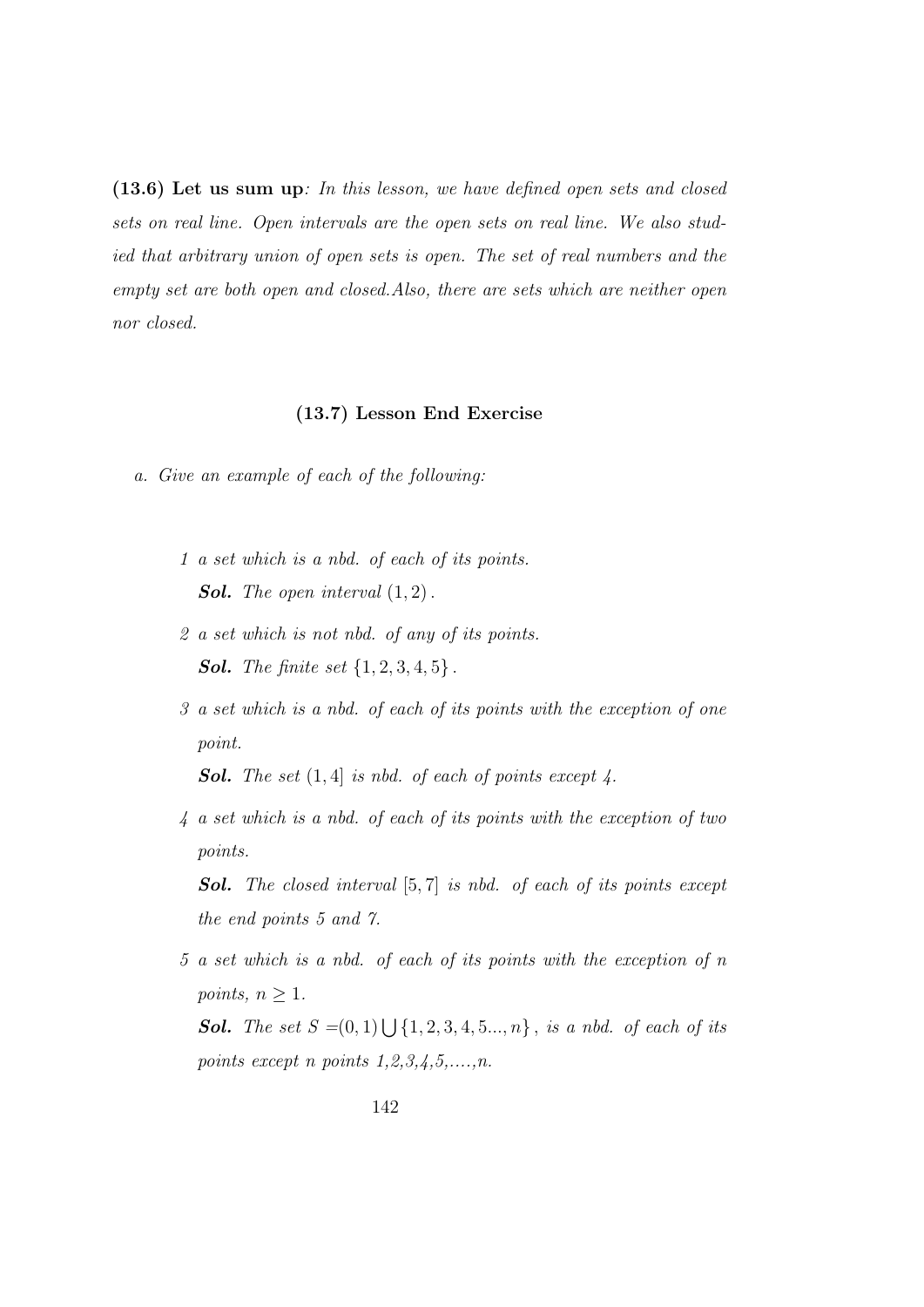- b. Give an example of each of the following:
	- 1 an open set which is not an interval. **Sol.** The set  $A=(1, 2) \bigcup (3, 4)$ . is an open set being the finite union of two open sets. But A is not an interval.
	- 2 an interval which is not an open set. **Sol.**  $[2, 3]$  is an interval but not an open set.
	- 3 a set which is neither an interval nor an open set. **Sol.** The finite set  $\{1,2,3\}$  is neither an interval nor an open set.
- c. Which of the following are closed,open, neither open nor closed set?
	- $1 \{x : 0 \le x \le 1\}$ 2 [0, 1]  $\cup$  [2, 3]  $3 \{x : 1 < x < 7\}$  $4 \{x : 4 \leq x < 6\}$ 5 The set of integers Z 6 The set of rationals Q

Sol c.

1  $\{x : 0 \le x \le 1\} = [0, 1]$ , being a closed interval is a closed set.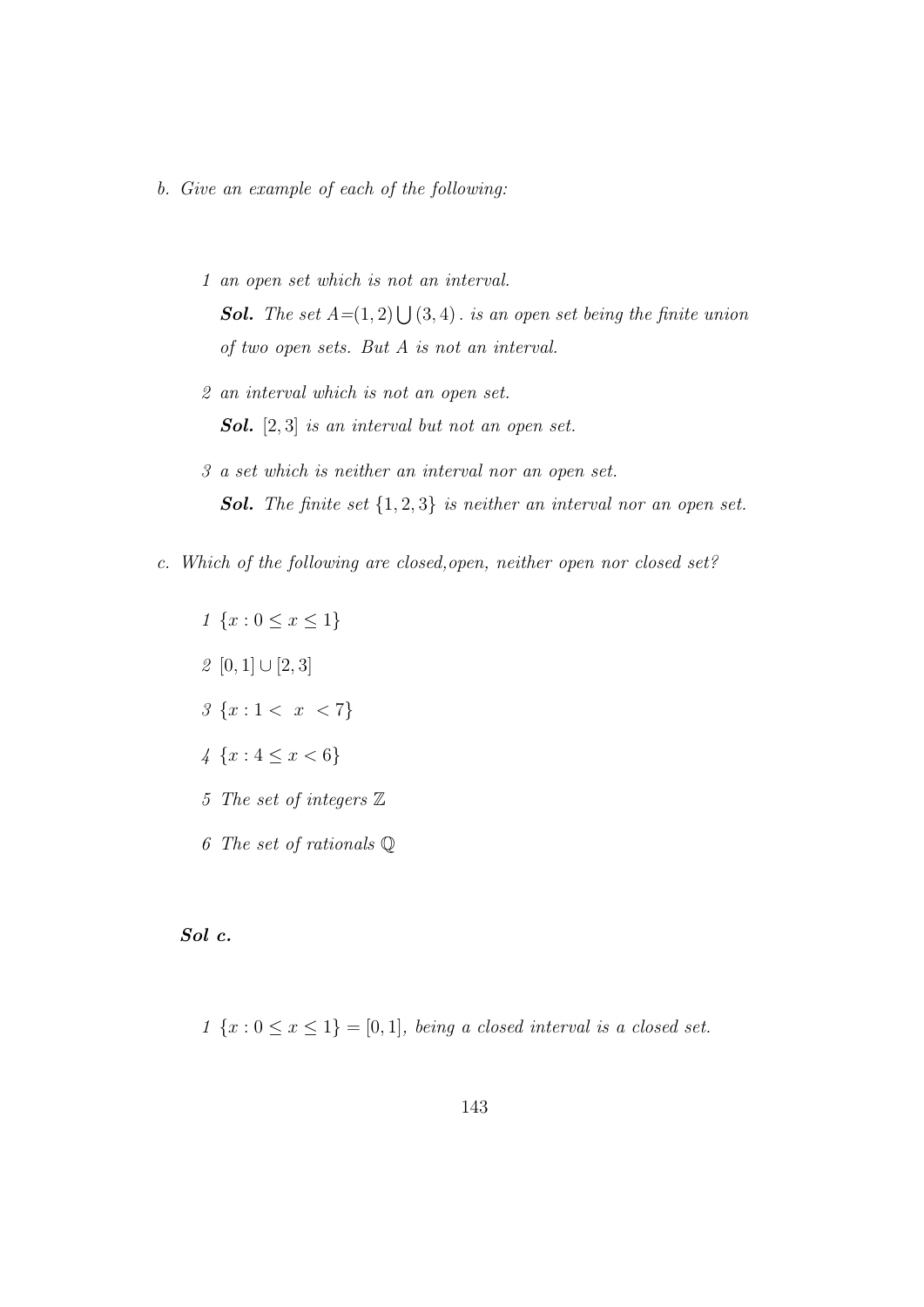- 2 [0, 1]  $\cup$  [2, 3], is a closed set being the finite union of closed sets  $[0, 1]$  and  $[2, 3]$ .
- $3 \{x: 1 < x < 7\} = (1, 7)$ , being an open interval is an open set.
- $4 \{x : 4 \le x < 6\} = [4, 6)$ , is neither open nor closed.
- 5 The set of integers  $\mathbb Z$  is not closed as it is not the nbd. of any of its points. The set of integers has no limit points and therefore  $\mathbb Z$  is a closed set.
- 6 The set of rational numbers  $\mathbb Q$  is not the nbd. of any of its points. Also, it doesnot contain all of its limit points, therefore the set of rational numbers is neither open nor closed.
- d. Prove that  $\mathbb{R} \mathbb{N}$  and  $\mathbb{R} \mathbb{N}$  are open sets.

**Sol.** Let  $x \in \mathbb{R} - \mathbb{N} = \mathbb{N}^c$ , then  $x \notin \mathbb{N}$ , that is x is not a natural number. If n is the natural number nearest to x, then there exists  $\epsilon = \frac{|x-n|}{2} > 0$  s.t  $(x - \epsilon, x + \epsilon)$  does not contain any natural number, i.e.,  $(x - \epsilon, x + \epsilon)$  $N = \phi$ Therefore,  $(x - \epsilon, x + \epsilon) \subset \mathbb{N}^c$ 

- $\Rightarrow$  N<sup>c</sup> is a nbd of x.
- $\Rightarrow$  N<sup>c</sup> is open.

Hence,  $\mathbb{R} - \mathbb{N}$  is open.

Again, let  $x \in \mathbb{R} - \mathbb{Z} = \mathbb{Z}^c$ , then  $x \notin \mathbb{Z}$ , that is x is not an integer.

If n is the integer nearest to x, then there exists  $\epsilon = \frac{|x-n|}{2} > 0$  s.t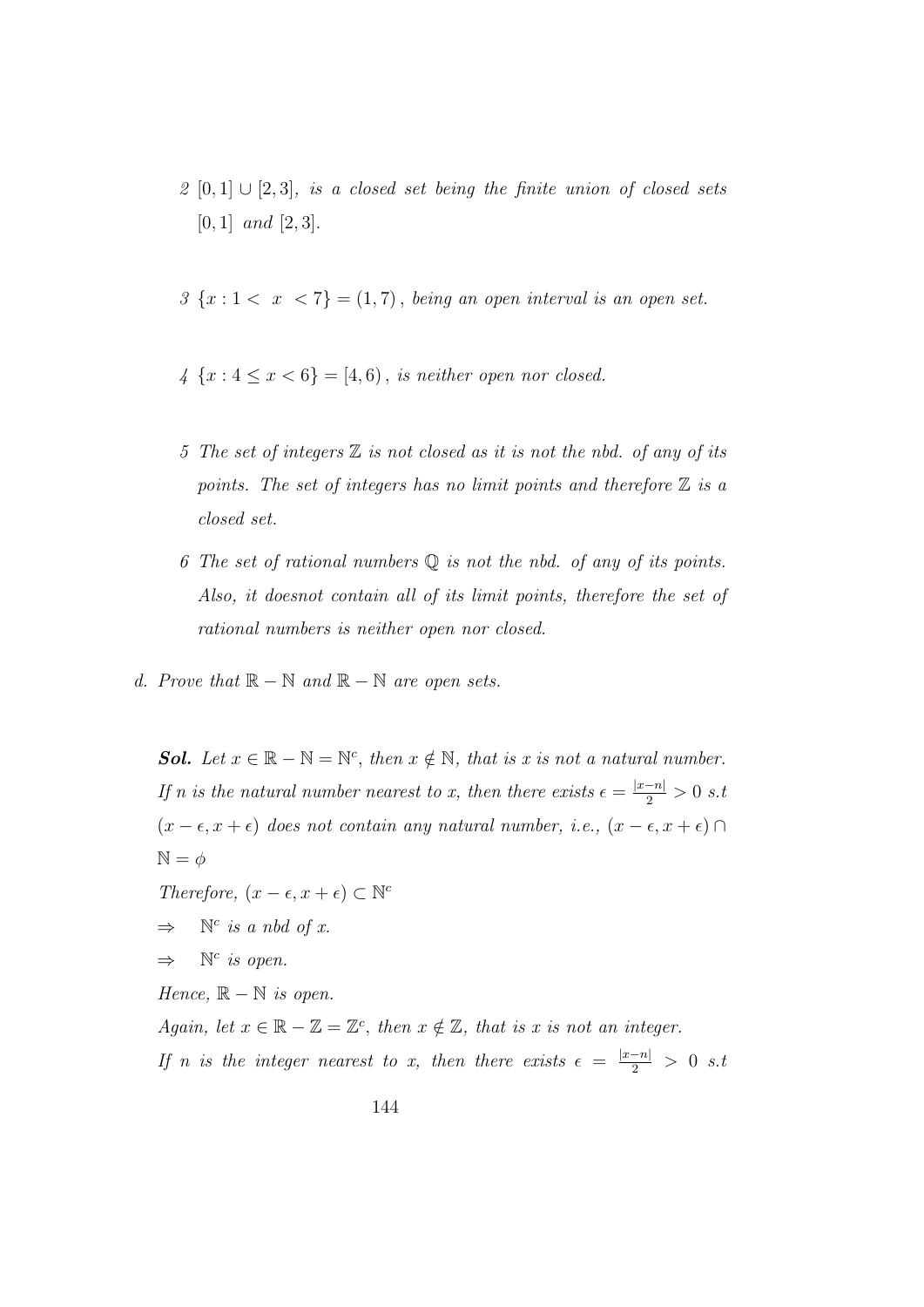$(x - \epsilon, x + \epsilon)$  does not contain any point of Z, i.e.,  $(x - \epsilon, x + \epsilon) \cap \mathbb{Z} = \phi$ Therefore,  $(x - \epsilon, x + \epsilon) \subset \mathbb{Z}^c$  $\Rightarrow$   $\mathbb{Z}^c$  is a nbd of x.  $\Rightarrow$  Z<sup>c</sup> is open. Hence,  $\mathbb{R} - \mathbb{Z}$  is open.

### (13.8) University Model Questions

- 1. Define open sets. Give two examples. Show that the arbitrary union of open sets is open.
- 2. Show that every finite set is closed.
- 3. Show that every non-empty open set is a union of open intervals.
- 4. Give an example to show that
	- i a subset of a closed set need not be closed.
	- ii a set containing a closed set need not be closed.
- 5. Let A be a closed set and B be an open set. Show that B-A is an open set.

# (13.9) Suggested Readings

1 T. M. Apostol, Calculus (Vol. I), John Wiley and Sons (Asia) P. Ltd., 2002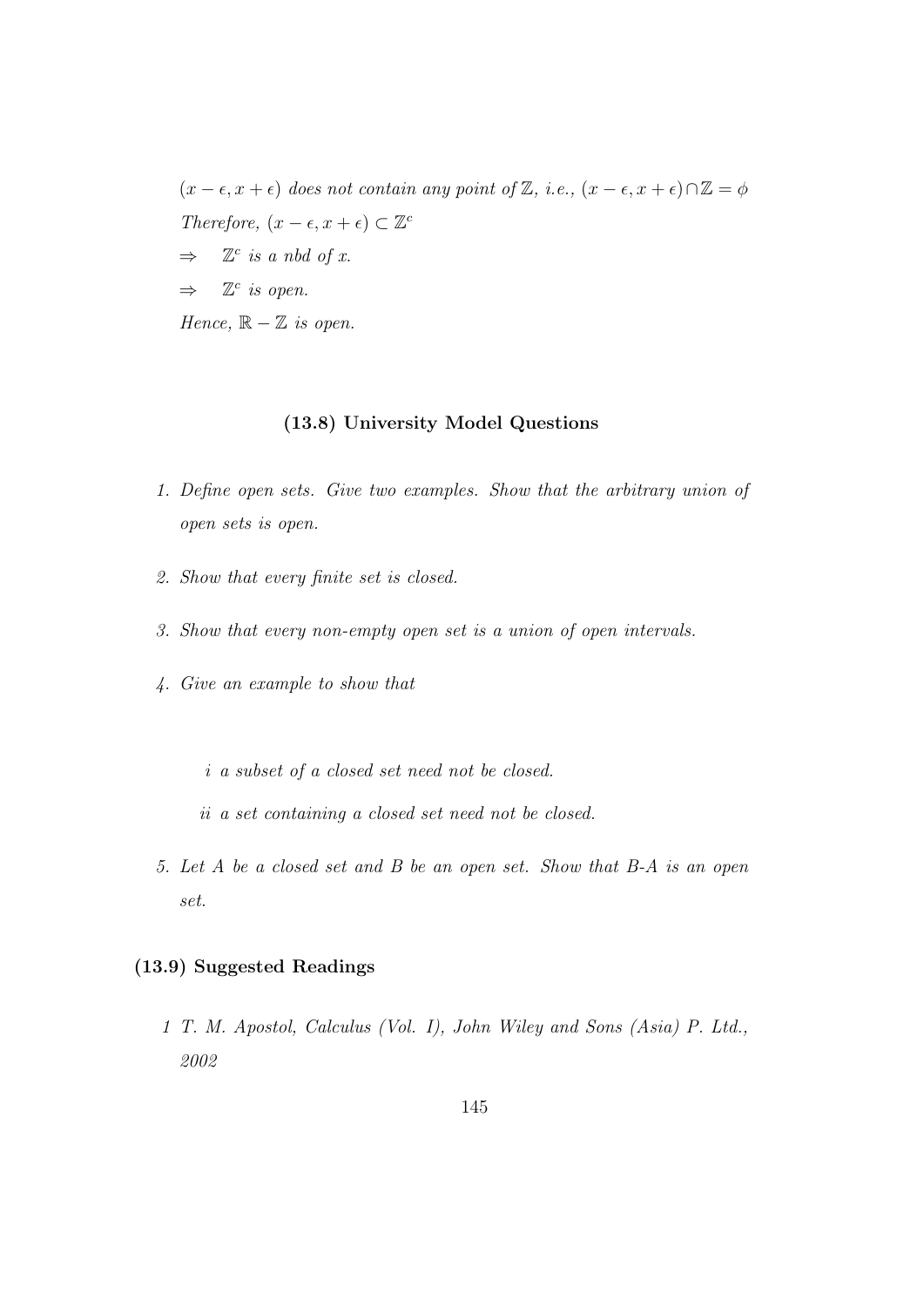- 2. S. C. Malik and S. Arora, Mathematical Analysis, New Age international Publishers, 2010.
- 3. R.G. Bartle and D. R Sherbert, Introduction to Real Analysis, John Wiley and Sons (Asia) P. Ltd.,2000.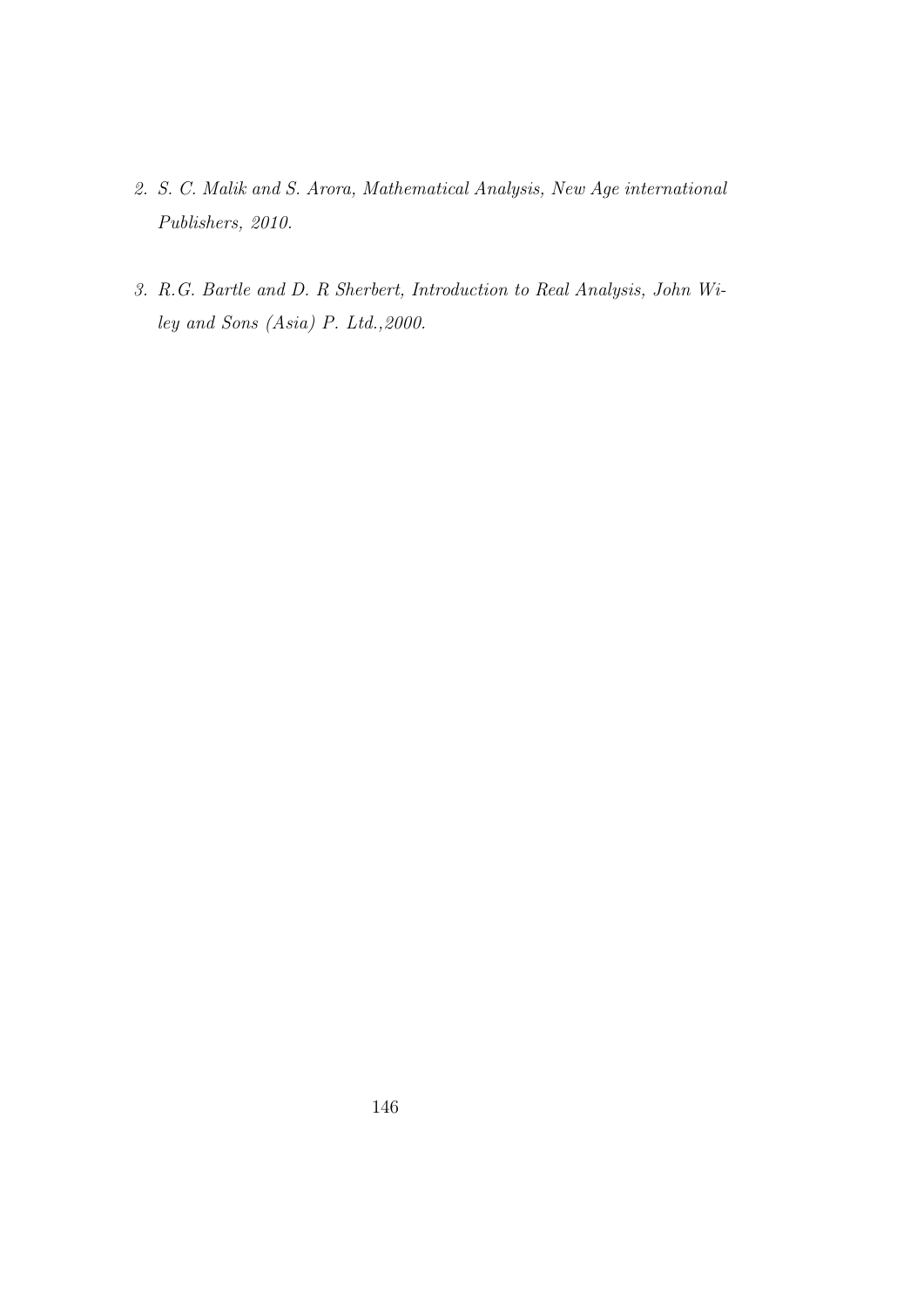#### Lesson-XIV Denumerable and Non-Denumerable Sets

## 14.0 Structure

- 14.1 Introduction
- 14.2 Objectives
- 14.3 Denumerable Sets

14.4 Examples and Properties Of Denumerable Sets

- 14.5 Non-Denumerable Sets
- 14.6 Let Us Sum Up
- 14.7 Lesson End Exercise
- 14.8 University Model Questions
- 14.9 Suggested Readings

(14.1) Introduction: With the notion of bijection, it is easy to formalize the idea that two finite sets have same number of elements. We just need to verify that their elements can be placed in pairwise correspondence. It is natural to generalize this to infinite sets and indeed to any arbitrary sets.

### (14.2) Objective

One is led to consider some unusual subsets of the real line and it is natural to wonder if one can give a precise intuitive meaning to the feeling that some infinite sets have more elements than other infinite sets.(for example, real line seems to have more elements than the natural numbers in it.)

### (14.3) Denumerable Sets

The notion of equivalence of sets is supposed to lead us to a notion of relative sizes of sets. Equivalent sets should by rights have same number of elements.  $(14.3.1)$  Definition. Two sets X and Y are said to be equivalent, symbolized by  $X \sim Y$ , if there exists a one to one correspondence  $f: X \longrightarrow Y$ . Remark: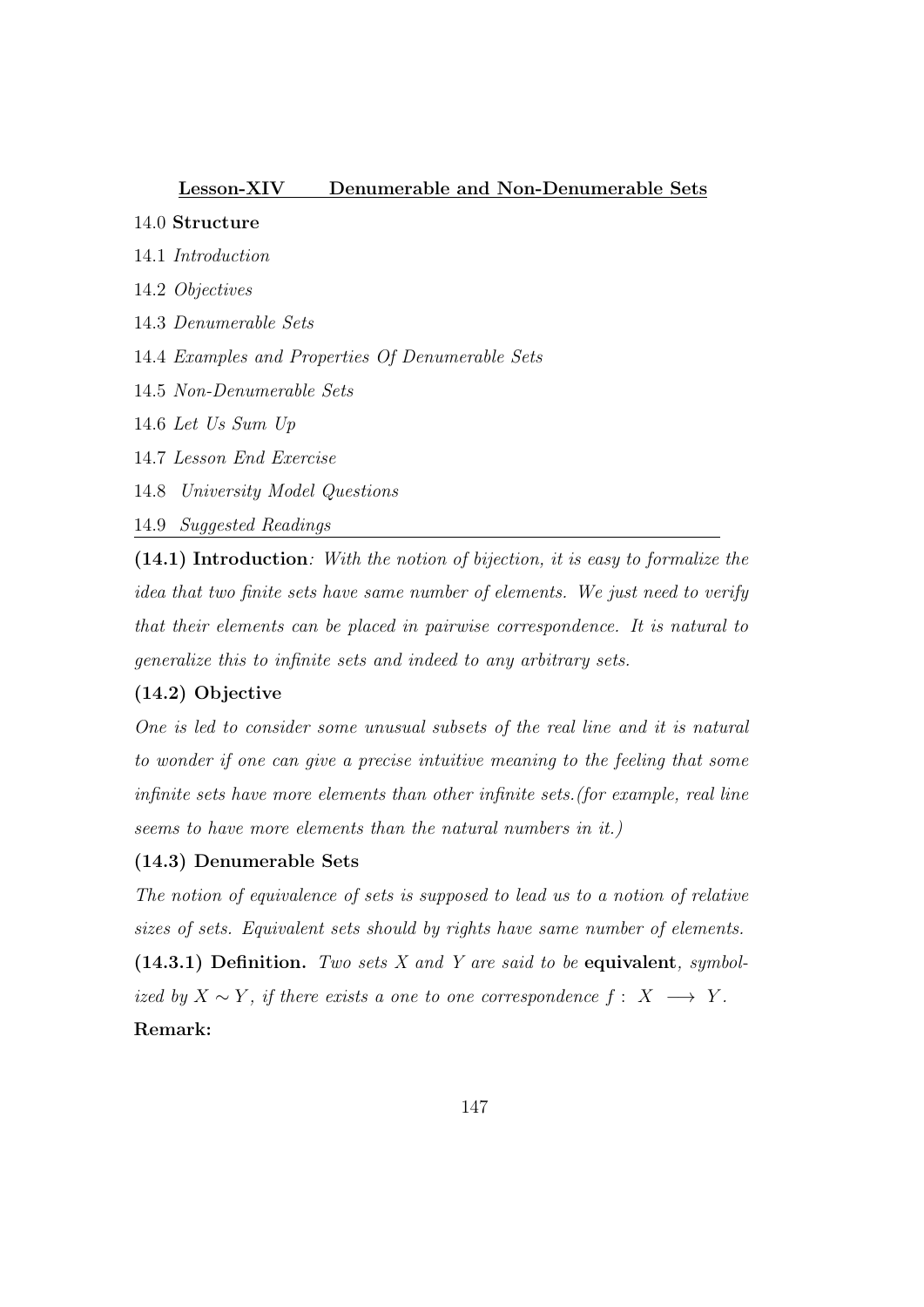- 1. Equivalence is an equivalence relation on class of sets.
- 2. Any two open(closed) intervals are equivalent.
- 3. Any open interval is equivalent to the set of real numbers.
- 4. If X, Y,Z and W are sets with  $X \cap Z = \phi = Y \cap W$  and  $X \sim Y$  and  $Z \sim W$ , then  $(X \cup Z) \sim (Y \cup W)$ .
- 5. If X, Y,Z and W are sets such that  $X \sim Y$  and  $Z \sim W$ , then  $(X \times Z) \sim$  $(Y \times W)$ .

(14.3.2) Definition A set X is said to be finite if it is either empty or  $X \sim \mathbb{N}_k$ , where  $\mathbb{N}_k = \{1, 2, 3, 4, 5, ..., k\}$ .

(14.3.3) Definition A set X is said to be denumerable provided that  $X \sim \mathbb{N}$ . Remarks:

- 1. A denumerable set can be thought of as the smallest infinte set.
- 2. Let X be a denumerable set. then there is a bijection  $f : \mathbb{N} \longrightarrow X$ . If we denote

 $f(1) = x_1, f(2) = x_2, ..., f(k) = x_k, ...,$  then the elements of X be put in a sequence  $\{x_1, x_2, ..., x_k, ... \}$ .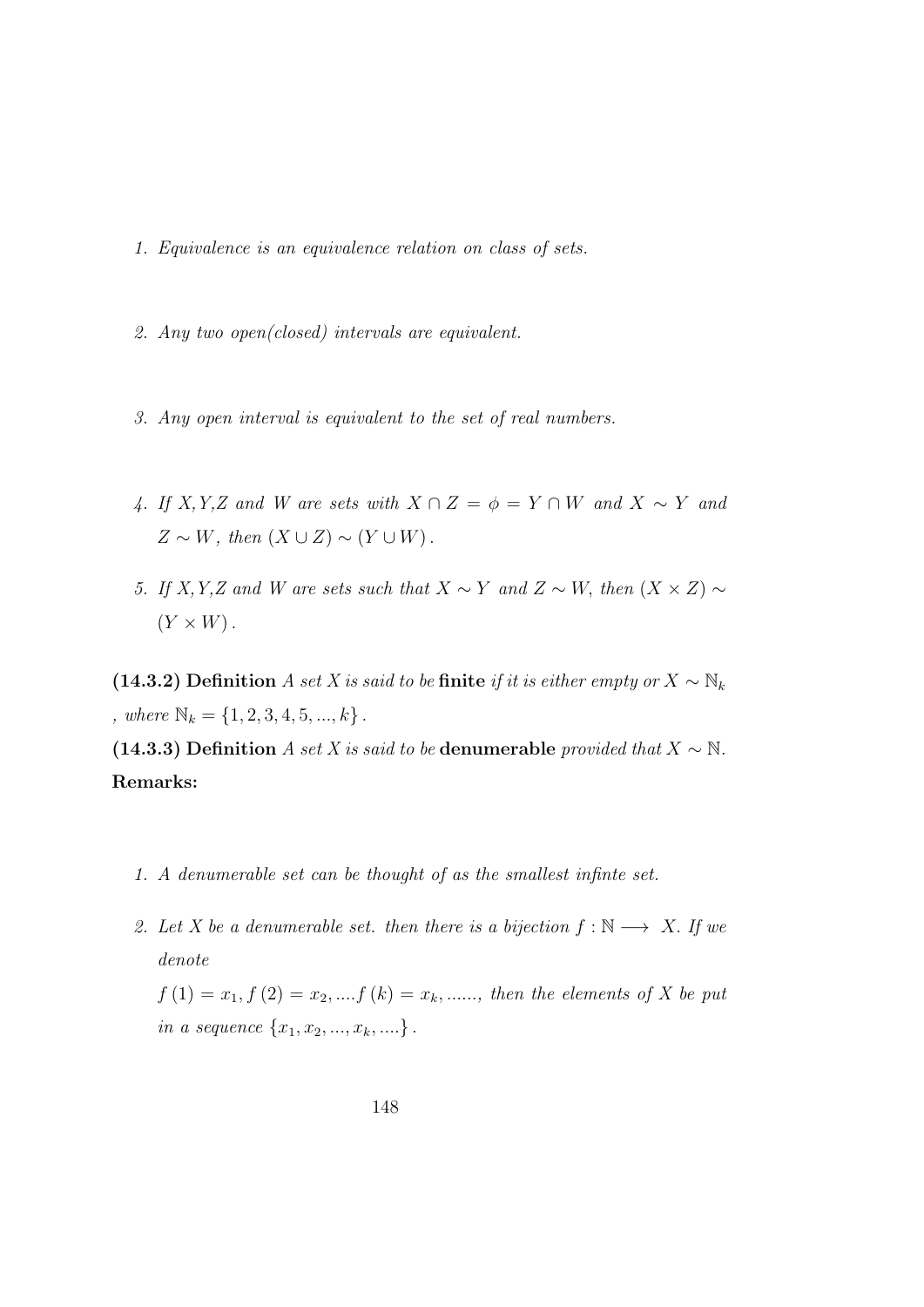3. Every infinite subset of a denumerable set is denumerable.

4. If X is a denumerable set and Y is a finite set then  $X \cup Y$  is denumerable.

# (14.4) Examples and Properties of Denumerable Sets

(14.4.1) Theorem. The set of all even natural numbers  $\mathbb{N}_e = \{2n : n \in \mathbb{N}\}\$ is denumerable.

ProofTo show that the set of even natural numbers is denumerable, consider the mapping  $f : \mathbb{N} \longrightarrow \mathbb{N}_e$  defined as,

$$
f\left(n\right)=2n
$$

f is one − one

Let  $n,m \in \mathbb{N}$  be such that

$$
f\left(n\right) = f\left(m\right)
$$

implies,

$$
2n=2m
$$

implies,

 $n = m$ 

#### f is onto

Clearly, for each  $y=\hat{x}n \in \mathbb{N}_e$  there is  $n \in \mathbb{N}$  such that  $f(n)=2n=y$ .

Therefore, f is a bijection. Hence, the set of even natural numbers is denumerable.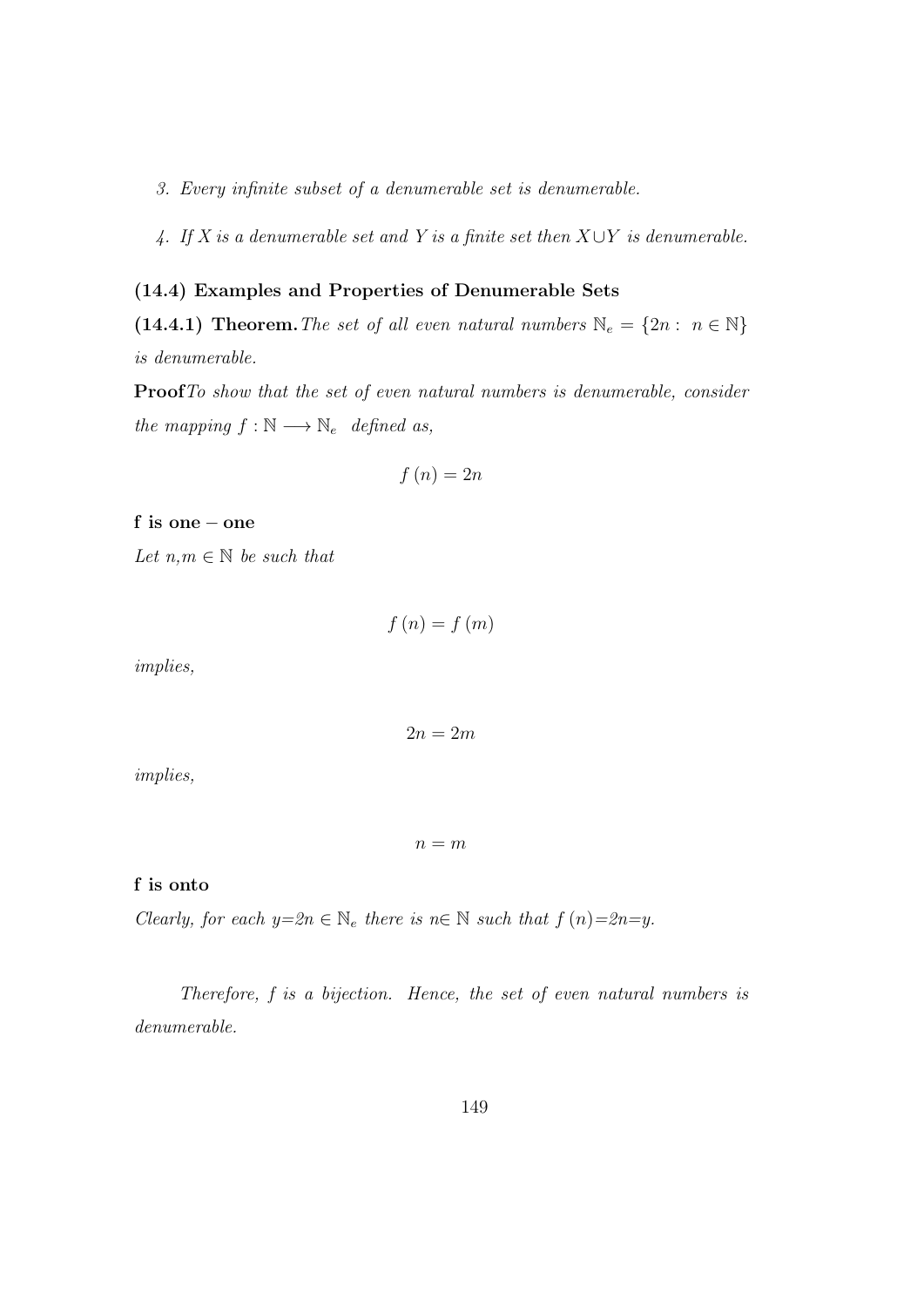(14.4.2) Theorem The set of integers, $\mathbb Z$  is denumerable.

**Proof.** Consider the function,  $f : \mathbb{N} \longrightarrow \mathbb{Z}$ , defined as

$$
f_n = \begin{cases} \frac{n}{2}; & \text{if } n \text{ is even,} \\ -\frac{n-1}{2}; & \text{if } n \text{ is odd.} \end{cases}
$$

We shall show that f is a bijective map.

#### f is one − one

Let  $n,m \in \mathbb{N}$  be such that  $f(n) = f(m)$ . Then,

Case1: When both n and m are even natural numbers. Now,

$$
f\left(n\right) = f\left(m\right)
$$

implies,

$$
\frac{n}{2}=\frac{m}{2}
$$

implies,

$$
n=m.
$$

Case2:When both n and m are odd natural numbers. Now,

$$
f(n) = f(m)
$$

implies,

$$
-\frac{n-1}{2} = -\frac{m-1}{2}
$$

implies,

$$
n-1=m-1.
$$

implies,

$$
n=m.
$$

# f is onto

Let  $y \in \mathbb{Z}$ . **Case1**: y is a positive integer.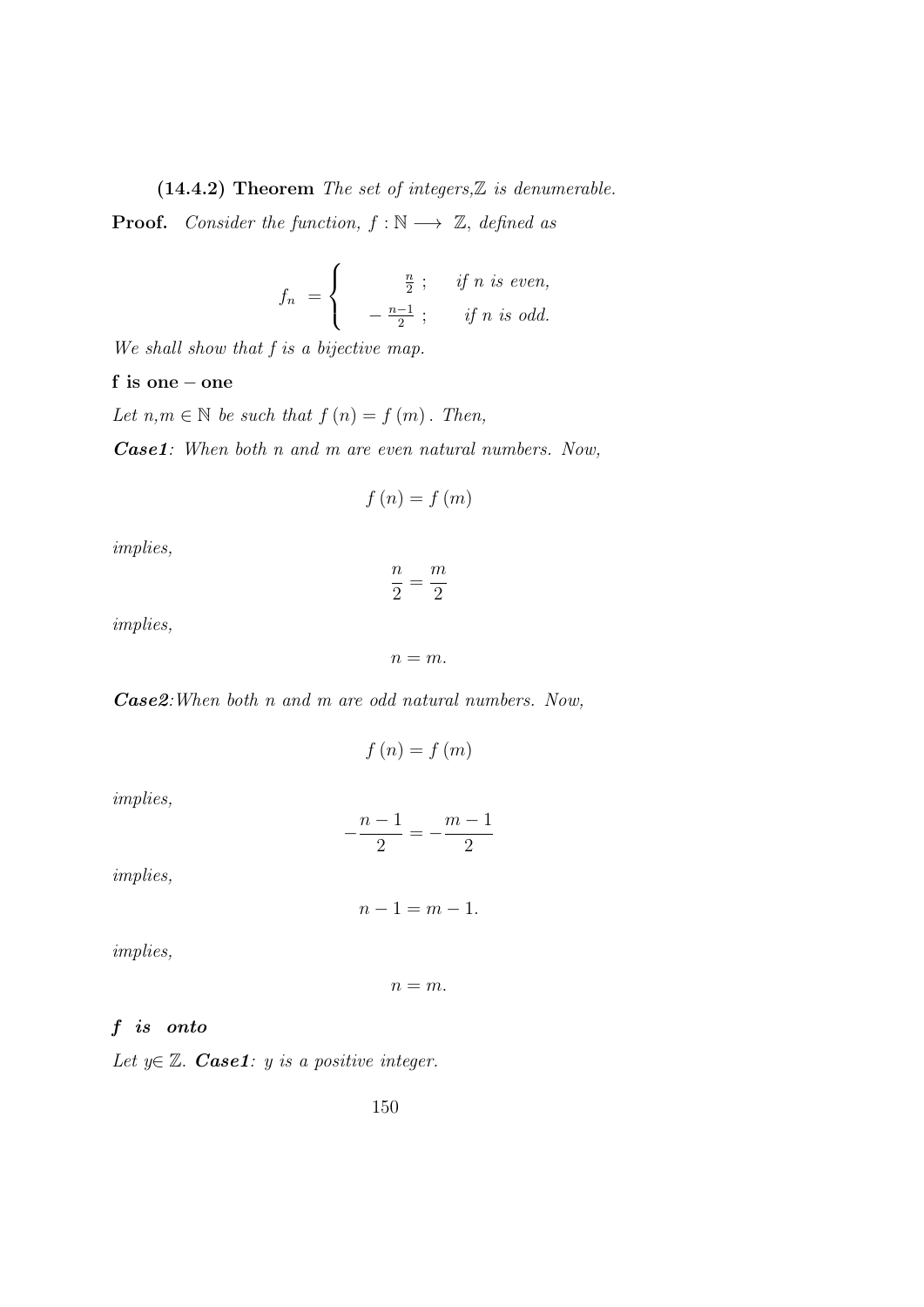Subcase1:y is a positive even integer.

Let y=2n, for some natural number n. Then there is some  $x=4n$ ,  $n \in \mathbb{N}$  such that  $f(x) = \frac{4n}{2} = 2n = y$ .

Subcase2:y is a positive odd integer.

Let y=2n-1, for some natural number n. Then there is some  $x=4n-2$ ,  $n \in \mathbb{N}$ such that  $f(x) = \frac{4n-2}{2} = 2n - 1 = y$ .

Case2: y is a negative integer.

Subcase1:y is a negative even integer.

Let y=-2n, for some natural number n. Then there is some  $x=4n+1$ ,  $n\in\mathbb{N}$ such that  $f(x) = -\frac{(4n+1)-1}{2} = -2n = y$ .

Subcase2:y is a negative odd integer.

Let  $y=(2n-1)$ , for some natural number n. Then there is some  $x=4n-1$ ,  $n \in \mathbb{N}$  such that  $f(x) = -\frac{(4n-1)-1}{2} = -(2n-1) = y$ .

Clearly, pre image of  $0 \in \mathbb{Z}$  is 1. Therefore, f is onto.

Hence,  $f$  is a bijective map. This proves that  $\mathbb Z$  is denumerable.

(14.4.3) Theorem The union of two denumerable sets is denumerable.

**Proof.** Let A and B be any two denumerable sets. We shall show that  $A \cup B$ is denumerable.

*Case 1:*  $A \cap B = \phi$ 

Since  $A \sim \mathbb{N}$  and  $\mathbb{N} \sim \mathbb{N}_o$ , we have  $A \sim \mathbb{N}_o$ . Similarly, we have  $B \sim \mathbb{N}_e$ . Consequently, we have  $(A \cup B) \sim (\mathbb{N}_o \cup \mathbb{N}_e) = \mathbb{N}$ , which shows that  $A \cup B$  is denumerable.

### *Case 2:*  $A \cap B \neq \phi$

Let  $C = B \setminus A$ . Then  $A \cup C = A \cup B$  and  $A \cap C = \phi$ . Also,  $C \subseteq B$  is either finite or denumerable. If C is finite, then  $A\cup C$  is denumerable as union of a finite set with a denumerable set is denumerable. If C is denumerable, then by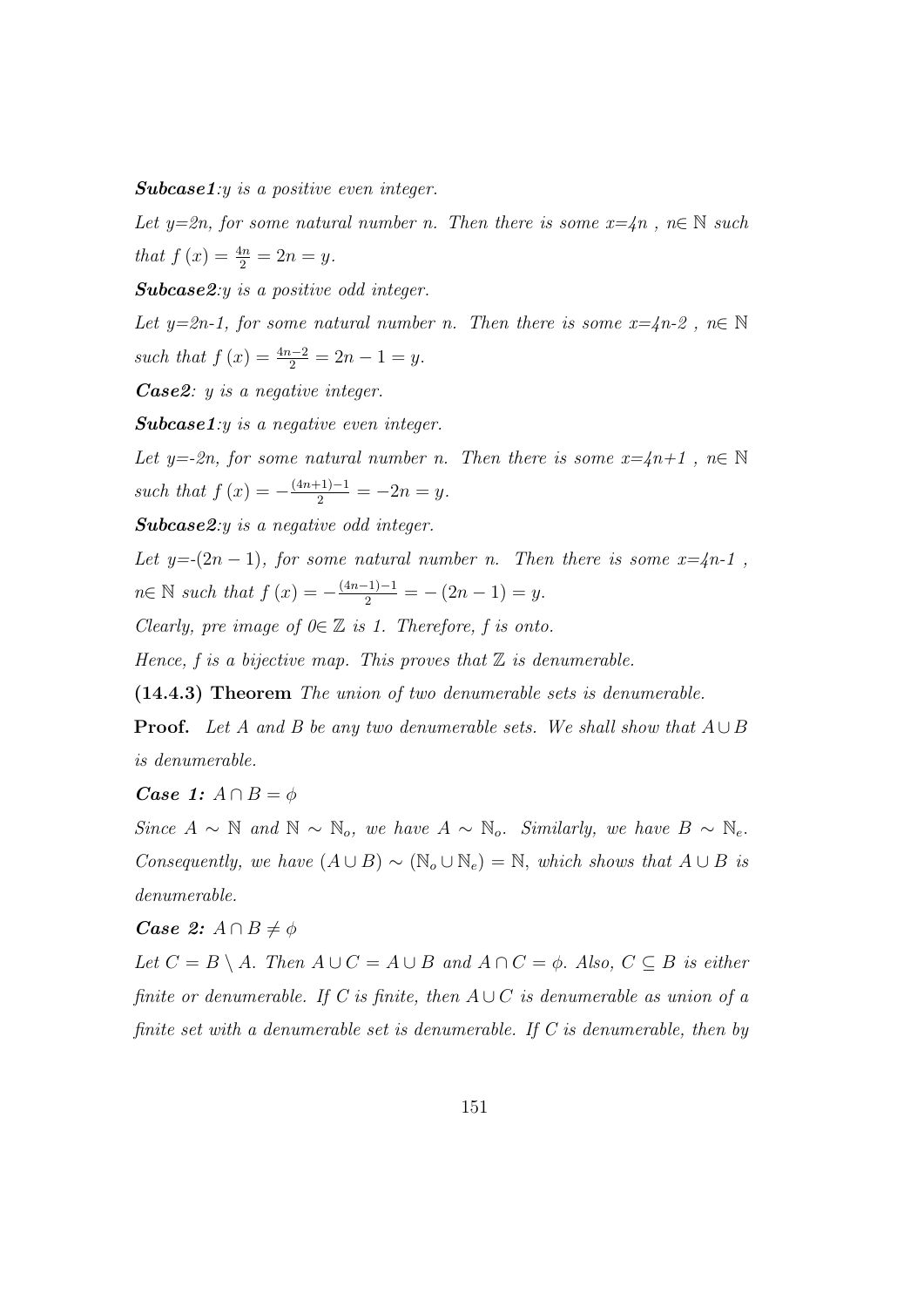case 1 A ∪ C is denumerable. Hence, the set  $A \cup B$  is denumerable. Remark:

- 1. Finite union of denumerable sets is denumerable.
- 2. The set  $\mathbb Z$  is denumerable as  $\mathbb Z = \mathbb N \cup \{0\} \cup -\mathbb N$ .

(14.4.4) Theorem The set  $\mathbb{N} \times \mathbb{N}$  is denumerable.

**Proof** : Consider the function  $f : \mathbb{N} \times \mathbb{N} \longrightarrow \mathbb{N}$  given by  $f(j,k) = 2^{j}3^{k}$ , for all  $(j, k) \in \mathbb{N} \times \mathbb{N}$ . this function is injective, so that  $\mathbb{N} \times \mathbb{N} \sim f(\mathbb{N} \times \mathbb{N}) \subset \mathbb{N}$ . Since  $\mathbb{N} \times \mathbb{N}$  is infinite, so is  $f(\mathbb{N} \times \mathbb{N})$ . Since infinite subset of a denumerable set is denumerable, it follows that  $f(N \times N)$  is denumerable and so is  $N \times N$ . Hence the proof.

(14.4.4) Theorem. The set of rational numbers  $\mathbb Q$  is denumerable.

**Proof**: We can represent each rational number uniquely as  $\frac{p}{q}$ , where  $p \in \mathbb{Z}$ and  $q \in \mathbb{N}$  and the greatest common divisor of p and q is 1. Let  $\mathbb{Q}_+$  be the set of all such  $\frac{p}{q} > 0$  and let  $\mathbb{Q}_-$  be the set of all such  $\frac{p}{q} < 0$ . Then  $\mathbb{Q} = \mathbb{Q}_+ \cup \{0\} \mathbb{Q}_-.$  Clearly,  $\mathbb{Q}_+ \sim \mathbb{Q}_-.$  hence, to show that  $\mathbb{Q}$  is denumerable, it is sufficient to show that  $\mathbb{Q}_+$  is denumerable. For this, we consider a function  $f: \mathbb{Q}_+ \longrightarrow \mathbb{N} \times \mathbb{N}$  given by  $f \left( \frac{p}{q} \right)$  $\left(\frac{p}{q}\right) = (p, q)$ . Since f is injective, we have  $\mathbb{Q}_+ \sim f(\mathbb{Q}_+) \subseteq \mathbb{N} \times \mathbb{N}$ . Also,  $\mathbb{Q}_+$ , is infinite so  $f(\mathbb{Q}_+)$  is an infinite subset of the denumerable set  $\mathbb{N} \times \mathbb{N}$ . Therefore,  $f(\mathbb{Q}_+)$  is denumerable and consequently  $\mathbb{Q}_+$  is denumerable. Hence the proof.

#### (14.5) Non-Denumerable Sets

 $(14.5.1)$  Definition A set X is said to be non-denumerable if it is not denumerable.

 $(14.5.2)$  Theorem. The open unit interval  $(0,1)$  of real numbers is a non-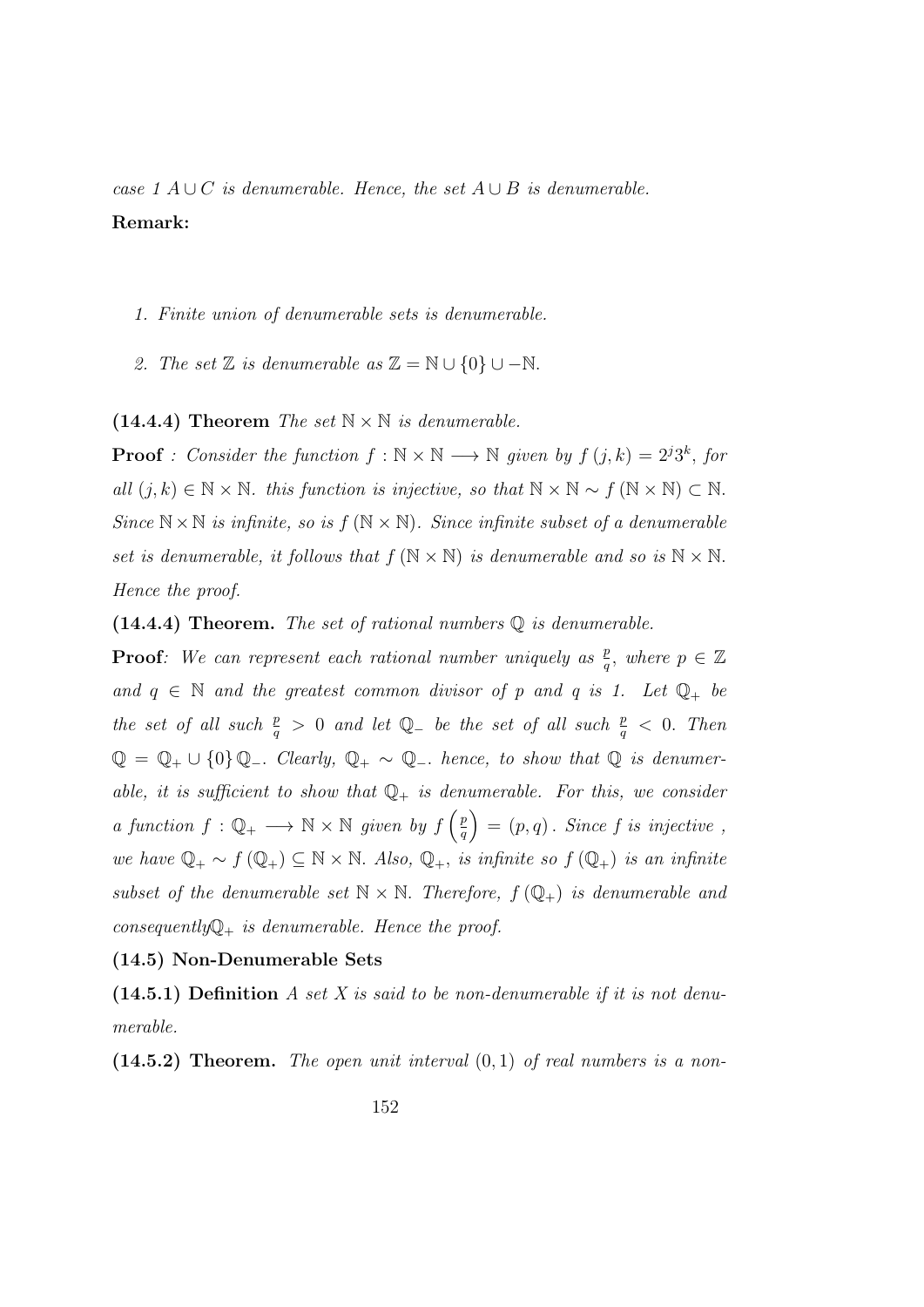denumerable set.

**Proof** : Each  $x \in (0,1)$ , can be expressed in the form  $x_1x2x_3...$ , where each  $x_i \in \{0, 1, 2, 3, 4..., 9\}$  for all  $n \in \mathbb{N}$ . For example,  $\frac{1}{3} = .333333...$  In order to have a unique infinite decimal expression , for those numbers with a terminating decimal expansion such  $\frac{1}{4} = .25$ , we append 9's so that  $\frac{1}{4} = .2499999...$  and not as  $\frac{1}{4} = .250000...$ 

Now suppose that the set  $(0, 1)$  is denumerable. Then there exists a bijection  $f : \mathbb{N} \longrightarrow (0,1)$ . So, we may list all elements of  $(0,1)$  as follows:

$$
f(1) = .a_{11}a_{12}a_{13}...
$$
  
\n
$$
f(2) = .a_{21}a_{22}a_{23}...
$$
  
\n
$$
f(3) = .a_{31}a_{32}a_{33}...
$$
  
\n
$$
\vdots
$$
  
\n
$$
f(k) = .a_{k1}a_{k2}a_{k3}...
$$

, where each  $a_{i,j}$  ∈ {0, 1, 2, 3, 4, ..., 9}. Let  $z = z_1z_2z_3...$  be defined by  $z_k = 5if \ a_{kk} \neq 5 \ and \ z_k = 1 \ if a_{kk} = 5, \ for \ each \ k \in \mathbb{N}. \ Clearly, \ z \in (0,1)$ but  $z \neq f(k)$ , for any  $k \in \mathbb{N}$ , which is a contradiction. Thus,  $(0, 1)$  is nondenumberable.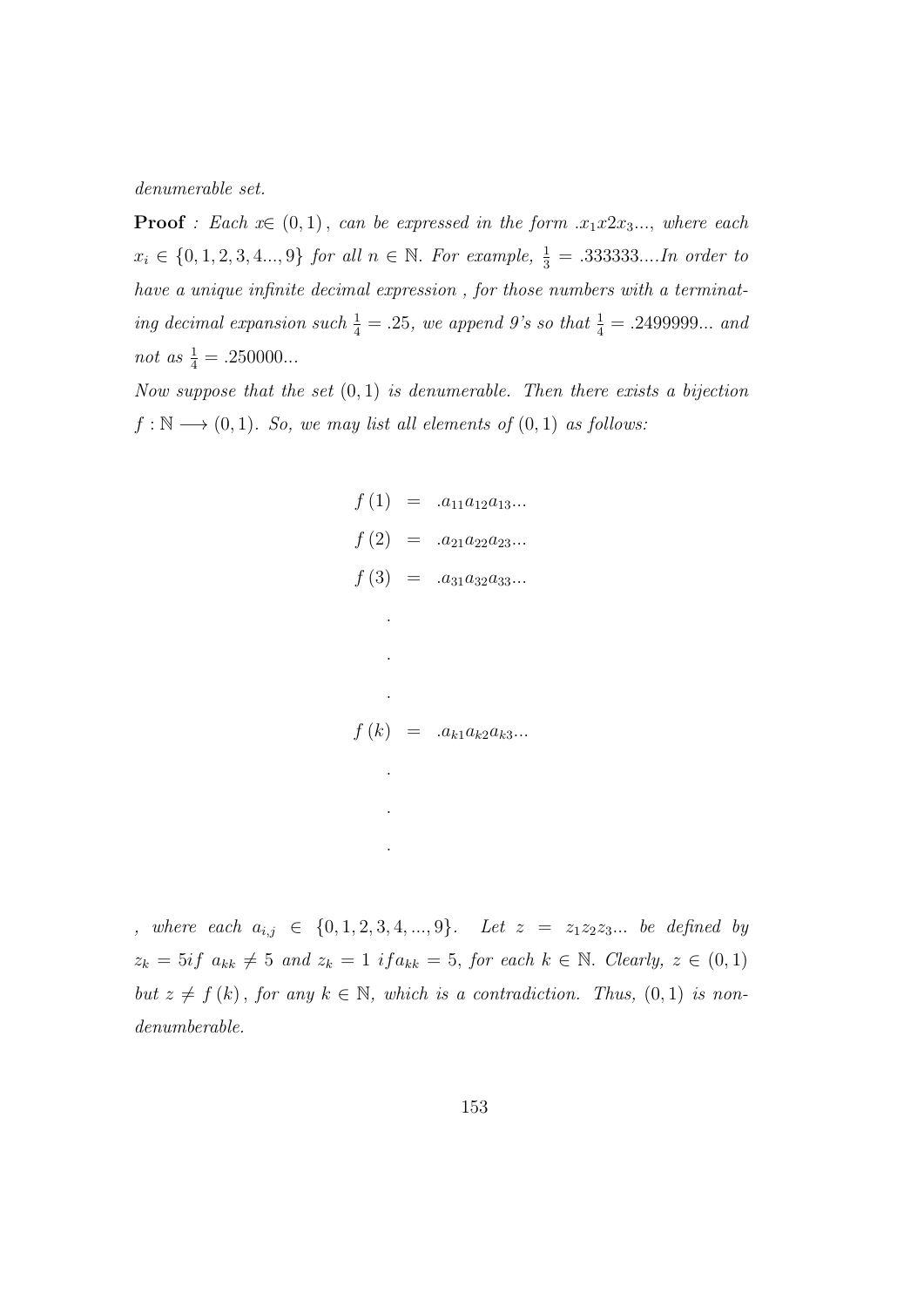#### Observation:

- 1. Since  $(0, 1) \subset \mathbb{R}$ , it follows that the set of real numbers is nondenumerable.
- 2. The set of irrational numbers is non denumerable. For, if  $\mathbb{R} \setminus \mathbb{Q}$  is denumerable, then the union  $(\mathbb{R} \setminus \mathbb{Q}) \cup \mathbb{Q} = \mathbb{R}$  is denumerable, which is a contradiction.

 $(14.6)$ Let us sum up: In this lesson, we defined denumerable and nondenumerable sets. Denumerable sets are considered as "'small"' infinite sets, while non- denumerable sets are considered as "'big"' infinite sets. From this point of view, the set of natural numbers, the set of integers and the the set of rational numbers are all small relative to the set of real numbers.

## (14.7) Lesson End Exercise

- 1. Prove that the set of all sequences whose elements are either zero or one is not countable.
- 2. Prove that the set  $A=2^m$ : m is an integer. is countable. **Hint** Define a mapping  $f : \mathbb{Z} \longrightarrow A$  as  $f(m) = 2^m$ . Use the fact that the set of integers is equivalent to the set of naturals and equivalence of sets is a transitive relation.
- 3. Show that the set of prime numbers is denumerable. Sol As the set of natural numbers is denumerable sets and the set of prime numbers is a subset of natural numberss.Also the set of prime numbers is an infinite subset of the denumerable set N, and we have that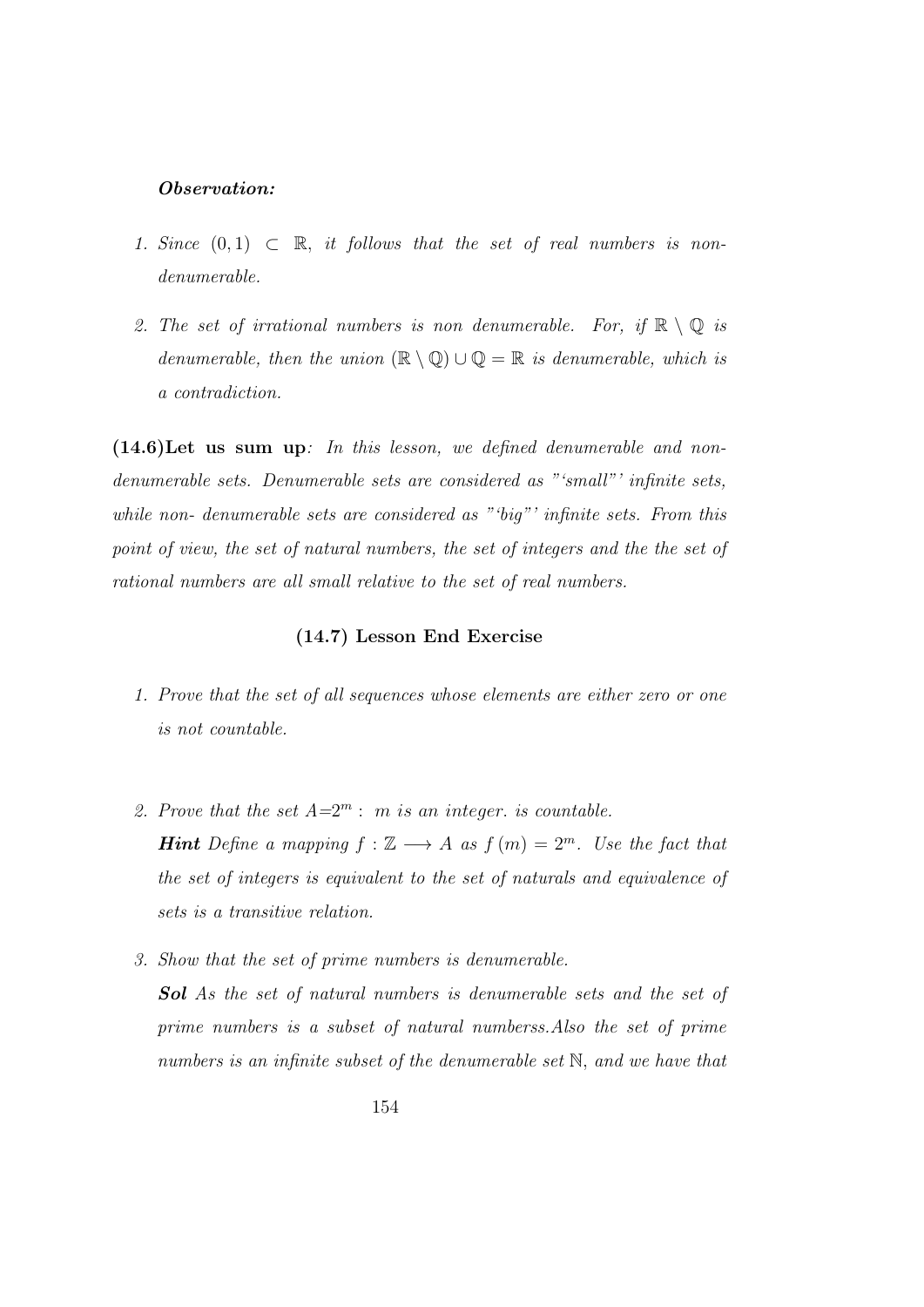an infinite subset of a denumerable set is denumerable, it follows that the set of prime numbers is denumerable.

4. Show that if A and B are denumerable sets then  $A \times B$  is also a denumerable set.

**Hint** Since A and B are denumerable sets, there exists bijections  $f$ :  $\mathbb{N} \longrightarrow A$  and  $g : \mathbb{N} \longrightarrow B$ . Define a map  $h : \mathbb{N} \longrightarrow A \times B$  as  $h(n) = (f(n), g(n))$ . Clearly, h is a bijection.

5. Show that the set of all odd natural numbers,  $\mathbb{N}_o$  is denumerable.

# (14.8) University Model Questions

- 1. Define Denumerable sets. Give two examples. Show that the set of rational numbers is denumerable.
- 2. Show that the finite union of denumerable sets is denumerable and hence show that the set of irrational numbers is non-denumerable.
- 3. Show that the set of complex numbers is non-denumerable.
- 4. Show that the interval [0, 1] is non-denumerable and hence show that the set of real numbers is non-denumerable.
- 5. Find a bijection between the set of integers and the set of rational numbers.

# (14.9) Suggested Readings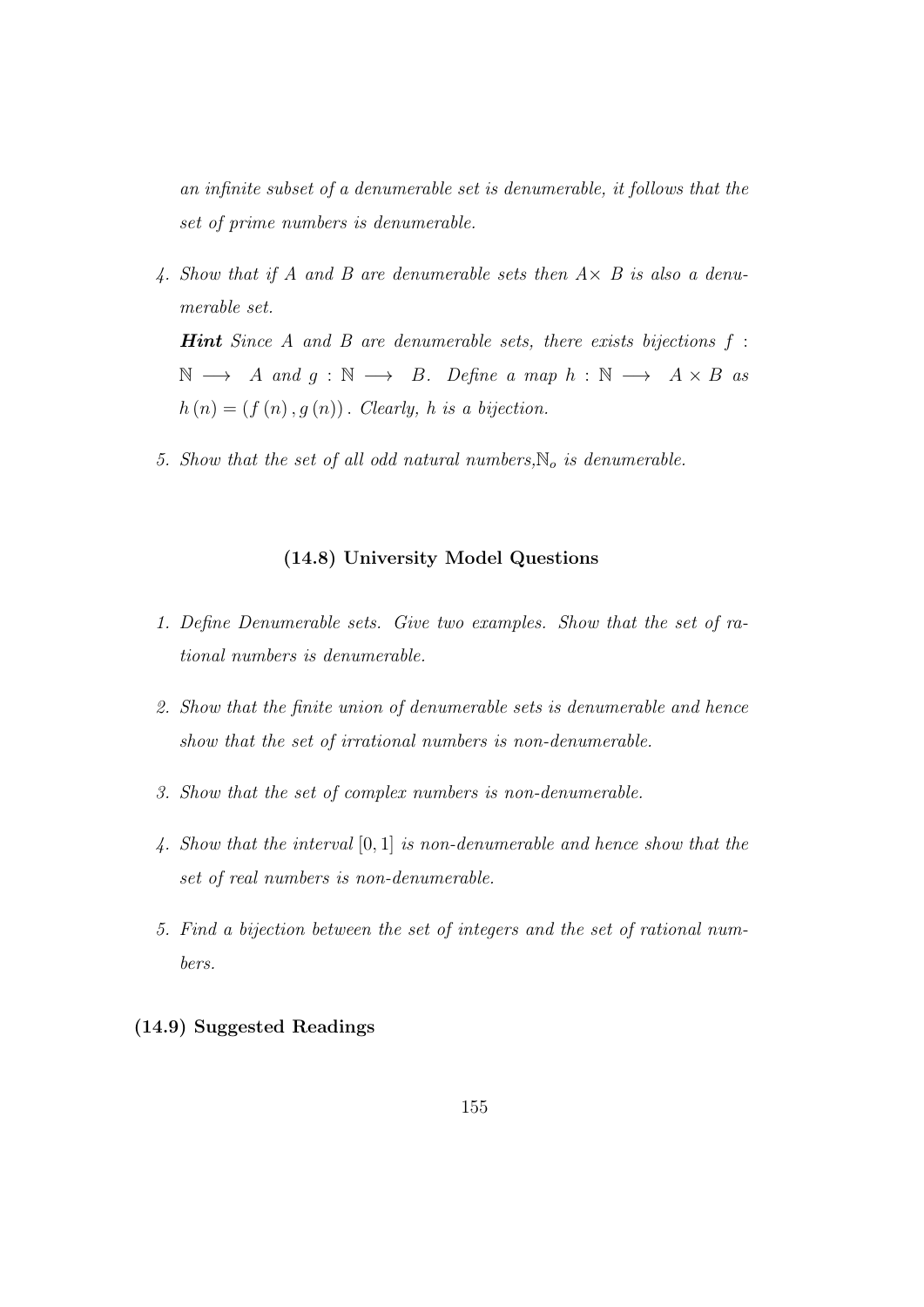- 1 T. M. Apostol, Calculus (Vol. I), John Wiley and Sons (Asia) P. Ltd., 2002
- 2. S. C. Malik and S. Arora, Mathematical Analysis, New Age international Publishers, 2010.
- 3. You-Feng Lin, Shwu Yeng T. Lin, Set Theory With Applications-Mariner Publishing Company (1981).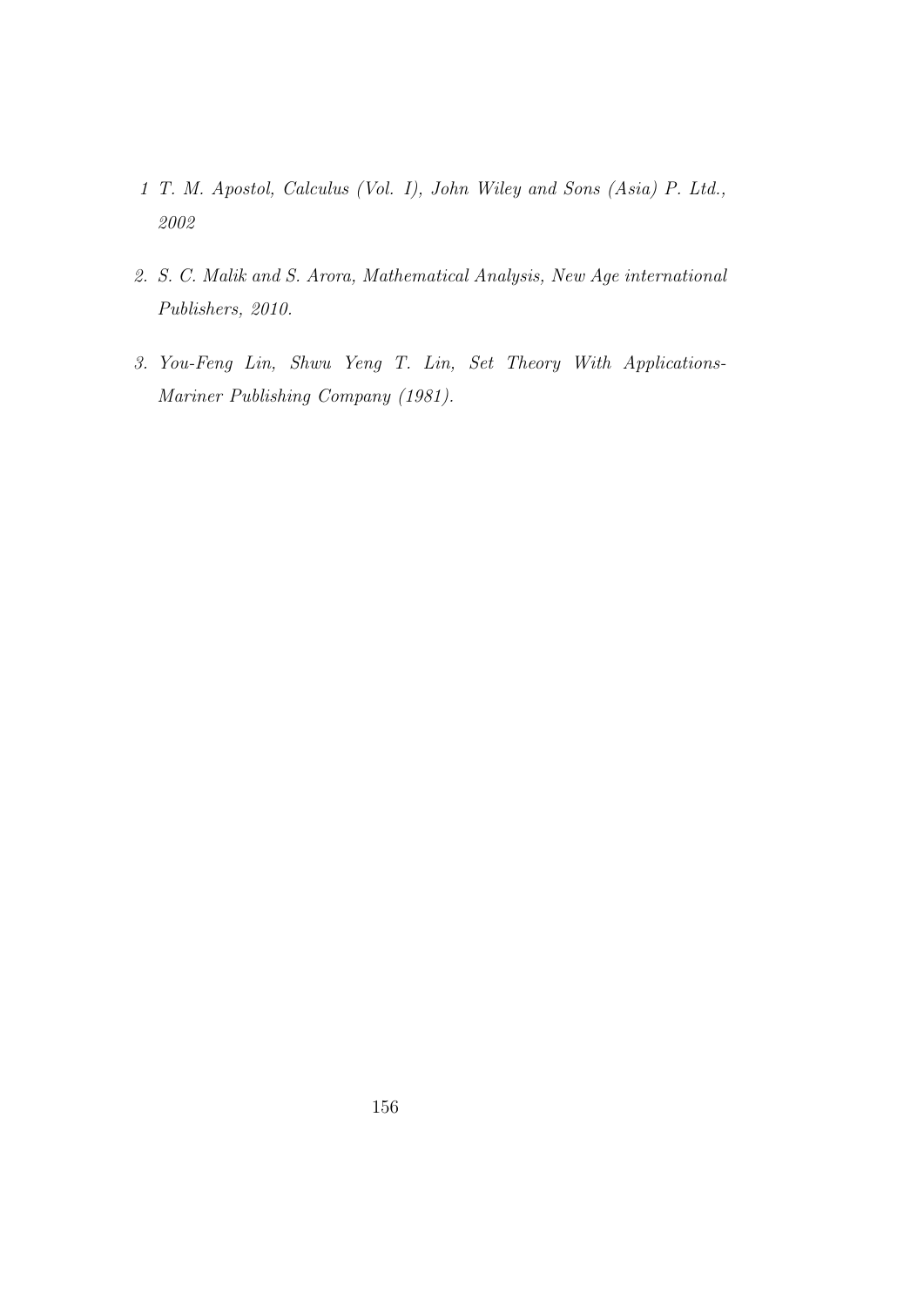- 15.0 Structure 15.1 Introduction 15.2 Objective 15.3 Limit Points of a Set 15.4 Important Results 15.5 Let Us Sum Up 15.6 Lesson End Exercise
- 
- 15.7 University Model Questions
- 15.8 Suggested Readings

(15.1) Introduction:In this lesson, we are going to study the notion of limit points of a set and some important results based on the concept of limit points of a set in R. The notion of limit point is an extension of the notion of being "close" to a set in the sense that it tries to measure how crowded the set is. To be a limit point of a set, a point must be surrounded by infinitely many points of the set.

# (15.2) Objective

The main objective of this lesson is to make students familiar with the notion of limit points of a set which is fundamental for laying the foundation of real analysis.

#### (15.3) Limit Points of a Set

 $(15.3.1)$  Definition. A real number l is said to be the limit point of a set  $S \subset \mathbb{R}$ , if every neighbourhood N of l contains a point of S other than l. That is,

$$
(N \cap S) \setminus \{l\} \neq \phi.
$$

Equivalently, a real number l is said to be the limit point of a set  $S \subset \mathbb{R}$ , if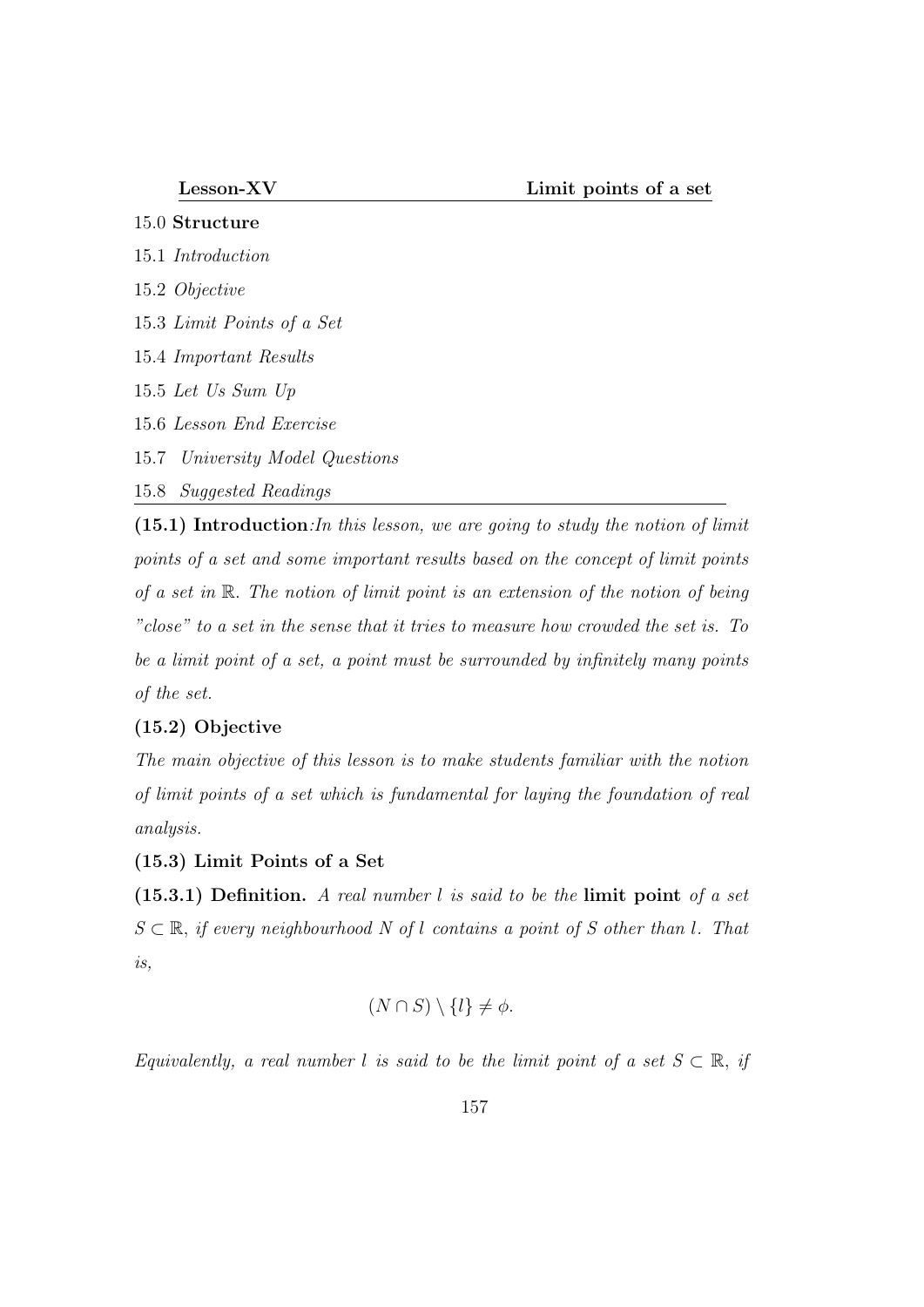every neighbourhood N of l contains infinitely many points of S. Limit point of a set is also called as the accumulation point or the cluster point or the condensation point.

#### Observation:

- 1. The set of integers has no limit point, for a nbd.  $(m-\frac{1}{2})$  $\frac{1}{2}, m + \frac{1}{2}$  $(\frac{1}{2})$  of  $m \in \mathbb{Z}$ , contains no point of  $\mathbb Z$  other than m.
- 2. Every point of  $\mathbb R$  is a limit point, for every nbd. of any of its points contains infinite members of R.
- 3. Every point of the set  $\mathbb Q$  of rationals is a limit point for between any two rationals there are infinite rational numbers. Also every irrational number is also a limit point of  $\mathbb Q$  for between any two irrationals there are infinite rational numbers. Thus, every real number is a limit point of the set of rationals.
- 4. The set  $\{\frac{1}{n} : n \in \mathbb{N}\}\$  has only one limit point, zero, which does not belong to the set.
- 5. Every point of the open interval  $\{a, b\}$  is its limit point. The end points a, b which are not in the set are also its limit points.
- 6. A finite set has no limit point.
- 7. The derived set of the set  $\{\frac{1}{m} + \frac{1}{n}\}$  $\frac{1}{n}$ :  $m, n \in \mathbb{N}$  is  $\{0\} \cup \{\frac{1}{n} : n \in \mathbb{N}\}\$
- 8. The set  $\left\{1 + \frac{1}{n}, n \in \mathbb{N}\right\}$  has only one limit point 1.
- 9. 1 and -1 are the limit points of the set  $\{1, -1, 1\}$  $\frac{1}{2}, -1\frac{1}{2}$  $\frac{1}{2}$ ,  $1\frac{1}{3}$  $\frac{1}{3},...\}$ .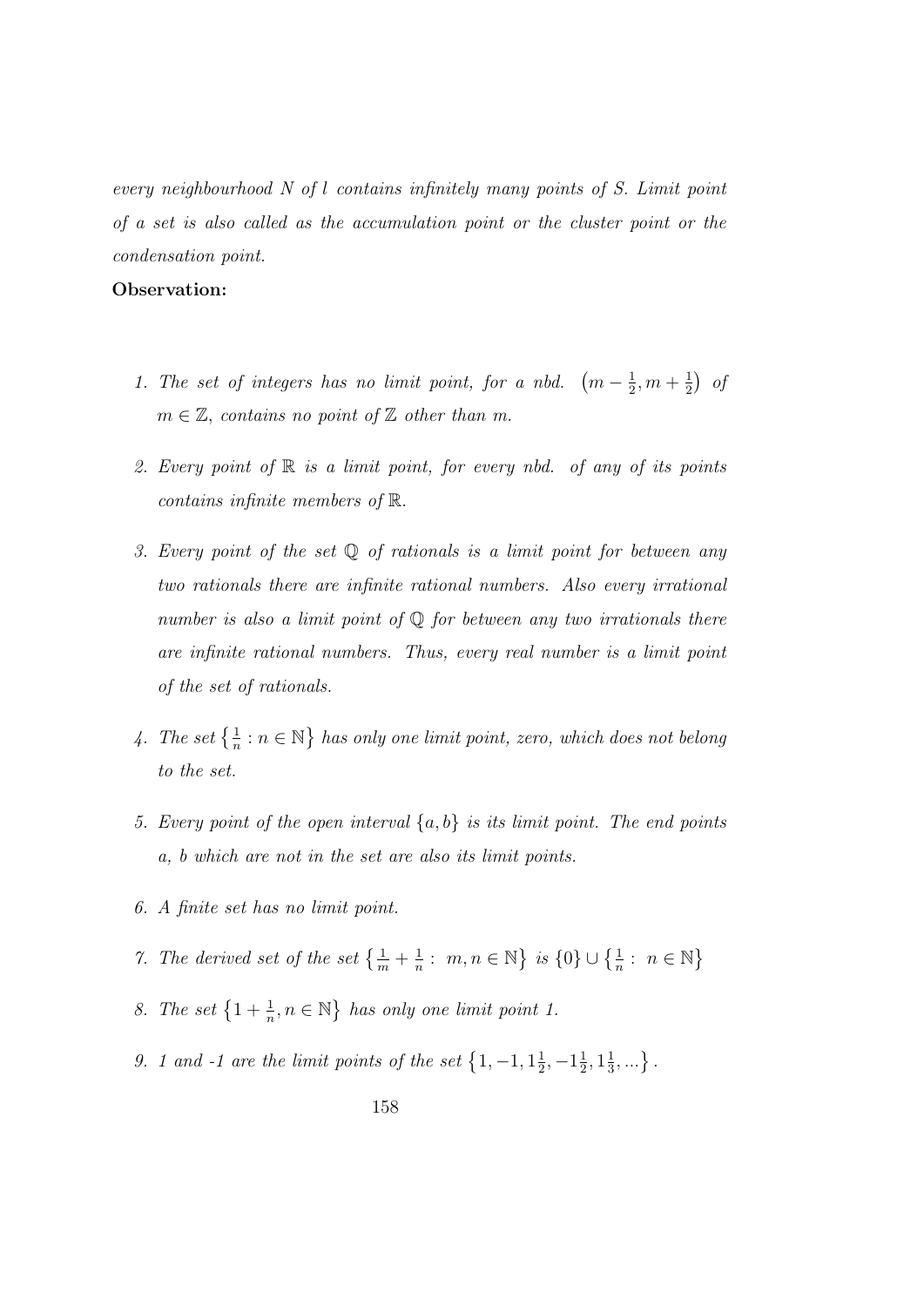(15.3.2) Definition The set of all limit points of a set S is called the derived set of  $S$  and is denoted by  $S'$ . Thus,

$$
S' = \{x : x \text{ is a limit point of } S\}.
$$

#### (15.4) Important Results

(15.4.1) Theorem Prove that a real number l is a limit point of a set S iff each nbd. of l contains infinitely many points of S.

**Proof.** Let l be the limit point of S. Then by definition, every nbd. N of l contains a point of S other than l. That is,

$$
N \cap S \setminus \{l\} \neq \phi
$$

Suppose N contains only finitely many points of S. Let

$$
N \cap S \setminus l = \{l_1, l_2, \dots l_n\}
$$

and  $\epsilon = min.$  { $|l - l_1|$ ,  $|l - l_2|$ , ......  $|l - l_n|$ } > 0.

Then  $(l - \epsilon, l + \epsilon)$  is a nbd. of l which contains no point of S. That is,

$$
(l - \epsilon, l + \epsilon) \cap S \setminus \{l\} = \phi,
$$

a contradiction. Thus,N contains infinitely many points of S. this proves the direct part.

Conversely, let  $l \in \mathbb{R}$  be such that each nbd. N of l contains infinitely many points of S.

This implies, every nbd. N of l contains a point of S other than l. That is,

$$
(l - \epsilon, l + \epsilon) \cap S \setminus \{l\} \neq \phi.
$$

Thus, l is the limit point of S. Hence the proof.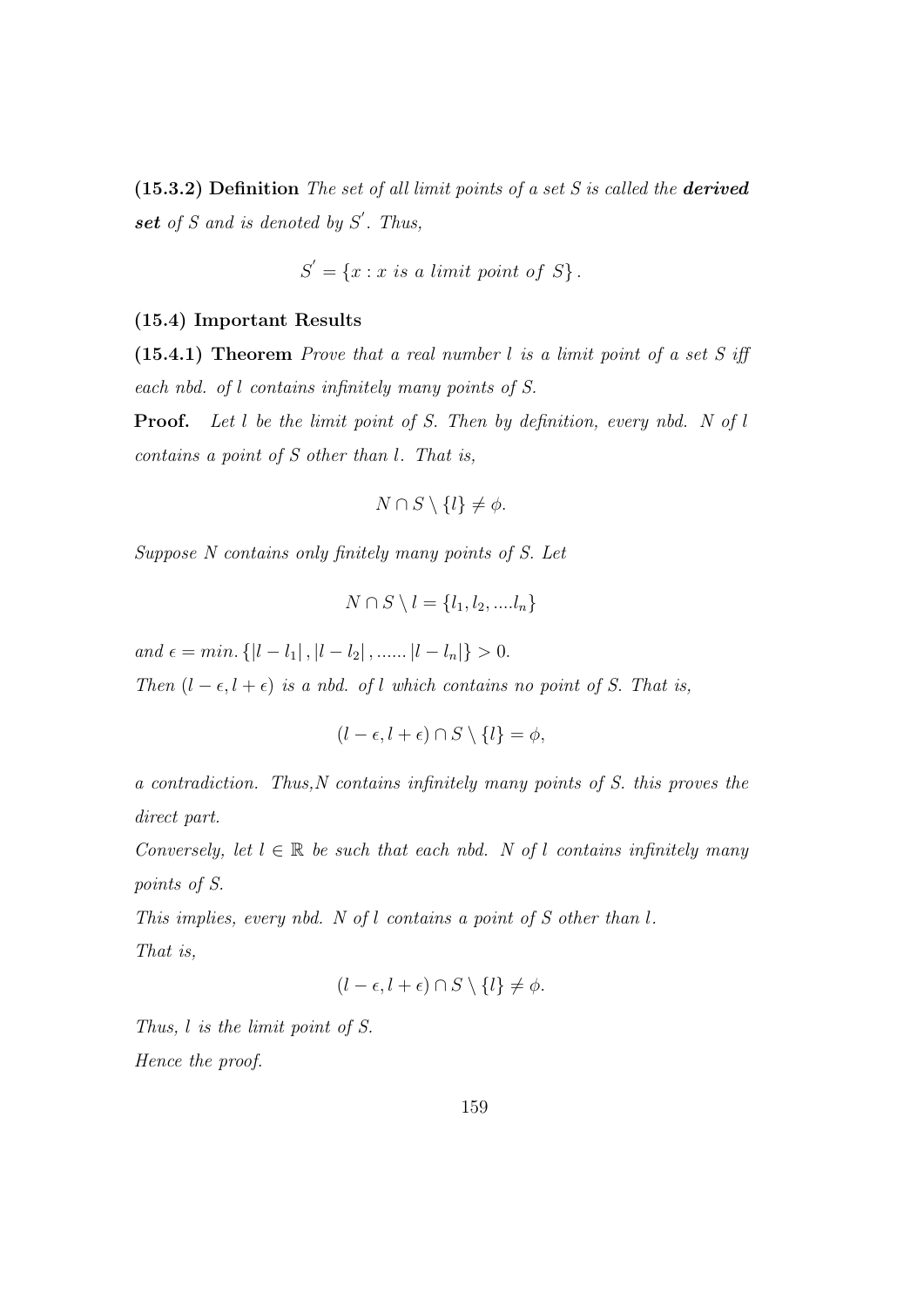(15.4.2) Theorem Prove that a finite set has no limit point.

**Proof** . Let  $A = \{x_1, x_2, \ldots, x_n\}$  be a finite subset of  $\mathbb{R}$ . If possible, assume that A has a limit point say x.

Now, if we choose  $\epsilon = \min \{ |x - x_1|, |x - x_2|, \dots, |x - x_n| \},\$  then  $(x - \epsilon, x + \epsilon)$  is a nbd. of x which contains no point of A, a contradiction. Hence our supposition was wrong. Since x is arbitrary, it follows that  $A$  has no limit point.

(15.4.3) Theorem. Prove that  $\theta$  is the limit point of set

$$
S = \left\{ \frac{1}{n} : n \in \mathbb{N} \right\}.
$$

**Proof.** For each  $\epsilon > 0$ ,  $(-\epsilon, \epsilon)$  is a nbd. of 0. By Archimedean property of reals, for each  $\epsilon > 0$ ,  $\exists n \in \mathbb{N}$  such that  $n > \frac{1}{\epsilon}$ 

$$
\Rightarrow \frac{1}{n} < \epsilon
$$
\n
$$
\Rightarrow -\epsilon < 0 < \frac{1}{n} < \epsilon
$$
\n
$$
\Rightarrow \frac{1}{n} \in (-\epsilon, \epsilon)
$$

Thus every nbd. of 0 contains a point of S, namely  $\frac{1}{n}$ .

 $\Rightarrow$  0 is the limit point of S.

#### Uniqueness.

 $S = \left\{ \frac{1}{n} : n \in \mathbb{N} \right\} \subset (0, 1].$ 

We shall show that there is no real number other than 0 which is a limit point of S. Let x be a non- zero real number. Then the following cases arise:  $\boldsymbol{Case}(i)$ 

If  $x < 0$ , then  $(-\infty, 0)$  is a nbd. of x which contains no pint of S.

$$
i.e., (-\infty, 0) \cap S = \phi.
$$

Therefore, x is not a limit point of S.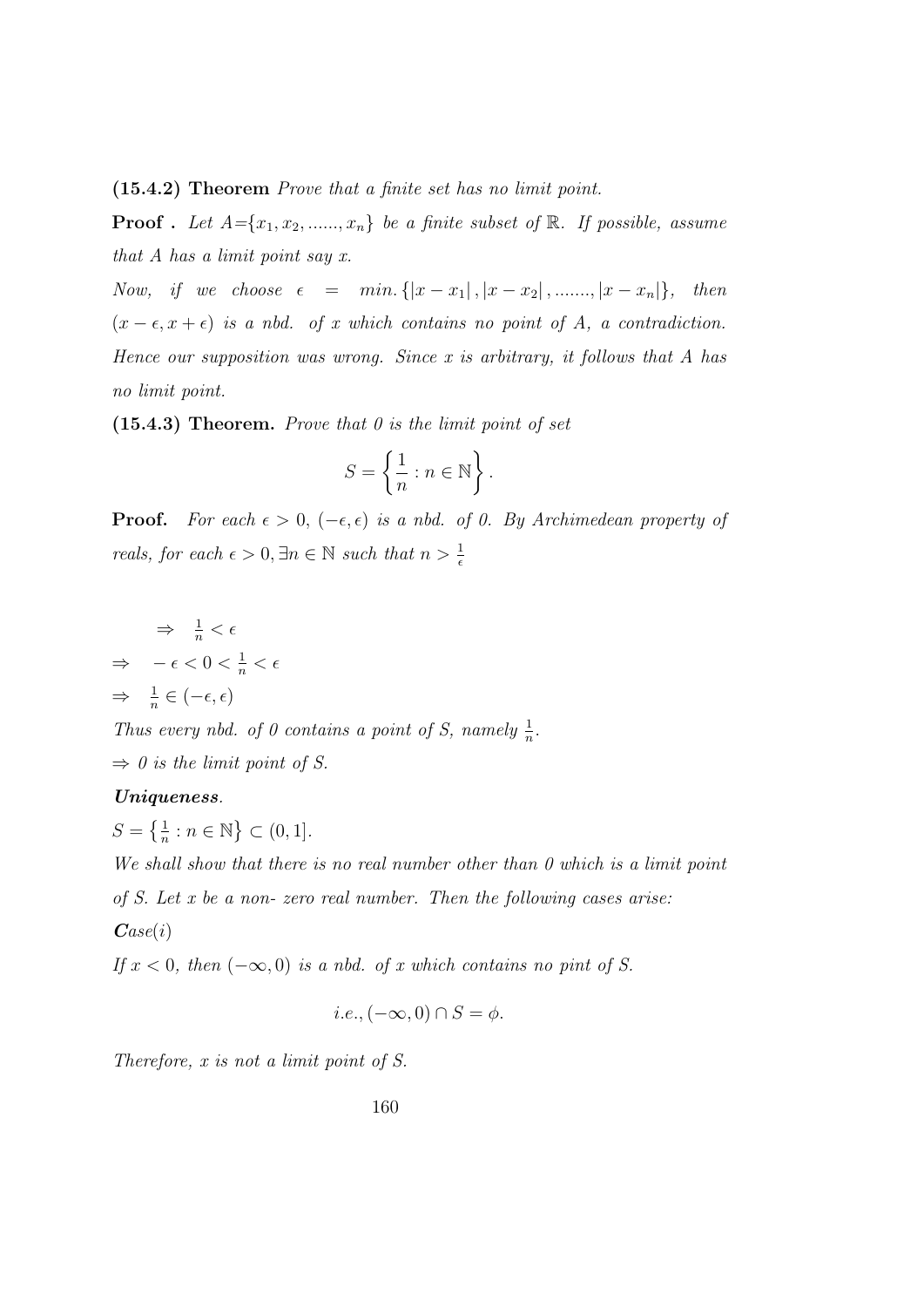$\boldsymbol{Case}(ii)$ 

If  $x > 1$ , then  $(1, \infty)$  is a nbd. of x which does not contain any point of S.

$$
i.e., (1, \infty) \cap S = \phi.
$$

Therefore, x is not a limit point of S.

 $\boldsymbol{Case}(iii)$ 

If  $x=1$ , then  $\left(\frac{1}{2}\right)$  $(\frac{1}{2}, \infty)$  is a nbd. of x which doesnot contain any point of S.

$$
\left(\frac{1}{2}, \infty\right) \cap S - \{1\} = \phi.
$$

Therefore, x is not a limit point of S.

 $\boldsymbol{Case}(iv)$ 

$$
If 0 < x < 1, then \frac{1}{x} > 0
$$

Therefore, there exists a unique natural number n such that

$$
n \leq \frac{1}{x} < n+1
$$
\n
$$
\Rightarrow \frac{1}{n} \geq x > \frac{1}{n+1}
$$
\n
$$
\Rightarrow \frac{1}{n+1} < x \leq \frac{1}{n} \frac{1}{n-1}
$$
\n
$$
\Rightarrow \text{ the } nbd. \quad \left(\frac{1}{n+1}, \frac{1}{n-1}\right) \text{ of } x \text{ contains only one point } \frac{1}{n} \text{ of } S, \text{ i.e., only finite}
$$
\n
$$
\text{number of points of } S.
$$

Hence  $\theta$  is the only limit point of  $S$ .

 $(15.4.4)$  Theorem. Prove that for any set A, A' is a closed set.

**Proof** . To prove that A' is a closed set, we shall show that  $(A')^c$  is an open set. for this, let  $x \in (A')^c$ .

$$
\Rightarrow x \notin A'
$$

 $\Rightarrow$  x is not a limit point of A.

 $\Rightarrow \exists$  a nbd.  $I = (x - \epsilon, x + \epsilon)$  of x such that

$$
I \cap A - \{x\} = \phi.
$$

Let  $y \in I$ , then I being an open interval is an open set.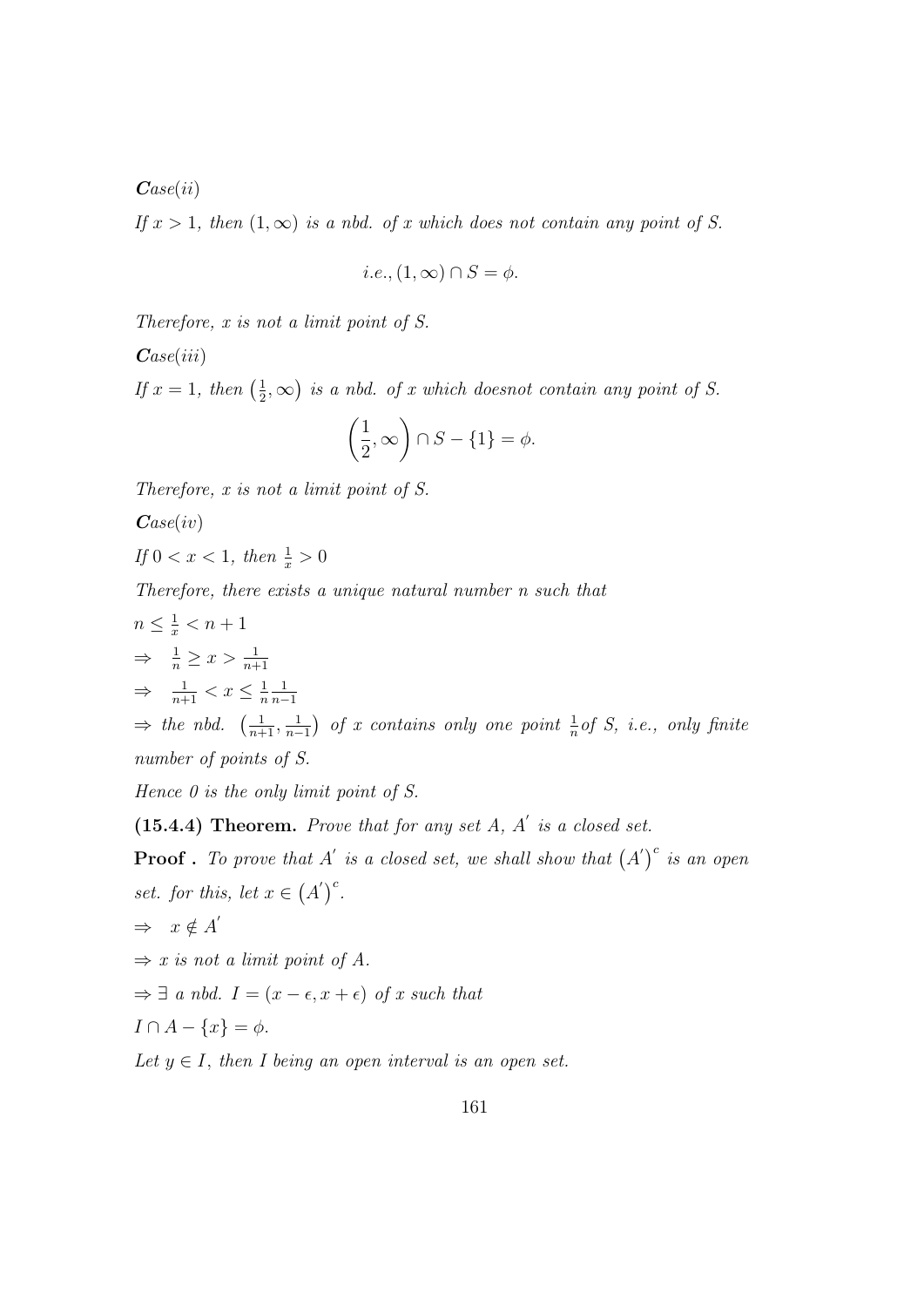$\Rightarrow$  I is a nbd. of y. Also,  $I \cap A - \{x\} = \phi$ .  $\Rightarrow$  y is not a limit point of A.  $\Rightarrow y \notin A' \Rightarrow y \in (A')^c$ . Now,  $y \in I \Rightarrow y \in (A')^c$ . Therefore,  $I = (x - \epsilon, x + \epsilon) \subset (A')^c$ .  $\Rightarrow$   $(A')^c$  is a nbd. of x. Since x is any element of  $(A')^c$ , it follows that  $(A')^c$  is nbd. of each of its points. This proves that  $(A')^c$  is open. Hence, A' is a closed set. (15.4.5) Theorem If  $A, B \subset \mathbb{R}$ , then

$$
i\ A \subset B \Rightarrow A' \subset B'
$$

$$
ii (A \cup B)' = A' \cup B
$$

 $\overline{a}$ 

 $\overline{a}$ 

$$
iii (A \cap B)' \subset A' \cap B
$$

# proof.

- i. If  $A' = \phi$ , then  $A' \subset B'$ , since empty set is the subset of every set. If  $A' \neq \emptyset$ , let  $x \in A'$  and N be any nbd. of x.  $\Rightarrow$  N contains infinitely many points of A.  $\Rightarrow$  N contains infinitely many points of B.  $\Rightarrow$  x is a limit point of B. That is, x $\in$  B'. Now  $x \in A'$  implies  $x \in B'$ . Therefore,  $A' \subset B'$ .
- ii. Since  $A \subset A \cup B$  and  $A \subset A \cup B$  $\Rightarrow A' \subset (A \cup B)'$  and  $B' \subset (A \cup B)'$  $\Rightarrow A' \cup B' \subset (A \cup B)' \dots$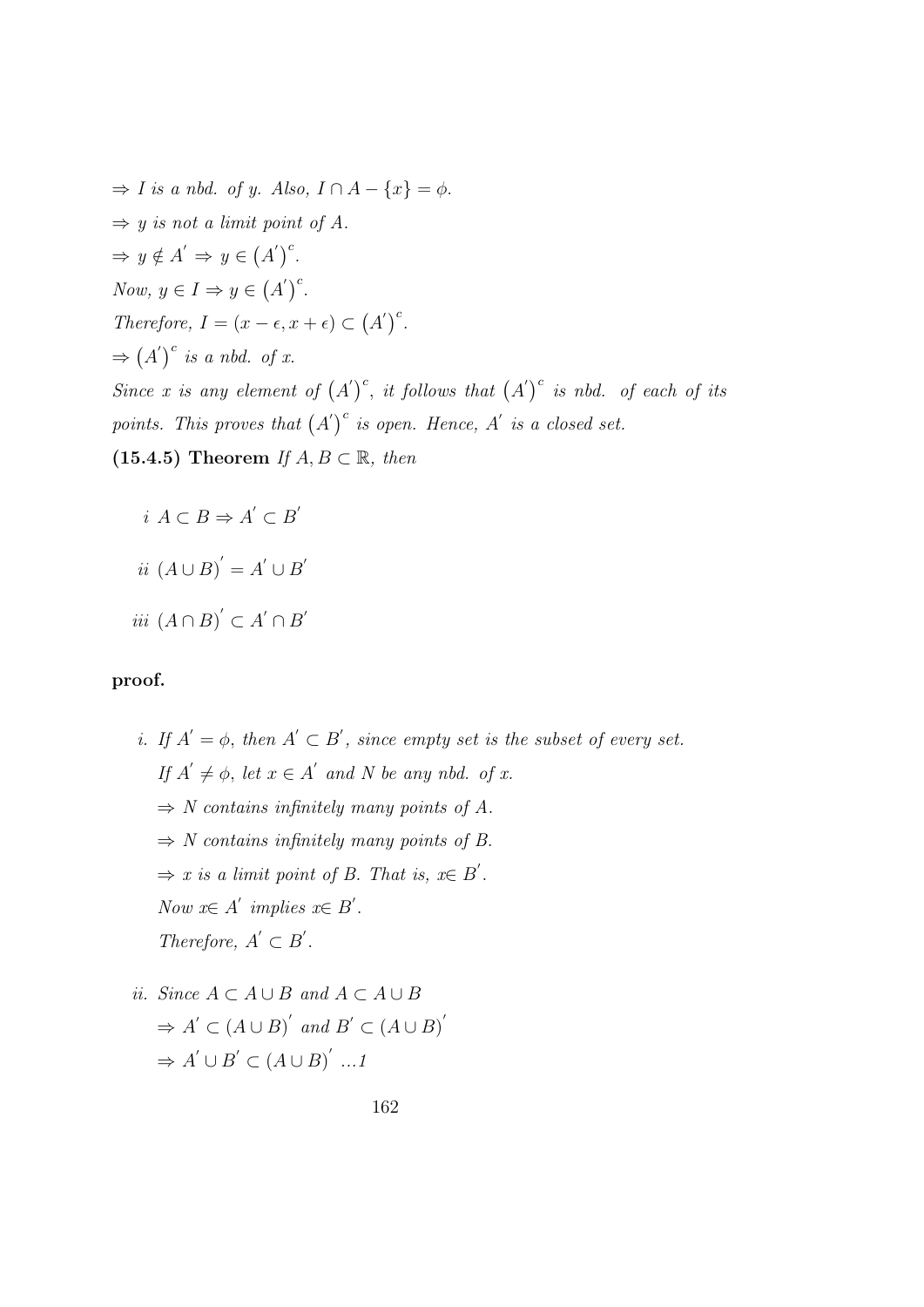Now we proceed to show that  $(A \cup B)' \subset A' \cup B'$ . If  $(A \cup B)' = \phi$ , then  $(A \cup B)' \subset A' \cup B'$ . If  $(A \cup B)' \neq \phi$ , let $x \in (A \cup B)'$ .  $\Rightarrow$  x is a limit point of  $A \cup B$ .  $\Rightarrow$  every nbd. of x contains infinitely many points  $A \cup B$ .  $\Rightarrow$  every nbd. of x contains infinitely many points of A or B.  $\Rightarrow$  x is a limit point of A or a limit point of B.  $\Rightarrow x \in A'$  or  $x \in B'$  $\Rightarrow x \in A' \cup B'$ Since  $x \in (A \cup B)^{'}$ , implies  $x \in A' \cup B'$  .....2 From 1 and 2 we have

$$
(A \cup B)' = A' \cup B'.
$$

*iii.*  $A \cap B \subset A$  *implies*  $(A \cap B)' \subset A'$  $A \cap B \subset B$  implies  $(A \cap B)^{'} \subset B'$ Therefore,  $(A \cap B)' \subset A' \cap B'$ .

**Note:**  $(A \cap B)'$  and  $A' \cap B'$  may not be equal. For example, let  $A = (1, 2)$ ,  $B=(2,3)$ . Therefore,  $A \cap B = \phi$ , implies  $(A \cap B)' = \phi$ . Also,  $A' = [1, 2], B' = [2, 3].$  $A' \cap B' = \{2\}$ . Therefore,  $(A \cap B)' \neq A' \cap B'$ .

(15.4.6) Definition Let  $S\subset \mathbb{R}$ . Then the closure of S is defined as the set of all those point in  $\mathbb R$  which are either the points of S or the limit point(s) of S. Closure of S is denoted by  $\overline{S}$ . That is,

$$
\overline{S} = S \cup S'.
$$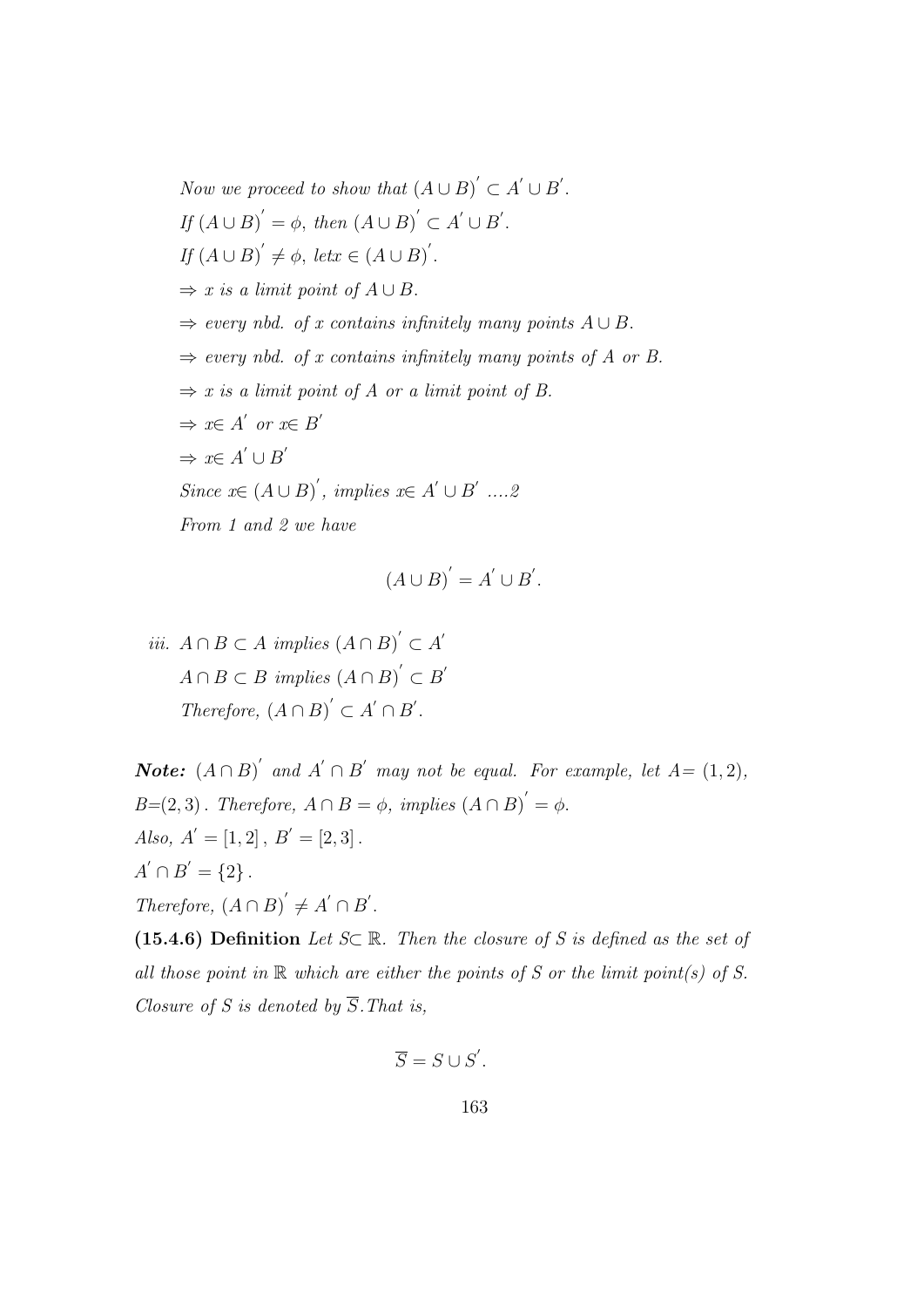# (15.4.7) Theorem Prove that for any set  $A$ ,  $\overline{A}$  is a closed set.

**Proof** To show that  $\overline{A}$  is closed, it is enough to show that  $\overline{A}^c$  is open. Let x be any element of  $\overline{(A)}^c$  $x \in (\overline{A})^c$  $\Rightarrow$   $x \notin \overline{A}$  $\Rightarrow x \notin A \cup A'$  $\Rightarrow x \notin A$  and  $x \notin A'$  $\Rightarrow \exists a \text{ nbd. } I = (x - \epsilon, x + \epsilon) \text{ of } x \text{ such that } I \cap A = \phi$ Let  $y \in I$ , then I being an open interval is an open set.  $\Rightarrow$  I is a nbd of y. Also,  $I \cap A = \phi$  $\Rightarrow$  y is not a limit point of A.  $\Rightarrow y \notin A'.$  Also,  $y \notin A$ .  $\Rightarrow y \notin A \cup A'.$  Also,  $y \notin \overline{A}.$  $\Rightarrow y \in (\overline{A})^c$ Since  $y \in I \Rightarrow y \in (\overline{A})^c$ . Therefore,  $I = (x - \epsilon, x + \epsilon) \subset (\overline{A})^c$ . ⇒  $(\overline{A})^c$  is a nbd. of  $x \Rightarrow \overline{A}^c$  is an open set.  $\Rightarrow$   $\overline{A}$  is a closed set. Hence the proof. (15.4.8) Theorem *Prove that A set is closed iff*  $A = \overline{A}$ .

That is, A is closed iff A contains all its limit points.

**Proof** If  $A = \overline{A}$ , then A is closed because  $\overline{A}$  is closed.

Conversely, let A be a closed set. We shall show that  $A = \overline{A}$ . Clearly,

 $A \subset \overline{A}$ . (1) If  $A' = \phi$  then  $A' \subset A$ . If  $A' = \phi$  then  $A' \subset A$ .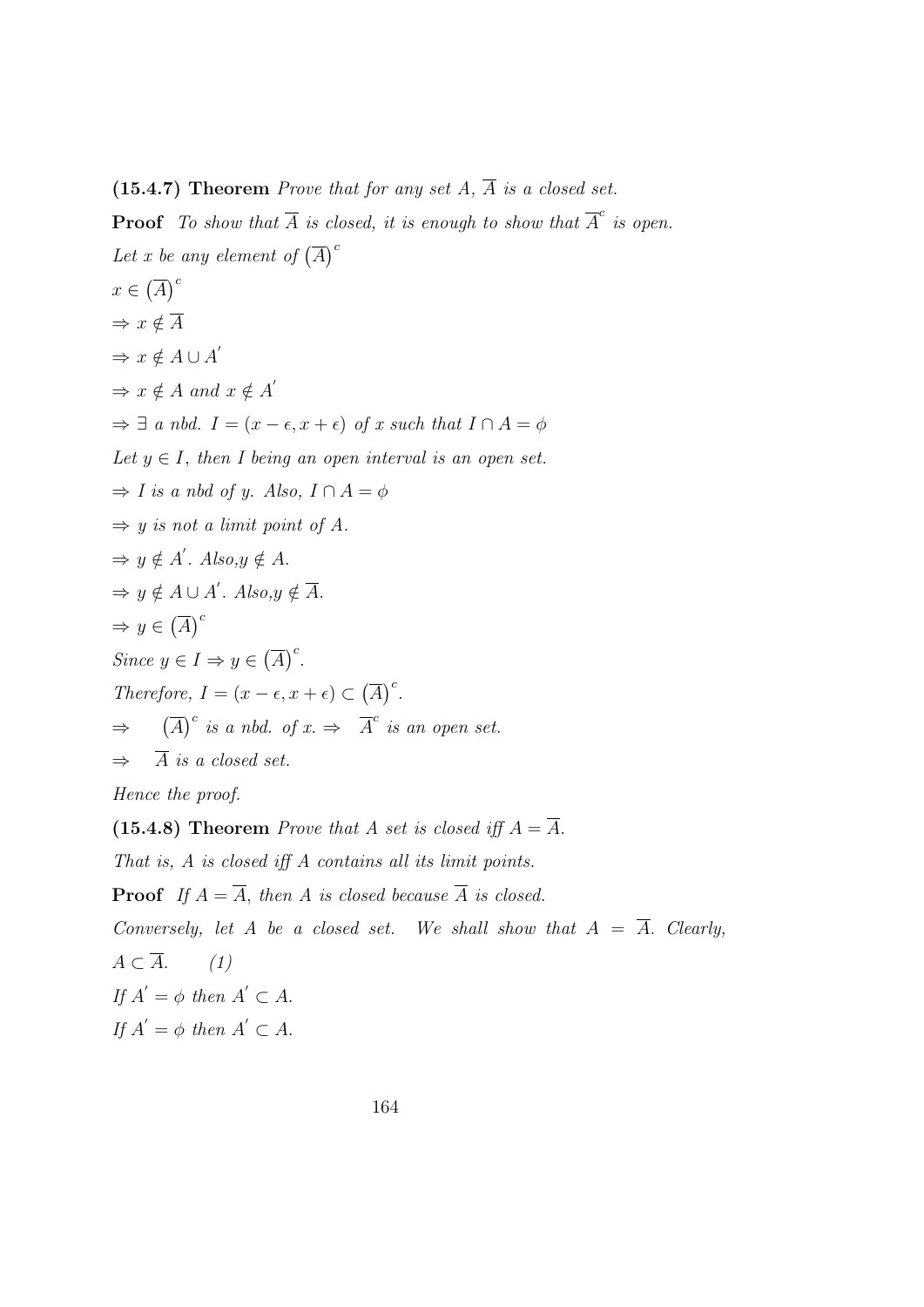If  $A' \neq \phi$  then let  $x \in A'$ .

Suppose  $x \notin A$ , then  $X \in A^c$ . Since A is a closed set,  $A^c$  is an open set. Therefore,  $A^c$  is the nbd. of x. Also,  $x \in A' \implies x$  is a limit point of A.  $\Rightarrow$  every nbd. of x contains infinitely many points of A.  $\Rightarrow$  A<sup>c</sup> contains infinitely many points of A.  $\Rightarrow A^c \cap A \neq \phi$ , a contradiction. Thus, our supposition was wrong. Therefore,  $x \in A$ . Since  $x \in A'$  implies  $x \in A$ . Therefore  $A' \subset A$ . Hence,  $\overline{A} \subset A$  (2). From (1) and (2) we have  $A = \overline{A}$ . Hence the proof. (15.4.9) Theorem If A and B are subsets of  $\mathbb{R}$ , then prove that

 $i \overline{A \cup B} = \overline{A} \cup \overline{B}$ 

ii  $\overline{A \cap B} \subset \overline{A} \cap \overline{B}$ 

Proof (i) 
$$
\overline{A \cup B} = (A \cup B) \cup (A \cup B)^{'}
$$
  
\n $= (A \cup B) \cup (A^{'} \cup B^{'} )$   
\n $= A \cup (B \cup A^{'}) \cup B^{'}$   
\n $= (A \cup A^{'}) \cup (B \cup B^{'})$   
\n $= \overline{A} \cup \overline{B}$   
\n(ii)  $A \cap B \subset A$   
\n $\Rightarrow \overline{A \cap B} \subset \overline{A}$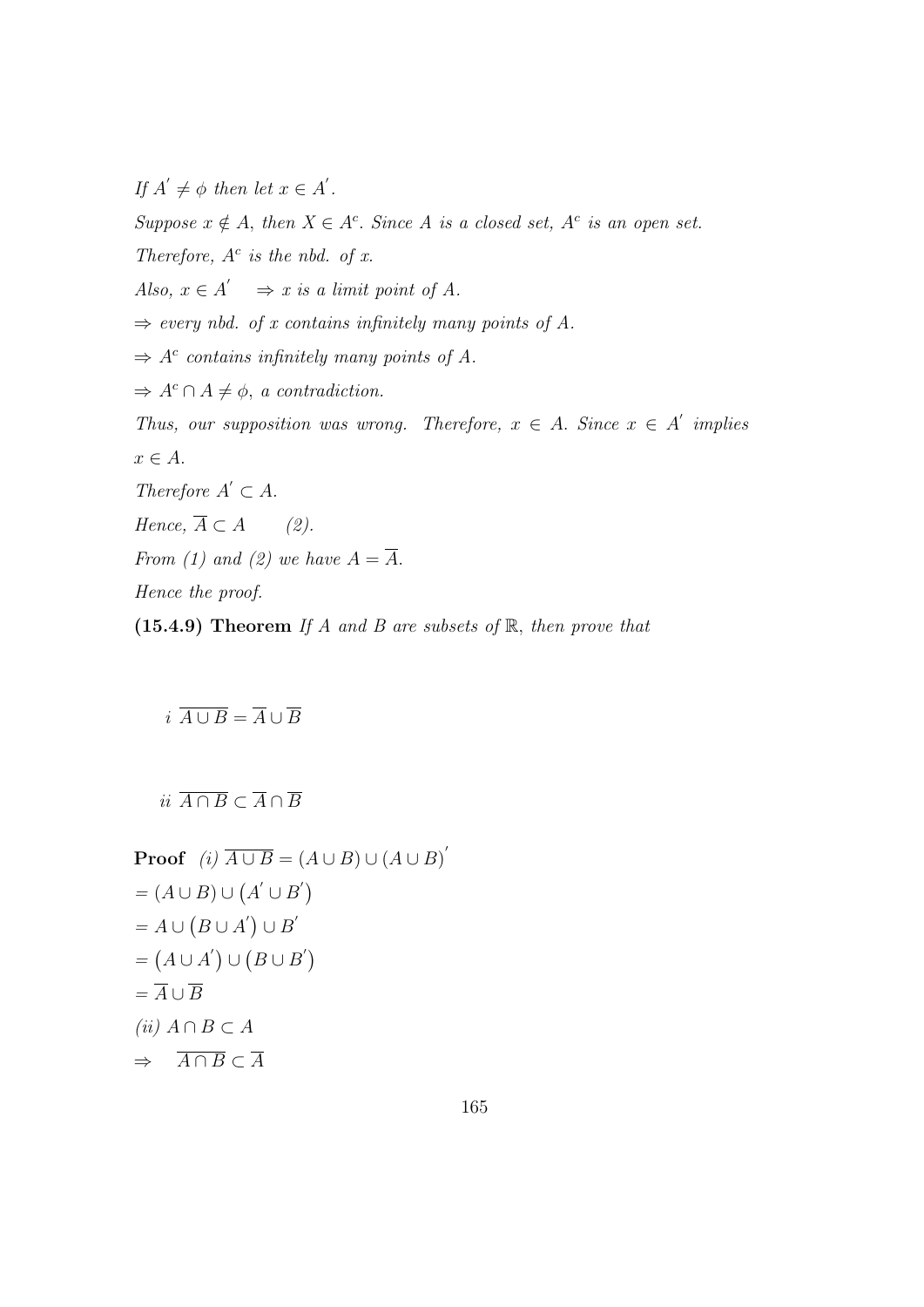Also,  $A \cap B \subset B$  $\Rightarrow \overline{A \cap B} \subset \overline{B}$ Therefore,  $\overline{A \cap B} \subset \overline{A} \cap \overline{B}$ **Note:** The inclusion cannot be replaced by equality. For example, if  $A = (0, 1)$ and  $B = (1, 2)$ , then  $A \cap B = \phi$ . Therefore,  $\overline{A \cap B} = \phi$ .  $Also, \overline{A} = [0, 1]$  and  $\overline{B} = [1, 2].$ Now,  $\overline{A} \cap \overline{B} = \{1\}$ . Thus,  $\overline{A \cap B} \neq \overline{A} \cap \overline{B}$ 

(15.5) Let Us Sum Up: A limit point x of a set S is a point which can be "approximated" by the points of the set S in the sense that every neighbourhood of x contains a point of S other than x itself. Limit point of a set is not unique. A set may or may not have a limit point. Limit point of a set may or may not belong to the set.

#### (15.6) Lesson End Exercise

- 1. Give an example of an infinite set with no limit point. Sol: The set of natural numbers, N.
- 2. Give an example of a set with exactly one limit point. **Sol.** Th set  $S = \left\{\frac{1}{n} : n \in \mathbb{N}\right\}$  has exactly one limit point 0, which dosnot belong to the set S.
- 3. Give an example of a set with exactly two limit points. **Sol.** Consider the set  $S = \left\{1 + \frac{1}{n} : n \in \mathbb{N}\right\} \cup \left\{2 + \frac{1}{n} : n \in \mathbb{N}\right\}$  has two limit points 1 and 2.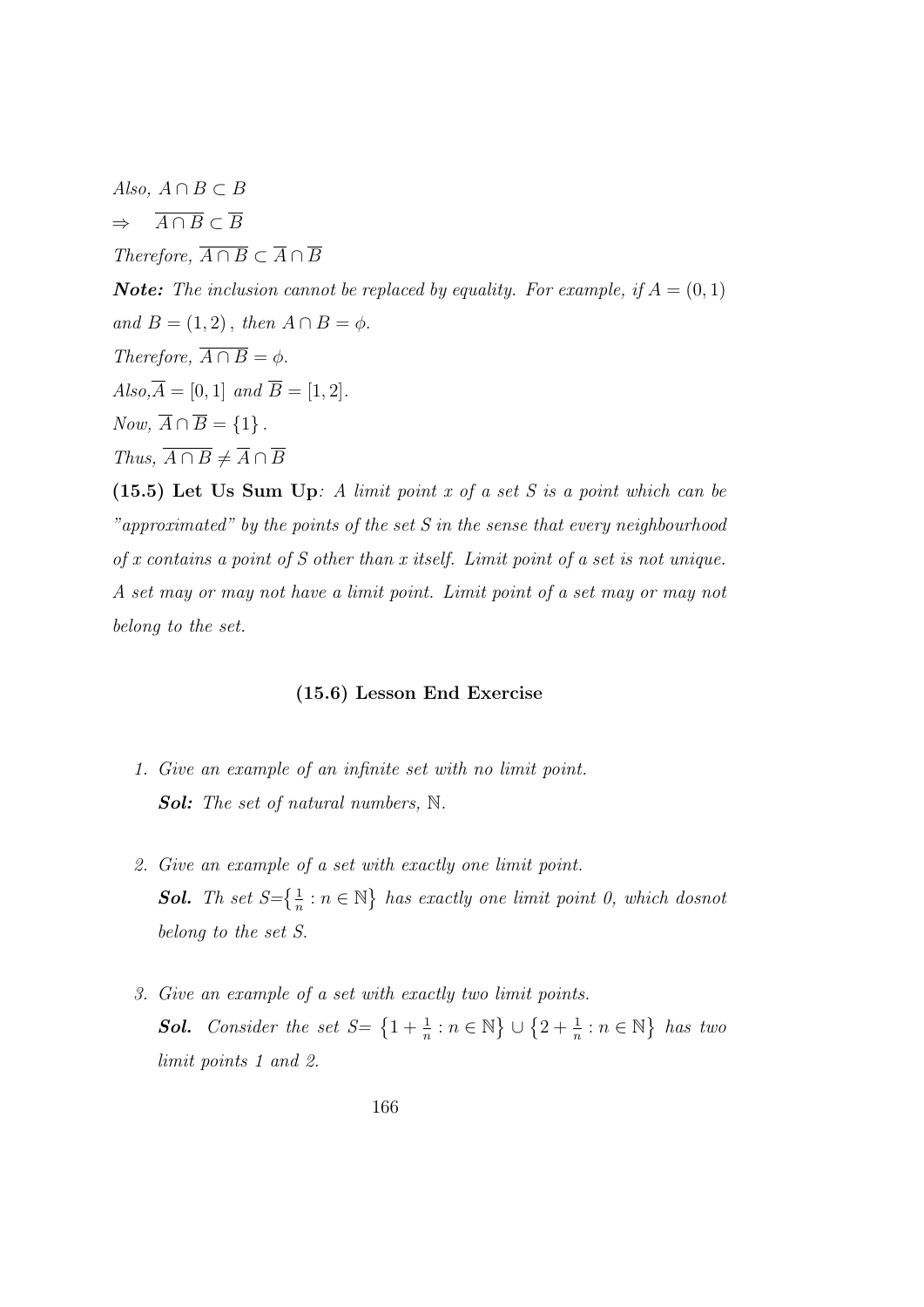- 4. Give an example of set with infinitely many limit points. **Sol.** each point of the set of real numbers is a limit point of  $\mathbb{R}$ .
- 5. Show that a set closed if it contains all its limit points. **Sol.** Let S be a set. Assume that S is not closed. Then  $S<sup>c</sup>$  is not open. Then there is some  $x \in S^c$  such that some nbd. of x contains a point of S. Clearly, x is a limit point of S which lies in  $S<sup>c</sup>$ . Thus, S is not closed implies there is a limit point of S which is not in S. Hence a set is closed if it contains all its limit points.

# (15.7) University Model Questions

- 1. In each situation below, give an example of a set which satisfies the given condition.
	- a. A bounded set with no limit point.
	- b. An unbounded set with no limit point.
	- c. An unbounded set with exactly five limit points.
	- d. A set whose derived set is whole of real line.
- 2. Define derived set. Show that the derived set of a set is a closed set.
- 3. Show that if x has a nbd. which contains only finitely many members of a set S, then x cannot be a limit point of S.
- 4. Is it true that if A and B are subsets of  $\mathbb R$  then  $(A \cap B)' = A' \cap B'$ ? Justify.
- 5. Prove that a finite set has no limit points.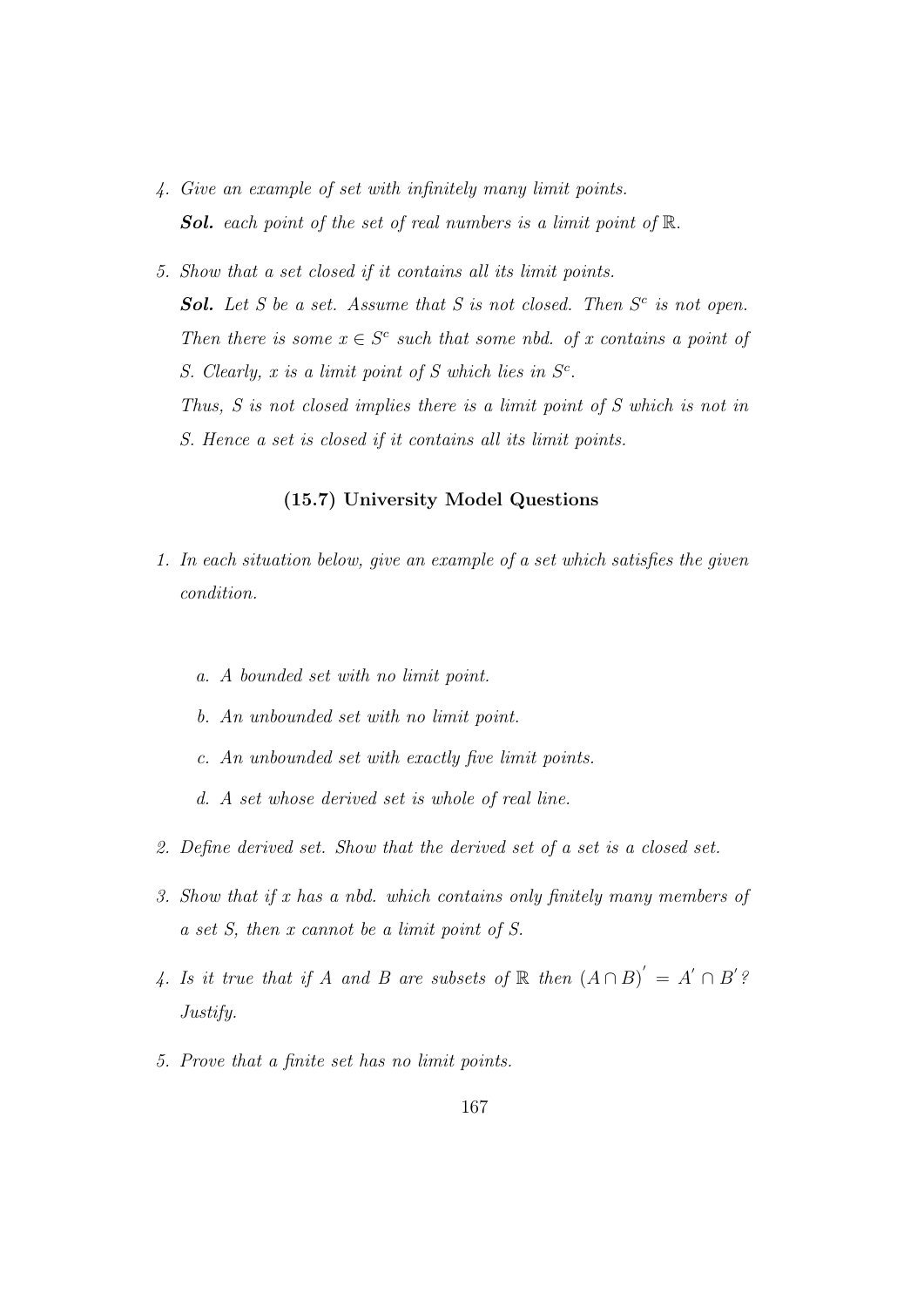# (15.8) Suggested Readings

- 1 T. M. Apostol, Calculus (Vol. I), John Wiley and Sons (Asia) P. Ltd., 2002
- 2. S. C. Malik and S. Arora, Mathematical Analysis, New Age international Publishers, 2010.
- 3. R.G. Bartle and D. R Sherbert, Introduction to Real Analysis, John Wiley and Sons (Asia) P. Ltd., 2000.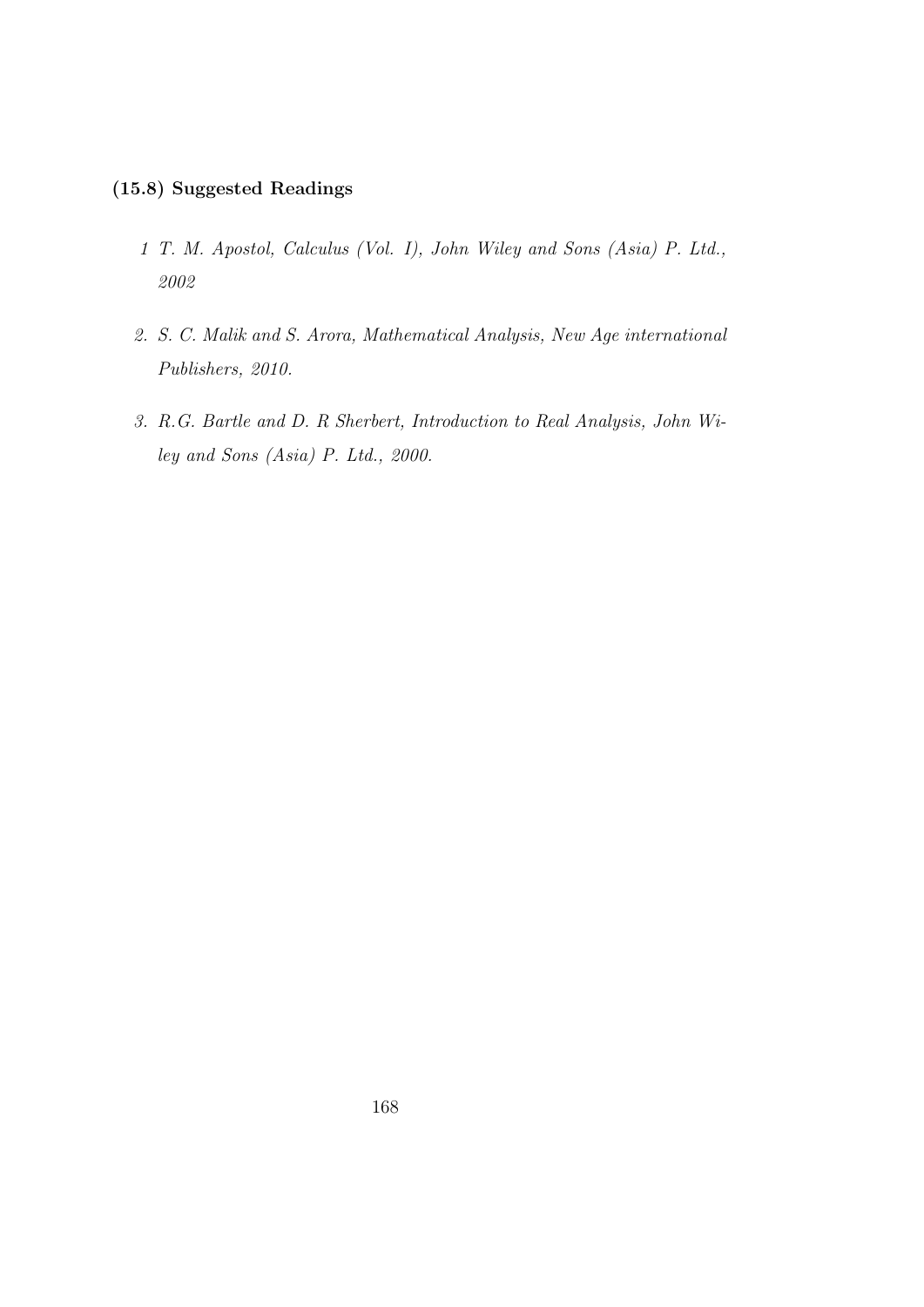#### Lesson-XVI

Heine Borel theorem for closed and bounded intervals

16.0 Structure

16.1 Introduction

16.2 Objective

16.3 Definitions

16.4 Heine Borel Theorem

16.5 Let Us Sum Up

16.6 Lesson End Exercise

16.7 University Model Questions

16.8 Suggested Readings

(16.1) Introduction:The notion of compact sets is of prime importance in real analysis. The concept of compactnes is the abstraction of an important property known as 'Heine- Borel Property' posed by subsets of R which are closed and bounded. Heine Borel theorem states that if  $I \subset \mathbb{R}$  is a closed interval, then any family of open interval in  $\mathbb R$  whose union contains I has a finite subfamily which covers I. Compactness is concerned with covering sets with open sets.

(16.2) Objectives: This lesson aims at studying open cover, compact sets, Heine-Borel Property, Heine-Borel Theorem and some exercises based on these concepts.

(16.3) Open Covering

(16.3.1) Definition Let A be a non-empty subset of  $\mathbb{R}$ . A family  $\{A_{\lambda}\}_{{\lambda \in \Lambda}}$  of subsets of  $\mathbb R$  is said to be a cover of A if

$$
S \subset \bigcup_{\lambda \in \Lambda} A_{\lambda}.
$$

If each member of  $\{A_{\lambda}\}_{{\lambda}\in\Delta}$  is an open set, then the cover is called an open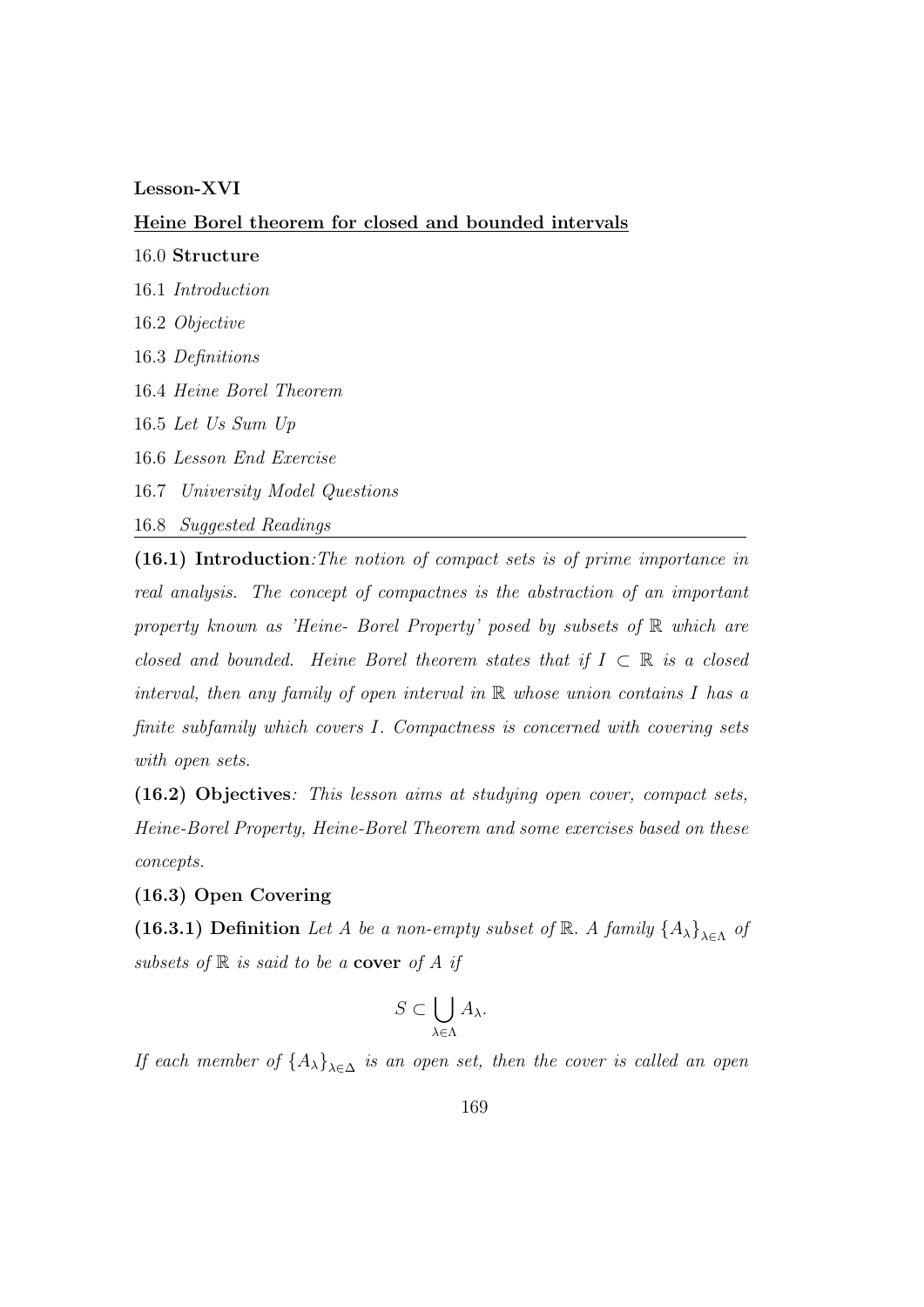cover.

(16.3.2) Definition Let A be a non-empty subset of R. and  $\{A_{\lambda}\}_{{\lambda}\in {\Lambda}}$  be an open cover of A. If there exists a subset  $\Lambda' \subset \Lambda$  such that the sub family  ${A_{\lambda}}_{\lambda \in \Lambda'}$ , also covers A, then the sub family  ${A_{\lambda}}_{\lambda \in \Lambda'}$  is called **subcover** of the open cover  $\{A_{\lambda}\}_{{\lambda}\in {\Lambda}}$ . **Observation:** 

- 1. Let  $A_n = (-n, n)$ , where  $n \in \mathbb{N}$ . Every member of the family  $\{A_n\}_{n \in \mathbb{N}}$  is an open interval interval and therefore an open set. The family  $\{A_n\}_{n\in\mathbb{N}}$ is an open cover of  $\mathbb R$ . Also, the cover is infinite.
- 2. Let  $A'_n = (-2n, 2n)$ , where  $n \in \mathbb{N}$ . Every member of the family  ${A'}_n$ <sub>n∈N</sub> is an open interval and therefore an open set. The family  $\{A'_n\}_{n\in\mathbb{N}}$  is an open cover of  $\mathbb{R}$ . Also,  $\{A'_n\}_{n\in\mathbb{N}}$  is a sub-cover of  ${A_n}_{n\in\mathbb{N}}$ .

(16.3.3) Definition A subset A of  $\mathbb R$  is said to be **compact** if it is closed and bounded.

(16.3.4) Definition A subset A of  $\mathbb R$  is said to have the Heine-Borel property if every open cover of a has a finite sub-cover.

#### (16.4) Heine-Borel Theorem

(16.4.1) Theorem If a set A satisfies Heine- Borel property, then any closed subset of A satisfies Heine- Borel property.

Proof . Let A satisfies Heine- Borel property, and B be any closed subset of A. We shall show that B also satisfies Heine- Borel property. Suppose  ${B_\lambda}_{\lambda \in \Delta}$ is an open cover of B.

Therefore,  $B \subset \bigcup_{\lambda \in \Delta} B_{\lambda}$  $\Rightarrow B^c \cup B \subset B^c \cup (\bigcup_{\lambda \in \Delta} B_{\lambda})$ , where  $B^c$  is open since B is closed.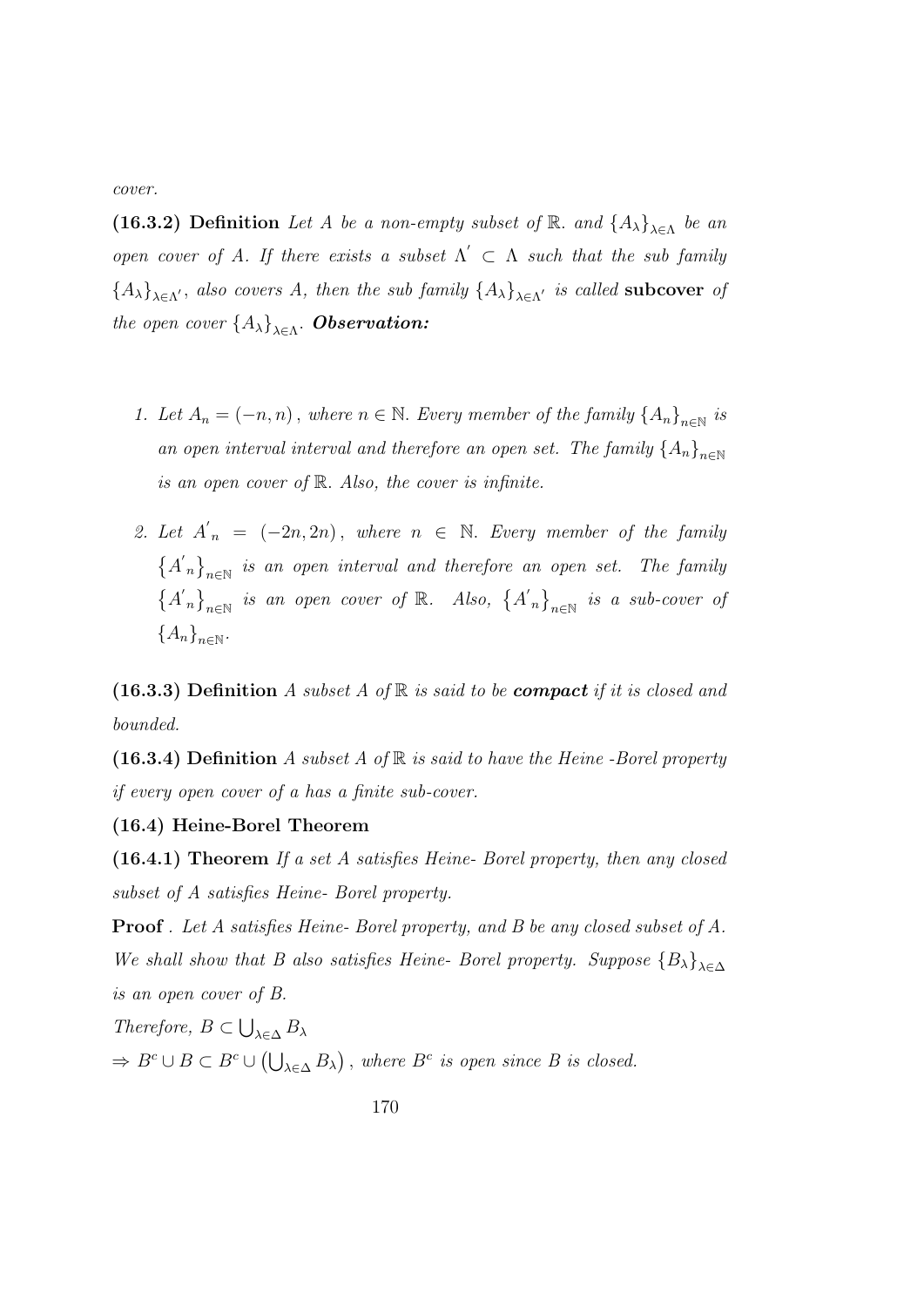$\Rightarrow \mathbb{R} \subset B^c \cup (\bigcup_{\lambda \in \Delta} B_{\lambda}) \text{ as } B^c \cup B = \mathbb{R}$ Now  $A \subseteq \mathbb{R}$ , implies  $A \subset B^c \cup (\bigcup_{\lambda \in \Delta} B_{\lambda})$  $\Rightarrow$  the family F consisting of B<sup>c</sup> and  ${B_\lambda}_{\lambda \in \Delta}$  is an open cover of A. But A has Heine- Borel property, implies F has a finite subcover say, G consisting of  $B^c$  and  $B_{\lambda_1}, B_{\lambda_2}, B_{\lambda_3}, \dots, B_{\lambda_n}$ . Since  $B \subset A$ , it implies that  $B \subset B^c \cup B_{\lambda_1} \cup B_{\lambda_2} \cup B_{\lambda_3} \cup \ldots \cup B_{\lambda_n}$ Again,  $B \cap B^c = \phi$ , it follows that  $B \subset B_{\lambda_1} \cup B_{\lambda_2} \cup B_{\lambda_3} \cup \ldots \cup B_{\lambda_n}$  $\Rightarrow$  {B<sub> $\lambda_1$ </sub>, B<sub> $\lambda_2$ </sub>, B<sub> $\lambda_3$ </sub>, ....., B<sub> $\lambda_n$ </sub>} is an open cover of B. Thus, the open cover  ${B_\lambda}_{\lambda \in \Delta}$  of B has a finite sub cover  ${B_{\lambda_1}, B_{\lambda_2}, B_{\lambda_3}, \ldots, B_{\lambda_n}}$ . Hence,

B also satisfies Heine- Borel property. This completes the proof.

 $(16.4.2)$  Theorem HEINE-BOREL THEOREM A set A is compact if and only if A has the Heine- Borel property.

**Proof** . Assume that A be a compact set. Then A is bounded and closed. Let  $a = g.l.b$  A and  $b = l.u.b$  A. Therefore,  $A \subset [a, b]$ .

If a=b, then  $A = \{a\}$  and ever open cover of A contains nbd. of a. This nbd. is then the finite sub cover. Thus, A has the Heine- Borel Property.

Now, let  $a \neq b$  and  $[a, b] = I$ . We shall prove that I satisfies the Heine Borel Property. Suppose I does not have the Heine Borel Property. Then there exists a family F of open sets which covers I, but no finite sub family of which covers *I. Divide I into two equal closed intervals I' and I", where*  $I' = \left[a, \frac{a+b}{2}\right]$  and  $I^{\prime \prime} = \left[\frac{a+b}{2}\right]$  $\left\lfloor\frac{+b}{2}\right\rfloor$ . Then at least one of these  $I'$  and  $I''$  cannot be covered by finitely many members of F. Let  $I_1$  be that one of  $I'$  and  $I''$  which is not covered by finitely many members of F. Length of  $I_1 = l(I_1) = \frac{1}{2}(b-a)$ . Again divide  $I_1$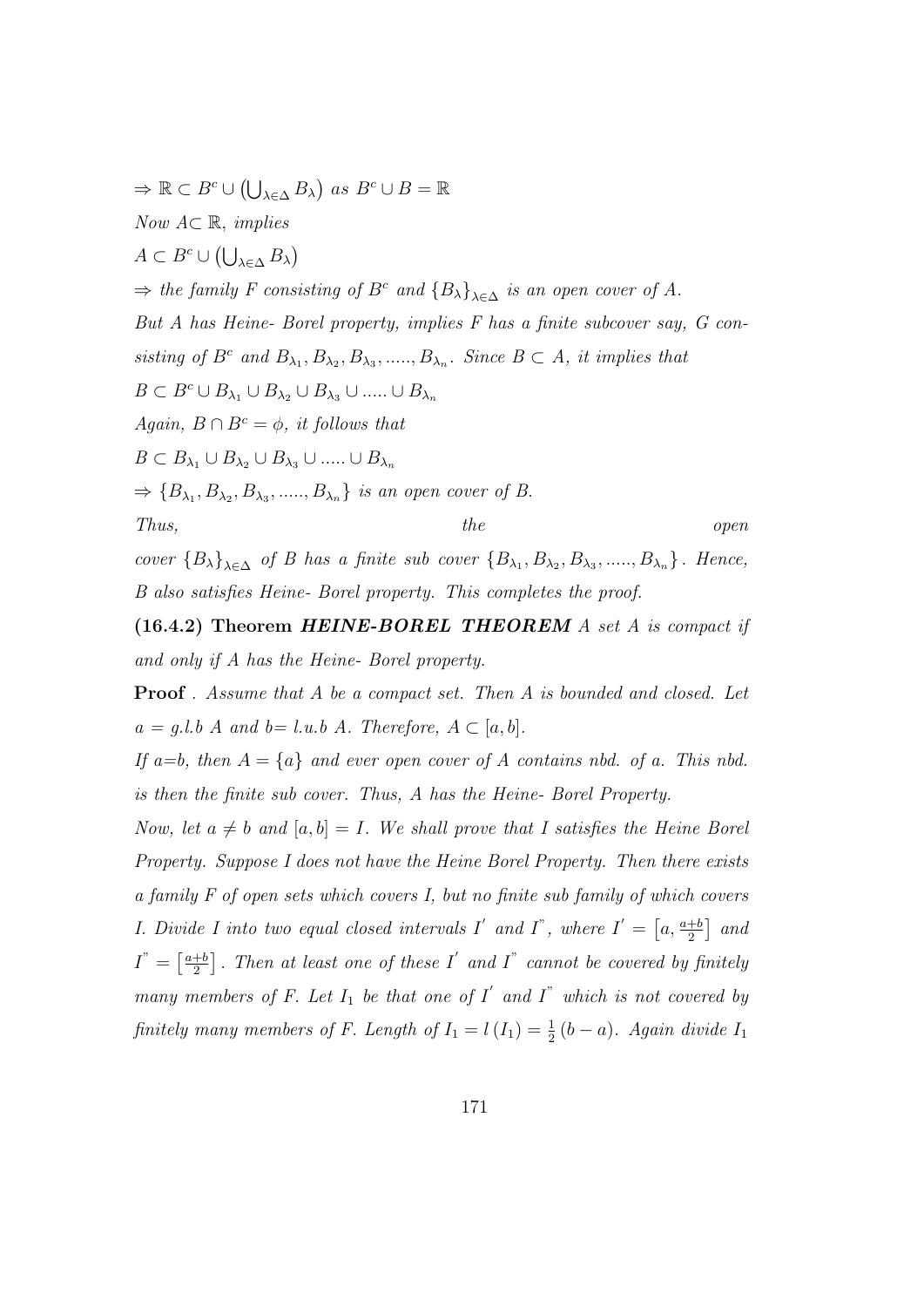into two equal closed intervals  $I_1$  and  $I_1$ ". Then atleast one of these cannot be covered by finitely many members of F. Let  $I_2$  be that one of  $I_1$  and  $I_1$ " which is not covered by fnitely many members of F. Length of  $I_2 = l(I_2) = \frac{1}{2^2} (b - a)$ . Continuing this way, we get a sequence  $\{I_n\}$  of closed intervals such that

- i No  $I_n$  can be covered by finitely many members of F.
- ii  $I = I_0 \supset I_1 \supset I_2 \supset ...$ That is,  $I_{n+1} \subset I_{n,\forall n}$ .

iii Length of 
$$
I_n = l(I_n) = \frac{1}{2^n} (b - a) \rightarrow 0
$$
 as  $n \rightarrow \infty$ .

Therefore, by Nested Interval Property of Sequences,  $\bigcap_{n=1}^{I}$  is a singleton. Let  $\bigcap_{n=1}^{I}$  = {x}, then  $x \in I$ . Since the family F is an open cover of I, there is an open set  $B \in F$  such that  $x \in B$ 

- $\implies$  B is nbd. of x
- $\implies \epsilon > 0$  such that  $(x \epsilon, x + \epsilon) \subset B$ .

Now, Length of  $I_n = l(I_n) \rightarrow 0$  as  $n \rightarrow \infty$ . Therefore, there is a natural number m such that  $l(I_m) < \epsilon$  and  $I_m \subset (x - \epsilon, x + \epsilon) \subset B$  Thus,  $I_m$  is covered by a single member  $B$  of  $F$ , which is a contradiction (since no  $I_n$  can be covered by finitely many members of F). Therefore, our supposition was wrong. This implies, I has Hiene-Borel Property. Since A is a closed subset of I, therefore A also has the Hiene-Borel property.

Conversely,let A have the Hiene Borel Property. We shall show that A is closed and bounded. We know that  $\{I_n\}$ , where  $I_n = (-n, n)$  of open intervals cover R. But A has Heine-Borel property implies, there exist finitely many natural numbers  $n_1, n_2, n_3, \ldots, n_k$  such that the finite family  $\{I_{n_1}, I_{n_2}, \ldots, I_{n_k}\}$  covers A. If  $M = max$ .  $n_1, n_2, n_3, ..., n_k$ , then  $A \subset (-M, M)$ . Hence, A is bounded.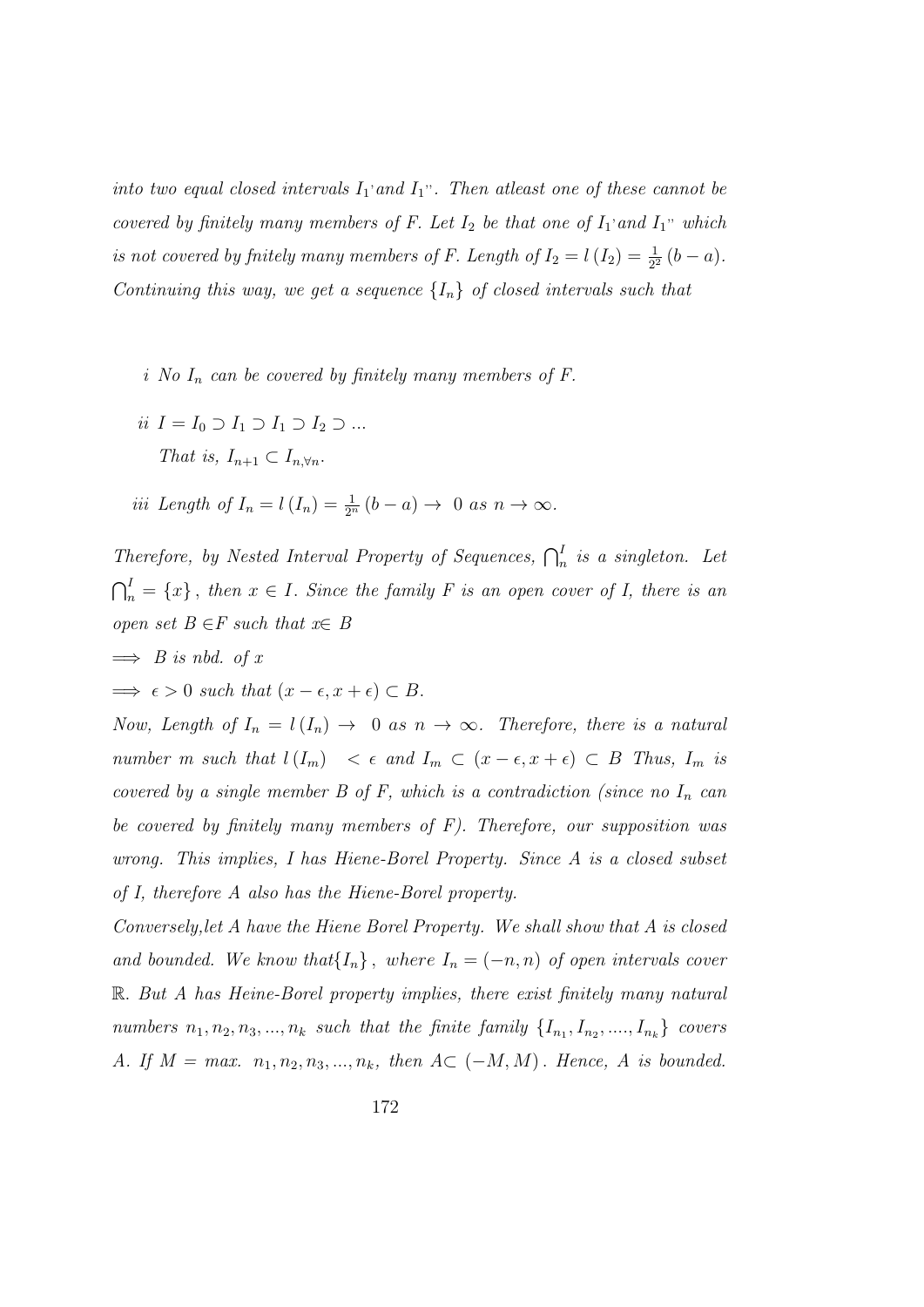Suppose A is not closed. Then there exists an infinite subset B of A which has no limit point in A. Let  $x \in A$  and  $x \notin B$ , that is,  $x \in A \setminus B$ . Since x is not a limit point of B, there exists an open interval  $G_x$  around x which doesnot contain any point of B. Let  $y \in B$ , then y is not a limit point of B. There exists an open interval  $H_y$  around y containing only one point, namely y, of B. Clearly,  $H_y$  is infinite in number as B is infinite. Since the points belonging to A are either in  $A \ B$  or in B. Therefore, the family of open intervals  $G_x$ and  $H_y$  forms an open cover of A. This family has no finite sub-cover, because if we omit say,  $H_y$ , the corresponding point y is left uncovered. This is a contradiction, because A has the Heine- Borel property, therefore every open cover of A must have a finite sub-cover.

Therefore, our supposition is wrong. Hence, A is closed.

(16.5) Let Us Sum Up: On real line any closed and bounded set is compact. However, this is not true for every metric space.

#### (16.6) Lesson End Exercise

1. Which of the following sets are compact

i.  $[0, 1] \cup [3, 4]$ 

**Sol.** The set  $[0,1] \cup [3,4]$  being the finite union of closed and bounded intervals is a closed and bounded set and therefore it is compact.

ii. N

Sol. The set of natural numbers is not compact as it is closed but not bounded.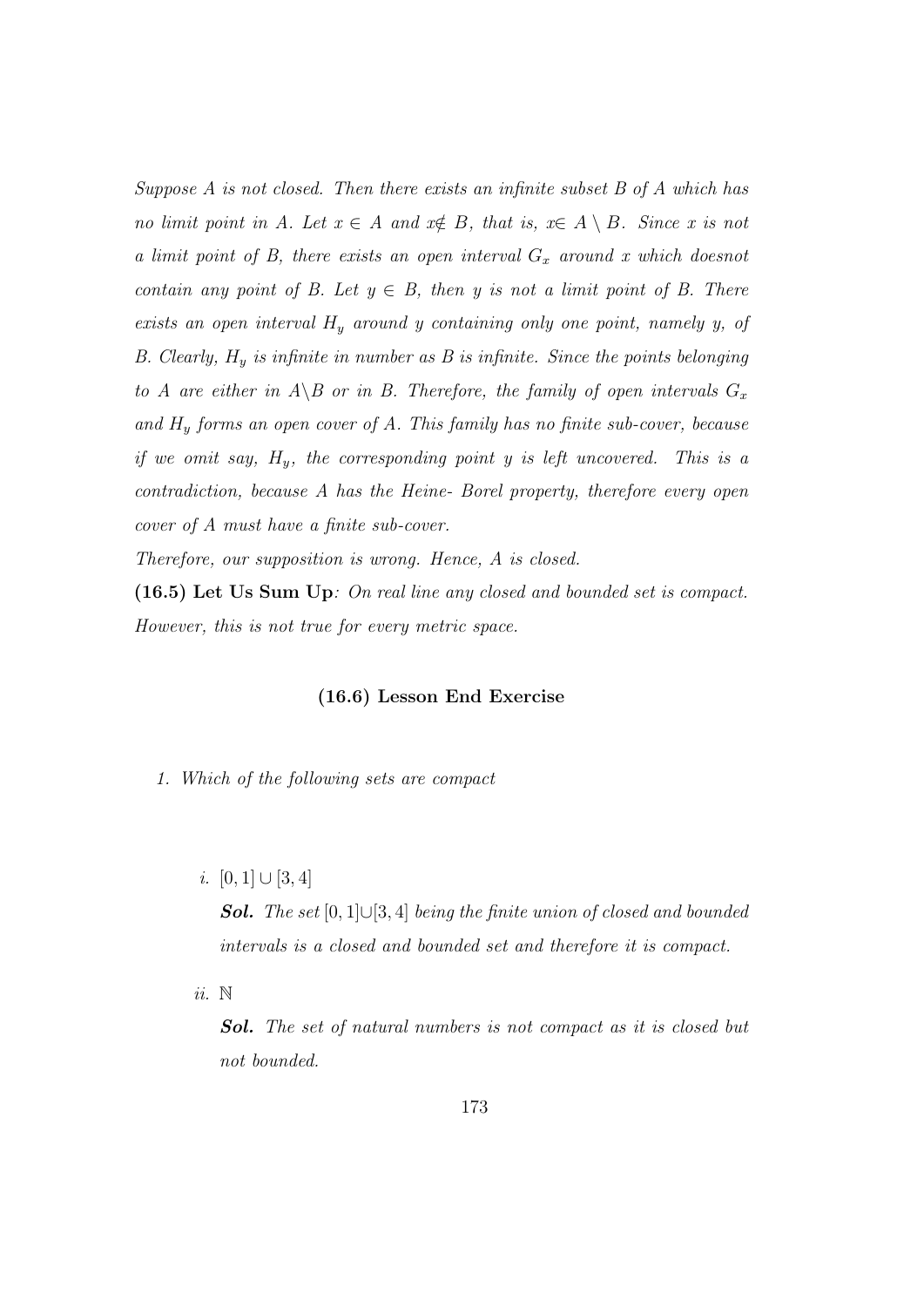- iii.  $A = \{1^3, 2^3, 3^3, \ldots, (132)^3\}$ **Sol.** Since A is a finite subset of  $\mathbb{R}$ , A is closed and bounded. Thus, A is compact.
- 2. Show that finite union of compact sets is compact. **Sol.** Let  $\{A_1, A_2, ..., A_n\}$  be a finite family of compact sets. Then each  $A_i$  is a closed and bounded set,  $1 \leq i \leq n$ . Let  $S = \bigcup_{i=1}^n A_i$ . Since the union of finite family of closed sets is closed, it follows that S is a closed set. Also,  $A_i \subset [a_i, b_i], \quad 1 \leq i \leq n.$ If  $a = min$ ,  $\{a_1, a_2, a_3, \ldots, a_n\}$ and  $b = max$ . { $b_1, b_2, b_3, \ldots, b_n$ } then  $S \subset [a, b]$  $\Rightarrow$  S is bounded. Now S is closed and bounded, implies S is compact. Hence the proof.
- 3. Show that arbitrary intersection of compact sets , containing atleast one point in common is compact.

**Sol.** Let  $\{A_{\lambda}\}\$ da  $\in_{\lambda \in \delta}$  be an arbitraray family of compact sets. Then each  $A_{\lambda}$  is closed and bounded for  $\lambda \in \delta$ .

Let  $S = \bigcap_{\lambda \in \delta} A_{\lambda}$ .

Since the intersection of an arbitrary family of closed sets is a closed set.

Therefore, S is a closed set.

Also  $S \subset A_{\lambda}$ ,  $\forall \lambda \in \delta$  and each  $A_{\lambda}$  is bounded.

Therefore, S is bounded.

Now S is closed and bounded, implies S is compact.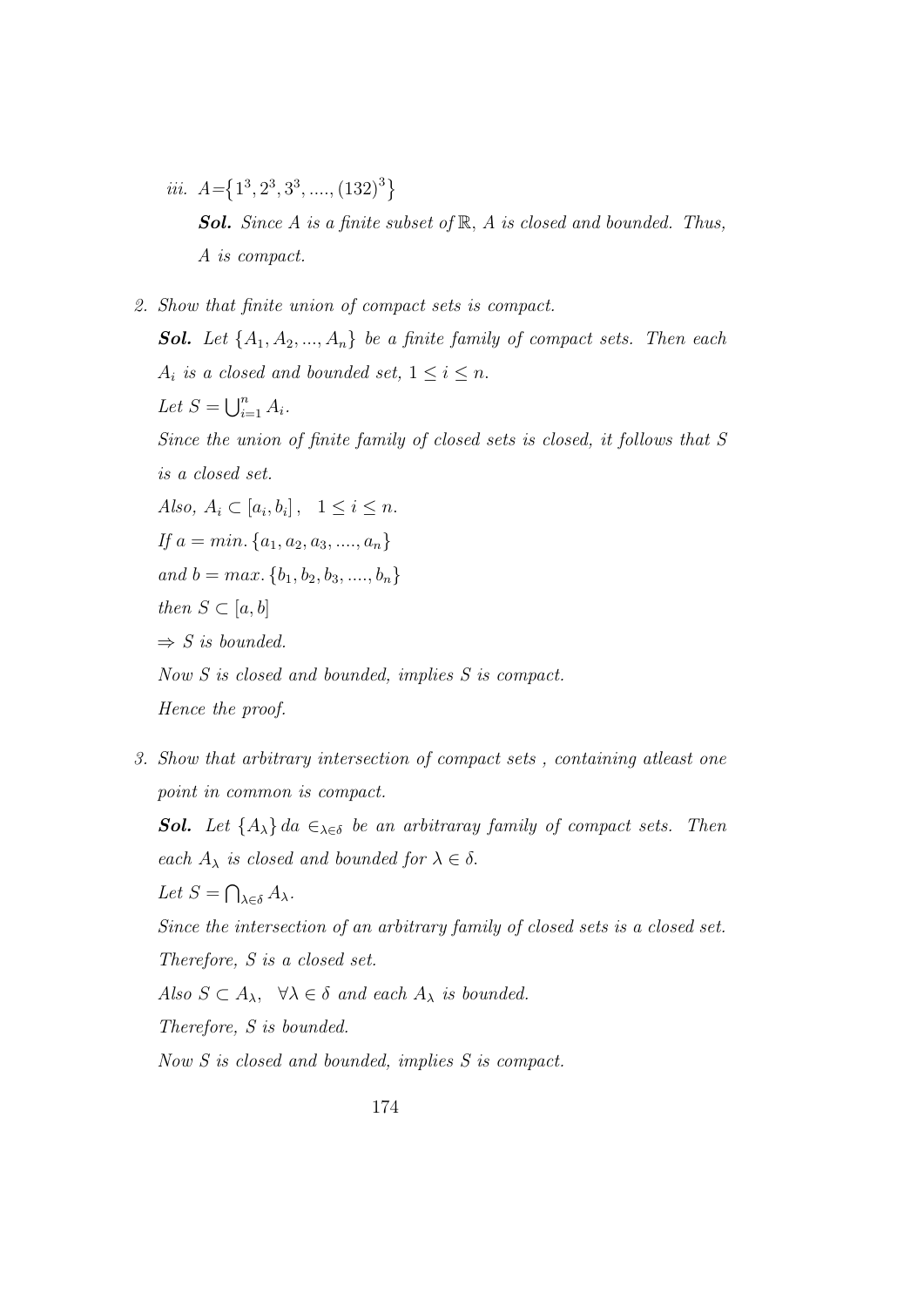Hence the proof.

- 4. Given the set  $S = \{1, 1.1, 0.9, 1.01, 0.99, 1.001, 0.999, ...\}$ 
	- a Is the set S bounded?
	- b Does the set S have l.u.b and g.l.b? If so, determine them.
	- c Does the set S attains its bounds?
	- d Find the interior of S?
	- e Does the set S have any limit point? If so, determine them.
	- f Is S closed?
	- g Is S a compact set?

# Sol.

$$
a \ S = \{1\} \cup \{1 \pm \frac{1}{10^n} : n \in \mathbb{N}\} \subset [0.9, 1.1]
$$

$$
\Rightarrow S \ is \ bounded.
$$

 $b S$  is non-empty bounded subset of  $\mathbb R$ Therefore, S has the l.u.b and the g.l.b. 1.1 is an upper bound of S and  $1.1 \in S$ .  $\Rightarrow$  l.u.b  $S = 1.1$ 0.9 is a lower bound of S and  $0.9 \in S$  $\Rightarrow$  g.l.b  $S = 0.9$ 

c Yes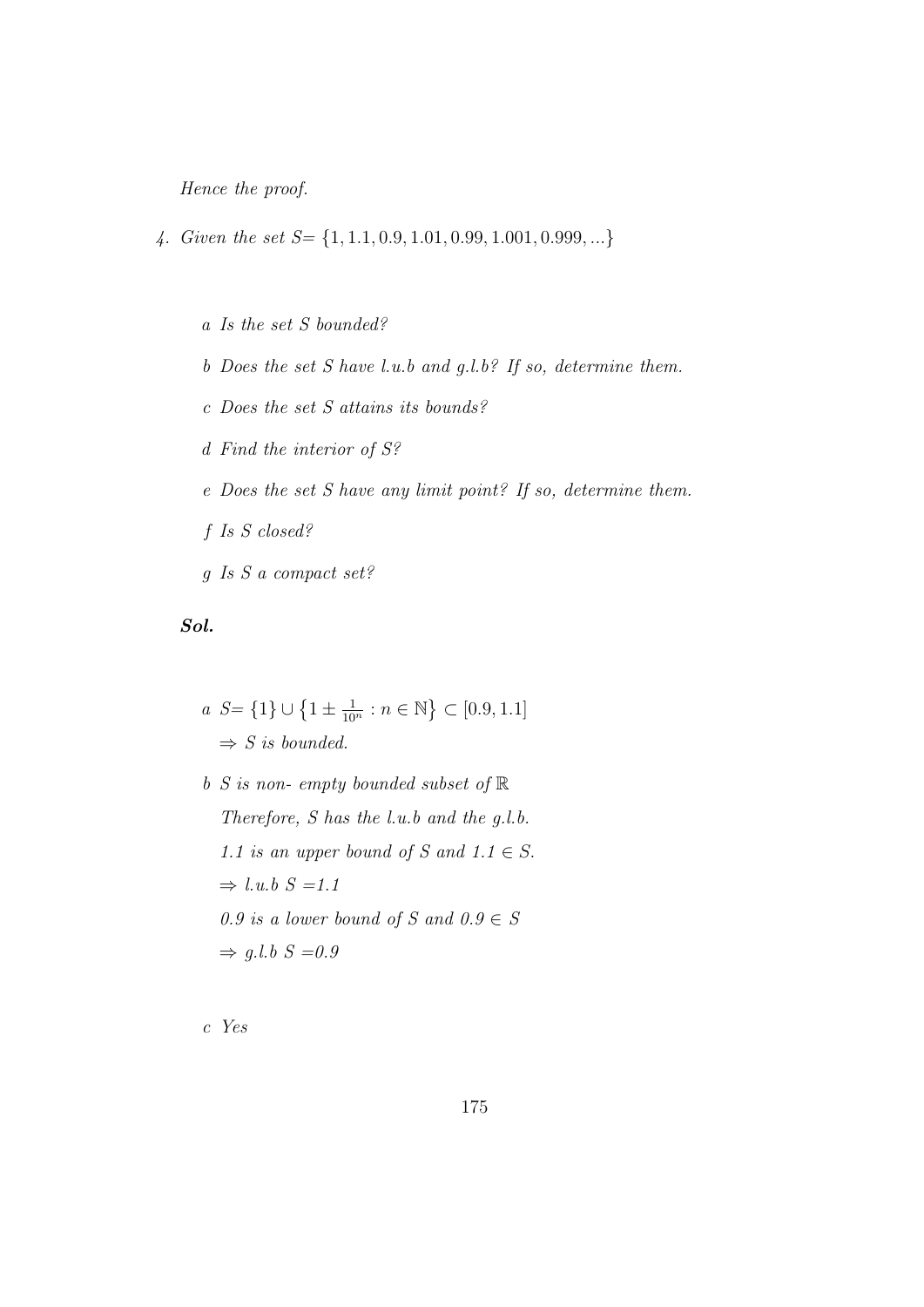- d Let  $x \in S$ . For any  $\epsilon > 0$ ,  $(x \epsilon, x + \epsilon)$  is a nbd. of x. Since  $(x - \epsilon, x + \epsilon)$  contains infinitely many points which are not in S. Therefore,  $S$  is not a nbd. of  $x$ .  $\Rightarrow$  S is not a nbd. of any of its points.  $\Rightarrow S^o = \phi.$
- e Yes, S has one limit point, namely 1.
- f Since the only limit point  $1 \in S$ , implies S is closed.
- g S is closed and bounded implies S is compact.
- 5 Which of the following are compact?

$$
a A = \left\{ (x, y) \in \mathbb{R}^2 : \frac{x^2}{a^2} + \frac{y^2}{b^2} = 1, a \neq b \right\}
$$
  
\n
$$
b B = \left\{ (x, y) \in \mathbb{R}^2 : \frac{x^2}{a^2} + \frac{y^2}{b^2} \neq 1, a \neq b \right\}
$$
  
\n
$$
c C = \left\{ (x, y) \in \mathbb{R}^2 : ax + by + 5 = 0 \right\}
$$
  
\n
$$
d D = \left\{ (x, y) \in \mathbb{R}^2 : ax = by^2 \right\}
$$
  
\n
$$
e E = \left\{ (x, y) \in \mathbb{R}^2 : x^3 + y^3 = 1 \right\}
$$
  
\n**Sol:**

- a A is the boundary of an ellipse hence it is closed and bounded  $\Rightarrow$  A is compact.
- b B is an interior of an ellipse hence it is closed and bounded  $\Rightarrow B$  is compact.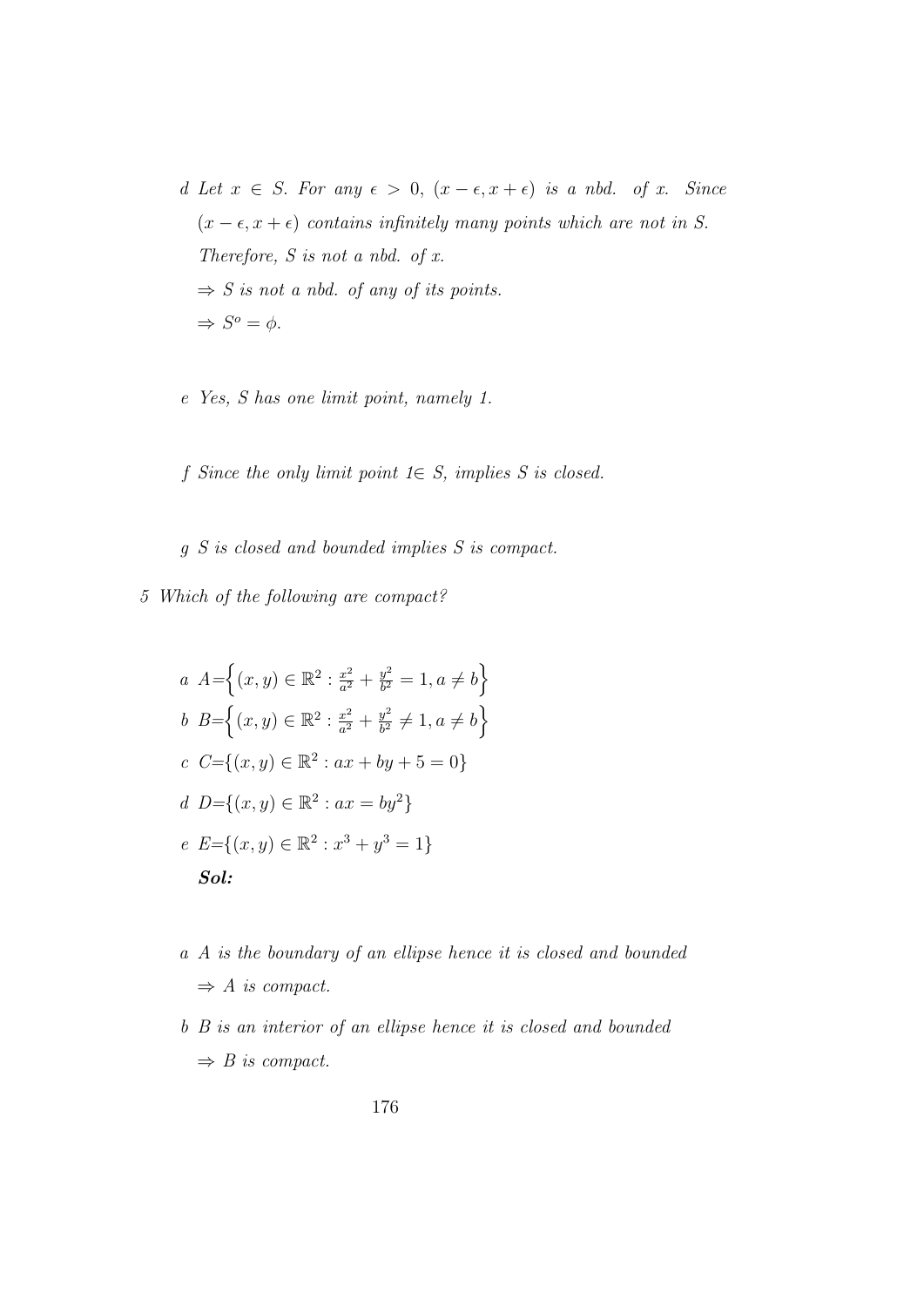$c$  C is a plane in  $\mathbb{R}^3$ , hence unbounded

 $\Rightarrow$  C is not compact.

d D is a parabola and hence not bounded

 $\Rightarrow$  D is not compact.

- e E is not bounded
	- $\Rightarrow E$  is not compact.
- 6 Which of the following subsets of  $\mathbb{R}^2$  are compact?
	- 1.  $\{(x, y) : |x| \leq 1, |y| \leq 1\}$
	- 2.  $\{(x,y): |x| \leq 1, |y^2| \leq 1\}$
	- 3.  $\{(x, y) : x^2 + 3y^2 \leq 5\}$
	- 4.  $\{(x,y): x^2 \leq y^2 + 1\}$ Sol.
	- 1,2. The sets 1 and 2 are the interior of the square with boundary formed by lines  $x = \pm 1$  and  $y = \pm 1$ , hence are closed and bounded.  $\Rightarrow$  1 and 2 are compact.
		- 3. The set 3 is the interior of an ellipse with boundary hence closed and bounded
			- $\Rightarrow$  3 is compact.
		- 4. The set 4 is the boundary of a hyperbola which is unbounded  $\Rightarrow$  4 is not compact.
- 7. Which of the following sets are compact?

a. 
$$
\{(x, y) \in \mathbb{R}^2 | x^2 + y^2 | \le 1 \}
$$
  
b.  $\{(x, y) \in \mathbb{R}^2 | x^2 + y^2 | \ge 1 \}$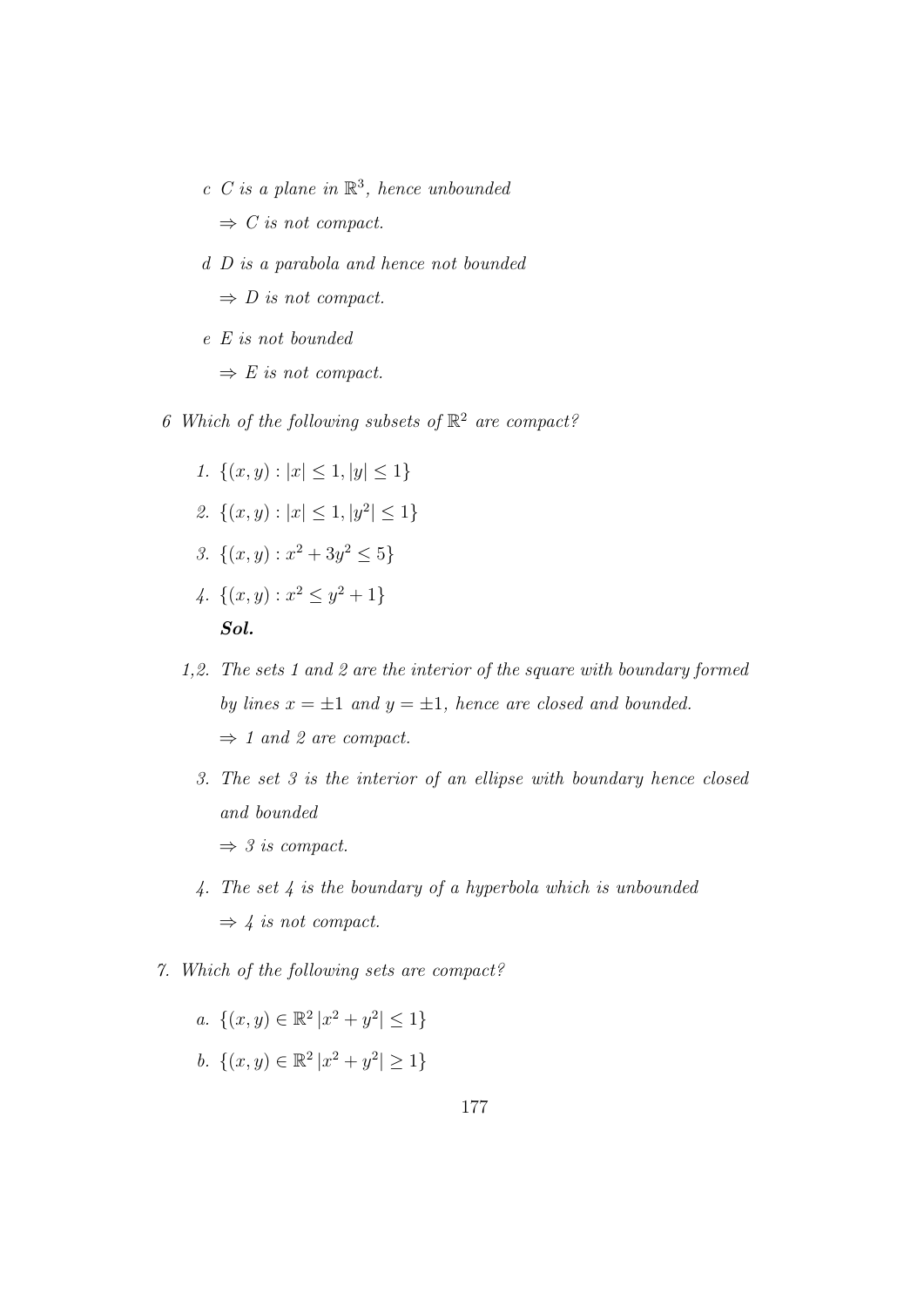- c.  $\{(x, y) \in \mathbb{R}^2 \mid x^2 + y^2 \leq 1\}$
- d.  $\{(x, y) \in \mathbb{R}^2 \mid x^2 + y^2 = 1\}$ Sol
- a. The set a. is the interior and boundary of the unit circle in  $\mathbb{R}^2$ , hence it is closed and bounded  $\Rightarrow$  a. is compact.
- b. The set b. is the exterior of the unit circle in  $\mathbb{R}^2$ , hence it is unbounded
	- $\Rightarrow b$ . is not compact.
- c. The set c. is the interior of the unit circle in  $\mathbb{R}^2$ , hence it is not closed
	- $\Rightarrow$  c. is not compact.
- d. The set d. is the unit circle in  $\mathbb{R}^2$ , hence it is closed and bounded  $\Rightarrow$  d. is compact.

# (16.7) University Model Questions

- 1. State and prove Heine-Borel Theorem.
- 2. Show that a closed subset of a compact set is compact.

# (16.8) Suggested Readings

- 1 T. M. Apostol, Calculus (Vol. I), John Wiley and Sons (Asia) P. Ltd., 2002
- 2. S. C. Malik and S. Arora, Mathematical Analysis, New Age international Publishers, 2010.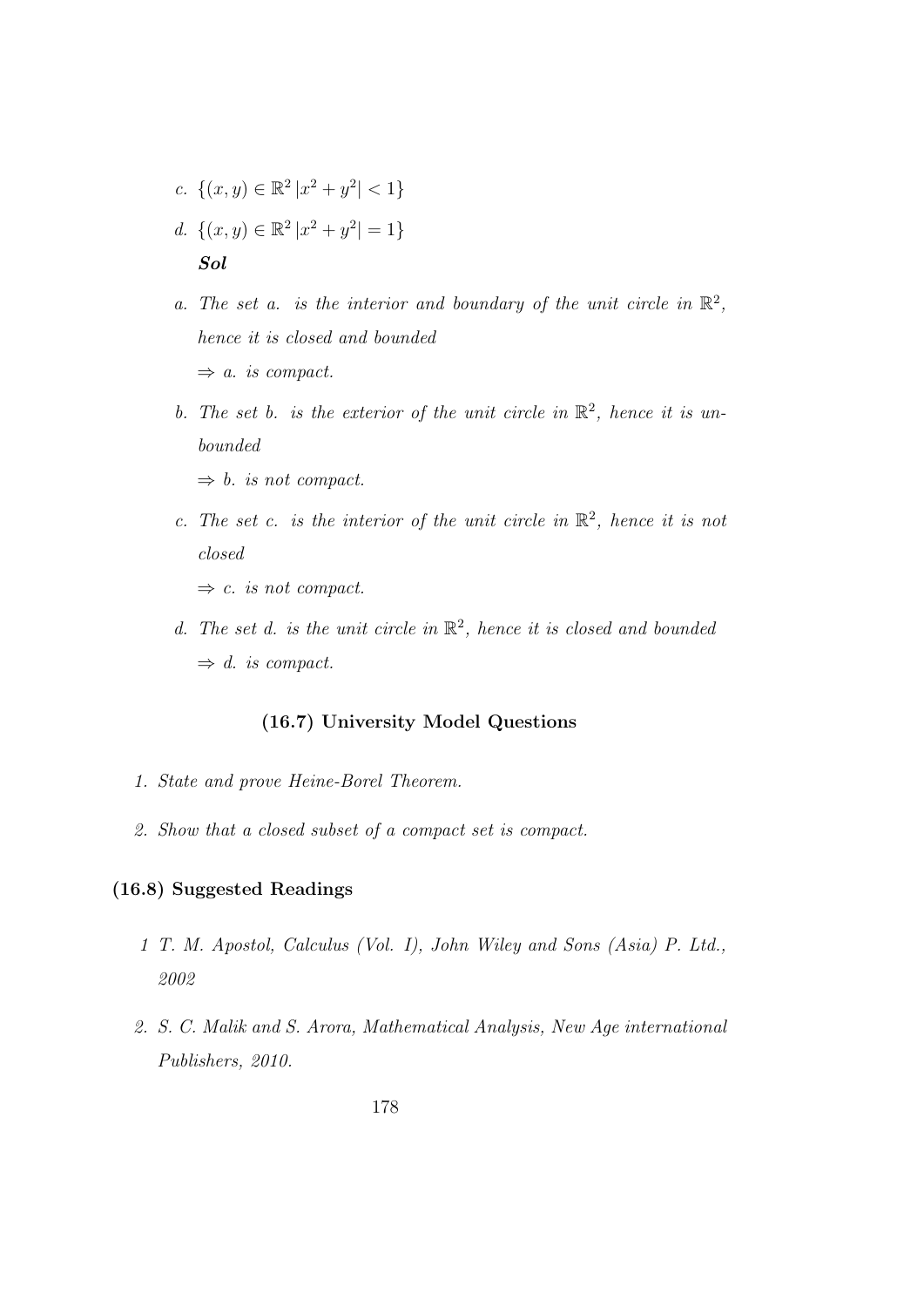3. R.G. Bartle and D. R Sherbert, Introduction to Real Analysis, John Wiley and Sons (Asia) P. Ltd.,2000.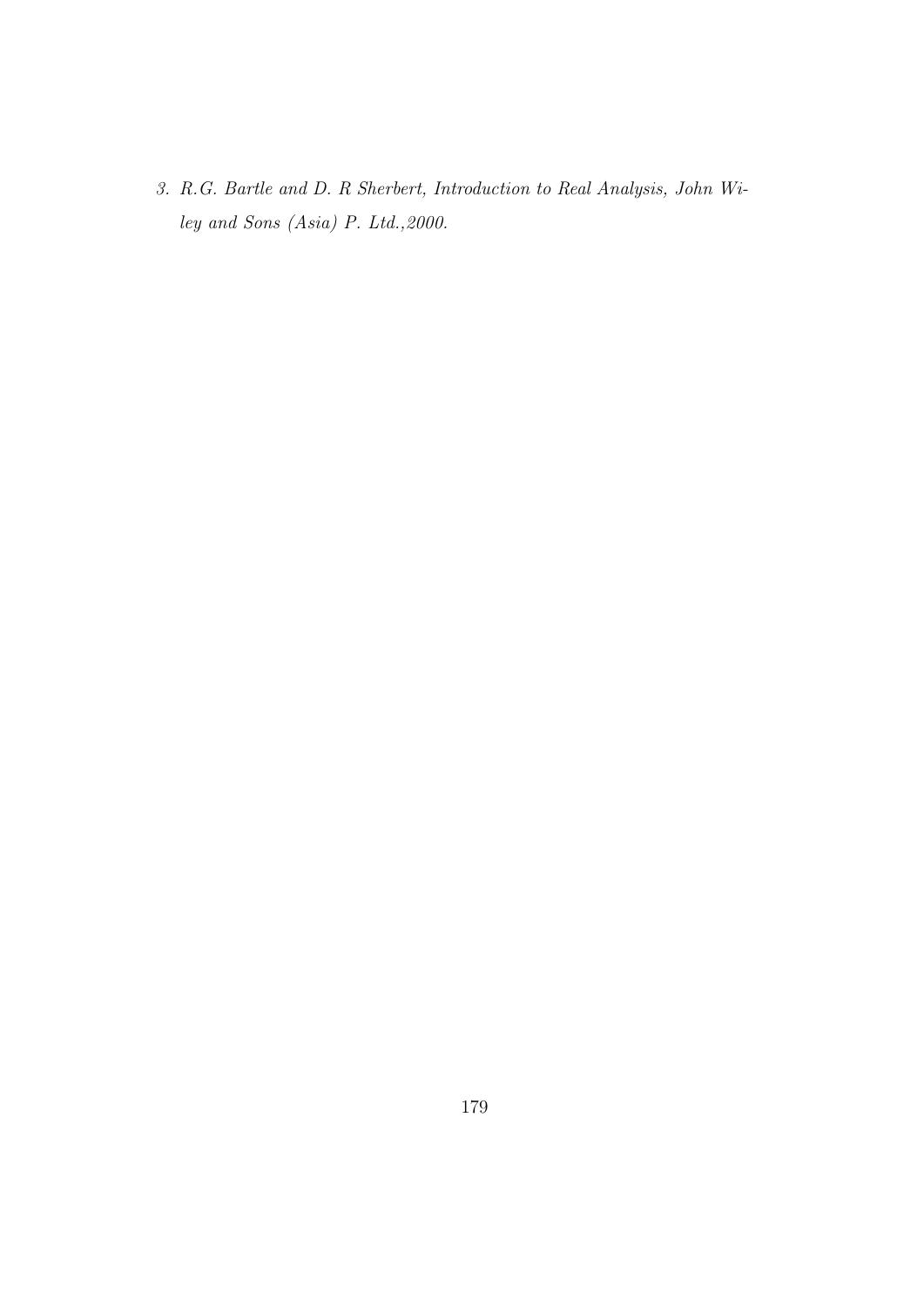# Lesson-XVII Bolzano-Weirstrauss Theorem

- 17.0 Structure 17.1 Introduction 17.2 Objective
- 17.3 Definitions
- 17.4 Bolzano-Weirstrauss Theorem
- 17.5 Let Us Sum Up
- 17.6 Lesson End Exercise
- 17.7 University Model Questions
- 17.8 Suggested Readings

(17.1) Introduction The Bolzano- Weierstrass Theorem says something intutive: that a set of numbers of infinite cardinality yet whose elements are bounded in size, is going to have a huddle around at least one point.

 $(17.2)$  Objectives In lesson XV, we have seen that a finite set has no limit point. Also, we have seen that an infinite set may or may not have a limit point. In this lesson, we shall study Bolzano- Weierstrass Theorem, which sets out sufficient conditions for a set to have a limit point. The main aim of this lesson is to introduce Bolzano- Weierstrass Theorem to the students.

# (17.3) Bolzano-Weierstrass Theorem

(17.3.1) Theorem Bolzano-Weierstrass Theorem Every infinite bounded set has a limit point.

**Proof**: Let S be any infinite bounded set and m, M its infimum and supremum respectively. Let P be a set of real numbers defined as follows:

 ${x : x \text{ exceeds at the most a finite number of members of } S}.$ 

Clearly, P is non empty as  $m \in P$ . Also, M is an upper bound of P, for no number greater than or equal to M can belong to P. Thus the set P is non-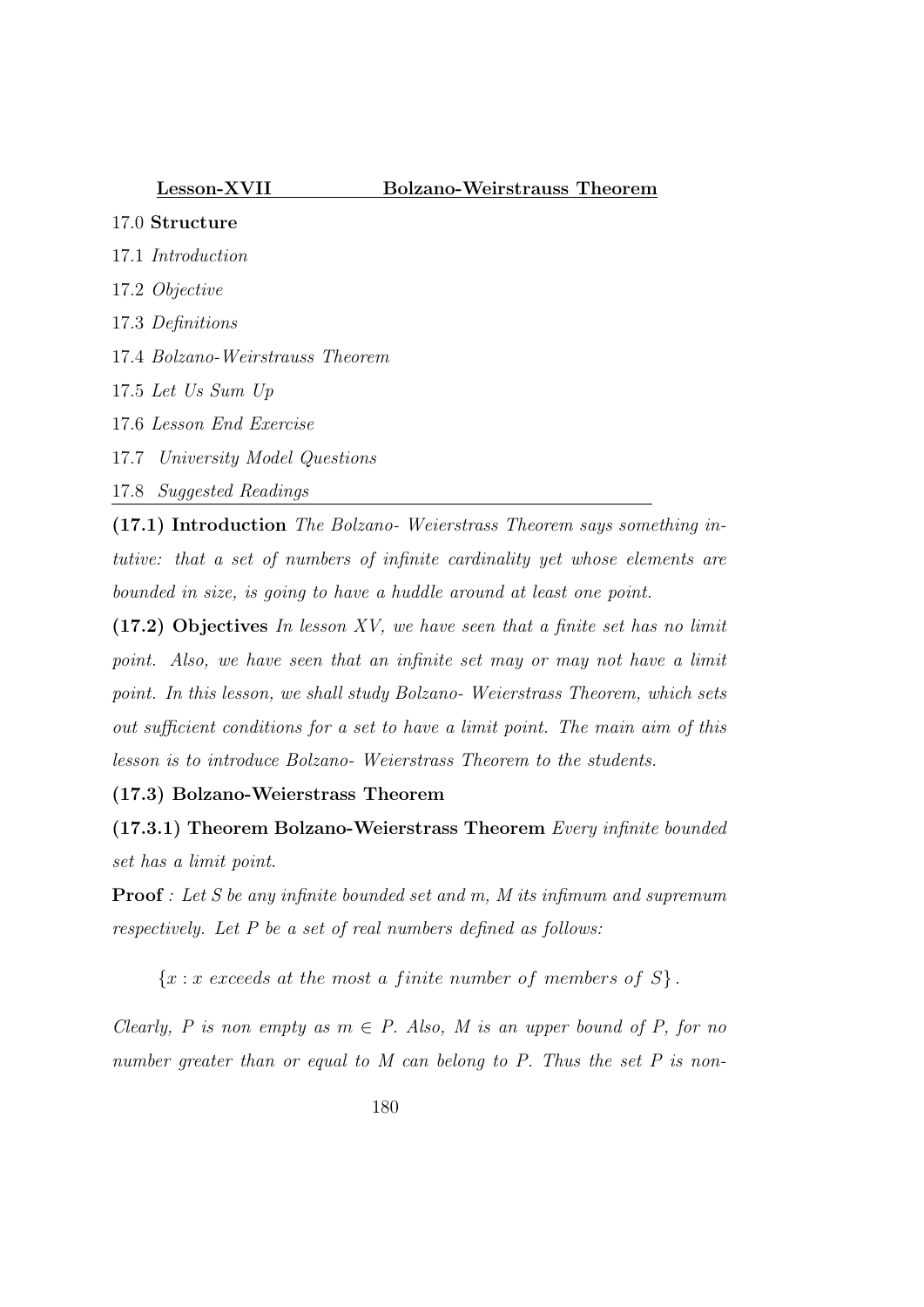empty and is bounded above. Therefore, by the order completeness property, P has the supremum say l. We shall show that l is the limit point of S. Consider any nbd.  $(l - \epsilon, l + \epsilon)$  of l, where  $\epsilon > 0$ .

Since  $l$  is the supremum of  $P$ , there exists at least one member say  $q$  of  $P$  such that  $q > l - \epsilon$ . Since  $q \in P$ , therefore it exceeds at most a finite number of members of S and so  $l - \epsilon$  can exceed at most a finite number of members of S. Also,  $l + \epsilon$  exceeds infinitely many members of S, implies  $(l - \epsilon, l + \epsilon)$ , contains infinite members of S. This proves that l is a limit point of S. Hence the proof. Note: Boundedness is not necessary in order for an infinite set S to have a limit point. The unbounded interval  $(a, \infty)$  has infinitely many limit points.

(17.3.2) Theorem Prove that a finite set has no limit point.

**Proof.** Let  $A = \{x_1, x_2, \ldots, x_n\}$  be a finite subset of  $\mathbb{R}$ . If possible, assume that A has a limit point say x.

Now, if we choose  $\epsilon = \min \{ |x - x_1|, |x - x_2|, \dots, |x - x_n| \},\$  then  $(x - \epsilon, x + \epsilon)$  is a nbd. of x which contains no point of A, a contradiction. Hence our supposition was wrong. Since  $x$  is arbitrary, it follows that  $A$  has no limit point.

 $(17.3.3)$  Theorem *Prove that 0 is the limit point of set* 

$$
S = \left\{ \frac{1}{n} : n \in \mathbb{N} \right\}.
$$

**Proof** . For each  $\epsilon > 0$ ,  $(-\epsilon, \epsilon)$  is a nbd. of 0. By Archimedean property of reals, for each  $\epsilon > 0$ ,  $\exists n \in \mathbb{N}$  such that  $n > \frac{1}{\epsilon}$ 

 $\Rightarrow \frac{1}{n} < \epsilon$  $\Rightarrow$   $-\epsilon < 0 < \frac{1}{n} < \epsilon$  $\Rightarrow \frac{1}{n} \in (-\epsilon, \epsilon)$ 

Thus every nbd. of 0 contains a point of S, namely  $\frac{1}{n}$ .  $\Rightarrow$  0 is the limit point of S.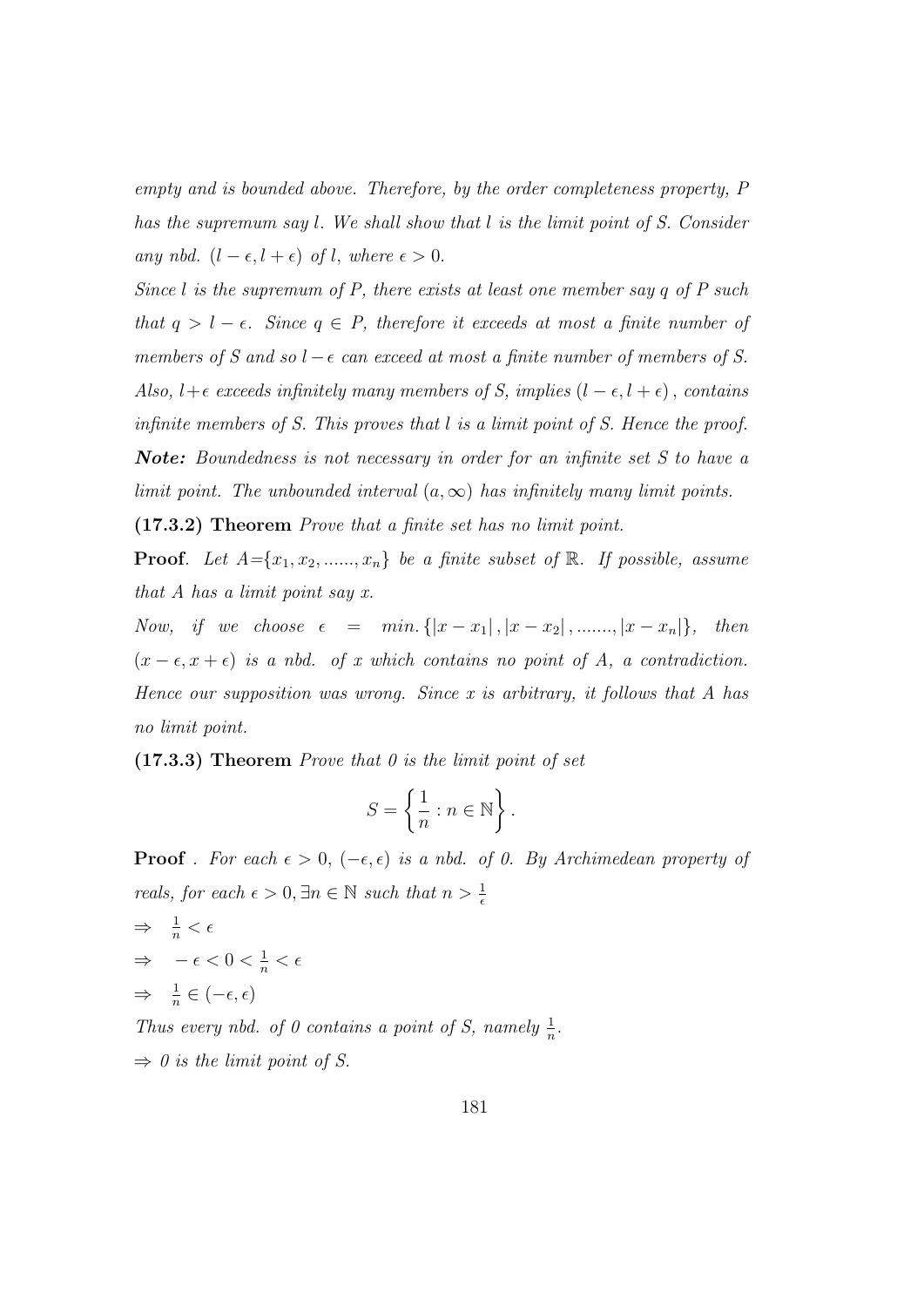# Uniqueness.

 $S = \left\{ \frac{1}{n} : n \in \mathbb{N} \right\} \subset (0, 1].$ 

We shall show that there is no real number other than 0 which is a limit point of S. Let x be a non- zero real number. Then the following cases arise:

 $\boldsymbol{Case}(i)$ 

If  $x < 0$ , then  $(-\infty, 0)$  is a nbd. of x which contains no point of S.

$$
i.e., (-\infty, 0) \cap S = \phi.
$$

Therefore, x is not a limit point of S.

 $\boldsymbol{Case}(ii)$ 

If  $x > 1$ , then  $(1, \infty)$  is a nbd. of x which does not contain any point of S.

$$
i.e., (1, \infty) \cap S = \phi.
$$

Therefore, x is not a limit point of S.

 $\boldsymbol{Case}(iii)$ 

If  $x=1$ , then  $\left(\frac{1}{2}\right)$  $(\frac{1}{2}, \infty)$  is a nbd. of x which does not contain any point of S.

$$
\left(\frac{1}{2}, \infty\right) \cap S - \{1\} = \phi.
$$

Therefore, x is not a limit point of S.  $\boldsymbol{Case}(iv)$ 

If  $0 < x < 1$ , then  $\frac{1}{x} > 0$ 

Therefore, there exists a unique natural number n such that

$$
n \leq \frac{1}{x} < n + 1
$$
\n
$$
\Rightarrow \frac{1}{n} \geq x > \frac{1}{n+1}
$$
\n
$$
\Rightarrow \frac{1}{n+1} < x \leq \frac{1}{n} \frac{1}{n-1}
$$
\n
$$
\Rightarrow \text{ the nbd. } \left(\frac{1}{n+1}, \frac{1}{n-1}\right) \text{ of } x \text{ contains only one point } \frac{1}{n} \text{ of } S, \text{ i.e., only finite}
$$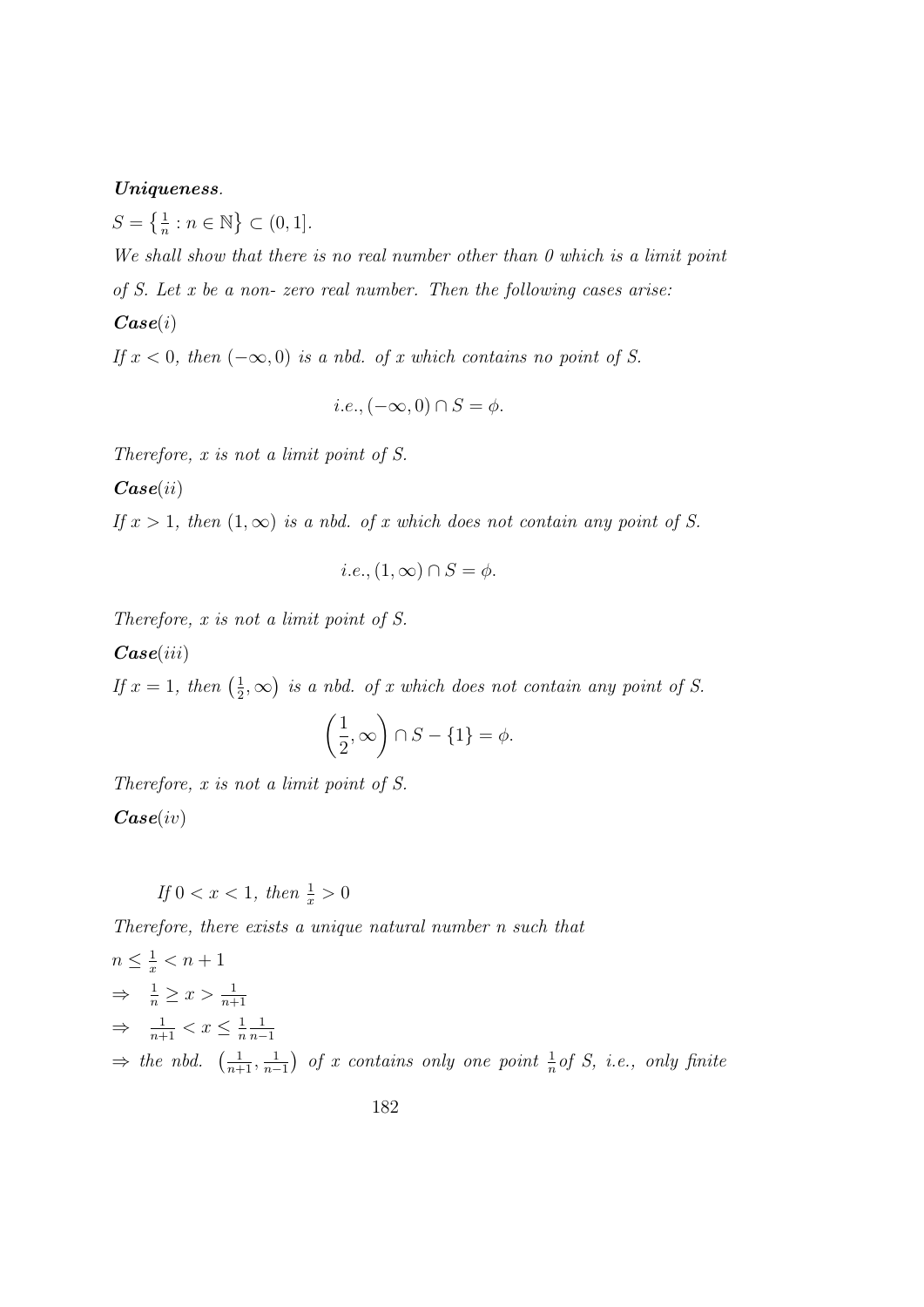number of points of S.

Hence  $\theta$  is the only limit point of S.

 $(17.3.4)$  Theorem Prove that for any set A, A' is a closed set.

**Proof** To prove that A' is a closed set, we shall show that  $(A')^c$  is an open set. for this, let  $x \in (A')^c$ .  $\Rightarrow x \notin A'$  $\Rightarrow$  x is not a limit point of A.  $\Rightarrow \exists$  a nbd.  $I = (x - \epsilon, x + \epsilon)$  of x such that  $I \cap A - \{x\} = \phi.$ Let  $y \in I$ , then I being an open interval is an open set.  $\Rightarrow$  I is a nbd. of y. Also,  $I \cap A - \{x\} = \phi$ .  $\Rightarrow$  y is not a limit point of A.  $\Rightarrow y \notin A' \Rightarrow y \in (A')^c$ . Now,  $y \in I \Rightarrow y \in (A')^c$ . Therefore,  $I = (x - \epsilon, x + \epsilon) \subset (A')^c$ .  $\Rightarrow$   $(A')^c$  is a nbd. of x. Since x is any element of  $(A')^c$ , it follows that  $(A')^c$  is nbd. of each of its points. This proves that  $(A')^c$  is open. Hence, A' is a closed set. (17.3.5) Theorem If  $A, B \subset \mathbb{R}$ , then

$$
i\ A\subset B \Rightarrow A^{'}\subset B^{'}
$$

$$
ii (A \cup B)' = A' \cup B'
$$

*iii*  $(A ∩ B)' ⊂ A' ∩ B'$ 

Proof.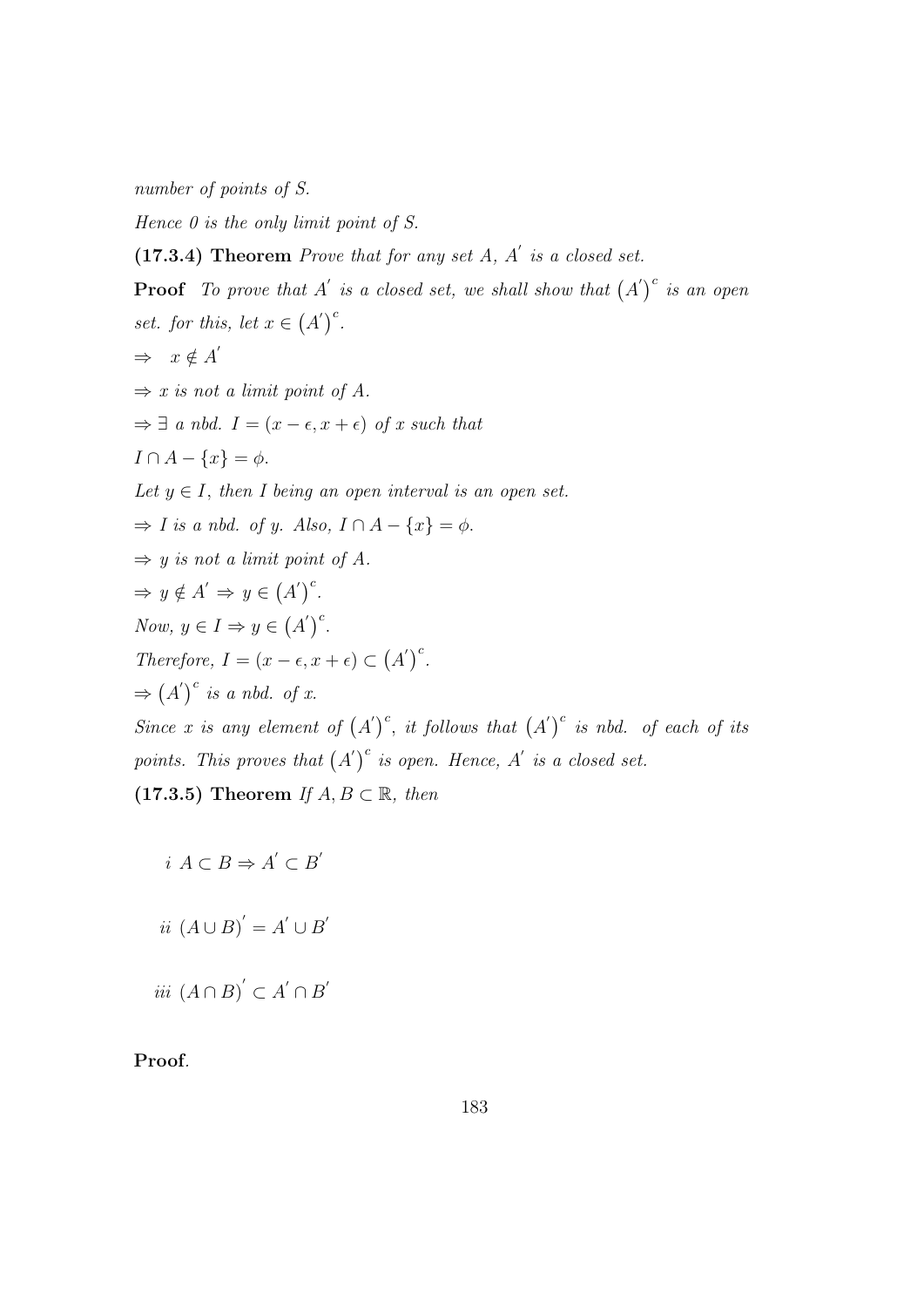i. If  $A' = \phi$ , then  $A' \subset B'$ , since empty set is the subset of every set. If  $A' \neq \emptyset$ , let  $x \in A'$  and N be any nbd. of x.  $\Rightarrow$  N contains infinitely many points of A.  $\Rightarrow$  N contains infinitely many points of B.  $\Rightarrow$  x is a limit point of B. That is,  $x \in B'$ . Now  $x \in A'$  implies  $x \in B'$ . Therefore,  $A' \subset B'$ . ii. Since  $A \subset A \cup B$  and  $A \subset A \cup B$ 

$$
d. Since A \subset A \cup D' and B' \subset (A \cup B)'
$$
  
\n⇒ A' ∪ B' ∑ (A ∪ B)' ...1  
\nNow we proceed to show that  $(A ∪ B)' ∂ A' ∪ B'$ .  
\nIf  $(A ∪ B)' = \phi$ , then  $(A ∪ B)' ∂ A' ∪ B'$ .  
\nIf  $(A ∪ B)' \neq \phi$ , let  $x ∈ (A ∪ B)'$ .  
\n⇒ x is a limit point of A ∪ B.  
\n⇒ every nbd. of x contains infinitely many points A ∪ B.  
\n⇒ every nbd. of x contains infinitely many points of A or B.  
\n⇒ x is a limit point of A or a limit point of B.  
\n⇒  $x ∈ A' or x ∈ B'$   
\n⇒  $x ∈ A' ∪ B'$   
\nSince  $x ∈ (A ∪ B)'$ , implies  $x ∈ A' ∪ B' ... 2$   
\nFrom 1 and 2 we have  
\n
$$
(A ∪ B)' = A' ∪ B'.
$$

*iii.*  $A \cap B \subset A$  *implies*  $(A \cap B)' \subset A'$  $A \cap B \subset B$  implies  $(A \cap B)^{'} \subset B'$ Therefore,  $(A \cap B)' \subset A' \cap B'$ .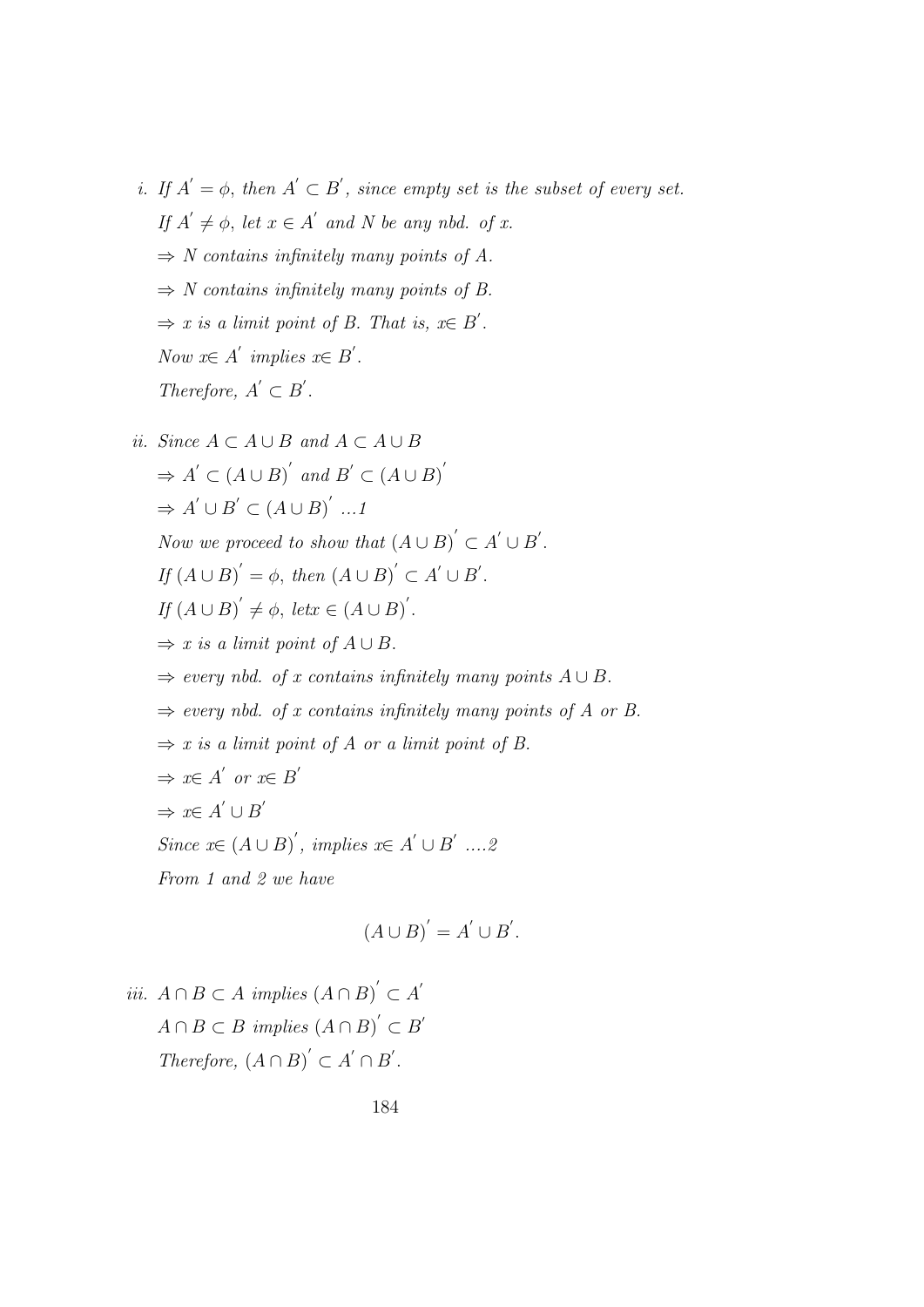**Note:**  $(A \cap B)'$  and  $A' \cap B'$  may not be equal. For example, let  $A = (1, 2)$ ,  $B=(2,3)$ . Therefore,  $A \cap B = \phi$ , implies  $(A \cap B)' = \phi$ . Also,  $A' = [1, 2], B' = [2, 3].$  $A' \cap B' = \{2\}$ . Therefore,  $(A \cap B)' \neq A' \cap B'$ .

(17.3.6) Theorem Prove that the derived set of an infinite bounded subset of R is bounded.

**Proof** Let S be an infinite bounded subset of  $\mathbb{R}$ , then there exist real numbers h,k such that  $S\subset [h, k]$ .

 $Since$   $S$  is infinite and bounded  $S'$  $\neq$   $\phi$ .  $[B<sub>y</sub> Bolzano Weierstrass Theorem]$ 

. We shall show that no element of  $S'$  is less than h r greater than k.

If  $x < h$ , then for  $\epsilon = h - x > 0$ ,  $(x - \epsilon, x + \epsilon)$  is a nbd. of x containing no element of  $[h, k]$  and hence containing no element of S.

Therefore,  $x \notin S'$ 

If  $x > k$ , then for  $\epsilon = x - k > 0$ ,  $(x - \epsilon, x + \epsilon)$  is a nbd. of x containing no element of  $[h, k]$  and hence containing no elements of S.

Therefore,  $x \notin S'$ Thus,  $x \notin [h, k]$  $\Rightarrow x \notin S'$  $\Rightarrow$  all the limit points of S lie in [h, k]  $\Rightarrow$  $\prime \subset [h,k]$  $\Rightarrow$  $\prime$  is bounded.

(17.4) Let Us Sum Up Bolzano-Weierstrass Theorem gives us a sufficient condition for an infinite set to have a limit point. Bolzano-Weierstrass Theorem is one of the most fundamental theorem in real analysis and is closely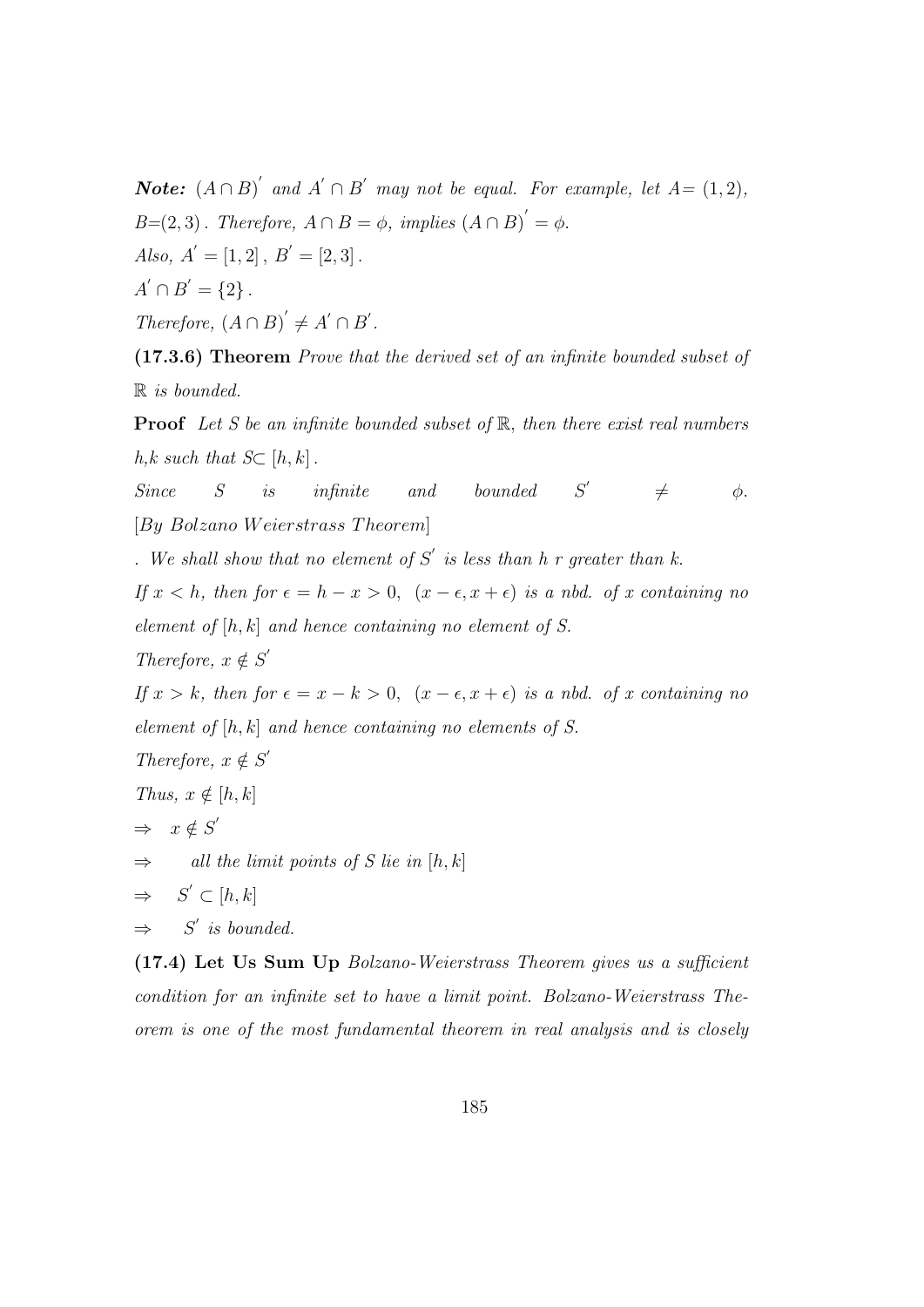related to Heine- Borel Theorem and Cantor's Intersection Theorem, each of which can be easily derived from either of other two.

## (17.5) Lesson End Exercise

i. Give one example of each of the following:

- 1. An infinite set having no limit point.
- 2. An infinite set having one limit point.
- 3. A set having two limit points.
- 4. A set having infinite number of limit points.
- 5. A set every point of which is a limit point.
- 6. A set with only  $\sqrt{3}$  as a limit point.
- 7. A set with only 0 as limit point.
- 8. A unbounded subset of R with limit points.
- ii. Find the derived set of each of the following:
	- a.  $(1, \infty)$ b.  $(-\infty, -1)$ c.  $\left\{\frac{1+(-1)^n}{n}\right\}$  $\frac{(-1)^n}{n}$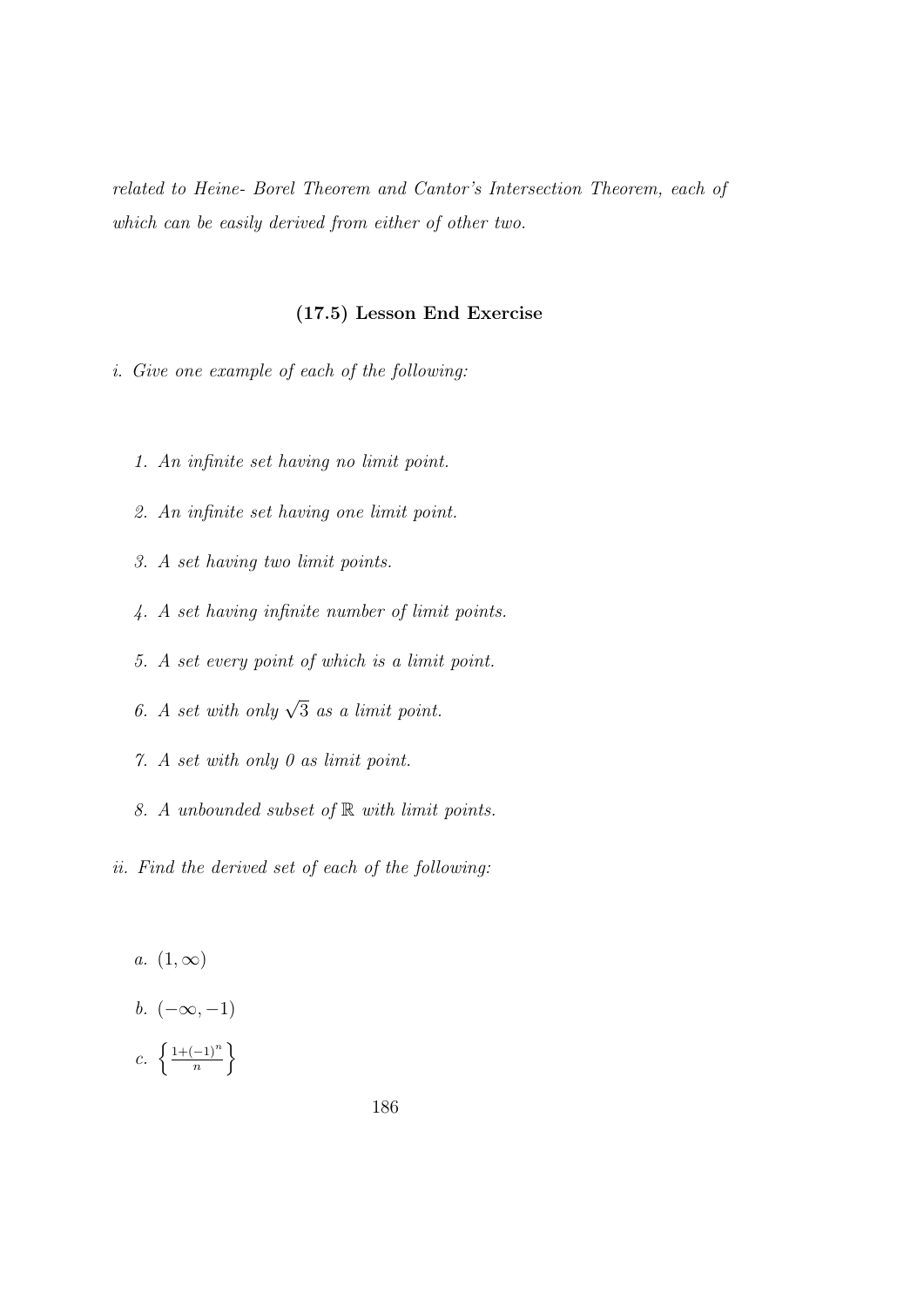$$
d. \ \{r\sqrt{2} : r \in \mathbb{Q}\}\
$$

Sol.i.

1. N, Z are infinite sets having no limit point.

- 2. The set  $\{\frac{1}{n}, n \in \mathbb{N}\}\$  has only one limit point 0.
- 3. The set  $\left\{\frac{1}{n}, n \in \mathbb{N}\right\} \cup \left\{1 + \frac{1}{n}, n \in \mathbb{N}\right\}$  has two limit points 0 and 1.
- 4. The sets  $\mathbb{Q}, \mathbb{R}, [1, 2], (2, 3)$  have infinite number of limit points.
- 5. Every point of  $\mathbb{R}, [1, 2]$  is a limit point.
- 6. The set  $\{\sqrt{3} + \frac{1}{n}, n \in \mathbb{N}\}\$  has only  $\sqrt{3}$  as a limit point.
- 7. The set  $\{\frac{1}{n} : n \in \mathbb{N}\}\$  has only 0 as a limit point.
- 8. The set  $\mathbb Q$  of rational numbers is a subset of  $\mathbb R$  which is unbounded but each

point of  $\mathbb R$  is a limit point of  $\mathbb Q$ .

For any  $r \in \mathbb{Q}$ , we have  $\epsilon > 0$  such that

$$
(r - \epsilon, r + \epsilon) \cap \mathbb{Q} \neq \phi
$$

Sol. ii.

a. Let x be any real number. If  $xj1$ , then for  $0 < \epsilon < 1 - x$ ,  $(x - \epsilon, x + \epsilon) \cap (1, \infty) = \phi.$  $\Rightarrow$  any real number *i* 1 is not a limit point of  $(1, \infty)$ . If  $x \in [1,\infty)$ , then for every  $\epsilon > 0$ ,  $(x - \epsilon, x + \epsilon)$ , contains infinitely many points of  $(1, \infty)$  to the right of 1.  $\Rightarrow$  every element of  $[1,\infty)$  is a limit point  $(1,\infty)$ . b. Do yourself. c. Let  $S=\left\{\frac{1+(-1)^n}{n}\right\}$  $\frac{-1)^n}{n}$ When n is odd,  $\frac{1+(-1)^n}{n} = 0.$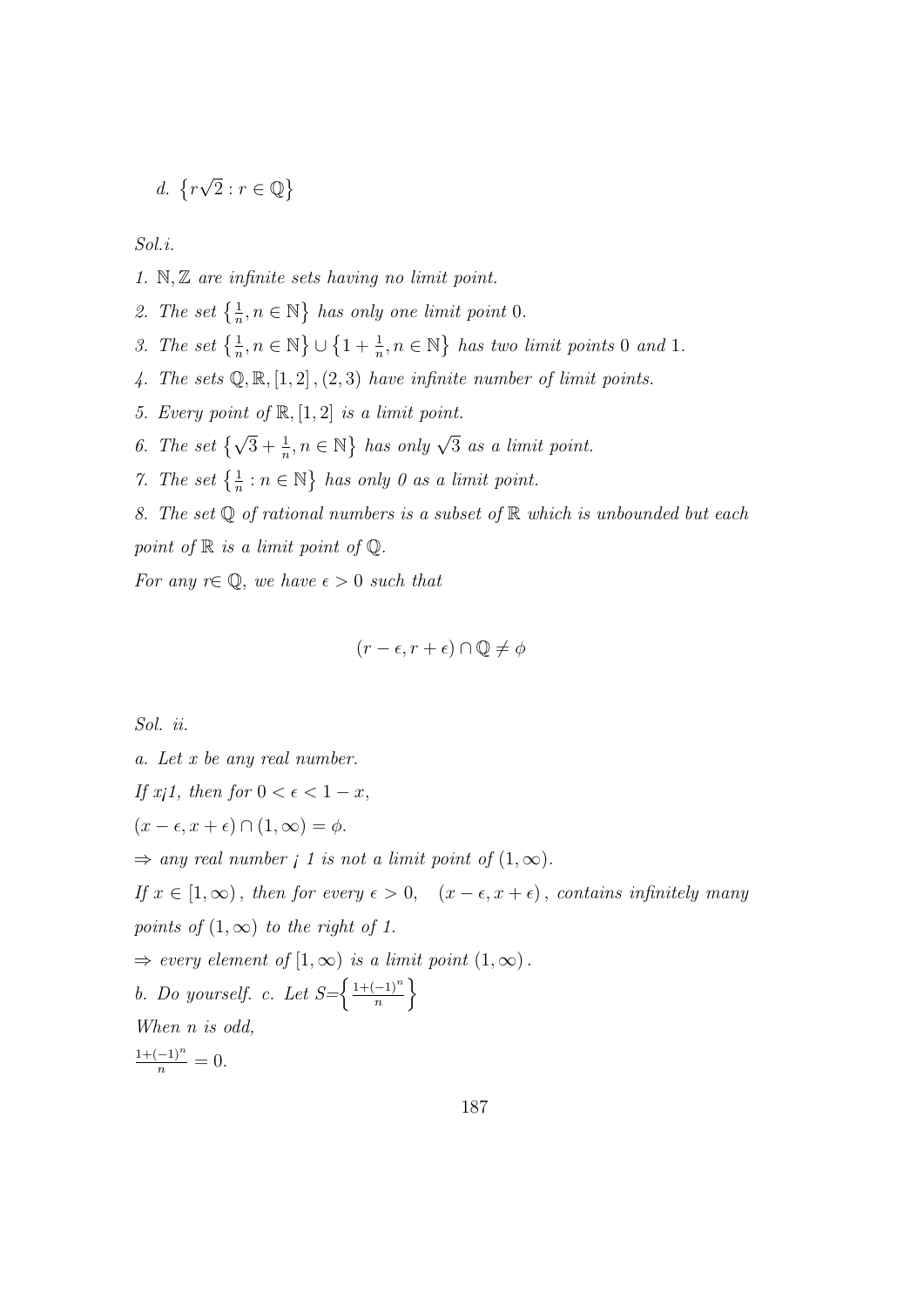When *n* is even,

 $\frac{1+(-1)^n}{n} = \frac{2}{n}$ n Therefore,  $S = \{0\} \cup \{\frac{1}{n} : n \in \mathbb{N}\} \subset [0, 1]$ Clearly,  $S' = \{0\}$ . d. Let  $S = \{r$  $\sqrt{2}: r \in \mathbb{Q}$  Let x be any real number, then for each  $\epsilon >$ 0,  $(x - \epsilon, x + \epsilon)$  is a nbd.of x. Now  $x - \epsilon < x + \epsilon$  $\Rightarrow \frac{x-\epsilon}{\sqrt{2}} < \frac{x+\epsilon}{\sqrt{2}}$ 2

Since between any two distinct real numbers, there are infinitely many rational numbers, therefore there exists infinitely many rational numbers r such that

$$
\tfrac{x-\epsilon}{\sqrt{2}}<\ r\ <\tfrac{x+\epsilon}{\sqrt{2}}
$$

 $\Rightarrow$   $x - \epsilon < r\sqrt{2} < x + \epsilon$ 

 $\Rightarrow$   $(x - \epsilon, x + \epsilon) \cap S$ , contains infinitely many points of S.

 $\Rightarrow$  x is a limit point of S.

Since x is arbitrary, therefore  $S' = \mathbb{R}$ 

# (17.6) University Model Questions

- 1. State and prove Bolzano- Weierstrass Theorem.
- 2. Show that every infinite bounded set in  $\mathbb R$  has a limit point.
- 3. In each situation below, give an example of a set which satisfies the given condition.
	- a. A bounded set with no limit point.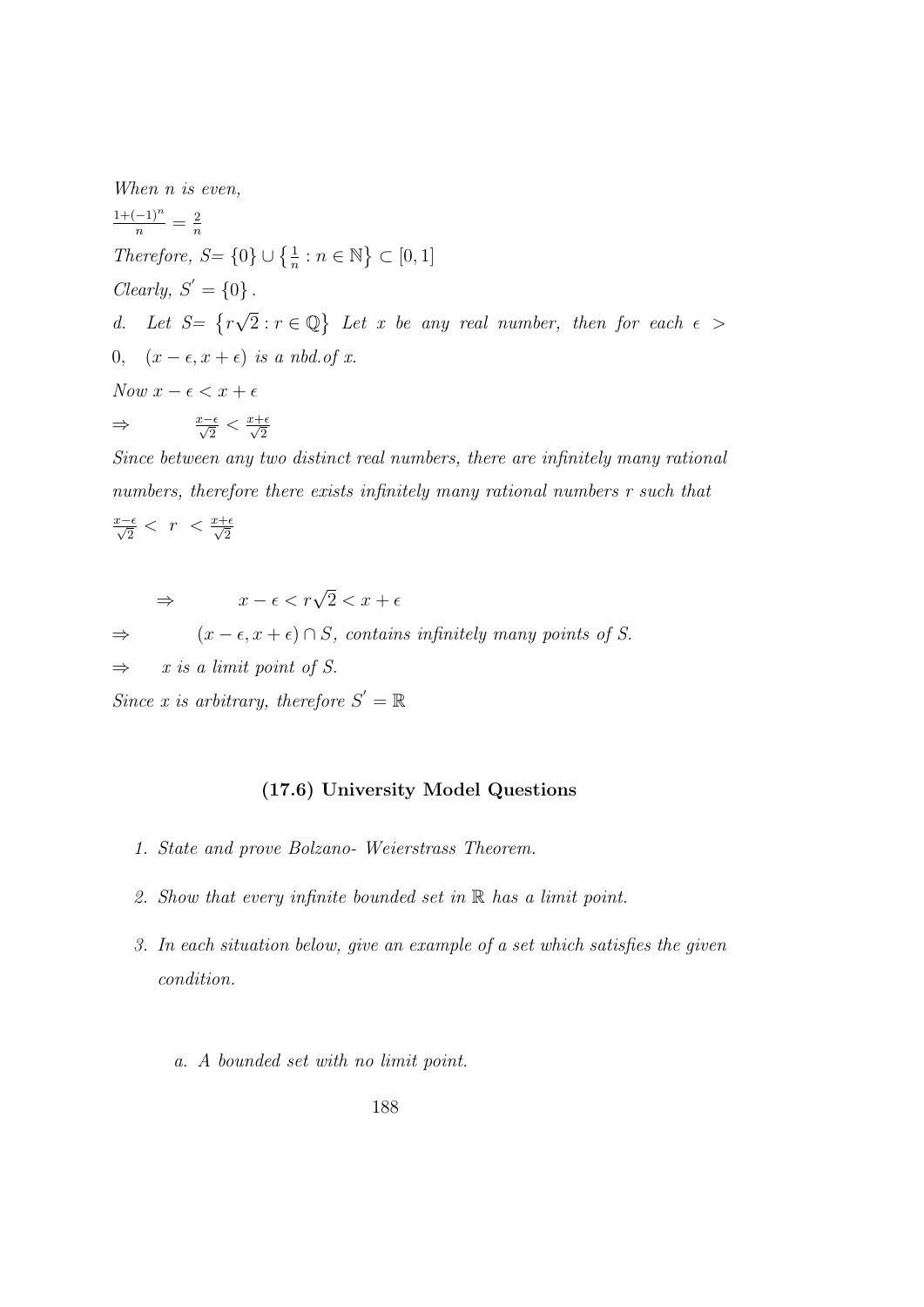- b. An unbounded set with no limit point.
- c. An unbounded set with exactly five limit points.
- d. A set whose derived set is whole of real line.
- 4. Define derived set. Show that the derived set of a set is a closed set.
- 5. Show that if x has a nbd. which contains only finitely many members of a set S, then x cannot be a limit point of S.
- 6. Is it true that if A and B are subsets of  $\mathbb R$  then  $(A \cap B)' = A' \cap B'$ ? Justify.
- 7. Prove that a finite set has no limit points.

# (17.7) Suggested Readings

- 1 T. M. Apostol, Calculus (Vol. I), John Wiley and Sons (Asia) P. Ltd., 2002
- 2. S. C. Malik and S. Arora, Mathematical Analysis, New Age international Publishers, 2010.
- 3. R.G. Bartle and D. R Sherbert, Introduction to Real Analysis, John Wiley and Sons (Asia) P. Ltd., 2000.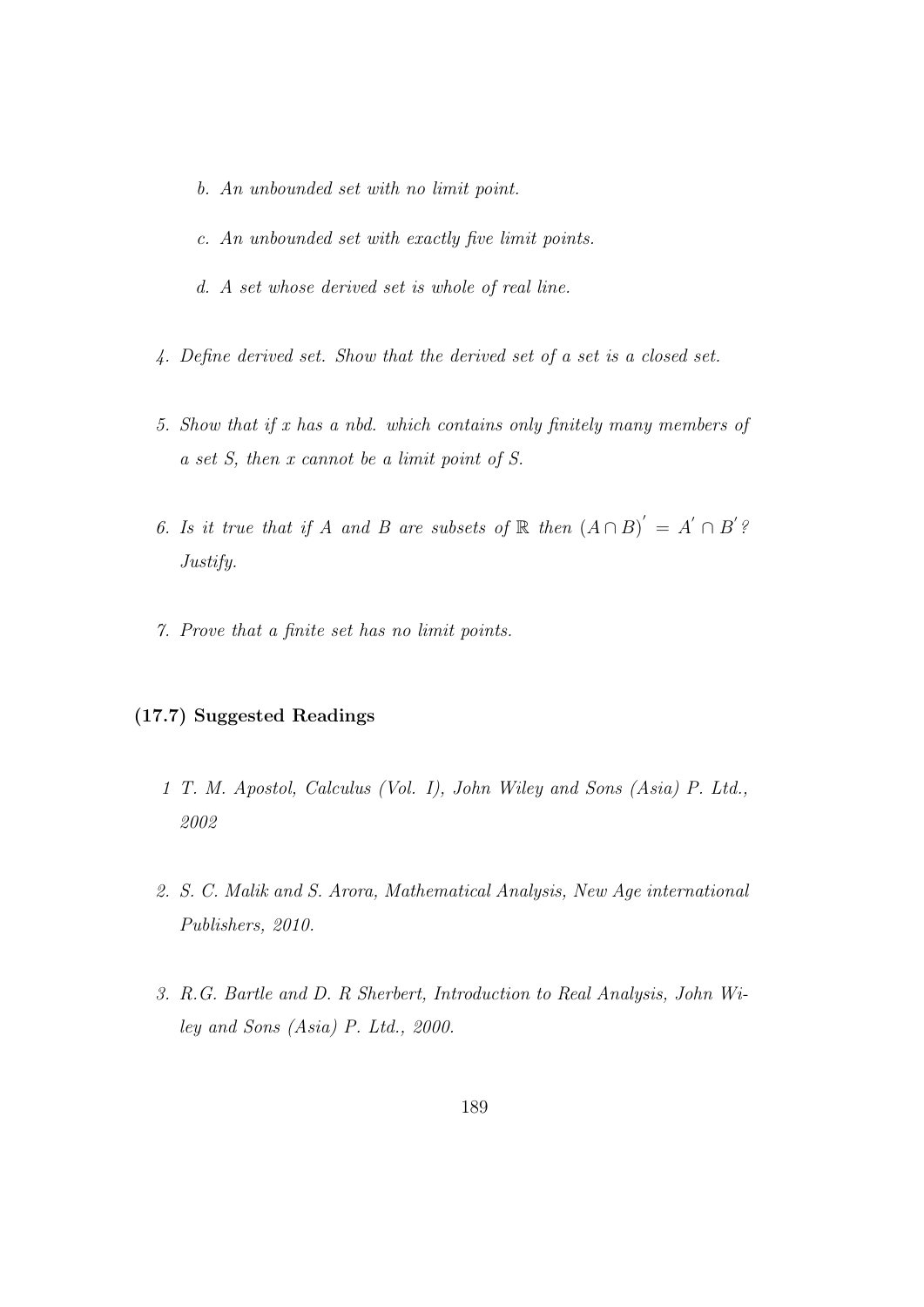Unit-V

Lesson-XVIII Metric Spaces

.0 Structure .1 Introduction .2 Objectives .3 Metric Spaces .3.1 − 18.3.2 Definitions .4 Examples .5 Let Us Sum Up .6 Lesson end exercise .7 University Model Questions .8 Suggested Readings

(18.1) Introduction: In the theory of real variables, we had learnt limit, the notion of distance which played important role in defining continuity, convergence and differentiability. In this lesson, we will introduce the generalised notion of distance on arbitrary set called metric space and illustrate it with examples.

(18.2) Objectives: The students will understand how can one define distance on any arbitrary set and generalization of notion of distance between two points of a set.

(18.3) Metric Spaces

(18.3.1) Definition: Let  $X$  be any set. Then a function

 $d: X \times X \to \mathbb{R}$  is said to be a metric if (i)  $d(x, y) \geq 0, \forall x, y \in X$  [Non-negative Property] (ii)  $d(x, y) = 0 \Leftrightarrow x = y$ (iii)  $d(x, y) = d(y, x), \forall x, y \in X$  [Symmetry]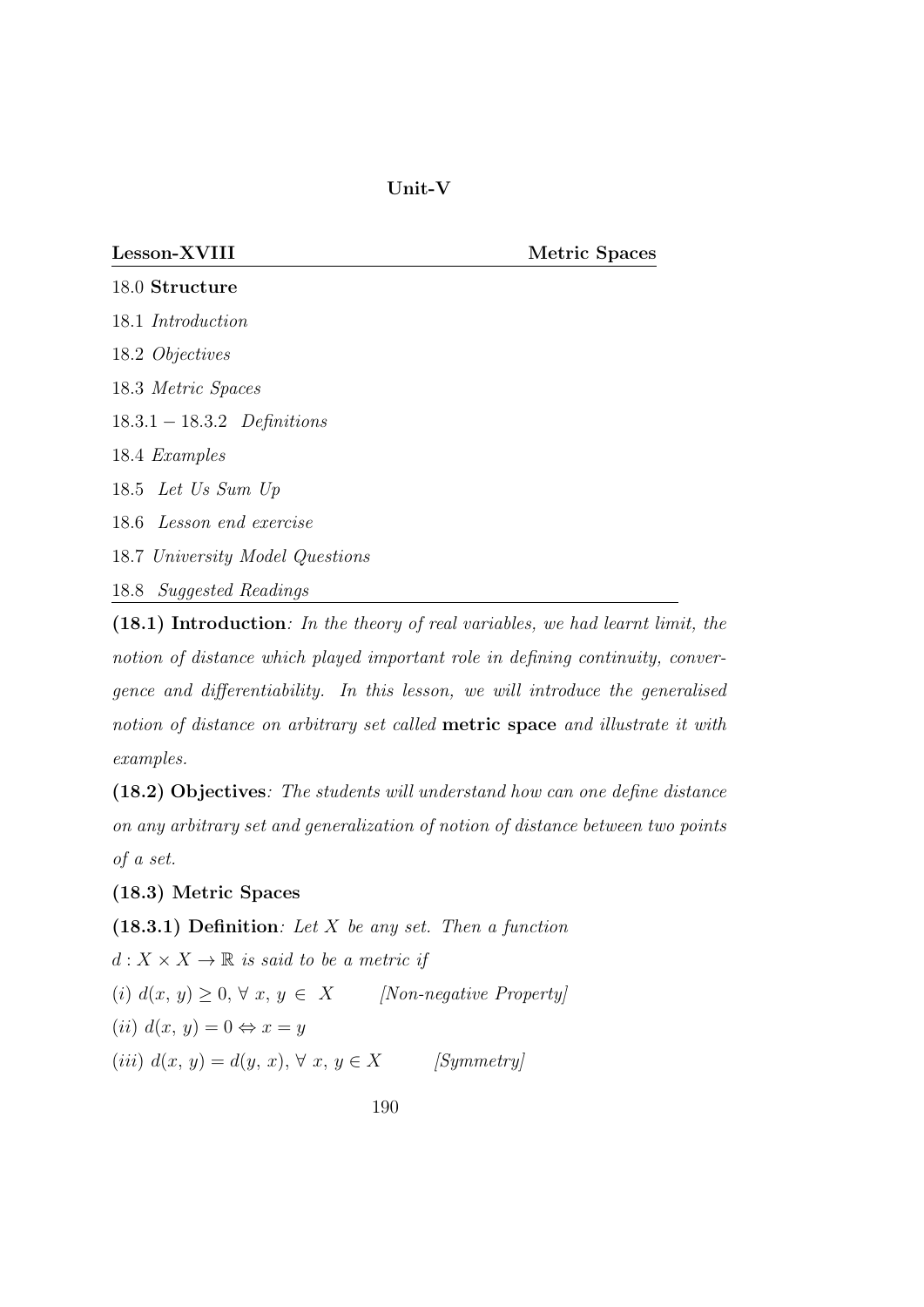(iv)  $d(x, y) \leq d(x, z) + d(z, y), \forall x, y, z \in X$  [Trianle Inequality].

The set X with a metric d is called a metric space. It is denoted by  $(X, d)$ .

(18.3.2) Definition: Let X be any set. Then a function

 $d: X \times X \to \mathbb{R}$  is said to be a pseudometric if

(i)  $d(x, y) \geq 0, \forall x, y \in X$  [Non-negative Property]

(ii)  $d(x, y) = d(y, x), \forall x, y \in X$  [Symmetry]

(iii)  $d(x, y) \leq d(x, z) + d(z, y), \forall x, y, z \in X$  [Trianle Inequality].

Note: Every metric space is pseudo-metric but the converse need not be true.

#### Some Results:

(i) The absolute value function satisfies the following properties

$$
|x| \ge 0, |x| = 0 \Leftrightarrow x = 0, |x| = |-x|, |x + y| \le |x| + |y|, \forall x, y \in \mathbb{R}.
$$

(ii) If  $u$  and  $v$  are complex numbers, then

$$
|u + v| \le |u| + |v|; \frac{|u + v|}{1 + |u + v|} \le \frac{|u|}{1 + |u|} + \frac{|v|}{1 + |v|}.
$$

(iii) Cauchy-Schwartz Inequality: Let  $x = (x_1, x_2, \ldots, x_n)$  and  $y =$  $(y_1, y_2, \ldots, y_n)$  be any two n-tupple of complex numbers. Then

$$
\sum_{i=1}^n |x_i y_i| \leq \left(\sum_{i=1}^n |x_i|^2\right)^{1/2} \left(\sum_{i=1}^n |y_i|^2\right)^{1/2}.
$$

(iv) Minkowski's inequality: Let  $x = (x_1, x_2, \ldots, x_n)$  and  $y =$  $(y_1, y_2, \ldots, y_n)$  be any two n-tupple of complex numbers. Then

$$
\left(\sum_{i=1}^n |x_i + y_i|^p\right)^{1/p} \le \left(\sum_{i=1}^n |x_i|^p\right)^{1/p} + \left(\sum_{i=1}^n |y_i|^p\right)^{1/p}, \text{ if } p \ge 1
$$

## (18.3) Examples

1. Let  $X = \mathbb{R}$ , the set of real numbers. Show that the function  $d : \mathbb{R} \times \mathbb{R} \to \mathbb{R}$ defined by  $d(x, y) = |x - y|, \forall x, y \in \mathbb{R}$  is a metric on  $\mathbb{R}$ .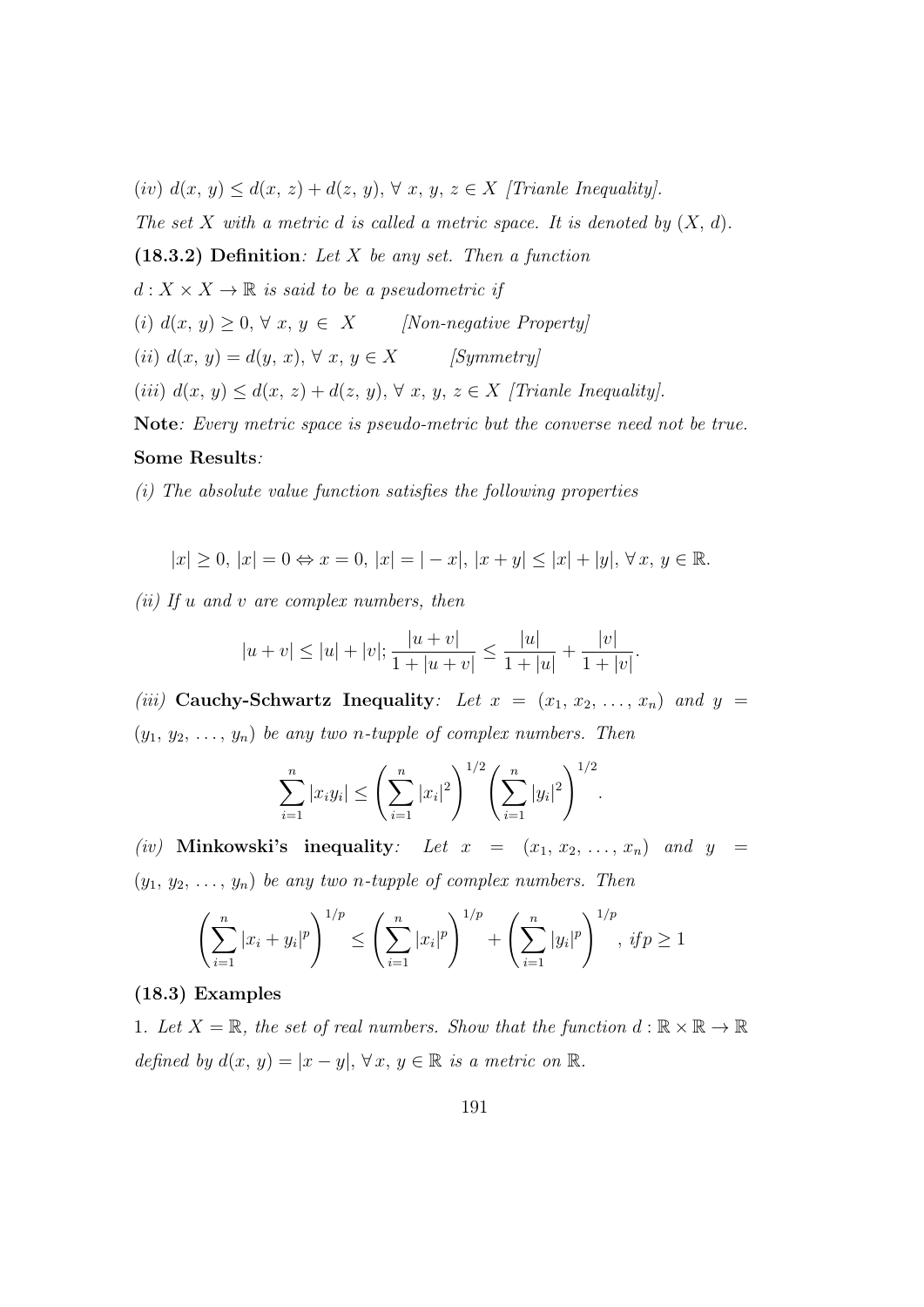Solution. We have (i)  $|x-y| \geq 0, \forall x, y \in \mathbb{R}$  $\Rightarrow d(x, y) \geq 0 \forall, x, y \in \mathbb{R}$ (ii)  $|x-y|=0 \Leftrightarrow x-y=0 \Leftrightarrow x=y$  so that  $d(x, y)=0 \Leftrightarrow x=y$ (iii)  $|x - y| = |y - x| \forall x, y \in \mathbb{R} \Rightarrow d(x, y) = d(y, x) \forall x, y \in \mathbb{R}$  $(iv)$  |x − y| = |(x − z) + (z − y)| ≤ |x − z| + |z − y| ∀ x, y, z ∈ ℝ  $\Rightarrow d(x, y) \leq d(x, z) + d(z, y) \forall x, y, z \in \mathbb{R}.$ Hence from (i)-(iv), it follows that d is a metric on  $\mathbb{R}$ . **Note:** This metric d on  $\mathbb R$  is known as usual metric on  $\mathbb R$  and the metric

space  $(\mathbb{R}, d)$  is known as the usual metric space.

2. Let X be a non-empty set and define a mapping  $d: X \times X \to \mathbb{R}$  as

$$
d(x, y) = \begin{cases} 1 & \text{if } x \neq y \\ 0 & \text{if } x = y \end{cases} \forall x, y \in X
$$

Then show that d is metric on X.

**Solution.** We have (i)  $d(x, y) \geq 0$ , by definition of d. (ii)  $d(x, y) = 0 \Leftrightarrow x = y$ , by definition (iii) If  $x = y$ , then  $d(x, y) = 0 = d(y, x)$  and if  $x \neq y$ , then  $d(x, y) = 1 =$  $d(y, x)$ . Hence  $d(x, y) = d(y, x) \forall x, y \in \mathbb{R}$ (iv) Let x, y, z be any elements in X. If  $x = y$ , then  $d(x, y) = 0$ . Also  $d(x, z) \geq 0$  and  $d(z, y) \geq 0$ Hence  $d(x, y) \leq d(x, z) + d(z, y)$ If  $x \neq y$ , then either  $x \neq y \neq z$  or  $x \neq y = z$ . then either  $d(x, y) = d(x, z) = d(z, y) = 1$ or  $d(x, y) = d(x, z) = 1$  and  $d(y, z) = 0$ Hence in both situations,  $d(x, y) \leq d(x, z) + d(z, y)$ Thus,

$$
d(x, y) \le d(x, z) + d(z, y) \forall x, y, z \in X.
$$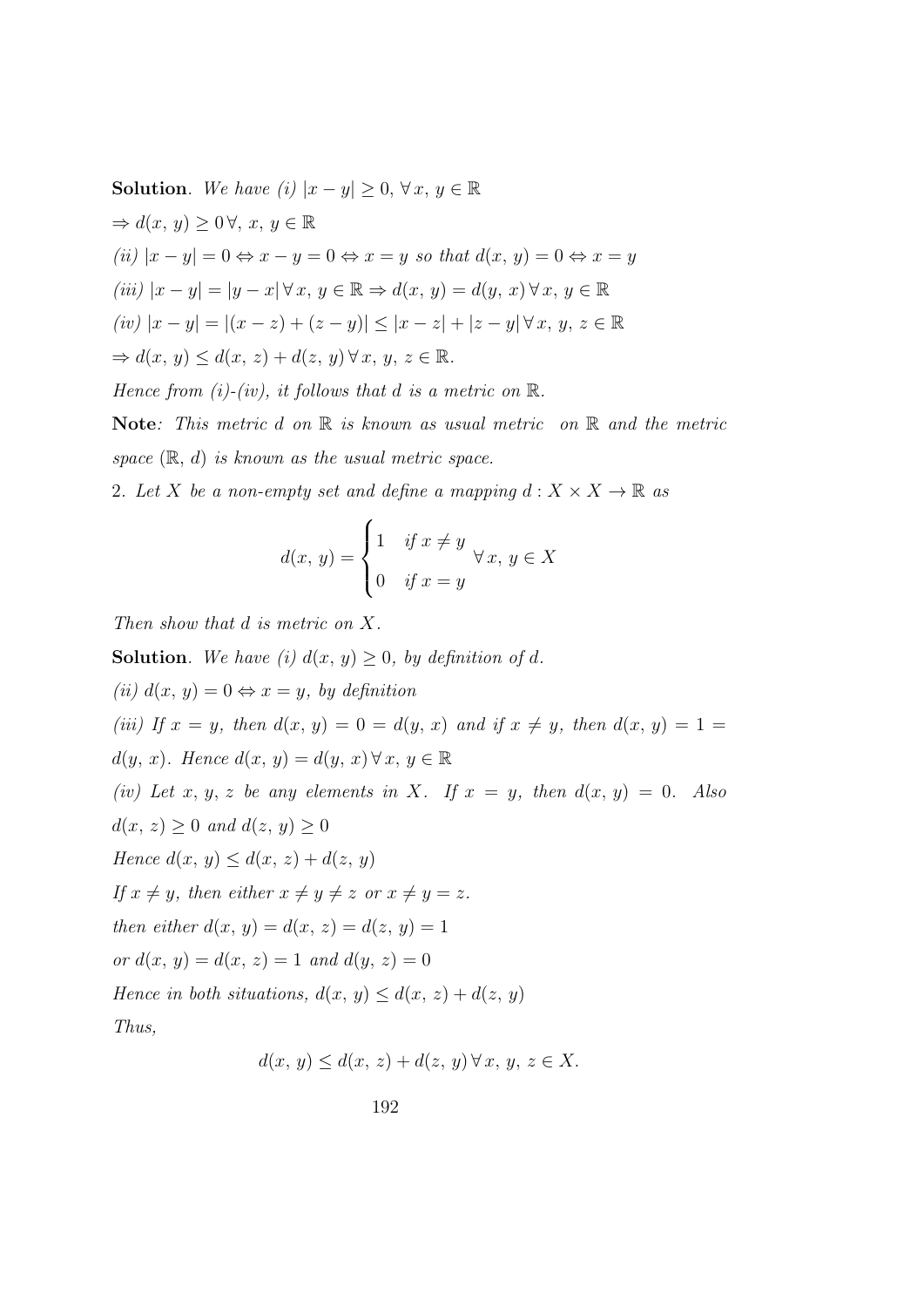Hence  $d$  is metric on  $X$  and  $(X, d)$  is metric space.

Note: The metric space  $(X, d)$  so defined is known as discrete metric space. 3. Let  $X = \mathbb{R}^2$  and  $d : X \times X \rightarrow \mathbb{R}$  be defined by  $d(x, y) =$  $\sqrt{(x_1-y_1)^2+(x_2-y_2)^2}$  where  $x=(x_1, x_2)$  and  $y=(y_1, y_2)$ . Then show that d is a metric on X.

**Solution**. (i) Since  $(x_1 - y_1)^2$  and  $(x_2 - y_2)^2$  are non-negative real numbers, we have

$$
\sqrt{(x_1 - y_1)^2 + (x_2 - y_2)^2} \ge 0 \Rightarrow d(x, y) \ge 0
$$

(ii) 
$$
d(x, y) = 0 \Leftrightarrow \sqrt{(x_1 - y_1)^2 + (x_2 - y_2)^2} = 0
$$
  
\n $\Leftrightarrow (x_1 - y_1)^2 = 0$  and  $(x_2 - y_2)^2 = 0$   
\n $\Leftrightarrow x_1 = y_1$  and  $x_2 = y_2$   
\n $\Leftrightarrow (x_1, x_2) = (y_1, y_2) \Leftrightarrow x = y$ .  
\n(iii)  $d(x, y) = \sqrt{(x_1 - y_1)^2 + (x_2 - y_2)^2}$   
\n $= \sqrt{(y_1 - x_1)^2 + (y_2 - x_2)^2}$   
\n $= d(y, x) \Rightarrow d(x, y) = d(y, x) \forall$ ,  $x, y \in X$ .  
\n(iv)  $d(x, y) = \{(x_1 - y_1)^2 + (x_2 - y_2)^2\}^{1/2}$   
\n $= \{\{(x_1 - z_1) + (z_1 - y_1)\}^2 + \{(x_2 - z_2) + (z_2 - y_2)\}^2\}^{1/2}$ .  
\nTo show that  $\{(x_1 - y_1)^2 + (x_2 - y_2)^2\}^{1/2} \le \{(x_1 - z_1)^2 + (x_2 - z_2)^2\}^{1/2} + \{(z_1 - y_1)^2 + (z_2 - y_2)^2\}^{1/2}$ .  
\nLet  $\alpha_1 = x_1 - z_1$ ,  $\alpha_2 = x_2 - z_2$ ,  $\beta_1 = z_1 - y_1$ ,  $\beta_2 = z_2 - y_2$ .  
\nThen  $d(x, z) = \sqrt{\alpha_1^2 + \alpha_2^2}$  and  $d(z, y) = \sqrt{\beta_1^2 + \beta_2^2}$ .  
\nNow,  $d(x, y) = \sqrt{(x_1 - y_1)^2 + (x_2 - y_2)^2}$   
\n $= \sqrt{((x_1 - z_1) + (z_1 - y_1))^2 + ((x_2 - z_2) + (z_2 - y_2))^2}$   
\n $= \sqrt{(x_1 + \beta_1)^2 + (\alpha_2 + \beta_2)^2}$ .  
\nNow  $d(x, y) \leq d(x, z)$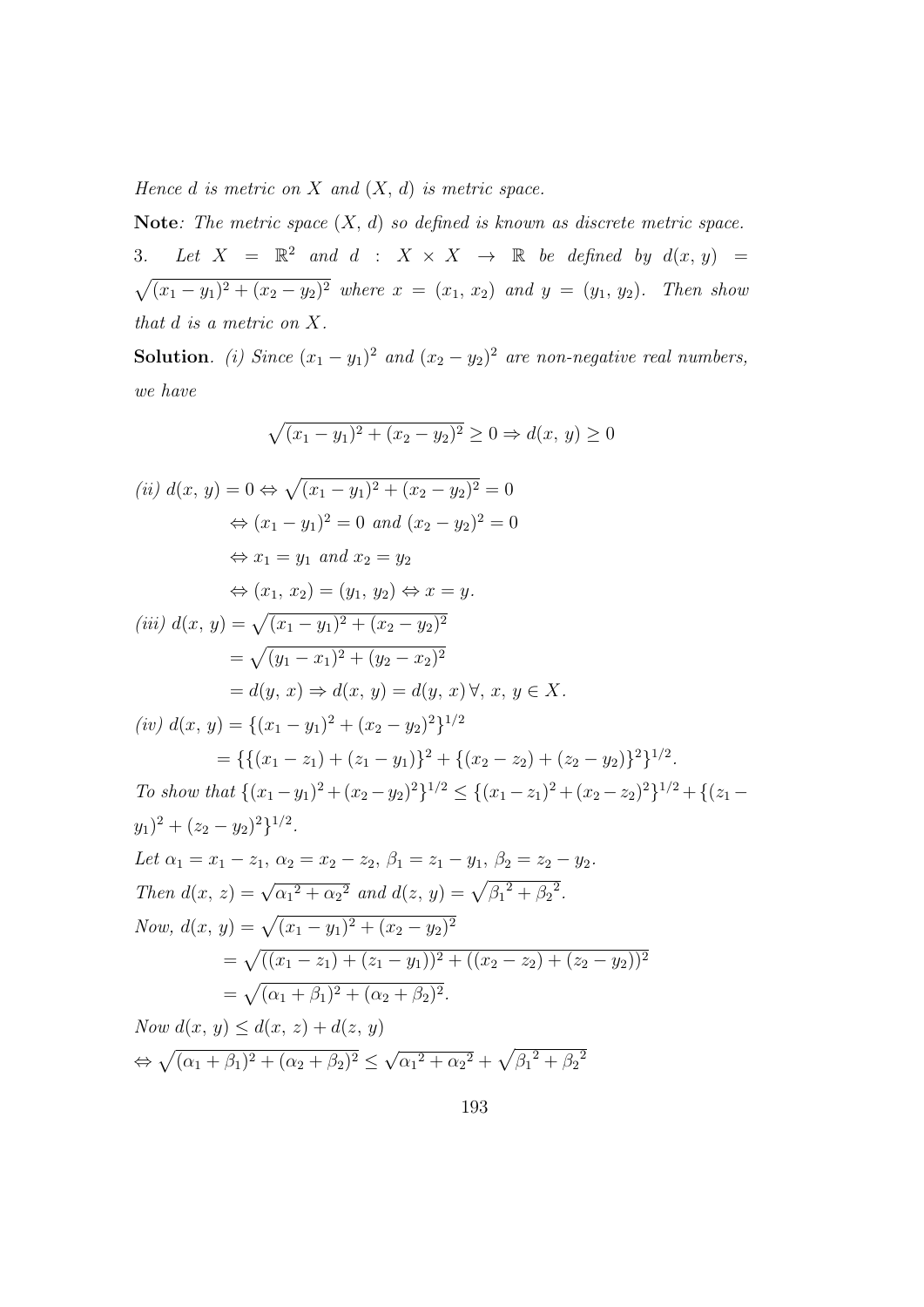$$
\Leftrightarrow (\alpha_1 + \beta_1)^2 + (\alpha_2 + \beta_2)^2
$$
  
\n
$$
\leq \alpha_1^2 + \alpha_2^2 + \beta_1^2 + \beta_2^2 + 2\sqrt{(\alpha_1^2 + \alpha_2^2)(\beta_1^2 + \beta_2^2)}
$$
  
\n
$$
\Leftrightarrow 2\alpha_1\beta_1 + 2\alpha_2\beta_2 \leq 2\sqrt{\alpha_1^2\beta_1^2 + \alpha_1^2\beta_2^2 + \alpha_2^2\beta_1^2 + \alpha_2^2\beta_2^2}
$$
  
\n
$$
\Leftrightarrow 4(\alpha_1\beta_1 + \alpha_2\beta_2)^2 \leq 4(\alpha_1^2\beta_1^2 + \alpha_1^2\beta_2^2 + \alpha_2^2\beta_1^2 + \alpha_2^2\beta_2^2)
$$
  
\n
$$
\Leftrightarrow 8\alpha_1\alpha_2\beta_1\beta_2 \leq 4(\alpha_1^2\beta_2^2 + \alpha_2^2\beta_1^2)
$$
  
\n
$$
\Leftrightarrow (\alpha_1\beta_2 - \alpha_2\beta_1)^2 \geq 0 \text{ which is always true.}
$$
  
\nTherefore,  $\Rightarrow d(x, y) \leq d(x, z) + d(z, y)$ .  
\nHence from (i)-(iv), it follows that d is metric on  $\mathbb{R}^2$ .  
\n4. Let  $X = \mathbb{R}^n$  and  $d: X \times X \to \mathbb{R}$  be defined by  $d(x, y) = \{(x_1 - y_1)^2 + (x_2 - y_2)^2 + ... + (x_n - y_n)^2\}^{1/n}$  where  $x = (x_1, x_2, ..., x_n)$  and  $y = (y_1, y_2, ..., y_n)$ .  
\nThen show that d is a metric on X.

**Solution**. (i) Since  $(x_1-y_1)^2$ ,  $(x_2-y_2)^2$ , ...,  $(x_n-y_n)^2$  are non-negative real numbers, we have

$$
\{(x_1 - y_1)^2 + (x_2 - y_2)^2 + \dots + (x_n - y_n)^2\}^{1/2} \ge 0 \Rightarrow d(x, y) \ge 0
$$
  
\n(ii)  $d(x, y) = 0 \Leftrightarrow \{(x_1 - y_1)^2 + (x_2 - y_2)^2 + \dots + (x_n - y_n)^2\}^{1/2} = 0$   
\n $\Leftrightarrow (x_1 - y_1)^2 = 0, (x_2 - y_2)^2 = 0, \dots, (x_n - y_n)^2 = 0$   
\n $\Leftrightarrow x_1 = y_1, \dots, x_n = y_n$   
\n $\Leftrightarrow (x_1, x_2, \dots, x_n) = (y_1, y_2, \dots, y_n) \Leftrightarrow x = y.$   
\n(iii)  $d(x, y) = \{(x_1 - y_1)^2 + (x_2 - y_2)^2 + \dots + (x_n - y_n)^2\}^{1/2}$   
\n $= \{(y_1 - x_1)^2 + (y_2 - x_2)^2 + \dots + (y_n - x_n)^2\}^{1/2}$   
\n $= d(y, x) \Rightarrow d(x, y) = d(y, x) \forall, x, y \in X.$   
\n(iv)  $d(x, y) = \{(x_1 - y_1)^2 + \dots + (x_n - y_n)^2\}^{1/2}$   
\n $= \{\{(x_1 - z_1) + (z_1 - y_1)\}^2 + \dots + \{(x_n - z_n) + (z_n - y_n)\}^2\}^{1/2}$   
\n $\leq \{(x_1 - z_1)^2 + \dots + (x_n - z_n)^2\}^{1/2} + \{(z_1 - y_1)^2 + \dots + (z_n - y_n)^2\}^{1/2}$   
\nby Minkowski's inequality  
\n $\Rightarrow d(x, y) \le d(x, z) + d(z, y).$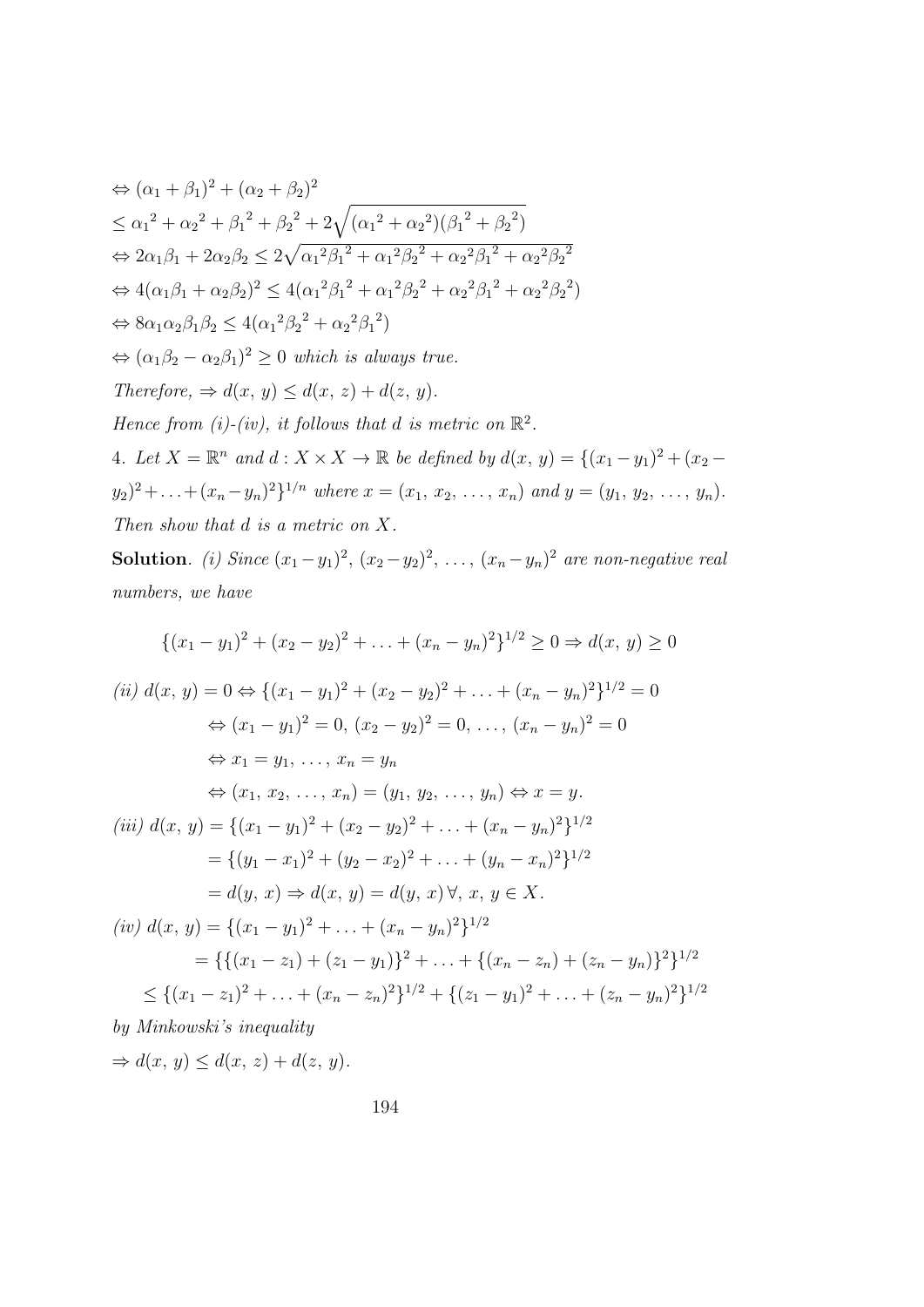Hence from (i)-(iv), it follows that d is metric on  $\mathbb{R}^n$  and  $(\mathbb{R}^n, d)$  is a metric space.

5. If d is a metric space on a non-empty set X then prove that the function

$$
d_1(x, y) = \min\{1, d(x, y)\} \,\forall x, y \in X
$$

is a metric on X.

**Solution**. We have (i)  $d(x, y) \geq 0 \forall x, y \in X$  $\Rightarrow$  min{1,  $d(x, y)$ }  $\geq 0$  $\Rightarrow d_1(x, y) > 0.$ (ii)  $d_1(x, y) = 0 \Leftrightarrow \min\{1, d(x, y)\} = 0 \Leftrightarrow d(x, y) = 0 \Leftrightarrow x = y$ . (iii)  $d_1(x, y) = \min\{1, d(x, y)\} = \min\{1, d(y, x)\} = d_1(y, x)$ . (iv) We have to prove that  $d_1(x, y) \leq d_1(x, z) + d_1(z, y)$ For this, if  $d(x, z) = 1$  and  $d(z, y) = 1$ , then the result follows obviously. Suppose that  $d(x, z) < 1$  and  $d(z, y) < 1$ . Then  $d_1(x, z) + d_1(z, y) = d(x, z) + d(z, y)$  $> d(x, y) > \min\{1, d(x, y)\} = d_1(x, y)$  $\Rightarrow d_1(x, y) \leq d_1(x, z) + d_1(z, y).$ 

Thus from (i)-(iv), it follows that  $d_1$  is metric on X and  $(X, d_1)$  is a metric space.

6. Let  $(X, d)$  be any metric space. Show that the function  $d_1$  defined by

$$
d_1(x, y) = \frac{d(x, y)}{1 + d(x, y)}, \ \forall x, y \in X
$$

is a metric on X.

**Solution.** Since,  $(X, d)$  be a metric space. Therefore (i)  $d(x, y) \geq 0 \Rightarrow \frac{d(x, y)}{1 + d(x, y)} \geq 0 \Rightarrow d_1(x, y) \geq 0.$ (ii)  $d_1(x, y) = 0 \Leftrightarrow \frac{d(x, y)}{1 + d(x, y)} = 0 \Leftrightarrow d(x, y) = 0 \Leftrightarrow x = y.$ (iii)  $d_1(x, y) = \frac{d(x, y)}{1 + d(x, y)} = \frac{d(y, x)}{1 + d(y, x)} = d_1(y, x)$ .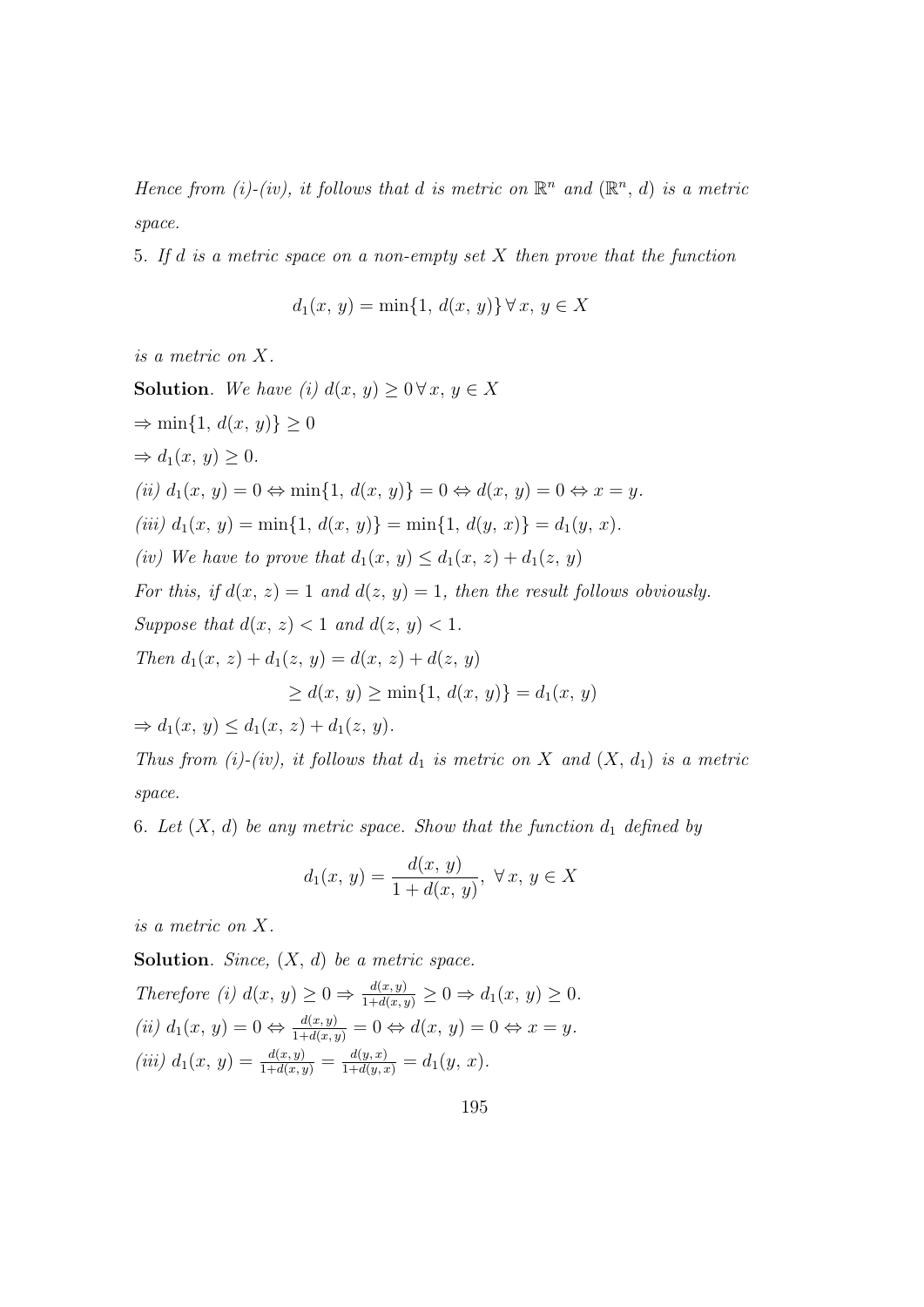$(iv)$  For the triangle inequality, we proceed as follows:

Using the triangle iequality of metric d, we have

$$
d(x, y) \le d(x, z) + d(z, y)
$$
  
\n
$$
1 + d(x, y) \le 1 + d(x, z) + d(z, y)
$$
  
\n
$$
\Rightarrow \frac{1}{1 + d(x, y)} \ge \frac{1}{1 + d(x, z) + d(z, y)}
$$
  
\n
$$
\Rightarrow 1 - \frac{1}{1 + d(x, y)} \le 1 - \frac{1}{1 + d(x, z) + d(z, y)}
$$
  
\n
$$
\Rightarrow \frac{d(x, y)}{1 + d(x, y)} \le \frac{d(x, z)}{1 + d(x, z) + d(z, y)} + \frac{d(z, y)}{1 + d(x, z) + d(z, y)}
$$
  
\n
$$
d_1(x, y) \le d_1(x, z) + d_1(z, y).
$$
  
\nTherefore from (i)-(iv) it follows  $d_1$  is a metric on X.  
\n7. Let  $X = \mathbb{R}^2$ . Then show that a mapping  $d : X \times X \to \mathbb{R}$  defined by  
\n
$$
d(x, y) = |x_1 - y_1| + |x_2 - y_2|, \text{ where } x = (x_1, x_2), y = (y_1, y_2) \text{ is a metric on } X
$$

$$
X.
$$

Solution. We have (i) 
$$
|x_1 - y_1| \ge 0
$$
,  $|x_2 - y_2| \ge 0$   
\n $\Rightarrow |x_1 - y_1| + |x_2 - y_2| \ge 0 \Rightarrow d(x, y) \ge 0$ .  
\n(ii)  $d(x, y) = 0 \Rightarrow |x_1 - y_1| + |x_2 - y_2| = 0 \Rightarrow |x_1 - y_1| = 0$ ,  $|x_2 - y_2| = 0$   
\n $\Rightarrow x_1 = y_1, x_2 = y_2$   
\n $\Rightarrow x = y$ .  
\n(iii)  $d(x, y) = |x_1 - y_1| + |x_2 - y_2| = |y_1 - x_1| + |y_2 - x_2| = d(y, x)$ .  
\n(iv)  $d(x, y) = |x_1 - y_1| + |x_2 - y_2|$   
\n $= |(x_1 - z_1) + (z_1 - y_1)| + |(x_2 - z_2) + (z_2 - y_2)|$   
\n $\le |(x_1 - z_1)| + |(z_1 - y_1)| + |(x_2 - z_2)| + |(z_2 - y_2)|$   
\n $\le (|(x_1 - z_1)| + |(x_2 - z_2)|) + (|(z_2 - y_2)| + |(z_1 - y_1)|)$   
\n $\le d(x, z) + d(z, y) \Rightarrow d(x, y) \le d(x, z) + d(z, y)$ .

Hence from (v)-(iv) it follows that d is a metric on  $\mathbb{R}^2$ .

(18.4) Let Us Sum Up: In this lesson we have described the notion of distance on any set called **metric** and illustrated with the help of different ex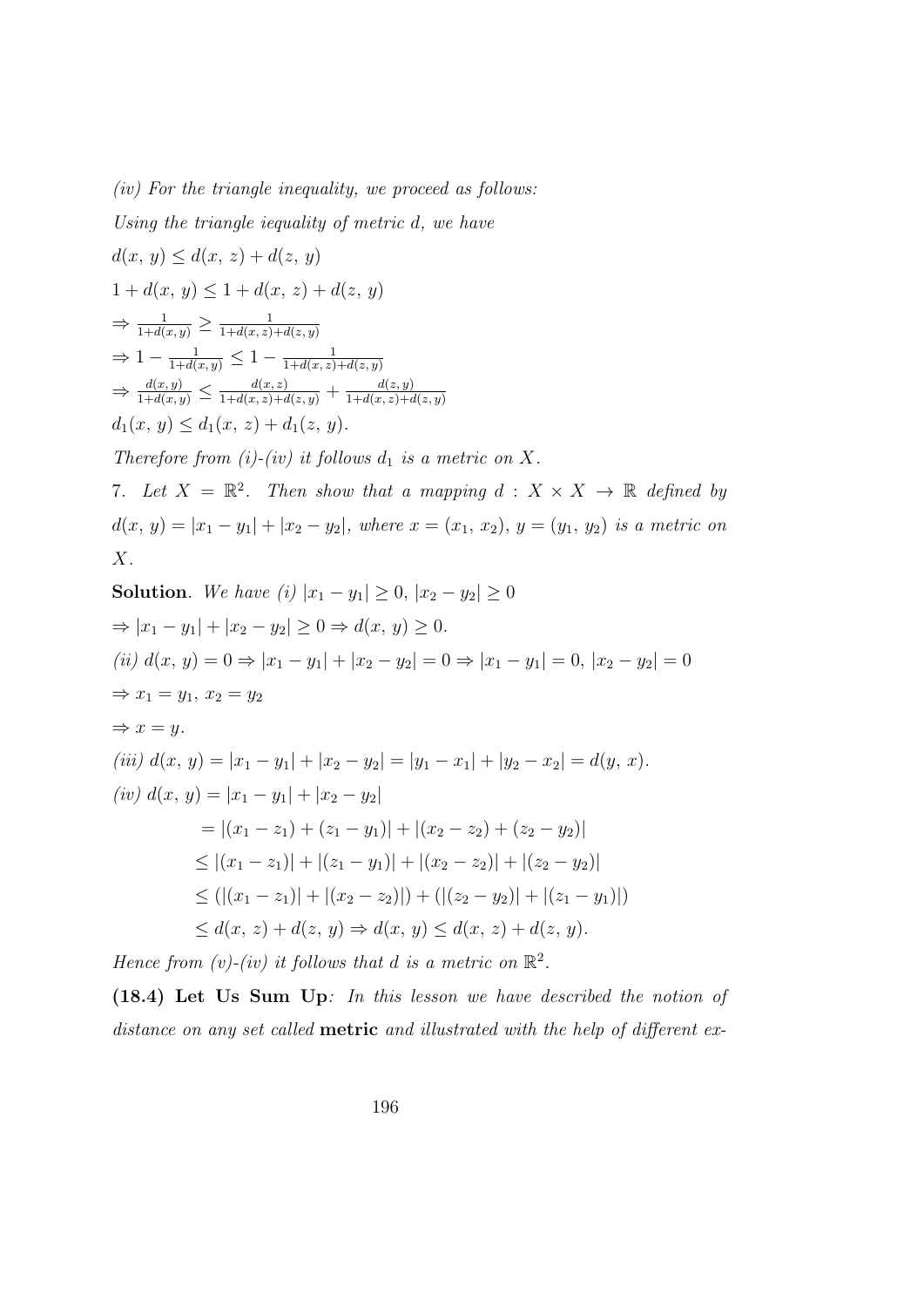amples. We have observed that the metric on any set is not unique.

#### (18.5) Lesson end excercise

1. Let  $X = \mathbb{R}^2$ . Show that the mapping  $d : X \times X \to \mathbb{R}$  defined by  $d(x, y) =$ max{|x<sub>1</sub> − y<sub>1</sub>|, |x<sub>2</sub> − y<sub>2</sub>|} ∀ x = (x<sub>1</sub>, x<sub>2</sub>), y = (y<sub>1</sub>, y<sub>2</sub>) is a metric on X. 2. Let  $X = \mathbb{C}$  be the set of complex number and let  $d : X \times X \to \mathbb{R}$  be defined by  $d(z_1, z_2) = |z_1 - z_2|, \forall z_1, z_2 \in X$ . Prove that  $(X, d)$  is a metric space. 3. Let  $X = \mathbb{R}$ . Then show that a function  $d : X \times X \to \mathbb{R}$  defined by  $d(x, y) = \min\{2, |x - y|\}$  is a metric on X. 4. Let  $\mathbb R$  be the set of real numbers. Show that the function  $d : \mathbb R \times \mathbb R \to \mathbb R$ defined by  $d(x, y) = |x^2 - y^2|, \forall x, y \in \mathbb{R}$  is pseudo-metric on  $\mathbb{R}$  which is not a metric on R. Hint: Here (i)  $|x^2 - y^2| \ge 0 \Rightarrow d(x, y) \ge 0 \forall x, y \in \mathbb{R}$ . (*ii*)  $d(x, x) = |x^2 - x^2| = 0 \forall x \in \mathbb{R}$ (iii)  $d(x, y) = |x^2 - y^2| = |y^2 - x^2| = d(y, x) \forall x, y \in \mathbb{R}$ (iv)  $d(x, y) = |x^2 - y^2| = |(x^2 - z^2) + (z^2 - y^2)| \le |x^2 - z^2| + |z^2 - y^2|$ 

 $\Rightarrow d(x, y) \leq d(x, z) + d(z, y) \forall x, y \in \mathbb{R}.$ 

This shows that d is a pseudo-metric on  $\mathbb{R}$ .

Now we shall show that d is not a metric on R.

For this, we have  $d(x, y) = 0 \Rightarrow |x^2 - y^2| = 0 \Rightarrow x^2 - y^2 = 0 \Rightarrow y = +x$  or  $-x$ . This shows that  $d(x, y) = 0$  does not always imply  $x = y$ .

Hence, the function d is not a metric on R.

5. Let X be the set of all continuous real-valued functions defined on  $[0, 1]$ , and let

$$
d(x, y) = \int_0^1 |x(t) - y(t)| dt, \,\forall x, y \in X.
$$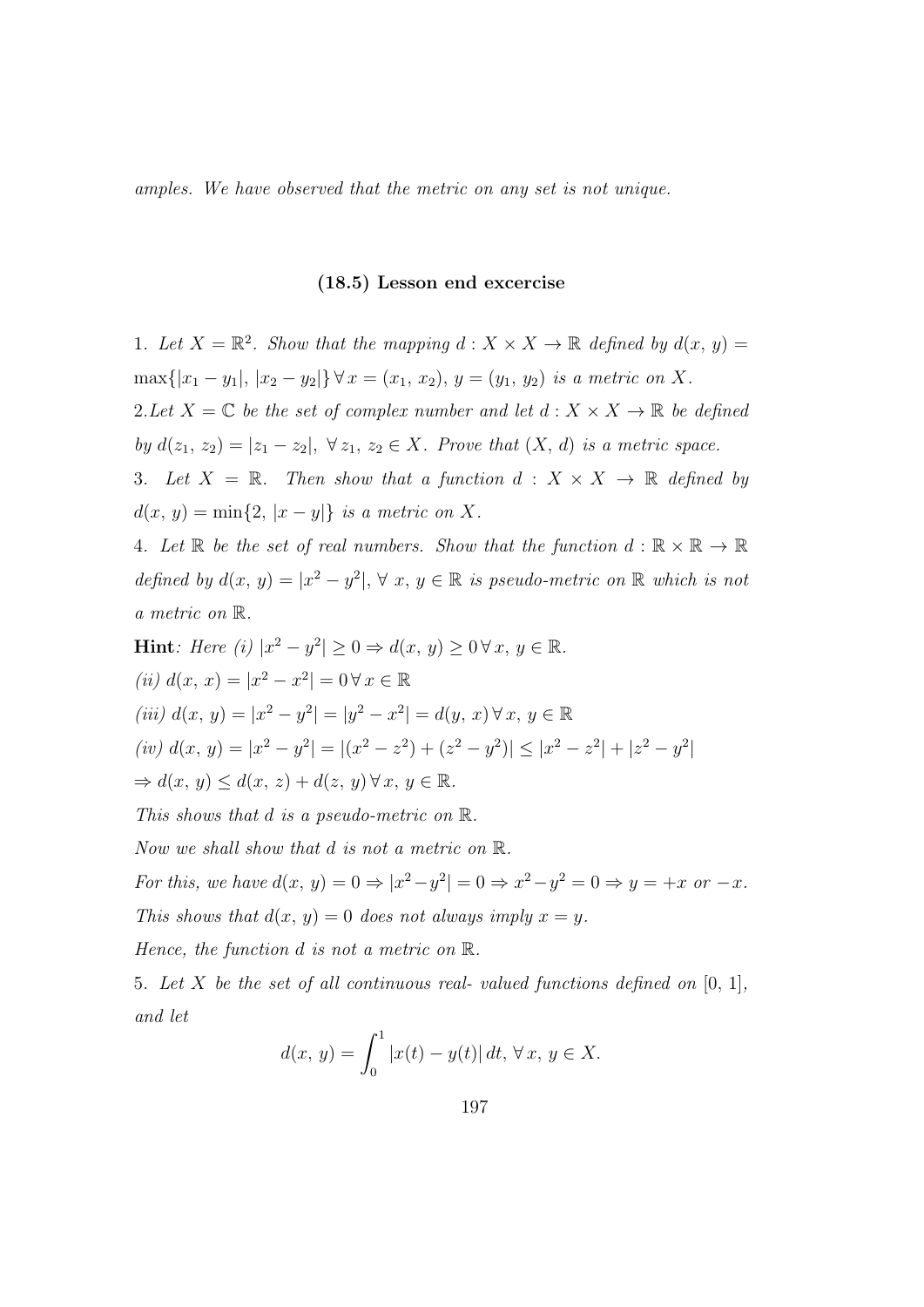Show that  $(X, d)$  is a metric space.

6. Let X be the set of all continuous real-valued functions defined on  $[a, b]$ , and let

$$
d(f, g) = \int_{a}^{b} |f(x) - g(x)| dt, \,\forall \, f, \, g \in X.
$$

Show that  $(X, d)$  is a metric space.

## (18.6) University Model Questions

1. Define metric space. Illustrate this one example.

2. Let  $X = \mathbb{R}^2$  and  $d : X \times X \to \mathbb{R}$  be defined by  $d(x, y) =$  $\sqrt{(x_1-y_1)^2+(x_2-y_2)^2}$  where  $x=(x_1, x_2)$  and  $y=(y_1, y_2)$ . Show that d is a metric on X.

3. Let  $X = C[0, 1]$  be the space of all continuous real valued function on  $[0, 1]$ . Show that the function  $d: X \times X \to \mathbb{R}$  defined by

$$
d(f, g) = \sup\{|f(x) - g(x)| : x \in [0, 1]\}
$$

is a metric on X.

4. Let mapping  $d : \mathbb{R} \times \mathbb{R} \to \mathbb{R}$  be defined as  $d(x, y) = \frac{|x-y|}{(1+|x-y|)}$ . Prove that d is a metric on R.

(18.7) Suggested Readings: Shanti Narayanan, M. D. Raisinghania; Elements of Real Analysis, S. Chand and Company Pvt. Ltd Ramnagar New Delhi-110055.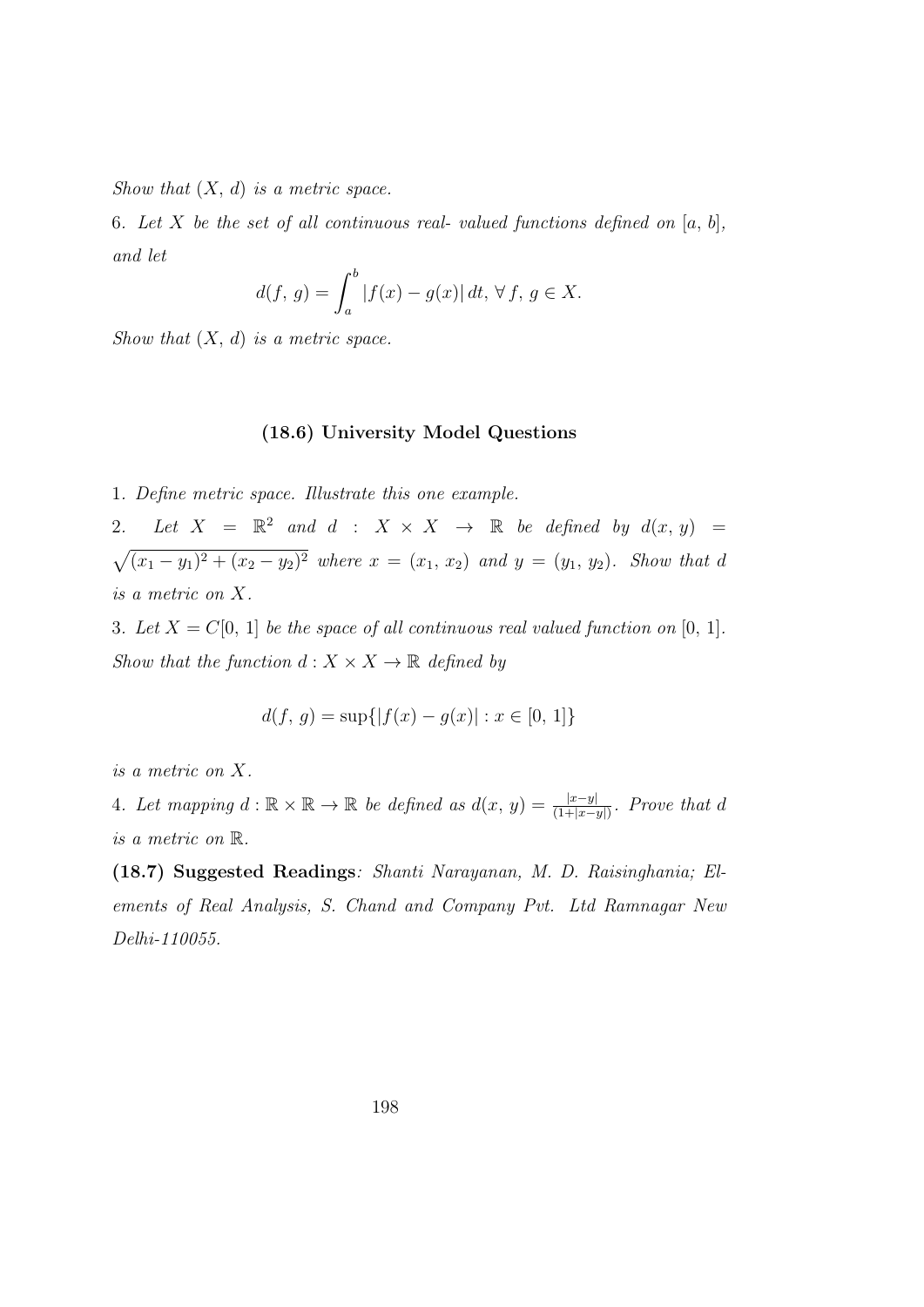#### Lesson-XIX Open and Closed Sets in a metric space

## .0 Structure

- .1 Introduction
- .2 Objectives
- .3 Open and Closed Sets
- .3.1 − 19.3.2 Definitions
- .4 Open sets
- .4.1 Definition
- .4.2 − 19.4.4 Theorems on open sets
- .5 Closed Set
- .5.1 − 19.5.3 Definitions
- .5.4 − 19.5.6 Theorems on closed sets
- .6 Examples
- .7 Let Us Sum Up
- .8 Lesson end exercise
- .9 University Model Questions
- .10 Suggested Readings

(19.1) Introduction: As we are familiar with open and closed intervals in real line, similarily we can talk of open and closed sets in any set with metric. In this lesson, we shall defined open and closed sets in any metric space.

(19.2) Objective: The students will learn the generalisation of open and closed intervals in the real line in the form of open and closed sets in any metric space and their properties.

(19.3) Open and Closed Sets

(19.3.1) Definition( Open sphere (or Open ball): Let  $(X, d)$  be a metric space and  $a \in X$  be any point. Then the set  $\{x \in X | d(a, x) < r, r > 0\}$  is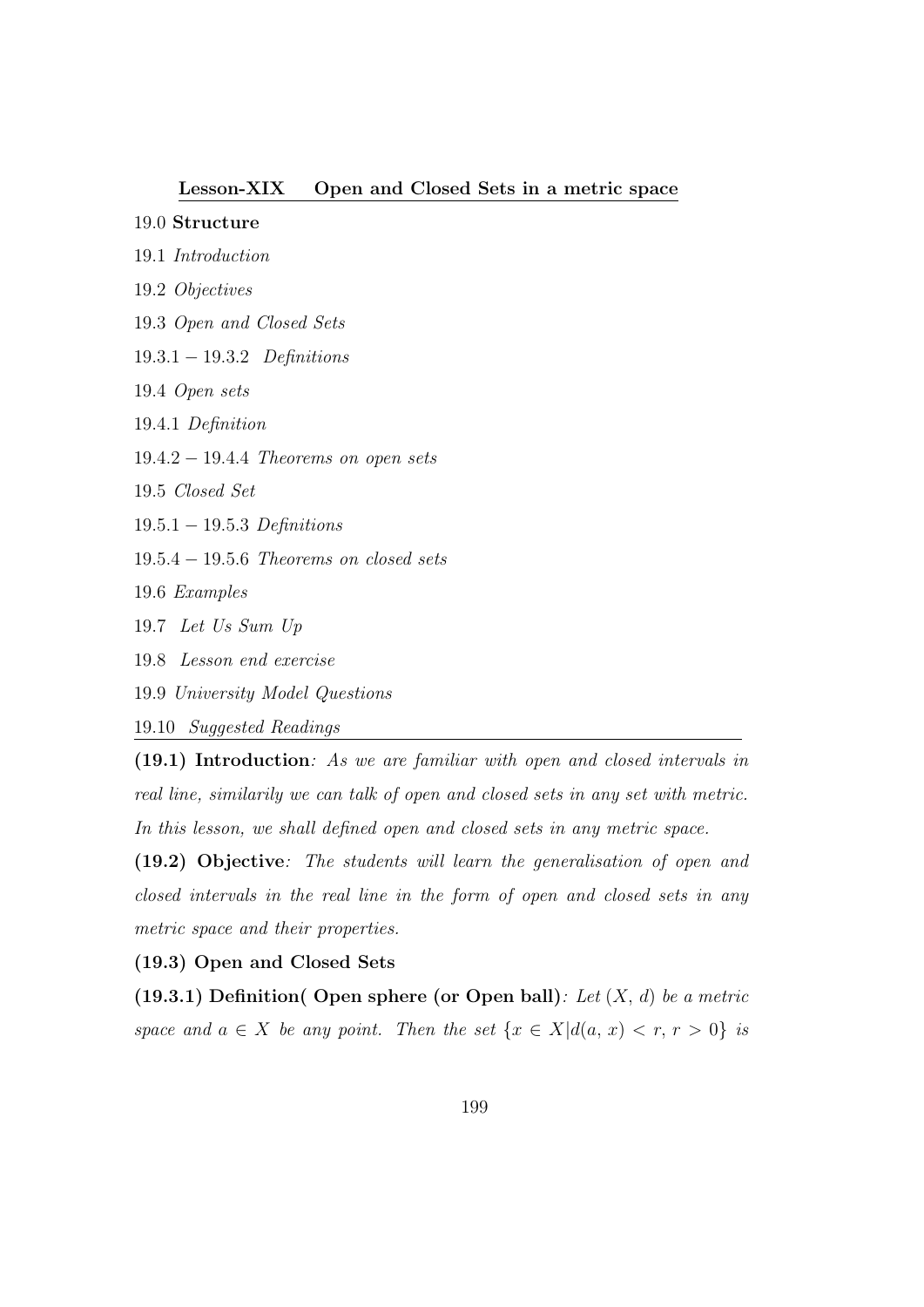called an open sphere (or open ball) with centre at a and readius r. It is denoted by  $S(a, r)$ .

(19.3.1) Definition( Closed sphere (or closed ball): Let  $(X, d)$  be a metric space and  $a \in X$  be any point. Then the set  $\{x \in X | d(a, x) \le r, r > 0\}$ is called a closed sphere (or closed ball) with centre at a and readius r. It is denoted by  $S[a, r]$ .

**Example.** For the usual metric space  $(\mathbb{R}, d)$ , the open sphere  $S(a, r)$  is the open interval  $(a - r, a + r)$  and the closed sphere  $S[a, r]$  is the closed interval  $[a - r, a + r]$  where  $a \in \mathbb{R}$  and  $r > 0$ .

(19.3.2) Definition (Neighbourhood of a point). Let  $(X, d)$  be a metric space. A set  $N \subset X$  is said to be a neighbourhood of a point  $a \in X$  if there exists some  $r > 0$  such that  $S(a, r) \subset N$ .

**Example** Let  $(\mathbb{R}, d)$  be a usual metric space. Then open interval  $(a, b)$  is a neighbourhood of each of its points.

## (19.4) Open Sets

(19.4.1) Definition (Open Set): Let  $(X, d)$  be a metric space. Then a set  $G \subset X$  is said to be open if it is a neighbourhood of each of its points.

**Example** Let  $(\mathbb{R}, d)$  be a usual metric space. Then the open interval  $(a, b)$  is an open set in R.

For this, let  $x \in (a, b)$  be any point. Choose  $r < |x - a|$  and  $r < |b - x|$ . Then  $(x - r, x + r) \subset (a, b)$ 

 $\Rightarrow$   $(a, b)$  is a neighbourhood of x. Since x was an arbitrary element of  $(a, b)$ . Therefore  $(a, b)$  is a neighbourhood of each of its points. Thus  $(a, b)$  is an open set.

(19.4.2) Theorem. Every open sphere is an open set but the converse need not be true.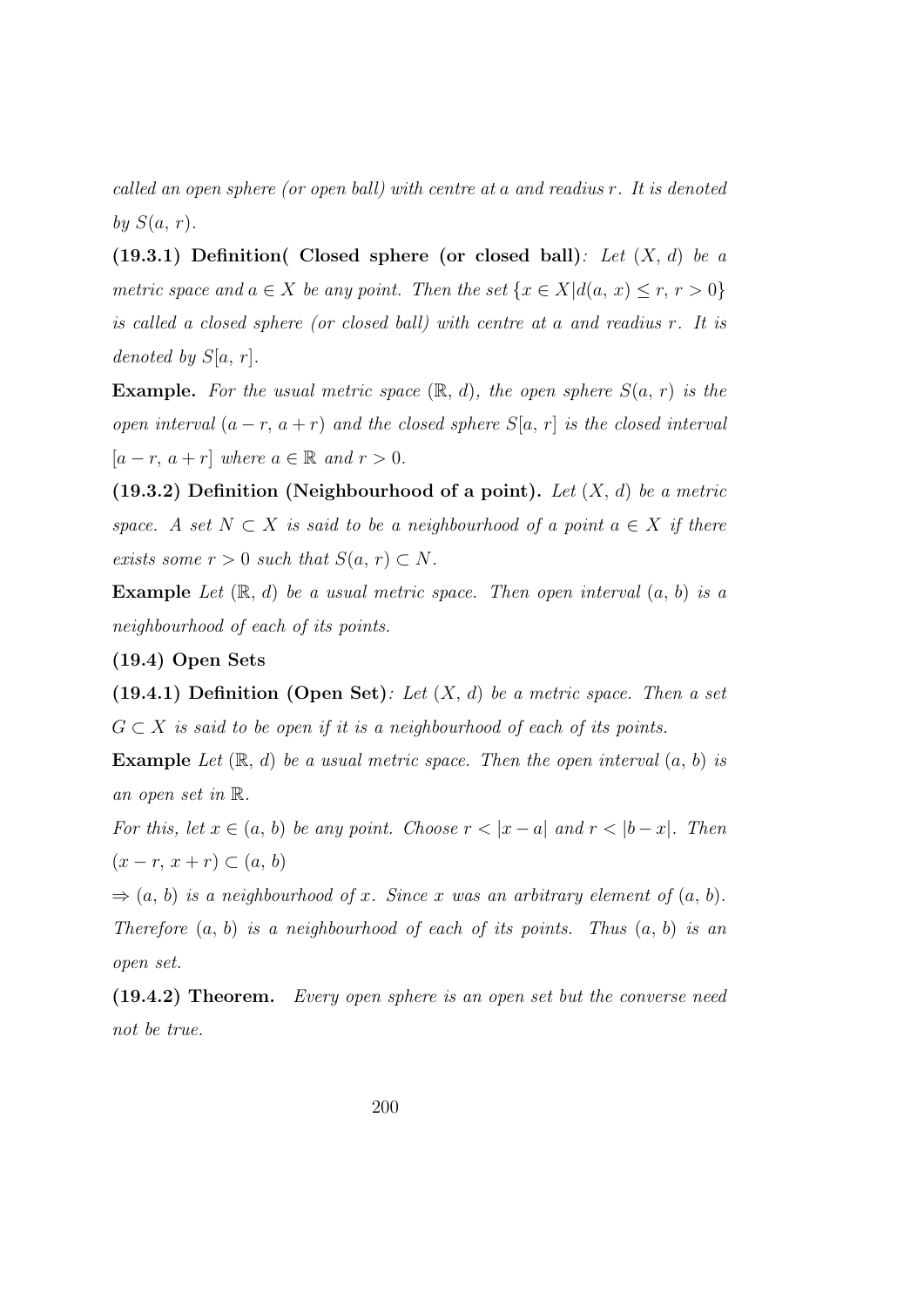**Proof.** Let  $S(a, r)$  be an open sphere in a metric space  $(X, d)$ . Then we have to show that  $S(a, r)$  is an open set. For this, let  $x \in S(a, r)$ . Then  $d(a, x) < r$ . Now, choose  $r' = r - d(a, x)$ . Claim:  $S(x, r') \subset S(a, r)$ . For this, let  $y \in S(x, r')$ . Then  $d(x, y) < r'$ . Now  $d(a, y) \leq d(a, x) + d(x, y)$  $d(a, x) + r'$  $= r$ 

 $\Rightarrow d(a, y) < r$ . Therefore,  $y \in S(a, r)$ . Hence  $S(x, r') \subset S(a, r)$ . This shows that each point of  $S(a, r)$  is the centre of open sphere contained in it and so  $S(a, r)$  is an open set.

For the converse, let  $(\mathbb{R}, d)$  be a usual metric space. Then  $(1, 2) \cup (2, 3)$  is an open set but not open sphere.

(19.4.3) Theorem. Let  $(X, d)$  be metric space. A subset of X is open if and only if it is a union of open spheres.

**Proof.** Let A be an open subset of X. Then, for each  $x \in A$ , there exists a real number  $r_x > 0$  such that  $x \in S(x, r_x) \subset A$ . Then  $A \subset \bigcup \{S(x, r_x) | x \in A\}$  $A\} \subset A$ .

Therefore

$$
A = \bigcup_{x \in A} S(x, r_x).
$$

This shows that A is union of open spheres.

Conversely, suppose that  $A = \bigcup_{x \in A} S(x, r_x)$  and let  $y \in A$  be any element. Then  $y \in S(a, r)$  for some  $a \in A$ . Since every sphere is open set, so y is the centre of some open sphere  $S(y, r')$  such that  $S(y, r') \subset S(a, r)$ ..........(1) Also,  $S(a, r) \subset A$ ........(2)

Thus from (1) and (2) we have  $S(y, r') \subset A$ . This shows that A is a neigh-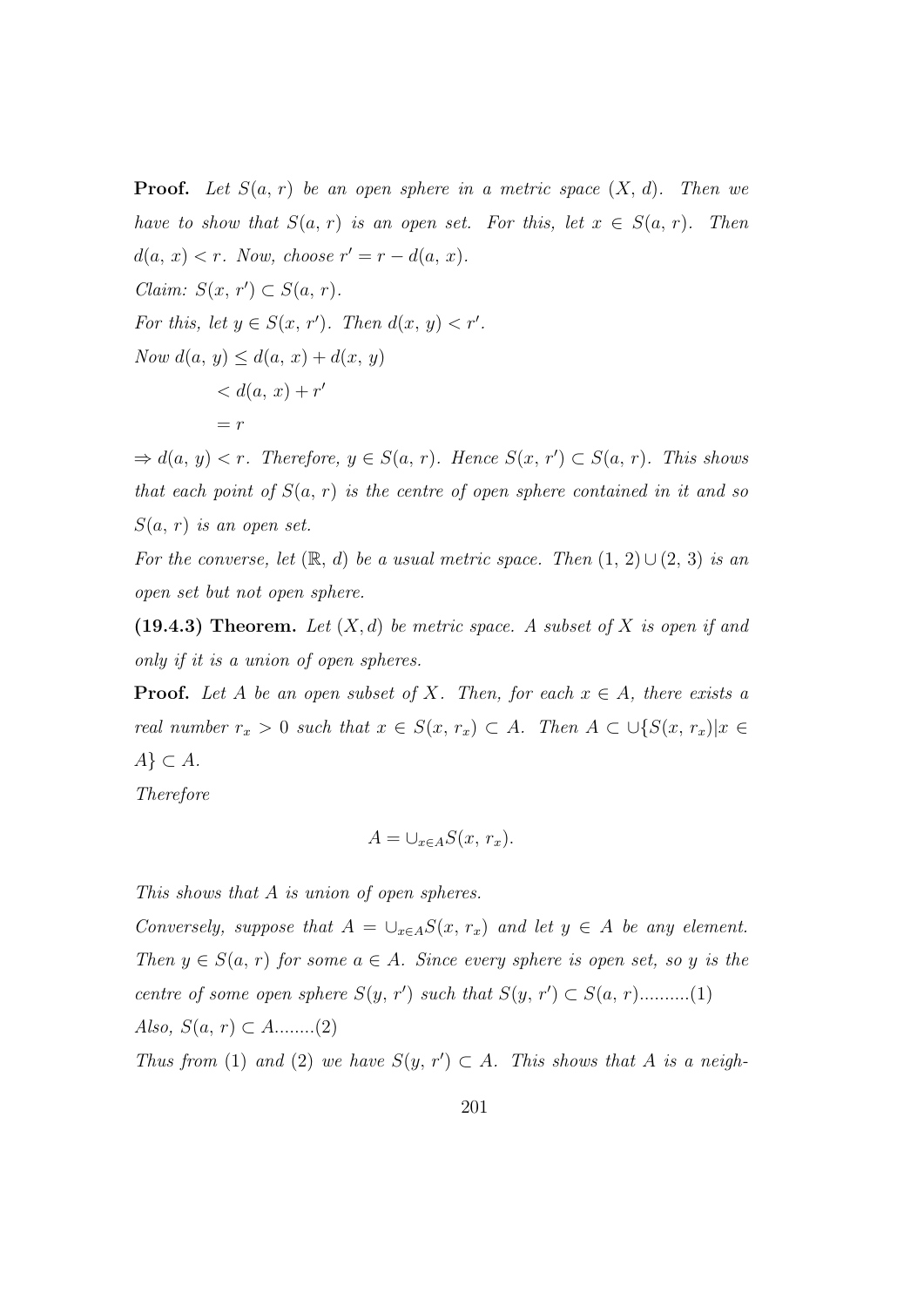bourhood of y. Since y was an arbitrary element of A. This implies that A is a neighbourhood of each of its points. Hence A is an open subset of X.

(19.4.4) Theorem. Let  $(X, d)$  be a metric space. Then

(i)  $\phi$  is open (ii) X is open

(*iii*) the union of arbtrary collection of open sets is open.

(iv) the intersection of finite number of open sets is open.

**Proof.** (i) To prove that  $\phi$  is open set we have to prove that  $\phi$  is a nbd of each of its points. Since  $\phi$  has no point so the definition of open set for  $\phi$  is automatically satisfied. Hence  $\phi$  is open set.

(ii) Let  $x \in X$  be any element. Then every open sphere  $S(x, r)$  is contained in X. Therefore, X is a nbd of each of its points and X is open set.

(iii) Let  ${G_{\alpha}|\alpha \in \Delta}$  be any arbitrary collection of open sets in a metric space X and  $G = \bigcup_{\alpha \in \Delta} G_{\alpha}$ . To show that G is open set, let  $x \in G$ . Then  $x \in G_{\lambda}$ , for some  $\lambda \in \Delta$ . Since  $G_{\lambda}$  is open, so there exists  $r > 0$  such that  $S(x, r) \subset G_{\lambda}$ . This implies that  $S(x, r) \subset G_\lambda$  for some  $\lambda \in \Delta$ .

$$
\Rightarrow S(x, r) \subset \cup_{\lambda \in \Delta} G_{\lambda}.
$$

Hence G is open set.

(iv) the intersection of a finite number of open sets is open.

**Proof.** Let  $\{G_i | i = 1, 2, ..., n\}$  be a finite collection of open subsets of X. We wish to show that  $\bigcap_{i=1}^n \{G_i\}$  is an open set. For this, if  $\bigcap_{i=1}^n \{G_i\} = \emptyset$ , then by (i)  $\bigcap_{i=1}^n \{G_i\}$  is open.

Now, if  $\bigcap_{i=1}^n G_i \neq \emptyset$ , let  $x \in \bigcap_{i=1}^n G_i$  be any point. Then  $x \in G_i$ ,  $\forall i$ . Since, each  $G_i$  is open, so there exists  $r_i > 0$  such that  $S(x, r_i) \subset G_i$ ,  $\forall i =$  $1, 2, \ldots, n \ldots (1).$ Let  $r = \min\{r_i | i = 1, 2, ..., n\}$ . Then by (1),

we have  $S(x, r) \subset S(x, r_i)$ ,  $\forall i = 1, 2, \ldots, n$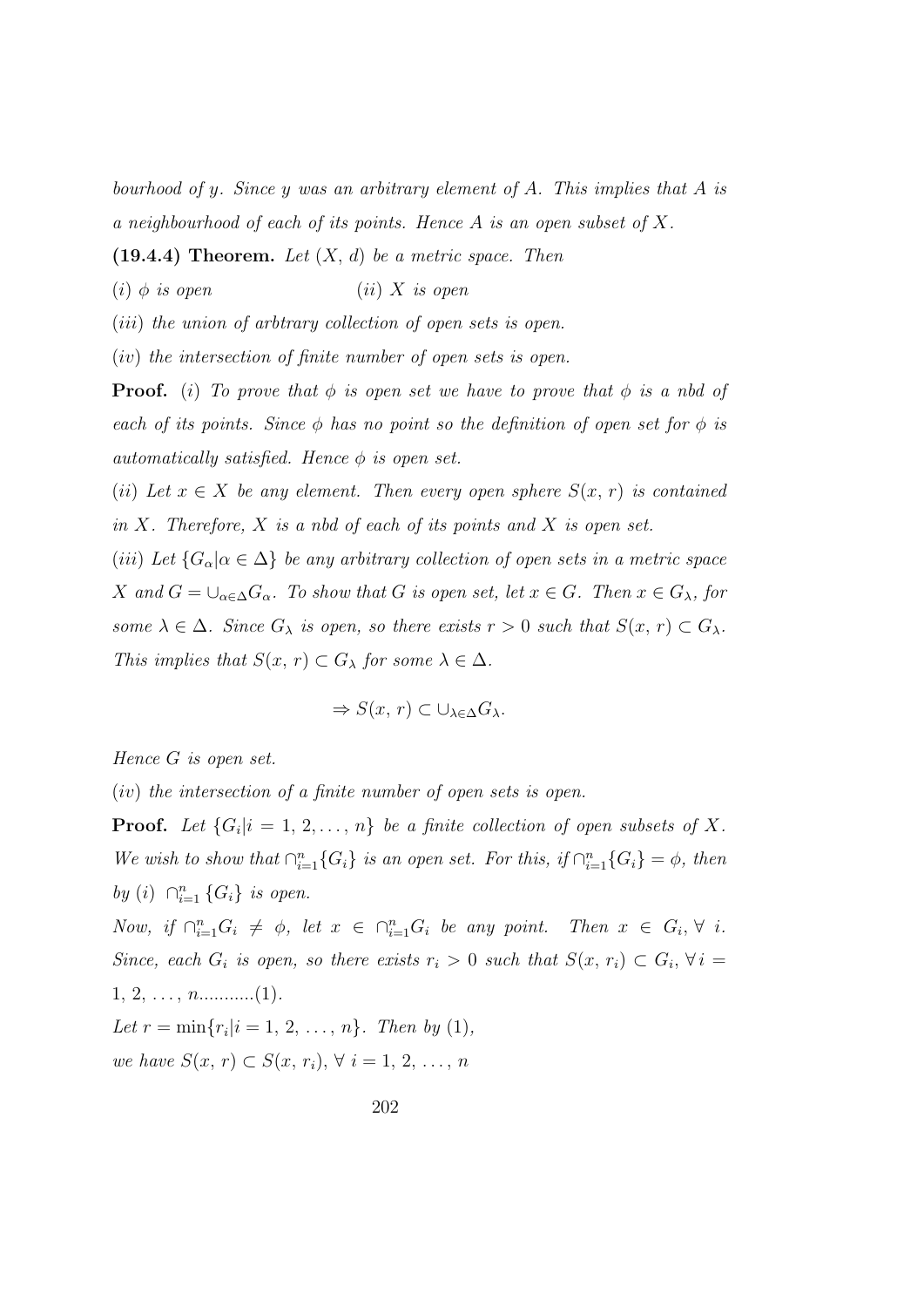$\Rightarrow S(x, r) \subset G_i, \forall i = 1, 2, \ldots, n$ 

 $\Rightarrow S(x, r) \subset \bigcap_{i=1}^n G_i$ . This shows that  $\bigcap_{i=1}^n G_i$  is a nbd of each of its points. Hence  $\bigcap_{i=1}^n G_i$  is an open set.

## (19.5) Closed sets

(19.5.1) Definition (Limit Point): Let  $(X, d)$  be a metric space and  $S \subset X$ . Then a point  $p \in X$  is said to be a limit point of S if every nbd of p contains atleast one point of S different from p. In other words, a point  $p \in X$  is said to be a limit point of the subset  $S \subset X$  if for each  $r > 0$ , the open sphere  $S(p, r)$  contains a point of S other than p i.e.  $S(p, r) \cap S - \{p\} \neq \emptyset$ .

(19.5.2) Definition (Derived Set): The set of all limit points of a set  $S \subset X$  is called derived set and is denoted by S' or  $D(S)$ .

(19.5.3) Definition (Closed Set): A subset K of a metric space  $(X, d)$  is said to be closed if K contains all its limit points.

(19.5.4) Theorem. Let  $(X, d)$  be a metric space. Then a subset  $K \subset X$  is closed if and only if  $K^c$  the complement of K is open.

**Proof.** Let us first suppose that K is closed set. We shall show that  $K^c$  is open. For this, if  $K^c = \phi$ , then there is nothing to prove because  $\phi$  is open set. Now, we assume that  $K^c \neq \phi$ . Let  $x \in K^c$  be any element. Then  $x \notin K$  and K is closed  $\Rightarrow$  x is not a limit point of K

 $\Rightarrow$  there exists  $r > 0$  such that  $S(x, r) \cap K = \phi$ 

$$
\Rightarrow x \in S(x, r) \subset K^c
$$

$$
\Rightarrow K^c \text{ is open.}
$$

Conversely, suppose that  $K^c$  is open set. Then we have to show that  $K$  is closed. For this, let  $x \in K^c$ , then there exists  $r > 0$  such that  $S(x, r) \subset K^c \Rightarrow$  $S(x, r) \cap K = \phi$ 

 $\Rightarrow$  x is not a limit point of K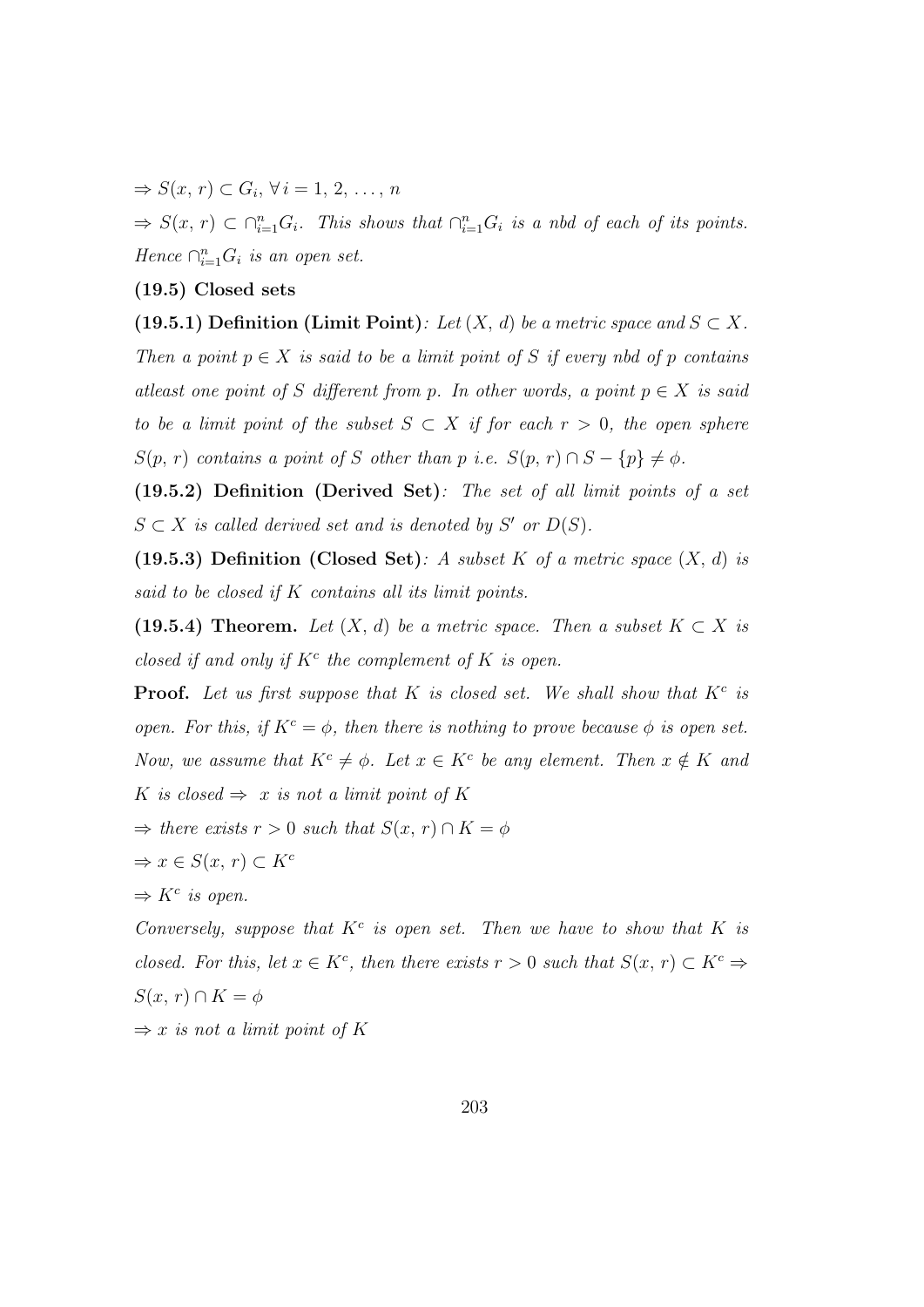$\Rightarrow$  K contains all its limit points

 $\Rightarrow K$  is closed.

(19.5.5) Theorem. Every closed sphere is a closed set in a metric space  $(X, d)$ .

**Proof.** Let  $S[a, r]$  be a closed sphere with centre at a and radius r. Let  $G = X - S[a, r]$ , be the complement of  $S[a, r]$ . If  $G = \phi$ , then G is open set and hence  $S[a, r]$  is closed set.

Now assume that  $G \neq \phi$ . Let  $x \in G$ . Then  $d(a, x) > r$ , let  $r' = d(a, x) - r \Rightarrow$  $r' > 0$ . Now, to show that G is open, we shall show that  $S(x, r') \subset G$ . For this, let  $y \in S(x, r')$  be any element. Then  $d(x, y) < r'$  $\Rightarrow d(x, y) < d(a, x) - r$  $\Rightarrow r < d(a, x) - d(x, y)$ ...........(\*) Now we know that  $d(a, x) \leq d(a, y) + d(y, x)$  (Trianle inequality)

 $\Rightarrow d(a, x) - d(x, y) \leq d(a, y)$ , Using this in (\*) we get,

 $r < d(a, y) \Rightarrow y \in G$ . Hence  $S(x, r') \subset G$ . This shows that G is open set and  $S[a, r]$  is a closed set.

#### $(19.5.6)$  Theorem. Let  $(X, d)$  be a metric space. Then

(i)  $\phi$  is closed (ii) X is closed

(iii) The intersection of arbitrary family of closed sets is closed.

(iv) The union of finite family of closed sets is closed.

**Proof.** (i) We have  $\phi^c = X$ , which is open set. This implies that  $\phi$  is closed set.

(ii)  $X^c = \phi$  which is open set. This implies that X is closed set.

(iii) Let  ${K_{\alpha}|\alpha \in \Delta}$  be an arbtrary collection of closed subsets of X and  $K = \bigcap_{\alpha \in \Delta} K_{\alpha}.$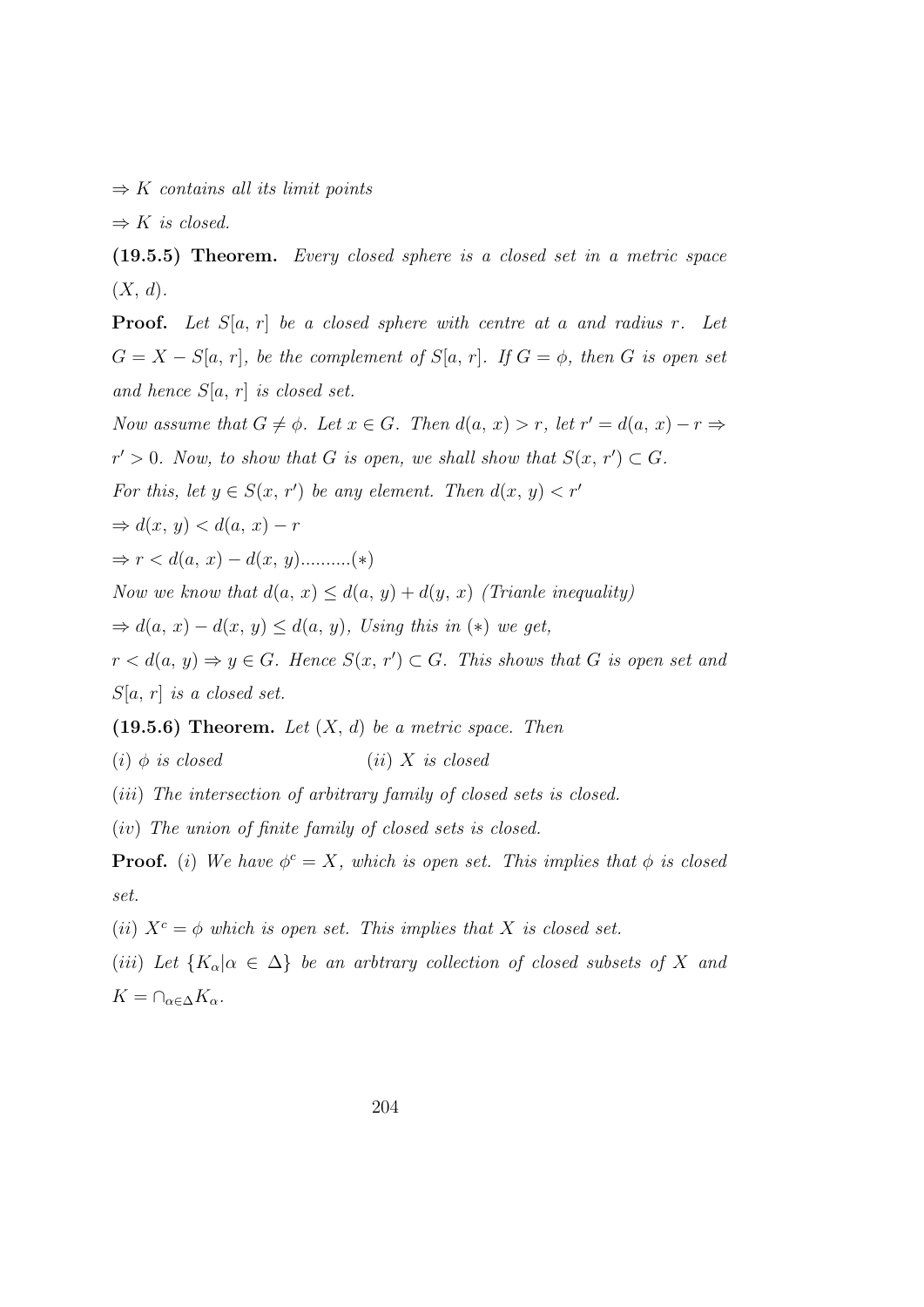Now

$$
K^c = (\cap_{\alpha \in \Delta} K_\alpha)^c = \cup_{\alpha \in \Delta} K_\alpha{}^c
$$

which is open (because each  $K_{\alpha}$  is closed set and each  $K_{\alpha}^{c}$  is open). Then by Theorem  $(19.4.4)(iii)$  it follows that  $K^c$  is open set  $\Rightarrow K$  is closed set. Therefore, any intersection of closed sets in a metric space is closed.

(iv) Let  $\{K_i | i = 1, 2, 3, \ldots, n\}$  be finite family of closed subsets of metric space X and  $K = \bigcup_{i=1}^{n} K_i$ . To show that K is closed, we have to show that  $K^c$ is open.

For this, we have  $K^c = \bigcup_{i=1}^n K_i^c$ 

 $= \bigcap_{i=1}^n K_i^c$  which is open by Theorem  $(19.4.4)(iv)$  because  $K_i^c$  is open set for each i. Hence K, the finite union of closed sets in a metric space X is closed.

### (19.6) Examples

1. Find the open sphere  $S(0, \frac{1}{2})$  $(\frac{1}{2})$  in metric space  $(\mathbb{R}, d)$ . **Solution**. By definition  $S(0, \frac{1}{2})$  $(\frac{1}{2}) = \{x | x \in \mathbb{R} \text{ and } d(x, 0) < \frac{1}{2}\}$  $rac{1}{2}$  $=\{x|x\in\mathbb{R} \text{ and } |x|<\frac{1}{2}\}$  $\frac{1}{2}$  $=\{x|x \in \mathbb{R} \text{ and } -\frac{1}{2} < \frac{1}{2}\}$  $\frac{1}{2}$ } =  $\left(-\frac{1}{2}\right)$  $\frac{1}{2}, \frac{1}{2}$  $(\frac{1}{2})$ .

2. Describe open sphere for discrete metric space.

**Solution**. Let  $(X, d)$  be a metric space. Then

$$
d(x, y) = \begin{cases} 1 & \text{if } x \neq y \\ 0 & \text{if } x = y \end{cases} \forall x, y \in X.
$$

Let  $a \in X$  be any element and  $r > 0$  be a real number. If  $r < 1$ , then  $r = 0$ (because  $d(x, y)$  has only two values 0 or 1) and  $d(a, x) < r \Rightarrow a = x$ . Therefore,  $S(a, r) = \{a\}.$ If  $r > 1$ , then  $S(a, r) = \{x | x \in X \text{ and } d(a, x) < r\} = X$ . Further, if  $r = 1$ , then  $S(a, r) = \{x | x \in X \text{ and } d(a, r) < 1\} = \{a\}.$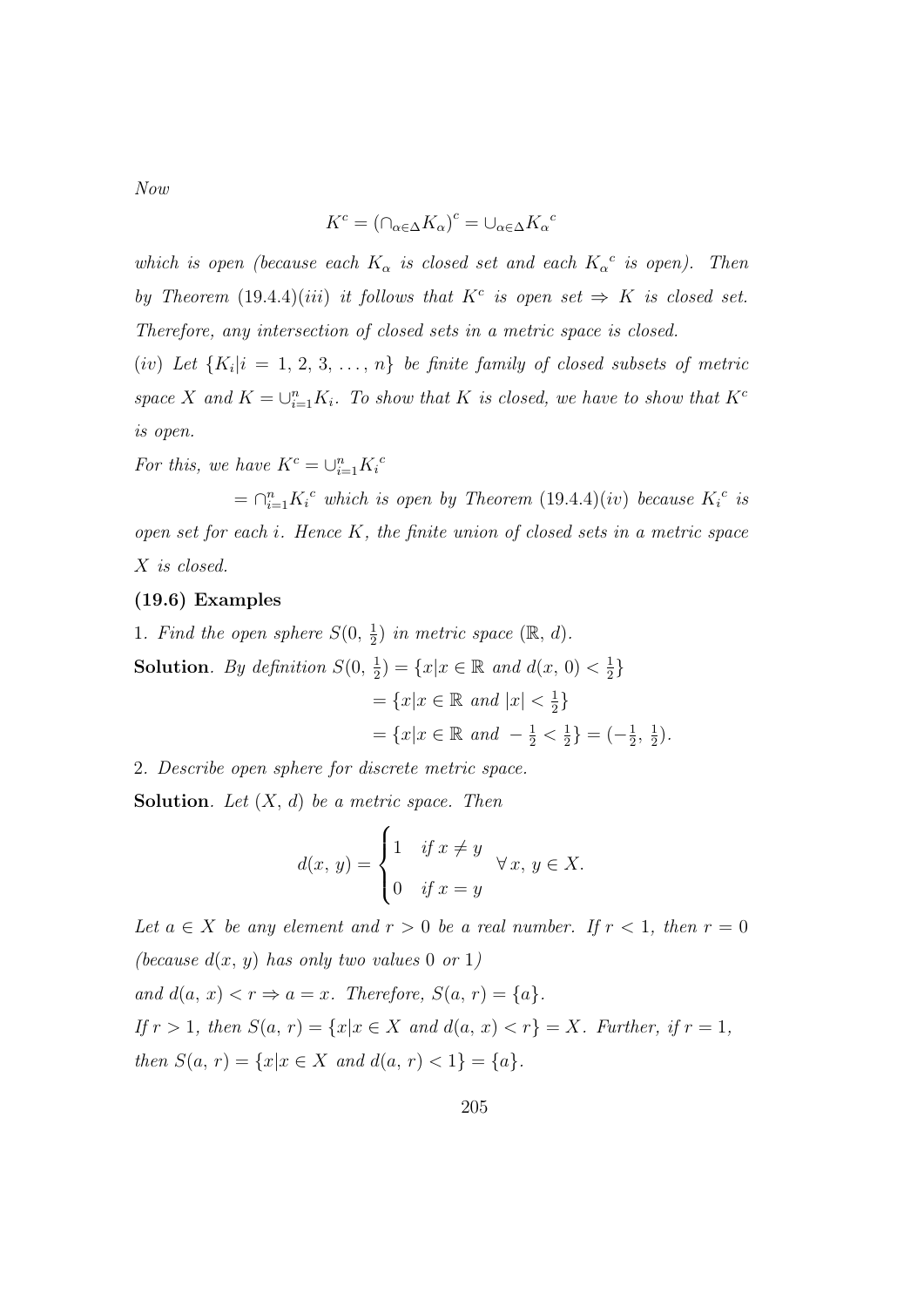3. Describe open spheres (balls) of radius r and centre a in

- (i) Usual metric space  $(\mathbb{R}, d)$
- (ii) Usual metric space  $(\mathbb{R}^2, d)$
- (*iii*) Usual metric space  $(\mathbb{R}^3)$ , d
- (iv) Discrete metric space  $(\mathbb{R}, d)$ .

**Proof.** (i) The required open sphere in the usual metric space  $(\mathbb{R}, d)$  is given by  $S(a, r) = \{x | x \in \mathbb{R} \text{ and } d(a, x) < r\}$  $=\{x|x\in\mathbb{R} \text{ and } |x-a| < r\}$  $=\{x|x\in\mathbb{R} \text{ and } a-r < x < a+r\}$  $=(a - r, a + r).$ (*ii*) Here  $d(x, y) = \sqrt{(x_1 - x_2)^2 + (y_1 - y_2)^2}$ , where  $x = (x_1, y_1), y = (x_2, y_2)$ . Therefore  $S(a, r) = \{(x_1, y_1) \in \mathbb{R}^2 | \sqrt{(x_1 - a_1)^2 + (y_1 - a_2)^2} < r\}$  $=\{(x_1, y_1) \in \mathbb{R}^2 | (x_1 - a_1)^2 + (y_1 - a_2)^2 < r^2\},\,$  which is the required open sphere. Hence open sphere  $S(a, r)$  is the interior of circle with centre at  $a = (a_1, a_2)$  and radius r.

(iii) Here 
$$
d(x, y) = \sqrt{(x_1 - x_2)^2 + (y_1 - y_2)^2 + (z_1 - z_2)^2}
$$
,  
\nwhere  $x = (x_1, y_1, z_1), y = (x_2, y_2, z_2)$ . Therefore  $S(a, r)$   
\n $= \{(x_1, y_1, z_1) \in \mathbb{R}^3 | \sqrt{(x_1 - a_1)^2 + (y_1 - a_2)^2 + (z_1 - a_3)^2} < r \}$   
\n $= \{(x_1, y_1, z_1) \in \mathbb{R}^3 | (x_1 - a_1)^2 + (y_1 - a_2)^2 + (z_1 - a_3)^2 < r^2 \}$ , which is  
\nthe required open sphere. Hence open sphere  $S(a, r)$  is the interior of sphere  
\nwith centre at  $a = (a_1, a_2, a_3)$  and radius r.

(iv) Here

$$
d(x, y) = \begin{cases} 1 & \text{if } x \neq y \\ 0 & \text{if } x = y \end{cases} \forall x, y \in \mathbb{R}.
$$

We have two cases: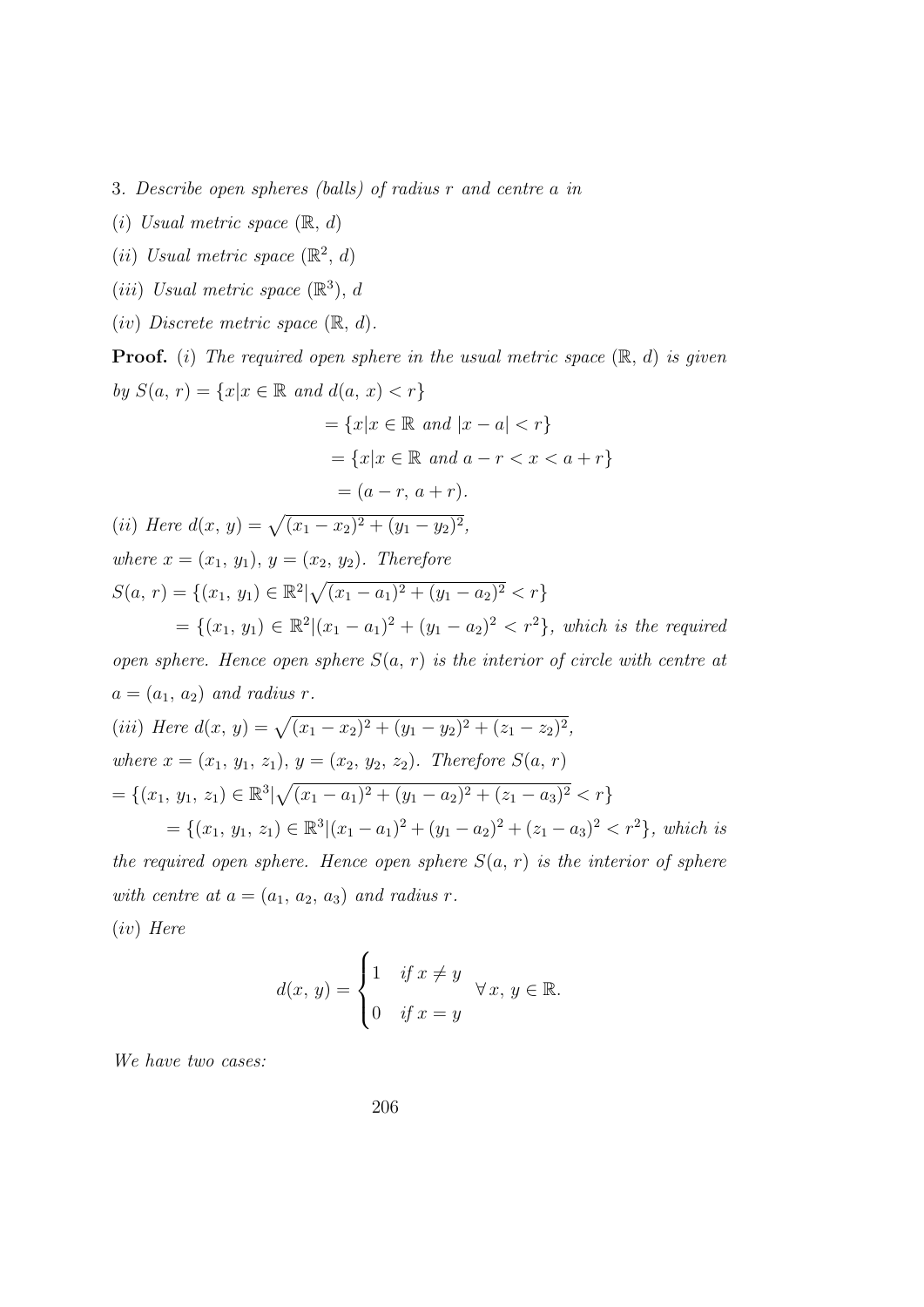**Case I:** when  $r > 1$ , then the open sphere with centre  $a \in \mathbb{R}$  and radius r is given by

 $S(a, r) = \{x | x \in \mathbb{R} \text{ and } d(a, x) < r\} = \mathbb{R}.$ 

Case II: when  $0 < r \leq 1$ ,

then  $S(a, r) = \{x | x \in \mathbb{R} \text{ and } d(a, x) < r\} = \{a\}.$ 

Therefore, the only open spheres in a discrete metric space  $(\mathbb{R}, d)$  are singelton sets or whole space.

4. Let  $(\mathbb{R}, d)$  be the usual metric space. Then every open interval is an open set in  $(\mathbb{R}, d)$  where as singleton set is not open.

**Solution.** Let  $(a, b)$  be an open interval, where  $a, b \in \mathbb{R}$  and  $a < b$ . To show that  $(a, b)$  is an open set, we have to show that there exists an open shpere with centre at each point of  $(a, b)$  and radius r contained in it. For this, let  $x \in (a, b)$  be any point. Choose  $r = \min\{|x - a|, |b - x|\}$ . Then there exists an open sphere

$$
S(a, r) \subset (a, b).
$$

Hence every open interval in usual metric space is open set.

Now, let  $\{x\}$  be a singelton set in usual metric space  $(\mathbb{R}, d)$ . Since every open sphere in usual metric space is an open interval, so any open interval centred at x is  $S(x, \epsilon) = (x - \epsilon, x + \epsilon)$ , where  $\epsilon > 0$  however small.

But  $S(x, \epsilon) = (x - \epsilon, x + \epsilon) \not\subset \{x\}$ . Therefore,  $\{x\}$  is not open set  $\Rightarrow$  every singelton in usual metric space is not open set.

5. Let  $(\mathbb{R}, d)$  be the usual metric space. Then every closed interval is a closed set in  $(\mathbb{R}, d)$ .

**Solution.** Let  $I = [a, b]$  be a closed interval in the usual metric space  $(\mathbb{R}, d)$ . Then  $I^c = \mathbb{R} - I = (-\infty, a) \cup (b, \infty)$ , which is an open set (because the union of open sets is open).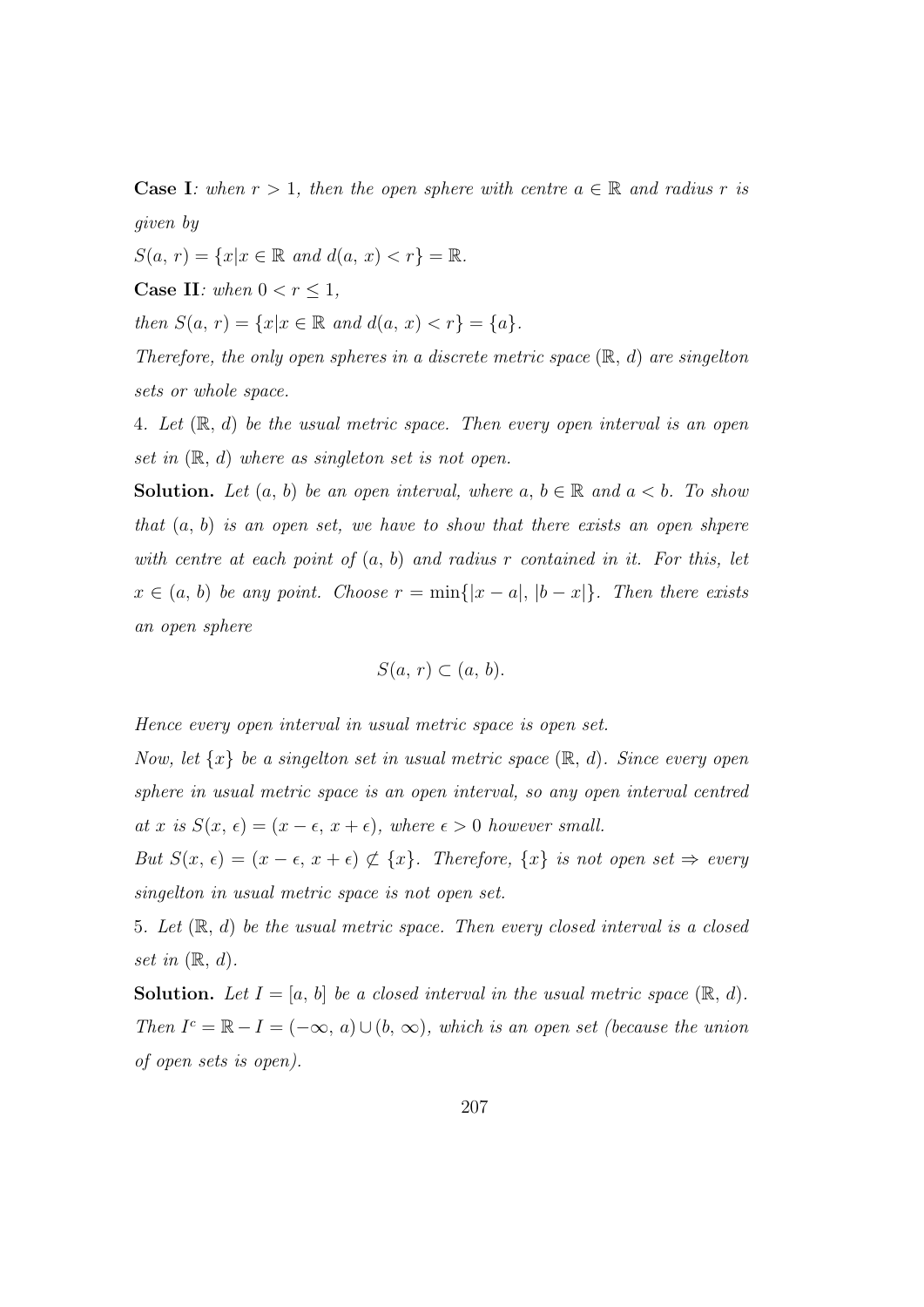Hence  $[a, b]$  is a closed set.

(19.7) Let Us Sum Up: In this lesson, we have defined the concepts of open(closed) spheres (or balls), open sets and closed sets. Then the properties of open and closed sets have been discussed. Further, all the concepts have been illustrated with examples.

#### (19.8) Lesson end Exercise

1. Show that every singelton set on the real line with usual metric is closed set.

2. Prove that every set in a discrete metric space is an open set.

3. Prove that every set in a discrete metric space is an closed set.

## (19.9) University Model Questions

1. Define open set in a metric space. Prove that every open interval in a usual metric space  $(\mathbb{R}, | \cdot |)$  is an open set.

2. Define closed set in a metric space. Prove that every closed interval in a usual metric space  $(\mathbb{R}, ||)$  is an closed set.

3. Prove that every finite set in a metric space  $(X, d)$  is closed set.

**Hint**: Let us first show that every singelton set  $\{x\}$  is closed in the metric space  $(X, d)$ . For this, let  $G = \{x\}^c$ . If  $G = \phi$ , then G is obviously open set and  $\{x\}$  is closed.

If  $G \neq \phi$ , then there exists  $y \in G \Rightarrow x \neq y$ . Let  $r = d(x, y)$ . Then there exists an open sphere  $S(y, r_1)$ , where  $r_1 < r \Rightarrow x \notin S(y, r_1)$ . For this if  $x \in S(y, r_1)$ , then  $d(x, y) < r_1 < r$ , a contradiction to the fact that  $d(x, y) = r$ .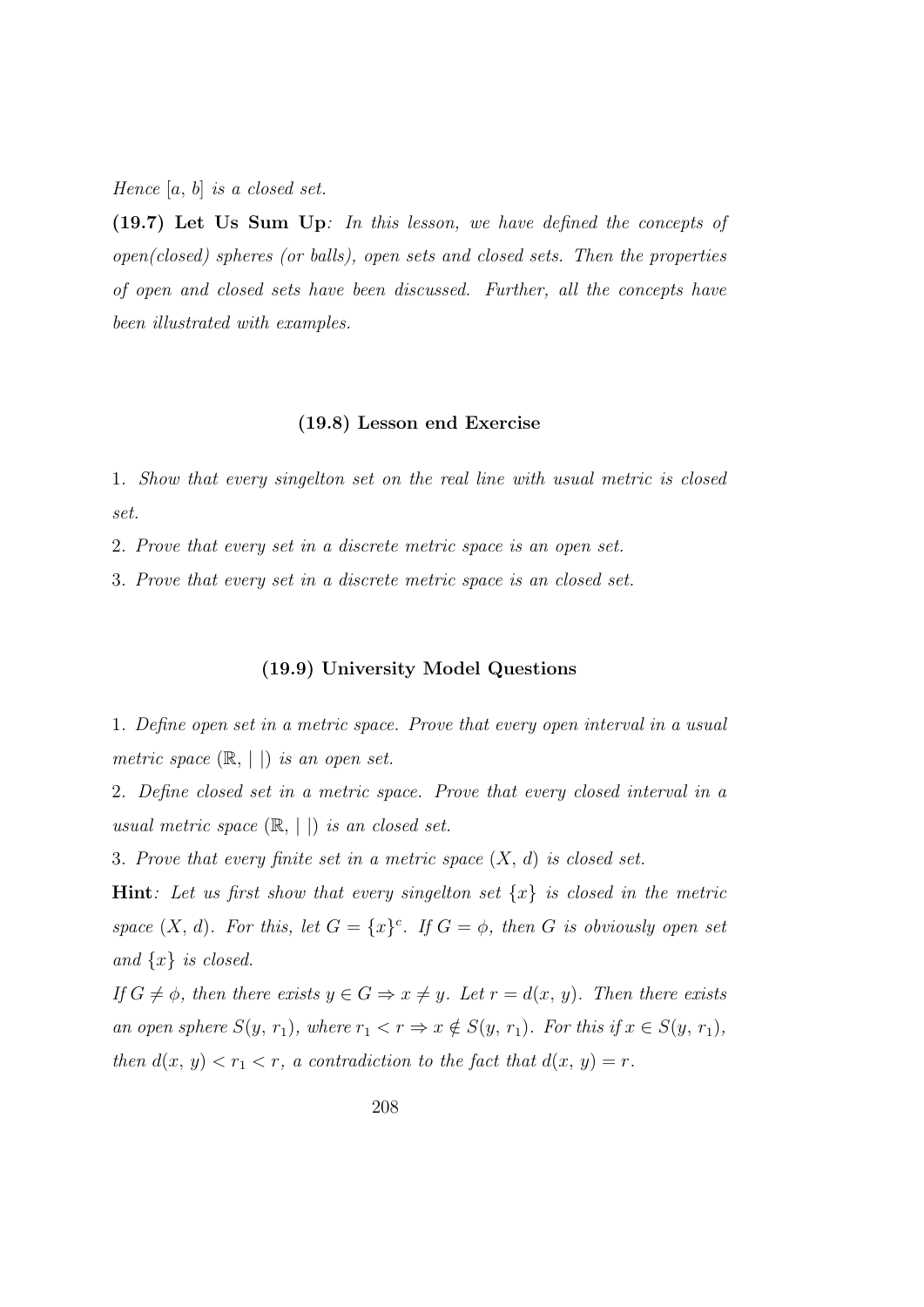Therefore,  $S(y, r_1) \subset \{x\}^c$ 

 $\Rightarrow$  { $x$ }<sup>c</sup> is open set. Hence { $x$ } is closed in X. Therefore, { $x_1, x_2, ..., x_n$ } =  $\cup_{i=1}^n \{x_i\}$ , which is a finite union of closed sets. Hence every finite set is closed in  $(X, d)$ .

4. Show that every closed sphere in a metric space is closed set.

(19.10) Suggested Readings: Shanti Narayanan, M. D. Raisinghania; Elements of Real Analysis, S. Chand and Company Pvt. Ltd Ramnagar New Delhi-110055.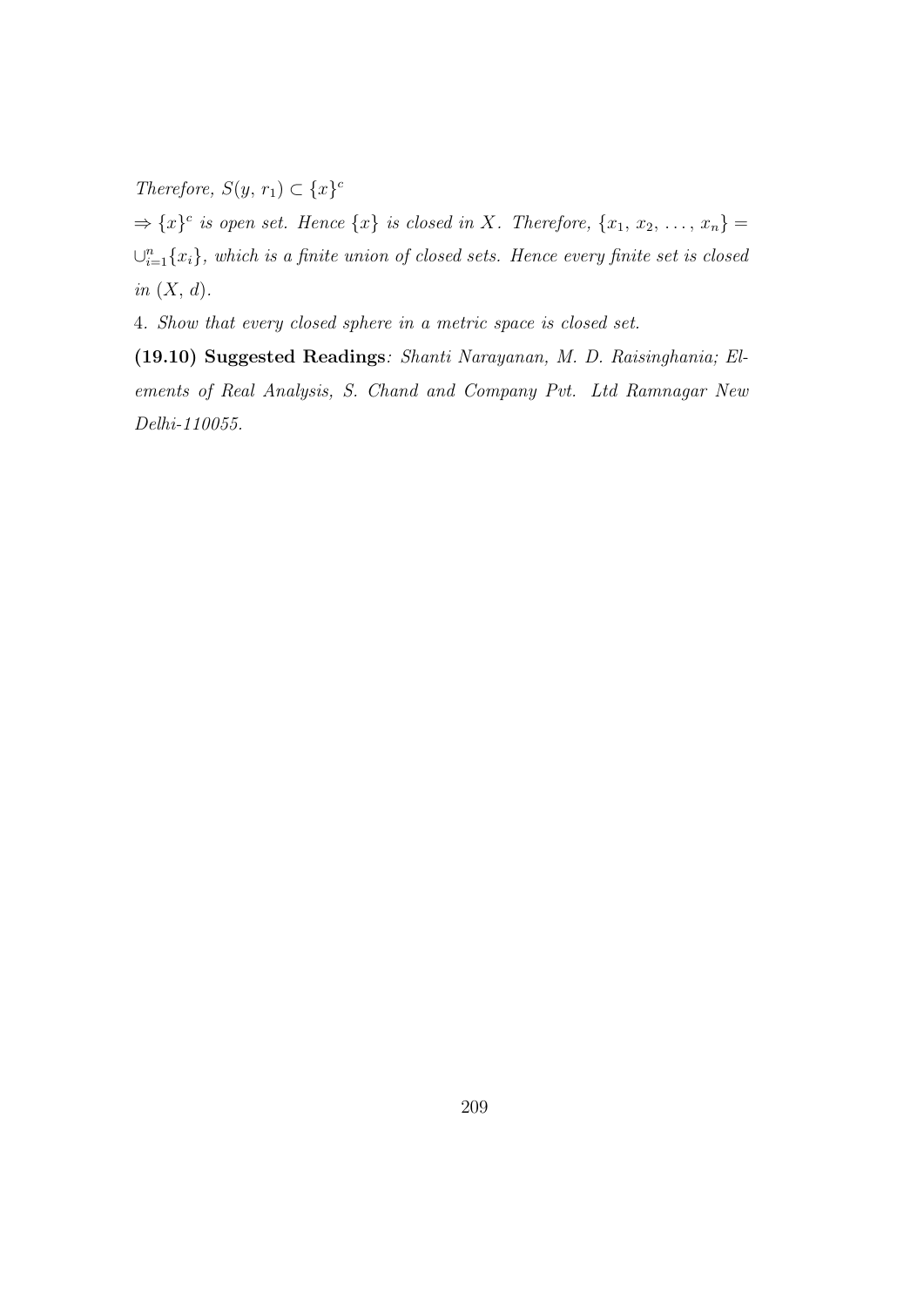## Lesson-XX Interior, Closure and Boundary of a Set

# 20.0 Structure

- 20.1 Introduction
- 20.2 Objectives
- 20.3 Interior, boundary and closure of a set
- 20.3.1 − 20.3.5 Definitions
- 20.4 Examples
- 20.5 Let Us Sum Up
- 20.6 Lesson end exercise
- 20.7 University Model Questions
- 20.8 Suggested Readings

(20.1) Introduction: In a metric space  $(X, d)$ , it is interesting to study the properties of its subsets i.e, interior , exterior, frontier and boundary points of a set. By knowing these properties of a subset of a metric space, we can derive openness and closedness of a set.

(20.2) Objectve: The students will learn to compute explicitly the interior, extrerior, frontier, and boundary points of a set in a metric space.

# (20.3) Interior of a set

(20.3.1) Interior point of a set (Definition): Let  $(X, d)$  be a metric space and  $A \subset X$ . Then a point  $a \in A$  is said to be an interior point of A if there exists  $r > 0$  such that  $S(a, r) \subset A$ .

The set of all interior points of a set  $A$  is called the **interior of A** and is denoted by  $A^o$ .

Note:  $A^o \subset A$ .

(20.3.2) Exterior point of a set (Definition): Let  $(X, d)$  be a metric space and  $A \subset X$ . Then a point  $x \in X$  is said to be an exterior point of A if there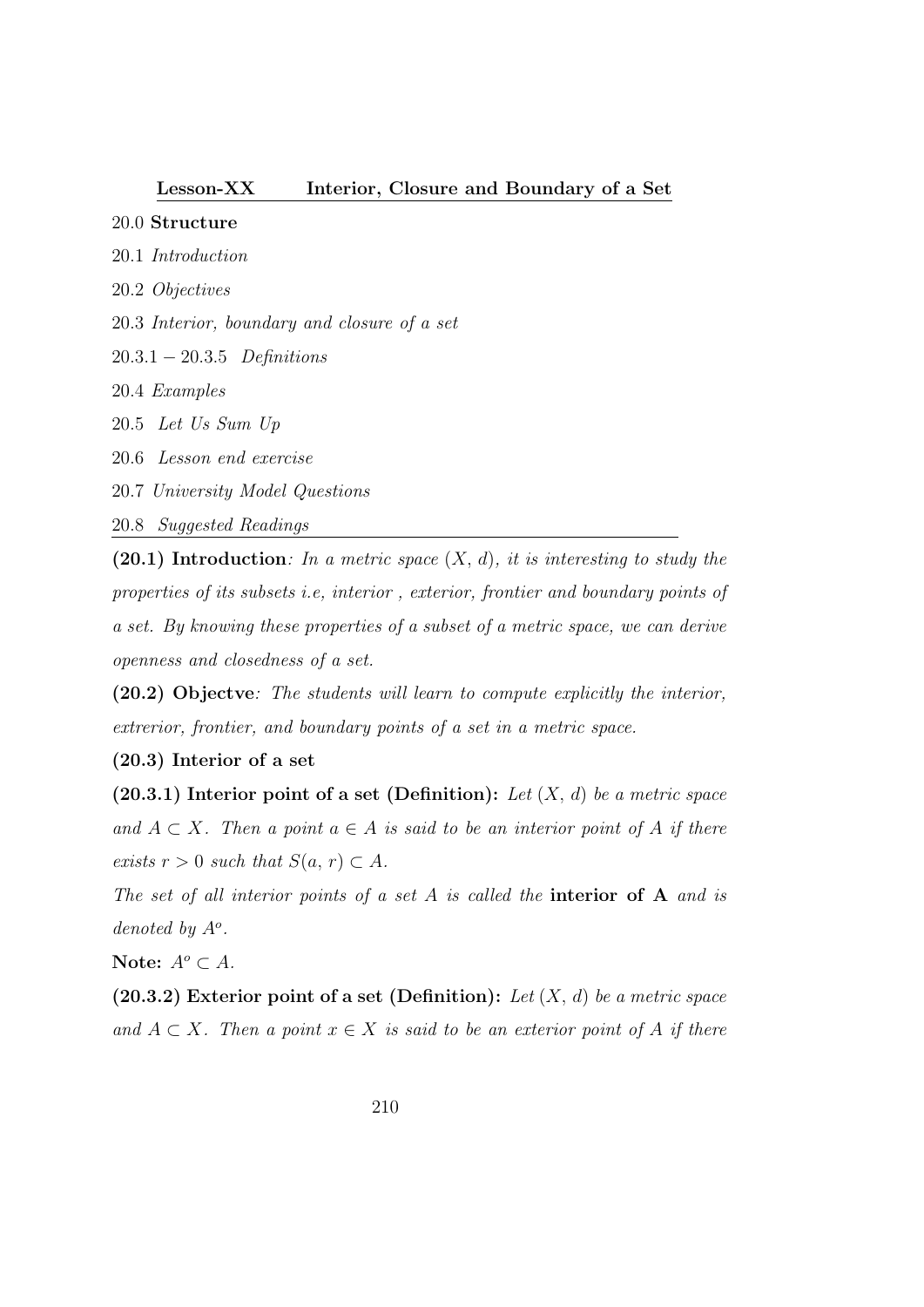exists  $r > 0$  such that  $S(a, r) \subset A^c$ .

The set of all exterior points of A is called exterior of the set A and is denoted by  $ext(A)$  or  $(A<sup>c</sup>)<sup>o</sup>$ .

(20.3.3) Frontier point of a set (Definition): Let  $(X, d)$  be a metric space and  $A \subset X$ . Then a point  $x \in X$  is said to be a frontier point of A if it is neither interior point of A nor an exterior point of A. The set of all frontier points of a set A is called frontier of A and is written as  $Fr(A)$ .

Note:  $Fr(A) = X - A^{\circ} \cup ext(A)$ .

(20.3.4) Boundary point of a set (Definition): Let  $(X, d)$  be a metric space and  $A \subset X$ . Then a point  $x \in X$  is said to be a boundary point of A if  $x \in A$  and x is frontier point of A. The set of all boundary points of A is called **boundary of** A. It is denoted by  $b(A)$  or  $bd(A)$ .

(20.3.5) Adherent point (Definition): Let  $(X, d)$  be a metric space and A be a subset of X. Then a point  $x \in X$  is said to be an adherent point of A if each open sphere centered at x contains atleast one point of A.

The set of all adherent points of A is called **closure of A**. It is denoted by  $\overline{A}$ .

(20.3.6) Theorem. Let  $(X, d)$  be a metric space space and  $A \subset X$ . Then

(i)  $A^o$  is the union of all open subsets of A.

(ii) A is open set if and only if  $A^o = A$ .

(iii) If  $A, B \subset X$  such that  $A \subset B$ , then  $A^o \subset B^o$ 

(iv)  $A^o$  is the largest open set contained in A.

**Proof.** (i) Let  $x \in A^o$ . Then there exists  $r_x > 0$  such that  $S(x, r_x) \subset A$ . Since each open sphere is open set. Therefore, for each  $y \in S(x, r_x)$  there exists  $r_y > 0$  such that  $S(y, r_y) \subset S(x, r_x) \subset A$  i.e  $S(y, r_y) \subset A$ . Therefore, each point of  $S(x, r_x)$  is an interior point of A  $\Rightarrow S(x, r_x) \subset A^o, \forall x \in A^o$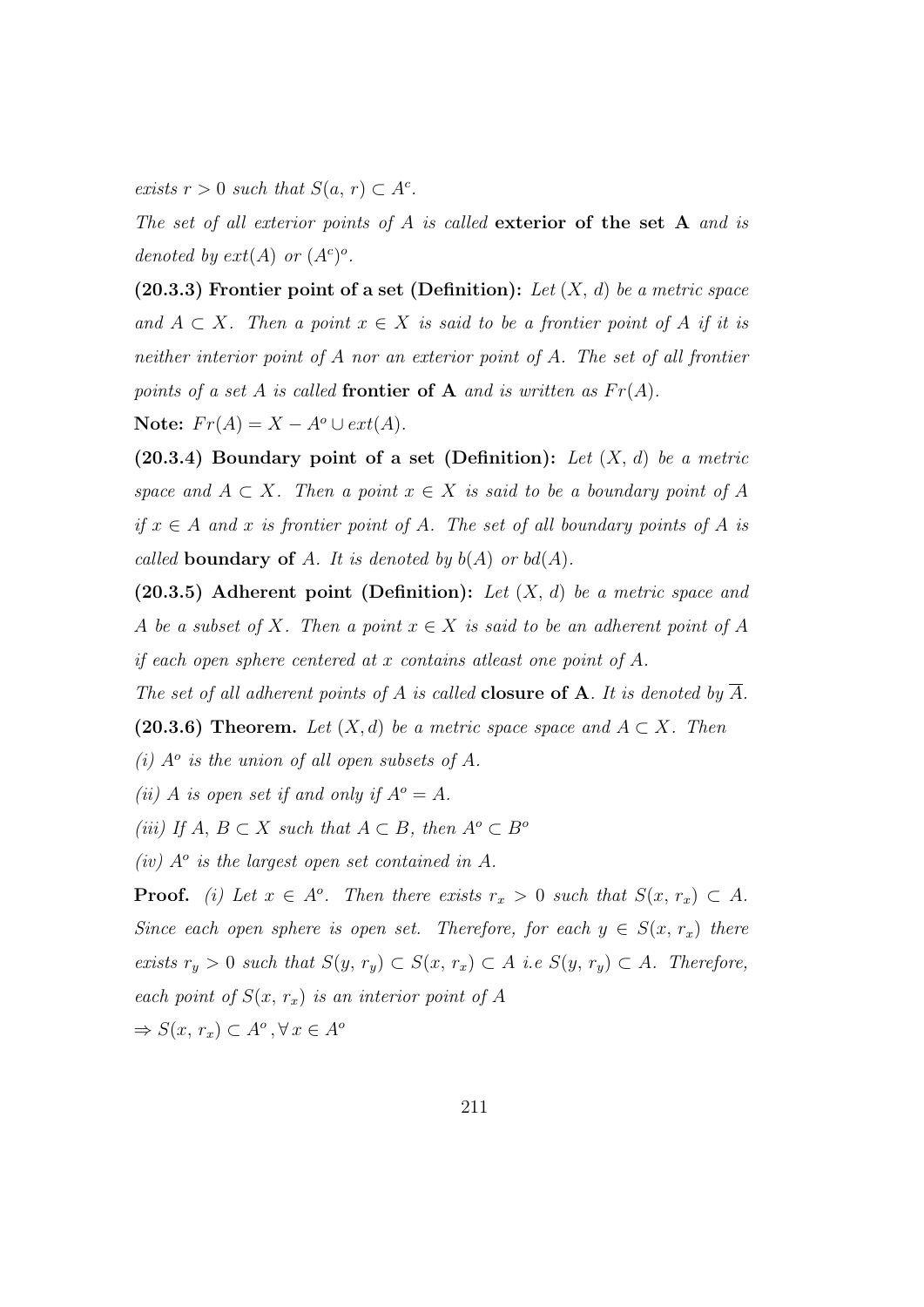$$
\Rightarrow \cup_{x \in A^o} S(x, r_x) \subset A^o \dots \dots \dots (1)
$$
  
Also, let  $x \in A^o \Rightarrow x \in S(x, r_x)$   

$$
\Rightarrow x \in \cup_{x \in A^o} S(x, r_x)
$$
  

$$
\Rightarrow A^o \subset \cup_{x \in A^o} S(x, r_x) \dots \dots \dots (2)
$$
  
From (1) and (2), we get

$$
A^o = \bigcup_{x \in A^o} S(x, r_x).
$$

(ii) First, we suppose that A is open set. To show that  $A^{\circ} = A$ . For this, we have  $A^o \subset A$ . Now, since A is open set, so  $A = \bigcup_{x \in A} S(x, r_x)$ . Let  $y \in A$ , then  $y \in S(x, r_x)$ , for some  $x \in A$  $\Rightarrow$  there exists  $r_y$  such that  $S(y, r_y) \subset S(x, r_x) \subset A$  $\Rightarrow S(y, r_y) \subset A$ . Therefore, y is an interior point of A i.e  $y \in A^{\circ}$  $\Rightarrow A \subset A^o$ . Hence  $A = A^o$ . (iv) Let  $x \in A^o$ . Then x is an interior point of A  $\Rightarrow$  there exists  $r_x > 0$  such that  $S(x, r_x) \subset A$ . But  $A \subset B$ Therefore  $S(x, r_x) \subset B$  $\Rightarrow$  x is an interior point of B  $\Rightarrow x \in B^o$  $\Rightarrow A^o \subset B^o$ .  $(iv)$  By  $(i)$ , we have  $A^o = \bigcup_{x \in A^o} S(x, r_x)$ 

which is any union of open spheres and each open sphere is open set. So, 
$$
A^{\circ}
$$
 is open set.

To show that  $A^o$  is the largest open set, let B be any open set contained in A. Then  $B^o = B$  by (ii)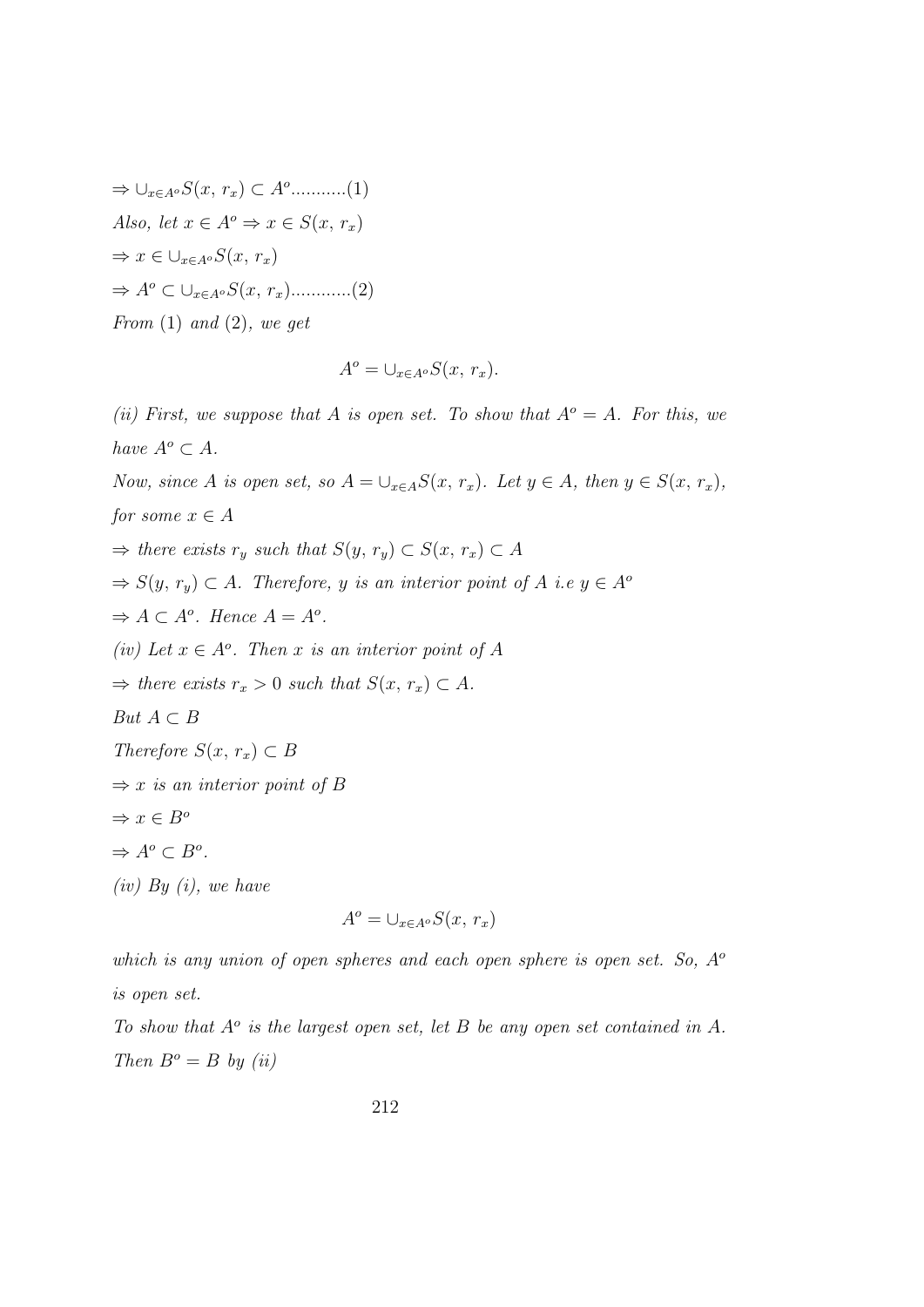$Now B ⊂ A$  $\Rightarrow B^o \subset A^o$  $\Rightarrow B \subset A^o$ . This shows that  $A^o$  is the largest open set contained in A. (20.3.7) Theorem. Let  $(X, d)$  be a metric space and let  $A, B \subset X$ . Then (i)  $A^o \cup B^o \subset (A \cup B)^o(ii)$   $(A \cap B)^o = A^o \cap B^o$ . **Proof.** (i) Since  $A \subset A \cup B$  and  $B \subset A \cup B$  $\Rightarrow A^o \subset (A \cup B)^o$  and  $B^o \subset (A \cup B)^o$ . Taking union, we get  $A^o \cup B^o \subset (A \cup B)^o$ . (ii) Since  $A \cap B \subset A$  and  $A \cap B \subset B$  $\Rightarrow (A \cap B)^o \subset A^O$  and  $(A \cap B)^o \subset B^o$ Taking intersection, we get  $(A \cap B)^{o} \subset A^{o} \cap B^{o}$ ................(1) Since  $A^o \subset A$  and  $B^o \subset B$ . So,  $A^o \cap B^o \subset A \cap B$  $\Rightarrow (A^o \cap B^o)^o \subset (A \cap B)^o$  $\Rightarrow A^o \cap B^o \subset (A \cap B)^o$ ...........(2). Therefore, from (1) and (2), we get  $(A \cap B)^{\circ} = A^{\circ} \cap B^{\circ}$ . (20.3.8) Theorem. Let  $(X, d)$  be a metric space and  $A \subset X$ . If x is an

interior point of A, then

$$
d(x, A) = glb\{d(x, y) : \forall y \in A\} = 0.
$$

But the converse is not true.

**Proof.** We have  $x \in A^{\circ}$  and  $A^{\circ} \subset A$  $\Rightarrow x \in A$ . Now  $d(x, A) = q l b \{ d(x, y) : \forall y \in A \}$ . Also  $d(x, y) > 0, \forall y \in A$  and  $d(x, x) = 0$  as  $x \in A$ . Therefore  $0 \in \{d(x, y) : \forall y \in A\}$  $\Rightarrow$  qlb{d(x, y) :  $\forall y \in A$ } = 0.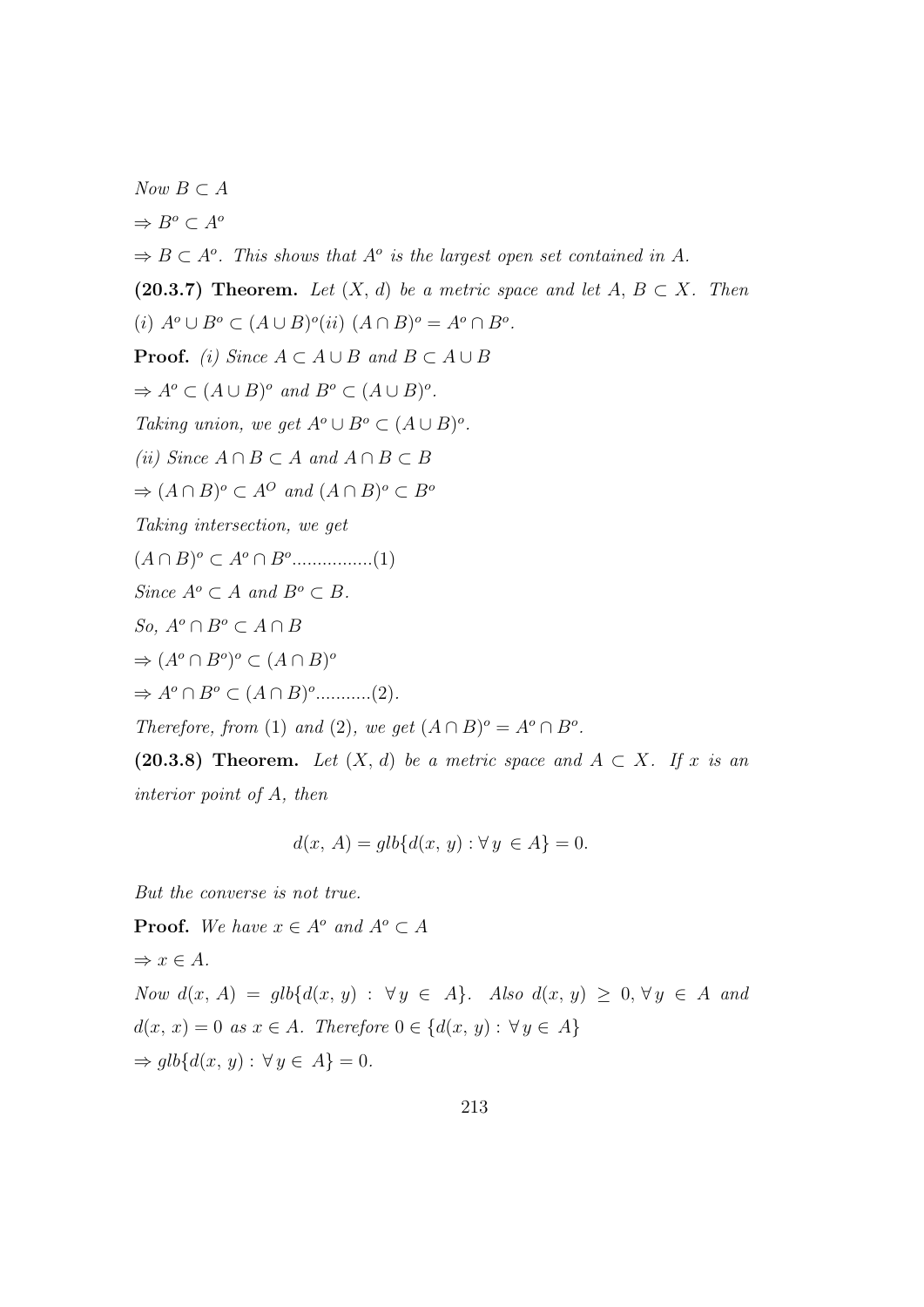Hence  $d(x, A) = 0$ .

For the converse, consider  $(\mathbb{R}, d)$  be the usual metric space and  $A = (0, 1)$  be its subset.

Then 
$$
d(0, A) = glb\{d(0, y) : \forall y \in A\}
$$
\n $\Rightarrow d(0, A) = glb\{|0 - y| : \forall y \in (0, 1)\}$ \n $\Rightarrow d(0, A) = glb\{|y| : \forall y \in A\}$ \n\nNow  $\frac{1}{n} \in A$ ,  $\forall n \in \mathbb{N}$  and  $d(0, \frac{1}{n}) = |0 - \frac{1}{n}| = \frac{1}{n} \to 0$  as  $n \to \infty$ \n\nTherefore,  $glb\{|y| : \forall y \in A\} = 0$  i.e  $d(0, A) = 0$  but  $0 \notin A$ .

(20.3.9) Theorem. Let  $(X, d)$  be a metric space and A, B be any subset of X, then

$$
(i) \; ext(\phi) = X \qquad \qquad (ii) \; ext(X) = \phi \qquad \qquad (iii) \; ext(A) \subset A^c
$$

(iv) If  $A \subset B$ , then  $ext(B) \subset ext(A)$ 

(v)  $ext(A \cup B) = ext(A) \cup ext(B)$ .

**Proof.** (i)  $ext(\phi) = (\phi^c)^O = X^o = X$  (because the largest open set contained in  $X$  is  $X$ ).

(ii) 
$$
ext(X) = (X^c)^o = \phi^o = \phi
$$
.  
\n(iii)  $ext(A) = (A^c)^o \subset A^c$ .  
\n(iv) Since  $A \subset B \Rightarrow B^c \subset A^c$   
\n $\Rightarrow (B^c)^o \subset (A^c)^o$   
\n $\Rightarrow ext(B) \subset ext(A)$ .  
\n(v)  $ext(A \cup B) = ((A \cup B)^c)^o$   
\n $= (A^c \cap B^c)^o$   
\n $= ext(A) \cap ext(B)$ .

(20.3.10) Theorem. Let  $(X,d)$  be a metric space and  $A \subset X$  then prove that (i)  $A \subseteq \overline{A}$  (ii)  $A' \subseteq \overline{A}$  (iii)  $\overline{A} = A \cup A'$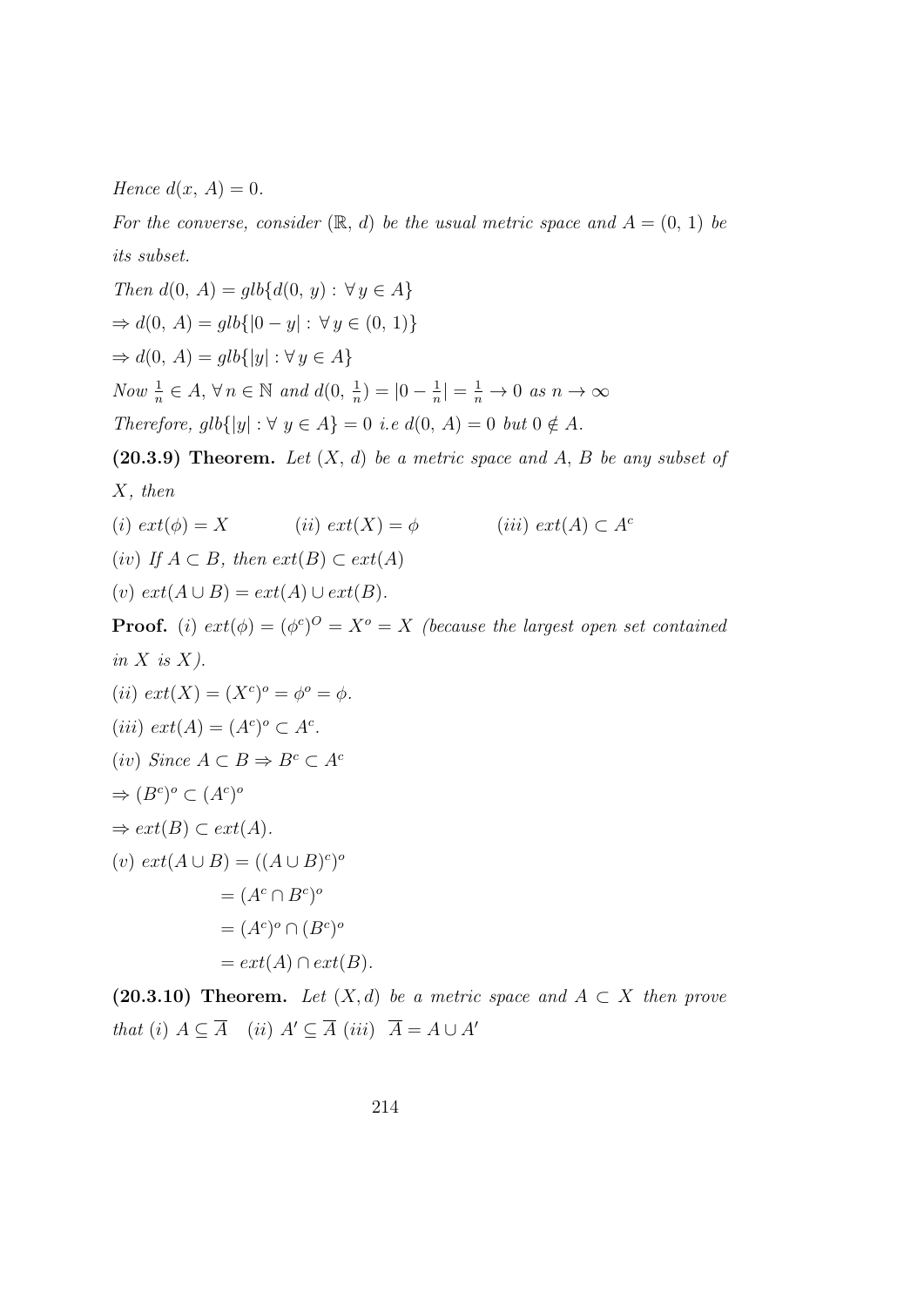- (iv)  $\overline{A}$  is closed set. (v) A is closed if and only if  $\overline{A} = A$ .
- $(vi)$   $\overline{A}$  is the smallest closed set containing A.
- (vii)  $\overline{A}$  is the intersection of all closed supersets of A.

**Proof.** (i) Let  $x \in A$ .

Then  $S(x, r) \cap A \neq \phi$  for any real number  $r > 0$ 

 $\Rightarrow$  x is adherent point of A

$$
\Rightarrow x \in \overline{A}.
$$

Therefore  $A \subset \overline{A}$ .

(ii) Let  $x \in A'$ . Then x is a limit point of A

$$
\Rightarrow S(x, r) \cap A - \{x\} \neq \phi \text{ for each } r > 0
$$

 $\Rightarrow S(x, r) \cap A \neq \emptyset$  for each real  $r > 0$ 

- $\Rightarrow$  x is an adherent point of A
- $\Rightarrow x \in \overline{A}$ . Therefore  $A' \subset \overline{A}$ .
- (iii) From (i) and (ii) we have  $A \subset \overline{A}$  and  $A \subset A'$
- $\Rightarrow A \cup A' \subset \overline{A}$ ...........(1)
- Now, we claim that  $\overline{A} \subset A \cup A'$ .
- For this, let  $x \in \overline{A}$ . Suppose that  $x \notin A \cup A'$

$$
\Rightarrow x \notin A \text{ and } x \notin A'
$$

 $\Rightarrow x \notin A$  and there exists a real number  $r > 0$  such that  $S(x, r) \cap A = \phi$  or  $\{x\}$  $\Rightarrow S(x, r) \cap A = \phi$ 

- $\Rightarrow$  x is not an adherent point of A which contradicts the hypothesis that  $x \in \overline{A}$ .
- Therefore, our supposition is wrong. Thus  $x \in A \cup A'$ .
- (iv) To prove that  $\overline{A}$  is closed set, we shall prove that  $(\overline{A})^c$  is open set.

For this, consider  $x \in (\overline{A})^c$ . Then  $x \notin \overline{A}$ 

- $\Rightarrow$  x is not an adherent point of A
- $\Rightarrow$  there exists at least one  $r > 0$  such that  $S(x, r) \cap A = \phi$ .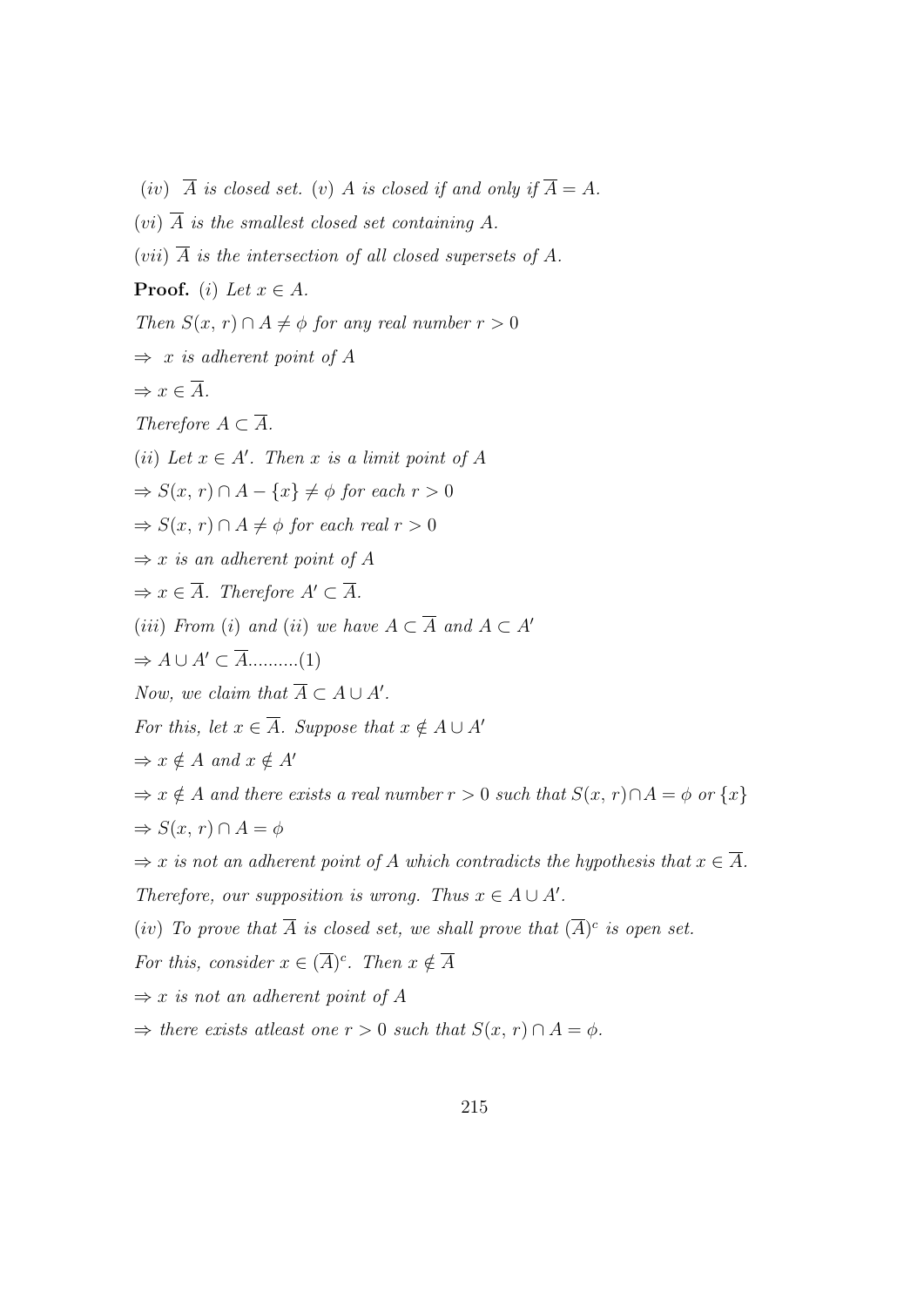Now, we claim that  $S(x, r) \cap \overline{A} = \phi$ . For this, let  $y \in S(x, r)$ . Then  $d(x, y) < r$ . Consider  $r' = r - d(x, y)$ , then  $r' > 0$  and  $S(y, r') \subset S(x, r)$  $\Rightarrow S(y, r') \cap A \subset S(x, r) \cap A = \phi$  $\Rightarrow S(y, r') \cap A \subset \phi \Rightarrow S(y, r') \cap A = \phi$  $\Rightarrow$  y is not an adherent point of A  $\Rightarrow y \notin \overline{A}$  $\Rightarrow S(x, r) \cap \overline{A} = \phi$  $\Rightarrow S(x, r) \subset (\overline{A})^c$ . Hence  $(\overline{A})^c$  is open  $\Rightarrow \overline{A}$  is closed. (v) Suppose that A is closed set. Then we shall show that  $\overline{A} = A$ . For this, we have  $A \subset \overline{A}$  (by definition). Since A is closed set so  $A' \subset A$  and  $A \subset A \Rightarrow A \cup A' \subset A$  $\Rightarrow \overline{A} \subset A$ . Hence  $\overline{A} = A$ . Conversely, suppose that  $\overline{A} = A$ . Then by (iv), it follows that A is closed set. (vi) Since  $A \subset \overline{A}$  $\Rightarrow$   $\overline{A}$  contains A. We have proved in (iv) that  $\overline{A}$  is always closed. Now, let K be any closed set containing A. Then  $A \subset K$  $\Rightarrow \overline{A} \subset \overline{K}$  $\Rightarrow \overline{A} \subset K.$ This shows that  $\overline{A}$  is the smallest closed set containing A. (vii) Let  $F = \bigcap \{K : K \text{ is closed set and } K \supseteq A\}.$ Then F is closed.

Since  $\overline{A}$  is closed set containing  $A \Rightarrow \overline{A}$  is in the above collection and so  $F \subset \overline{A}$ . Since intersection of all closed sets is closed, so F is closed set containing A. But  $\overline{A}$  is the smallest closed set containing  $A \Rightarrow \overline{A} \subset F$ . Thus  $F = \overline{A} \Rightarrow \overline{A}$  is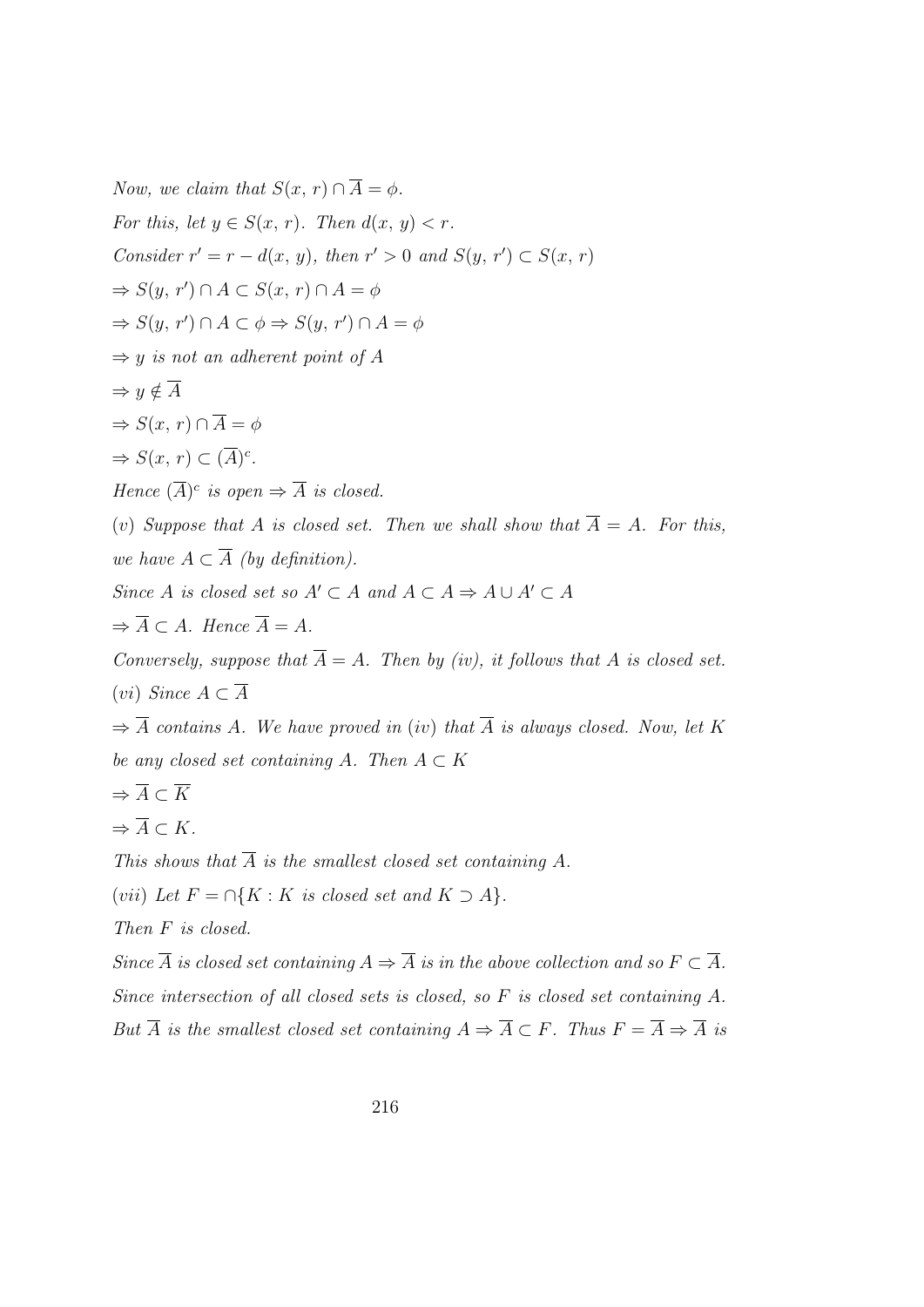the intersection of closed sets containing A.

(20.3.11) Theorem. Let  $(X, d)$  be a metric space and let A, B be any subsets of X. Then (i) if  $A \subset B \Rightarrow \overline{A} \subset \overline{B}$  (ii)  $\overline{(A \cap B)} \subset \overline{A} \cap \overline{B}$  (iii)  $\overline{(A \cup B)} =$  $\overline{A} \cup \overline{B}$ . **Proof.** (i) Let  $A \subset B$ . Since  $B \subset \overline{B}$  $\Rightarrow A \subset B \subset \overline{B}$  $\Rightarrow$   $\overline{B}$  is a closed set containing A. But  $\overline{A}$  is the smallest closed set containing A. Therefore  $\overline{A} \subset \overline{B}$ . (ii) Since  $A \cap B \subset A$  and  $A \cap B \subset B$ therefore, by part (i),  $\overline{A \cap B} \subset \overline{A}$  and  $\overline{A \cap B} \subset \overline{B}$  $\Rightarrow \overline{A \cap B} \subset \overline{A} \cap \overline{B}.$ (iii) Since  $A \subset A \cup B$  and  $B \subset A \cup B$ therefore, by part (i), we have  $\overline{A} \subset \overline{A \cup B}$  and  $\overline{B} \subset \overline{A \cup B}$ ⇒ A ∪ B ⊂ A ∪ B...............(1) Now,  $A \subset \overline{A}$  and  $B \subset \overline{B}$  $\Rightarrow A \cup B \subset \overline{A} \cup \overline{B}$  $\Rightarrow \overline{A \cup B} \subset \overline{\overline{A} \cup \overline{B}}$  $\Rightarrow \overline{A \cup B} \subset \overline{A} \cup \overline{B}$ .............(2) (because  $\overline{A} \cup \overline{B}$  is a closed set) From (1) and (2), we have  $\overline{A \cup B} = \overline{A} \cup \overline{B}$ .

# (20.4) Examples

1. Let  $(\mathbb{R}, d)$  be the usual metric space. Find the interior, exterior, frontier and boundary points of each of the folowing subsets of  $\mathbb{R}$ :

 $(a)$   $(0, 1)$ 1  $\frac{1}{n} : n \in \mathbb{N}$  (iii)  $\mathbb{Q}$ .

**Proof.** $(a)$  Let  $A = (0, 1)$ 

(i) Clearly  $(0, 1)$  is open set. Therefore  $A^{\circ} = A = (0, 1)$ .

(*ii*)  $Ext(A) = (A^c)^o = ((-\infty, 0] \cup [1, \infty))^o$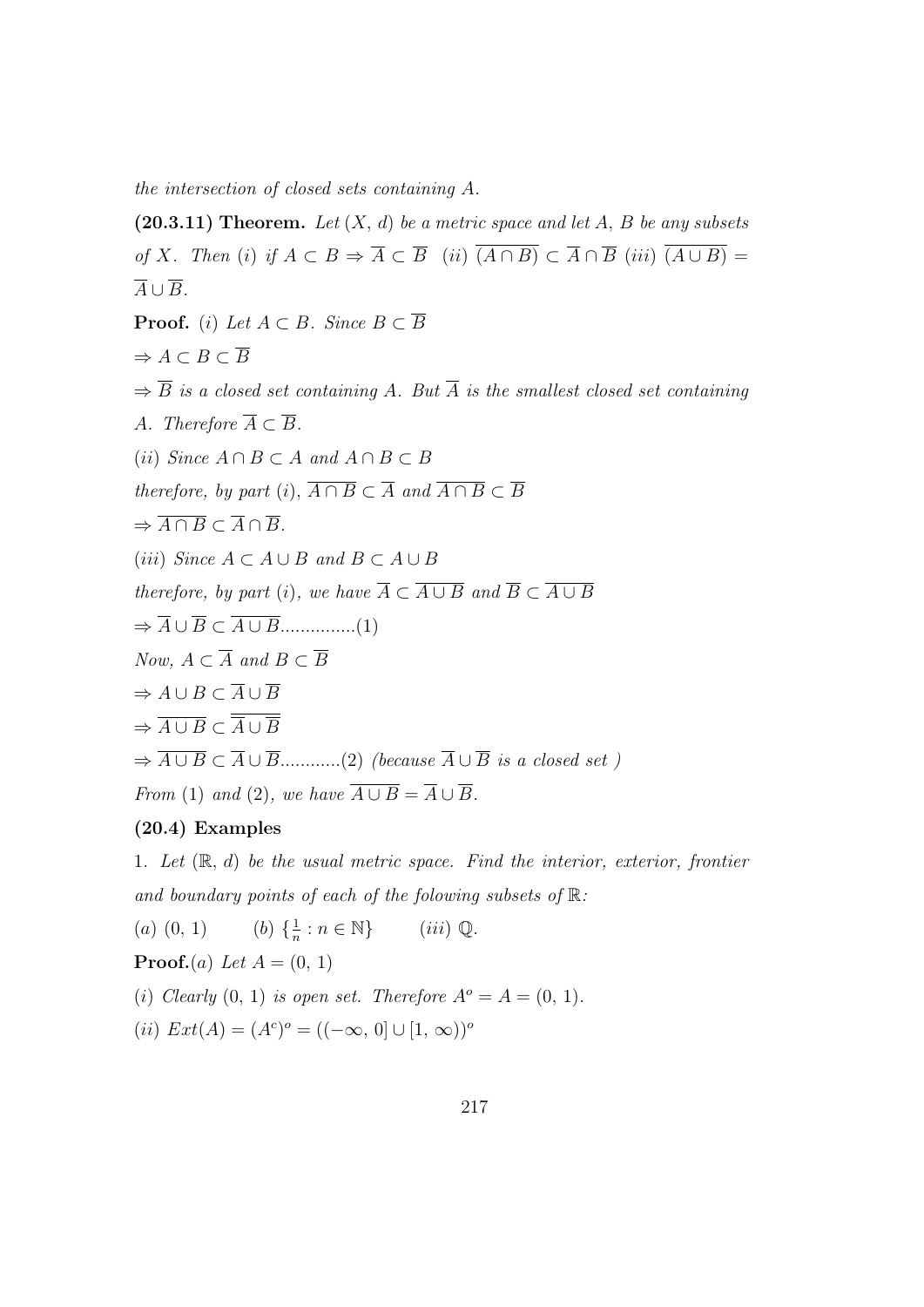$$
= (-\infty, 0]^o \cup [1, \infty)^o
$$

$$
= (-\infty, 0) \cup (1, \infty).
$$
  
(iii) 
$$
Fr(A) = \mathbb{R} - A^o \cup Ext(A) = \mathbb{R} - (0, 1) \cup (A^c)^o
$$

$$
= \mathbb{R} - (0, 1) \cup (-\infty, 0) \cup (1, \infty)
$$

$$
= \mathbb{R} - \mathbb{R} = \phi.
$$

(iv) Since  $bd(A) \subset Fr(A)$ 

$$
\Rightarrow bd(A) = \phi.
$$

(b) (i) Let  $A = \{\frac{1}{n}\}$  $\frac{1}{n}$ :  $n \in \mathbb{N}$ . Then  $A^o = \phi$  because there does not exist open interval containing any point say  $\frac{1}{m} \in A$ , where  $m \in N$  such that

$$
\left(\frac{1}{m}-\epsilon,\,\frac{1}{m}+\epsilon\right)\subset A.
$$

$$
(ii) \quad Ext(A) = (A^c)^o = (\mathbb{R} - \{\frac{1}{n} : n \in \mathbb{N}\})^o
$$

$$
= \mathbb{R} - \{\frac{1}{n} : n \in \mathbb{N}\}.
$$

$$
(iii) \quad Fr(A) = \mathbb{R} - A^o \cup Ext(A)
$$

$$
= \mathbb{R} - \phi \cap \left[ (\mathbb{R} - \{\frac{1}{n} : n \in \mathbb{N}\})^o \right]^c
$$

$$
= \mathbb{R} \cap \{\frac{1}{n} : n \in \mathbb{N}\} \cup \{0\}
$$

$$
= \{\frac{1}{n} : n \in \mathbb{N}\} \cup \{0\}.
$$

$$
(iv) \quad bd(A) = A - A^o \cup Ext(A)
$$

$$
= \left\{ \frac{1}{n} : n \in \mathbb{N} \right\} - \left[ \mathbb{R} - \left\{ \frac{1}{n} : n \in \mathbb{N} \right\} \cup \{0\} \right]
$$
  
=  $\left\{ \frac{1}{n} : n \in \mathbb{N} \right\}$ 

(c) (i) Let  $x \in \mathbb{Q}$ . Then there does not exist an open sphere with centre  $x \in \mathbb{Q}$ and contained in  $\mathbb{Q}$ . Therefore,  $\mathbb{Q}^o = \phi$ . (ii)  $Ext(\mathbb{Q}) = (\mathbb{R} - \mathbb{Q})^{\circ} = (Ir)^{\circ} = \phi.$ (iii)  $Fr(\mathbb{Q}) = \mathbb{R} - \mathbb{Q}^o \cup Ext(\mathbb{Q}) = \mathbb{R} - \phi \cup \phi = \mathbb{R}.$ (iv)  $bd(\mathbb{Q}) = \mathbb{Q} - \mathbb{Q}^{\circ} \cup Ext(\mathbb{Q}) = \mathbb{Q} - \phi \cup \phi = \mathbb{Q}.$ 2. Find the closure of the following subset of  $\mathbb R$  in usual metric space (i) sin-

gleton set (ii) finite subset of  $\mathbb R$  (iii)  $\mathbb N$  (iv)  $\mathbb Z$  (v)  $\mathbb Q$  (vi)  $\mathbb R - \mathbb Q$ .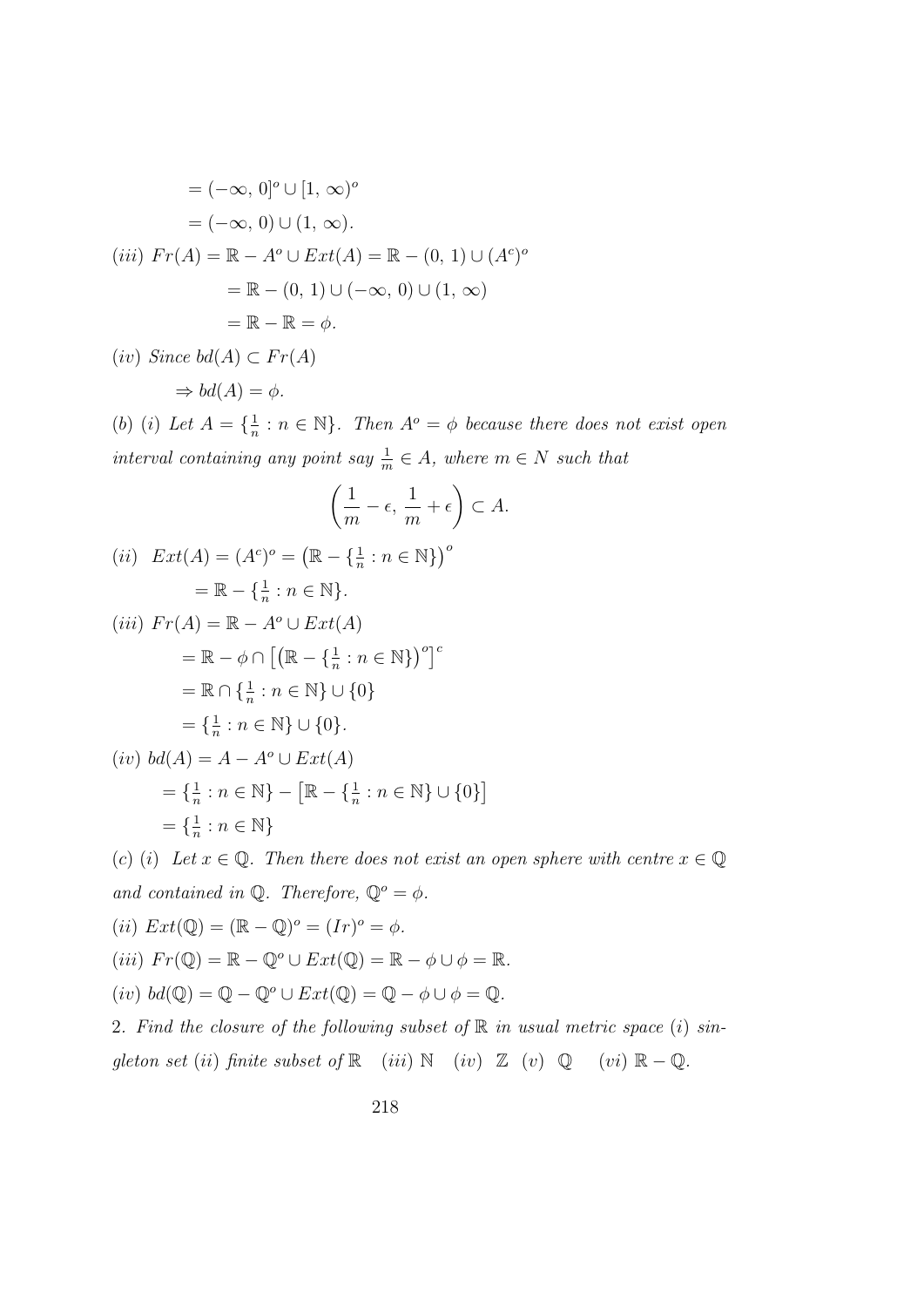**Solution.** (i) Let  $A = \{x\}$ . Then the derived set of A is given by  $A' = \phi$ . Therefore,  $\overline{A} = A \cup A' = A \cup \phi = A$ . i.e,  $\overline{\{x\}} = \{x\}.$ (ii) Let  $A = \{x_1, x_2, \ldots, x_n\}$  be a finite set. Then  $A' = \phi$ . Now,  $\overline{A} = A \cup A' = \overline{A}$  $A \cup \phi = A$ .  $(iii) \ \overline{\mathbb{N}} = \mathbb{N} \cup \mathbb{N}' = \mathbb{N} \cup \phi = \mathbb{N}.$  $(iv) \overline{\mathbb{Z}} = \mathbb{Z} \cup \mathbb{Z}' = \mathbb{Z} \cup \phi = \mathbb{Z}.$  $(iv) \overline{\mathbb{Q}} = \mathbb{Q} \cup \mathbb{Q}' = \mathbb{Q} \cup \mathbb{R} = \mathbb{R}.$  $(iv) \overline{\mathbb{R} - \mathbb{Q}} = (\mathbb{R} - \mathbb{Q}) \cup (\mathbb{R} - \mathbb{Q})' = (\mathbb{R} - \mathbb{Q}) \cup \mathbb{R} = \mathbb{R}.$ (20.5) Let Us Sum Up: In a metric space  $(X, d)$ , we could define the notion

of interior, exterior, frontier and boundary points of a subset. In this lesson, we have explicitly computed these for some subsets of a usual metric space  $(\mathbb{R}, d).$ 

#### (20.6) Lesson end exercise

- 1. Find the interior of  $[a, b]$  in usual metric space  $(\mathbb{R}, d)$ .
- 2. Find the derived set of the following subsets of  $\mathbb R$  in usual metric space:
- $(i) = (0, 1)$   $(ii) (0, 1)$   $(iii) [0, 1)$   $(iv) [0, 1].$
- 3. Find the derived set of the following subsets of  $\mathbb R$  in usual metric space:
- (i) singleton set (ii) finite subset of  $\mathbb R$
- (iii)  $\mathbb{N}$  (iv)  $\mathbb{Z}$  (v)  $\mathbb{Q}$  (vi)  $\mathbb{R} \mathbb{Q}$ .

#### (20.7) University Model Questions

1. Give an example to show that

$$
A^o \cup B^o \neq (A \cup B)^o.
$$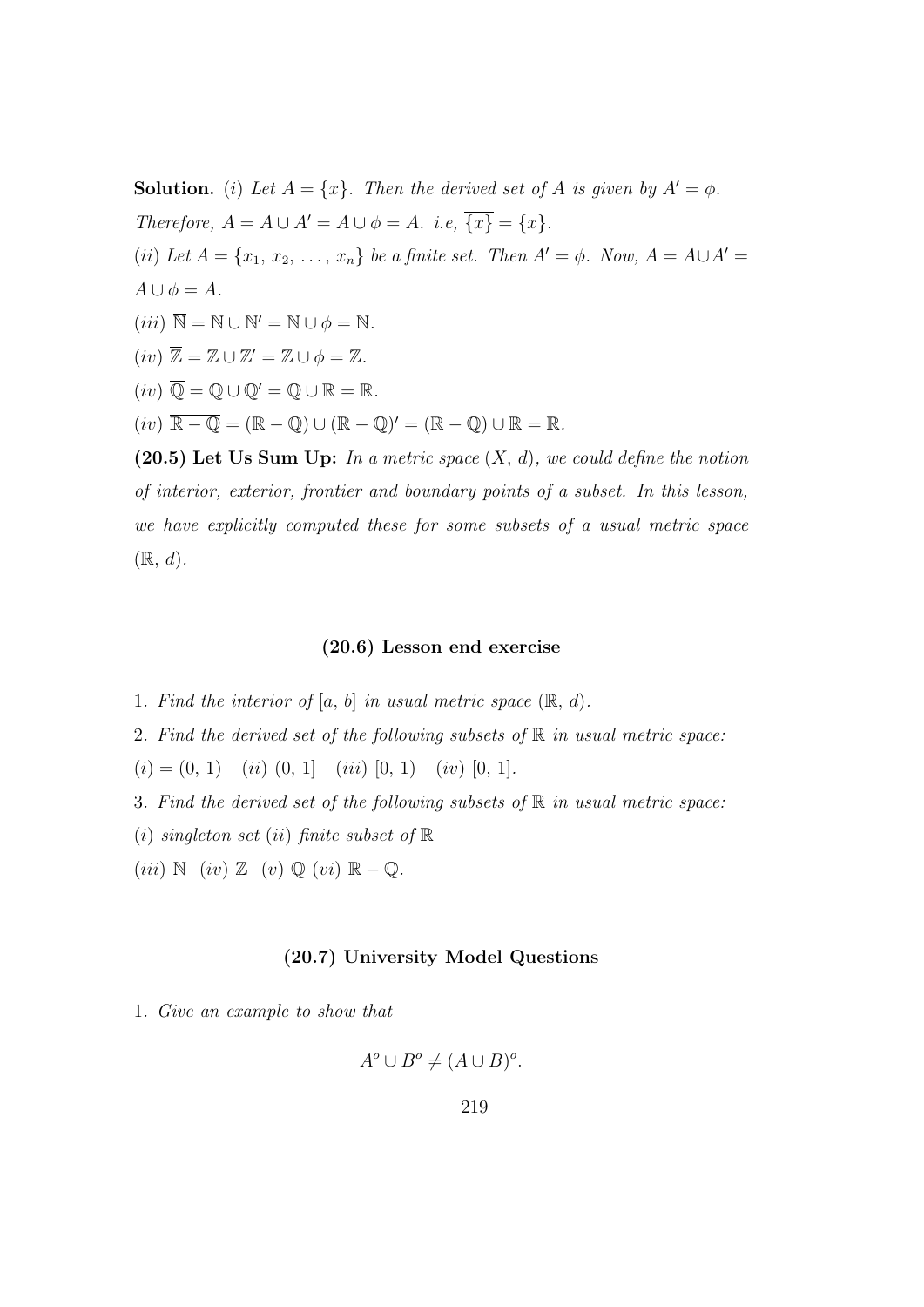**Hint**: Take  $A = \mathbb{Q}$  and  $B = Ir$ , the set of irrational numbers. Then  $A^{\circ} =$  $\phi, B^o = \phi \text{ and } (A \cup B)^o = \mathbb{R}.$ 

2. Show that the closure of open sphere is contained in the corresponding closed sphere. Also give an example to show that the closure of an open shpere is not necessarily a closed shere.

3. Give an example to show that

$$
\overline{A \cup B} \neq \overline{A} \cup \overline{B}.
$$

**Hint**: Take  $A = \mathbb{Q}$  and  $B = Ir$ , the set of irrational numbers. Then  $\overline{\mathbb{Q}} = \mathbb{R}$ and  $\overline{Ir} = \mathbb{R}$ . But  $A \cap B = \phi$  and  $\overline{A \cap B} = \phi$  and  $\overline{\mathbb{Q}} \cap \overline{Ir} = \mathbb{R}$ . 4. Prove that (i)  $\overline{A^c} = (A^o)^c$  $(ii)$   $\overline{(A^c)} = (A^o)^c$ (iii)  $b(A) = \overline{A} \cap \overline{A^c}$  $(iv) b(A) = \overline{A} - A^o.$ 

(20.8) Suggested Readings: Shanti Narayanan, M. D. Raisinghania; Elements of Real Analysis, S. Chand and Company Pvt. Ltd Ramnagar New Delhi-110055.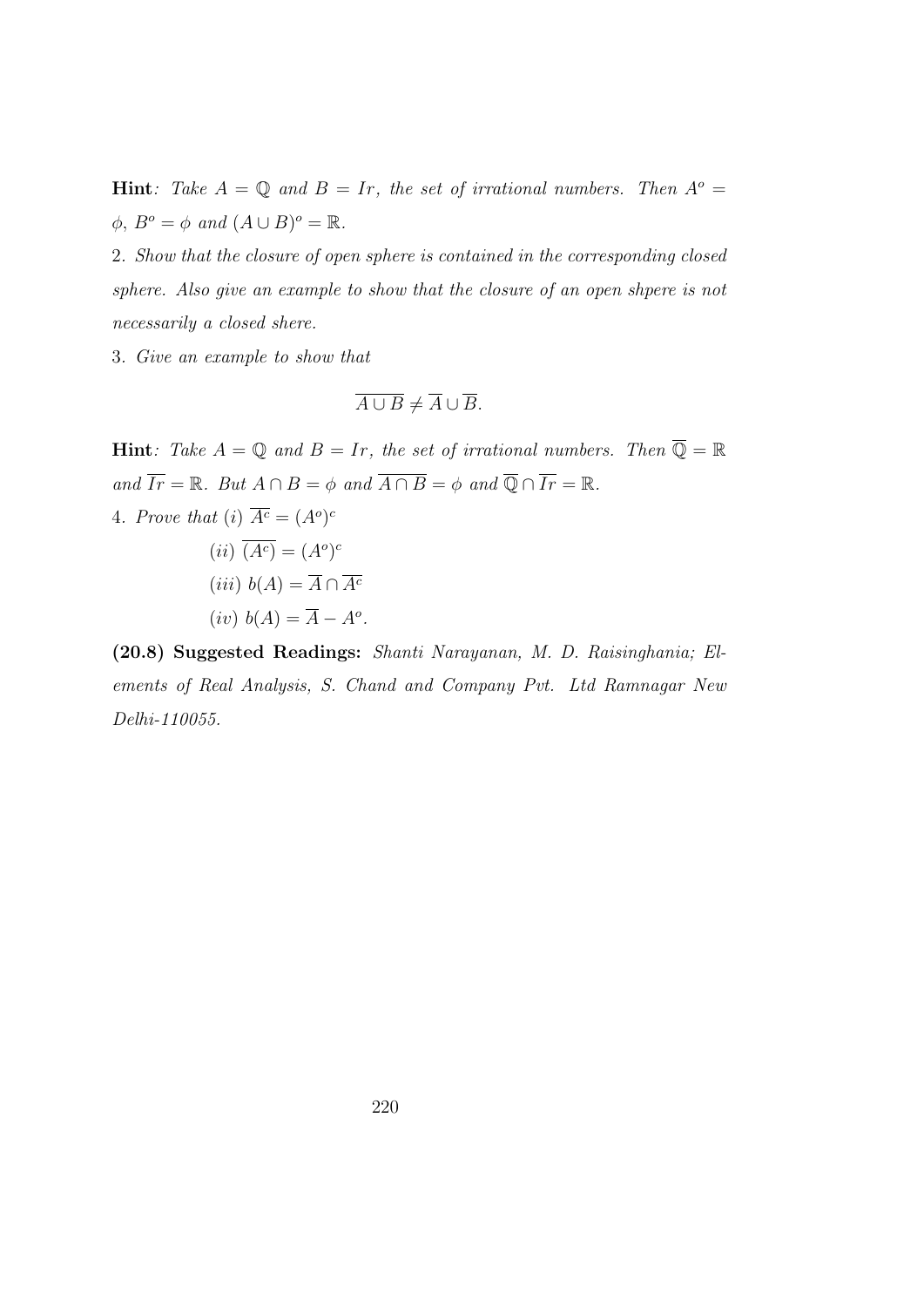#### Lesson-XXI Continuous functions on metric spaces

### 21.0 Structure

- 21.1 Introduction
- 21.2 Objectives
- 21.3 Continuous function
- 21.3.1 Definition
- 21.3.2 − 21.3.6 Theorems
- 21.4 Examples
- 21.5 Let Us Sum Up
- 21.6 Lesson end exercise
- 21.8 Suggested Readings

(21.1) Introduction: As we are familiar with the concept of continuity of a function on real numbers. Similarily we can study the concept of continuous functions on the metric spaces. In this lesson we will explain the properties of continuous functions on a metric space  $(X, d)$ .

(21.2) Objective: The students will learn the continuity of functions on a metric space which is the generalisation of ral valued continuous functions on any metric space.

# (21.3) Continuous functions on metric spaces

(21.3.1) Definition: Let  $(X, d)$  and  $(Y, \rho)$  be any two metric spaces. Then a function  $f: X \to Y$  is said to be continuous at a point  $a \in X$  if for every  $\epsilon > 0$ , there exists  $\delta > 0$  such that whenever

$$
d(x, a) < \delta \Rightarrow \rho(f(x), \epsilon).
$$

In other words, for each open sphere  $S(f(a), \epsilon)$  centered at  $f(a)$ , there exists an open sphere  $S(a, \delta)$  centered at a such that

$$
f(S(a, \delta)) \subset S(f(a), \epsilon).
$$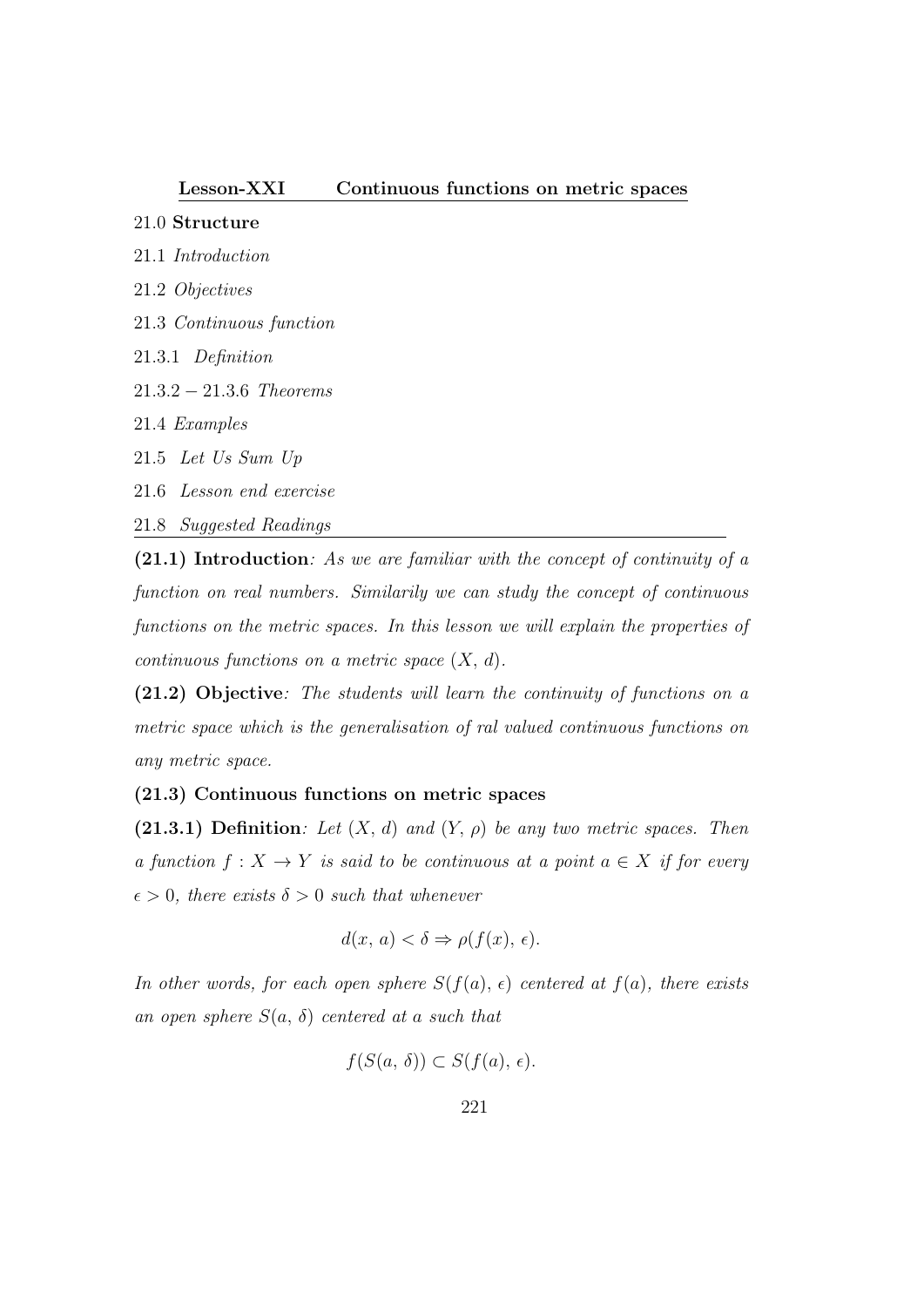Note: A function  $f: X \to Y$ , which is continuous at every point of X is called continuous function.

(21.3.2) Theorem. Let  $(X, d)$  and  $(Y, \rho)$  be any two metric spaces. Then a function  $f : X \rightarrow Y$  is continuous if and only if for each open subset  $G \subset Y$ ,  $f^{-1}(G)$  is open subset of X.

**Proof.** First, we suppose that  $f : X \to Y$  is a continuous function and G is an open subset of Y. Then we will show that  $f^{-1}(G)$  is open subset of X. For this, if  $f^{-1}(G) = \phi$ , then there is nothing to prove. Now, let  $f^{-1}(G) \neq \phi$  and  $x \in f^{-1}(G)$ . Then  $f(x) \in G$ .

Since G is open set, so there exists  $\epsilon > 0$  such that

$$
S_{\rho}(f(x), \epsilon) \subset G.
$$

Also f is continuous

 $\Rightarrow$  there exists an open sphere  $S_d(x, \delta)$  centered at x such that  $f(S_d(x, \delta)) \subset$  $S_{\rho}(f(x), \epsilon) \subset G \Rightarrow S_d(x, \delta) \subset f^{-1}(G).$ 

Thus for each  $x \in f^{-1}(G)$ , there exists an open sphere  $S_d(x, \delta)$  centered at x such that  $S_d(x, \delta) \subset f^{-1}(G)$ . Hence,  $f^{-1}(G)$  is open in X.

Conversely, suppose that for each open subset  $G \subset Y$ ,  $f^{-1}(G)$  is open subset of X. Claim: f is continuous. For this, let  $x \in X$  be any point. Then  $f(x) \in Y \Rightarrow$  there exists an open sphere  $S_{\rho}(f(x), \epsilon)$  centered at  $f(x)$  in Y.

Since every open sphere is an open set. Therefore,  $S_{\rho}(f(x), \epsilon)$  is an open subset of Y. Then by given condition,  $f^{-1}(S_\rho(f(x), \epsilon))$  is open set in X and it contains x.

Therefore, there exists an open sphere  $S_d(x, \delta)$  centere at x in X such that

$$
S_d(x, \delta) \subset f^{-1}(S_\rho(f(x), \epsilon))
$$

 $\Rightarrow f(S_d(x, \delta)) \subset S_\rho(f(x), \epsilon)$ . This shows that f is continuous at x, but x was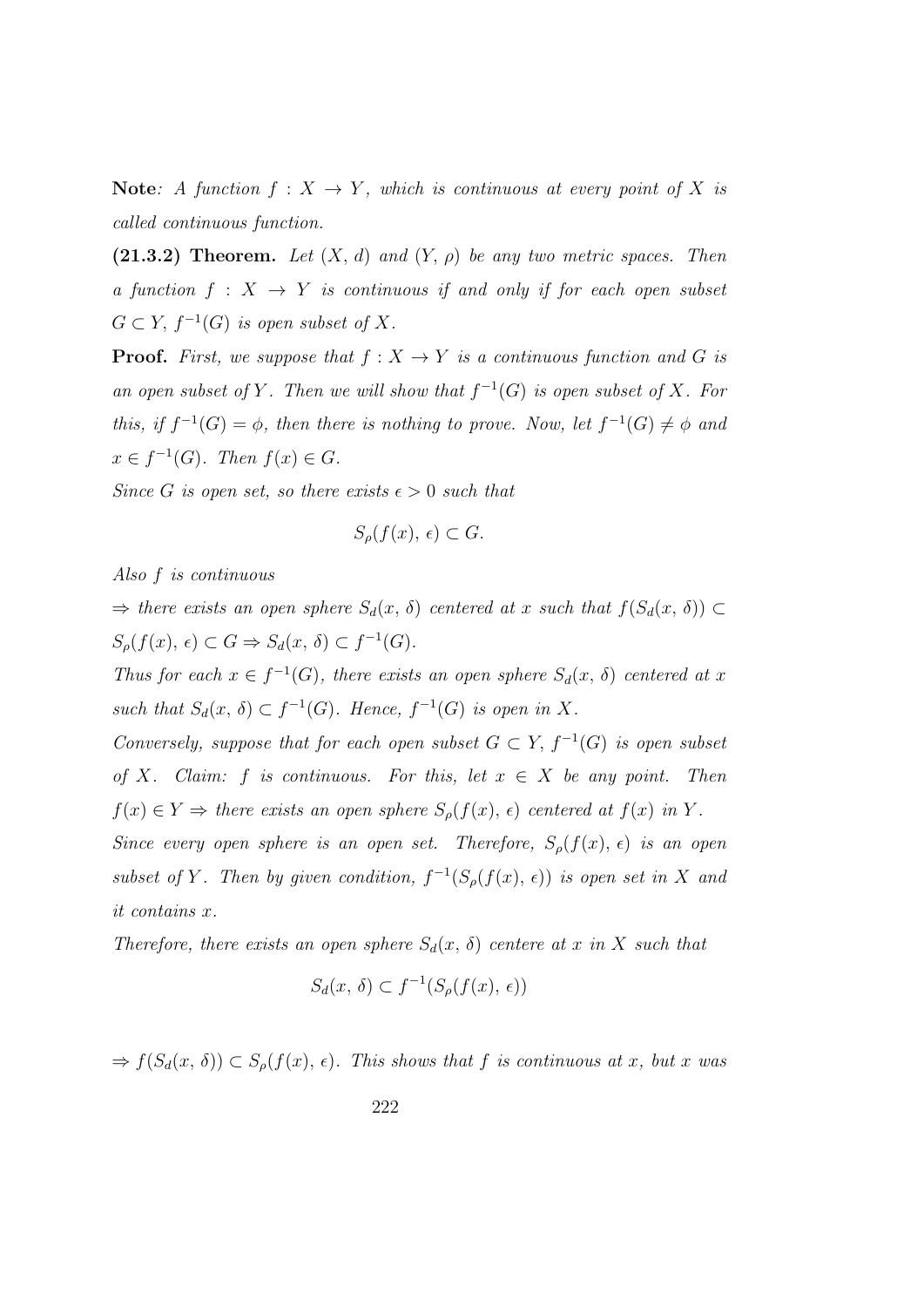an arbitrary point of X. Thus,  $f$  is continuous at every point of X and so  $f$ is continuous function.

(21.3.3) Theorem. Let  $(X, d)$  and  $(Y, \rho)$  be any two metric spaces. Then a function  $f: X \to Y$  is continuous if and only if for each closed subset  $K \subset Y$ ,  $f^{-1}(K)$  is closed subset of X.

**Proof.** First, we suppose that  $f : X \to Y$  is a continuous function and K is a closed subset of Y .

Then we will show that  $f^{-1}(K)$  is closed subset of X.

For this, we have  $K$  is a closed subset of  $Y$ ,

then  $Y - K$  is open subset of Y

 $\Rightarrow f^{-1}(Y - K)$  is open in X

 $\Rightarrow f^{-1}(Y) - f^{-1}(K)$  is open in X

 $\Rightarrow f^{-1}(K)$  is closed set in X.

Conversely, suppose that  $f : X \to Y$  is a function such that inverse image of every closed subset of Y is closed subset of X. We shall show that  $f$  is continuous.

For this, let G be an open set in  $Y \Rightarrow Y - G$  is closed in Y  $\Rightarrow f^{-1}(Y - G)$  is closed in X by given hypothesis  $\Rightarrow f^{-1}(Y) - f^{-1}(G)$  is closed in X  $\Rightarrow X - f^{-1}(G)$  is closed in X

 $\Rightarrow f^{-1}(G)$  is open in X.

Therefore, for each open set  $G \subset Y$ , we have  $f^{-1}(G)$  is open in X. Thus f is continuous.

(21.3.4) Theorem. Let  $(X, d)$  and  $(Y, \rho)$  be any two metric spaces. Then a function  $f: X \to Y$  is continuous if and only if

$$
f(\overline{A}) \subset \overline{f(A)}, \,\forall A \subset X).
$$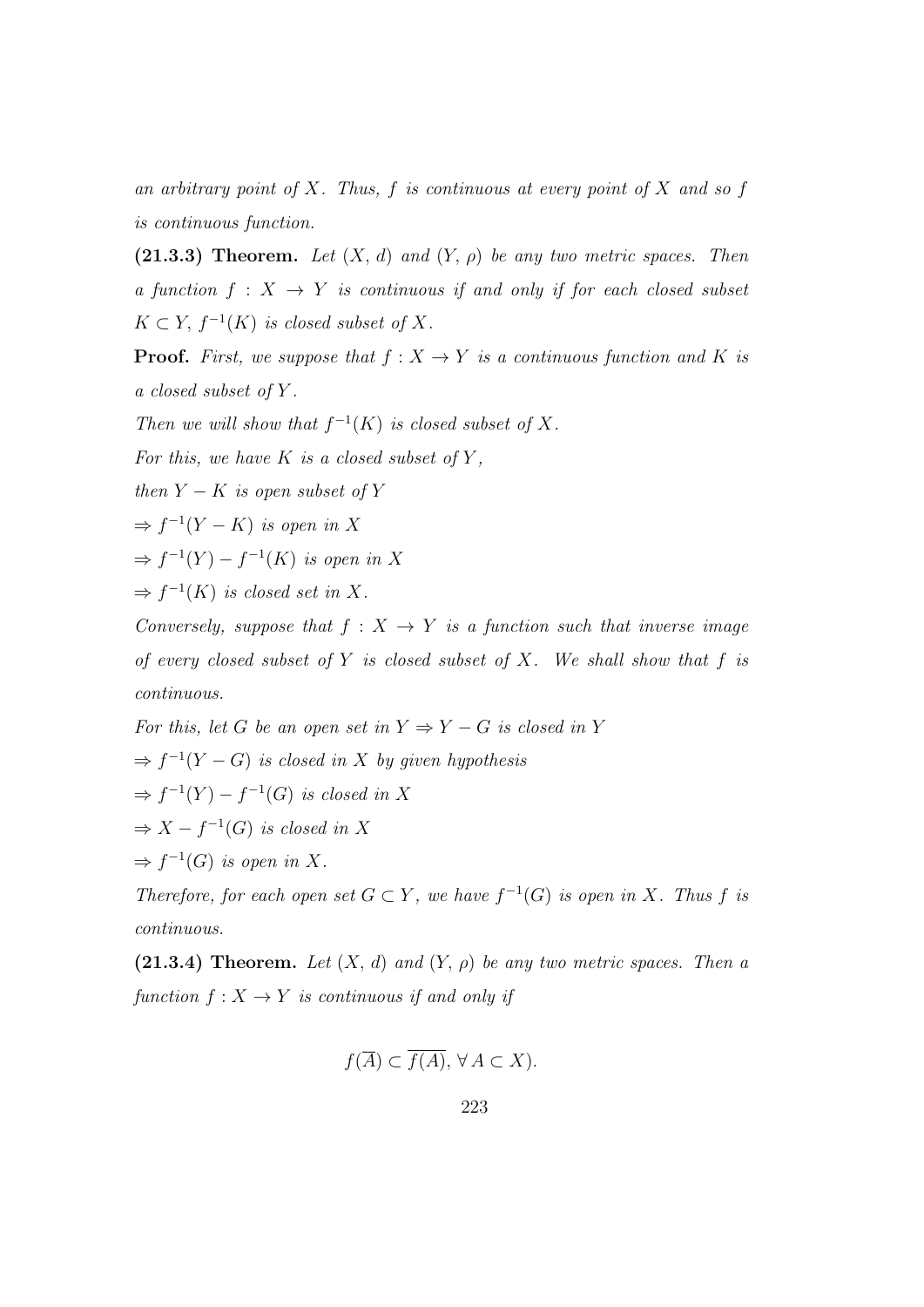**Proof.** First, we suppose that f is continuous function and let  $A \subset X$ . To show that

$$
f(\overline{A}) \subset \overline{f(A)}.
$$

Note that  $\overline{f(A)}$  is a closed subset of Y. Since f is continuous, so  $\Rightarrow f^{-1}(\overline{f(A)})$ is closed set in X ⇒ f −1 (f(A)) = f −1 (f(A))..........................(1) Now,  $f(A) \subset \overline{f(A)}$  $\Rightarrow A \subset f^{-1}(\overline{f(A)})$  $\Rightarrow \overline{A} \subset f^{-1}(\overline{f(A)}) = f^{-1}(\overline{f(A)})$  (because of (1))  $\Rightarrow f(A) \subset \overline{f(A)}.$ Conversely, suppose that

$$
f(A) \subset \overline{f(A)}, \,\forall A \subset X.
$$

To show that f is continuous. For this, let K be a closed subset of  $Y \Rightarrow \overline{K} = K$ Now,  $f^{-1}(K)$  is a subset of X therefore by given hypothesis  $f(f^{-1}(K)) \subset f(f^{-1}(K)) = \overline{K} = K$ *i.e.*  $\overline{f^{-1}(K)}$  ⊂  $f^{-1}(K)$  *but*  $f^{-1}(K)$  ⊂  $\overline{f^{-1}(K)}$  $\Rightarrow \overline{f^{-1}(K)} = f^{-1}(K)$  $\Rightarrow f^{-1}(K)$  is closed set in X

Therefore for all closed subset K of  $Y \Rightarrow f^{-1}(K)$  is closed set in X. Hence f is continuous function.

(21.3.5) Theorem. Let  $(X, d)$  and  $(Y, \rho)$  be any two metric spaces. Then a function  $f: X \to Y$  is continuous if and only if

$$
\overline{f^{-1}(B)} \subset f^{-1}(\overline{B}), \,\forall\, B \subset Y.
$$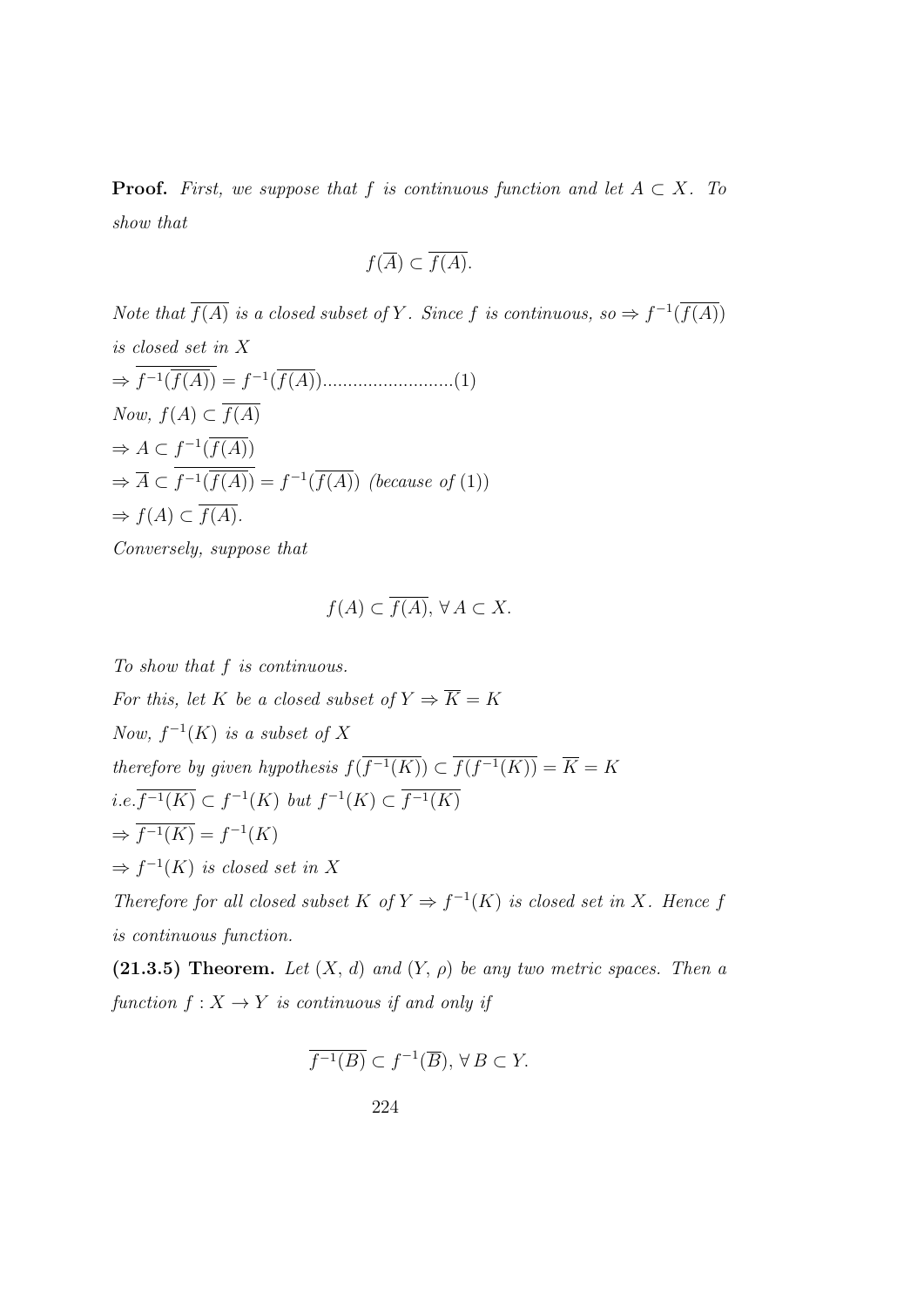**Proof.** First, we suppose that f is continuous function and let  $B \subset Y$ . Then  $\overline{B}$  is closed set in Y, since f is continuous,

so 
$$
f^{-1}(\overline{B})
$$
 is closed set in X  
\n $\Rightarrow \overline{f^{-1}(\overline{B})} = f^{-1}(\overline{B})$ ........(1)  
\nNow,  $B \subset \overline{B} \Rightarrow f^{-1}(B) \subset f^{-1}(\overline{B})$   
\n $\Rightarrow \overline{f^{-1}(B)} \subset \overline{f^{-1}(\overline{B})} = f^{-1}(\overline{B})$  (using (1))  
\n $\Rightarrow \overline{f^{-1}(B)} \subset f^{-1}(\overline{B})$ .

Conversely, suppose that  $\overline{f^{-1}(B)} \subset f^{-1}(\overline{B})$ ,  $\forall B \subset Y$ . To show that f is continuous.

For this, let K be a closed subset of Y. Then by hypothesis, we have  $f^{-1}(K) \subset$  $f^{-1}(\overline{K})$  $\Rightarrow \overline{f^{-1}(K)} \subset f^{-1}(\overline{K}) = f^{-1}(K)$  $\Rightarrow \overline{f^{-1}(K)} \subset f^{-1}(K)$ But  $f^{-1}(K) \subset \overline{f^{-1}(K)}$ Therefore,  $f^{-1}(K) = \overline{f^{-1}(K)} \Rightarrow f^{-1}(K)$  is a closed subset of X. Thus for each closed subset K of  $Y \Rightarrow f^{-1}(K)$  is closed subset of X. Hence f is continuous. (21.3.6) Theorem. Let  $(X, d)$  and  $(Y, \rho)$  be any two metric spaces. Then a

function  $f: X \to Y$  is continuous if and only if

$$
f^{-1}(B^o) \subset \left\{ f^{-1}(B) \right\}^o, \, \forall \, B \subset Y.
$$

**Proof.** First, we suppose that f is continuous function and let  $B \subset Y$ . Then  $B^o$  is open subset of Y, since f is continuous function. So  $f^{-1}(B^o)$  is an open subset of X.

$$
\Rightarrow (f^{-1}(B^o))^o = f^{-1}(B^o) \dots \dots \dots \dots \dots (1)
$$
  
\nNow  $B^o \subset B$   
\n
$$
\Rightarrow f^{-1}(B^o) \subset f^{-1}(B)
$$
  
\n
$$
\Rightarrow (f^{-1}(B^o))^o \subset (f^{-1}(B))^o \text{ use (1)}
$$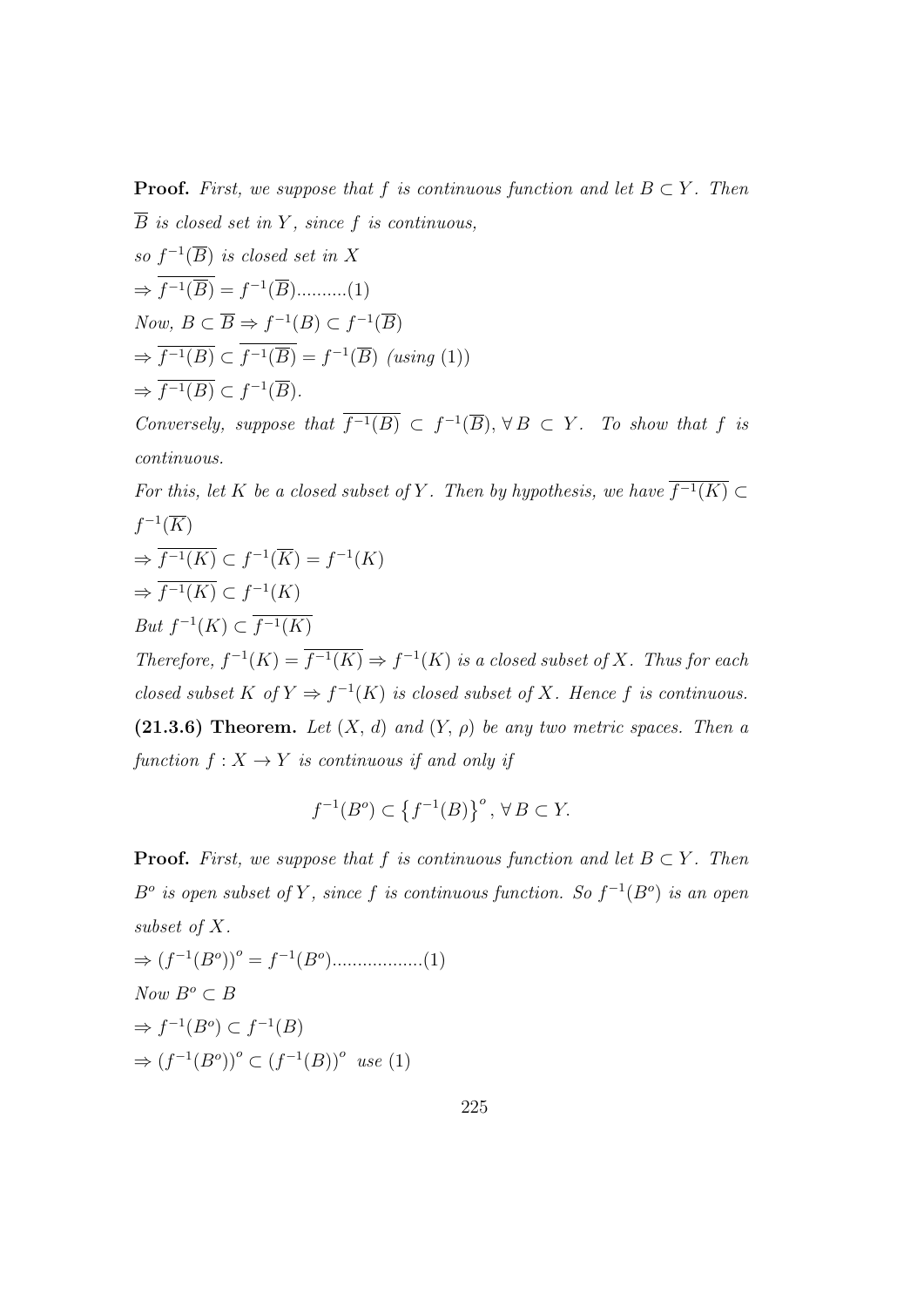$\Rightarrow f^{-1}(B^o) \subset (f^{-1}(B))^o$ Conversely, suppose that

$$
f^{-1}(B^o)\subset \left\{f^{-1}(B)\right\}^o, \,\forall\, B\subset Y.
$$

To show that  $f$  is continuous, let  $G$  be an open subset of  $Y$  $\Rightarrow G^o = G.$ Therefore by the hypothesis  $f^{-1}(G^o) \subset \{f^{-1}(G)\}^o$  $\Rightarrow f^{-1}(G) \subset \{f^{-1}(G)\}^o$ *But*  ${f^{-1}(G)}^{\circ}$  ⊂  $f^{-1}(G)$  $\Rightarrow$  { $f^{-1}(G)$ }<sup>o</sup> =  $f^{-1}(G)$  $\Rightarrow f^{-1}(G)$  is open in X. Therefore, for all open set  $G \subset Y \Rightarrow f^{-1}(G)$  is open in X. Hence f is

continuous.

### (21.4) Examples

1. Let  $(X, d)$  be a metric space and  $x_0$  be a fixed point of X. Show that the real valued function  $f_{x_0}(x) = d(x, x_0)$  is continuous.

**Solution.** Let y be any point of X and  $\epsilon > 0$  be any arbitrary real number. Then  $|f_{x_0}(x) - f_{x_0}(y)| = |d(x, x_0) - d(y, x_0)| \le d(x, y)$  (because  $d(x, A)$  $d(y, A) \leq d(x, y)$ 

Now choose  $\delta > 0$  such that  $\delta \leq \epsilon$ .

whenever  $d(x, y) < \delta \Rightarrow |d(x, x_0) - d(y, x_0)| < \delta \leq \epsilon$ .

Thus

$$
d(x, y) < \delta \Rightarrow |f_{x_0}(x) - f_{x_0}(y)| < \epsilon.
$$

This shows that  $f_{x_0}$  is continuous at an arbitrary point y, it foolows that  $f_{x_0}$ is continuous function.

2. Let  $(X, d), (Y, \rho)$  and  $(Z, \sigma)$  be three metric spaces and  $f : X \to Y$  and  $g: Y \to Z$  be continuous functions. Then prove that  $g \circ f: X \to Z$  is also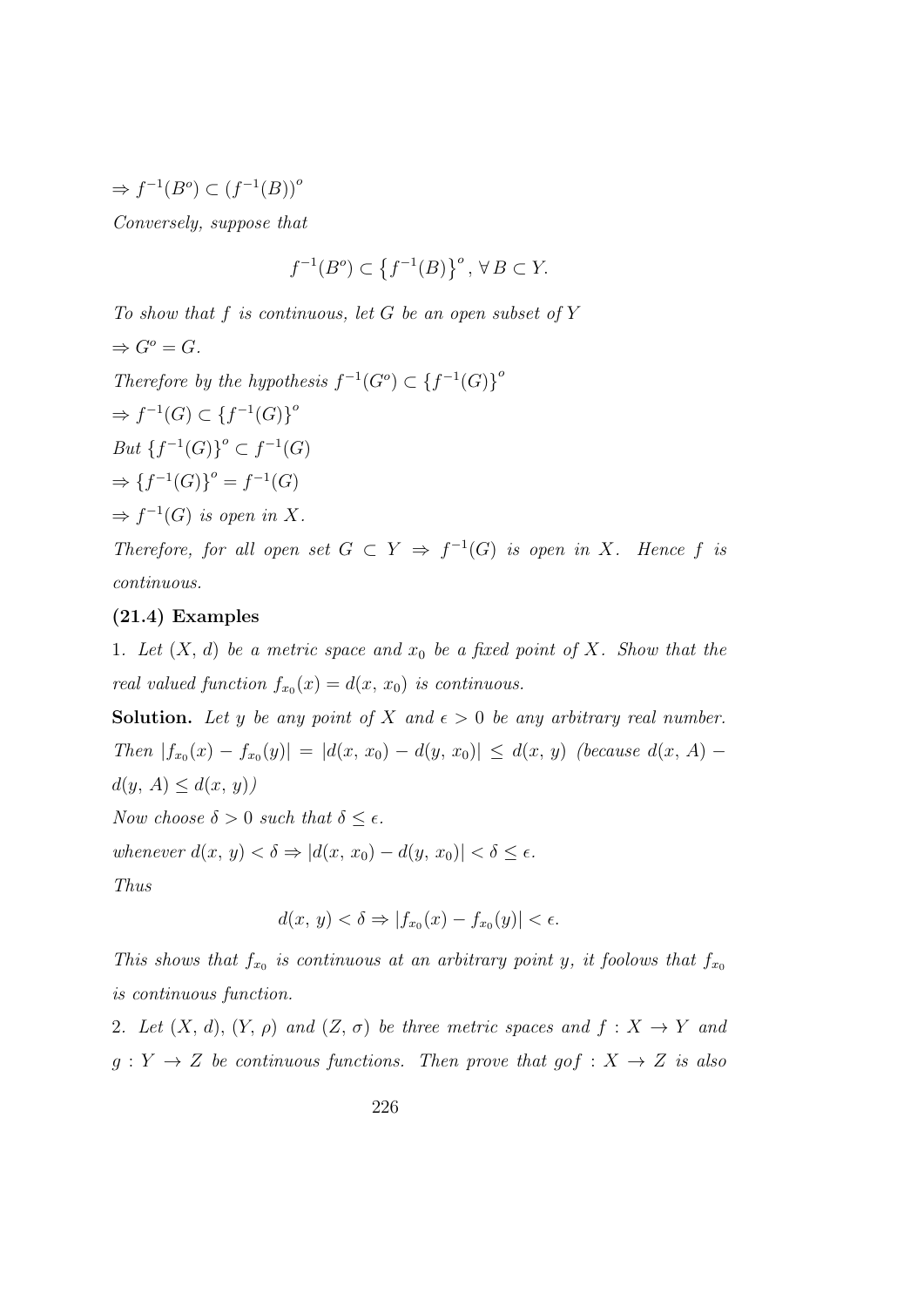continuous.

**Solution.** Let  $G$  be an open set in  $Z$ . Then we have

$$
(gof)^{-1}(G) = (f^{-1}og^{-1})(G) = f^{-1}(g^{-1}(G))
$$

Since g is continuous and G is open Z, so  $g^{-1}(G)$  is open in Y. Now, since f is continuous and  $g^{-1}(G)$  is open in Y, it follows that  $f^{-1}(g^{-1}(G))$  is open in X

 $\Rightarrow (gof)^{-1}(G)$  is open in X. Thus gof is continuous.

(21.5) Let Us Sum UP: In this lesson we have defined continuous function on metric spaces and then explained the various properties of continuous functions on metric spaces in the form of theorems.

#### (21.6) Lesson End Exercise

1. Define continuous function on metric spaces. Show that inverse image of closed set is closed set.

2. Let  $(X, d)$  be a metric space and  $x_0$  be a fixed point of X. Show that the real valued function  $f_{x_0}(x) = d(x, x_0)$  is continuous.

3. Let  $(X, d)$  be a metric space and S be a non-empty subset of X, then prove that the function  $f: X \to \mathbb{R}$  defined by  $f(x) = d(x, S) \forall x \in X$  is continuous function.

(21.7) Suggested Readings: Shanti Narayanan, M. D. Raisinghania; Elements of Real Analysis, S. Chand and Company Pvt. Ltd Ramnagar New Delhi-110055.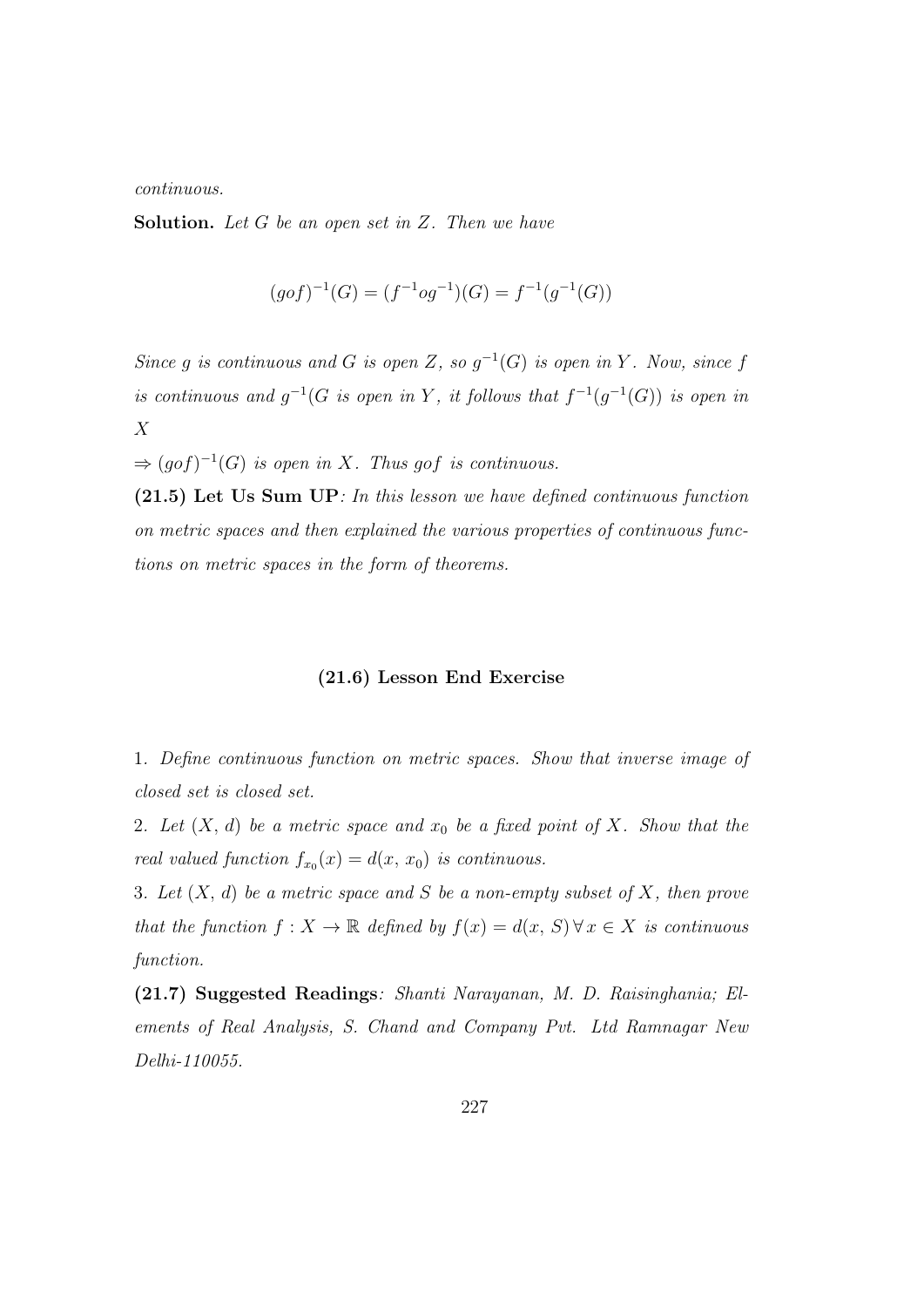#### Lesson-XXII Convergent sequences in metric space

22.0 Structure

- 22.1 Introduction
- 22.2 Objectives
- 22.3 Sequences in a metric space
- 22.3.1 − 22.3.3 Definitions
- 22.3.4 − 22.3.9 Theorems
- 22.4 Cauchy Sequence
- 22.4.1 Definition
- 22.4.2 Theorem
- 22.5 Examples
- 22.5 Let Us Sum Up
- 22.6 Lesson end exercise
- 22.8 Suggested Readings

(22.1) Introduction: Analogous to the notion of sequences of real numbers and their convergence, we shall study the sequences and their convergence in metric spaces. Further, we can investigate the properties of convergent sequences in metric spaces.

(22.2) Objectives: The students will learn the generalisation of convergence of sequences from set of real numbers to any metric space.

(22.3) Sequences in a metric space

(22.3.1) Definition (Sequence): Let  $(X, d)$  be a metric space. A function  $s : \mathbb{N} \to X$  is called a sequence in a metric space. It is denoted by  $\{s_n\}$ , where  $s_n$  is called nth term of the sequence.

For example  $\{(-1)^n\}$  is sequence whose image has only two elements 1 and  $-1$  whereas the sequence  $\{\frac{1}{n}\}$  has infinite number of elements in its image.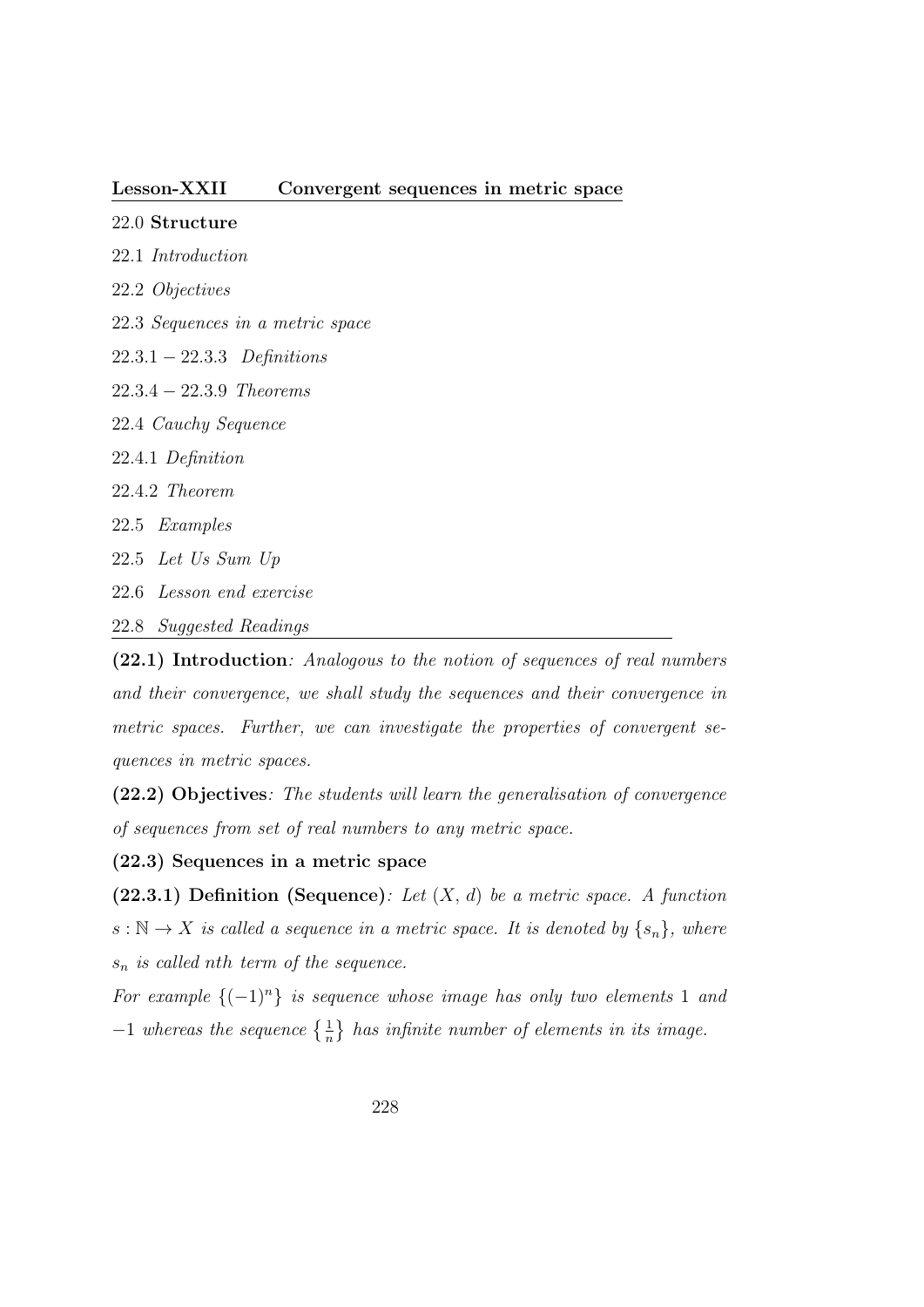(22.3.2) Definition (Subsequence): A sequence  $\{t_n\}$  is called a subsequence of the sequence  $\{s_n\}$  if there exists a sequence of natural numbers  $\{n_k\}$ such that  $n_1 < n_2 < n_3 < \dots$  and  $t_k = s_{n_k}$ .

For example (i)  $\{s_2, s_4, s_6, \ldots\}$  is a subsequence of  $\{s_n | n \in \mathbb{N}\}\$ . Here  $n_k = 2k$ . (ii)  $\{s_1, s_4, s_9, \ldots\}$  is a subsequence of  $\{s_n | n \in \mathbb{N}\}\$ . Here  $n_k = k^2$ .

(22.3.3) Definition (Convergent sequence): A sequence  $\{s_n\}$  is said to converge to a point  $s \in X$  if for given  $\epsilon > 0$ , there exists  $m \in \mathbb{N}$  such that  $d(s_n, s) < \epsilon, \forall n \geq m$ .

In other words, the sequence  $\{s_n\}$  is said to converge to a point  $s \in X$  if for given  $\epsilon > 0$ , there exists  $m \in \mathbb{N}$  such that  $s_n \in S(s, \epsilon)$ ,  $\forall n \geq m$ .

Note: If  $\{s_n\}$  converges to s, we say that s is a limit of the sequence and we write

$$
\lim_{n \to \infty} s_n = s \text{ or } s_n \to s \text{ as } n \to \infty.
$$

(22.3.4) Theorem. Limit of the sequence  $\{s_n\}$ , if exists is unique.

**Proof.** Suppose that the sequence  $\{s_n\}$  converges to two distinct points say s and t. Let  $r = d(s, t)$ . Then the open spheres  $S(s, \frac{r}{4})$  and  $S(t, \frac{r}{4})$  are disjoint. Since

$$
\lim_{n \to \infty} s_n = s
$$

so there exists  $m_1 \in \mathbb{N}$  such that  $s_n \in S(s, \frac{r}{4})$ ,  $\forall n \geq m_1$ ..........(1) Similarily,

$$
\lim_{n \to \infty} s_n = t
$$

so there exists  $m_2 \in \mathbb{N}$  such that  $s_n \in S(t, \frac{r}{4}), \forall n \geq m_2 \dots \dots \dots (2)$ Choose  $m = \max\{m_1, m_2\}$ . Then from (1) and (2) we have  $s_n \in$  $S(s, \frac{r}{4}), \forall n \geq m$  and  $s_n \in S(s, \frac{r}{4}), \forall n \geq m$ 

 $\Rightarrow S(s, \frac{r}{4}) \cap S(t, \frac{r}{4}) \neq \emptyset$  which is a contradiction. Hence the limit  $\{s_n\}$  is unique.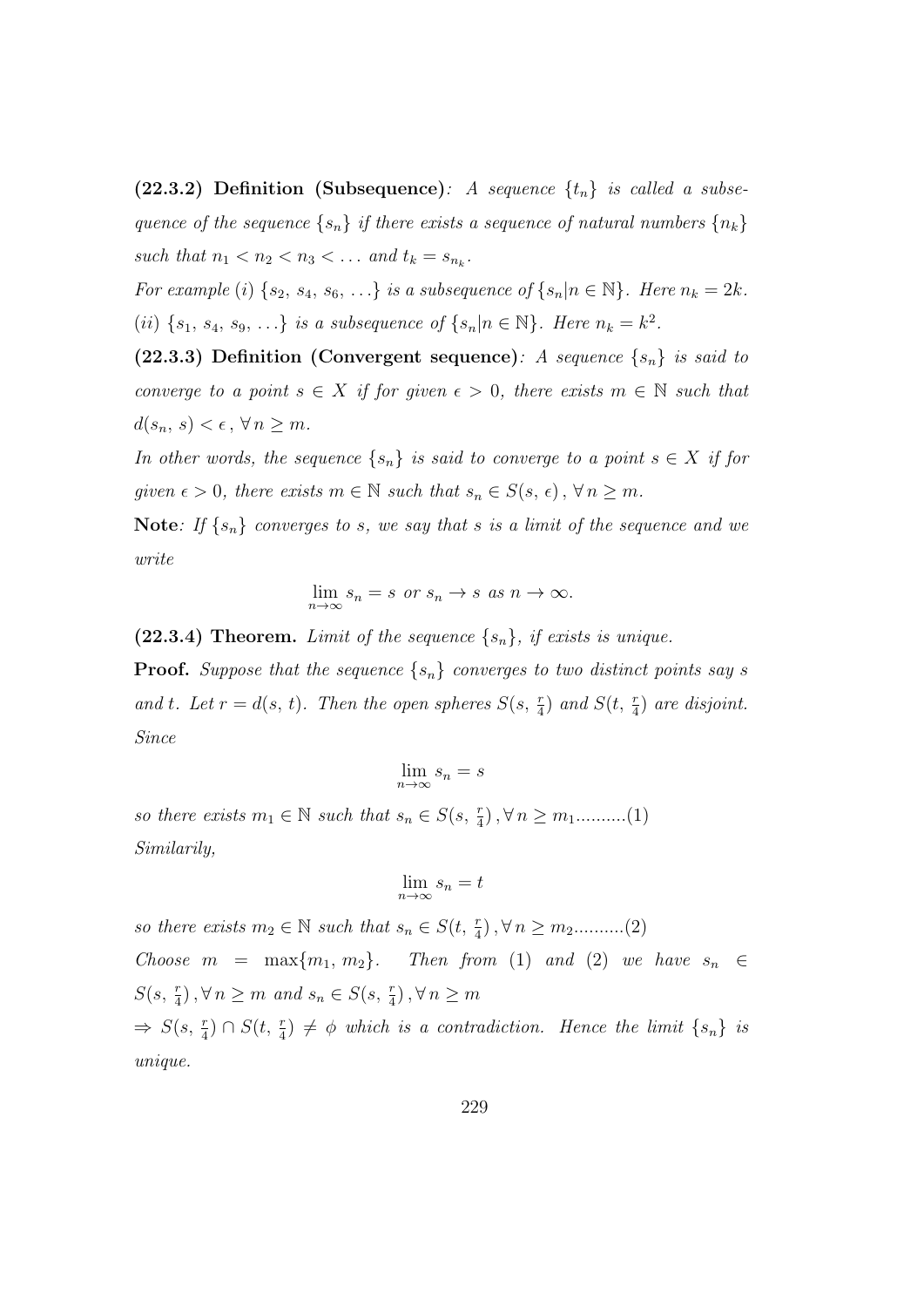(22.3.5) Theorem. Let  $(X, d)$  and  $(Y, \rho)$  be two metric spaces. Then a function  $f: X \to Y$  is continuous at  $a \in X$  if and only if for each sequence  $\{a_n\}$ in X converging to a, the sequence  $\{f(a_n)\}\$ converges to  $f(a)$ .

**Proof.** First, we suppose that  $f : X \to Y$  is continuous at a and the sequence  ${a_n}$  converges to a. Let  $\epsilon > 0$ . Since f is continuous at a, so there exists  $\delta > 0$  such that

when d(x, a) < δ ⇒ ρ(f(x), f(a)) < .............(1) Also

$$
\lim_{n \to \infty} a_n = a
$$

so there exists  $m \in \mathbb{N}$  such that

d(an, a) < δ, ∀ n ≥ m............(2)

Put  $x = a_n$  in (1), we get

d(xn, a) < δ ⇒ ρ(f(xn), f(a)) < ..............(3)

From (2) and (3) we get  $\rho(f(x_n), f(a)) < \epsilon, \forall n \ge m$  $\Rightarrow$  { $f(a_n)$ }  $\rightarrow$   $f(a)$  as  $n \rightarrow \infty$ .

Conversely, if possible, suppose that f is not continuous. Then we shall show that there exists a sequence  $\{a_n\}$  converging to a but the sequence  $\{f(a_n)\}\$  does not converge to  $f(a)$ .

For this, since f is not continuous, so there must exist at east one  $\epsilon > 0$  such that for each  $\delta > 0$  and for some  $x \in X$ ,

$$
d(x, a) < \delta \text{ and } \rho(f(x), f(a) \ge \epsilon) \dots (4)
$$

Take  $\delta = \frac{1}{n}$  $\frac{1}{n}$  in (4), we get, for each  $n \in \mathbb{N}$ , there exists  $a_n \in X$  such that

$$
d(a_n, a) < \frac{1}{n} \text{ but } \rho(f(a_n), f(a)) \ge \epsilon
$$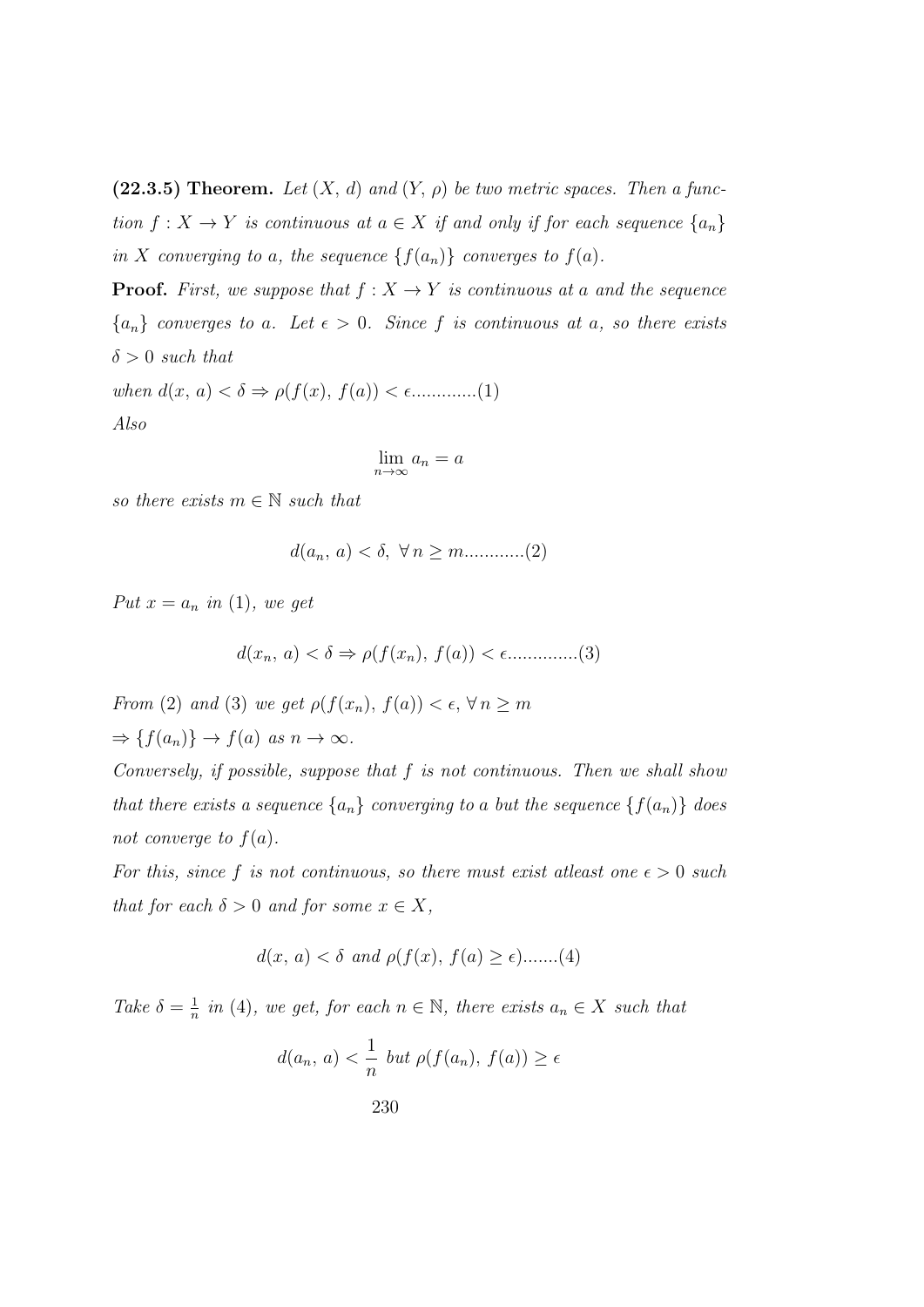$\Rightarrow$  { $f(a_n)$ } cannot converge to  $f(a)$ .

(22.3.6) Theorem. Let x and y be any two points in a metric space  $(X, d)$ and  $\{y_n\}$  be a sequence converging to y. Then  $\{d(x, y_n)\}\)$  converges to  $d(x, y)$ . **Proof.** Since  $\{y_n\}$  converges to y

therefore, for given  $\epsilon > 0$ , there exists  $m \in N$  such that

$$
d(y_n, y) < \epsilon \dots \dots \dots \dots (1)
$$

Now  $|d(x, y_n) - d(x, y)| \le d(y_n, y)$  (because of Example (21.4)(1)) Using (1), we get  $|d(x, y_n) - d(x, y)| \le d(y_n, y) < \epsilon, \forall n \ge m$  $\Rightarrow d(x, y_n) \rightarrow d(x, y).$ 

(22.3.7) Theorem. Let  $(X, d)$  be a metric space and  $\{x_n\}$  and  $\{y_n\}$  be sequences in X such that  $x_n \to x$  and  $y_n \to y$ . Then

$$
d(x_n, y_n) \to d(x, y).
$$

**Proof.** Since  $x_n \to x$  and  $y_n \to y$ , so by definition there exist  $m_1, m_2 \in \mathbb{N}$ such that

$$
d(x_n, x) < \epsilon/2, \forall n \ge m_1
$$

and

$$
d(y_n, y) < \epsilon/2, \forall n \ge m_2
$$

Choose  $m = \max\{m_1, m_2\}$ . Then  $d(x_n, x) < \epsilon/2$ ,  $\forall n \geq m$  and  $d(y_n, y)$  $\epsilon/2, \forall n \geq m.$  Now  $|d(x_n, y_n) - d(x, y)| = |d(x_n, y_n) - d(x_n, y) + d(x_n, y) - d(x, y)|$  $\leq |d(x_n, y_n) - d(x_n, y)| + |d(x_n, y) - d(x, y)|$  $\langle |d(y_n, y)| + |d(x_n, y)| < \epsilon/2 + \epsilon/2 = \epsilon$  $\Rightarrow |d(x_n, y_n) - d(x, y)| < \epsilon, \forall n \geq m$  $\Rightarrow d(x_n, y_n) \rightarrow d(x, y).$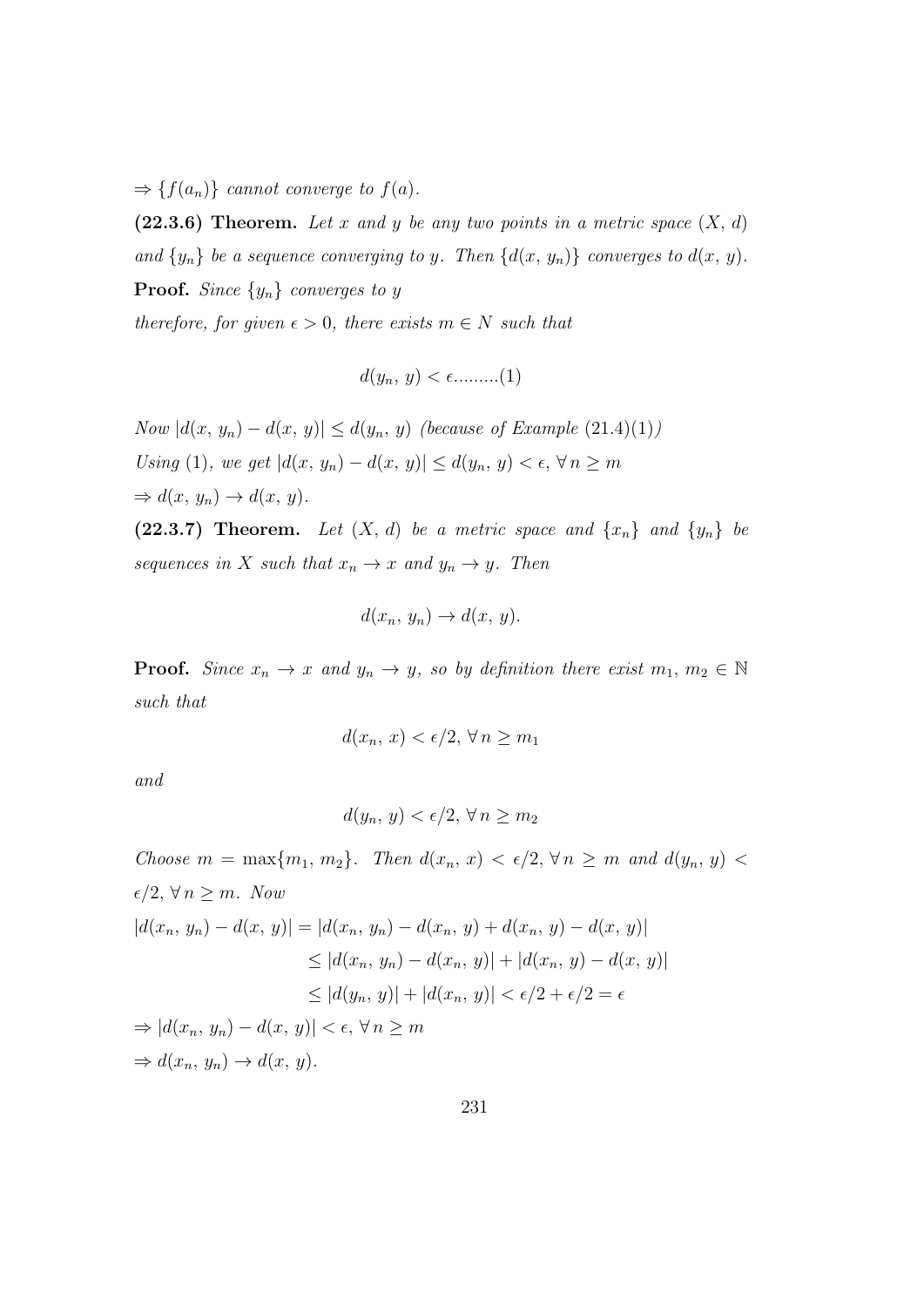(22.3.8) Theorem. Let  $(X, d)$  be a metric space and let  $A \subset X$ . If  $x \in \overline{A}$ , then there exists a sequence  $\{x_n\}$  of points of A such that  $x_n \to x$ .

**Proof.** Let  $x \in \overline{A}$ . Then x is an adherent point of A

 $\Rightarrow$  for each  $r > 0$ ,  $S(x, r) \cap A \neq \phi$ .

Therefore, for each positive integer n, the open sphere  $S(x, \frac{1}{n})$  must contain a point  $x_n$  of  $A$  i.e. $x_n \in S(x, \frac{1}{n})$ 

Now, we claim that  $x_n \to x$  as  $n \to \infty$ . For this, by Archimediean Property,

for given  $\epsilon > 0$ , there exists  $n_0 \in \mathbb{N}$  such that  $n_0 \epsilon > 1$ 

 $\Rightarrow \frac{1}{n_0} < \epsilon$ , therefore, for each  $n \geq n_0$  we have  $\frac{1}{n} < \frac{1}{n_0}$  $\frac{1}{n_0} < \epsilon$ 

$$
\Rightarrow S(x, \frac{1}{n}) \subset S(x, \frac{1}{n_0}) \subset S(x, \epsilon)
$$

$$
\Rightarrow x_n \in S(x, \frac{1}{n}) \subset S(x, \frac{1}{n_0}) \subset S(x, \epsilon), \forall n \ge n_0
$$

 $\Rightarrow x_n \in S(x, \frac{1}{n}) \subset S(x, \epsilon), \forall n \geq n_0$ 

 $\Rightarrow x_n \in S(x, \epsilon), \forall n \geq n_0$ 

$$
\Rightarrow d(x_n, x) < \epsilon, \forall n \ge n_0.
$$

Hence  $x_n \to x$  as  $n \to \infty$ .

(22.3.9) Theorem. Let  $(X, d)$  be a metric space and  $A \subset X$ . If  $x \in A'$ , then there exists a sequence  $\{x_n\}$  of points of A distinct from x which converges to x.

**Proof.** Let  $x \in A'$ . Then x is a limit point of A

 $\Rightarrow$  each open sphere  $S(x, r)$  centered at x contains at east one point of A other than x i.e  $S(x, r) \cap A - \{x\} \neq \phi$ .

Let  $x_1 \neq x$  such that  $x_1 \in A$  and  $d(x, x_1) < r$ 

Let  $r_1 = \min\{1, d(x, x_1)\}\$ 

therefore, the open sphere  $S(x, r_1)$  contains at east one point of A other than x i.e  $S(x, r_1) \cap A - \{x\} \neq \phi$ .

Let  $x_2 \neq x$  such that  $x_2 \in A$  and  $d(x, x_2) < r_1$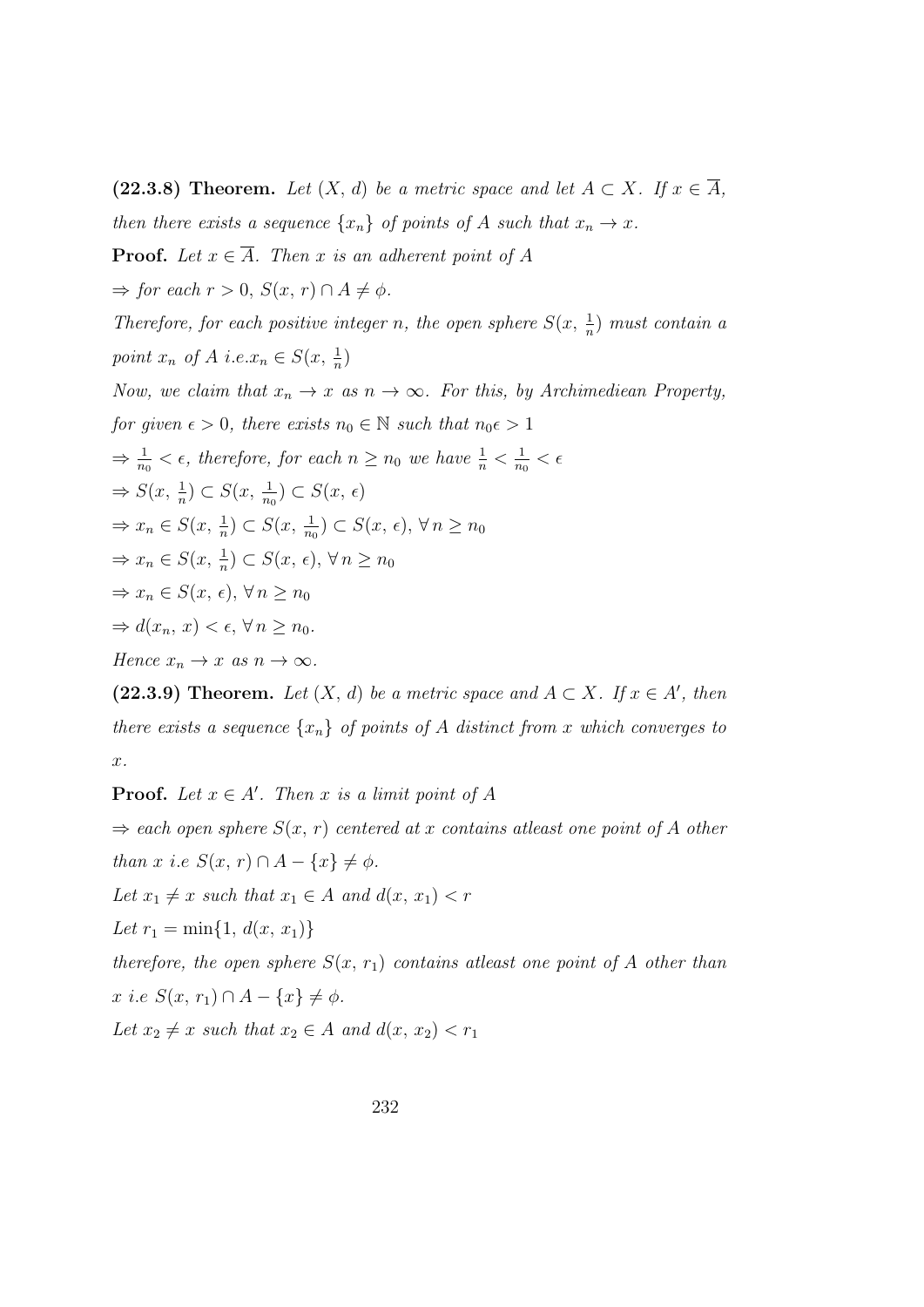Let  $r_2 = \min\{\frac{1}{2}\}$  $\frac{1}{2}$ ,  $d(x, x_2)$ 

Again, the open sphere  $S(x, r_2)$  contains at east one point of A other than x i.e  $S(x, r_2) \cap A - \{x\} \neq \phi$ .

Let  $x_3 \neq x$  such that  $x_3 \in A$  and  $d(x, x_3) < r_2$ 

Let  $r_3 = \min\{\frac{1}{3}\}$  $\frac{1}{3}$ ,  $d(x, x_3)$ } and continuing as above, we get a sequence  $\{x_n\}$  of distinct points different from x such that

$$
r_n = \min\left\{\frac{1}{n}, d(x, x_n)\right\}
$$

and open sphere  $S(x, r_n)$  contains a point  $x_{n+1}$  of A other than  $x i.e S(x, r_{n-1}) \cap A - \{x\} \neq \phi.$ Thus  $d(x, x_n) < r_{n-1} \leq \frac{1}{n-1}$  $n-1$ 

Taking limit as  $n \to \infty$ , we get  $d(x, x_n) \to 0$  and so  $x_n \to x$ .

(22.4) Definition: A sequence  $\{x_n\}$  in a metric space  $(X, d)$  is said to be a Cauchy sequence if for each  $\epsilon > 0$  there exists a positive integer  $n_0$ (depending upon  $\epsilon$ ) such that

$$
d(x_n, x_m) < \epsilon, \forall n, m \ge n_0.
$$

(22.4.1) Theorem. Every convergent sequence in a metric space is a Cauchy sequence.

**Proof.** Let  $\{x_n\}$  be a convergent sequence such that  $x_n \to x$  in a metric space  $(X, d)$ . Then for given  $\epsilon > 0$ , there exists  $n_0 \in \mathbb{N}$  such that

$$
d(x_n, x) < \epsilon/2, \ \forall \, n \ge n_0.
$$

Let  $m > n_0$ , then  $d(x_m, x) < \epsilon/2$ ,  $\forall m > n_0$ . Now  $d(x_n, x_m) \leq d(x_n, x) + d(x, x_m)$ ,  $\forall n, m \geq n_0$  $\epsilon/2 + \epsilon/2 = \epsilon$ 

 $\Rightarrow d(x_n, x_m) < \epsilon, \forall n, m \geq n_0$ . Hence  $\{x_n\}$  is a Cauchy sequence.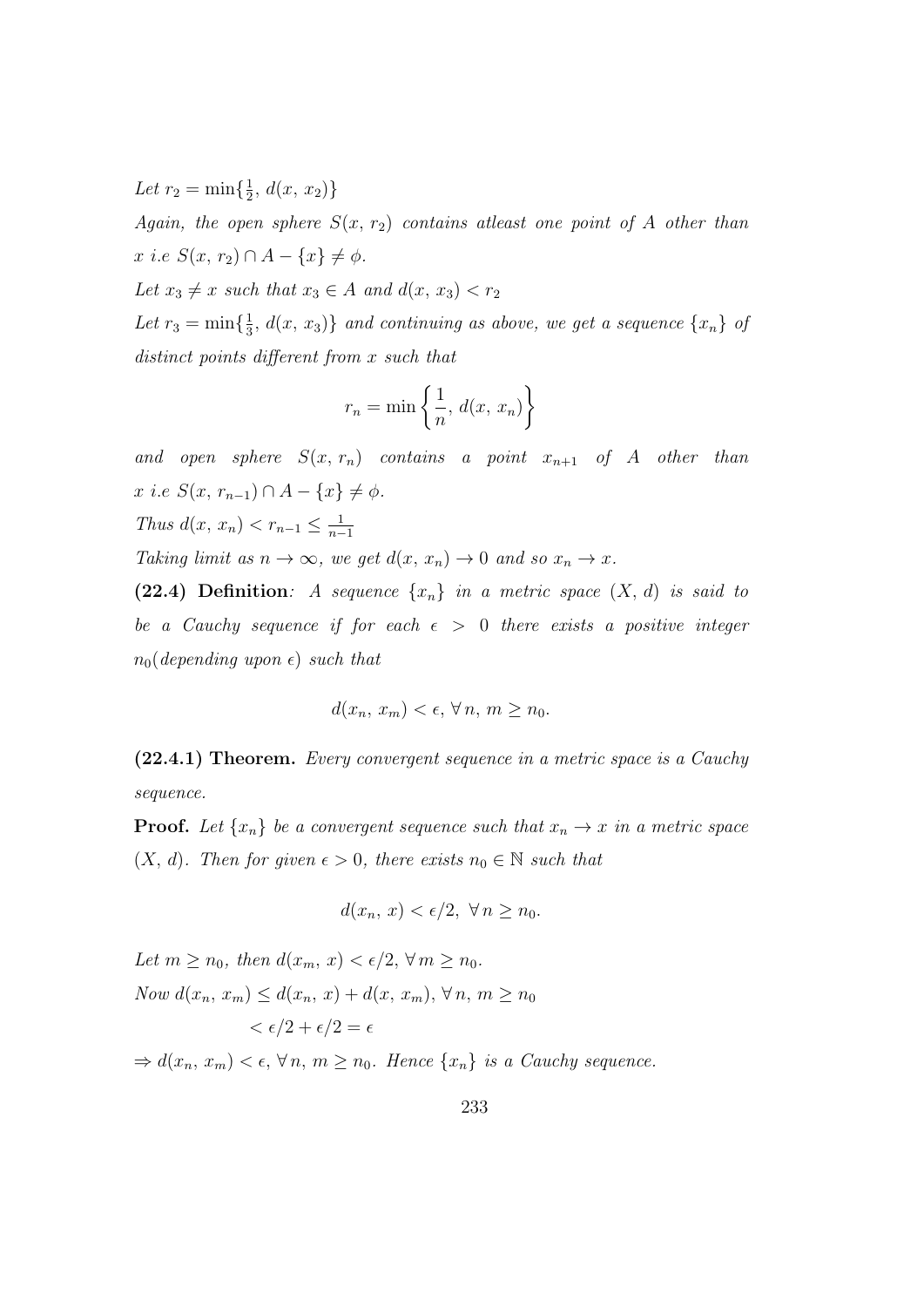Note: The converse of this theorem is not necessarily true. i.e a Cauchy sequence need not be convergent sequence in a metric space.

For example, let  $X = (0, 1]$  be a usual metric space with metric d. Let  $\{x_n\}$ be a sequence in X such that  $x_n = \frac{1}{n}$  $\frac{1}{n}, \forall n \in \mathbb{N}$ . We shall show that  $\{x_n\}$  is a Cauchy sequence. For this, since for given  $\epsilon > 0$ , there exists  $n_0 \in \mathbb{N}$  such that  $n_0 > \frac{2}{\epsilon}$  $\frac{2}{\epsilon}$  (by Archimedean Property), then for  $n, m \geq n_0 \Rightarrow \frac{1}{n} \leq \frac{1}{n_0}$  $\frac{1}{n_0} < \frac{\epsilon}{2}$  $\frac{\epsilon}{2}$  and  $\frac{1}{m} \leq \frac{1}{n_0}$  $\frac{1}{n_0} < \frac{\epsilon}{2}$ 2 Now  $d(x_n, x_m) = |x_n - x_m|$  ≤  $|x_n| + |x_m|$  $= \frac{1}{n} + \frac{1}{n}$ m  $\langle \frac{\epsilon}{2} + \frac{\epsilon}{2} = \epsilon.$ Thus,  $d(x_n, x_m) < \epsilon, \forall n, m \geq n_0$ Therefore  $\{x_n\}$  is a Cauchy sequence.

But

$$
\lim_{n \to \infty} x_n = \lim_{n \to \infty} \frac{1}{n} = 0 \notin X.
$$

Hence a Cauchy sequence need not converge to any point of the metric space. (22.4.2) Theorem. A Cauchy sequence  $\{x_n\}$  is convergent in a metric space if and only if it has a convergent subsequence.

**Proof.** Firstly, let us suppose that  $\{x_n\}$  is Cauchy sequence and  $\{x_{n_k}\}$  be a subsequence of  $\{x_n\}$  converging to  $x \in X$ . Then we shall show that  $\{x_n\}$  is convergent sequence. For this, since every convergent sequence is Cauchy so  $\{x_{n_k}\}\$ is also Cauchy sequence.

Therefore, for given  $\epsilon > 0$ , there exists a positive integer m such that

$$
d(x_{n_k}, x_n) < \epsilon/2, \forall k, n \ge m \dots (1)
$$

Also  $\{x_{n_k}\}\to x$  $\Rightarrow d(x_{n_k}, x) < \epsilon/2, \forall k \geq p \text{ for some } p \in \mathbb{N} \dots \dots \dots (2).$ Let  $k = m + p = r$ , say. Then (2) becomes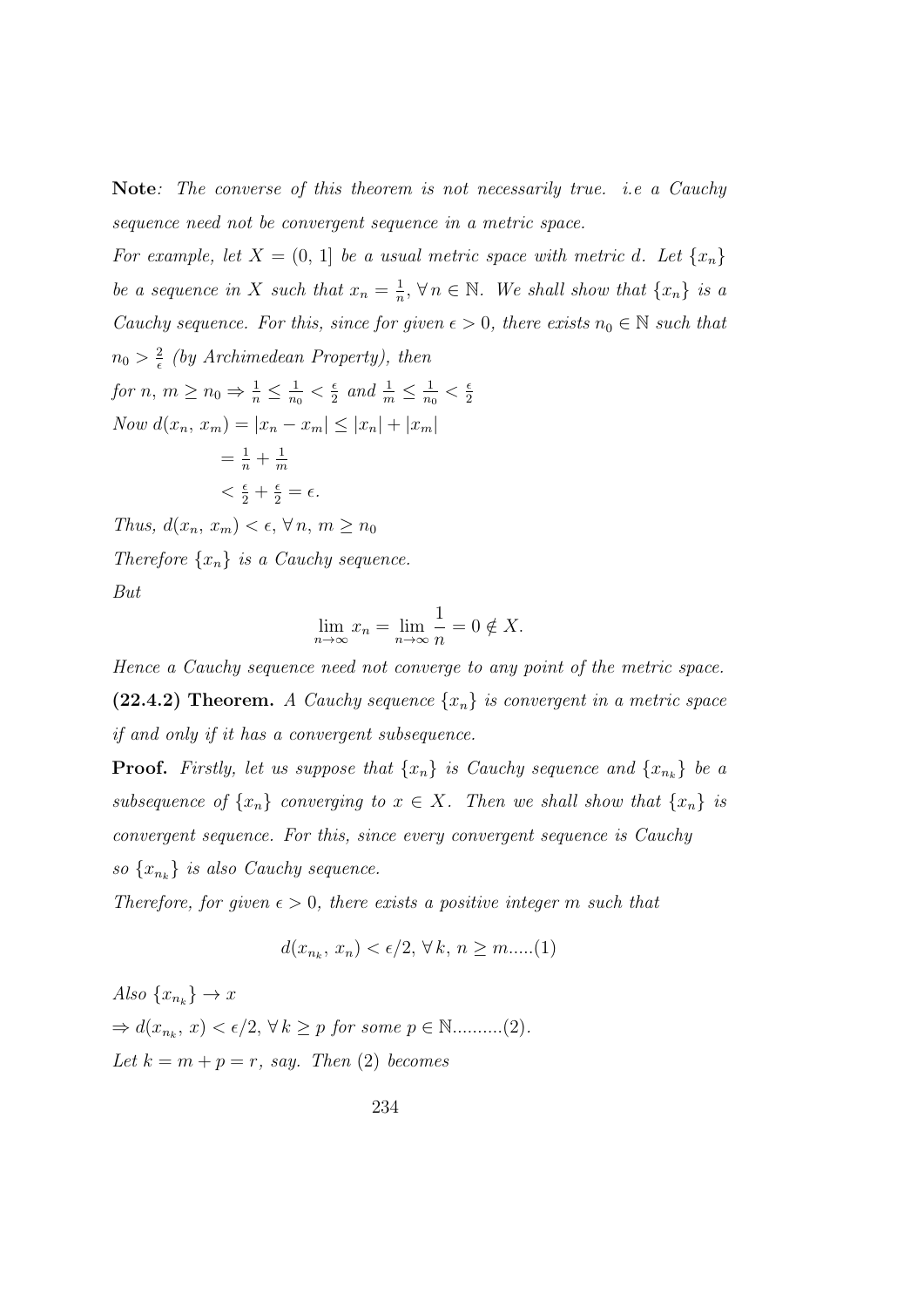$d(x_{n_r}, x) < \epsilon/2$ .........(3).

Also note that  $n_r \ge r \ge q$  and hence (1) becomes

$$
d(x_{n_r}, x_n) < \epsilon/2, \forall r, n \ge m \dots (4)
$$

Now by tiangle inequality  $d(x, x_n) \leq d(x, x_{n_k}) + d(x_{n_k}, x_n)$ 

$$
<\epsilon/2+\epsilon/2=\epsilon
$$

 $\Rightarrow d(x, x_n) < \epsilon, \forall n \geq m.$ 

Hence  $\{x_n\}$  is convergent.

Conversely, suppose that  $\{x_n\}$  is a Cauchy sequence which is also convergent in a metric space  $(X, d)$ . To show that  $\{x_n\}$  has a convergent subsequence. For this, since  $\{x_n\}$  is convergent, suppose it converges to  $x \in X$ . Then the constant sequence  $\{x, x, \ldots\}$  is a subsequence which is also convergent.

## (22.5) Examples

1. Let  $\{s_n\}$  be a Cauchy sequence in a metric space  $(X, d)$  and  $\{s_{n_i}\}\$  be a subsequence of  $\{s_n\}$ , then show that

$$
\lim_{n \to \infty} d(s_{n_i}, s_n) = 0.
$$

**Solution.** Since  $\{s_n\}$  is a Cauchy sequence, so for given  $\epsilon > 0$  there exists  $n_0 \in \mathbb{N}$  such that

$$
d(s_m, s_n) < \epsilon, \forall m, n \ge n_0
$$

Consider  $\{n_i\}$  such that  $n_0 \le n \le n_1 \le n_2 \le \dots$  Then

$$
d(s_{n_i}, s_n) < \epsilon, \forall n, n_i \ge n_0.
$$

Hence we have

$$
\lim_{n \to \infty} d(s_{n_i}, s_n) = 0.
$$

2. Let  $\{b_n\}$  be a Cauchy sequence in a metric space  $(X, d)$  and let  $\{a_n\}$  be a sequence in X such that  $d(a_n, b_n) < 1/n$  for every  $n \in \mathbb{N}$  then show that  $\{a_n\}$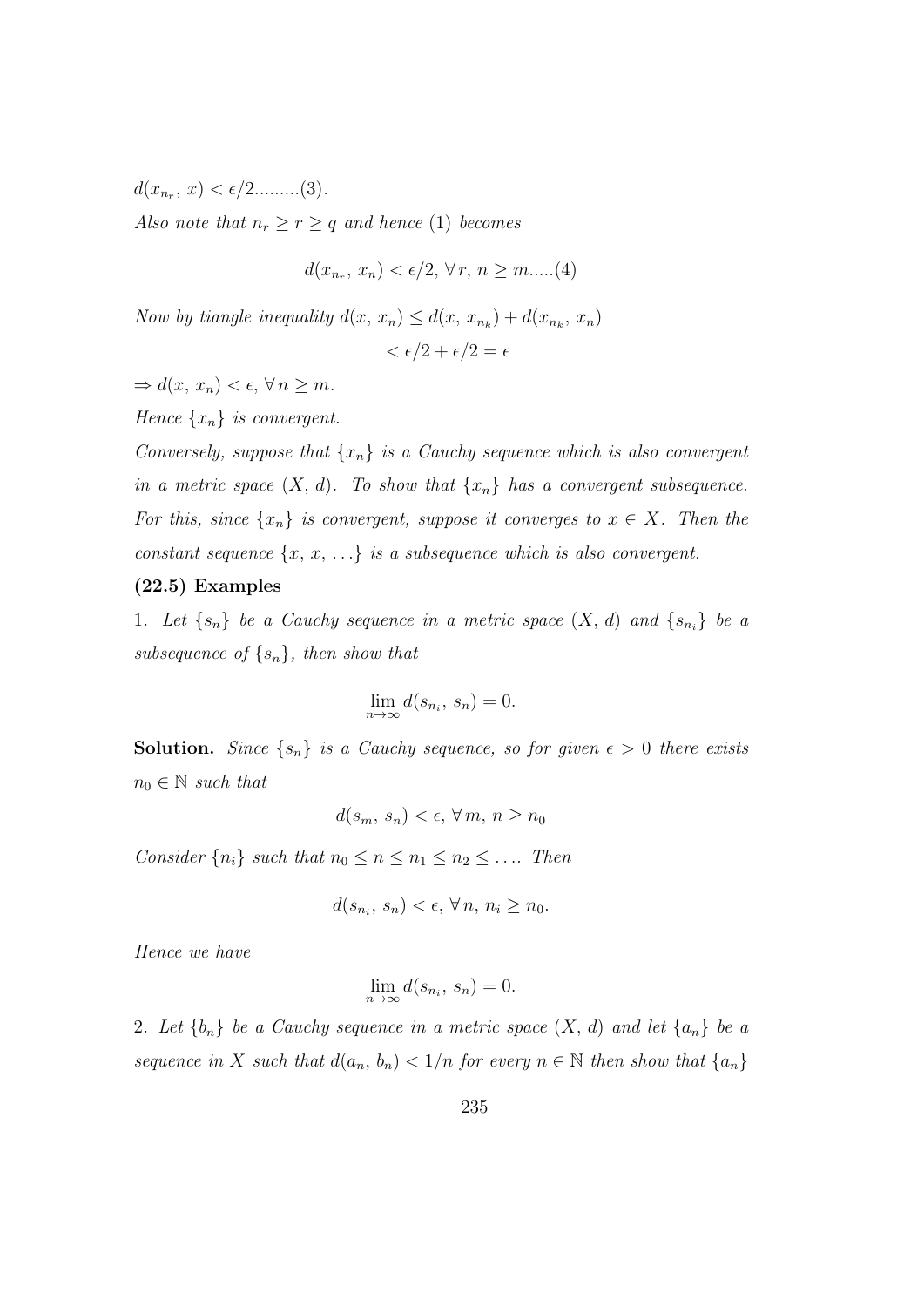is a Cauchy sequence in X.

**Solution.** Since  $\{b_n\}$  is a Cauchy sequence, so for given  $\epsilon > 0$  there exist  $m_1 \in \mathbb{N}$  such that

$$
d(b_m, b_n) < \epsilon/3, \forall m, n \ge m_1 \dots (1).
$$

Now, by Archimedian property, for  $\epsilon$ , we can find positive integer  $m_2$  such that  $\frac{1}{m} < \epsilon/3$  and  $\frac{1}{n} < \epsilon/3$ ,  $\forall m, n \ge m_2$ . Choose  $m_0 = \max\{m_1, m_2\},\$ then  $m, n \ge m_0 \Rightarrow d(b_m, b_n) < \epsilon/3, \frac{1}{m} < \epsilon/3, \frac{1}{n} < \epsilon/3 \dots (*)$ Now, by triangle inequality, for  $m, n \ge m_0$  we have  $d(a_m, a_n) \leq d(a_m, b_m) + d(b_m, b_n) + d(b_n, a_n)$  $\frac{1}{m} + \epsilon/3 + \frac{1}{n}$  $< \epsilon/3 + \epsilon/3 + \epsilon/3 = \epsilon$ 

 $\Rightarrow d(a_m, a_n) < \epsilon, \forall m, n \geq n_0$ . Hence  $\{a_n\}$  is a Cauchy sequence.

(22.6) Let Us Sum Up: In this lesson, we have defined the notion of sequence, subsequence and the convergence of a sequence in a metric space. Then we have explained the properties of convergent sequences in a metric space via theorems and examples.

## (22.7) Lesson End Exercise

1. If  $\{x_n\}$  is a Cauchy sequence in some metric space  $(X, d)$ , and a subsequence  $\{x_{n_k}\}$  converges to a limit  $x \in X$ , show that  $\{x_n\}$  converges to x. 2. Show that a subsequence of a Cauchy sequence must be a Cauchy sequence. 3. If  $\{x_n\}$  and  $\{y_n\}$  are sequences in a space with metric d such that  $\{x_n\}$ is a Cauchy sequence and  $d(x_n, y_n) \to 0$ , show that  $\{y_n\}$  is also a Cauchy sequence.